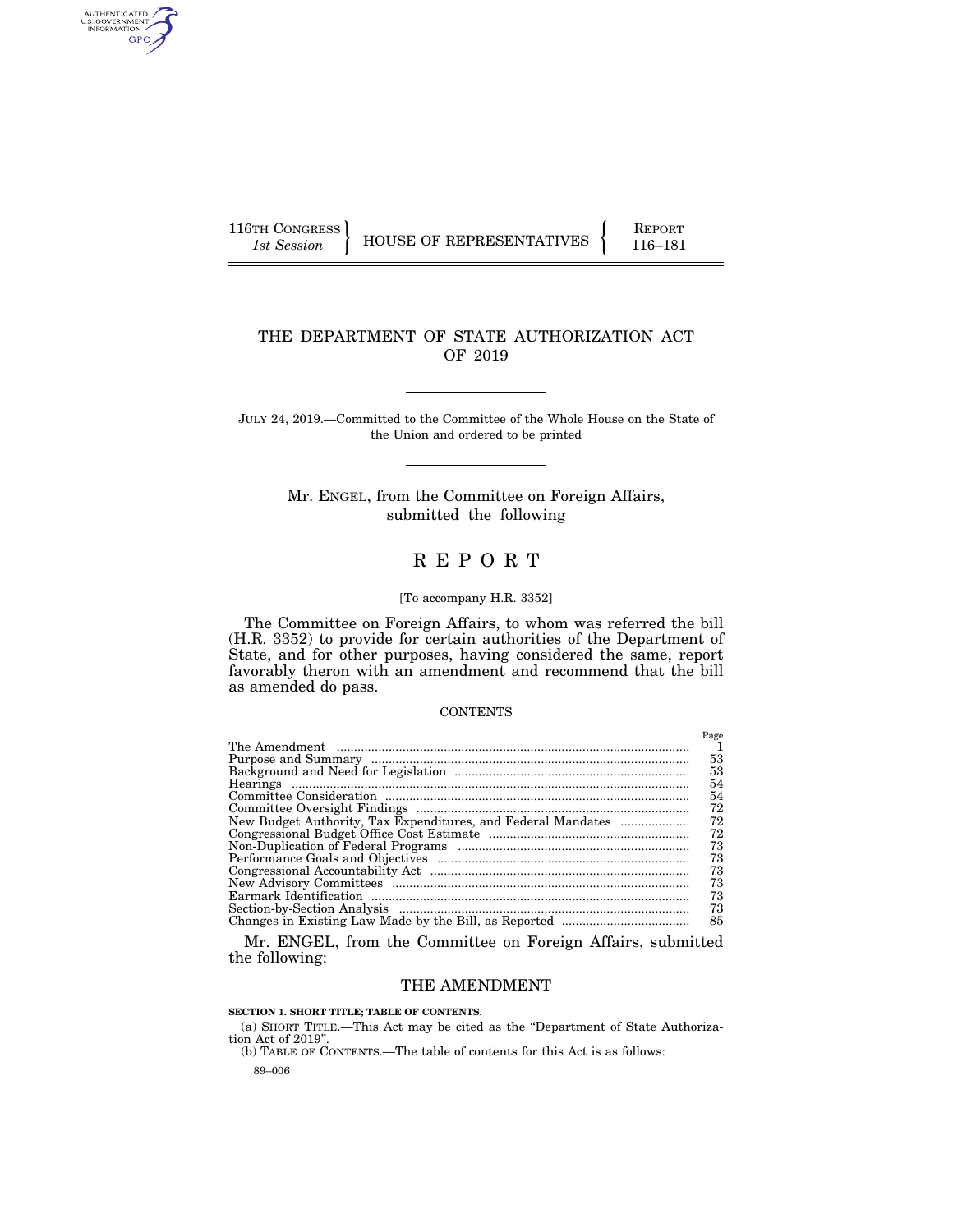# Sec. 1. Short title; table of contents. Sec. 2. Definitions.

### TITLE I—ORGANIZATION AND OPERATIONS OF THE DEPARTMENT OF STATE

2

- 
- 
- 
- 
- 
- 
- 
- 
- 
- 
- 
- 
- Sec. 101. Sense of Congress on importance of Department of State's work.<br>Sec. 102. Bureau of Democracy, Human Rights, and Labor.<br>Sec. 103. Assistant Secretary for International Narcotics and Law Enforcement Affairs.<br>Sec. 1
- 
- 
- Sec. 117. Amendment or repeal of reporting requirements. Sec. 118. Reporting on implementation of GAO recommendations. Sec. 119. Office of Global Criminal Justice.

# TITLE II—EMBASSY CONSTRUCTION

- 
- 
- 
- Sec. 201. Embassy security, construction, and maintenance.<br>Sec. 202. Standard design in capital construction.<br>Sec. 203. Capital construction transparency.<br>Sec. 203. Contractor performance information.<br>Sec. 205. Growth proj
- 
- 
- 
- 
- 
- 
- 
- 

### TITLE III—PERSONNEL ISSUES

- 
- 
- 
- 
- 
- 
- 
- 
- 
- 
- 
- 
- 
- 
- 
- 
- 
- 
- 

# TITLE IV—A DIVERSE WORKFORCE: RECRUITMENT, RETENTION, AND PROMOTION

- 
- Sec. 402. Collection, analysis, and dissemination of work force data. Sec. 403. Exit interviews for work force.
- Sec. 401. Definitions.<br>Sec. 402. Collection, a<br>Sec. 403. Exit intervisec. 404. Recruitmen<br>Sec. 405. Leadership
- 
- 
- Sec. 404. Recruitment and retention.<br>Sec. 405. Leadership engagement and accountability.<br>Sec. 406. Professional development opportunities and tools.<br>Sec. 407. Examination and oral assessment for the Foreign Service.<br>Sec. 4
- 
- 

# TITLE V—INFORMATION SECURITY

- 
- 
- Sec. 501. Definitions.<br>Sec. 502. Information system security.<br>Sec. 502. Information system security.<br>Sec. 503. Prohibition on contracting with certain telecommunications providers.<br>Sec. 504. Preserving records of electroni
- 
- 

# TITLE VI—PUBLIC DIPLOMACY

- 
- Sec. 601. Short title. Sec. 602. Avoiding duplication of programs and efforts.
- 
- 
- 
- 
- 
- 
- 
- 
- 
- 
- 
- 
- 
- 
- 
- 

# Sec. 301. Defense Base Act insurance waivers.<br>
Sec. 302. Study on Foreign Service allowances.<br>
Sec. 303. Science and technology fellowships.<br>
Sec. 304. Travel for separated families.<br>
Sec. 306. Sense of Congress regarding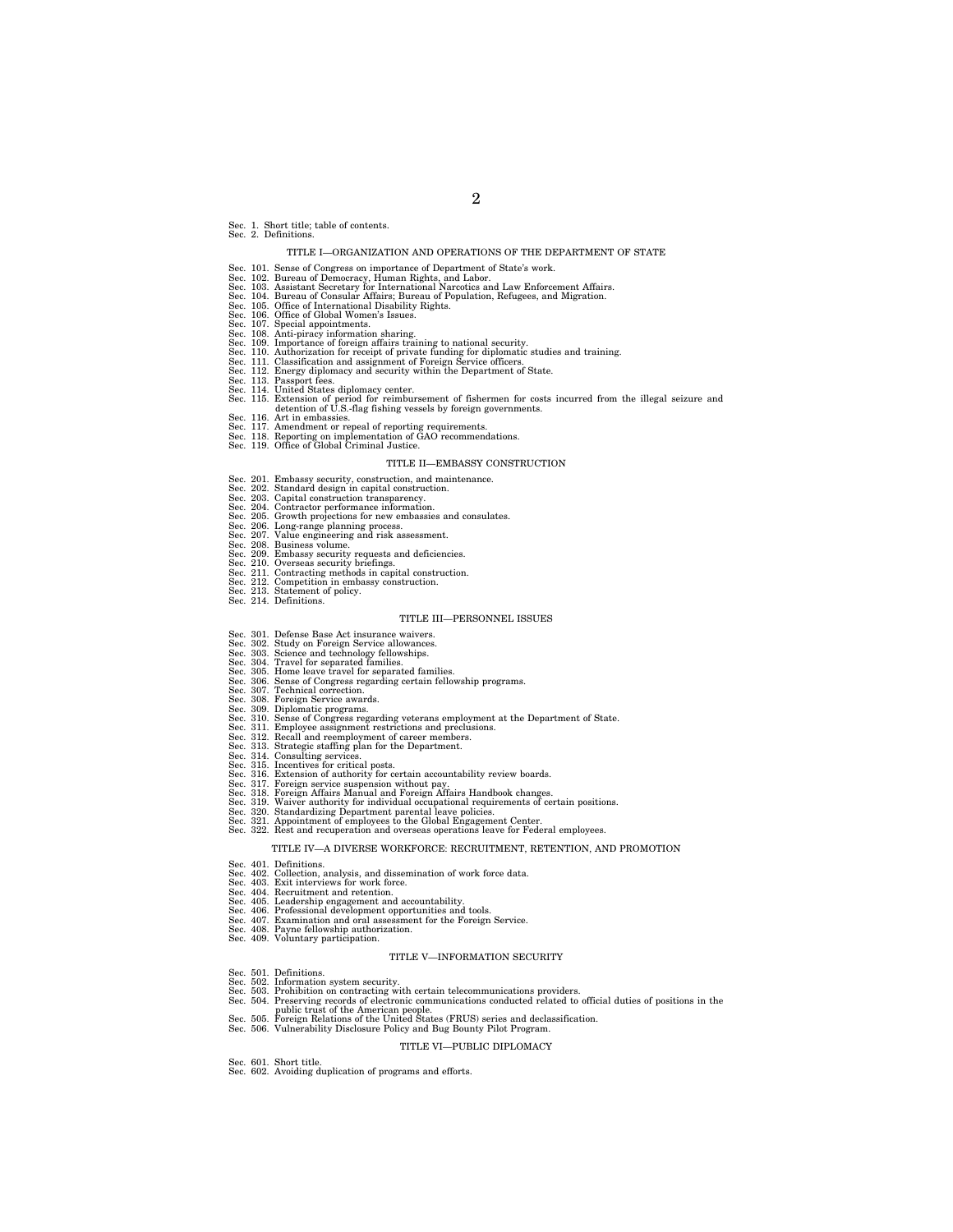- Sec. 603. Improving research and evaluation of public diplomacy. Sec. 604. Permanent reauthorization of the United States Advisory Commission on Public Diplomacy.
- 
- Sec. 605. Streamlining of support functions. Sec. 606. Guidance for closure of public diplomacy facilities. Sec. 607. Definitions.

### TITLE VII—COMBATING PUBLIC CORRUPTION

- 
- 
- Sec. 701. Sense of Congress.<br>Sec. 702. Annual assessment.<br>Sec. 703. Transparency and accountability.<br>Sec. 704. Designation of embassy anti-corruption points of contact.<br>Sec. 705. Reporting requirements.<br>Sec. 706. Foreign i
- 
- 

# TITLE VIII—MATTERS RELATING TO INTERNATIONAL SECURITY

Sec. 801. Short title. Sec. 802. Security assistance defined.

### Subtitle A—Reform Relating to Security Assistance

- 
- 
- 
- Sec. 811. Organizational reform.<br>Sec. 812. Workforce development.<br>Sec. 813. Security assistance planning.<br>Sec. 814. Interagency coordination of security assistance, transfers, and security cooperation.<br>Sec. 815. Rule of co

# *Subtitle B—Foreign Military Assistance*

- 
- Sec. 821. Strategic allocation of excess defense articles.<br>Sec. 822. Modification of purposes for which military sa<br>Sec. 823. Return of defense articles. Modification of purposes for which military sales by the United States are authorized.<br>Return of defense articles.
- 
- 
- 
- Sec. 823. Return of defense articles.<br>Sec. 824. Requirements relating to exemptions for licensing of defense items.<br>Sec. 825. Amendment to general provisions.<br>Sec. 826. Technical amendments to Arms Export Control Act.<br>Sec.
- 
- 
- 
- 
- Sec. 831. Repeal of reports. Sec. 832. Defense trade controls registration fees. Sec. 833. Withholding of assistance to units of foreign security forces that engaged in sexual exploitation or abuse in peacekeeping operations. Sec. 834. Modification to limitations on assistance relating to human rights.

- *Subtitle C—Studies on Authorities and Programs*
- Sec. 841. Requirement for study by Bureau of International Narcotics and Law Enforcement Affairs. Sec. 842. Requirement for independent study of existing security assistance authorities.

# TITLE IX—MISCELLANEOUS

- 
- 
- 
- 
- Sec. 901. Case-Zablocki Act reform.<br>Sec. 902. Limitation on assistance to countries in default.<br>Sec. 903. Prohibition on assistance to governments supporting international terrorism.<br>Sec. 904. Establishing a coordinator fo

# **SEC. 2. DEFINITIONS.**

In this Act:

(1) APPROPRIATE CONGRESSIONAL COMMITTEES.—Unless otherwise specified, the term "appropriate congressional committees" means

(A) the Committee on Foreign Relations of the Senate;

(B) the Committee on Appropriations of the Senate;

(C) the Committee on Foreign Affairs of the House of Representatives; and

(D) the Committee on Appropriations of the House of Representatives.

(2) DEPARTMENT.—Unless otherwise specified, the term ''Department'' means the Department of State.

(3) SECRETARY.—Unless otherwise specified, the term ''Secretary'' means the Secretary of State.

# **TITLE I—ORGANIZATION AND OPERATIONS OF THE DEPARTMENT OF STATE**

# **SEC. 101. SENSE OF CONGRESS ON IMPORTANCE OF DEPARTMENT OF STATE'S WORK.**

It is the sense of Congress that-

(1) United States global engagement is key to a stable and prosperous world; (2) United States leadership is indispensable in light of the many complex and interconnected threats facing the United States and the world;

(3) diplomacy and development are critical tools of national power, and full deployment of these tools is vital to United States national security;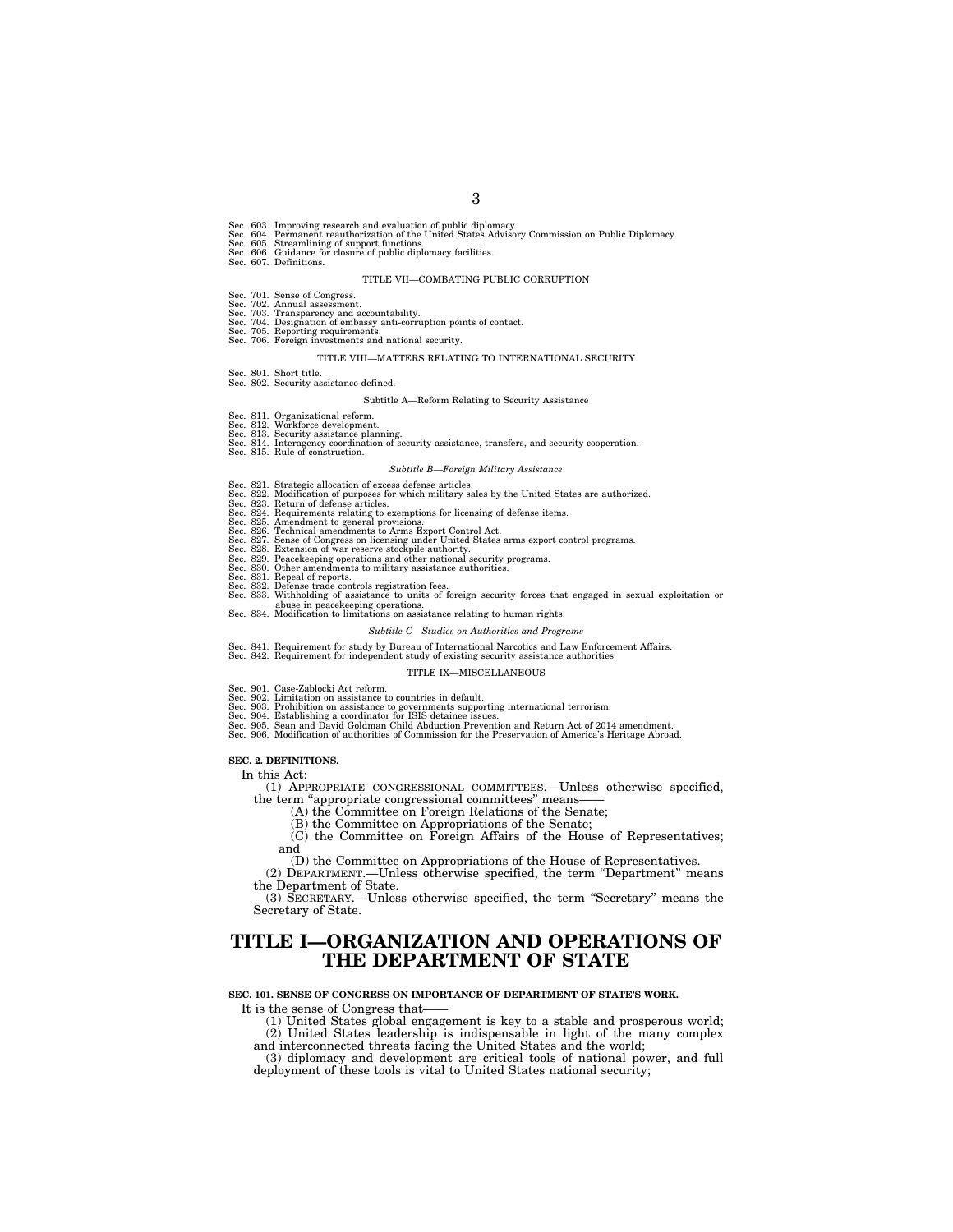(4) challenges such as the global refugee and migration crises, terrorism, historic famine and food insecurity, and fragile or repressive societies cannot be addressed without sustained and robust United States diplomatic and development leadership;

(5) the U.S. Government must use all of the instruments of national security and foreign policy at its disposal to protect United States citizens, promote United States interests and values, and support global stability and prosperity;

(6) United States security and prosperity depend on having partners and allies that share our interests and values, and these partnerships are nurtured and our shared interests and values are promoted through United States diplomatic engagement, security cooperation, economic Statecraft, and assistance that helps further economic development, good governance, including the rule of law and democratic institutions, and the development of shared responses to natural and humanitarian disasters;

(7) as the U.S. Government agencies primarily charged with conducting diplomacy and development, the Department and the United States Agency for International Development (USAID) require sustained and robust funding to carry out this important work, which is essential to our ability to project United States leadership and values and to advance the United States interests around the world;

(8) the work of the Department and USAID makes the United States and the world safer and more prosperous by alleviating global poverty and hunger, fighting HIV/AIDS and other infectious diseases, strengthening alliances, expanding educational opportunities for women and girls, promoting good governance and democracy, supporting anti-corruption efforts, driving economic development and trade, preventing armed conflicts and humanitarian crises, and creating American jobs and export opportunities;

(9) the Department and USAID are vital national security agencies, whose work is critical to the projection of United States power and leadership worldwide, and without which Americans would be less safe, our economic power would be diminished, and global stability and prosperity would suffer;

(10) investing in diplomacy and development before conflicts break out saves American lives while also being cost-effective; and

(11) the contributions of personnel working at the Department and USAID are extraordinarily valuable and allow the United States to maintain its leadership around the world.

# **SEC. 102. BUREAU OF DEMOCRACY, HUMAN RIGHTS, AND LABOR.**

Paragraph (2) of section 1(c) of the State Department Basic Authorities Act of 1956 (22 U.S.C. 2651a) is amended——

(1) in subparagraph (A), by adding at the end the following new sentence: ''All special envoys, Ambassadors, and coordinators located within the Bureau of Democracy, Human Rights, and Labor shall report directly to the Assistant Secretary.

 $(2)$  in subparagraph  $(B)(ii)$ 

 $(A)$  by striking "section" and inserting "sections 116 and"; and

(B) by inserting before the period at the end the following: ''(commonly referred to as the annual 'Country Reports on Human Rights Practices')<sup>;</sup> and

(3) by adding at the end the following new subparagraphs:

''(C) AUTHORITIES.—In addition to the duties, functions, and responsibilities specified in this paragraph, the Assistant Secretary of State for Democracy, Human Rights, and Labor is authorized to——

''(i) promote democracy and actively support human rights throughout the world;

''(ii) promote the rule of law and good governance throughout the world; ''(iii) strengthen, empower, and protect civil society representatives, programs, and organizations, and facilitate their ability to engage in dialog with governments and other civil society entities;

 $(i\bar{v})$  work with regional bureaus to ensure adequate personnel at diplomatic posts are assigned responsibilities relating to advancing democracy, human rights, labor rights, women's equal participation in society, and the rule of law, with particular attention paid to adequate oversight and engagement on such issues by senior officials at such posts;

 $\mathbf{F}(\mathbf{v})$  review and, as appropriate, make recommendations to the Secretary of State regarding the proposed transfer of——

''(I) defense articles and defense services authorized under the Foreign Assistance Act of 1961 (22 U.S.C. 2151 et seq.) or the Arms Export Control Act (22 U.S.C. 2751 et seq.); and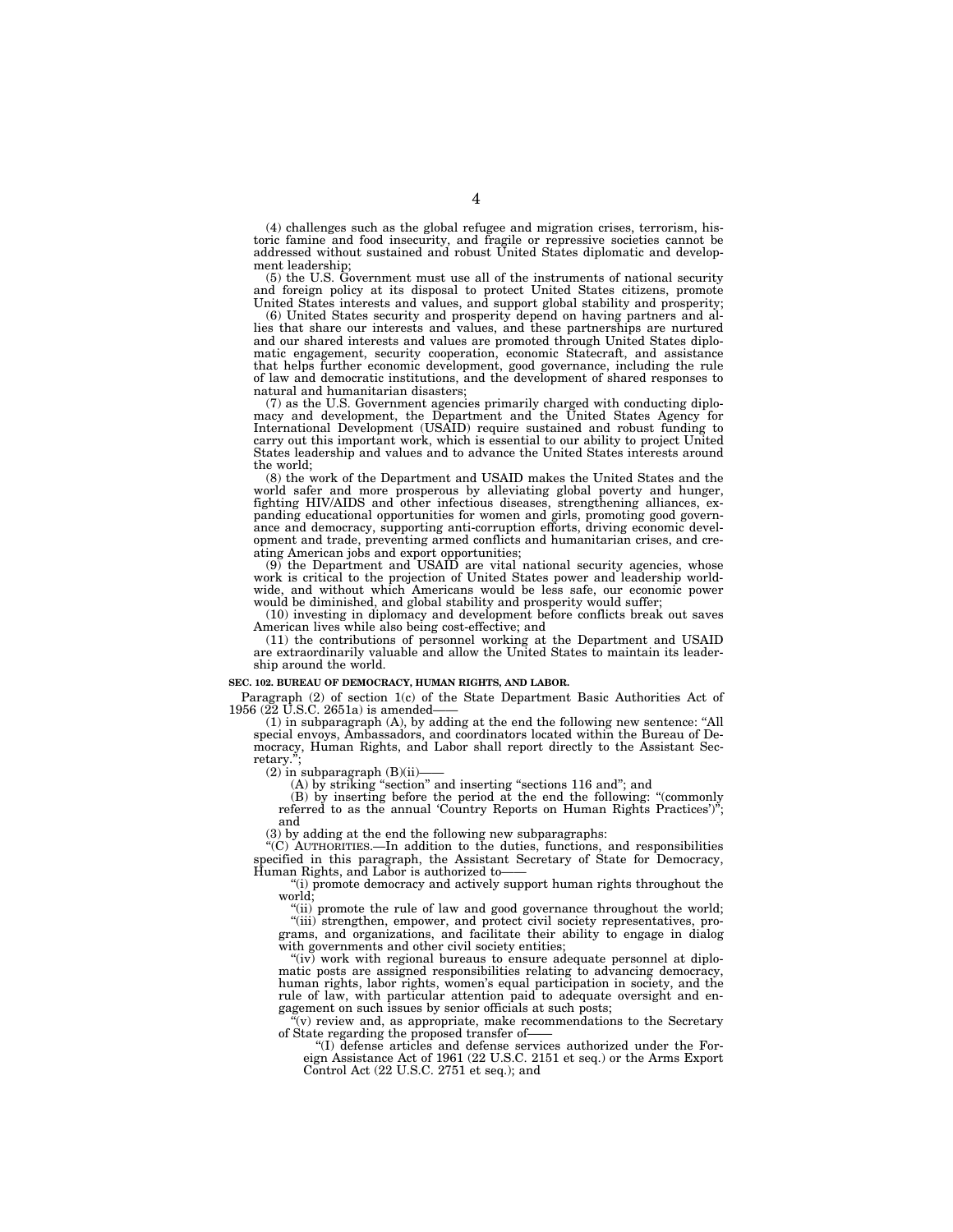''(II) military items listed on the '600 series' of the Commerce Control List contained in Supplement No. 1 to part 774 of subtitle B of title 15, Code of Federal Regulations;

"(vi) coordinate programs and activities that protect and advance the exercise of human rights and internet freedom in cyberspace; and

''(vii) implement other relevant policies and provisions of law. ''(D) EFFICIENCY.—The Assistant Secretary for Democracy, Human Rights, and Labor shall take whatever actions may be necessary to minimize the duplication of efforts within the Bureau of Democracy, Human Rights, and Labor.

''(E) LOCAL OVERSIGHT.—United States missions, to the extent practicable, should assist in exercising oversight authority and coordinate with the Bureau of Democracy, Human Rights, and Labor to ensure that funds are appropriately used and comply with anti-corruption practices."

### **SEC. 103. ASSISTANT SECRETARY FOR INTERNATIONAL NARCOTICS AND LAW ENFORCEMENT AFFAIRS.**

(a) IN GENERAL.—Section 1(c) of the State Department Basic Authorities Act of 1956 (22 U.S.C. 2651a(c)) is amended-

(1) by redesignating paragraph (3) as paragraph (4); and

(2) by inserting after paragraph (2) the following new paragraph:<br>"(3) ASSISTANT SECRETARY FOR INTERNATIONAL NARCOTICS AND LAW ENFORCE-MENT AFFAIRS.——<br>"(A) IN GENERAL.—There is authorized to be in the Department of State

an Assistant Secretary for International Narcotics and Law Enforcement Affairs, who shall be responsible to the Secretary of State for all matters, programs, and related activities pertaining to international narcotics, anticrime, and law enforcement affairs in the conduct of foreign policy by the Department, including, as appropriate, leading the coordination of pro-grams carried out by U.S. Government agencies abroad, and such other related duties as the Secretary may from time to time designate. ''(B) AREAS OF RESPONSIBILITY.—The Assistant Secretary for International

Narcotics and Law Enforcement Affairs shall maintain continuous observation and coordination of all matters pertaining to international narcotics, anti-crime, and law enforcement affairs in the conduct of foreign policy, including programs carried out by other U.S. Government agencies when such programs pertain to the following matters:

''(i) Combating international narcotics production and trafficking.

''(ii) Strengthening foreign justice systems, including judicial and prosecutorial capacity, appeals systems, law enforcement agencies, prison systems, and the sharing of recovered assets.

"(iii) Training and equipping foreign police, border control, other government officials, and other civilian law enforcement authorities for anti-crime purposes, including ensuring that no foreign security unit or member of such unit shall receive such assistance from the U.S. Government absent appropriate vetting.

" $(iv)$  Ensuring the inclusion of human rights and women's participation issues in law enforcement programs, in consultation with the Assistant Secretary for Democracy, Human Rights, and Labor, and other senior officials in regional and thematic bureaus and offices.

''(v) Combating, in conjunction with other relevant bureaus of the Department, all forms of transnational organized crime, including illicit trafficking in human beings, arms, wildlife, and cultural property, mi-grant smuggling, corruption, money laundering, the illicit smuggling of bulk cash, the licit use of financial systems for malign purposes, and other new and emerging forms of crime.

''(vi) Identifying and responding to global corruption, including strengthening the capacity of foreign government institutions responsible for addressing financial crimes and engaging with multilateral organizations responsible for monitoring and supporting foreign governments' anti-corruption efforts.

''(C) ADDITIONAL DUTIES.—In addition to the responsibilities specified in subparagraph (B), the Assistant Secretary for International Narcotics and Law Enforcement Affairs shall also——

''(i) carry out timely and substantive consultation with chiefs of mission and, as appropriate, the heads of other U.S. Government agencies to ensure effective coordination of all international narcotics and law enforcement programs carried out overseas by the Department and such other agencies;

"(ii) coordinate with the Office of National Drug Control Policy to ensure lessons learned from other U.S. Government agencies are avail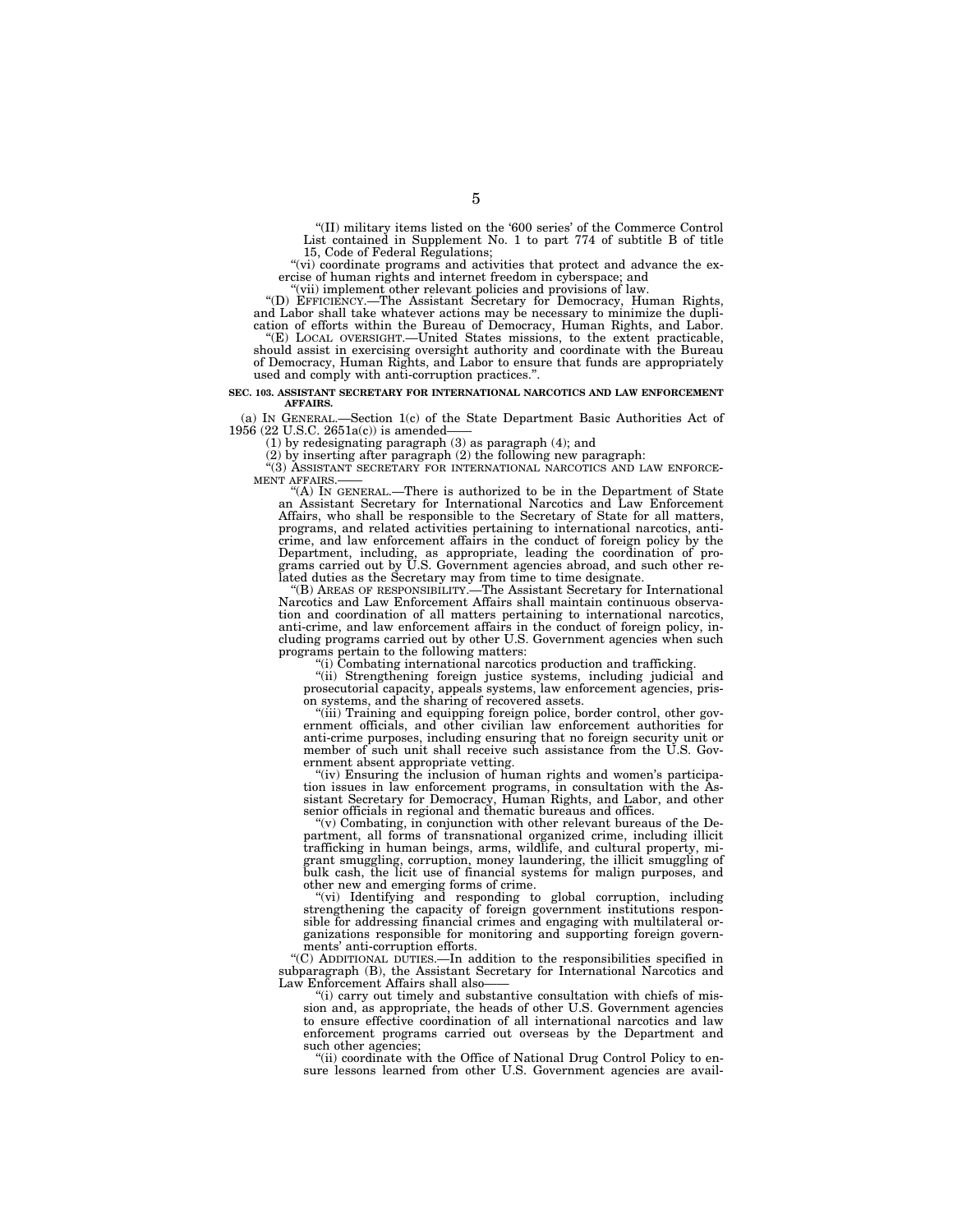able to the Bureau of International Narcotics and Law Enforcement Affairs of the Department;<br>"(iii) develop standard requirements for monitoring and evaluation of

Bureau programs, including metrics for success that do not rely solely on the amounts of illegal drugs that are produced or seized;

"(iv) in coordination with the Secretary of State, annually certify in writing to the Committee on Foreign Affairs of the House of Representatives and the Committee on Foreign Relations of the Senate that United States law enforcement personnel posted abroad whose activities are funded to any extent by the Bureau of International Narcotics and Law Enforcement Affairs are complying with section 207 of the Foreign Service Act of 1980 (22 U.S.C. 3927); and

"(v) carry out such other relevant duties as the Secretary may assign.".<br>(b) MODIFICATION OF ANNUAL INTERNATIONAL NARCOTICS CONTROL STRATEGY RE-

(b) MODIFICATION OF ANNUAL INTERNATIONAL NARCOTICS CONTROL STRATEGY REPORT.—Subsection (a) of section 489 of the Foreign Assistance Act of 1961 (22 U.S.C. 2291h) is amended by inserting after paragraph (8) the following ne

''(9) A separate section that contains an identification of all United States Government-supported units funded by the Bureau of International Narcotics and Law Enforcement Affairs and any Bureau-funded operations by such units in which United States law enforcement personnel have been physically present.''.

# **SEC. 104. BUREAU OF CONSULAR AFFAIRS; BUREAU OF POPULATION, REFUGEES, AND MIGRA-TION.**

Section 1 of the State Department Basic Authorities Act of 1956 (22 U.S.C. 2651a) is amended-

(1) by redesignating subsection (g) as subsection (i); and (2) by inserting after subsection (f) the following new subsections:

''(g) BUREAU OF CONSULAR AFFAIRS.—There is in the Department of State the Bureau of Consular Affairs, which shall be headed by the Assistant Secretary of State for Consular Affairs

''(h) BUREAU OF POPULATION, REFUGEES, AND MIGRATION.—There is in the Department of State the Bureau of Population, Refugees, and Migration, which shall be headed by the Assistant Secretary of State for Population, Refugees, and Migration."

# **SEC. 105. OFFICE OF INTERNATIONAL DISABILITY RIGHTS.**

(a) ESTABLISHMENT.—There should be established in the Department an Office of International Disability Rights (referred to in this section as the "Office").

(b) DUTIES.—The Office should-

(1) seek to ensure that all United States foreign operations are accessible to, and inclusive of, persons with disabilities;

(2) promote the human rights and full participation in international development activities of all persons with disabilities;

(3) promote disability inclusive practices and the training of Department staff on soliciting quality programs that are fully inclusive of people with disabilities;

(4) represent the United States in diplomatic and multilateral fora on matters relevant to the rights of persons with disabilities, and work to raise the profile of disability across a broader range of organizations contributing to international development efforts;

(5) conduct regular consultation with civil society organizations working to advance international disability rights and empower persons with disabilities internationally;

(6) consult with other relevant offices at the Department that are responsible for drafting annual reports documenting progress on human rights, including, wherever applicable, references to instances of discrimination, prejudice, or abuses of persons with disabilities; and

(7) advise the Bureau of Human Resources Development of the Department regarding the hiring and recruitment and overseas practices of civil service employees and Foreign Service officers with disabilities and their family members with chronic medical conditions or disabilities.

(c) SUPERVISION.—The Office may be headed by-

(1) a senior advisor to the appropriate Assistant Secretary; or

(2) an officer exercising significant authority who reports to the President or Secretary, appointed by and with the advice and consent of the Senate.

(d) CONSULTATION.—The Secretary should direct Ambassadors at Large, Representatives, Special Envoys, and coordinators working on human rights to consult with the Office to promote the human rights and full participation in international development activities of all persons with disabilities.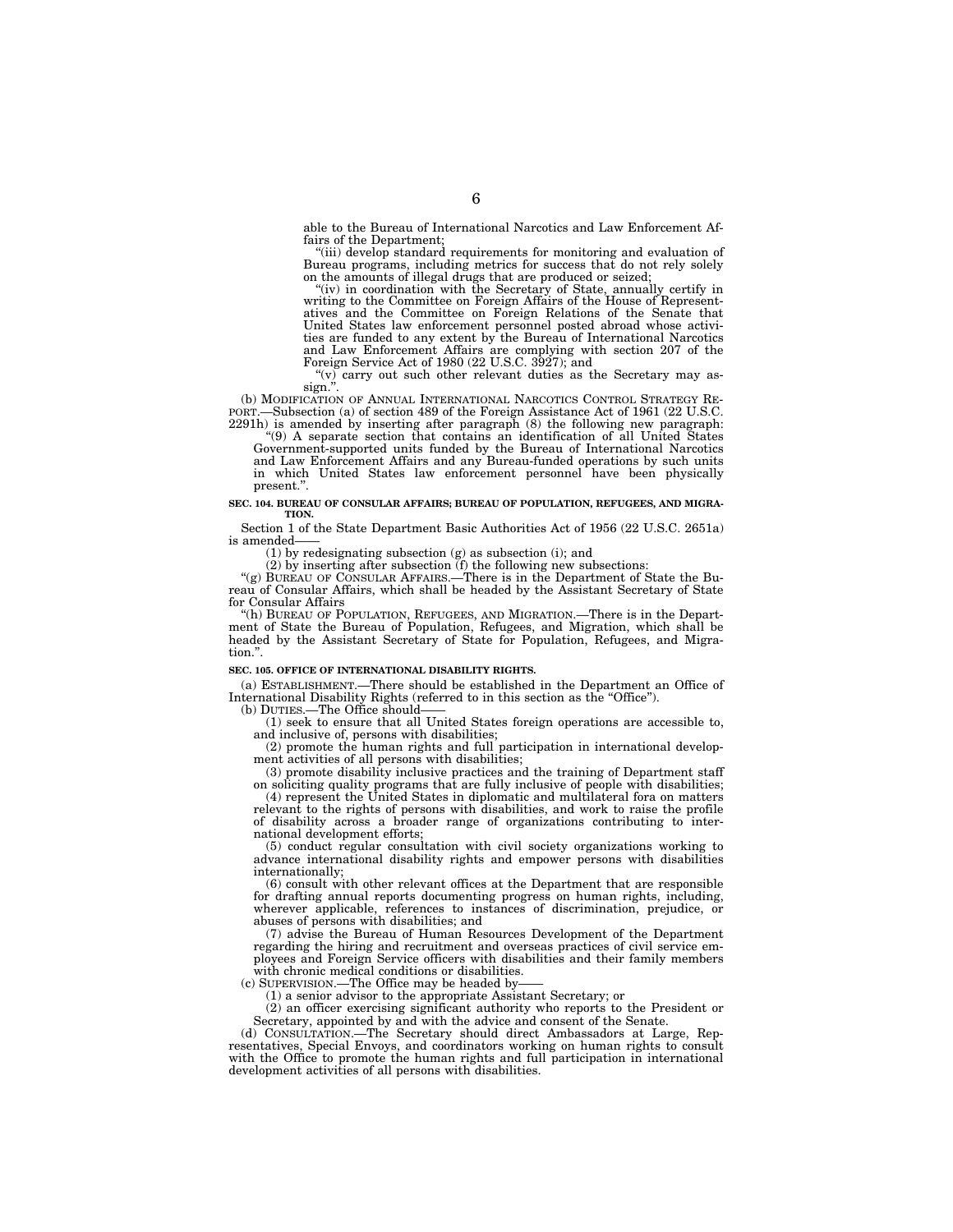# **SEC. 106. OFFICE OF GLOBAL WOMEN'S ISSUES.**

(a) IN GENERAL.—There should be established an Office of Global Women's Issues (referred to in this section as the ''Office''), which may be placed within the organizational structure of the Department at the discretion of the Secretary.

(b) PURPOSE.—The Office should coordinate efforts of the U.S. Government, as directed by the Secretary, regarding gender equality and advancing the status of women and girls in United States foreign policy.

(c) DUTIES.—The Office should——

(1) serve as the principal advisor to the Secretary regarding gender equality, women's and girls' empowerment, and violence against women and girls as a priority of United States foreign policy;

(2) represent the United States in diplomatic and multilateral fora on matters relevant to the status of women and girls;

(3) advise the Secretary and provide input on all activities, policies, programs, and funding relating to gender equality and the advancement of women and girls internationally for all bureaus and offices of the Department and in the international programs of all other Federal agencies;

(4) work to ensure that efforts to advance gender equality and women's and girls' empowerment are fully integrated into the programs, structures, processes, and capacities of all bureaus and offices of the Department and in the international programs of other Federal agencies; and

(5) conduct regular consultation with civil society organizations working to advance gender equality and empower women and girls internationally.

(d) SUPERVISION.—The Office should be headed by an ambassador-at-large for Global Women's Issues.

(e) REPORT.—Not later than 180 days after the date of the enactment of this Act, the Secretary shall provide to the appropriate congressional committees a report or briefing regarding this section.

# **SEC. 107. SPECIAL APPOINTMENTS.**

(a) REPORT ON POSITIONS.—Not later than 30 days after the date of the enactment of this Act, the Secretary shall submit to the appropriate congressional committees a report that includes the following:

(1) A description of the duties, responsibilities, and number of staff of each existing Special Envoy, Special Representative, Special Coordinator, Special Negotiator, Envoy, Representative, Coordinator, Special Advisor, and other similar position at the Department.

(2) Recommendations regarding whether to maintain in the Department each such position, including those listed in the report submitted by the Secretary to the Committee on Foreign Relations of the Senate on April 14, 2017, pursuant to section 418 of the Department of State Authorities Act, Fiscal Year 2017 (Public Law 114–323), that are not expressly authorized by a provision of law enacted by Congress.

(3) Justifications supporting each of the Secretary's recommendations under paragraph (2).

(b) ADVICE AND CONSENT.—Not later than 90 days after the submission of the report required under subsection (a), the President shall submit the name of each Special Envoy, Special Representative, Special Coordinator, Special Negotiator, Envoy, Representative, Coordinator, Special Advisor, or other person occupying a similar position at the Department exercising significant authority pursuant to the laws of the United States that is not expressly authorized by a provision of law enacted by Congress who is included in such report to the Committee on Foreign Relations of the Senate to seek the advice and consent of the Senate.

(c) RULE OF CONSTRUCTION REGARDING ESTABLISHMENT OF POSITIONS.—Nothing in this section may be construed as prohibiting the establishment or maintenance of any Special Envoy, Special Representative, Special Coordinator, Special Negotiator, Envoy, Representative, Coordinator, Special Advisor, or other similar position at the Department exercising significant authority pursuant to the laws of the United States if the name of the appointee for each such position is submitted to the Committee on Foreign Relations of the Senate, to seek the advice and consent of the Senate, not later than 90 days after each such appointment.

(d) LIMITED EXCEPTION FOR TEMPORARY APPOINTMENTS.—The Secretary may maintain or establish a position with the title of Special Envoy, Special Representative, Special Coordinator, Special Negotiator, Special Advisor, or a similar position not exercising significant authority pursuant to the laws of the United States for not longer than 180 days if the Secretary, not later than 15 days before the appointment of a person to such a position, submits to the appropriate congressional committees a notification that includes the following: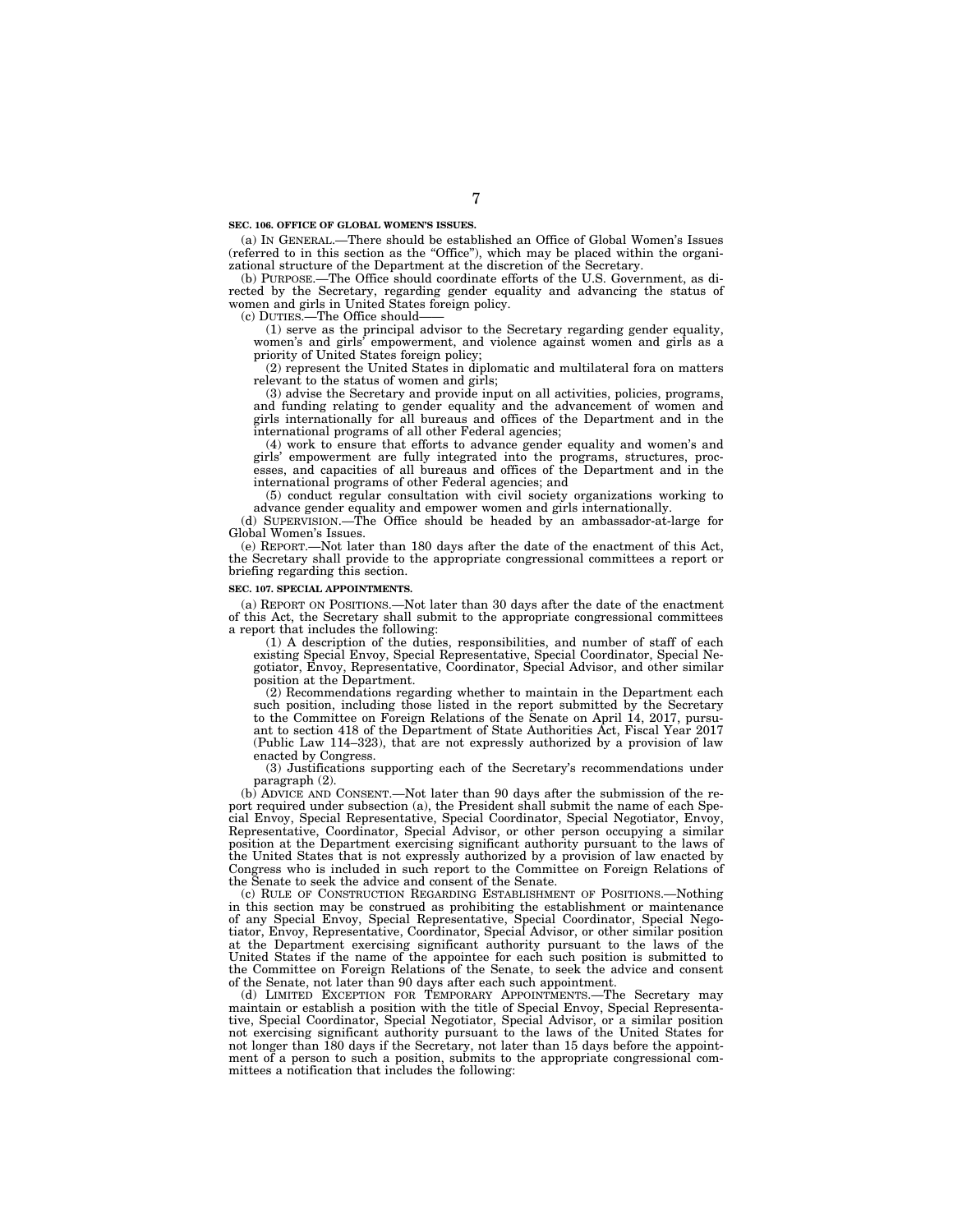(1) A certification that the position is not expected to demand the exercise of significant authority pursuant to the laws of the United States. (2) A description of the duties and purpose of the position.

(3) The rationale for giving the specific title to the position.

(e) RENEWAL OF TEMPORARY APPOINTMENT.—Nothing in this section may be construed as prohibiting the Secretary from renewing for a period not to exceed 180 days any position maintained or established under subsection (d) if the Secretary complies with the notification requirements contained in such subsection.

(f) FUNDING RESTRICTIONS.—— (1) POSITIONS NOT SUBMITTED FOR ADVICE AND CONSENT.—No funds may be authorized to be appropriated for——

(A) any Special Envoy, Special Representative, Special Coordinator, Spe-cial Negotiator, Envoy, Representative, Coordinator, Special Advisor, or other similar position at the Department exercising significant authority pursuant to the laws of the United States if the name of the person appointed to such position has not been submitted to the Committee on For-eign Relations of the Senate for the advice and consent of the Senate in accordance with subsection (b); or

(B) any staff or resources related to such a position until the person appointed to such position has been submitted to the Committee on Foreign Relations of the Senate for the advice and consent of the Senate.

(2) TEMPORARY POSITIONS.—No funds may be authorized to be appropriated for any position described in subsection (d) or for any staff or resources related to such position unless the Secretary has complied with the notification requirements under such subsection.

(3) FISCAL YEAR 2020.—The restrictions described in this subsection shall not apply in Fiscal Year 2020 to positions or associated staff and resources for which funding is expressly appropriated for such Fiscal Year in an Act of Con-

gress.<br>(g) CONFIRMATION FOR AUTHORIZED POSITIONS.-

(g) CONFIRMATION FOR AUTHORIZED POSITIONS.——<br>(1) IN GENERAL.—No Special Envoy, Special Representative, Special Coordinator, Special Negotiator, Envoy, Representative, Coordinator, Special Advisor,<br>or other similar position suant to the laws of the United States that is authorized by an Act of Congress (except the position authorized by section 621 of the Tibetan Policy Act of 2002 (subtitle B of title VI of Public Law 107–228; 22 U.S.C. 6901 note)) may be ap-

pointed without the advice and consent of the Senate. (2) FISCAL YEAR 2020.—The restriction described in paragraph (1) shall not apply in Fiscal Year 2020 to positions or associated staff and resources for which funding is expressly appropriated for such Fiscal Year in an Act of Congress.

(h) ELIMINATION OF SPECIAL REPRESENTATIVE AND POLICY COORDINATOR FOR BURMA.——

(1) FINDINGS.—Congress finds the following:

(A) Congress established the Special Representative and Policy Coordinator for Burma in July 2008 at a time when the United States did not maintain full diplomatic relations with Burma and had not appointed an ambassador to Burma in 18 years.

(B) In 2012, the United States re-established full diplomatic relations with Burma and appointed a United States Ambassador to Burma who, along with the Secretary of State, Assistant Secretary of State for East Asia and the Pacific, and other U.S. Government officials, represents the United States' interests in Burma.

(2) REPEAL.—Section 7 of the Tom Lantos Block Burmese Jade (Junta's Anti-Democratic Efforts) Act of 2008 (Public Law 110–286; 50 U.S.C. 1701 note; relating to the establishment of a Special Representative and Policy Coordinator for Burma) is hereby repealed.

### **SEC. 108. ANTI-PIRACY INFORMATION SHARING.**

The Secretary is authorized to provide for the participation by the United States in the Information Sharing Centre located in Singapore, as established by the Regional Cooperation Agreement on Combating Piracy and Armed Robbery against Ships in Asia (ReCAAP).

**SEC. 109. IMPORTANCE OF FOREIGN AFFAIRS TRAINING TO NATIONAL SECURITY.** 

It is the sense of Congress that-

(1) the Department is a crucial national security agency, whose employees, both Foreign and Civil Service, require the best possible training at every stage of their careers to prepare them to promote and defend United States national interests and the health and safety of United States citizens abroad;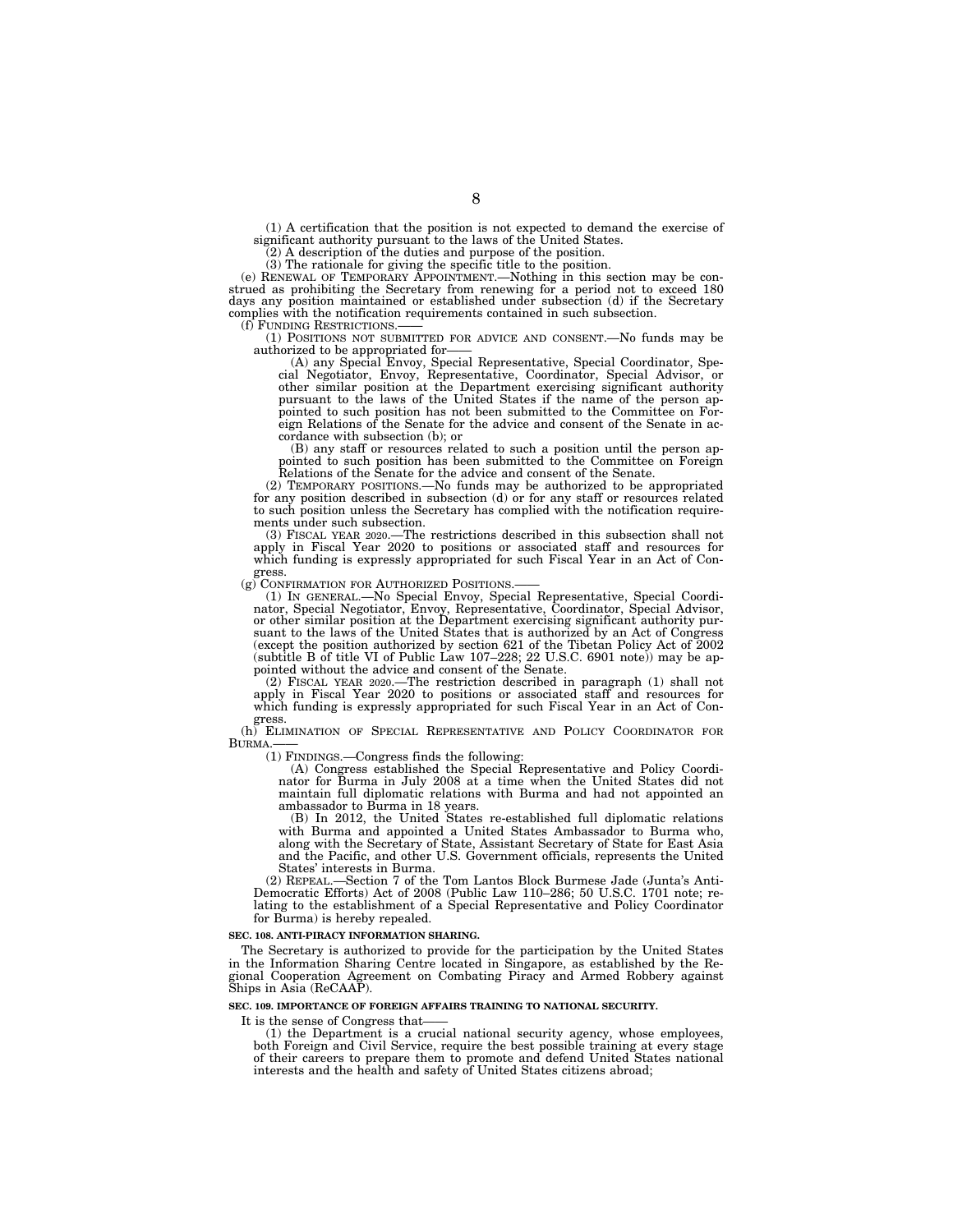$\left( 2\right)$  the Secretary should explore establishing a "training float" requiring that a certain percentage of the Foreign Service shall be in long-term training at any given time;

(3) the Department's Foreign Service Institute should seek to substantially increase its educational and training offerings to Department personnel, including developing new and innovative educational and training courses, methods, programs, and opportunities; and

(4) consistent with existing Department gift acceptance authority and other applicable laws, the Department and Foreign Service Institute should seek and accept funds and other resources from foundations, not-for-profit corporations, and other appropriate sources to help the Department and the Institute accomplish the goals specified in paragraph (3).

### **SEC. 110. AUTHORIZATION FOR RECEIPT OF PRIVATE FUNDING FOR DIPLOMATIC STUDIES AND TRAINING.**

Section 701 of the Foreign Service Act of 1980 (22 U.S.C. 4021) is amended-(1) by redesignating subsection (g) as subsection (h); and

(2) by inserting after subsection (f) the following new subsection:

 $''(g)(1)$  The institution is authorized to receive private funds from private individuals and organizations to supplement the institution's funding and expand and enhance training, including for the following:

''(A) Design and implementation of a degree granting program at the institution.

''(B) Curriculum development.

''(C) Training and classes for Members of Congress and congressional staff.

''(D) Hiring retired Department of State personnel to teach, notwithstanding other hiring limitations.

 $E$ ) Other purposes as determined appropriate and necessary by the Secretary of State.

"(2) Private funding received by the institution pursuant to this subsection shall be provided at the discretion of the grantor individual or organization, as the case may be.

''(3) Not less than once annually, and at the request of the Committee on Foreign Affairs or the Committee on Appropriations of the House of Representatives or the Committee on Foreign Relations or the Committee on Appropriations of the Senate, the Department shall provide the names of grantors and information relating to the nature and amounts of any contributions made.''.

# **SEC. 111. CLASSIFICATION AND ASSIGNMENT OF FOREIGN SERVICE OFFICERS.**

The Foreign Service Act of 1980 is amended——

(1) in section 501 (22 U.S.C. 3981), by inserting ''If a position designated under this section is unfilled for more than 365 calendar days, such position may be filled, as appropriate, on a temporary basis, in accordance with section 309.'' after ''Positions designated under this section are excepted from the competitive service.''; and

 $(2)$  in paragraph  $(2)$  of section  $502(a)$   $(22 \text{ U.S.C. } 3982(a))$ , by inserting ", or domestically, in a position working on issues relating to a particular country or geographic area,'' after ''geographic area''.

# **SEC. 112. ENERGY DIPLOMACY AND SECURITY WITHIN THE DEPARTMENT OF STATE.**

(a) IN GENERAL.—Subsection (c) of section 1 of the State Department Basic Authorities Act of 1956 (22 U.S.C. 2651a), as amended by section 103 of this Act, is further amended-

(1) by redesignating paragraph (4) (as redesignated pursuant to such section 103) as paragraph (5); and

(2) by inserting after paragraph (3) the following new paragraph:

"(4) ENERGY RESOURCES.

''(A) AUTHORIZATION FOR ASSISTANT SECRETARY.—Subject to the numerical limitation specified in paragraph (1), there is authorized to be established in the Department of State an Assistant Secretary of State for Energy Resources.

''(B) PERSONNEL.—The Secretary of State shall ensure that there are sufficient personnel dedicated to energy matters within the Department of State whose responsibilities shall include——

''(i) formulating and implementing international policies aimed at protecting and advancing United States energy security interests by effectively managing United States bilateral and multilateral relations;

''(ii) ensuring that analyses of the national security implications of global energy and environmental developments are reflected in the decisionmaking process within the Department;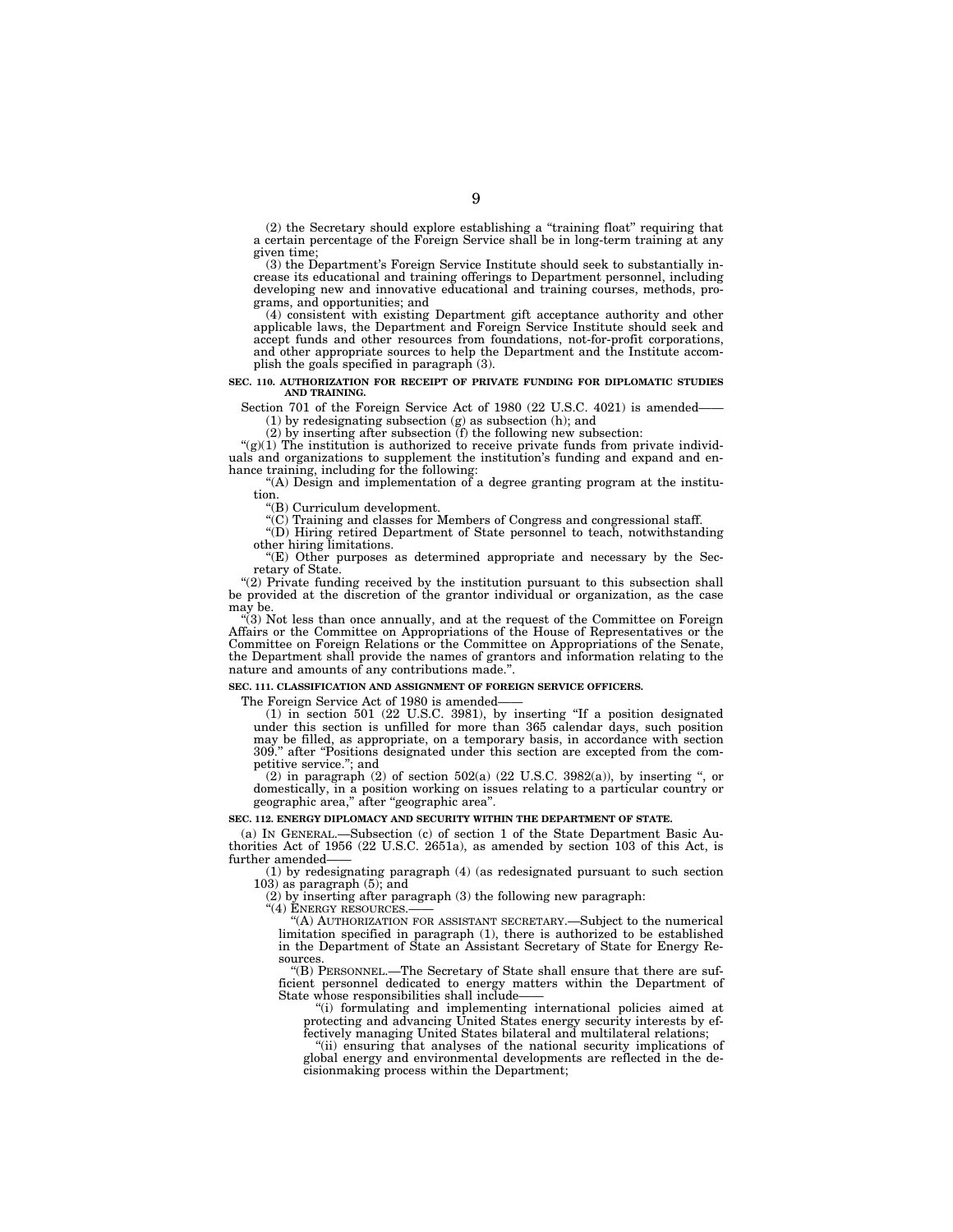"(iii) incorporating energy security priorities into the activities of the

Department; ''(iv) coordinating energy activities of the Department with relevant Federal departments and agencies; and Federal departments and agencies; and <br>"(v) working internationally to-

''(I) support the development of energy resources and the distribution of such resources for the benefit of the United States and United States allies and trading partners for their energy security and economic development needs;

''(II) promote availability of diversified energy supplies and a well-functioning global market for energy resources, technologies, and expertise for the benefit of the United States and United States allies and trading partners;

''(III) resolve international disputes regarding the exploration, development, production, or distribution of energy resources;

''(IV) support the economic and commercial interests of United States persons operating in the energy markets of foreign countries;

''(V) support and coordinate international efforts to alleviate energy poverty;

''(VI) leading the United States commitment to the Extractive Industries Transparency Initiative;

''(VII) coordinating within the Department and with relevant Federal departments and agencies on developing and implementing international energy-related sanctions; and

''(VIII) coordinating energy security and other relevant functions within the Department currently undertaken by-

"(aa) the Bureau of Economic and Business Affairs;

''(bb) the Bureau of Oceans and International Environmental and Scientific Affairs; and

''(cc) other offices within the Department of State.''.

(b) CONFORMING AMENDMENT.—Section 931 of the Energy Independence and Security Act of 2007 (42 U.S.C. 17371) is amended——

(1) by striking subsections (a) and (b); and

(2) by redesignating subsections (c) and (d) as subsections (a) and (b), respectively.

### **SEC. 113. PASSPORT FEES.**

Paragraph (2) of section 1(b) of the Passport Act of June 4, 1920 (22 U.S.C. 214(b)) is amended by striking ''not'' and all that follows through the period at the end and inserting the following: ''be exercised beginning on the date of the enactment of the Department of State Authorization Act of 2019.''.

# **SEC. 114. UNITED STATES DIPLOMACY CENTER.**

Title I of the State Department Basic Authorities Act of 1956 is amended by adding after section 63 (22 U.S.C. 2735) the following new section:

**''SEC. 64. UNITED STATES DIPLOMACY CENTER.** 

"(a) ACTIVITIES.

''(1) SUPPORT AUTHORIZED.—The Secretary of State is authorized to provide, by contract, grant, or otherwise, for the performance of appropriate museum visitor and educational outreach services and related events, including organizing programs and conference activities, museum shop services and food services in the public exhibition and related space utilized by the center for United States diplomacy.

''(2) RECOVERY OF COSTS.—The Secretary of State is authorized to recover any revenues generated under the authority of paragraph (1) for visitor and outreach services and related events referred to in such paragraph, including fees for use of facilities at a center for United States diplomacy. Any such revenues may be retained as a recovery of the costs of operating the Center.

''(b) DISPOSITION OF UNITED STATES DIPLOMACY CENTER DOCUMENTS, ARTIFACTS, AND OTHER ARTICLES.

"(1) PROPERTY.—All historic documents, artifacts, or other articles permanently acquired by the Department of State and determined by the Secretary of State to be suitable for display by the center for United States diplomacy shall be considered to be the property of the U.S. Government and shall be subject to disposition solely in accordance with this subsection.

''(2) SALE, TRADE, OR TRANSFER.—Whenever the Secretary of State makes the determination described in paragraph (3) with respect to a document, artifact, or other article under paragraph  $(1)$ , the Secretary may sell at fair market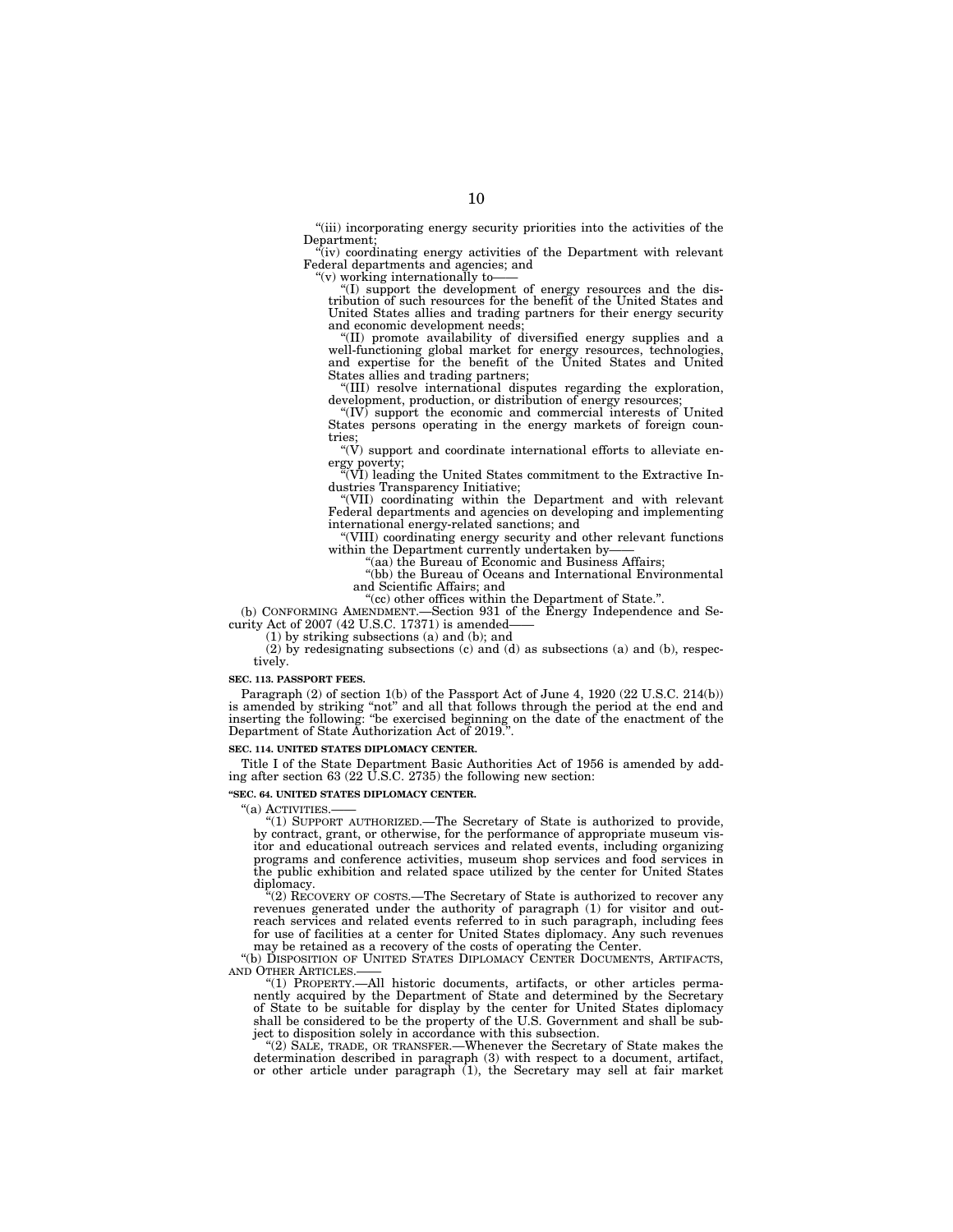value, trade, or transfer such document, artifact, or other article without regard to the requirements of subtitle I of title 40, United States Code. The proceeds of any such sale may be used solely for the advancement of the mission of the center for United States diplomacy and may not be used for any purpose other than the acquisition and direct care of the collections of the center.

''(3) DETERMINATIONS PRIOR TO SALE, TRADE, OR TRANSFER.—The determination described in this paragraph with respect to a document, artifact, or other article under paragraph  $(1)$ , is a determination that-

 $(A)$  such document, artifact, or other article no longer serves to further the purposes of the center for United States diplomacy as set forth in the collections management policy of the center;

''(B) the sale, trade, or transfer of such document, artifact, or other article would serve to maintain the standards of the collection of the center; or

''(C) sale, trade, or transfer of such document, artifact, or other article would be in the best interests of the United States.

''(4) LOANS.—In addition to the authorization under paragraph (2) relating to the sale, trade, or transfer of documents, artifacts, or other articles under paragraph (1), the Secretary of State may loan such documents, artifacts, or other articles, when not needed for use or display by the center for United States diplomacy to the Smithsonian Institution or a similar institution for repair, study, or exhibition.''.

# **SEC. 115. EXTENSION OF PERIOD FOR REIMBURSEMENT OF FISHERMEN FOR COSTS IN-CURRED FROM THE ILLEGAL SEIZURE AND DETENTION OF U.S.-FLAG FISHING VESSELS BY FOREIGN GOVERNMENTS.**

(a) IN GENERAL.—Subsection (e) of section 7 of the Fishermen's Protective Act of 1967 (22 U.S.C. 1977) is amended to read as follows:

''(e) AMOUNTS.—Payments may be made under this section only to such extent and in such amounts as are provided in advance in appropriation Acts.''.

(b) RETROACTIVE APPLICABILITY.-

(1) EFFECTIVE DATE.—The amendment made by subsection (a) shall take effect on the date of the enactment of this Act and apply as if the date specified in subsection (e) of section 7 of the Fishermen's Protective Act of 1967, as in effect on the day before the date of the enactment of this Act, were the day after such date of enactment.

(2) AGREEMENTS AND PAYMENTS.—The Secretary shall——

(A) enter into agreements pursuant to section 7 of the Fishermen's Protective Act of 1967 for any claims to which such section would otherwise apply but for the date specified in subsection (e) of such section, as in effect on the day before the date of the enactment of this Act; and

(B) make payments in accordance with agreements entered into pursuant to such section if any such payments have not been made as a result of the expiration of the date specified in such section, as in effect on the day before the date of the enactment of this Act.

### **SEC. 116. ART IN EMBASSIES.**

(a) IN GENERAL.—No funds are authorized to be appropriated for the purchase of any piece of art for the purposes of installation or display in any embassy, consulate, or other foreign mission of the United States if the purchase price of such piece of art is in excess of \$50,000, unless such purchase is subject to prior consultation with, and the regular notification procedures of, the appropriate congressional committees.

(b) REPORT.—Not later than 90 days after the date of the enactment of this Act, the Secretary shall submit to the appropriate congressional committees a report on the costs of the Art in Embassies Program for each of fiscal years 2012, 2013, and 2014.

(c) SUNSET.—This section shall terminate on the date that is 2 years after the date of the enactment of this Act.

(d) DEFINITION.—In this section, the term ''art'' includes paintings, sculptures, photographs, industrial design, and craft art.

# **SEC. 117. AMENDMENT OR REPEAL OF REPORTING REQUIREMENTS.**

 $(a)$  BURMA

(1) IN GENERAL.—Section 570 of Public Law 104–208 is amended——

(A) by amending subsection (c) to read as follows:

''(c) MULTILATERAL STRATEGY.—The President shall develop, in coordination with members of ASEAN and other likeminded countries, a comprehensive, multilateral strategy to bring about further democratic consolidation in Burma and improve human rights practices and the quality of life in Burma, including the development of a dialog leading to genuine national reconciliation.''; and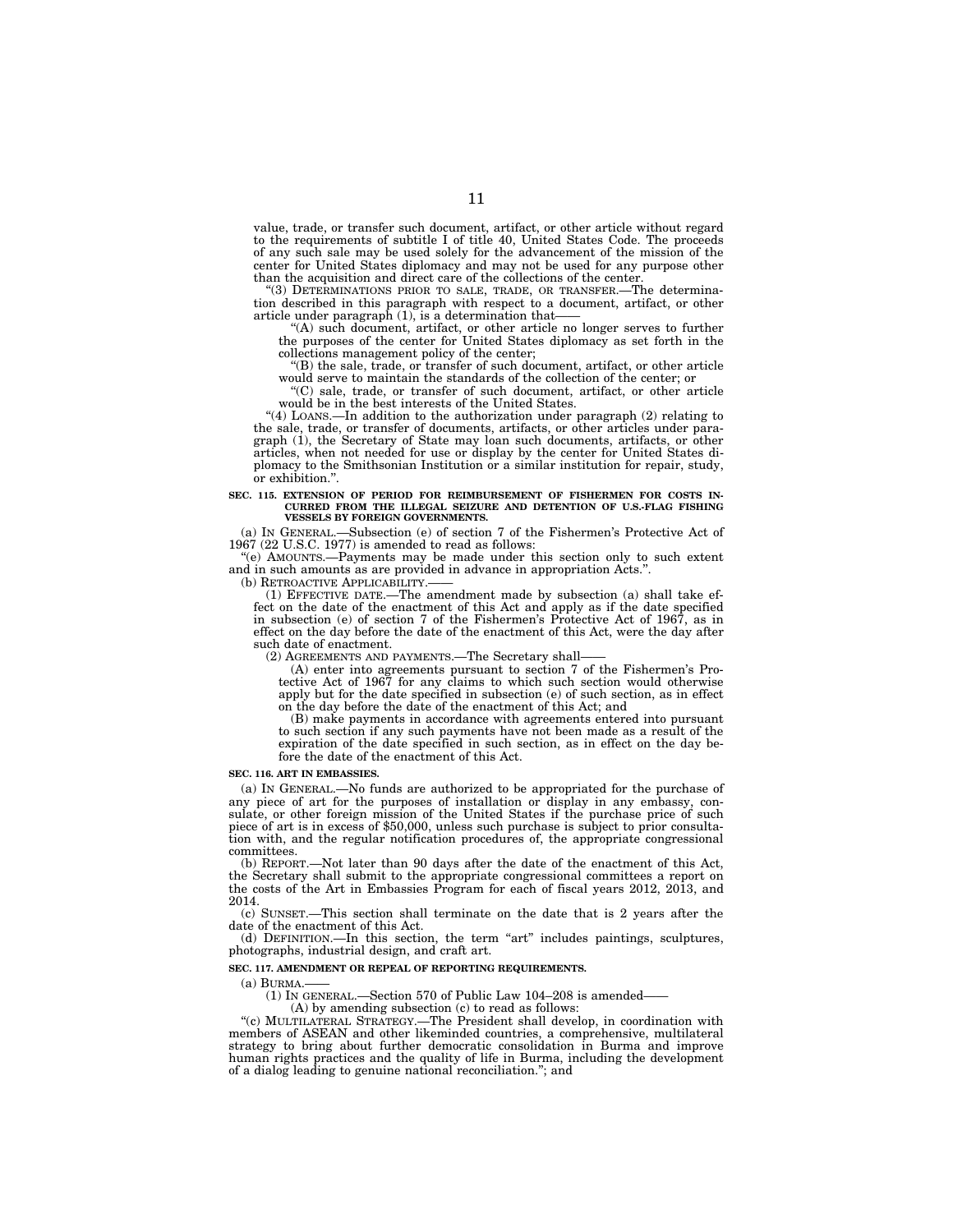$(B)$  in subsection  $(d)$ -

(i) in the matter preceding paragraph (1), by striking "six months" and inserting "year"

(ii) by redesignating paragraph (3) as paragraph (7); and

(iii) by inserting after paragraph (2) the following new paragraphs: ''(3) improvements in human rights practices;

 $\mathcal{L}(4)$  progress toward broad-based and inclusive economic growth;

''(5) progress toward genuine national reconciliation;

''(6) progress on improving the quality of life of the Burmese people, including

progress relating to market reforms, living standards, labor standards, use of forced labor in the tourism industry, and environmental quality; and".

(2) EFFECTIVE DATE.—The amendments made by paragraph (1) shall take effect on the date of the enactment of this Act and apply with respect to the first report required under subsection (d) of section  $570^\circ$  of Public Law 104–208 that is required after the date of the enactment of this Act.

(b) REPEALS.—The following provisions of law are hereby repealed:

(1) Subsection (b) of section 804 of Public Law 101–246.

(2) Section 6 of Public Law 104–45.

(3) Section 406 of Public Law 101–246 (22 U.S.C. 2414a).

(4) Subsection (c) of section 702 of Public Law 96–465 (22 U.S.C. 4022).

# **SEC. 118. REPORTING ON IMPLEMENTATION OF GAO RECOMMENDATIONS.**

(a) INITIAL REPORT.—Not later than 120 days after the date of the enactment of this Act, the Secretary shall submit to the appropriate congressional committees a report that lists all of the Government Accountability Office's recommendations relating to the Department that have not been fully implemented.

(b) COMPTROLLER GENERAL REPORT.—Not later than 30 days after the Secretary submits the report under subsection (a), the Comptroller General of the United States shall submit to the appropriate congressional committees a report that identifies any discrepancies between the list of recommendations included in such report and the Government Accountability Office's list of outstanding recommendations for the Department.

(c) IMPLEMENTATION REPORT.

(1) IN GENERAL.—Not later than 120 days after the date of the submission of the Comptroller General's report under subsection (b), the Secretary shall submit to the appropriate congressional committees a report that describes the implementation status of each recommendation from the Government Accountability Office included in the report submitted under subsection (a).

(2)  $J$ USTIFICATION.—The report under paragraph (1) shall include—

(A) a detailed justification for each decision not to fully implement a recommendation or to implement a recommendation in a different manner than specified by the Government Accountability Office;

(B) a timeline for the full implementation of any recommendation the Secretary has decided to adopt, but has not yet fully implemented; and

(C) an explanation for any discrepancies included in the Comptroller General report submitted under subsection (b).

(d) FORM.—The information required in each report under this section shall be submitted in unclassified form, to the maximum extent practicable, but may be included in a classified annex to the extent necessary.

# **SEC. 119. OFFICE OF GLOBAL CRIMINAL JUSTICE.**

(a) IN GENERAL.—There should be established within the Department an Office of Global Criminal Justice (referred to in this section as the "Office"), which may be placed within the organizational structure of the Department at the discretion of the Secretary.

(b) DUTIES.—The Office should carry out the following:

(1) Advise the Secretary and other relevant senior officials on issues related to war crimes, crimes against humanity, and genocide.

(2) Assist in formulating United States policy on the prevention of, responses to, and accountability for mass atrocities.

(3) Coordinate U.S. Government positions relating to the international and hybrid courts currently prosecuting persons responsible for genocide, war crimes, and crimes against humanity anywhere in the world.

(4) Work with other governments, international organizations, and nongovernmental organizations, as appropriate, to establish and assist international and domestic commissions of inquiry, fact-finding missions, and tribunals to investigate, document, and prosecute atrocities in every region of the globe.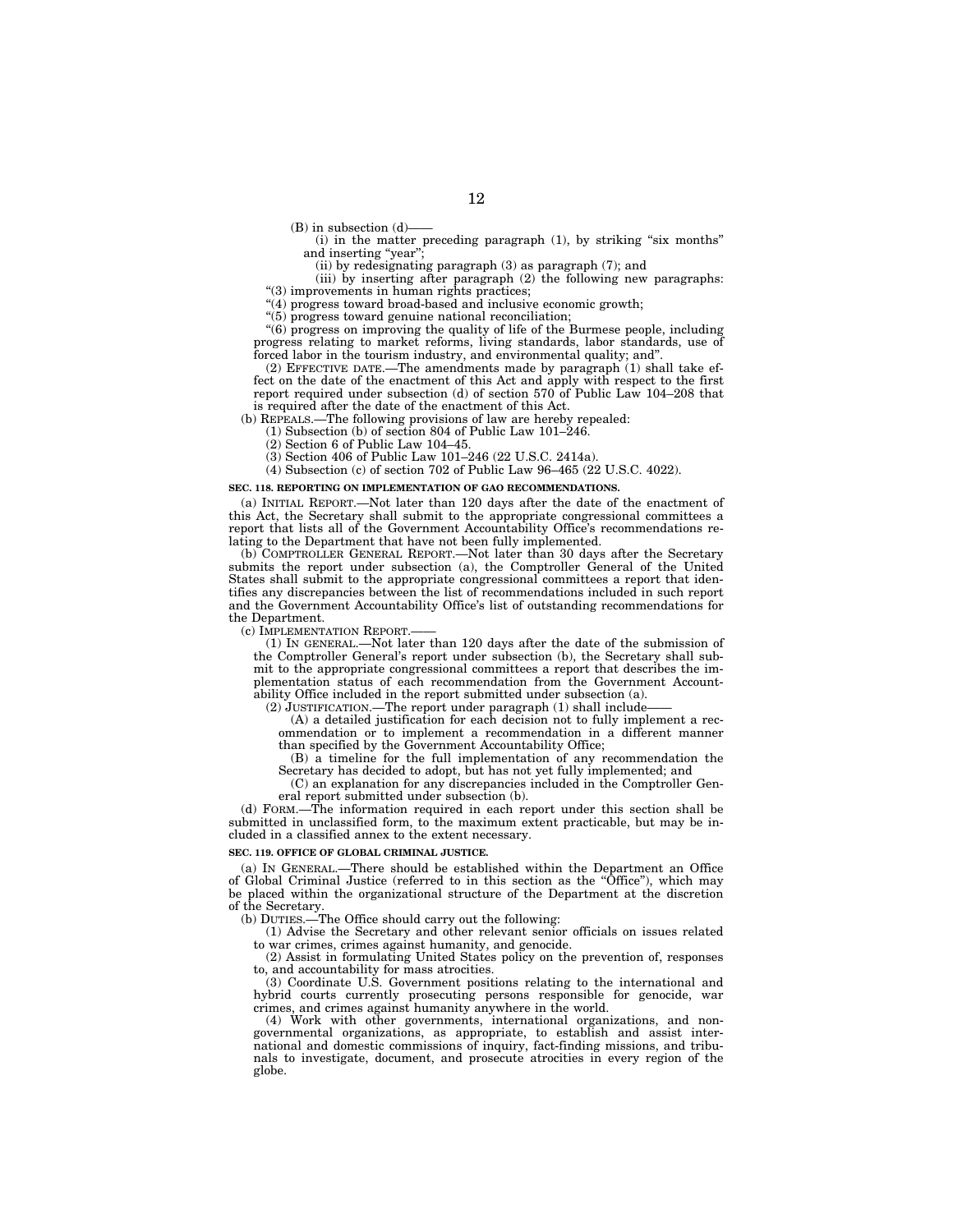(5) Coordinate the deployment of diplomatic, legal, economic, military, and other tools to help expose the truth, judge those responsible, protect and assist victims, enable reconciliation, deter atrocities, and build the rule of law.

(6) Provide advice and expertise on transitional justice to United States personnel operating in conflict and post-conflict environments.

(7) Act as a point of contact for international, hybrid, and mixed tribunals exercising jurisdiction over war crimes, crimes against humanity, and genocide committed around the world.

(8) Represent the Department on any interagency whole-of-government coordinating entities addressing genocide and other mass atrocities.

(9) Perform any additional duties and exercise such powers as the Secretary of State may prescribe.

(c) SUPERVISION.—The Office should be led by an ambassador-at-Large for Global Criminal Justice.

# **TITLE II—EMBASSY CONSTRUCTION**

**SEC. 201. EMBASSY SECURITY, CONSTRUCTION, AND MAINTENANCE.** 

For ''Embassy Security, Construction, and Maintenance'', there is authorized to be appropriated \$1,987,211,000 for Fiscal Year 2020.

# **SEC. 202. STANDARD DESIGN IN CAPITAL CONSTRUCTION.**

(a) SENSE OF CONGRESS.—It is the sense of Congress that the Department's Bureau of Overseas Building Operations (OBO) or successor office should give appropriate consideration to standardization in construction, in which each new United States embassy and consulate starts with a standard design and keeps customization to a minimum.

(b) CONSULTATION.—The Secretary shall carry out any new United States embassy compound or new consulate compound project that utilizes a non-standard design, including those projects that are in the design or pre-design phase as of the date of the enactment of this Act, only in consultation with the appropriate congressional committees. The Secretary shall provide the appropriate congressional committees, for each such project, the following documentation:

 $(1)$  A comparison of the estimated full lifecycle costs of the project to the estimated full lifecycle costs of such project if it were to use a standard design.

(2) A comparison of the estimated completion date of such project to the estimated completion date of such project if it were to use a standard design.

(3) A comparison of the security of the completed project to the security of such completed project if it were to use a standard design.

(4) A justification for the Secretary's selection of a non-standard design over a standard design for such project.

(5) A written explanation if any of the documentation necessary to support the comparisons and justification, as the case may be, described in paragraphs (1) through (4) cannot be provided.

(c) SUNSET.—The consultation requirement under subsection (b) shall expire on the date that is 4 years after the date of the enactment of this Act.

# **SEC. 203. CAPITAL CONSTRUCTION TRANSPARENCY.**

(a) IN GENERAL.—Section 118 of the Department of State Authorities Act, Fiscal Year 2017 (22 U.S.C. 304) is amended——

(1) in the section heading , by striking ''**ANNUAL REPORT ON EMBASSY CON-STRUCTION COSTS**'' and inserting ''**BIANNUAL REPORT ON OVERSEAS CAPITAL CONSTRUCTION PROJECTS**''; and

(2) by striking subsections (a) and (b) and inserting the following new subsections:

''(a) IN GENERAL.—Not later than 180 days after the date of the enactment of this subsection and every 180 days thereafter until the date that is 4 years after such date of enactment, the Secretary shall submit to the appropriate congressional committees a comprehensive report regarding all ongoing overseas capital construction projects and major embassy security upgrade projects.

''(b) CONTENTS.—Each report required under subsection (a) shall include the following with respect to each ongoing overseas capital construction project and major embassy security upgrade project:

''(1) The initial cost estimate as specified in the proposed allocation of capital construction and maintenance funds required by the Committees on Appropriations for Acts making appropriations for the Department of State, foreign operations, and related programs.

''(2) The current cost estimate.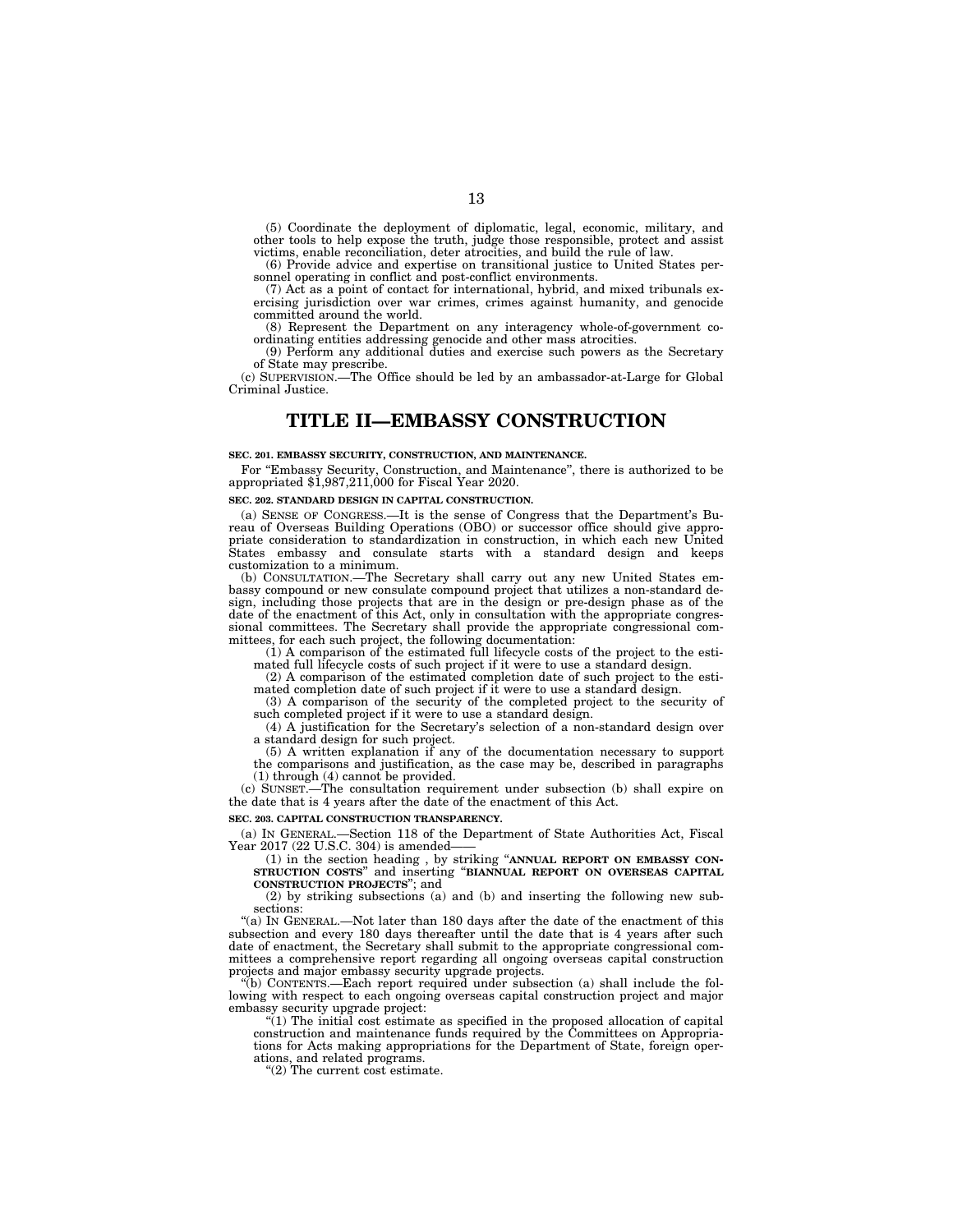"(3) The value of each request for equitable adjustment received by the Department to date.

"(4) The value of each certified claim received by the Department to date. ''(5) The value of any usage of the project's contingency fund to date and the

value of the remainder of the project's contingency fund. ''(6) An enumerated list of each request for adjustment and certified claim that remains outstanding or unresolved.

 $(7)$  An enumerated list of each request for equitable adjustment and certified claim that has been fully adjudicated or that the Department has settled, and the final dollar amount of each adjudication or settlement.

''(8) The date of estimated completion specified in the proposed allocation of capital construction and maintenance funds required by the Committees on Appropriations not later than 45 days after the date of the enactment of an Act making appropriations for the Department of State, foreign operations, and related programs.

''(9) The current date of estimated completion.''.

(b) INITIAL REPORT.—The first report required under subsection (a) of section 118 of the Department of State Authorities Act, Fiscal Year 2017 (as amended by this section) shall include an annex regarding all overseas capital construction projects and major embassy security upgrade projects completed during the 10-year period ending on December 31, 2018, including, for each such project, the elements specified in subsection (b) of such section 118.

### **SEC. 204. CONTRACTOR PERFORMANCE INFORMATION.**

(a) DEADLINE FOR COMPLETION.—The Secretary shall complete all contractor performance evaluations required by subpart 42.15 of the Federal Acquisition Regulation for those contractors engaged in construction of new embassy or new consulate compounds by October 1, 2021.

(b) PRIORITIZATION SYSTEM.——

(1) IN GENERAL.—Not later than 90 days after the date of the enactment of this Act, the Secretary shall develop a prioritization system for clearing the current backlog of required evaluations referred to in subsection (a).

(2) ELEMENTS.—The system required under paragraph (1) should prioritize the evaluations as follows:

(A) Project completion evaluations should be prioritized over annual evaluations.

(B) Evaluations for relatively large contracts should have priority.

(C) Evaluations that would be particularly informative for the awarding of government contracts should have priority.

(c) BRIEFING.—Not later than 90 days after the date of the enactment of this Act, the Secretary of State shall brief the appropriate congressional committees on the Department's plan for completing all evaluations by October 1, 2021, in accordance with subsection (a) and the prioritization system developed pursuant to subsection (b).

 $(d)$  SENSE OF CONGRESS.—It is the sense of Congress that—

(1) contractors deciding whether to bid on Department contracts would benefit from greater understanding of the Department as a client; and

(2) the Department should develop a forum where contractors can comment on the Department's project management performance.

**SEC. 205. GROWTH PROJECTIONS FOR NEW EMBASSIES AND CONSULATES.** 

(a) IN GENERAL.—For each new United States embassy compound (NEC) and new consulate compound project (NCC) in or not yet in the design phase as of the date of the enactment of this Act, the Department shall project growth over the estimated life of the facility using all available and relevant data, including the following:

(1) Relevant historical trends for Department personnel and personnel from other agencies represented at the NEC or NCC that is to be constructed.

(2) An analysis of the tradeoffs between risk and the needs of U.S. Government policy conducted as part of the most recent Vital Presence Validation Process, if applicable.

(3) Reasonable assumptions about the strategic importance of the NEC or NCC, as the case may be, over the life of the building at issue.

(4) Any other data that would be helpful in projecting the future growth of NEC or NCC.

(b) OTHER FEDERAL AGENCIES.—The head of each Federal agency represented at a United States embassy or consulate shall provide to the Secretary, upon request, growth projections for the personnel of each such agency over the estimated life of each embassy or consulate, as the case may be.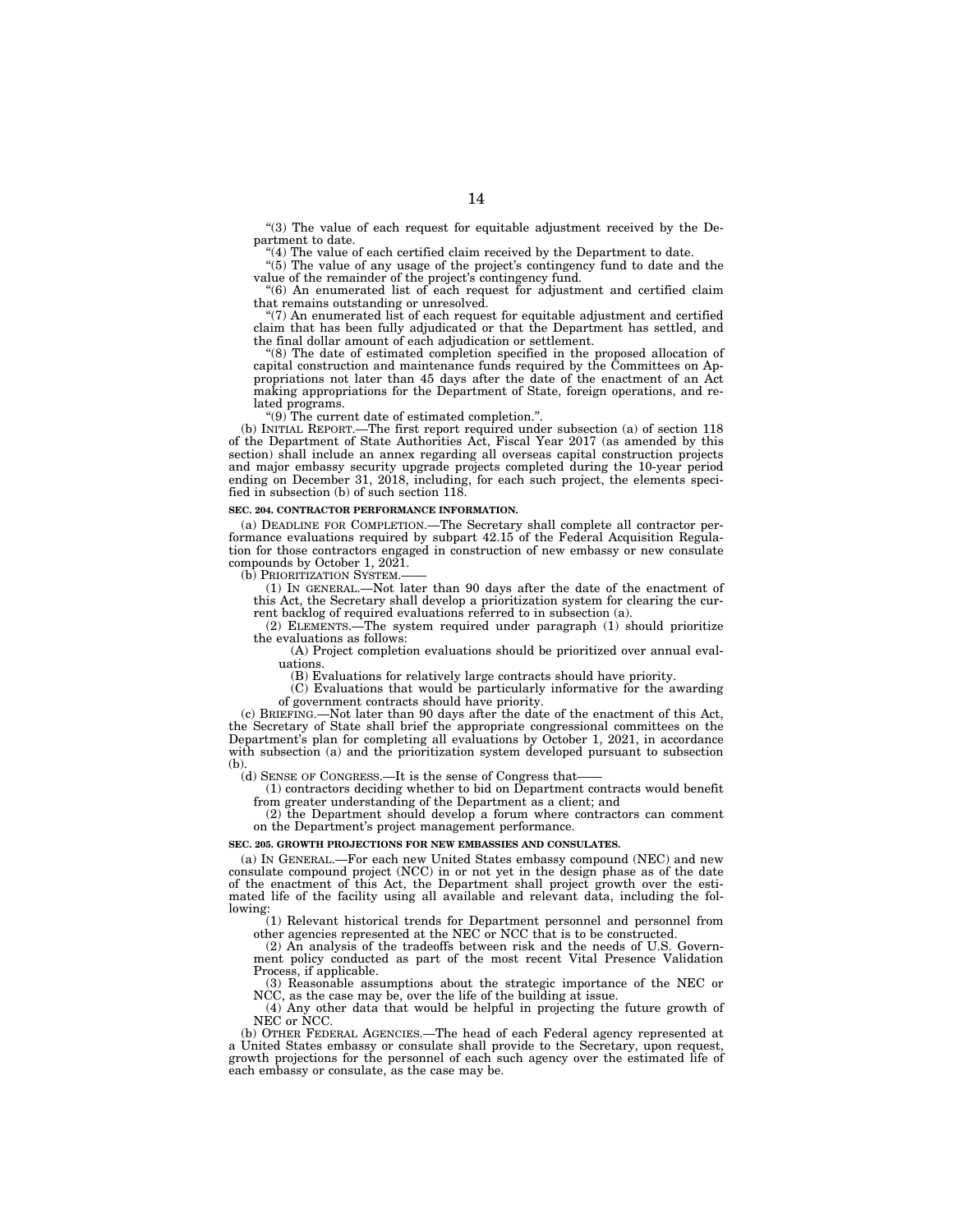(c) BASIS FOR ESTIMATES.—The Department shall base its growth assumption for all NECs and NCCs on the estimates required under subsections (a) and (b).

(d) CONGRESSIONAL NOTIFICATION.—Any congressional notification of site selection for a NEC or NCC submitted after the date of the enactment of this Act shall include the growth assumption used pursuant to subsection (c).

# **SEC. 206. LONG-RANGE PLANNING PROCESS.**

(a) PLANS REQUIRED.

(1) IN GENERAL.—Not later than 180 days after the date of the enactment of this Act and annually thereafter for 5 years, the Secretary shall develop-

(A) a comprehensive 6-year plan documenting the Department's overseas building program for the replacement of overseas diplomatic posts taking into account security factors under the Secure Embassy Construction and Counterterrorism Act of 1999 and other relevant statutes and regulations, as well as occupational safety and health factors pursuant to the Occupational Safety and Health Act of 1970 and other relevant statutes and regulations, including environmental factors such as indoor air quality that impact employee health and safety; and

(B) a comprehensive 6-year plan detailing the Department's long-term planning for the maintenance and sustainment of completed diplomatic posts, which takes into account security factors under the Secure Embassy Construction and Counterterrorism Act of 1999 and other relevant statutes and regulations, as well as occupational safety and health factors pursuant to the Occupational Safety and Health Act of 1970 and other relevant statutes and regulations, including environmental factors such as indoor air quality that impact employee health and safety.

 $(2)$  INITIAL REPORT.—The first plan developed pursuant to paragraph  $(1)(A)$ shall also include a one-time status report on existing small diplomatic posts and a strategy for establishing a physical diplomatic presence in countries in which there is no current physical diplomatic presence. Such report, which may include a classified annex, shall include the following:

(A) A description of the extent to which each small diplomatic post furthers the national interest of the United States.

(B) A description of how each small diplomatic post provides American Citizen Services, including data on specific services provided and the number of Americans receiving services over the previous year.

(C) A description of whether each small diplomatic post meets current security requirements.

(D) A description of the full financial cost of maintaining each small diplomatic post.

(E) Input from the relevant chiefs of mission on any unique operational or policy value the small diplomatic post provides.

(3) UPDATED INFORMATION.—The annual updates of each of the plans developed pursuant to paragraph (1) shall highlight any changes from the previous year's plan to the ordering of construction and maintenance projects.

(b) REPORTING REQUIREMENTS.

(1) SUBMISSION OF PLANS TO CONGRESS.—Not later than 60 days after the completion of each plan required under subsection (a), the Secretary shall submit the plans to the appropriate congressional committees.

(2) REFERENCE IN BUDGET JUSTIFICATION MATERIALS.—In the budget justification materials submitted to the appropriate congressional committees in support of the Department's budget for any Fiscal Year (as submitted with the budget of the President under section 1105(a) of title 31, United States Code), the plans required under subsection (a) shall be referenced to justify funding requested for building and maintenance projects overseas.

(3) FORM OF REPORT.—Each report required under paragraph (1) shall be submitted in unclassified form but may include a classified annex.

(c) SMALL DIPLOMATIC POST DEFINED.—In this section, the term ''small diplomatic post'' means any United States embassy or consulate that has employed five or fewer U.S. Government employees on average over the 36 months prior to the date of the enactment of this Act.

# **SEC. 207. VALUE ENGINEERING AND RISK ASSESSMENT.**

(a) FINDINGS.—Congress makes the following findings:

(1) Federal departments and agencies are required to use value engineering (VE) as a management tool, where appropriate, to reduce program and acquisition costs pursuant to OMB Circular A–131, Value Engineering, dated December 31, 2013.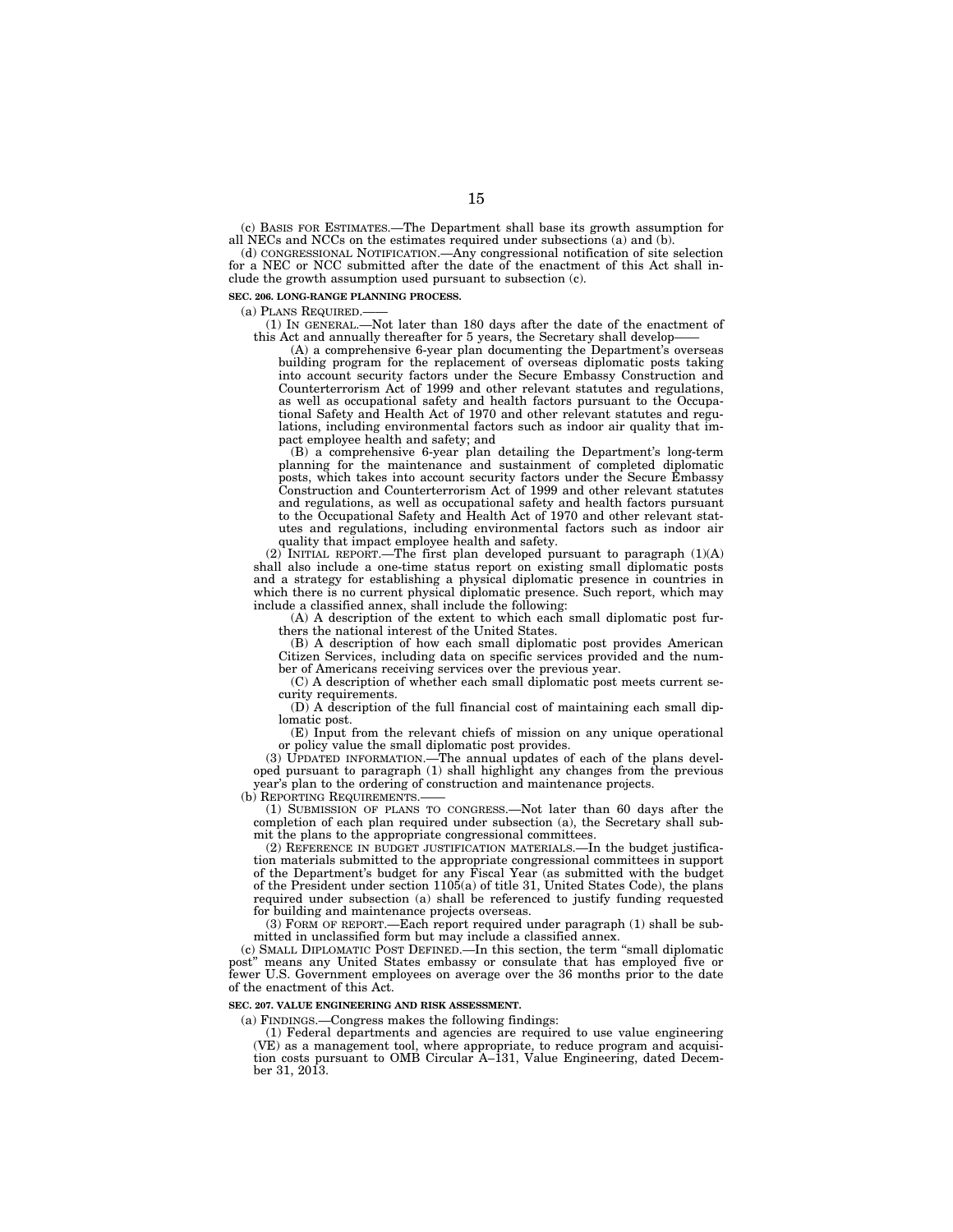(2) OBO has a Policy Directive and Standard Operation Procedure, dated May 24, 2017, on conducting risk management studies on all international construction projects.

# (b) NOTIFICATION REQUIREMENTS.

(1) SUBMISSION TO AUTHORIZING COMMITTEES.—The proposed allocation of capital construction and maintenance funds that is required by the Committees on Appropriations of the Senate and the House of Representatives not later than  $45$  days after the date of the enactment of an Act making appropriations for the Department of State, foreign operations, and related programs shall also be submitted to the Committee on Foreign Relations of the Senate and the Committee on Foreign Affairs of the House of Representatives.

(2) REQUIREMENT TO CONFIRM COMPLETION OF VALUE ENGINEERING AND RISK ASSESSMENT STUDIES.—The notifications required under paragraph (1) shall include confirmation that the Department has completed the requisite VE and risk management studies described in subsection (a).

(c) REPORTING AND BRIEFING REQUIREMENTS.—The Secretary shall provide to the appropriate congressional committees upon request——

(1) a description of each risk management study referred to in subsection (a)(2) and a table detailing which recommendations related to each such study were accepted and which were rejected; and

(2) a report or briefing detailing the rationale for not implementing any such recommendations that may otherwise yield significant cost savings to the Department if implemented.

# **SEC. 208. BUSINESS VOLUME.**

Section  $402(c)(2)(E)$  of the Omnibus Diplomatic Security and Antiterrorism Act of 1986 (22 U.S.C.  $4852(c)(2)(E)$ ) is amended by striking "in 3 years" and inserting "cumulatively over 3 years".

# **SEC. 209. EMBASSY SECURITY REQUESTS AND DEFICIENCIES.**

The Secretary shall provide to the appropriate congressional committees upon request information on security deficiencies at United States diplomatic posts, including relating to the following:

(1) Requests made over the previous year by United States diplomatic posts for security upgrades.

(2) Significant security deficiencies at United States diplomatic posts that are not operating out of a new embassy compound or new consulate compound.

### **SEC. 210. OVERSEAS SECURITY BRIEFINGS.**

Not later than 1 year after the date of the enactment of this Act, the Secretary shall revise the Foreign Affairs Manual to stipulate that information on the current threat environment shall be provided to all U.S. Government employees under chief of mission authority traveling to a foreign country on official business. To the extent practicable, such material shall be provided to such employees prior to their arrival at a United States diplomatic post or as soon as possible thereafter.

# **SEC. 211. CONTRACTING METHODS IN CAPITAL CONSTRUCTION.**

(a) DELIVERY.—Unless the Secretary notifies the appropriate congressional committees that the use of the design-build project delivery method would not be appropriate, the Secretary shall make use of such method at United States diplomatic posts that have not yet received design or capital construction contracts as of the date of the enactment of this Act.

(b) NOTIFICATION.—Before executing a contract for a delivery method other than design-build in accordance with subsection (a), the Secretary shall notify the appropriate congressional committees in writing of the decision, including the reasons therefor. The notification required by this subsection may be included in any other report regarding a new United States diplomatic post that is required to be submitted to the appropriate congressional committees.

(c) PERFORMANCE EVALUATION.—Not later than 180 days after the date of the enactment of this Act, the Secretary shall report to the appropriate congressional committees regarding performance evaluation measures in accordance with GAO's ''Standards for Internal Control in the Federal Government'' that will be applicable to design and construction, lifecycle cost, and building maintenance programs of the Bureau of Overseas Building Operations of the Department.

### **SEC. 212. COMPETITION IN EMBASSY CONSTRUCTION.**

Not later than 45 days after the date of the enactment of this Act, the Secretary shall submit to the appropriate congressional committee a report detailing steps the Department is taking to expand the embassy construction contractor base in order to increase competition and maximize value.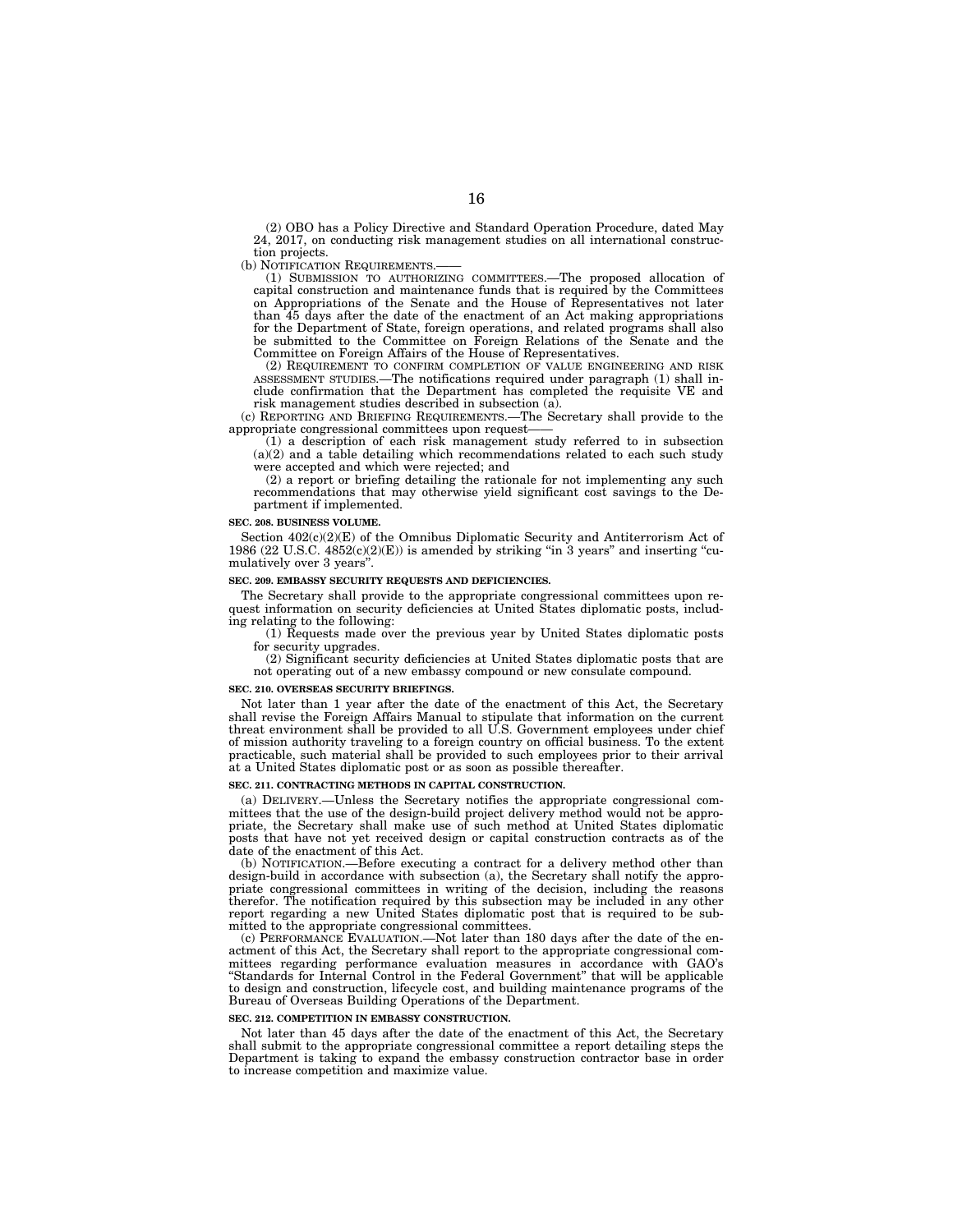# **SEC. 213. STATEMENT OF POLICY.**

It is the policy of the United States that the Bureau of Overseas Building Operations of the Department or its successor office shall continue to balance functionality and security with accessibility, as defined by guidelines established by the United States Access Board in constructing embassies and consulates, and shall ensure compliance with the Architectural Barriers Act of 1968 (42 U.S.C. 4151 et seq.) to the fullest extent possible.

# **SEC. 214. DEFINITIONS.**

In this title:

(1) DESIGN-BUILD.—The term ''design-build'' means a method of project delivery in which one entity works under a single contract with the Department to provide design and construction services.

(2) NON-STANDARD DESIGN.—The term ''non-standard design'' means a design for a new embassy compound project or new consulate compound project that does not utilize a standardized design for the structural, spatial, or security requirements of such embassy compound or consulate compound, as the case may be.

# **TITLE III—PERSONNEL ISSUES**

# **SEC. 301. DEFENSE BASE ACT INSURANCE WAIVERS.**

(a) APPLICATION FOR WAIVERS.—Not later than 30 days after the date of the enactment of this Act, the Secretary shall apply to the Department of Labor for a waiver from insurance requirements under the Defense Base Act (42 U.S.C. 1651 et seq.) for all countries with respect to which the requirement was waived prior to January 2017, and for which there is not currently a waiver.

(b) CERTIFICATION REQUIREMENT.—Not later than 45 days after the date of the enactment of this Act, the Secretary shall certify to the appropriate congressional committees that the requirement in subsection (a) has been met.

### **SEC. 302. STUDY ON FOREIGN SERVICE ALLOWANCES.**

(a) REPORT REQUIRED.

(1) IN GENERAL.—Not later than 270 days after date of the enactment of this Act, the Secretary shall submit to the appropriate congressional committees a report detailing an empirical analysis on the effect of overseas allowances on the foreign assignment of Foreign Service officers (FSOs), to be conducted by a federally funded research and development center with appropriate expertise in labor economics and military compensation.

 $(2)$  CONTENTS.—The analysis required under paragraph  $(1)$  shall-

(A) identify all allowances paid to FSOs assigned permanently or on temporary duty to foreign areas;

(B) examine the efficiency of the Foreign Service bidding system in determining foreign assignments;

(C) examine the factors that incentivize FSOs to bid on particular assignments, including danger levels and hardship conditions;

(D) examine the Department's strategy and process for incentivizing FSOs to bid on assignments that are historically in lower demand, including with monetary compensation, and whether monetary compensation is necessary for assignments in higher demand;

(E) make any relevant comparisons to military compensation and allowances, noting which allowances are shared or based on the same regulations;

(F) recommend options for restructuring allowances to improve the efficiency of the assignments system and better align FSO incentives with the needs of the Foreign Service, including any cost savings associated with such restructuring;

 $(G)$  recommend any statutory changes necessary to implement subparagraph (F), such as consolidating existing legal authorities for the provision of hardship and danger pay; and

(H) detail any effects of recommendations made pursuant to subparagraphs (F) and (G) on other U.S. Government departments and agencies with civilian employees permanently assigned or on temporary duty in foreign areas, following consultation with such departments and agencies.

(b) BRIEFING REQUIREMENT.—Before initiating the analysis required under subsection (a)(1), and not later than 60 days after the date of the enactment of this Act, the Secretary shall provide to the Committee on Foreign Relations of the Sen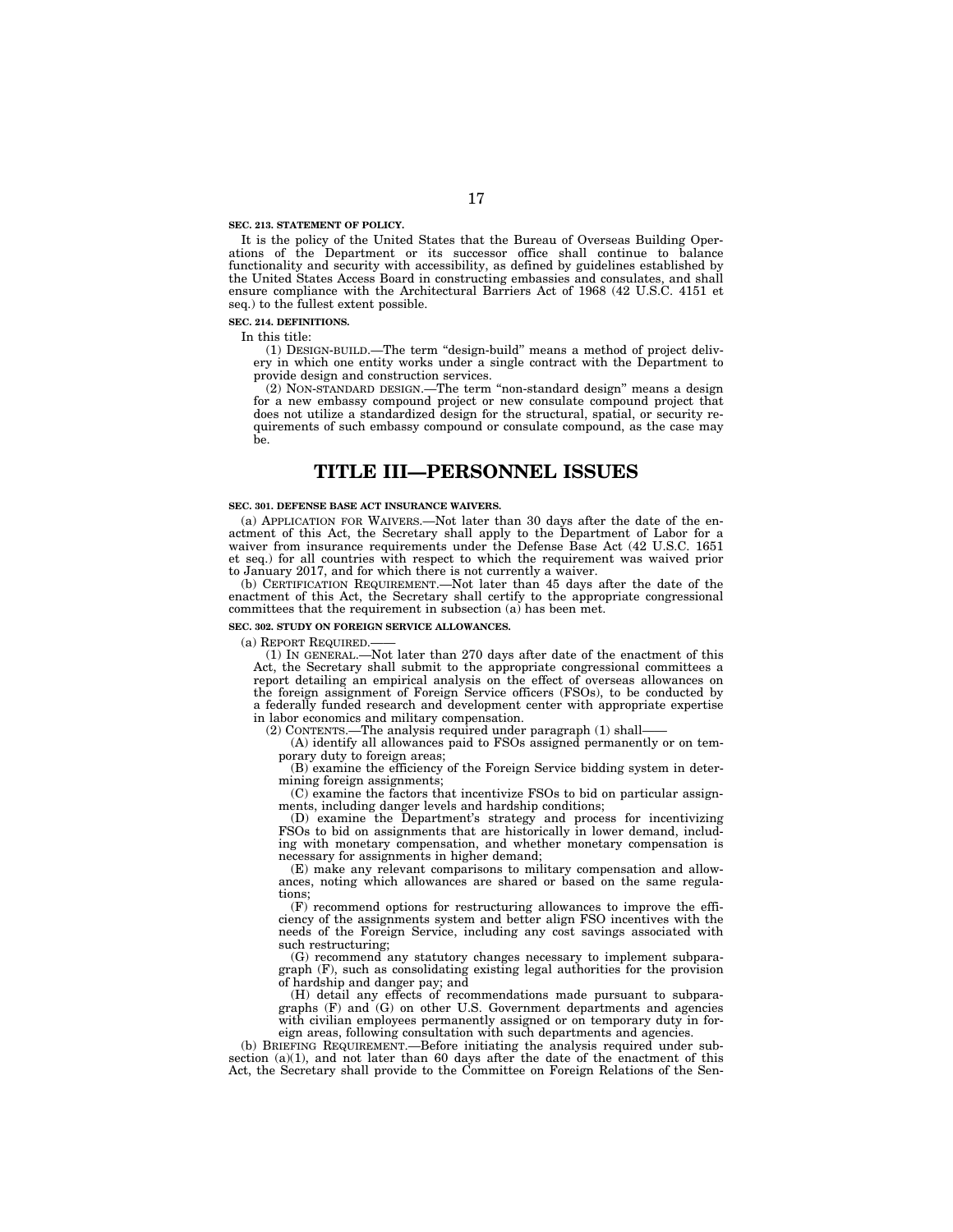ate and the Committee on Foreign Affairs in the House of Representatives a briefing on the implementation of this section that includes the following:

(1) The name of the federally funded research and development center that will conduct such analysis.

(2) The scope of such analysis and terms of reference for such analysis as specified between the Department and such federally funded research and development center.<br>(c) AVAILABILITY OF INFORMATION.-

(1) IN GENERAL.—The Secretary shall make available to the federally funded research and development center carrying out the analysis required under subsection  $(a)(1)$  all necessary and relevant information to allow such center to conduct such analysis in a quantitative and analytical manner, including historical data on the number of bids for each foreign assignment and any survey data collected by the Department from eligible bidders on their bid decisionmaking.

(2) COOPERATION.—The Secretary shall work with the heads of other relevant U.S. Government departments and agencies to ensure such departments and agencies provide all necessary and relevant information to the federally funded research and development center carrying out the analysis required under subsection (a)(1).

(d) INTERIM REPORT TO CONGRESS.—The Secretary shall require that the chief executive officer of the federally funded research and development center that carries out the analysis required under subsection  $(a)(1)$  submit to the Committee on Foreign Relations of the Senate and the Committee on Foreign Affairs of the House of Representatives an interim report on such analysis not later than 120 days after the date of the enactment of this Act.

# **SEC. 303. SCIENCE AND TECHNOLOGY FELLOWSHIPS.**

Section 504 of the Foreign Relations Authorization Act, Fiscal Year 1979 (22 U.S.C. 2656d) is amended by adding at the end the following new subsection:

"(e) GRANTS AND COOPERATIVE AGREEMENTS RELATED TO SCIENCE AND TECH-NOLOGY FELLOWSHIP PROGRAMS.

''(1) IN GENERAL.—The Secretary is authorized to make grants or enter into cooperative agreements related to Department of State science and technology fellowship programs, including for assistance in recruiting fellows and the payment of stipends, travel, and other appropriate expenses to fellows.

''(2) EXCLUSION FROM CONSIDERATION AS COMPENSATION.—Stipends under paragraph (1) shall not be considered compensation for purposes of section 209 of title 18, United States Code.

''(3) MAXIMUM ANNUAL AMOUNT.—The total amount of grants made pursuant to this subsection may not exceed \$500,000 in any fiscal year.''.

### **SEC. 304. TRAVEL FOR SEPARATED FAMILIES.**

Section 901(15) of the Foreign Service Act of 1980 (22 U.S.C. 4081(15)) is amended-

 $(1)$  in the matter preceding subparagraph  $(A)$ , by striking "1 round-trip per year for each child below age 21 of a member of the Service assigned abroad'' and inserting ''in the case of one or more children below age 21 of a member of the Service assigned abroad, 1 round-trip per year'';

 $(2)$  in subparagraph  $(A)$ 

(A) by inserting ''for each child'' before ''to visit the member abroad''; and (B) by striking ''; or'' and inserting a comma; (3) in subparagraph (B)–(3) in subparagraph  $(B)$ –

(A) by inserting ''for each child'' before ''to visit the other parent''; and (B) by inserting "or" after "resides,";

(4) by inserting after subparagraph (B) the following new subparagraph:

''(C) for one of the child's parents to visit the child or children abroad if the child or children do not regularly reside with that parent and that parent is not receiving an education allowance or educational travel allowance for the child or children under section 5924(4) of title 5, United States Code,''; and

(5) in the matter following subparagraph (C), as added by paragraph (4) of this section, by striking ''a payment'' and inserting ''the cost of round-trip travel''.

# **SEC. 305. HOME LEAVE TRAVEL FOR SEPARATED FAMILIES.**

Section 903(b) of the Foreign Service Act of 1980 (22 U.S.C. 4083(b)) is amended by adding at the end the following new sentence: "In cases in which the family members of a member of the Service reside apart from the member at authorized locations outside the United States because they are prevented by official order from residing with the member at post, the member may take the leave ordered under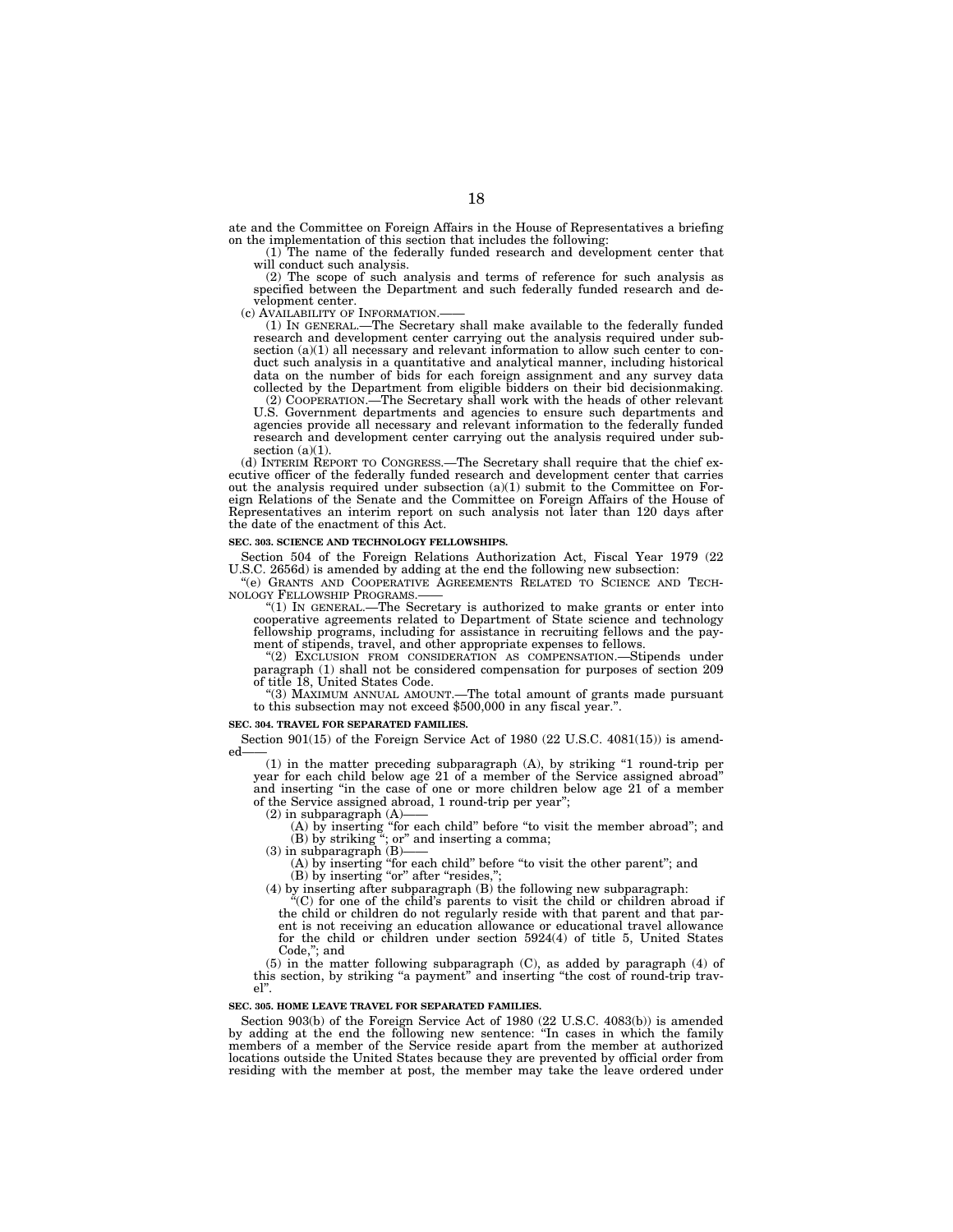this section where that member's family members reside, notwithstanding section 6305 of title 5, United States Code.''.

# **SEC. 306. SENSE OF CONGRESS REGARDING CERTAIN FELLOWSHIP PROGRAMS.**

It is the sense of Congress that——

(1) Department fellowships that promote the employment of candidates belonging to under-represented groups, including the Charles B. Rangel International Affairs Graduate Fellowship Program, the Thomas R. Pickering Foreign Affairs Fellowship Program, and the Donald M. Payne International Development Fellowship Program, represent smart investments vital for building a strong, capable, and representative national security work force; and

(2) the Secretary of State and the Administrator of the United States Agency for International Development should fulfill the terms of their fellowship agreements with each participant in the Fellowship Programs referred to in para $graph (1)$ , as specified in the original contractual agreements with each such participant.

# **SEC. 307. TECHNICAL CORRECTION.**

Subparagraph (A) of section  $601(c)(6)$  of the Foreign Service Act of 1980 (22 U.S.C.  $4001(c)(6)$ ) is amended, in the matter preceding clause (i), by-

(1) striking ''promotion'' and inserting ''promotion, on or after January 1, 2017,''; and

(2) striking ''individual joining the Service on or after January 1, 2017,'' and inserting "Foreign Service officer, appointed under section  $302(a)(1)$ , who has general responsibility for carrying out the functions of the Service''.

### **SEC. 308. FOREIGN SERVICE AWARDS.**

(a) IN GENERAL.—Section 614 of the Foreign Service Act of 1980 (22 U.S.C. 4013) is amended——

(1) by amending the section heading to read as follows: ''DEPARTMENT AWARDS''; and

(2) in the first sentence, by inserting "or Civil Service" after "the Service".

(b) CONFORMING AMENDMENT.—The item relating to section 614 in the table of contents of the Foreign Service Act of 1980 is amended to read as follows:

# ''Sec. 614. Department awards.''.

### **SEC. 309. DIPLOMATIC PROGRAMS.**

(a) SENSE OF CONGRESS ON WORKFORCE RECRUITMENT.—It is the sense of Congress that the Secretary should continue to hold entry-level classes for Foreign Service officers and specialists and continue to recruit civil servants through programs such as the Presidential Management Fellows Program and Pathways Internship Programs in a manner and at a frequency consistent with prior years and consistent with the need to maintain a pool of experienced personnel effectively distributed across skill codes and ranks. It is further the sense of Congress that absent continuous recruitment and training of Foreign Service officers and civil servants, the Department will lack experienced, qualified personnel in the short, medium, and long terms.

(b) LIMITATION.—The Secretary may not obligate or expend any amounts for any reduction-in-force action under section 3502 or 3595 of title 5, United States Code, or for any incentive payments for early separation or retirement under any other provision of law unless

(1) the appropriate congressional committees are notified not less than 15 days in advance of such obligation or expenditure; and

(2) the Secretary has provided to the appropriate congressional committees a detailed report that describes the Department's strategic staffing goals, including

(A) a justification that describes how any proposed work force reduction enhances the effectiveness of the Department;

(B) a certification that such work force reduction is in the national interest of the United States;

(C) a comprehensive strategic staffing plan for the Department, including 5-year work force forecasting and a description of the anticipated impact of any proposed work force reduction; and (D) a dataset displaying comprehensive work force data for all current

and planned employees of the Department, disaggregated by-

(i) Foreign Service officer and Foreign Service specialist rank;

(ii) civil service job skill code, grade level, and bureau of assignment;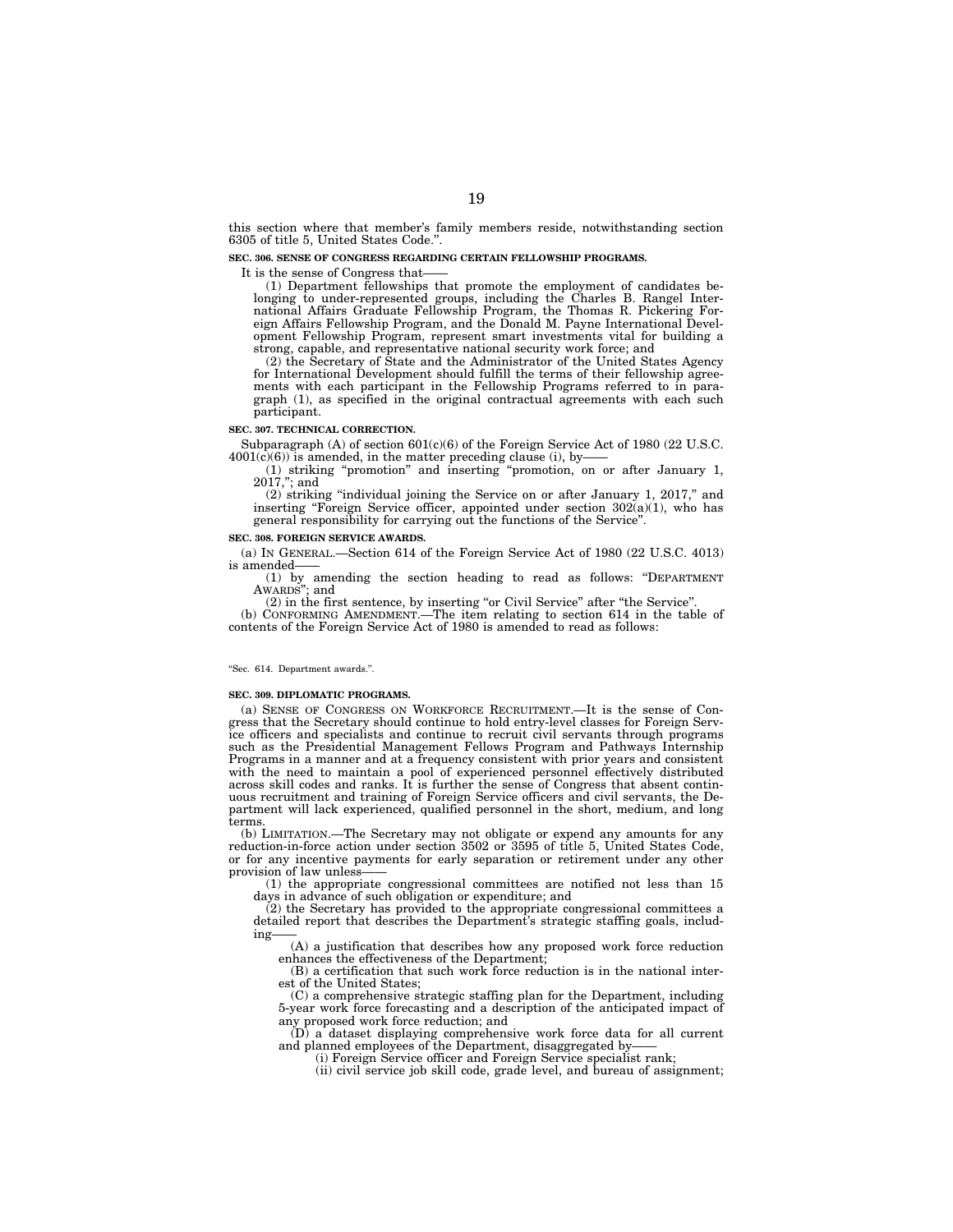(iii) contracted employees, including the equivalent job skill code and bureau of assignment; and

(iv) employees hired under schedule C of subpart C of part 213 of title 5, Code of Federal Regulations, including their equivalent grade and job skill code and bureau of assignment.

### **SEC. 310. SENSE OF CONGRESS REGARDING VETERANS EMPLOYMENT AT THE DEPARTMENT OF STATE.**

It is the sense of Congress that-

(1) the Department should continue to promote the employment of veterans, in accordance with section 301 of the Foreign Service Act of 1980 (22 U.S.C. 3941), as amended by section 405 of this Act, including those veterans belonging to traditionally underrepresented groups at the Department;

(2) veterans employed by the Department have made significant contributions to United States foreign policy in a variety of regional and global affairs bureaus and diplomatic posts overseas; and

(3) the Department should continue to encourage veteran employment and facilitate their participation in the work force.

# **SEC. 311. EMPLOYEE ASSIGNMENT RESTRICTIONS AND PRECLUSIONS.**

(a) SENSE OF CONGRESS.—It is the sense of Congress that the Department should expand the appeal process it makes available to employees related to assignment preclusions and restrictions.

(b) APPEAL OF ASSIGNMENT RESTRICTION OR PRECLUSION.—Section 502(a)(2) of the Foreign Service Act of 1980 (22 U.S.C. 3982(a)(2)), as amended by section 111 of this Act, is further amended by adding at the end the following new sentences: "Any employee subjected to an assignment restriction or preclusion shall have the same appeal rights as provided by the Department regarding denial or revocation of a security clearance. Any such appeal shall be resolved not later than 60 days after such appeal is filed.''.

(c) NOTICE AND CERTIFICATION.—Not later than 90 days after the date of the enactment of this Act, the Secretary shall revise, and certify to the appropriate congressional committees regarding such revision, the Foreign Affairs Manual guidance regarding denial or revocation of a security clearance to expressly State that all review and appeal rights relating thereto shall also apply to any recommendation or decision to impose an assignment restriction or preclusion to an employee.

# **SEC. 312. RECALL AND REEMPLOYMENT OF CAREER MEMBERS.**

(a) SENSE OF CONGRESS.—It is the sense of Congress that-

(1) career Department employees provide invaluable service to the United States as nonpartisan professionals who contribute subject matter expertise and professional skills to the successful development and execution of United States foreign policy; and

(2) re-employment of skilled former members of the Foreign and civil service who have voluntarily separated from the Foreign or civil service due to family reasons or to obtain professional skills outside government is of benefit to the Department.

(b) REEMPLOYMENT.—Subsection (b) of section 308 of the Foreign Service Act of 1980 (22 U.S.C. 3948) is amended by adding at the end the following new sentence: ''Former career tenured members of the Service seeking reappointment, if separated for other than cause for up to 3 years prior to the date of the enactment of this sentence, shall be eligible to participate in the regular assignment bidding process without restriction and shall not be required to accept a directed first assignment upon reappointment.''.

(c) NOTICE OF EMPLOYMENT OPPORTUNITIES.

(1) IN GENERAL.—Title 5, United States Code, is amended by inserting after chapter 102 the following new chapter:

# **''CHAPTER 103—NOTICE OF EMPLOYMENT OPPORTUNITIES FOR DEPARTMENT OF STATE AND USAID POSITIONS**

# **''§ 10301. Notice of Employment Opportunities for Department of State and USAID positions**

''To ensure that individuals who have separated from the Department of State or the United States Agency for International Development and who are eligible for reappointment are aware of such opportunities, the Department of State and the United States Agency for International Development shall publicize notice of all employment opportunities, including positions for which the relevant agency is accepting applications from individuals within the agency's work force under merit promotion procedures, on publicly accessible sites, including www.usajobs.gov. If using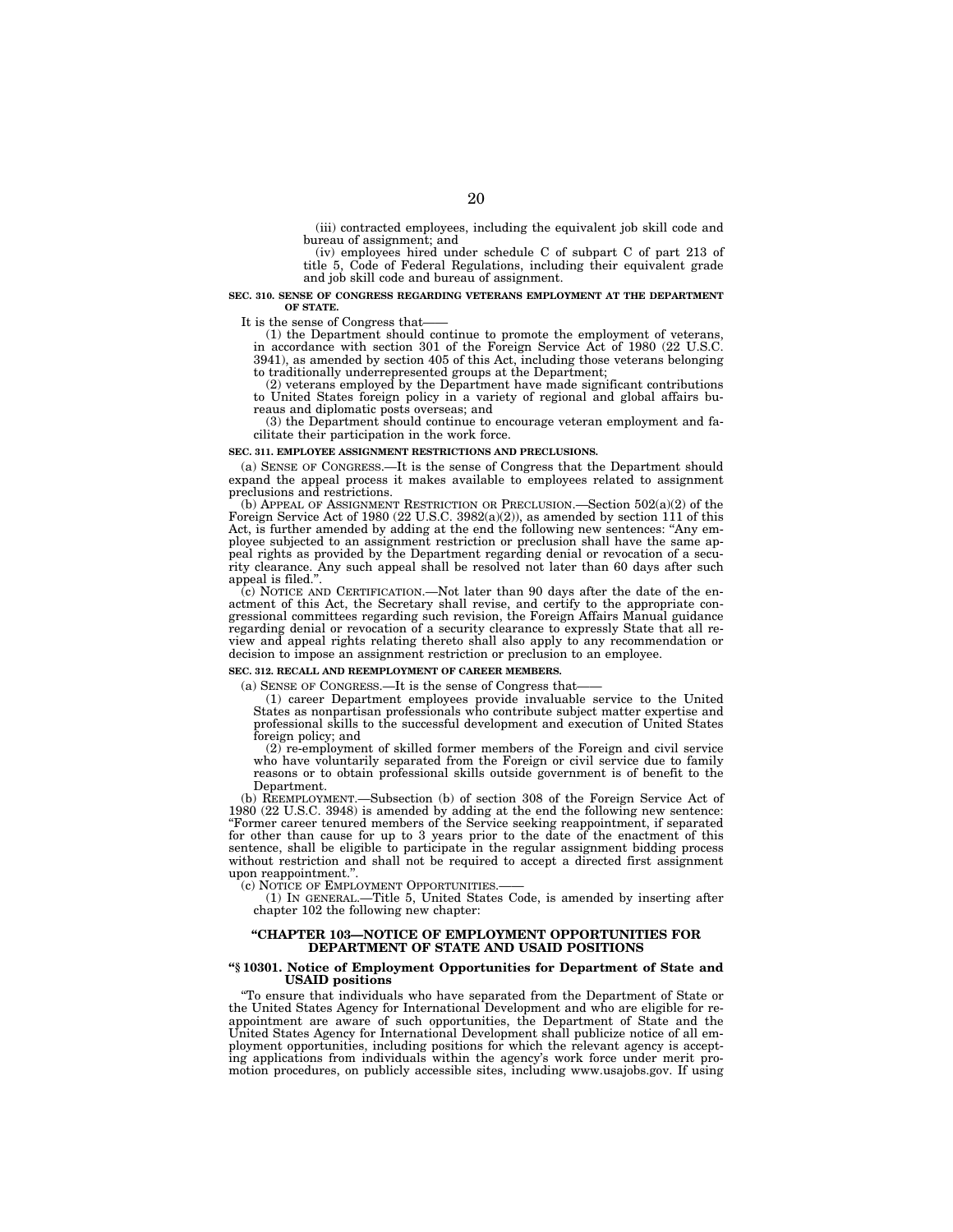merit promotion procedures, the notice shall expressly State that former employees eligible for reinStatement may apply.''.

(2) CLERICAL AMENDMENT.—The table of sections for subpart I of title 5, United States Code, is amended by adding at the end the following:

# ''10301. Notice of employment opportunities for Department of State and USAID positions''.

(d) RECALL.—Subsection (a) of section 308 of the Foreign Service Act of 1980 (22 U.S.C. 3948) is amended to read as follows:

''(a) Whenever the Secretary determines that the needs of the Department so require, the Secretary may recall any retired or voluntarily separated career member of the Service, or any retired or voluntarily separated career employee of the civil service (within the meaning of section 315.201 of title 5, Code of Federal Regulations (or successor section)), for active duty in the same personnel category as such member or employee was serving at the time of retirement or voluntary separation. A recalled retired or voluntarily separated career member of the Service or retired or voluntarily separated career employee of the civil service may not be recalled to a salary class higher than the one in which such member or employee was serving at the time of retirement or voluntary separation, unless appointed to such higher class by the President, by and with the advice and consent of the Senate.''.

# **SEC. 313. STRATEGIC STAFFING PLAN FOR THE DEPARTMENT.**

(a) IN GENERAL.—Not later than 18 months after the date of the enactment of this Act, the Secretary shall submit to the appropriate congressional committees a comprehensive 5-year strategic staffing plan for the Department that is aligned with and furthers the objectives of the National Security Strategy of the United States of America issued in December 2017, or any subsequent strategy issued not later than 18 months after the date of the enactment of this Act, which shall include the following:

(1) A dataset displaying comprehensive work force data, including all shortages in bureaus described in GAO report GAO–19–220, for all current and planned employees of the Department, disaggregated by——

(A) Foreign Service officer and Foreign Service specialist rank;

(B) civil service job skill code, grade level, and bureau of assignment;

(C) contracted employees, including the equivalent job skill code and bureau of assignment; and

(D) employees hired under schedule C of subpart C of part 213 of title 5, Code of Federal Regulations, including the equivalent grade and job skill code and bureau of assignment of such employee.

(2) Recommendations on the number of Foreign Service officers disaggregated by service cone that should be posted at each United States diplomatic post and in the District of Columbia, with a detailed basis for such recommendations.

(3) Recommendations on the number of civil service officers that should be employed by the Department, with a detailed basis for such recommendations. (b)  $M$ AINTENANCE.—The dataset required under subsection (a)(1) shall be maintained and updated on a regular basis.

(c) CONSULTATION.—The Secretary shall lead the development of the plan required under subsection (a) but may consult or partner with private sector entities with expertise in labor economics, management, or human resources, as well as organizations familiar with the demands and needs of the Department's work force.

(d) REPORT.—Not later than 120 days after the date of the enactment of this Act, the Secretary of State shall submit to the appropriate congressional committees a report regarding root causes of Foreign Service and civil service shortages, the effect of such shortages on national security objectives, and the Department's plan to implement recommendations described in GAO–19–220.

# **SEC. 314. CONSULTING SERVICES.**

(a) IN GENERAL.—Chapter 103 of title 5, United States Code, as added by section 313 of this Act, is amended by adding at the end the following:

# **''§ 10302. Consulting services for the Department of State**

''Any consulting service obtained by the Department of State through procurement contract pursuant to section 3109 of title 5, United States Code, shall be limited to those contracts with respect to which expenditures are a matter of public record and available for public inspection, except if otherwise provided under existing law, or under existing executive order issued pursuant to existing law.''.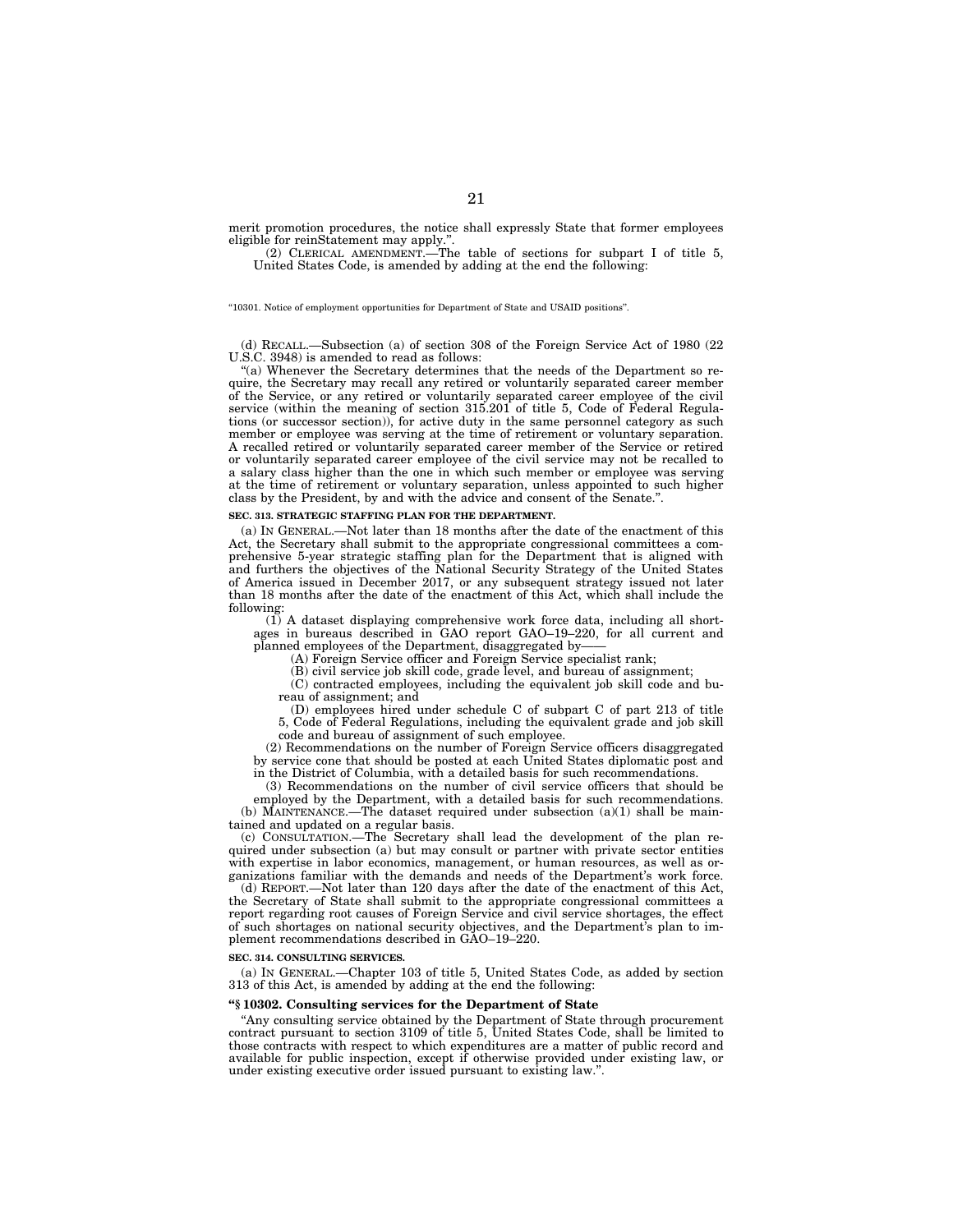(b) CLERICAL AMENDMENT.—The table of sections for subpart I of title 5, United States Code, is amended by adding after the item relating to section 10302 the following new item:

''10302. Consulting services for the Department of State''.

### **SEC. 315. INCENTIVES FOR CRITICAL POSTS.**

Section 1115(d) of the Supplemental Appropriations Act, 2009 (Public Law 111– 32) is amended by striking the last sentence.

# **SEC. 316. EXTENSION OF AUTHORITY FOR CERTAIN ACCOUNTABILITY REVIEW BOARDS.**

Section  $301(a)(3)$  of the Omnibus Diplomatic Security and Antiterrorism Act of 1986 (22 U.S.C. 4831(a)(3)) is amended-

(1) in the heading, by striking "AFGHANISTAN AND" and inserting "AFGHANISTAN, YEMEN, SYRIA, AND"; and

 $(2)$  in subparagraph  $(A)$ -

(A) in clause (i), by striking "Afghanistan or" and inserting "Afghanistan, Yemen, Syria, or"; and (B) in clause (ii), by striking "beginning on October 1, 2005, and ending on September 30, 2009" and inserting "beginning

ending on September 30, 2022''.

# **SEC. 317. FOREIGN SERVICE SUSPENSION WITHOUT PAY.**

Subsection (c) of section 610 of the Foreign Service Act of 1980 (22 U.S.C. 4010) is amended-

(1) in paragraph (1), in the matter preceding subparagraph (A), by striking "suspend" and inserting "indefinitely suspend without duties";

 $(2)$  by redesignating paragraph  $(5)$  as paragraph  $(7)$ ;

(3) by inserting after paragraph (4) the following new paragraphs:

''(5) Any member of the Service suspended from duties under this subsection may be suspended without pay only after a final written decision is provided to such member under paragraph (2).

''(6) If no final written decision under paragraph (2) has been provided within one calendar year of the date the suspension at issue was proposed, not later than 30 days thereafter the Secretary of State shall report to the Committee on Foreign Affairs of the House of Representatives and the Committee on Foreign Relations of the Senate in writing regarding the specific reasons for such delay.''; and

(4) in paragraph  $(7)$ , as so redesignated-

 $(A)$  by striking "(7) In this subsection:";

(B) in subparagraph (A), by striking ''(A) The term'' and inserting the following:

"(7) In this subsection, the term";

(C) by striking subparagraph (B) (relating to the definition of ''suspend'' and "suspension"); and

(D) by redesignating clauses (i) and (ii) as subparagraphs (A) and (B), respectively; and moving such subparagraphs two ems to the left.

# **SEC. 318. FOREIGN AFFAIRS MANUAL AND FOREIGN AFFAIRS HANDBOOK CHANGES.**

(a) IN GENERAL.—Not later than 180 days after the date of the enactment of this Act and every 180 days thereafter for 5 years, the Secretary shall submit to the appropriate congressional committees a report detailing all changes made to the Foreign Affairs Manual or the Foreign Affairs Handbook.

(b) COVERED PERIODS.—The first report required under subsection (a) shall cover the 5-year period preceding the submission of such report. Each subsequent report shall cover the 180 day period preceding submission.

(c) CONTENTS.—Each report required under subsection (a) shall contain the following:

(1) The location within the Foreign Affairs Manual or the Foreign Affairs Handbook where a change has been made.

(2) The statutory basis for each such change.

(3) A side-by-side comparison of the Foreign Affairs Manual or Foreign Affairs Handbook before and after such change.

(4) A summary of such changes displayed in spreadsheet form.

# **SEC. 319. WAIVER AUTHORITY FOR INDIVIDUAL OCCUPATIONAL REQUIREMENTS OF CERTAIN POSITIONS.**

The Secretary of State may waive any or all of the individual occupational requirements with respect to an employee or prospective employee of the Department of State for a civilian position categorized under the GS–0130 occupational series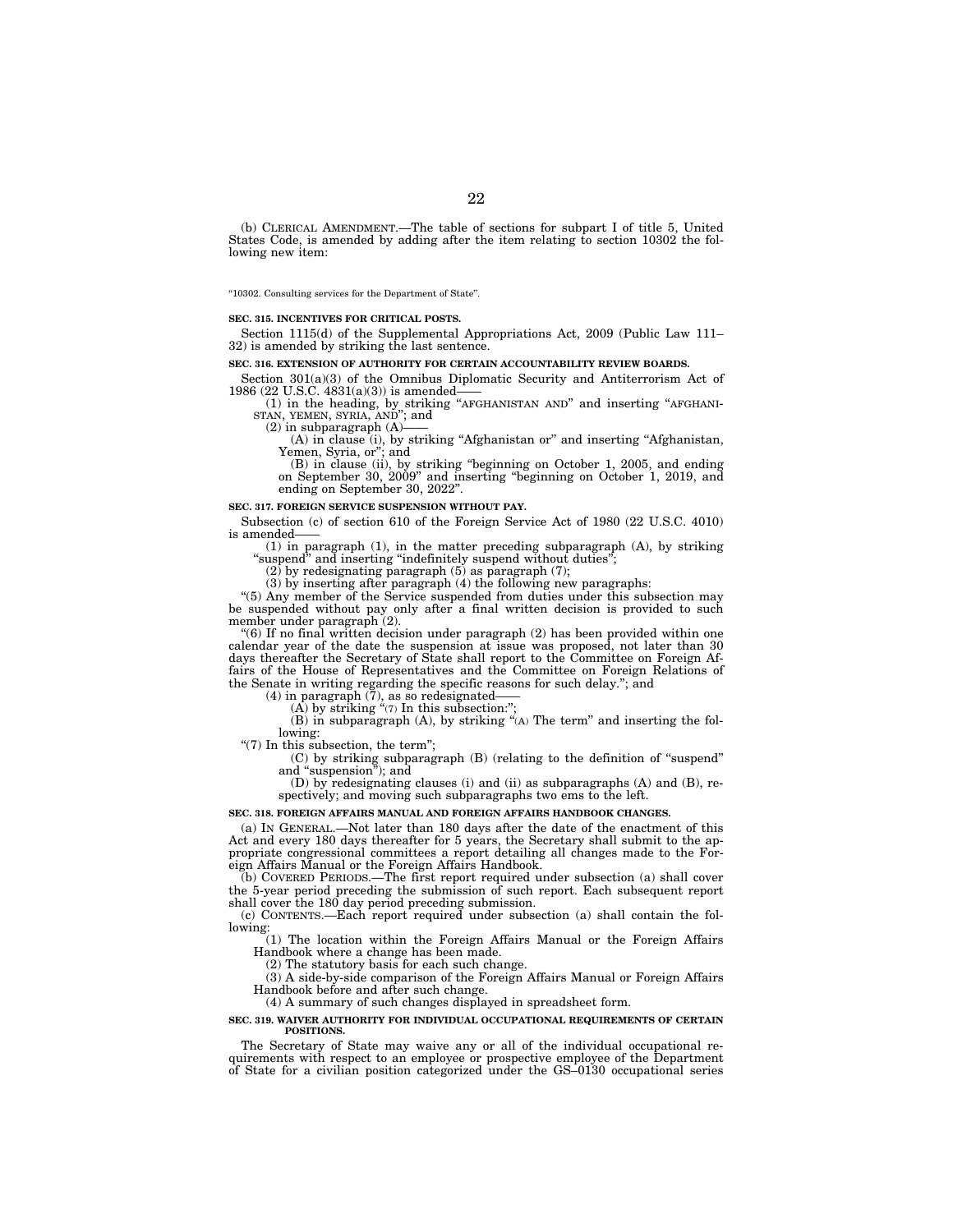if the Secretary determines that the individual possesses significant scientific, technological, engineering, or mathematical expertise that is integral to performing the duties of the applicable position, based on demonstrated job performance and qualifying experience. With respect to each waiver granted under this subsection, the Secretary shall set forth in a written document that is transmitted to the Director of the Office of Personnel Management the rationale for the decision of the Secretary to waive such requirements .

# **SEC. 320. STANDARDIZING DEPARTMENT PARENTAL LEAVE POLICIES.**

 $(a)$  PURPOSE.—The purpose of this section is to-

(1) afford every employee at the Department equal access to leave and workplace flexibilities for childbirth, adoption, and foster care;

(2) encourage the Department to work toward a parental leave policy that will help recruit and retain a dynamic, multi-talented, and diverse work force capable of meeting the national security and foreign policy goals of the United States; and

(3) determine the impacts of flexible leave policies on recruitment and retention rates.

(b) ESTABLISHING STANDARD PARENTAL LEAVE POLICIES.

(1) IN GENERAL.—Not later than 120 days after the date of the enactment of this Act, the Secretary shall establish and implement a standard parental leave policy applicable to Department employees across all bureaus and offices within the Department and Missions abroad. Nothing in this section shall be construed to provide any new category of leave not otherwise provided by law.

(2) REPORTS.—Not later than 180 days after the date of the enactment of this Act, the Secretary shall submit to the appropriate congressional committees a report describing-

(A) the steps taken to implement the policy required under paragraph (1) across all bureaus and offices within the Department and Missions abroad; and

(B) any costs associated with such policy.

# **SEC. 321. APPOINTMENT OF EMPLOYEES TO THE GLOBAL ENGAGEMENT CENTER.**

The Secretary may appoint, for a 3-year period that may be extended for up to an additional  $\tilde{2}$  years, solely to carry out the functions of the Global Engagement Center, employees of the Department without regard to the provisions of title 5, United States Code, governing appointment in the competitive service, and may fix the basic compensation of such employees without regard to chapter 51 and subchapter III of chapter 53 of such title.

# **SEC. 322. REST AND RECUPERATION AND OVERSEAS OPERATIONS LEAVE FOR FEDERAL EM-PLOYEES.**

(a) IN GENERAL.—Subchapter II of chapter 63 of title 5, United States Code, is amended by adding at the end the following new sections:

# **''§ 6329d. Rest and recuperation leave**

"(a) DEFINITIONS.—In this section-

''(1) the term 'agency' means an Executive agency (as that term is defined in section 105), but does not include the Government Accountability Office;

" $(2)$  the term 'combat zone' means a geographic area designated by an Executive Order of the President as an area in which the Armed Forces are engaging or have engaged in combat, an area designated by law to be treated as a combat zone, or a location the Department of Defense has certified for combat zone tax benefits due to its direct support of military operations;

''(3) the term 'employee' has the meaning given that term in section 6301;

''(4) the term 'high risk, high threat post' has the meaning given that term in section 104 of the Omnibus Diplomatic Security and Antiterrorism Act of 1986 (22 U.S.C. 4803); and

''(5) the term 'leave year' means the period beginning on the first day of the first complete pay period in a calendar year and ending on the day immediately before the first day of the first complete pay period in the following calendar year.

''(b) LEAVE FOR REST AND RECUPERATION.—The head of an agency may prescribe regulations to grant up to 20 days of paid leave, per leave year, for the purposes of rest and recuperation to an employee of the agency serving in a combat zone, any other high risk, high threat post, or any other location presenting significant security or operational challenges.

 $\tilde{f}(c)$  DISCRETIONARY AUTHORITY OF AGENCY HEAD.—Use of the authority under subsection (b) is at the sole and exclusive discretion of the head of the agency concerned.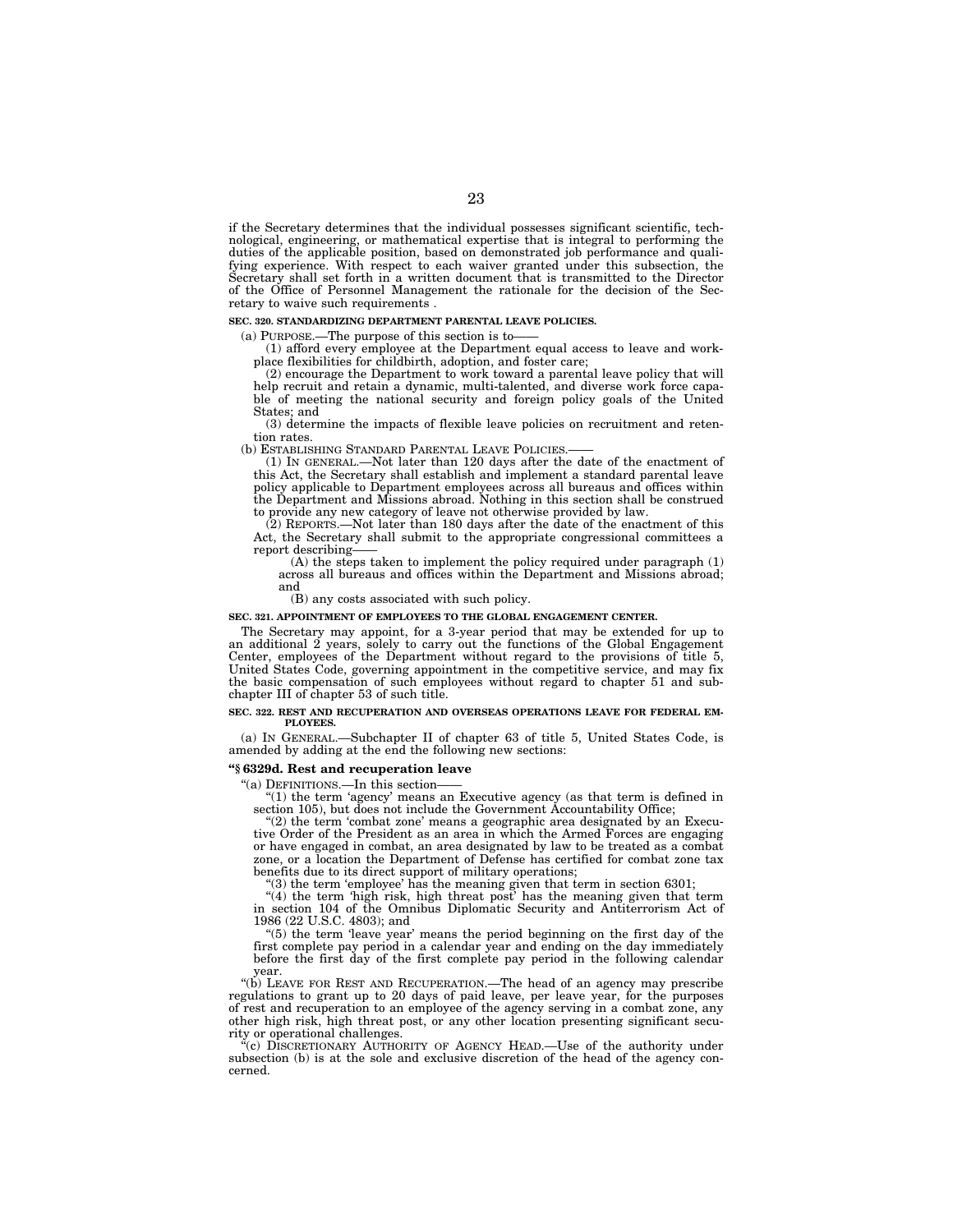''(d) RECORDS.—An agency shall record leave provided under this section separately from leave authorized under any other provision of law.

# **''§ 6329e. Overseas operations leave**

"(a) DEFINITIONS.—In this section-

''(1) the term 'agency' means an Executive agency (as that term is defined in section 105), but does not include the Government Accountability Office;

''(2) the term 'employee' has the meaning given that term in section 6301; and ''(3) the term 'leave year' means the period beginning with the first day of the first complete pay period in a calendar year and ending with the day imme-diately before the first day of the first complete pay period in the following calendar year.

''(b) LEAVE FOR OVERSEAS OPERATIONS.—The head of an agency may prescribe regulations to grant up to 10 days of paid leave, per leave year, to an employee of the agency serving abroad where the conduct of business could pose potential security or safety related risks or would be inconsistent with host-country practice. Such regulations may provide that additional leave days may be granted during such leave year if the head of the agency determines that to do so is necessary to advance

the national security or foreign policy interests of the United States. ''(c) DISCRETIONARY AUTHORITY OF AGENCY HEAD.—Use of the authority under subsection (b) is at the sole and exclusive discretion of the head of the agency concerned.

''(d) RECORDS.—An agency shall record leave provided under this section separately from leave authorized under any other provision of law.

(b) CLERICAL AMENDMENTS.—The table of sections at the beginning of such chapter is amended by inserting after the item relating to section 6329c the following new items:

''6329d. Rest and recuperation leave. ''6329e. Overseas operations leave.''.

# **TITLE IV—A DIVERSE WORKFORCE: RECRUITMENT, RETENTION, AND PROMOTION**

# **SEC. 401. DEFINITIONS.**

In this title:

(1) APPLICANT FLOW DATA.—The term ''applicant flow data'' means data that tracks the rate of applications for job positions among demographic categories. (2) DEMOGRAPHIC DATA.—The term ''demographic data'' means facts or statistics relating to the demographic categories specified in the Office of Management and Budget statistical policy directive entitled ''Standards for Maintaining, Collecting, and Presenting Federal Data on Race and Ethnicity'' (81 Fed. Reg. 67398).<br>(3) DIVERSITY.-

(3) DIVERSITY.—The term ''diversity'' means those classes of persons protected under the Civil Rights Act of 1964 (42 U.S.C. 2000a et seq.) and the Americans with Disabilities Act of 1990 (42 U.S.C. 12101 et seq.).

(4) WORKFORCE.—The term ''workforce'' means——

(A) individuals serving in a position in the civil service (as defined in section 2101 of title 5, United States Code);

(B) individuals who are members of the Foreign Service (as defined in section 103 of the Foreign Service Act of 1980 (22 U.S.C. 3902));

(C) all individuals serving under a personal services agreement or personal services contract;

(D) all individuals serving under a Foreign Service Limited appointment under section 309 of the Foreign Service Act of 1980; or

(E) individuals working in the Department of State under any other authority.

### **SEC. 402. COLLECTION, ANALYSIS, AND DISSEMINATION OF WORKFORCE DATA.**

(a) INITIAL REPORT.—Not later than 180 days after the date of the enactment of this Act, the Secretary shall, in consultation with the Director of the Office of Personnel Management and the Director of the Office of Management and Budget, submit to the appropriate congressional committees a report, which shall also be posted on a publicly available website of the Department in a searchable data base format, that includes disaggregated demographic data and other information regarding the diversity of the work force of the Department.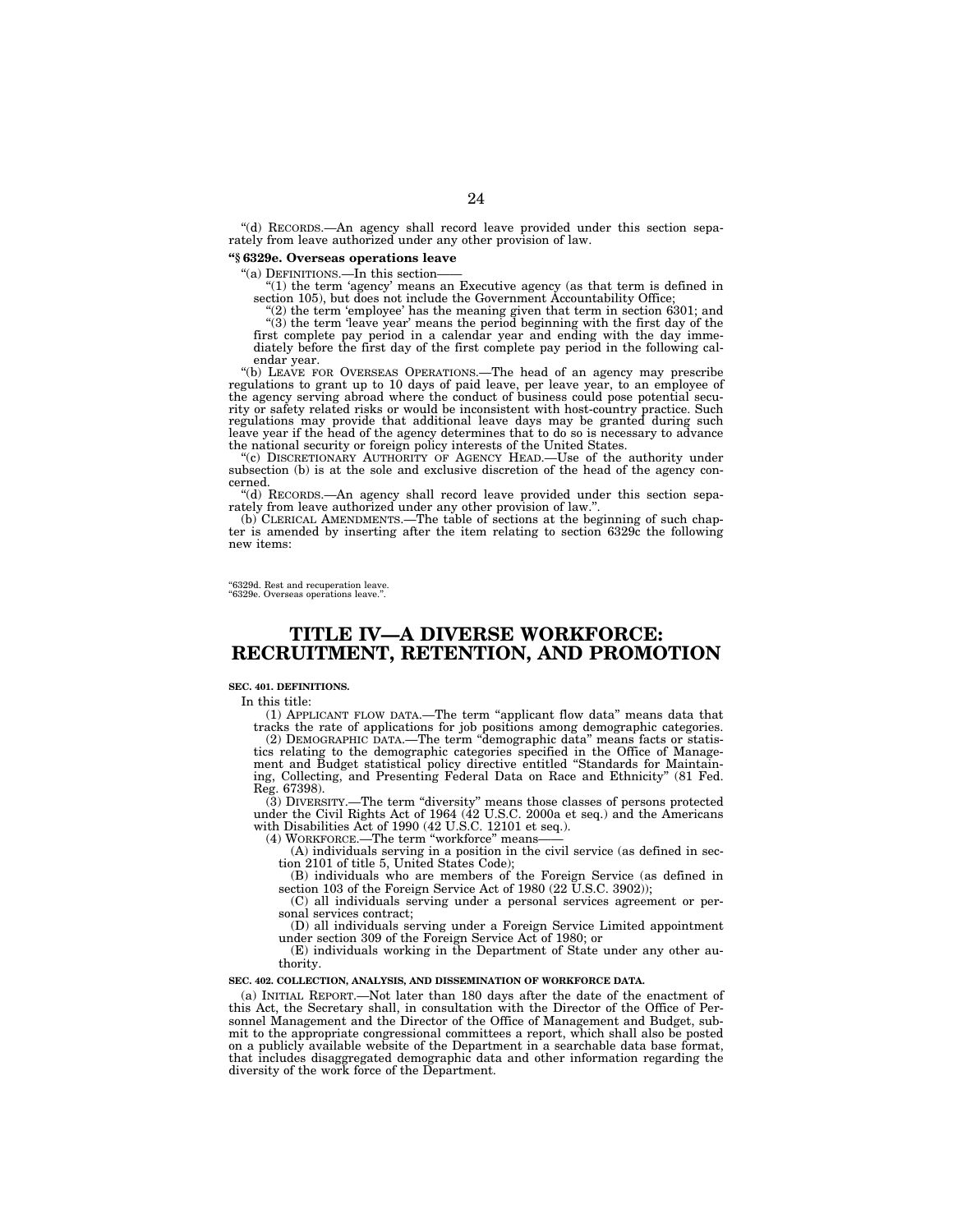(b) DATA.—The report under subsection (a) shall include the following data:

(1) Demographic data on each element of the work force of the Department, disaggregated by rank and grade or grade-equivalent, with respect to the following groups:

(A) Applicants for positions in the Department.

(B) Individuals hired to join the work force.

(C) Individuals promoted during the 2-year period ending on the date of the enactment of this Act, including promotions to and within the Senior Executive Service or the Senior Foreign Service.

(D) Individuals serving on applicable selection boards.

(E) Members of any external advisory committee or board who are subject to appointment by individuals at senior positions in the Department.

(F) Individuals participating in professional development programs of the Department, and the extent to which such participants have been placed into senior positions within the Department after such participation.

(G) Individuals participating in mentorship or retention programs.

(H) Individuals who separated from the agency during the 2-year period ending on the date of the enactment of this Act, including individuals in the Senior Executive Service or the Senior Foreign Service.

(2) An assessment of agency compliance with the essential elements identified in Equal Employment Opportunity Commission Management Directive 715, effective October 1, 2003.

(3) Data on the overall number of individuals who are part of the work force, the percentages of such work force corresponding to each element listed in section 401(4), and the percentages corresponding to each rank, grade, or gradeequivalent.

(c) RECOMMENDATION.—The Secretary may include in the report under subsection (a) a recommendation to the Director of Office of Management and Budget and to the appropriate congressional committees regarding whether the Department should collect more detailed data on demographic categories in addition to the race and ethnicity categories specified in the Office of Management and Budget statistical policy directive entitled ''Standards for Maintaining, Collecting, and Presenting Federal Data on Race and Ethnicity'' (81 Fed. Reg. 67398).

(d) OTHER CONTENTS.—The report under subsection (a) shall also describe and assess the effectiveness of the efforts of the Department-

(1) to propagate fairness, impartiality, and inclusion in the work environment, both domestically and abroad;

(2) to enforce anti-harassment and anti-discrimination policies, both domestically and at posts overseas;

 $(3)$  to refrain from engaging in unlawful discrimination in any phase of the employment process, including recruitment, hiring, evaluation, assignments, promotion, retention, and training;

(4) to prevent illegal retaliation against employees for participating in a protected equal employment opportunity activity or for reporting sexual harassment or sexual assault;

(5) to provide reasonable accommodation for qualified employees and applicants with disabilities; and

 $(6)$  to recruit a representative work force by-

(A) recruiting women and minorities;

(B) recruiting at women's colleges, historically Black colleges and universities, minority-serving institutions, and other institutions serving a significant percentage of minority students;

 $(C)$  placing job advertisements in newspapers, magazines, and job sites oriented toward women and minorities;

(D) sponsoring and recruiting at job fairs in urban and rural communities and land-grant colleges or universities;

(E) providing opportunities through the Foreign Service Internship Program under chapter 12 of the Foreign Service Act of 1980 (22 U.S.C. 4141 et seq.) and other hiring initiatives;

(F) recruiting mid-level and senior-level professionals through programs designed to increase minority representation in international affairs;

(G) offering the Foreign Service written and oral assessment examinations in several locations throughout the United States to reduce the burden of applicants having to travel at their own expense to take either or both such examinations; and

(H) support recruiting and hiring opportunities through——

(i) the Charles B. Rangel International Affairs Fellowship Program;

(ii) the Thomas R. Pickering Foreign Affairs Fellowship Program;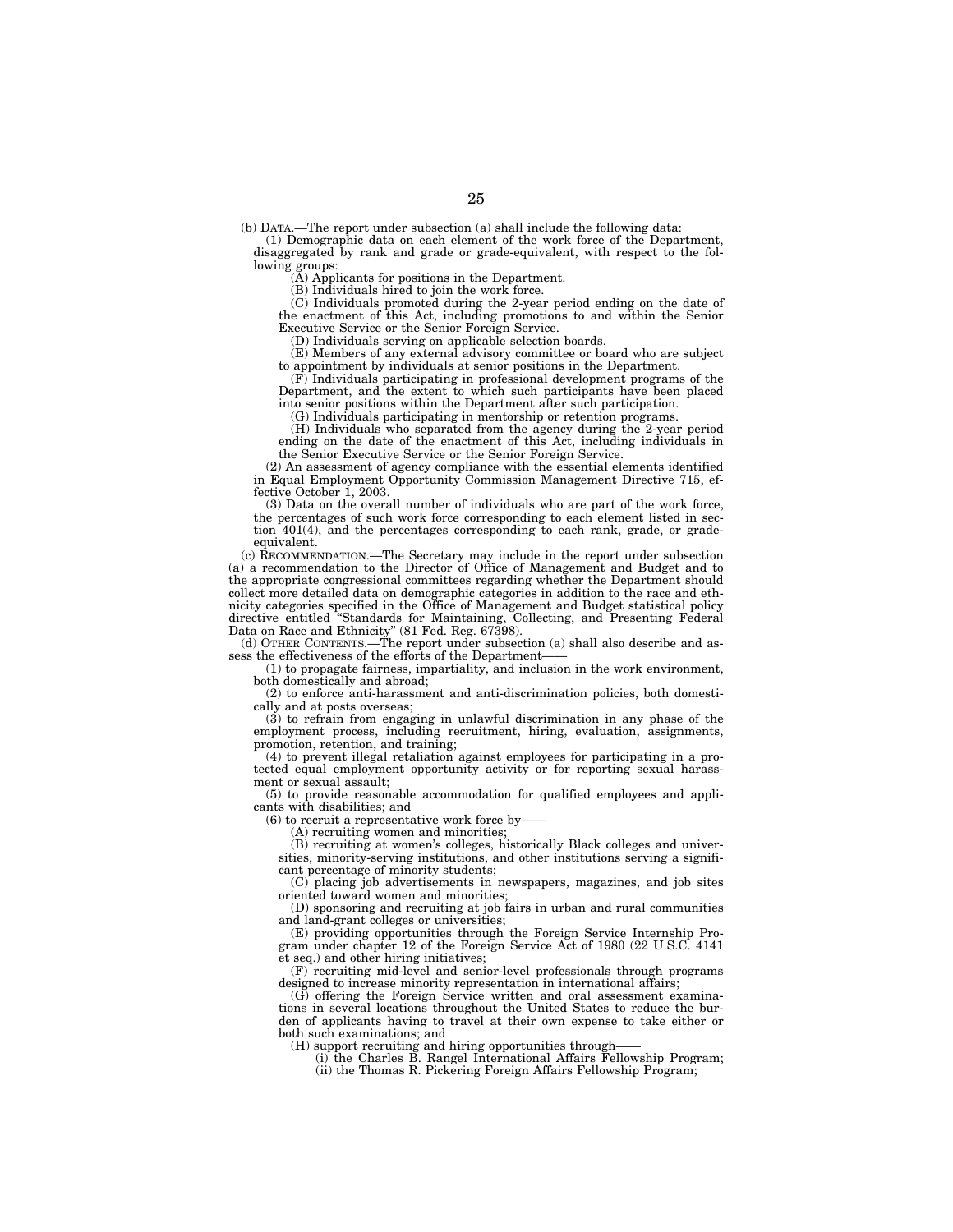(iii) the Donald M. Payne International Development Fellowship Program; and

(iv) other initiatives, including agency-wide policy initiatives.

(e) ANNUAL UPDATES.—Not later than 1 year after the publication of the report required under subsection (a) and annually thereafter for the following 5 years, the Secretary shall work with the Director of the Office of Personnel Management and<br>the Director of the Office of Management and Budget to provide a report to the ap-<br>propriate congressional committees, which shall be posted website, which may be included in another annual report required under another provision of law, that includes——

(1) disaggregated demographic data relating to the work force and information on the status of diversity and inclusion efforts of the Department; (2) an analysis of applicant flow data; and

(3) disaggregated demographic data relating to participants in professional development programs of the Department and the rate of placement into senior positions for participants in such programs.

# **SEC. 403. EXIT INTERVIEWS FOR WORKFORCE.**

(a) RETAINED MEMBERS.—The Director General of the Foreign Service and the Director of Human Resources of the Department should conduct periodic interviews with a representative and diverse cross-section of the work force of the Department

(1) to understand the reasons of individuals in such work force for remaining in a position in the Department; and

(2) to receive feedback on workplace policies, professional development oppor-tunities, and other issues affecting the decision of individuals in the work force to remain in the Department.

(b) DEPARTING MEMBERS.—The Director General of the Foreign Service and the Director of Human Resources shall provide an opportunity for an exit interview to each individual in the work force of the Department who separates from service with the Department to better understand the reasons of such individual for leaving such service.

(c) USE OF ANALYSIS FROM INTERVIEWS.—The Director General of the Foreign Service and the Director of Human Resources shall analyze demographic data and other information obtained through interviews under subsections (a) and (b) to determine

(1) to what extent, if any, the diversity of those participating in such interviews impacts the results; and

(2) whether to implement any policy changes or include any recommendations in a report required under subsection (a) or (e) of section 402 relating to the determination reached pursuant to paragraph (1).

(d) TRACKING DATA.—The Department shall-

(1) track demographic data relating to participants in professional development programs and the rate of placement into senior positions for participants in such programs;

(2) annually evaluate such data-

(A) to identify ways to improve outreach and recruitment for such programs, consistent with merit system principles; and

(B) to understand the extent to which participation in any professional development program offered or sponsored by the Department differs among the demographic categories of the work force; and

(3) actively encourage participation from a range of demographic categories, especially from categories with consistently low participation, in such professional development programs.

### **SEC. 404. RECRUITMENT AND RETENTION.**

(a) IN GENERAL.—The Secretary should——

(1) continue to seek a diverse and talented pool of applicants; and

(2) instruct the Director General of the Foreign Service and the Director of the Bureau of Human Resources of the Department to have a recruitment plan of action for the recruitment of people belonging to traditionally under-represented groups, which should include outreach at appropriate colleges, universities, affinity groups, and professional associations.

(b) SCOPE.—The diversity recruitment initiatives described in subsection (a) should include——

(1) recruiting at women's colleges, historically Black colleges and universities, minority-serving institutions, and other institutions serving a significant percentage of minority students;

(2) placing job advertisements in newspapers, magazines, and job sites oriented toward diverse groups;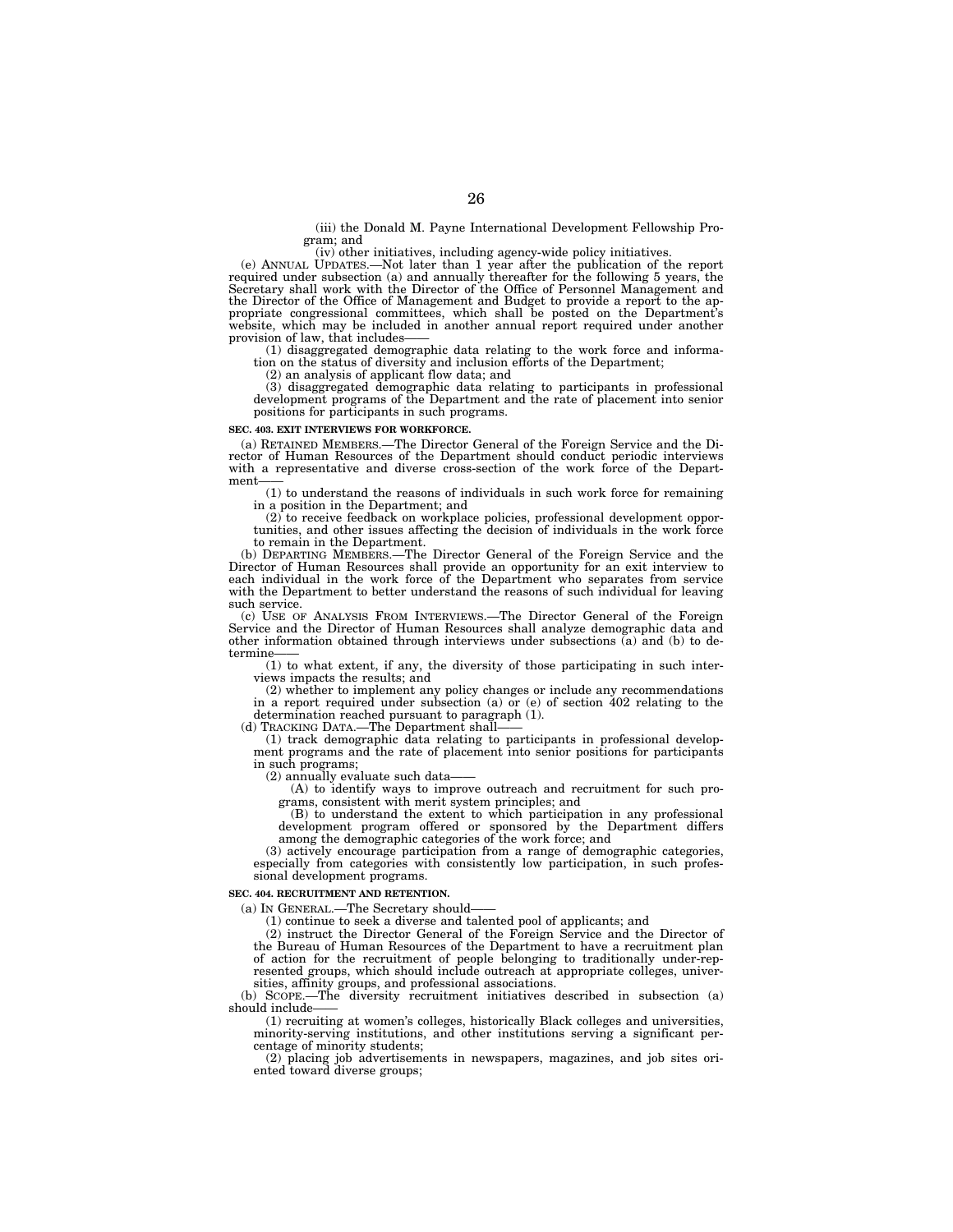(3) sponsoring and recruiting at job fairs in urban and rural communities and land-grant colleges or universities;

(4) providing opportunities through highly respected, international leadership programs, that focus on diversity recruitment and retention; and

(5) cultivating partnerships with organizations dedicated to the advancement of the profession of international affairs and national security to advance shared diversity goals.

(c) EXPAND TRAINING ON ANTI-HARASSMENT AND ANTI-DISCRIMINATION.——

(1) IN GENERAL.—The Secretary shall, through the Foreign Service Institute and other educational and training opportunities

(A) ensure the provision of training on anti-harassment and anti-discrimination information and policies to all individuals in the work force;

(B) expand the provision of training on workplace rights and responsibilities to focus on anti-harassment and anti-discrimination information and policies, including policies relating to sexual assault prevention and response; and

 $(C)$  make such expanded training mandatory for-

(i) individuals in senior and supervisory positions;

(ii) individuals having responsibilities related to recruitment, retention, or promotion of employees; and

(iii) any other individual determined by the Department who needs

such training based on analysis by the Department or OPM analysis. (2) BEST PRACTICES.—The Department shall give special attention to ensuring the continuous incorporation of research-based best practices in training provided under this subsection.

# **SEC. 405. LEADERSHIP ENGAGEMENT AND ACCOUNTABILITY.**

(a) REWARD AND RECOGNIZE EFFORTS TO PROMOTE DIVERSITY AND INCLUSION. (1) IN GENERAL.—The Secretary shall implement performance and advancement requirements that reward and recognize the efforts of individuals in senior positions and supervisors in the Department in fostering an inclusive environment and cultivating talent consistent with merit system principles, such as

through participation in mentoring programs or sponsorship initiatives, recruitment events, and other similar opportunities. (2) OUTREACH EVENTS.—The Secretary shall create opportunities for individ-

uals in senior positions and supervisors in the Department to participate in outreach events and to discuss issues relating to diversity and inclusion with the work force on a regular basis, including with employee resource groups.

(b) EXTERNAL ADVISORY COMMITTEES AND BOARDS.—For each external advisory committee or board to which individuals in senior positions in the Department appoint members, the Secretary is strongly encouraged by Congress to ensure such external advisory committee or board is developed, reviewed, and carried out by qualified teams that represent the diversity of the organization.

# **SEC. 406. PROFESSIONAL DEVELOPMENT OPPORTUNITIES AND TOOLS.**

(a) EXPAND PROVISION OF PROFESSIONAL DEVELOPMENT AND CAREER ADVANCE-MENT OPPORTUNITIES.

(1) IN GENERAL.—The Secretary is authorized to expand professional development opportunities that support the mission needs of the Department, such as

(A) academic programs;

(B) private-public exchanges; and

(C) detail assignments to relevant positions in——

(i) private or international organizations;

(ii) State, local, and Tribal governments;

(iii) other branches of the Federal Government; or

(iv) professional schools of international affairs.

(2) TRAINING FOR SENIOR POSITIONS.

(A) IN GENERAL.—The Secretary shall offer, or sponsor members of the work force to participate in, a Senior Executive Service candidate development program or other program that trains members on the skills required for appointment to senior positions in the Department.

(B) REQUIREMENTS.—In determining which members of the work force are granted professional development or career advancement opportunities under subparagraph (A), the Secretary shall——

(i) ensure any program offered or sponsored by the Department under such subparagraph comports with the requirements of subpart C of part 412 of title 5, Code of Federal Regulations, or any successor thereto, including merit staffing and assessment requirements;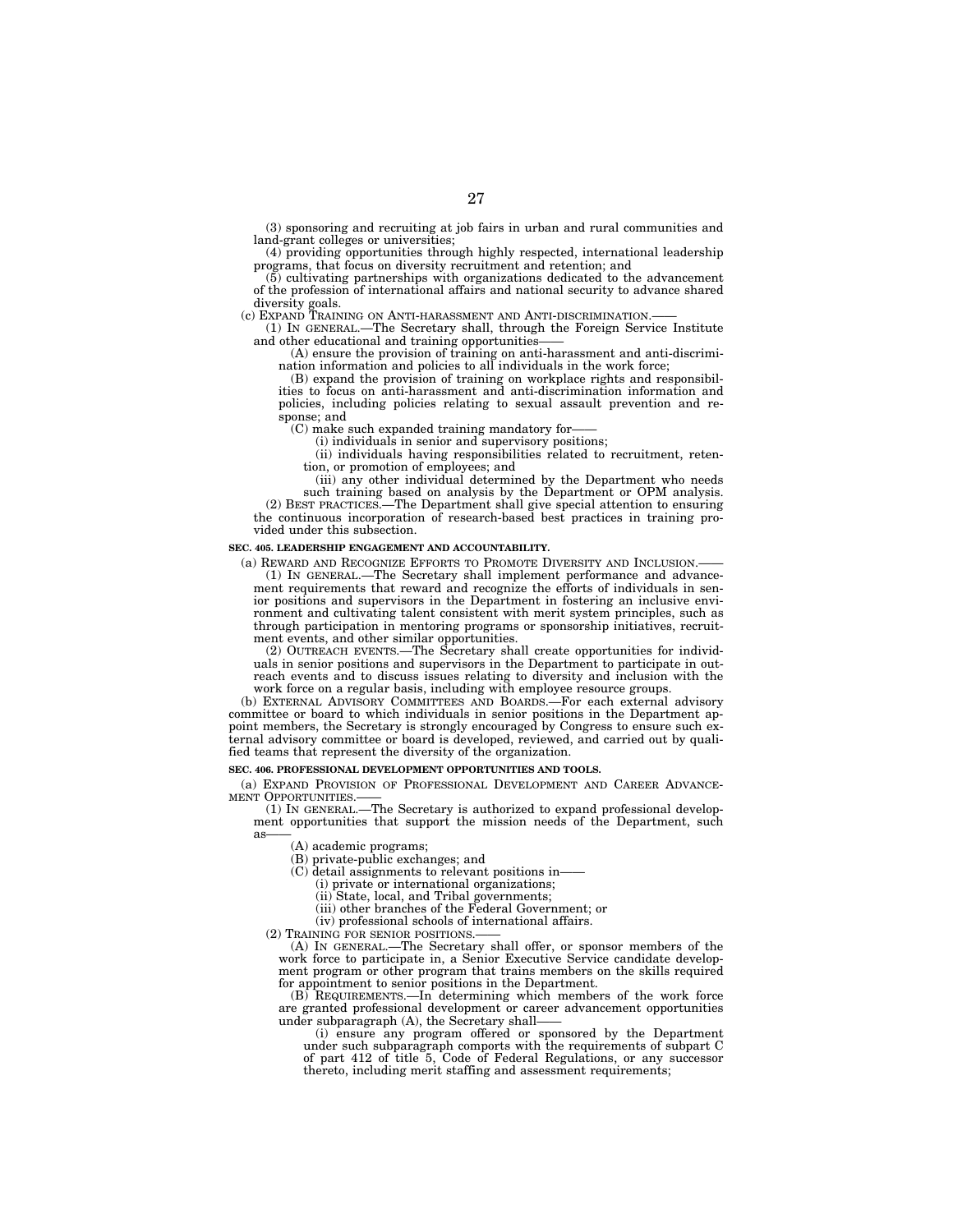(ii) consider the number of expected vacancies in senior positions as a factor in determining the number of candidates to select for such programs;

(iii) understand how participation in any program offered or sponsored by the Department under such subparagraph differs by gender, race, national origin, disability status, or other demographic categories; and

(iv) actively encourage participation from a range of demographic categories, especially from categories with consistently low participation.

# **SEC. 407. EXAMINATION AND ORAL ASSESSMENT FOR THE FOREIGN SERVICE.**

(a) SENSE OF CONGRESS.—It is the sense of Congress that the Department should offer both the Foreign Service written examination and oral assessment in more locations throughout the United States. Doing so would ease the financial burden on potential candidates who do not currently reside in and must travel at their own expense to one of the few locations where these assessments are offered.

(b) FOREIGN SERVICE EXAMINATIONS.—Section 301(b) of the Foreign Service Act of 1980 (22 U.S.C. 3941) is amended——

(1) by striking ''The Secretary'' and inserting: ''(1) The Secretary''; and (2) by adding at the end the following new paragraph: ''(2) The Secretary shall ensure that the Board of Examiners for the Foreign Service annually offers the oral assessment examinations described in paragraph (1) in cities, chosen on a rotating basis, located in at least three different time zones across the United States.''.

# **SEC. 408. PAYNE FELLOWSHIP AUTHORIZATION.**

(a) IN GENERAL.—Undergraduate and graduate components of the Donald M. Payne International Development Fellowship Program may conduct outreach to attract outstanding students with an interest in pursuing a Foreign Service career who represent diverse ethnic and socioeconomic backgrounds.

(b) REVIEW OF PAST PROGRAMS.—The Secretary shall review past programs designed to increase minority representation in international affairs positions.

### **SEC. 409. VOLUNTARY PARTICIPATION.**

(a) IN GENERAL.—Nothing in this title should be construed so as to compel any employee to participate in the collection of the data or divulge any personal information. Department employees shall be informed that their participation in the data collection contemplated by this title is voluntary.

(b) PRIVACY PROTECTION.—Any data collected under this title shall be subject to the relevant privacy protection statutes and regulations applicable to Federal employees.

# **TITLE V—INFORMATION SECURITY**

# **SEC. 501. DEFINITIONS.**

In this title:

(1) INFORMATION SYSTEM.—The term ''information system'' has the meaning given such term in section 3502 of title 44, United States Code.

(2) INTELLIGENCE COMMUNITY.—The term ''intelligence community'' has the meaning given such term in section 3(4) of the National Security Act of 1947 (50 U.S.C. 3003(4)).

(3) RELEVANT CONGRESSIONAL COMMITTEES.—The term ''relevant congres-sional committees'' means——

(A) the appropriate congressional committees;

(B) the Select Committee on Intelligence of the Senate; and

(C) the Permanent Select Committee on Intelligence of the House of Representatives.

# **SEC. 502. INFORMATION SYSTEM SECURITY.**

(a) DEFINITIONS.—In this section:

(1) INCIDENT.—The term ''incident'' has the meaning given such term in section 3552(b) of title 44, United States Code.

(2) PENETRATION TEST.—The term ''penetration test'' means a test methodology in which assessors attempt to circumvent or defeat the security features of an information system.

(b) CONSULTATIONS PROCESS.—Not later than 60 days after the date of the enactment of this Act, the Secretary shall establish a process for conducting semiannual consultations with the Secretary of Defense, the Director of National Intelligence, the Secretary of Homeland Security, and any other department or agency represent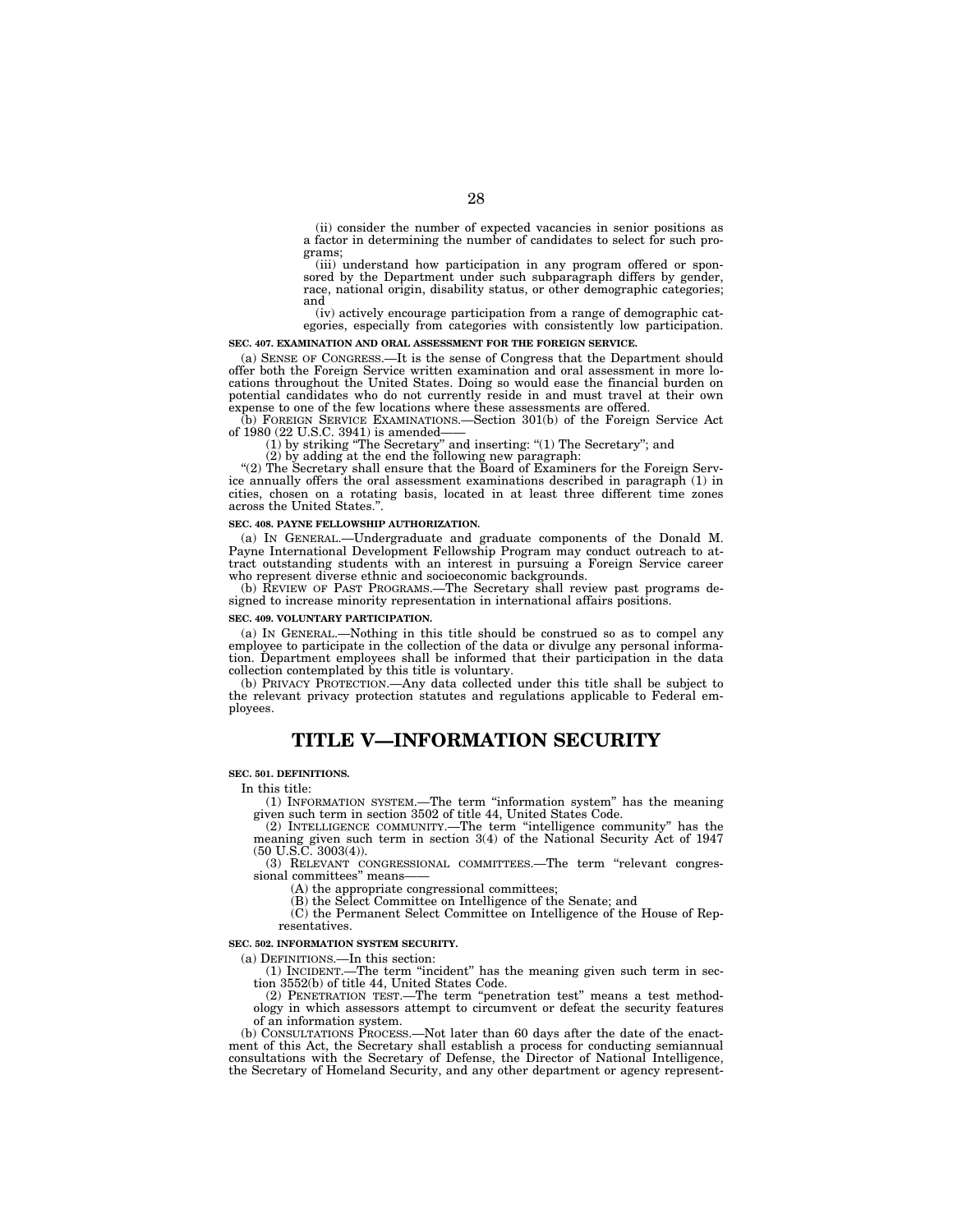ative who the Secretary determines to be appropriate regarding the security of U.S. Government and nongovernmental information systems used or operated by the Department, a contractor of the Department, or another organization on behalf of the Department, including any such systems or networks facilitating the use of sensitive or classified information.

(c) INDEPENDENT PENETRATION TESTING OF INFORMATION SYSTEMS.—In coordination with the consultations under subsection (b), the Secretary shall commission independent, semiannual penetration tests, which shall be carried out by an appropriate Federal department or agency other than the Department, such as the Department of Homeland Security or the National Security Agency, to ensure that adequate policies and protections are implemented to detect and prevent penetrations or compromises of such information systems, including malicious intrusions by any unauthorized individual, State actor, or other entity.

(d) WAIVER.—The Secretary may waive the requirement under subsection (c) for up to 1 year if the Secretary——

(1) determines that such requirement would have adverse effects on national security or the diplomatic mission of the Department; and

(2) not later than 30 days after the commencement of such a determination, submits to the relevant congressional committees a written justification that describes how such penetration tests would undermine national security or the diplomatic mission of the Department.

(e) INCIDENT REPORTING.—Not later than 180 days after the date of the enactment of this Act and annually thereafter for 3 years, the Secretary, in consultation with the Secretary of Defense, the Director of the National Intelligence, the Secretary of Homeland Security, and any other department or agency representative who the Secretary determines to be appropriate, shall securely submit to the relevant congressional committees a classified report that describes in detail the following:

(1) For the first reporting period, all known and suspected incidents affecting the information systems specified in subsection (b) that occurred during the 180-day period immediately preceding the date of the enactment of this Act.

(2) For all subsequent reporting periods, all known and suspected incidents affecting the information systems specified in subsection (b) that occurred since the submission of the most recent report.

(f) CONTENTS.—Each report under subsection (e) shall include, for the relevant reporting period, a summary overview addressing the following:

 $(1)$  A description of the relevant information system, as specified in subsection (b), that experienced a known or suspected incident.

 $(2)$  An assessment of the date and time each such incident occurred or was suspected to have occurred.

 $(3)$  An assessment of the duration over which each such incident took place or is suspected of having taken place, including whether such incident is ongoing.

(4) An assessment of the volume and sensitivity of information accessed, compromised, or potentially compromised by each incident, including any such information contained on information systems owned, operated, managed, or utilized by any other Federal department or agency.

(5) An assessment of whether such information system was compromised by such incident, including an assessment of the following:

(A) The known or suspected perpetrators, including State actors.

(B) The methods used to carry out the incident.

(C) The known or suspected intent of the actors in accessing the information system.

(6) A description of the actions the Department has taken or plans to take, including timelines and descriptions of any progress on plans described in prior reports, to prevent future, similar incidents affecting such information systems.

### **SEC. 503. PROHIBITION ON CONTRACTING WITH CERTAIN TELECOMMUNICATIONS PRO-VIDERS.**

(a) LIST OF COVERED CONTRACTORS.—Not later than 30 days after the date of the enactment of this Act, the Secretary, in consultation with the Director of National Intelligence, shall develop or maintain, as the case may be, and update as frequently as the Secretary determines appropriate, a list of covered contractors with respect to which the prohibition specified in subsection (b) shall apply. Not later than 30 days after the initial development of the list under this subsection, any update thereto, and annually thereafter for 5 years after such initial 30 day period, the Secretary shall submit to the appropriate congressional committees a copy of such list.

(b) PROHIBITION ON CONTRACTS.—The Secretary may not enter into a contract with a covered contractor on the list described in subsection (a).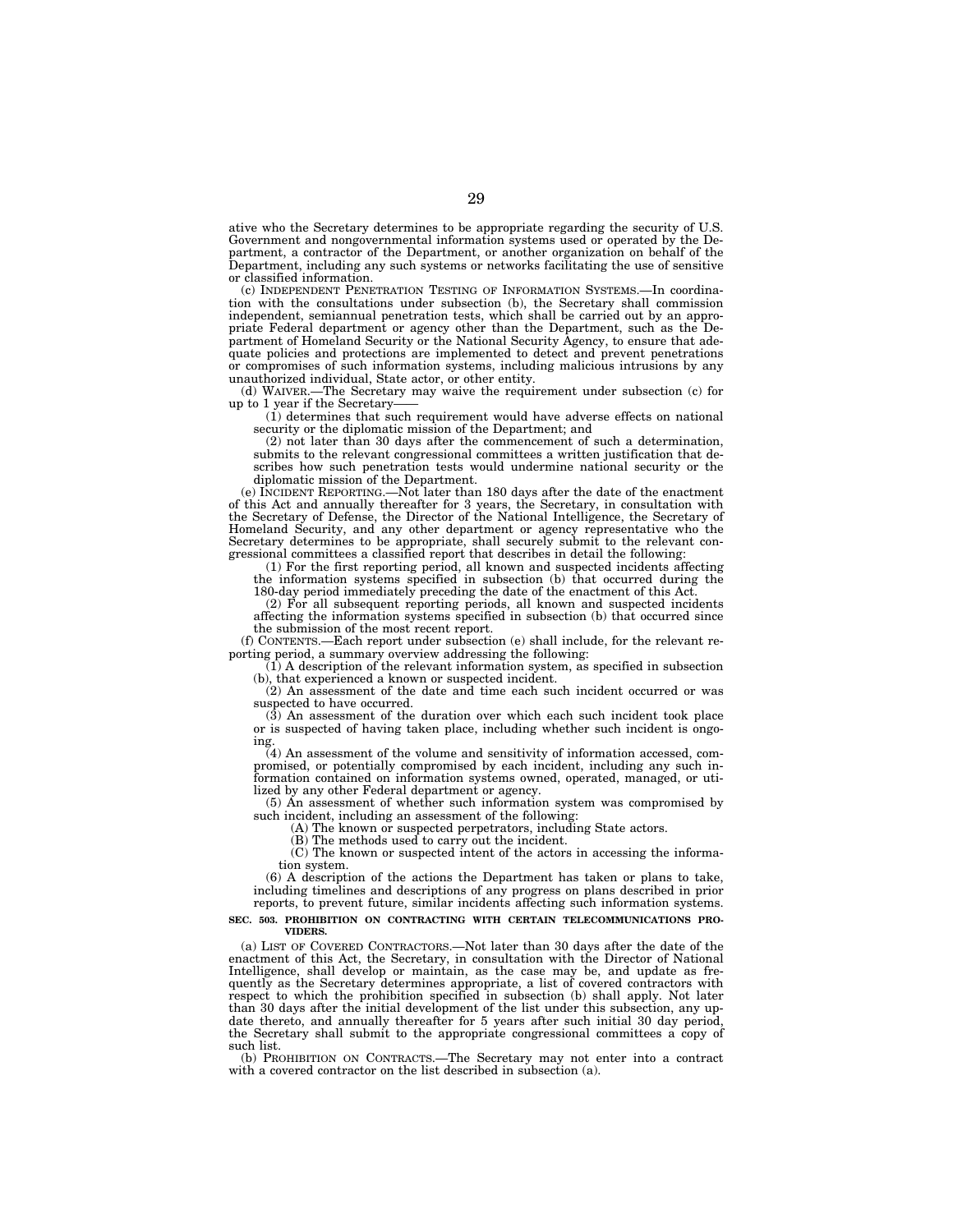(c) REMOVAL FROM LIST.—To be removed from the list described in subsection (a), a covered contractor may submit a request to the Secretary in such manner as the Secretary determines appropriate. The Secretary, in consultation with the Director of National Intelligence, shall determine a process for removing covered contractors from the list, as appropriate, and publicly disclose such process.<br>(d) WAIVERS

(1) IN GENERAL.—The President or the Secretary may waive the prohibition specified in subsection (b) if the President or the Secretary determines that such

waiver is justified for national security reasons. (2) WAIVER FOR OVERSEAS OPERATIONS.—The Secretary may waive the prohi-bition specified in subsection (b) for United States diplomatic posts or diplomatic personnel overseas if the Secretary, in consultation with the Director of National Intelligence, determines that no suitable alternatives are available.

(e) COVERED CONTRACTOR DEFINED.—In this section, the term ''covered contractor'' means a provider of telecommunications, telecommunications equipment, or information technology equipment, including hardware, software, or services, that has knowingly assisted or facilitated a cyber attack or conducted surveillance, including passive or active monitoring, carried out against—— (1) the United States by, or on behalf of, any government, or persons associ-

ated with such government, listed as a cyber threat actor in the intelligence community's 2017 assessment of worldwide threats to United States national security or any subsequent worldwide threat assessment of the intelligence community; or

(2) individuals, including activists, journalists, opposition politicians, or other individuals for the purposes of suppressing dissent or intimidating critics, on behalf of a country included in the annual country reports on human rights practices of the Department for systematic acts of political repression, including arbitrary arrest or detention, torture, extrajudicial or politically motivated kill-

ing, or other gross violations of human rights. (f) EFFECTIVE DATE.—This section shall apply with respect to contracts of a covered contractor entered into on or after the date of the enactment of this Act.

### **SEC. 504. PRESERVING RECORDS OF ELECTRONIC COMMUNICATIONS CONDUCTED RELATED TO OFFICIAL DUTIES OF POSITIONS IN THE PUBLIC TRUST OF THE AMERICAN PEOPLE.**

(a) SENSE OF CONGRESS.—It is the sense of Congress that, as a matter of rule of law and transparency in a democratic government, all officers and employees of the Department and the United States Agency for International Development must pre-serve all records of communications conducted in their official capacities or related to their official duties with entities outside of the U.S. Government. It is further the sense of Congress that such practice should include foreign government officials or other foreign entities which may seek to influence U.S. Government policies and actions.

(b) PUBLICATION.—Not later than 180 days after the date of the enactment of this Act, the Secretary shall publish in the Foreign Affairs Manual guidance implementing chapter 31 of title 44, United States Code (commonly referred to as the "Federal Records Act"), to treat electronic messaging systems, so made available to the Department of State under any Act to support the use or establishment of accounts on third-party messaging applications or other non-Government online communication tools if the Secretary does not certify to the relevant congressional committees that the Secretary has carried out this section.

# **SEC. 505. FOREIGN RELATIONS OF THE UNITED STATES (FRUS) SERIES AND DECLASSIFICA-TION.**

The State Department Basic Authorities Act of 1956 is amended-

(1) in section  $401(c)$  (22 U.S.C. 4351(c)), by striking "30" and inserting "25"; (2) in section  $402(a)(2)$  (22 U.S.C. 4352(a)(2)), by striking "26" and inserting

" $20$ "; and

 $(3)$  in section 404 (22 U.S.C. 4354)-

(A) in subsection (a)(1), by striking "30" and inserting "25"; and

 $(B)$  in subsection  $(c)(1)(C)$ , by striking "30" and inserting "25".

# **SEC. 506. VULNERABILITY DISCLOSURE POLICY AND BUG BOUNTY PILOT PROGRAM.**

# (a) DEFINITIONS.—In this section:

(1) BUG BOUNTY PROGRAM.—The term ''bug bounty program'' means a program under which an approved individual, organization, or company is temporarily authorized to identify and report vulnerabilities of internet-facing information technology of the Department in exchange for compensation.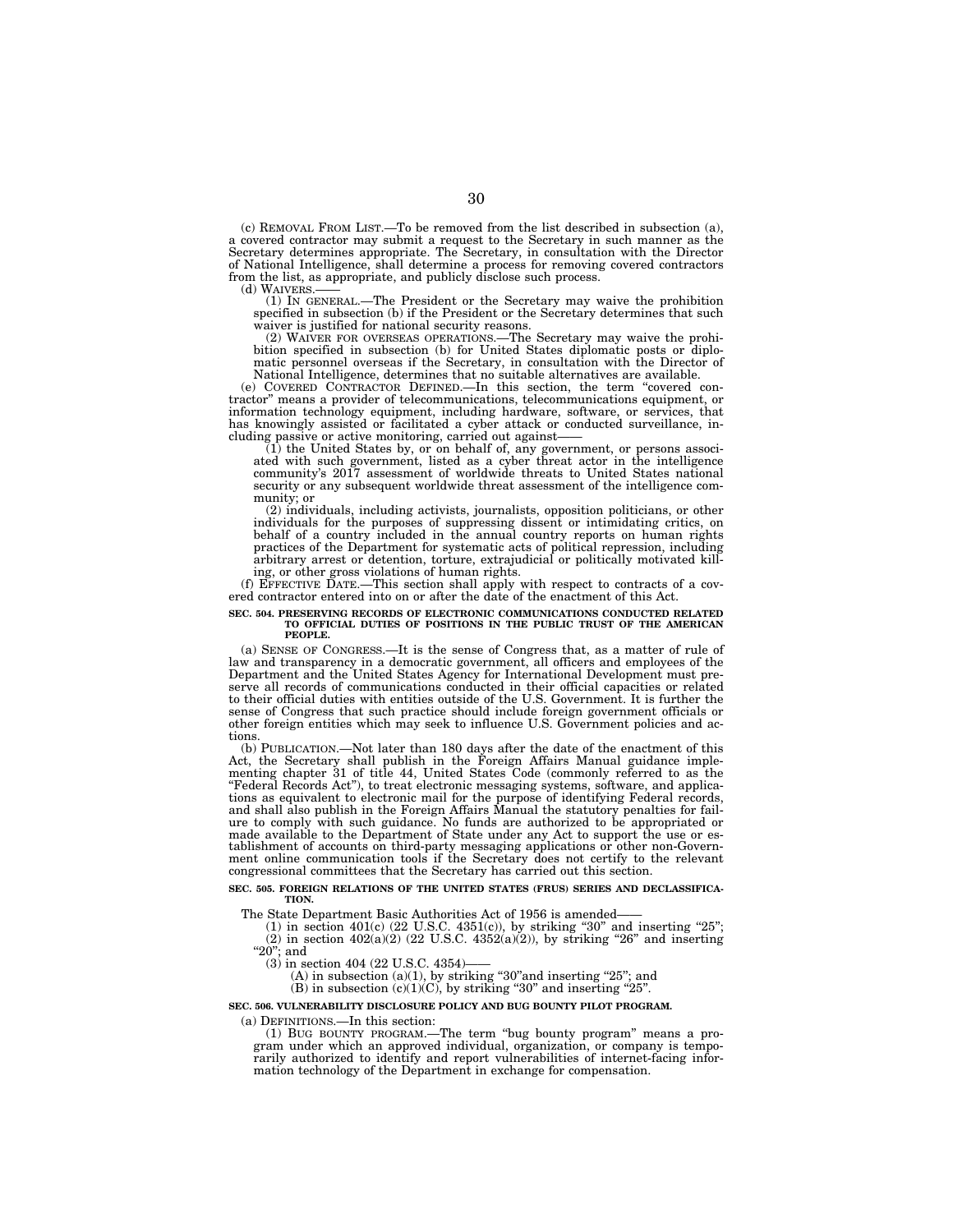(2) DEPARTMENT.—The term "Department" means the Department of State. (3) INFORMATION TECHNOLOGY.—The term "information technology" has the meaning given such term in section 11101 of title 40, United States Code.<br>
(4) SECRETARY.—The term "Secretary" means the Secretary of State.<br>
(b) DEPAR

this Act, the Secretary shall design, establish, and make publicly known a Vul-nerability Disclosure Process (VDP) to improve Department cybersecurity  $_{\rm by}$ 

(A) providing security researchers with clear guidelines for——

(i) conducting vulnerability discovery activities directed at Department information technology; and

(ii) submitting discovered security vulnerabilities to the Department; and

(B) creating Department procedures and infrastructure to receive and fix discovered vulnerabilities.

(2) REQUIREMENTS.—In establishing the VDP pursuant to paragraph (1), the

Secretary shall—— (A) identify which Department information technology should be included

in the process; (B) determine whether the process should differentiate among and specify the types of security vulnerabilities that may be targeted;

(C) provide a readily available means of reporting discovered security vulnerabilities and the form in which such vulnerabilities should be reported;

(D) identify which Department offices and positions will be responsible for receiving, prioritizing, and addressing security vulnerability disclosure reports;

(E) consult with the Attorney General regarding how to ensure that individuals, organizations, and companies that comply with the requirements of the process are protected from prosecution under section 1030 of title 18, United States Code, and similar provisions of law for specific activities authorized under the process;

(F) consult with the relevant offices at the Department of Defense that were responsible for launching the 2016 Vulnerability Disclosure Program, ''Hack the Pentagon'', and subsequent Department of Defense bug bounty programs;

(G) engage qualified interested persons, including nongovernmental sector representatives, about the structure of the process as constructive and to the extent practicable; and

(H) award contracts to entities, as necessary, to manage the process and implement the remediation of discovered security vulnerabilities.

(3) ANNUAL REPORTS.—Not later than 180 days after the establishment of the VDP under paragraph (1) and annually thereafter for the next 6 years, the Secretary of State shall submit to the Committee on Foreign Affairs of the House of Representatives and the Committee on Foreign Relations of the Senate a report on the VDP, including information relating to the following:

(A) The number and severity, in accordance with the National Vulnerabilities Data base of the National Institute of Standards and Technology, of security vulnerabilities reported.

(B) The number of previously unidentified security vulnerabilities remediated as a result.

(C) The current number of outstanding previously unidentified security vulnerabilities and Department of State remediation plans.

(D) The average length of time between the reporting of security vulnerabilities and remediation of such vulnerabilities.

(E) The resources, surge staffing, roles, and responsibilities within the Department used to implement the VDP and complete security vulnerability remediation.

(F) Any other information the Secretary determines relevant.

(c) DEPARTMENT OF STATE BUG BOUNTY PILOT PROGRAM.

(1) IN GENERAL.—Not later than 1 year after the date of the enactment of this Act, the Secretary shall establish a bug bounty pilot program to minimize security vulnerabilities of internet-facing information technology of the Department.

(2) REQUIREMENTS.—In establishing the pilot program described in paragraph (1), the Secretary shall——

(A) provide compensation for reports of previously unidentified security vulnerabilities within the websites, applications, and other internet-facing information technology of the Department that are accessible to the public;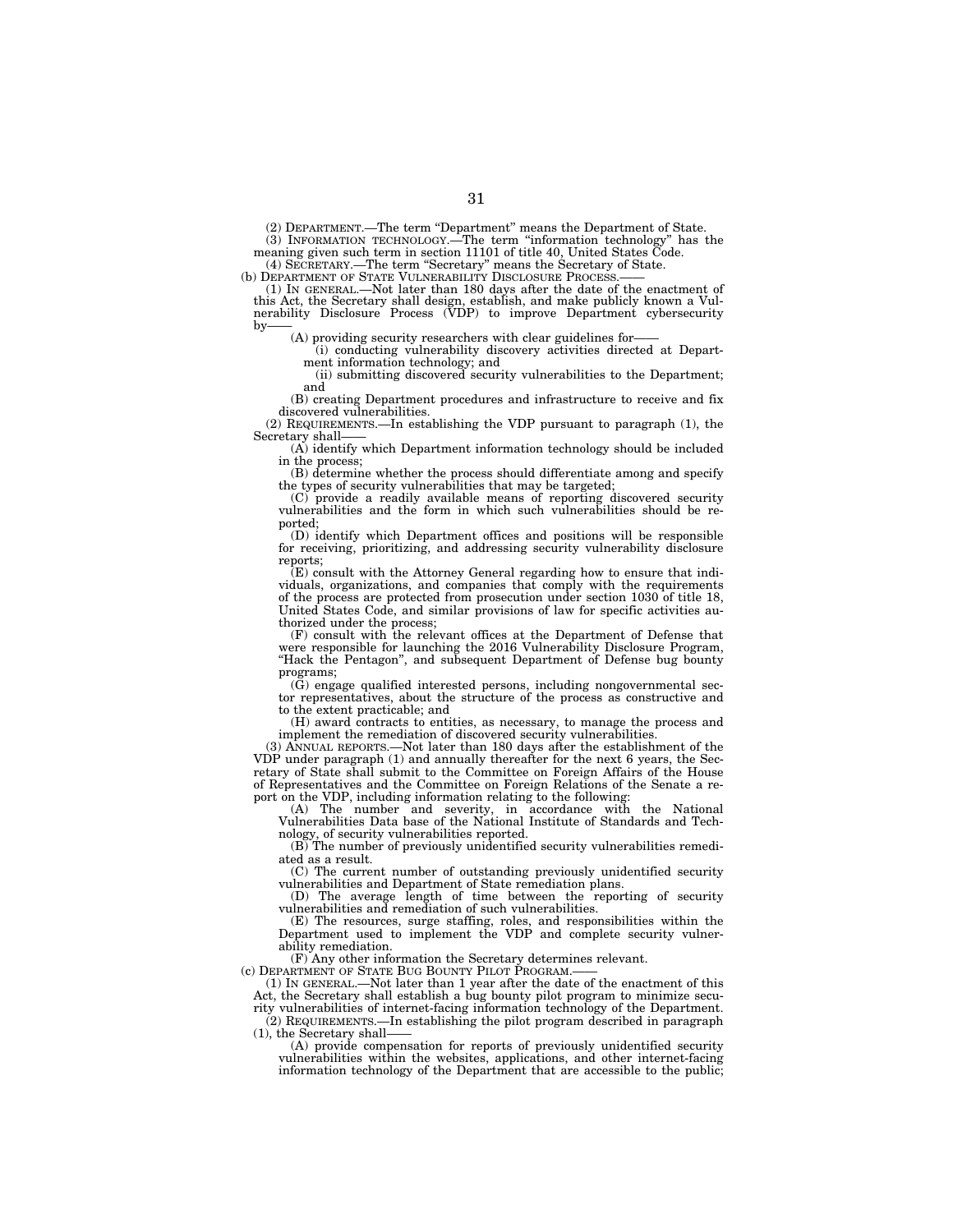(B) award contracts to entities, as necessary, to manage such pilot program and for executing the remediation of security vulnerabilities identified pursuant to subparagraph (A);

(C) identify which Department information technology should be included in such pilot program;

(D) consult with the Attorney General on how to ensure that individuals, organizations, or companies that comply with the requirements of such pilot program are protected from prosecution under section 1030 of title 18, United States Code, and similar provisions of law for specific activities authorized under such pilot program;

(E) consult with the relevant offices at the Department of Defense that were responsible for launching the 2016 ''Hack the Pentagon'' pilot program and subsequent Department of Defense bug bounty programs;

(F) develop a process by which an approved individual, organization, or company can register with the entity referred to in subparagraph (B), submit to a background check as determined by the Department, and receive a determination as to eligibility for participation in such pilot program;

(G) engage qualified interested persons, including nongovernmental sector representatives, about the structure of such pilot program as constructive and to the extent practicable; and

(H) consult with relevant U.S. Government officials to ensure that such pilot program complements persistent network and vulnerability scans of the Department of State's internet-accessible systems, such as the scans conducted pursuant to Binding Operational Directive BOD–15–01.

(3) DURATION.—The pilot program established under paragraph (1) should be short-term in duration and not last longer than 1 year.

(4) REPORT.—Not later than 180 days after the date on which the bug bounty pilot program under subsection (a) is completed, the Secretary shall submit to the Committee on Foreign Relations of the Senate and the Committee on Foreign Affairs of the House of Representatives a report on such pilot program, including information relating to——

(A) the number of approved individuals, organizations, or companies involved in such pilot program, broken down by the number of approved individuals, organizations, or companies that——

(i) registered;

(ii) were approved;

(iii) submitted security vulnerabilities; and

(iv) received compensation;

(B) the number and severity, in accordance with the National Vulnerabilities Data base of the National Institute of Standards and Technology, of security vulnerabilities reported as part of such pilot program;

(C) the number of previously unidentified security vulnerabilities remediated as a result of such pilot program;

(D) the current number of outstanding previously unidentified security vulnerabilities and Department remediation plans;

(E) the average length of time between the reporting of security vulnerabilities and remediation of such vulnerabilities;

(F) the types of compensation provided under such pilot program; and

(G) the lessons learned from such pilot program.

# **TITLE VI—PUBLIC DIPLOMACY**

# **SEC. 601. SHORT TITLE.**

This title may be cited as the "Public Diplomacy Modernization Act of 2019".

# **SEC. 602. AVOIDING DUPLICATION OF PROGRAMS AND EFFORTS.**

The Secretary shall-

(1) identify opportunities for greater efficiency of operations, including through improved coordination of efforts across public diplomacy bureaus and offices of the Department; and

(2) maximize shared use of resources between, and within, such public diplomacy bureaus and offices in cases in which programs, facilities, or administrative functions are duplicative or substantially overlapping.

### **SEC. 603. IMPROVING RESEARCH AND EVALUATION OF PUBLIC DIPLOMACY.**

(a) RESEARCH AND EVALUATION ACTIVITIES.—The Secretary, acting through the Director of Research and Evaluation appointed pursuant to subsection (b), shall——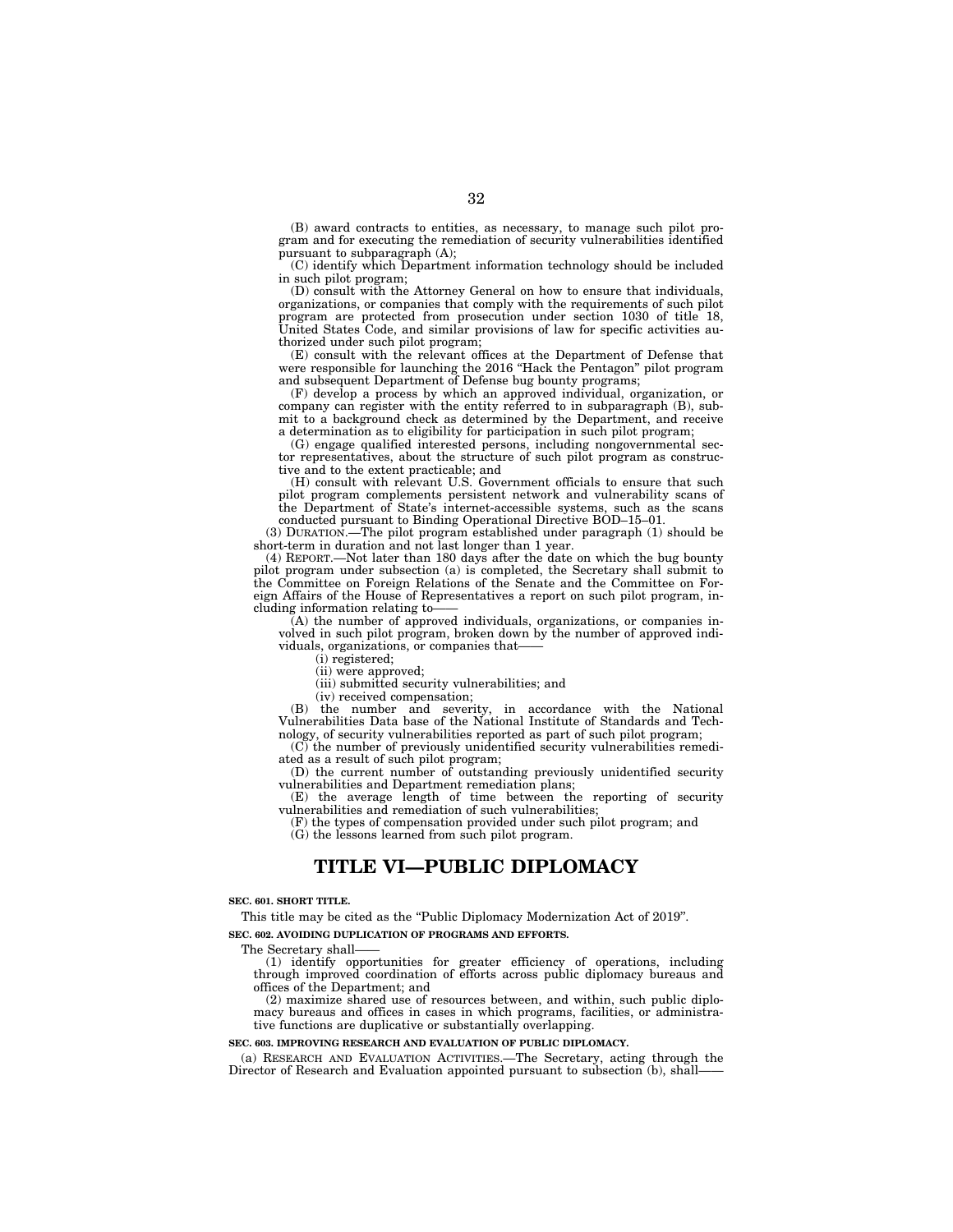(1) conduct regular research and evaluation of public diplomacy programs and activities of the Department, including through the routine use of audience research, digital analytics, and impact evaluations, to plan and execute such programs and activities; and

(2) make available to Congress the findings of the research and evaluations conducted under paragraph (1).<br>(b) DIRECTOR OF RESEARCH AND EVALUATION.

(1) APPOINTMENT.—Not later than 90 days after the date of the enactment of this Act, the Secretary shall appoint a Director of Research and Evaluation (re-ferred to in this subsection as the ''Director'') in the Office of Policy, Planning, and Resources for Public Diplomacy and Public Affairs of the Department.

(2) LIMITATION ON APPOINTMENT.—The appointment of the Director pursuant to paragraph (1) shall not result in an increase in the overall full-time equivalent positions within the Department. (3) RESPONSIBILITIES.—The Director shall——

(A) report to the Director of Policy Planning of the Office of Policy, Plan-ning, and Resources for Public Diplomacy and Public Affairs of the Department;

(B) coordinate and oversee the research and evaluation of public diplomacy programs and activities of the Department to——

(i) improve public diplomacy strategies and tactics; and

(ii) ensure that such programs and activities are increasing the knowledge, understanding, and trust of the United States by relevant target audiences;

(C) routinely organize and oversee audience research, digital analytics, and impact evaluations across all public diplomacy bureaus and offices of the Department;

(D) support United States diplomatic posts' public affairs sections;

(E) share appropriate public diplomacy research and evaluation information within the Department and with other appropriate Federal departments and agencies;

(F) regularly design and coordinate standardized research questions, methodologies, and procedures to ensure that public diplomacy programs and activities across all public diplomacy bureaus and offices are designed to meet appropriate foreign policy objectives; and

(G) report biannually to the United States Advisory Commission on Public Diplomacy, through the Subcommittee on Research and Evaluation established pursuant to subsection (f), regarding the research and evaluation of all public diplomacy bureaus and offices.

(4) GUIDANCE AND TRAINING.—Not later than 1 year after the appointment of the Director pursuant to paragraph (1), the Director shall develop guidance and training, including curriculum for use by the Foreign Service Institute, for all public diplomacy officers of the Department regarding the reading and interpretation of public diplomacy program and activity evaluation findings to ensure that such findings and related lessons learned are implemented in the planning and evaluation of all public diplomacy programs and activities of the Department.

(c) PRIORITIZING RESEARCH AND EVALUATION.

(1) IN GENERAL.—The Director of Policy Planning of the Office of Policy, Planning, and Resources for Public Diplomacy and Public Affairs of the Department shall ensure that research and evaluation of public diplomacy and activities of the Department, as coordinated and overseen by the Director pursuant to subsection (b), supports strategic planning and resource allocation across all public diplomacy bureaus and offices of the Department.

(2) ALLOCATION OF RESOURCES.—Amounts allocated for the purpose of research and evaluation of public diplomacy programs and activities of the Department pursuant to subsection (b) shall be made available to be disbursed at the direction of the Director among the research and evaluation staff across all public diplomacy bureaus and offices of the Department.

(3) SENSE OF CONGRESS.—It is the sense of Congress that the Department should gradually increase its allocation of funds made available under the headings ''Educational and Cultural Exchange Programs'' and ''Diplomatic Programs'' for research and evaluation of public diplomacy programs and activities of the Department pursuant to subsection (b) to a percentage of program funds that is commensurate with Federal Government best practices.

(d) LIMITED EXEMPTION RELATING TO THE PAPERWORK REDUCTION ACT.—Chapter 35 of title 44, United States Code (commonly known as the ''Paperwork Reduction Act'') shall not apply to the collection of information directed at any individuals conducted by, or on behalf of, the Department for the purpose of audience research,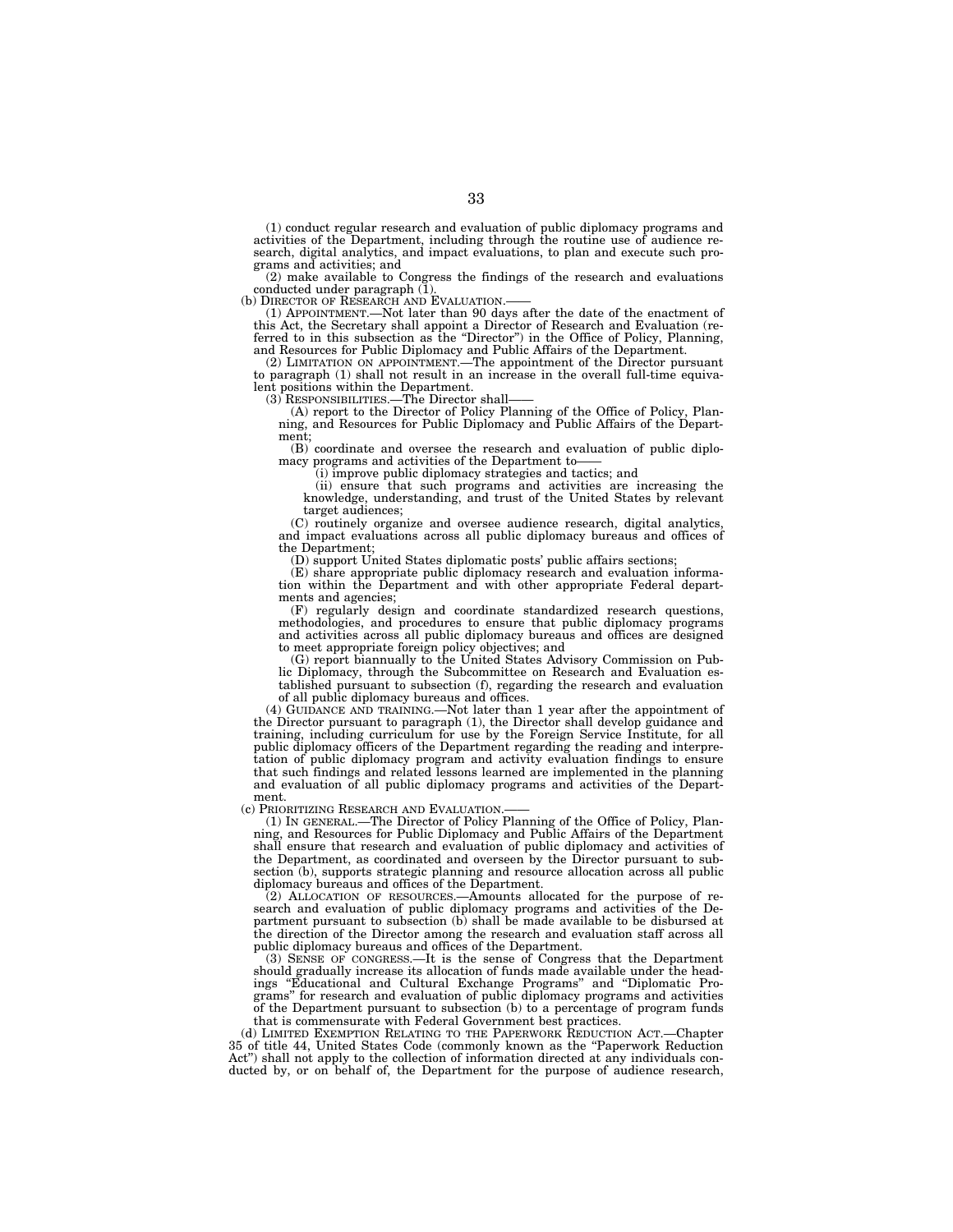monitoring, and evaluations, and in connection with the Department's activities conducted pursuant to any of the following:

(1) The United States Information and Educational Exchange Act of 1948 (22 U.S.C. 1431 et seq.).

(2) The Mutual Educational and Cultural Exchange Act of 1961 (22 U.S.C. 2451 et seq.).

(3) Section 1287 of the National Defense Authorization Act for Fiscal Year 2017 (Public Law 114–328; 22 U.S.C. 2656 note).

(4) The Foreign Assistance Act of 1961 (22 U.S.C. 2151 et seq.).

(e) LIMITED EXEMPTION RELATING TO THE PRIVACY ACT.-(1) IN GENERAL.—The Department shall maintain, collect, use, and disseminate records (as such term is defined in section  $552a(a)(4)$  of title 5, United States Code) for audience research, digital analytics, and impact evaluation of communications related to public diplomacy efforts intended for foreign audiences.

(2) CONDITIONS.—Audience research, digital analytics, and impact evaluations under paragraph (1) shall be——

(A) reasonably tailored to meet the purposes of this subsection; and

(B) carried out with due regard for privacy and civil liberties guidance

and oversight.

(f) UNITED STATES ADVISORY COMMISSION ON PUBLIC DIPLOMACY.——

(1) SUBCOMMITTEE FOR RESEARCH AND EVALUATION.—The United States Advisory Commission on Public Diplomacy shall establish a Subcommittee on Research and Evaluation to monitor and advise regarding audience research, digital analytics, and impact evaluations carried out by the Department and the United States Agency for Global Media.

(2) ANNUAL REPORT.—The Subcommittee on Research and Evaluation established pursuant to paragraph (1) shall submit to the appropriate congressional committees an annual report, in conjunction with the United States Advisory Commission on Public Diplomacy's Comprehensive Annual Report on the performance of the Department and the United States Agency for Global Media, describing all actions taken by the Subcommittee pursuant to paragraph (1) and any findings made as a result of such actions.

# **SEC. 604. PERMANENT REAUTHORIZATION OF THE UNITED STATES ADVISORY COMMISSION ON PUBLIC DIPLOMACY.**

Section 1334 of the Foreign Affairs Reform and Restructuring Act of 1998 (22 U.S.C.  $6553$ ) is amended-

(1) in the section heading, by striking ''**SUNSET**'' and inserting ''**CONTINU-ATION**''; and

 $(2)$  by striking "until October 1, 2020".

# **SEC. 605. STREAMLINING OF SUPPORT FUNCTIONS.**

(a) WORKING GROUP ESTABLISHED.—Not later than 90 days after the date of the enactment of this Act, the Secretary shall establish a working group to explore the possibilities and cost-benefit analysis of transitioning to a shared services model as such pertains to human resources, travel, purchasing, budgetary planning, and all other executive support functions for all bureaus of the Department that report to the Under Secretary for Public Diplomacy of the Department.

(b) REPORT.—Not later than 1 year after the date of the enactment of this Act, the Secretary shall submit to the appropriate congressional committees a plan to implement any such findings of the working group established under subsection (a). **SEC. 606. GUIDANCE FOR CLOSURE OF PUBLIC DIPLOMACY FACILITIES.** 

(a) IN GENERAL.—Not later than 180 days after the date of the enactment of this Act, the Secretary of State shall adopt, and include in the Foreign Affairs Manual, guidelines to collect and utilize information from each diplomatic post at which the construction of a new embassy compound or new consulate compound would result in the closure or co-location of an American Space, American Center, American Corner, or any other public diplomacy facility under the Secure Embassy Construction and Counterterrorism Act of 1999 (22 U.S.C. 4865 et seq.).

(b) REQUIREMENTS.—The guidelines required by subsection (a) shall include the following:

(1) Standardized notification to each chief of mission at a diplomatic post describing the requirements of the Secure Embassy Construction and Counterterrorism Act of 1999 and the impact on the mission footprint of such requirements.

(2) An assessment and recommendations from each chief of mission of potential impacts to public diplomacy programming at such diplomatic post if any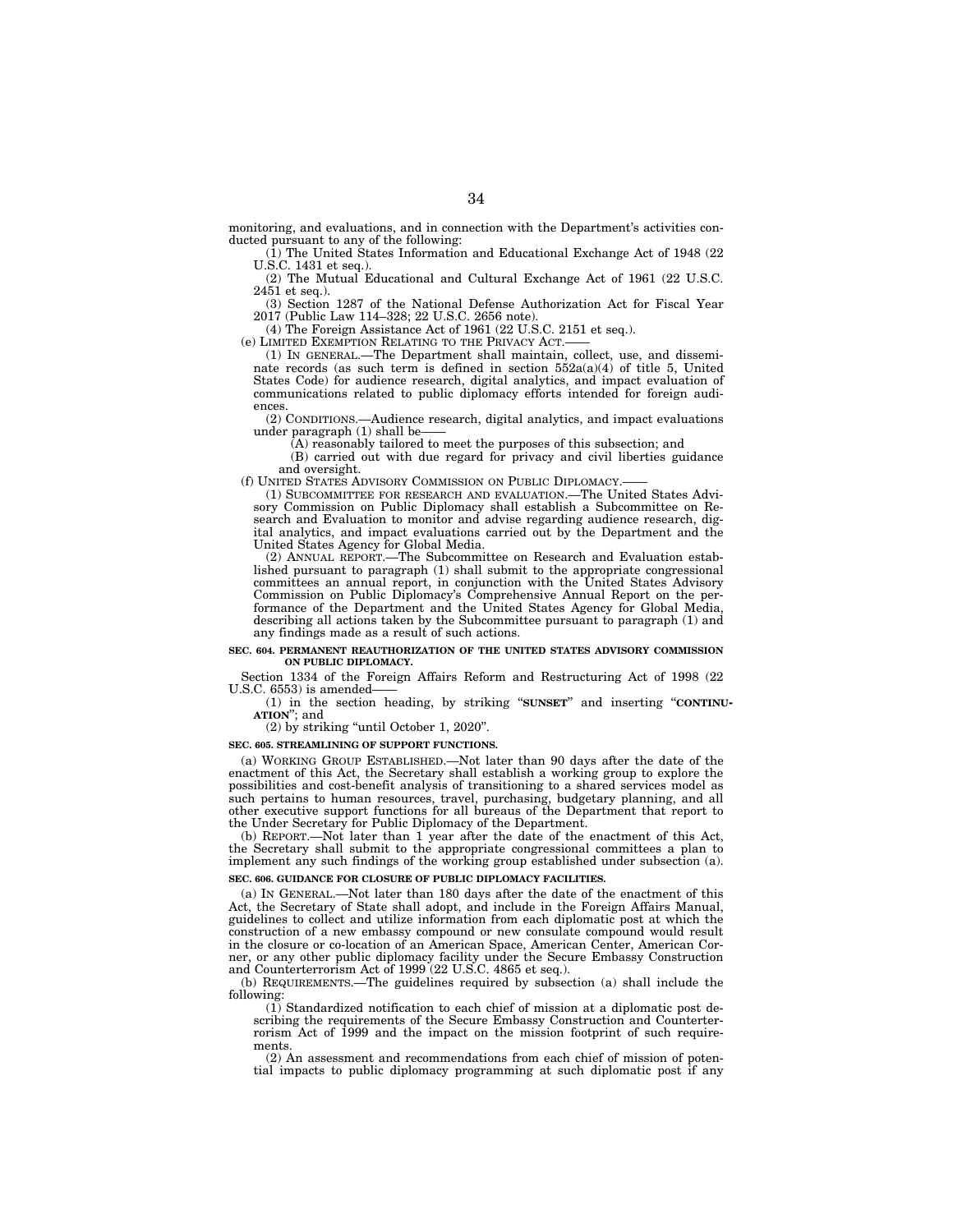public diplomacy facility referred to in subsection (a) is closed or staff is co-located in accordance with such Act.

(3) A process by which assessments and recommendations under paragraph (2) are considered by the Secretary and the appropriate Under Secretaries and Assistant Secretaries of the Department.

(4) Notification to the appropriate congressional committees, prior to the initiation of a new embassy compound or new consulate compound design, of the intent to close any such public diplomacy facility or co-locate public diplomacy staff in accordance with such Act.

(c) REPORT.—Not later than 1 year after the date of the enactment of this Act, the Secretary shall submit to the appropriate congressional committees a report containing the guidelines required under subsection (a) and any recommendations for any modifications to such guidelines.

# **SEC. 607. DEFINITIONS.**

In this title:

(1) AUDIENCE RESEARCH.—The term ''audience research'' means research conducted at the outset of a public diplomacy program or the outset of campaign planning and design regarding specific audience segments to understand the attitudes, interests, knowledge, and behaviors of such audience segments.

(2) DIGITAL ANALYTICS.—The term ''digital analytics'' means the analysis of qualitative and quantitative data, accumulated in digital format, to indicate the outputs and outcomes of a public diplomacy program or campaign.

(3) IMPACT EVALUATION.—The term ''impact evaluation'' means an assessment of the changes in the audience targeted by a public diplomacy program or campaign that can be attributed to such program or campaign.

(4) PUBLIC DIPLOMACY BUREAUS AND OFFICES.—The term ''public diplomacy bureaus and offices'' means, with respect to the Department, the following:

(A) The Bureau of Educational and Cultural Affairs.

(B) The Bureau of Global Public Affairs.

(C) The Office of Policy, Planning, and Resources for Public Diplomacy and Public Affairs.

(D) The Global Engagement Center.

(E) The public diplomacy functions within the regional and functional bureaus.

# **TITLE VII—COMBATING PUBLIC CORRUPTION**

# **SEC. 701. SENSE OF CONGRESS.**

It is the sense of Congress that——

(1) it is in the foreign policy interest of the United States to help foreign countries promote good governance and combat public corruption;

(2) multiple Federal departments and agencies operate programs that promote good governance in foreign countries and enhance such countries' ability to combat public corruption;

(3) the Department should promote coordination among the Federal departments and agencies implementing programs to promote good governance and combat public corruption in foreign countries in order to improve effectiveness and efficiency; and

(4) the Department should identify areas in which United States efforts to help other countries promote good governance and combat public corruption could be enhanced.

### **SEC. 702. ANNUAL ASSESSMENT.**

(a) IN GENERAL.—For each of fiscal years 2020 through 2026, the Secretary shall assess the capacity and commitment of foreign countries to combat public corruption. Each such assessment shall——

(1) utilize independent, third party indicators that measure transparency, accountability, and corruption in the public sector in such countries, including the extent to which public power is exercised for private gain, to identify those countries that are most vulnerable to public corruption;

(2) consider, to the extent reliable information is available, whether the government of a country identified under paragraph (1)-

(A) has adopted measures to prevent public corruption, such as measures to inform and educate the public, including potential victims, about the causes and consequences of public corruption;

(B) has enacted laws and established government structures, policies, and practices that prohibit public corruption;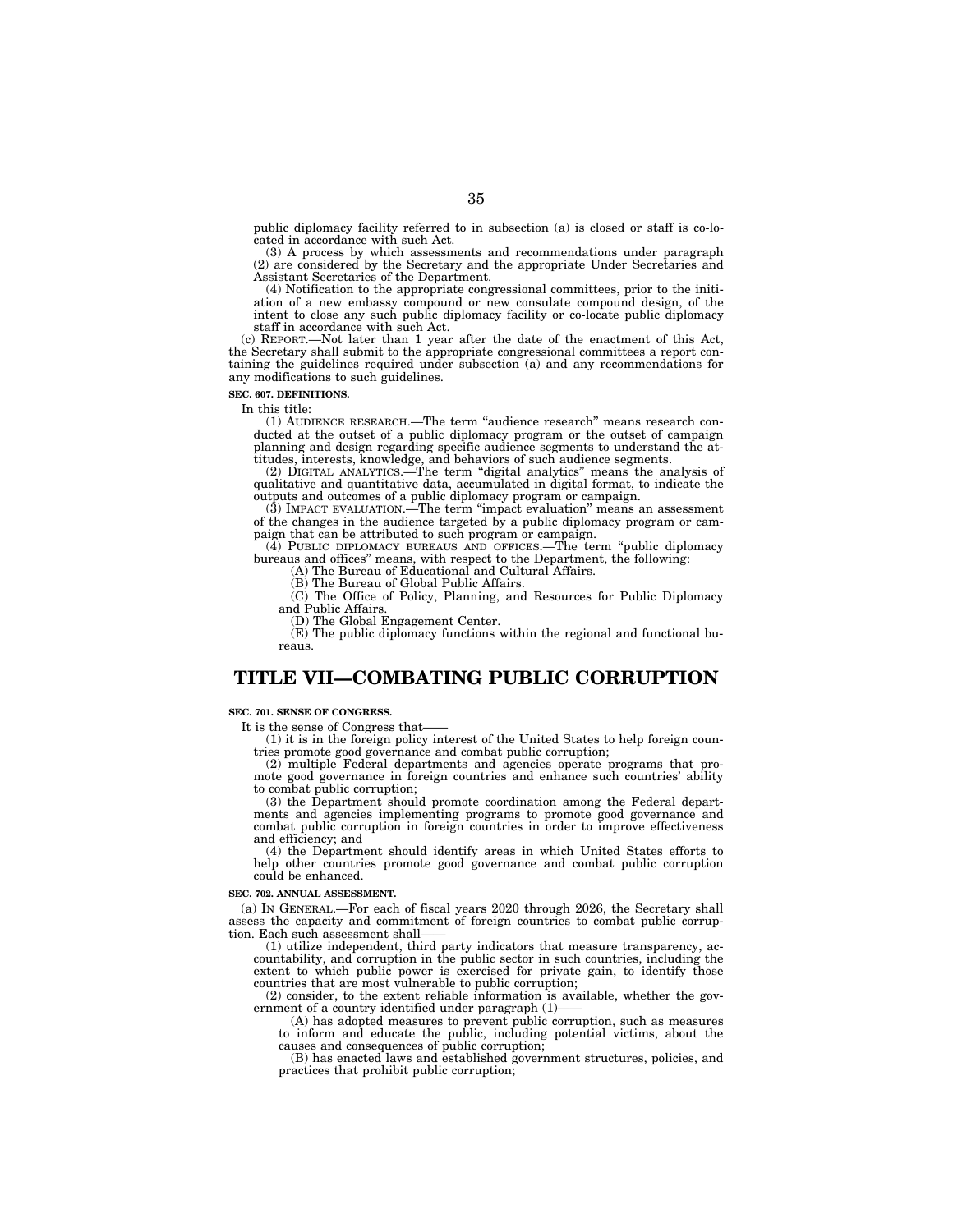(C) enforces such laws through a fair judicial process;

(D) vigorously investigates, prosecutes, convicts, and sentences public officials who participate in or facilitate public corruption, including nationals of such country who are deployed in foreign military assignments, trade delegations abroad, or other similar missions who engage in or facilitate public corruption;

(E) prescribes appropriate punishment for serious, significant corruption that is commensurate with the punishment prescribed for serious crimes; (F) prescribes appropriate punishment for significant corruption that pro-

vides a sufficiently stringent deterrent and adequately reflects the nature of the offense;

(G) convicts and sentences persons responsible for such acts that take place wholly or partly within the country of such government, including, as appropriate, requiring the incarceration of individuals convicted of such acts;

(H) holds private sector representatives accountable for their role in public corruption; and

(I) addresses threats for civil society to monitor anti-corruption efforts; and

(3) further consider-

(A) verifiable measures taken by the government of a country identified under paragraph (1) to prohibit government officials from participating in, facilitating, or condoning public corruption, including the investigation, prosecution, and conviction of such officials;

(B) the extent to which such government provides access, or, as appropriate, makes adequate resources available, to civil society organizations and other institutions to combat public corruption, including reporting, investigating, and monitoring;

(C) the extent to which an independent judiciary or judicial body in such country is responsible for, and effectively capable of, deciding public corruption cases impartially, on the basis of facts and in accordance with law, without any improper restrictions, influences, inducements, pressures, threats, or interferences, whether direct or indirect, from any source or for any reason;

(D) the extent to which such government cooperates meaningfully with the United States to strengthen government and judicial institutions and the rule of law to prevent, prohibit, and punish public corruption;

(E) the extent to which such government-

(i) is assisting in international investigations of transnational public corruption networks and in other cooperative efforts to combat serious, significant corruption, including cooperating with the governments of other countries to extradite corrupt actors;

(ii) recognizes the rights of victims of public corruption, ensures their access to justice, and takes steps to prevent such victims from being further victimized or persecuted by corrupt actors, government officials, or others; and

(iii) refrains from prosecuting legitimate victims of public corruption or whistleblowers due to such persons having assisted in exposing public corruption, and refrains from other discriminatory treatment of such persons; and

(F) contain such other information relating to public corruption as the Secretary considers appropriate.

(b) IDENTIFICATION.—After conducting each assessment under subsection (a), the Secretary shall identify the countries described in paragraph (1) of such subsection that are

(1) meeting minimum standards to combat public corruption;

(2) not meeting such minimum standards but making significant efforts to do so; and

(3) neither meeting such minimum standards nor making significant efforts to do so.

(c) REPORT.—Not later than 180 days after the date of the enactment of this Act and annually thereafter through Fiscal Year 2026, the Secretary shall submit to the appropriate congressional committees and make publicly available a report that identifies the countries described in subsection  $(a)(1)$  and paragraphs  $(2)$  and  $(3)$  of subsection (b), including a description of the methodology and data utilized in the assessments under subsection (a) and the reasons for such identifications.

(d) BRIEFING IN LIEU OF REPORT.—The Secretary may waive the requirement to submit and make publicly available a written report under subsection (c) if the Secretary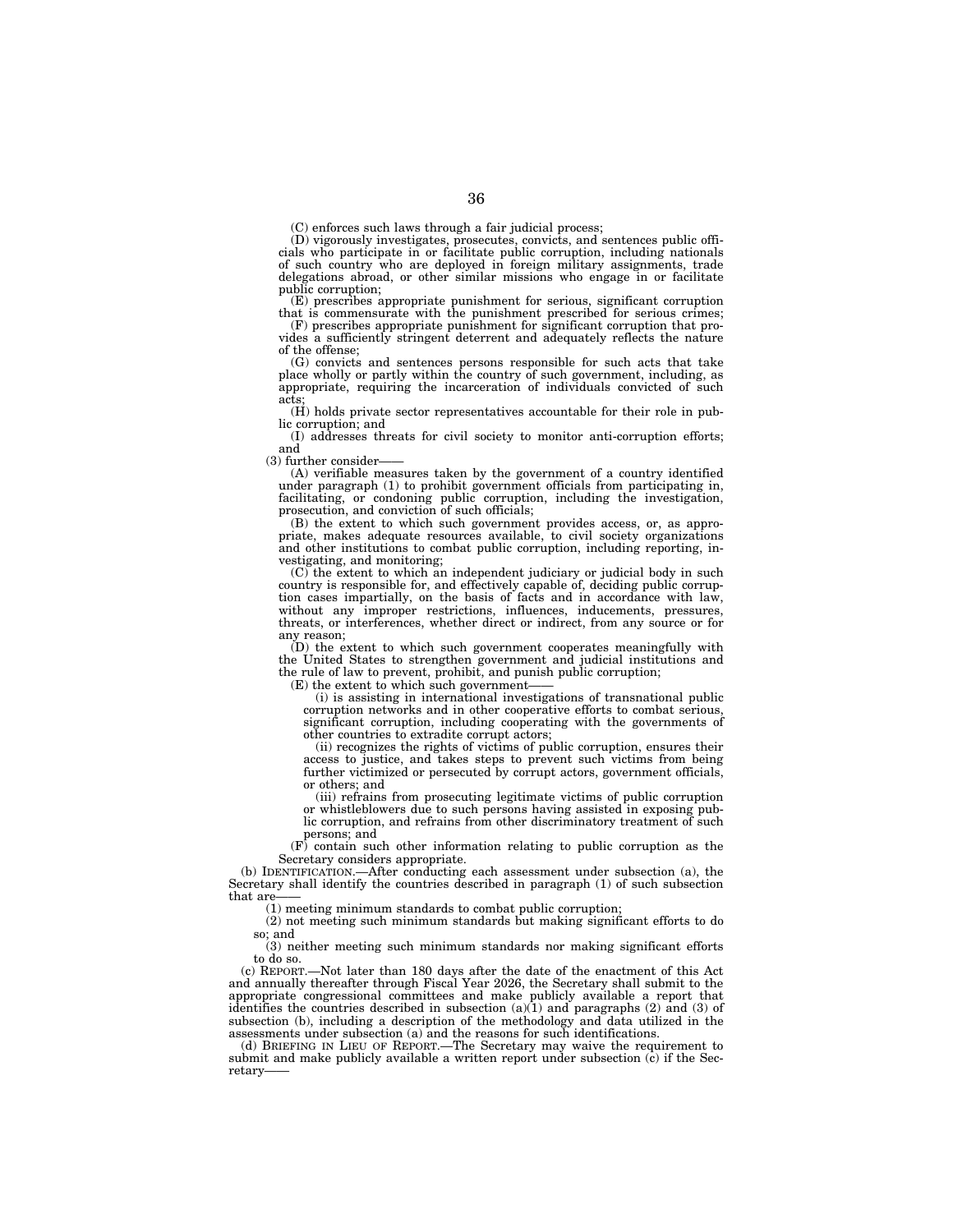(A) undermine existing United States anti-corruption efforts in one or more countries; or

(B) threaten the national interests of the United States; and

(2) provides a briefing to the appropriate congressional committees that identifies the countries described in subsection  $(a)(1)$  and paragraphs (2) and (3) of subsection (b), including a description of the methodology and data utilized in the assessment under subsection (a) and the reasons for such identifications.

### **SEC. 703. TRANSPARENCY AND ACCOUNTABILITY.**

For each country identified under paragraphs (2) and (3) of section 702(b), the Secretary, in coordination with the Administrator of the United States Agency for International Development, as appropriate, shall——

(1) ensure that a corruption risk assessment and mitigation strategy is included in the integrated country strategy for such country; and

(2) utilize appropriate mechanisms to combat corruption in such countries, including by ensuring-

(A) the inclusion of anti-corruption clauses in contracts, grants, and cooperative agreements entered into by the Department or the Agency for or in such countries, which allow for the termination of such contracts, grants, or cooperative agreements, as the case may be, without penalty if credible indicators of public corruption are discovered;

(B) the inclusion of appropriate clawback or flowdown clauses within the procurement instruments of the Department and the Agency that provide for the recovery of funds misappropriated through corruption;

(C) the appropriate disclosure to the U.S. Government, in confidential form, if necessary, of the beneficial ownership of contractors, subcontractors, grantees, cooperative agreement participants, and other organizations implementing programs on behalf of the Department or Agency; and

(D) the establishment of mechanisms for investigating allegations of misappropriated resources and equipment.

#### **SEC. 704. DESIGNATION OF EMBASSY ANTI-CORRUPTION POINTS OF CONTACT.**

(a) IN GENERAL.—The Secretary shall annually designate an anti-corruption point of contact at the United States diplomatic post to each country identified under paragraphs (2) and (3) of section  $702(b)$ , or which the Secretary otherwise determines is in need of such a point of contact.

(b) RESPONSIBILITIES.—Each designated anti-corruption point of contact under subsection (a) shall be responsible for coordinating and overseeing implementation of a whole-of-government approach among the relevant Federal departments and agencies that operate programs that promote good governance in foreign countries and enhance such countries' ability to combat public corruption in order to accomplish such objectives in the country to which such point of contact is posted, including through the development and implementation of corruption risk assessment tools and mitigation strategies.

(c) TRAINING.—The Secretary shall implement appropriate training for designated anti-corruption points of contact under subsection (a).

#### **SEC. 705. REPORTING REQUIREMENTS.**

(a) ANNUAL REPORT.

(1) IN GENERAL.—The Secretary shall, for each of fiscal years 2020 through 2026, submit to the appropriate congressional committees a report on implementation of this title, including a description of the following:

(A) The offices within the Department and the United States Agency for International Development that are engaging in significant anti-corruption activities.

(B) The findings and actions of designated anti-corruption points of contact to develop and implement risk mitigation strategies and ensure compliance with section 703.

(C) The training implemented under section 704(c).

(D) Management of the whole-of-government effort referred to in section 704(b) to combat corruption within the countries identified in section 702 and efforts to improve coordination across Federal departments and agencies

(E) The risk assessment tools and mitigation strategies utilized by the Department and the Agency.

(F) Other information determined by the Secretary to be necessary and appropriate.

(2) FORM OF REPORT.—Each report under this subsection shall be submitted in an unclassified format but may include a classified annex.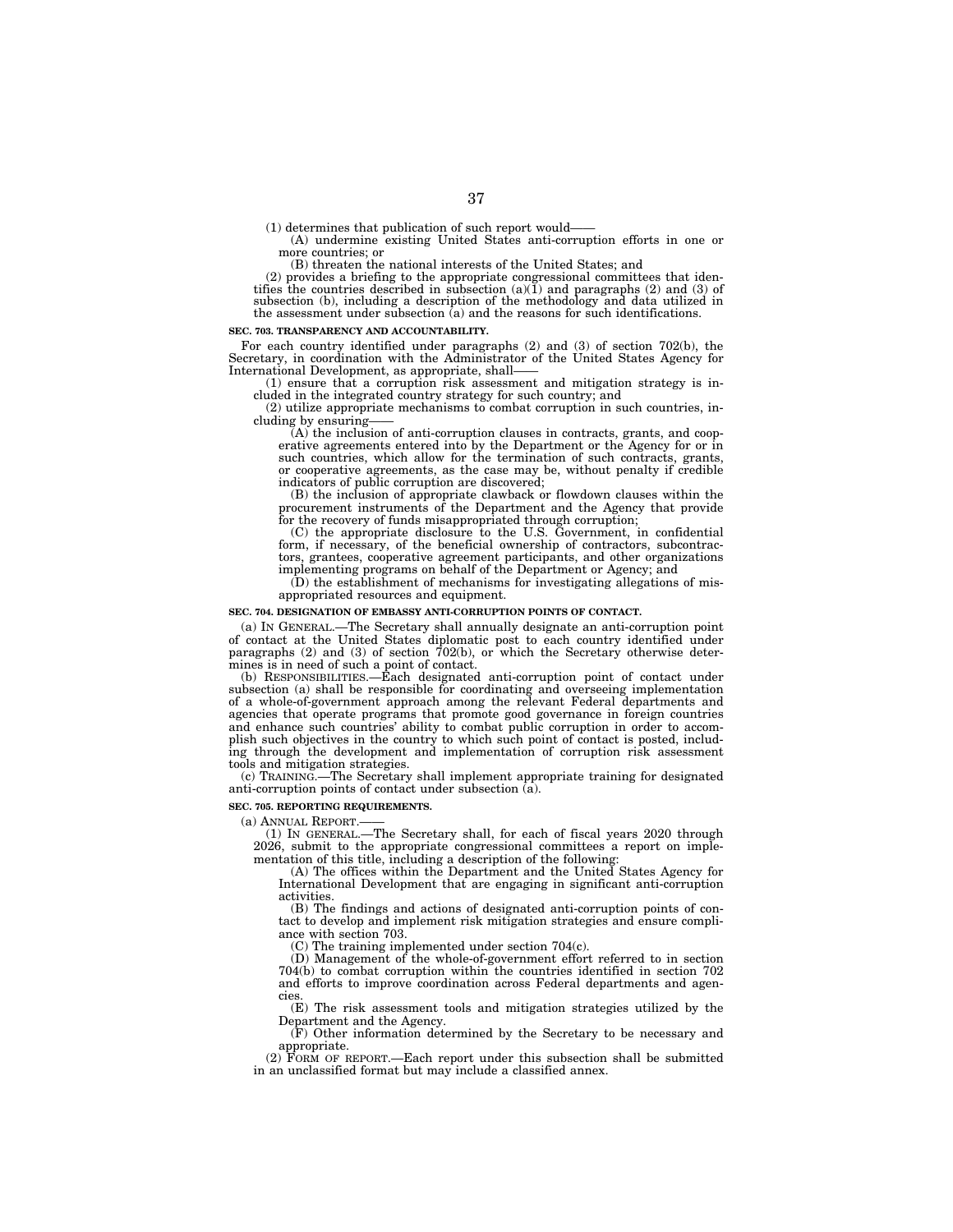(b) ONLINE PLATFORM.—The Secretary shall consolidate existing reports with anticorruption components into one online, public platform, which should——  $(1)$  include

(A) the annual Country Reports on Human Rights Practices;

(B) the annual Fiscal Transparency Report; (C) the annual Investment Climate Statements;

(D) the annual International Narcotics Control Strategy Report;

(E) the Country Scorecards of the Millennium Challenge Corporation; and (F) any other relevant public reports; and

(2) link to third-party indicators and compliance mechanisms used by the U.S. Government to inform policy and programming, such as-

(A) the International Finance Corporation's Doing Business surveys; (B) the International Budget Partnership's Open Budget Index; and

(C) multilateral peer review anti-corruption compliance mechanisms, such as the Organization for Economic Co-operation and Development's Working Group on Bribery in International Business Transactions and the United Nations Convention Against Corruption, done at New York October 31, 2003, to further highlight expert international views on country challenges and country efforts.

(c) TRAINING.—The Secretary and the Administrator of the United States Agency for International Development shall incorporate anti-corruption components into ex-

isting Foreign Service and Civil Service training courses to—— (1) increase the ability of Department and Agency personnel to support anti-

corruption as a foreign policy priority; and (2) strengthen the ability of such personnel to design, implement, and evaluate more effective anti-corruption programming around the world, including enhancing skills to better evaluate and mitigate public corruption risks in assistance programs.

# **SEC. 706. FOREIGN INVESTMENTS AND NATIONAL SECURITY.**

(a) IN GENERAL.—Not later than 1 year after the date of the enactment of this Act and biennially thereafter for the following 6 years, the Secretary, in consultation with the Secretary of the Treasury, the Director of National Intelligence, and the heads of other agencies, as appropriate, shall submit to Congress an interagency strategy to work with foreign governments and multilateral institutions to guard against the risks of certain transactions involving foreign investments.

(b) CONTENTS.—Each interagency strategy under paragraph (1) shall include plans relating to the following:

(1) Information sharing with foreign governments and multilateral institutions regarding risks associated with potential foreign investments. (2) Promoting American and other alternatives to foreign investments identi-

fied as presenting substantial risk to the national security or sovereignty of a country.

(3) Providing technical assistance to foreign governments or multilateral institutions regarding screening foreign investments.

(4) Designating points of contact at each United States mission to foreign governments and multilateral institutions, and in associated regional bureaus, to coordinate efforts described in this paragraph.

(c) COORDINATION.—If the Secretary determines such is appropriate, the designated points of contact referred to in subsection (b)(4) may be the same individual designated under section 704(a).

# **TITLE VIII—MATTERS RELATING TO INTERNATIONAL SECURITY**

#### **SEC. 801. SHORT TITLE.**

This title may be cited as the "International Security Assistance Act of 2019".

**SEC. 802. SECURITY ASSISTANCE DEFINED.** 

In this title, the term "security assistance" means-

(1) assistance under chapter 8 (relating to international narcotics control) of part I of the Foreign Assistance Act of 1961;

(2) assistance under chapter 2 (military assistance), chapter 5 (international military education and training), chapter 6 (peacekeeping operations), chapter 8 (antiterrorism assistance), and chapter 9 (nonproliferation and export control assistance) of part II of the Foreign Assistance Act of 1961;

(3) assistance under section 23 of the Arms Export Control Act (relating to the Foreign Military Financing program); and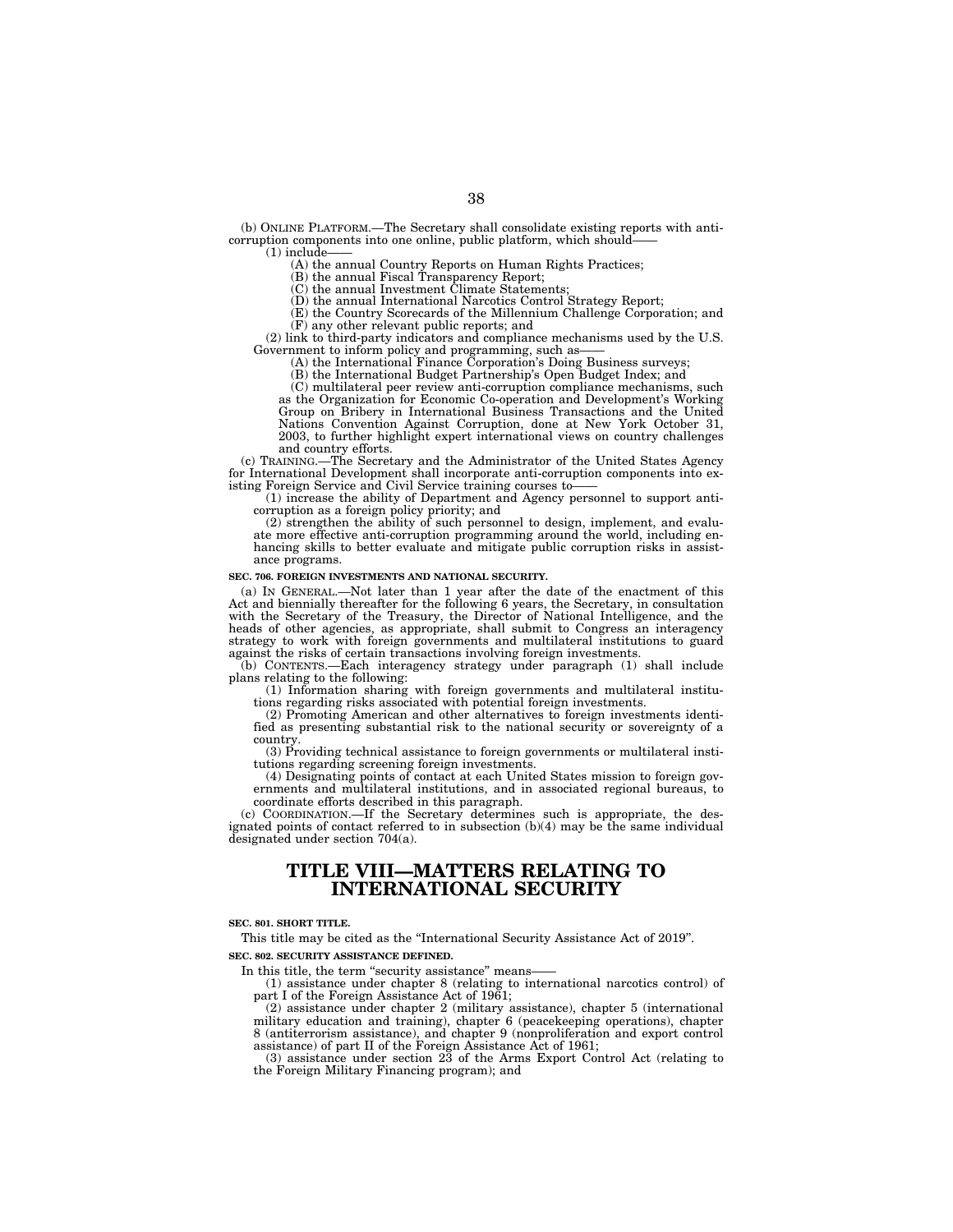(4) sales of defense articles or defense services, extensions of credits (including participations in credits), and guaranties of loans under the Arms Export Control Act.

# **Subtitle A—Reform Relating to Security Assistance**

#### **SEC. 811. ORGANIZATIONAL REFORM.**

(a) WORKING GROUP.—— (1) ESTABLISHMENT.—The Secretary shall establish a Working Group on matters relating to security assistance (in this subtitle referred to as the ''Working Group").<br>(2) MEMBERSHIP.

(A) IN GENERAL.—The Working Group shall be composed of—

(i) the Deputy Secretary of State; and

(ii) each Under Secretary of State responsible for matters relating to security assistance.

(B) CHAIR.—The Deputy Secretary shall serve as the chair of the Working Group.

(3) MEETINGS.—The Working Group shall meet not later than 90 days after the date of the enactment of this Act and on a quarterly basis thereafter.

(4) DUTIES.—The duties of the Working Group shall include——

(A) within the Department and across United States diplomatic posts—— (i) providing strategic policy guidance on objectives and priorities for security assistance;

(ii) ensuring strategic integration of budgets and planning for security assistance; and

(iii) advising the Secretary on all budgets, programs, and activities for security assistance; and

(B) overseeing Department of State coordination with the Secretary of Defense, the Administrator of the United States Agency for International Development (USAID), and the heads of other relevant Federal departments and agencies on all matters relating to security assistance.

(b) OFFICE OF SECURITY ASSISTANCE.

(1) IN GENERAL.—Not later than 1 year after the date of the enactment of this Act, the Secretary shall designate an existing office or establish a new office to be the Office of Security Assistance (in this subtitle referred to as the "Office"), which shall report to an Under Secretary who is a member of the Working Group.

 $(2)$  COORDINATOR.—The head of the Office shall be the Coordinator for Security Assistance (in this subtitle referred to as the ''Coordinator''), who shall be an individual of demonstrated competency in the fields of security assistance and international diplomacy.

(3) DUTIES.—The duties of the Coordinator shall include——

(A) within the Department and across United States diplomatic posts—— (i) guiding and supporting security assistance;

(ii) advising the Working Group on all matters relating to security assistance;

(iii) establishing the framework described in section  $813(a)$ ;

(iv) coordinating the assessment, monitoring, and evaluation program

established under section 813(c); and (v) maintaining the common data base described in section 814(a);

and (B) acting as a Department of State point of contact with the Department of Defense, the United States Agency for International Development (USAID), and other relevant Federal departments and agencies on all mat-

ters relating to security assistance. (c) COORDINATION WITHIN DEPARTMENT.——

(1) DESIGNATION.—Not later than 1 year after the date of the enactment of this Act, and subject to paragraph (2), the head of each bureau of the Department that is involved in directing or implementing security assistance shall designate an officer of such bureau to be responsible for coordinating the responsibilities of such bureau with respect to security assistance.

(2) NON-ELIGIBILITY.—An officer of a bureau of the Department shall not be eligible to be designated pursuant to paragraph (1) if the officer is responsible for conducting human rights vetting pursuant to 620M of the Foreign Assistance Act of 1961 (22 U.S.C. 2378d).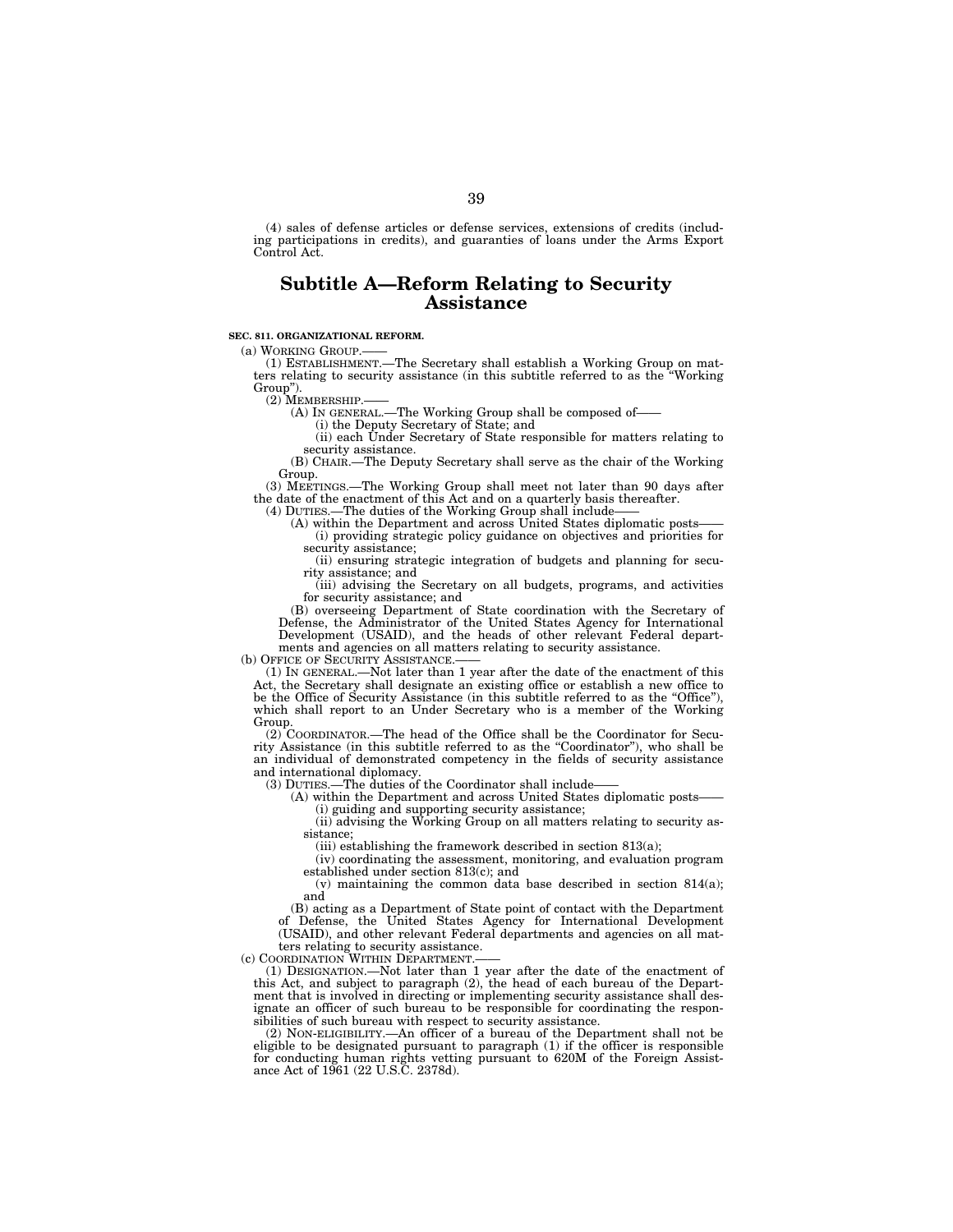(3) TRAINING.—Each individual designated pursuant to paragraph (1) shall successfully complete the training described in section 812.

(d) COORDINATION WITHIN UNITED STATES DIPLOMATIC POSTS.—— (1) DESIGNATION.—Not later than 1 year after the date of the enactment of

this Act, the chief of mission of the United States in a foreign country that receives security assistance shall designate a senior diplomatic officer at the embassy or highest ranking diplomatic post if no embassy exists in the foreign country to be responsible for coordinating security assistance for the foreign country.

(2) DUTIES.—The senior diplomatic officer designated pursuant to paragraph  $(1)$  shall be responsible for

(A) overseeing personnel and activities of Federal departments and agencies at the relevant embassy or diplomatic post with respect to the provision of security assistance for the country; and

(B) ensuring implementation of section 620M of the Foreign Assistance Act of 1961 (22 U.S.C. 2378d) and section 362 of title 10, United States Code, with respect to the country.

(3) TRAINING.—Each individual designated pursuant to paragraph (1) shall successfully complete the training described in section 812

(e) PLAN FOR ORGANIZATIONAL STRUCTURE.——

(1) IN GENERAL.—Not later than 180 days after the date of the enactment of this Act, the Secretary shall submit to the Committee on Foreign Affairs of the House of Representatives and the Committee on Foreign Relations of the Senate a plan for the organizational structure of the Department relating to security assistance programs.

(2) MATTERS TO BE INCLUDED.—The plan required under paragraph (1) shall include the following:

(A) An identification of each bureau and office of the Department that carries out functions relating to planning, coordination, integration, implementation, or evaluation of security assistance, a description of the organizational hierarchy and decisionmaking processes used to coordinate across such bureaus and offices and with United States diplomatic posts and other Federal departments and agencies, and a description of how the Working Group and the Coordinator will facilitate coordination among each such bureau and office.

 $(B)$  A description of-

(i) the reasons for——

(I) designating an existing office or establishing a new office to serve as the Office; and

(II) selecting the Under Secretary to which the Office will report; (ii) the organizational structure of the Office;

(iii) the specific mechanisms through which the Working Group and Coordinator could improve coordination among bureaus and offices of the Department involved in the planning or implementation of security assistance programs and activities; and

(iv) the process by which the requirement for training described in section 812 will be fulfilled.

(C) The benefits, feasibility, and steps necessary to detail personnel-(i) on a reimbursable basis from the relevant bureaus and offices of

the Department to provide staff to the Office; and (ii) from USAID, the Department of Defense, and other relevant Federal departments and agencies to provide staff to the Office.

(D) An identification of lessons learned from the Security Governance Initiative (SGI), an assessment of the utility of expanding the SGI or a similar initiative globally, and a description of where best to locate the SGI or similar initiative within the Department.

(E) An identification of an appropriate bureau or office of the Department, whose head does not report to the Under Secretary described in subsection (b)(1), to select and retain the independent research entity described in section  $813(c)(4)$ .

(F) A list of recommendations for any additional legislative measures necessary to improve the capacity and capabilities of the Department to plan and implement security assistance programs and activities.

(3) FORM.—The plan required under paragraph (1) shall be submitted in unclassified form, but may include a classified annex if necessary.

(4) CONSULTATION.—Not later than 90 days after the date of the enactment of this Act, the Secretary shall consult with the Committee on Foreign Affairs of the House of Representatives and the Committee on Foreign Relations of the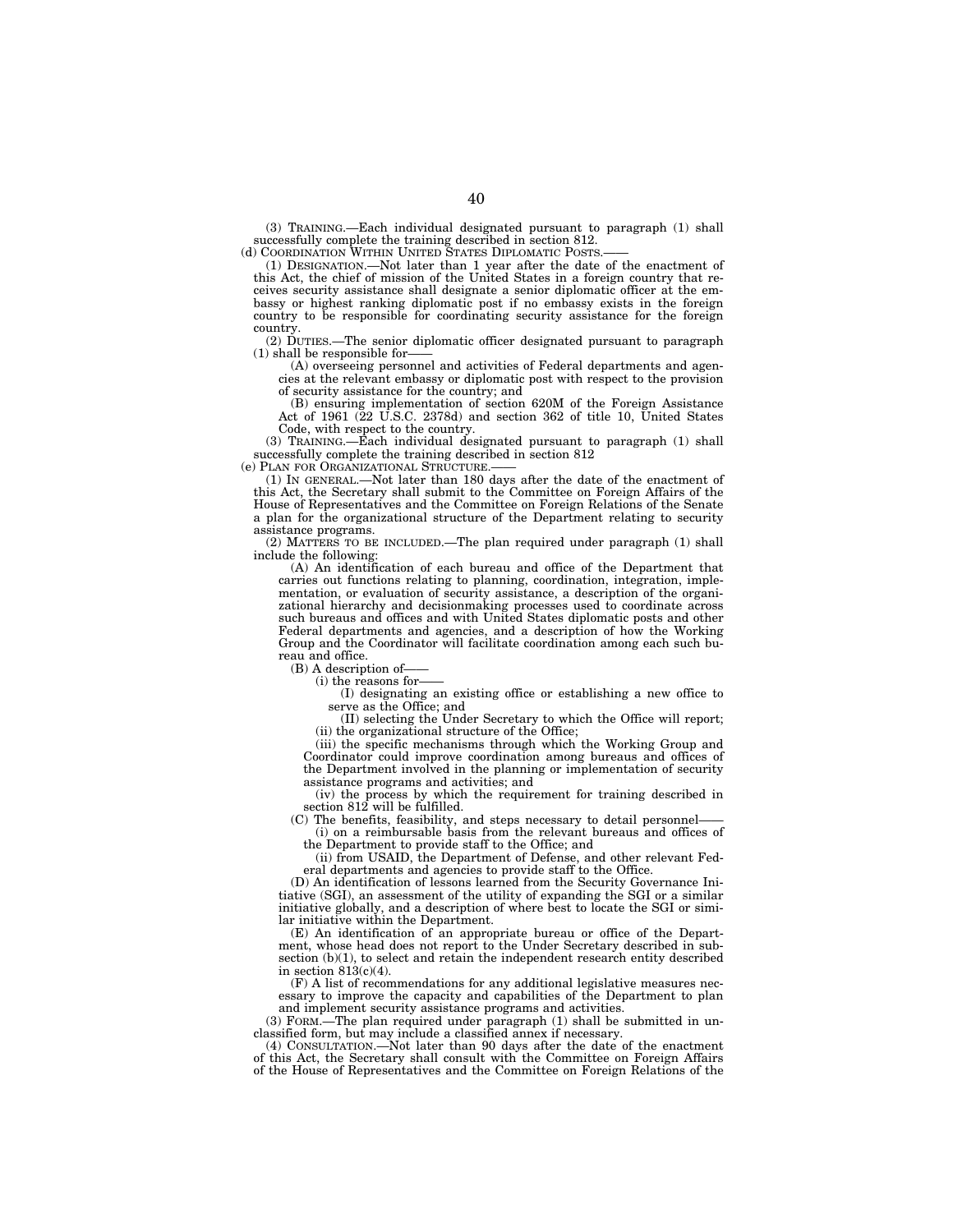Senate regarding the development and implementation of the plan required under paragraph (1).

#### **SEC. 812. WORKFORCE DEVELOPMENT.**

Not later than 180 days after the date of the enactment of this Act, the Secretary shall carry out the following:

(1) Establish curriculum at the Department's Foreign Service Institute to provide employees of the Department of State with specialized training with respect to security assistance. The training should be aligned with the Security Cooperation Workforce Development Program and developed in coordinat with the Defense Security Cooperation Agency, including through an agreement under section 1535(a) of title 31, United States Code (commonly referred to as the ''Economy Act'') or any other appropriate agency-specific authority. The training shall include the following:

(A) Awareness of the full range of agencies, offices, personnel, statutory authorities, funds, and programs involved in security assistance and trans-fers and the respective decisionmaking timelines.

(B) Familiarity with relevant military and police security force systems and structures and institutions at the time such training is occurring.

(C) Familiarity with security assistance reform, research regarding options for improvement, and United States interagency and external resources and experts.

(D) Familiarity with planning, implementation, and monitoring and evaluation for programmatic activities.

(E) Familiarity with implementation of—<br>(i) section 620M of the Foreign Assistance Act of 1961 (22 U.S.C.<br>2378d) and section 362 of title 10, United States Code;<br>(ii) arms transfer requirements under the Arms Export Contro

(22 U.S.C. 2751 et seq.); and (iii) best practices related to human rights and civilian protection.

(F) Awareness of common risks to effectiveness of security assistance, in-cluding corruption, political instability, and challenges relating to absorp-

tive capacity, partner commitment, and transparency. (2) Coordinate with the Secretary of Defense, to the extent feasible, to ensure that, in addition to the training described paragraph (1), individuals who serve in priority recipient countries or countries that do not meet baseline norms of governance, as determined by the Under Secretary for purposes of subsections  $(d)(1)$  and  $(d)(4)$  of section 813, obtain higher-level certification through the Defense Security Cooperation Agency's Defense Institute of Security Cooperation Studies or through a commensurate program developed at the Department's Foreign Service Institute prior to serving at the United States diplomatic post in such country.

#### **SEC. 813. SECURITY ASSISTANCE PLANNING.**

(a) FRAMEWORK AND STANDARDS FOR SECURITY ASSISTANCE.—Not later than 18 months after the date of the enactment of this Act, the Coordinator shall create and submit to the Committee on Foreign Affairs of the House of Representatives and the Committee on Foreign Relations of the Senate a framework to be used by relevant bureaus and diplomatic posts to guide regional and country-specific planning, such as joint regional strategies or integrated country strategies, with respect to security assistance. Such framework shall include the following:

(1) Identification and prioritization of overall goals and objectives for security assistance, in accordance with the relevant National Security Strategy.

 $(2)$  Criteria for

(A) determining the commitment and political will of countries receiving assistance to use such assistance in a manner that achieves United States objectives;

(B) identifying opportunities and risks created by the provision of security assistance; and

(C) tailoring and sequencing such assistance accordingly.

(3) Guidance for

(A) incorporating the assessment, monitoring, and evaluation program described in subsection (c) into the strategic planning cycle;

(B) increasing coordination, as appropriate, with other major international donors to maximize resources and unity of efforts;

(C) aligning the security assistance programs, projects, and activities of the Department with other United States goals of engagement with foreign countries, such as the promotion of democracy, human rights, governance, and economic growth, as well as with other United States assistance authorities, resources, programmatic capabilities, and activities; and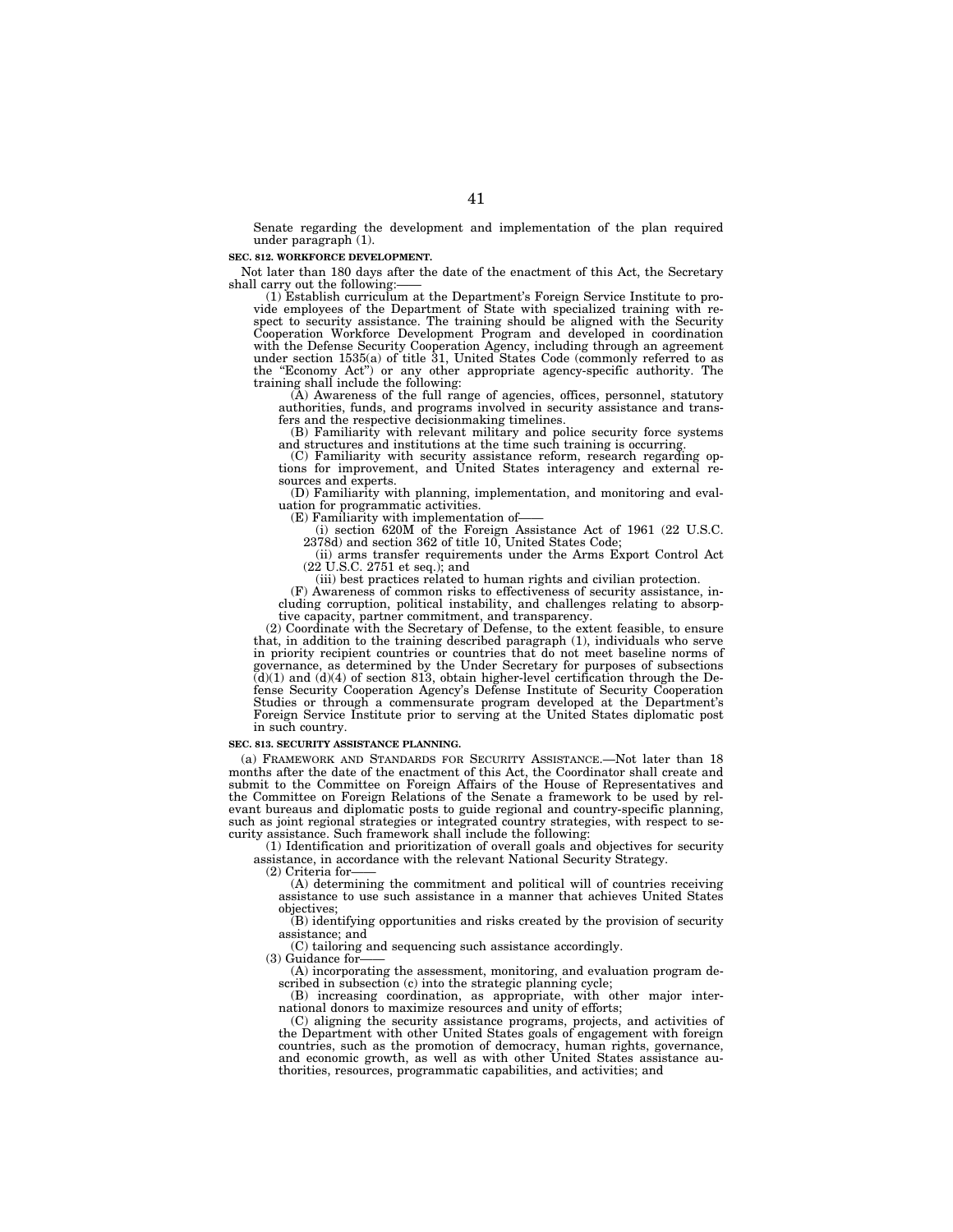(D) assessing the impact on Department security assistance objectives, programs, and activities of United States military activities in the country or region covered by country or regional strategy, including the number of United States forces deployed, the duration of deployment, the purpose for which they were deployed, and the authority under which they are operating.

(4) Metrics for assessing the effectiveness of security assistance in——

(A) increasing the operational access and influence of the United States: (B) improving partner capacity and commitment to countering shared threats and increased burden sharing, including in ways that enable reallocation of United States military deployments to other high priority missions;

(C) reducing the underlying drivers of State fragility; and

(D) contributing to the maintenance of existing peace treaties between recipients of assistance.

(5) A process to ensure that transfers regulated by the Department that are outside the scope of security assistance, such as certain direct commercial sales, are factored into——

(A) the implementation of the assessment, monitoring, and evaluation program described in subsection (c); and

 $(\check{B})$  the planning process described in subsection (d).

(b) DEFINITIONS PROMULGATED BY THE WORKING GROUP.—Not later than 18 months after the date of the enactment of this Act, the Working Group shall——

(1) in consultation with the Coordinator and bureaus and offices of the Department that are involved in the planning, coordination, integration, implementation, or evaluation of security assistance, develop and promulgate a definition of the level of security assistance programs, projects, or activities that mark a country as a recipient of "significant" security assistance to merit inclusion in the assessment, monitoring, and evaluation process described in subsection (c); and

(2) in consultation with the Coordinator, the Bureau of Democracy , Human Rights, and Labor, and the heads of other relevant bureaus of the Department, develop and promulgate a definition of baseline norms for governance and the rule of law, including a rubric to assess whether a recipient of security assistance is abiding by such baseline.

(c) ASSESSMENT, MONITORING, AND EVALUATION.

(1) IN GENERAL.—Not later than 18 months after the date of the enactment of this Act, the Coordinator shall develop an assessment, monitoring, and evaluation program to be conducted for any country receiving significant security assistance, as defined in accordance with subsection (b)(1).

(2) ELEMENTS.—The program described in paragraph (1) shall include each of the following elements:

(A) Baseline assessments that consider factors, including——

(i) recipient country threat perceptions and the manner in which

such perceptions may inform the use of security assistance;

(ii) the recipient's approach to governance and commitment to rule of law, including the transparency and accountability of security forces, and the manner in which such approach is likely to be influenced by security assistance;

(iii) the recipient's capacity to absorb the security assistance given and to achieve the objectives of such assistance;

(iv) the human rights record of the recipient, including for purposes of section 620M of the Foreign Assistance Act of 1961 (22 U.S.C. 2378d) and section 362 of title 10, United States Code, and any relevant attempts by such recipient to remedy such record;

(v) country-or region-specific opportunities and risks that could enhance or impair the outcomes associated with providing security assistance; and

(vi) indicators of efficacy for security assistance programs, projects, and activities, for purposes of planning, monitoring, and evaluation.

(B) Monitoring implementation of security assistance programs, projects, and activities to measure progress toward achieving specific targets, metrics, or indicators, as well as desired outcomes.

(C) Evaluation of the efficiency and effectiveness of security assistance in achieving desired outcomes.

(D) Identification of lessons learned in carrying out security assistance and recommendations for improving future assistance.

(3) OVERSIGHT AND FRAMEWORK.—The Coordinator shall guide and support, in coordination with relevant regional and functional bureaus, the assessment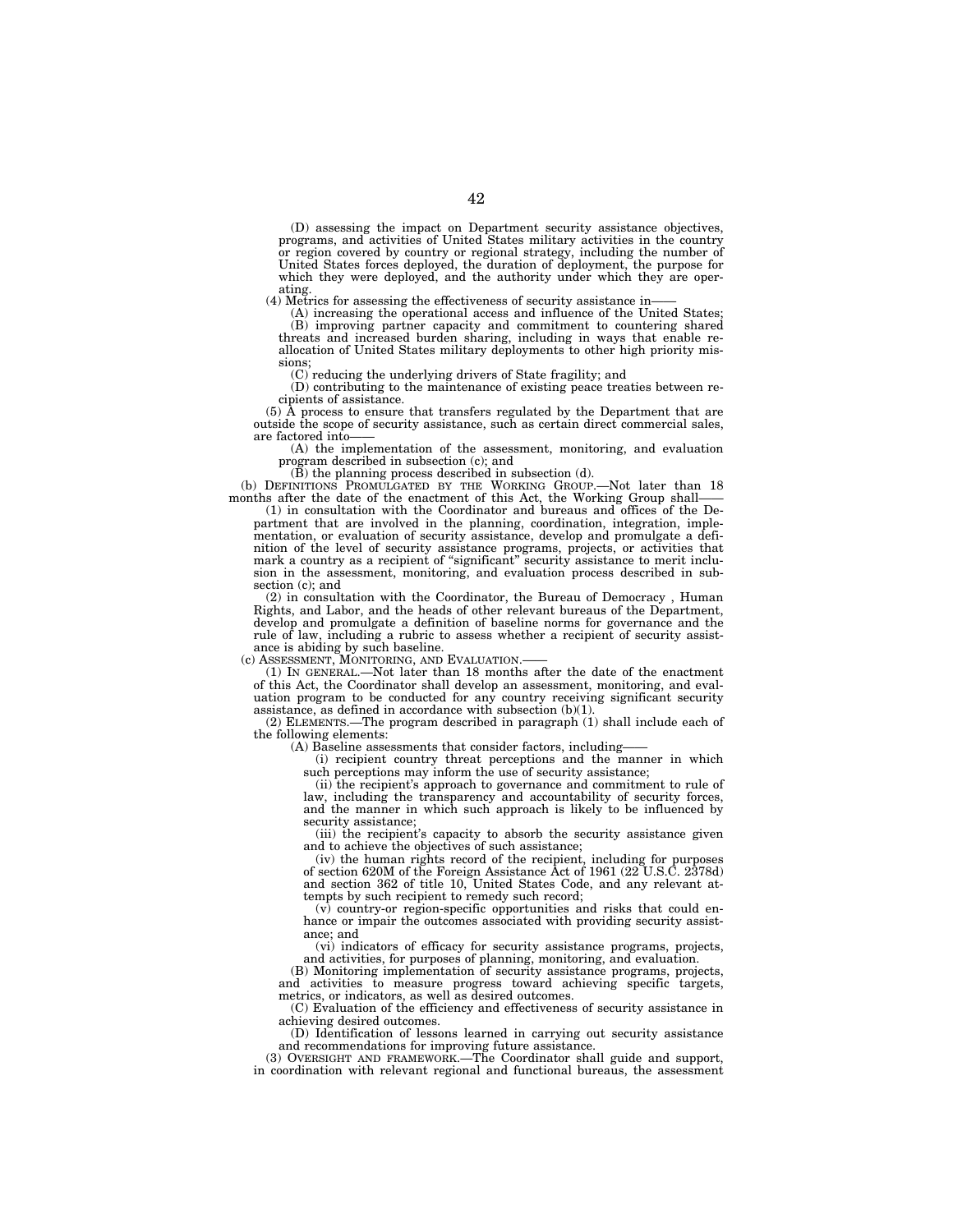and monitoring described in paragraph (1) and shall create a common evaluation framework.

(4) INDEPENDENT RESEARCH ENTITY.—Not later than 18 months after the date of the enactment of this Act, the Secretary shall enter into a contract with an independent research entity, such as a federally funded research and development center or other non-profit entity, that demonstrates appropriate expertise and analytical capability to evaluate the capacity of security assistance to achieve desired outcomes in accordance with the framework created pursuant to paragraph (3).

(5) SENSE OF CONGRESS.—It is the sense of Congress that the ability of the Department to measure and assess the effects of United States security assistance programs and activities on governance, rule of law, professionalism of recipient security forces, and institutional capacity weaknesses of recipient security forces would benefit from the increased availability of independent research and data.

(d) SECURITY ASSISTANCE PLANNING.

(1) PRIORITIZATION.—Not later than 2 years after the date of the enactment of this Act, and annually thereafter, the Working Group shall develop a list of priority recipient countries to receive security assistance, on the basis of policy objectives determined by the Department, and submit such information in accordance with subsection (f).

(2) INCLUSION IN REGIONAL AND COUNTRY STRATEGIES.—Any comprehensive regional strategy, such as a joint regional strategy or its equivalent, and any country strategy, such as an integrated country strategy or its equivalent, that is produced on or after the date that is 2 years after the date of the enactment of this Act, and each successor strategy to such strategy, shall integrate security assistance planning in a manner that incorporates the elements of the framework created pursuant to subsection (a) and include an annex relating to security assistance, which shall include-

(A) the assessment, monitoring, and evaluation metrics described in subsection (c);

(B) requests to allocate security assistance with respect to the area covered by the strategy; and

(C) a description of the manner in which such resources will be used.

(3) COORDINATION OF RESOURCES.—In developing annexes relating to security assistance for inclusion in comprehensive regional strategies or country strategies in accordance with paragraph (2), the relevant bureau, office, or diplomatic post shall coordinate with——

(A) the Office;

(B) the Office of Foreign Assistance Resources, or an equivalent entity in the Department, regarding the allocation of resources in line with priorities of the Department of State for security assistance; and

(C) the Department of Defense and other Federal departments and agencies that provide security assistance, security cooperation, or other forms of foreign assistance.

(4) SECURITY ASSISTANCE, GOVERNANCE, AND RULE OF LAW.—Not later than 2 years after the date of the enactment of this Act, any annex relating to security assistance described in paragraph (2) that is included in a country strategy shall include an assessment by the Under Secretary responsible for civilian security, democracy, and human rights whether such country abides by baseline norms for governance and the rule of law using the rubric promulgated in accordance with subsection (b)(2). A security assistance annex developed in accordance with paragraph  $(2)$  for a country receiving a negative determination shall also include the following:

(A) Reforms the recipient could undertake, where practicable, to improve governance and rule of law in order to create more effective security.

(B) Conditions, which may also be included in the compacts described in subsection (e), under which the United States might-

(i) expand or increase security assistance upon verifiable progress made toward such reforms; and

(ii) restrict or end security assistance as a result of lack of progress toward such reforms or further deterioration of norms for governance or the rule of law.

(C) An assessment of the benefits and likelihood of reaching agreement with the recipient country to devote 1 percent of the total value of all security assistance to such country for training in-country civilian professionals on methods to evaluate the fiscal and functional effectiveness of the security institutions in such country.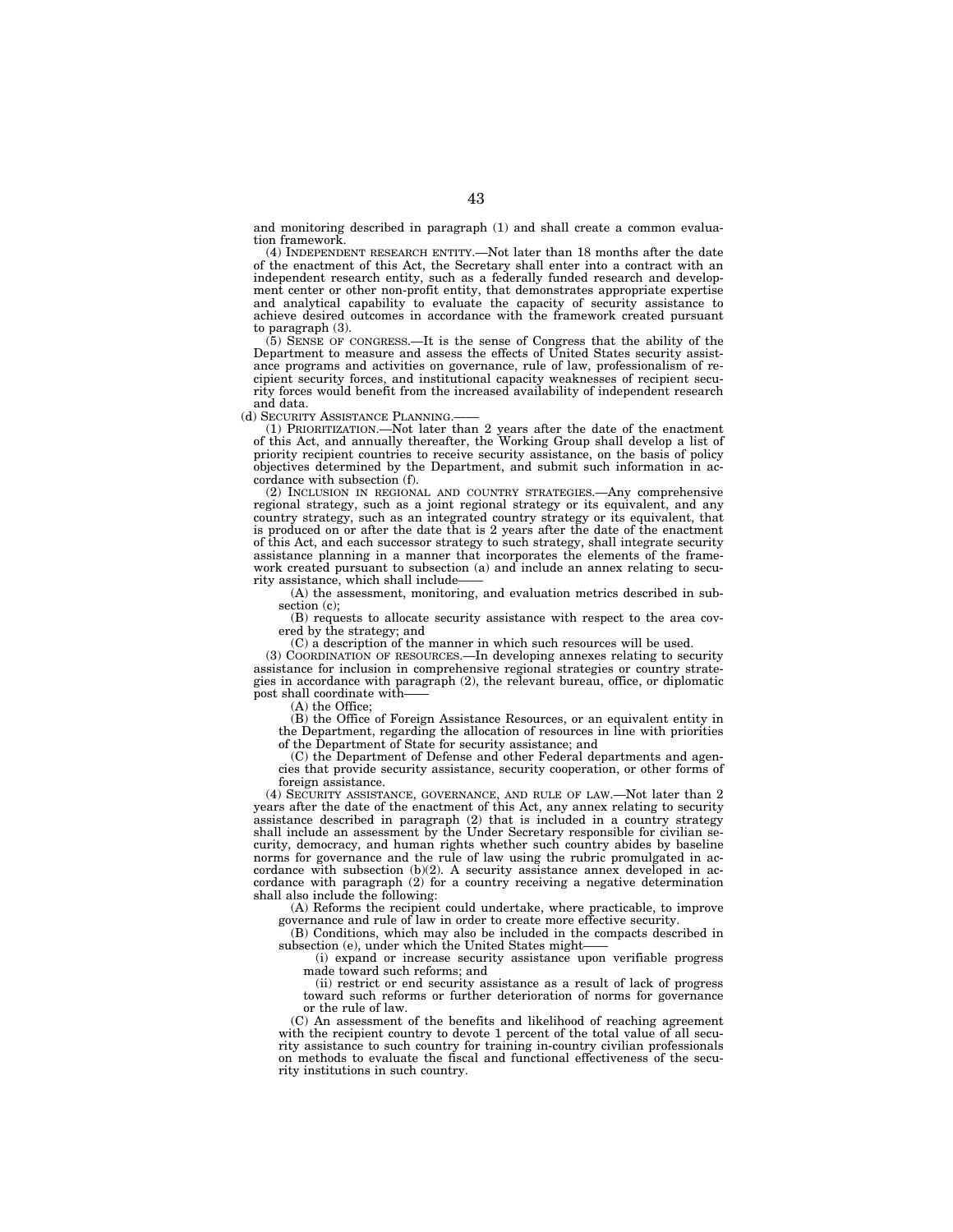(D) The manner in which security assistance will be used to improve governance, rule of law, and human rights reforms in such country.

(E) Steps to ensure consultation with the national legislature and with civil society groups that operate in such country on the provision of security assistance, including for the formulation of a compact in accordance with subsection (e)(2).

(e) SECURITY ASSISTANCE COMPACTS.——

(1) IN GENERAL.—Not later than 2 years after the date of the enactment of this Act, the Secretary shall seek to enter into multi-year compacts where appropriate with the governments of countries that receive security assistance. Such compacts should include the following elements:

(A) A joint diagnosis of the strengths and challenges of the recipient country's security institutions, including priority capacity and capability requirements.

(B) A plan for bilateral security assistance and cooperation that includes

(i) a commitment by the recipient specifying the manner in which security assistance will be used, within a defined timeframe;

(ii) plans for sustainment by the recipient of any capacity or capabilities built as a result of such assistance; and

(iii) mutually agreed oversight mechanisms for security assistance and metrics, to determine whether such assistance is accomplishing the agreed-upon objectives.

 $(2)$  SPECIAL PROVISIONS.—If the Under Secretary described in subsection  $(d)(3)$ assesses that a country is not abiding by baseline norms for governance or the rule of law, a compact under this subsection with such country should, where practicable, be formulated in consultation with the national legislature and domestic civil society groups and include mutually agreed upon reforms and conditions based on those established as a result of such determination in accordance with subsection (d)(4).

(f) REPORTING REQUIREMENTS.—Beginning 3 years after the date of the enactment of this Act and annually thereafter, the Secretary shall include with any materials submitted in support of the budget for that Fiscal Year that is submitted to Congress by the President under section 1105(a) of title 31 an unclassified report, that may include a classified annex, with the following:

(1) A list of priority security assistance recipients, along with descriptions of the policy objectives that the Secretary seeks to achieve by providing such assistance to such recipients, developed pursuant to subsection (d)(1).

(2) A description of the results of the evaluations conducted pursuant to subsection  $(c)(4)$ .

(3) A description of the manner in which the Department will allocate, monitor, and evaluate all security assistance pursuant to the program described in subsection (c) and the planning process described in subsection (d).

(4) A description of any updates made during the previous year to the framework described in subsection  $(d)(1)$  and annex relating to security assistance required under subsection (d)(2).

(5) The status and impact on United States objectives of any compacts entered into in accordance with subsection (e) and of any ongoing efforts to enter into new compacts in accordance with such subsection.

#### **SEC. 814. INTERAGENCY COORDINATION OF SECURITY ASSISTANCE, TRANSFERS, AND SECU-RITY COOPERATION.**

(a) CREATION OF A COMMON DATA BASE.—Not later than 2 years after the date of the enactment of this Act, the Secretary, in coordination with the Secretary of Defense and other appropriate Federal departments and agencies, shall maintain a common data base of information to permit the identification of security assistance programs, funding, and transfers by recipient country.

(b) COORDINATION WITH THE DEPARTMENT OF DEFENSE.

(1) IN GENERAL.—Not later than 1 year after the date of the enactment of this Act, the Secretary, in coordination with the Secretary of Defense, shall submit a report to the appropriate congressional committees that assesses existing mechanisms, including provisions under title 10, United States Code, that require the concurrence of the Secretary of State, and other applicable provisions of law that provide for coordination between security assistance programs, projects, and activities of the Department of State and security cooperation programs, projects, and activities of the Department of Defense that includes the following:

(A) An identification of existing coordination mechanisms for planning, executing, and overseeing security assistance and security cooperation pro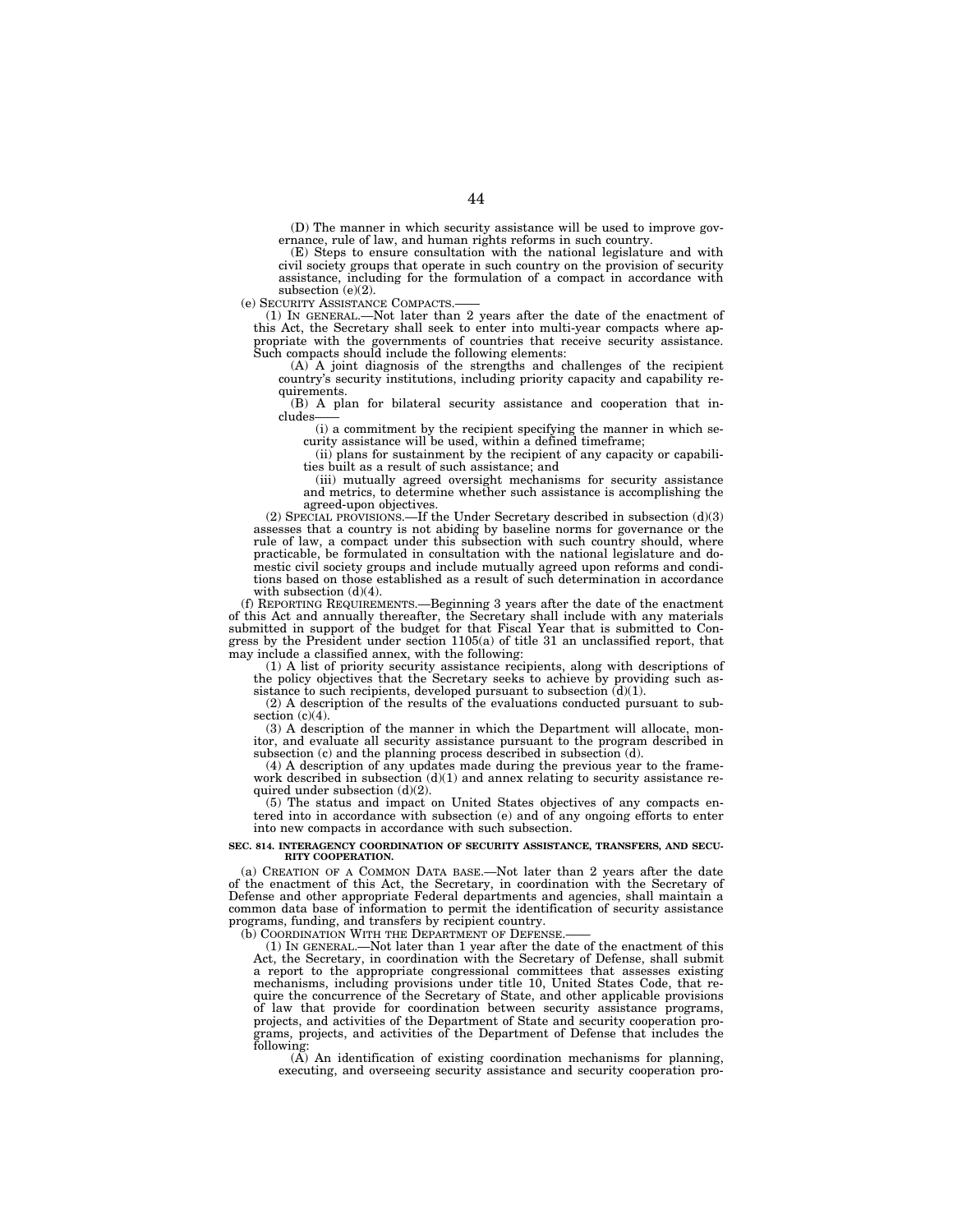grams, projects, and activities, the purpose of such mechanisms, and their efficacy in practice.

(B) An identification of additional measures that would improve the speed, simplicity, or agility of each identified mechanism, with a focus on mechanisms requiring the concurrence of the Secretary.

(C) An identification of any programs, authorities, or resources that do not require coordination under existing law.

(D) An identification of the specific mechanisms to improve coordination between Department of State bureaus and offices involved in planning, executing, or overseeing security assistance programs and activities and the United States combatant command or commands relevant to such bureaus and offices.

(E) An assessment of the advisability and feasibility of expanding existing mechanisms or establishing new mechanisms to detail employees from Department of State bureaus and offices involved in planning, executing, or overseeing security assistance programs and activities to United States combatant commands and from the Department of Defense to such Department of State bureaus and offices for the purpose of improving coordination on security assistance planning and implementation.

(2) APPROPRIATE CONGRESSIONAL COMMITTEES DEFINED.—In this subsection, the term "appropriate congressional committees" means-

(A) the Committee on Foreign Affairs and the Committee on Armed Services of the House of Representatives; and

(B) the Committee on Foreign Relations and the Committee on Armed Services of the Senate.

(c) SENSE OF CONGRESS.—It is the sense of Congress that the Secretary of State and the Secretary of Defense should jointly establish a pilot program to evaluate the advisability and feasibility of a joint entity to conduct collaborative planning of security assistance and security cooperation. The pilot program should-

(1) establish one or more joint planning cells to conduct collaborative planning between the Department of State and the Department of Defense for security assistance and security cooperation programs, projects, and activities in a specific region or regions;

(2) assign personnel from relevant offices and agencies within each Department to staff the joint planning cell or cells; and

(3) assess the advantages and disadvantages of collaborative interagency planning of security assistance, and determine whether there are organizational, legal, policy, or resource barriers to broader adoption of such a model.

**SEC. 815. RULE OF CONSTRUCTION.** 

Nothing in this subtitle shall affect the implementation of subsection (h) of section 36 of the Arms Export Control Act (22 U.S.C. 2776).

# **Subtitle B—Foreign Military Assistance**

**SEC. 821. STRATEGIC ALLOCATION OF EXCESS DEFENSE ARTICLES.** 

(a) IN GENERAL.—Section 516 of the Foreign Assistance Act of 1961 (22 U.S.C. 2321j), is amended-

 $(1)$  in subsection  $(b)$ -

(A) by striking "(1) The President" and inserting "The President";

(B) by redesignating subparagraphs (A) through (F) as paragraphs (1) through (6), respectively, and moving the margins of each such paragraph two ems to the left;

(C) in paragraph (2), as redesignated, by inserting ''except as provided in subsection  $(c)(3)$ ," before "funds available"; and

(D) by striking "(2) Accordingly," and all that follows through "1990." ;  $(2)$  in subsection  $(c)$ 

(A) by striking paragraph (2) and inserting the following:

''(2) PRIORITY.—Notwithstanding any other provision of law, excess defense articles under this section shall be transferred in accordance with United States foreign policy, including national security priorities as jointly determined by the Secretary of State, in consultation with the Secretary of Defense, to the maximum extent feasible.''; and

(B) by adding at the end the following:

''(3) SUPPORTING COSTS.—Funds available to the Department of State for security assistance may be expended for the refurbishment or upgrade of excess defense articles transferred under the authority of this section and for training of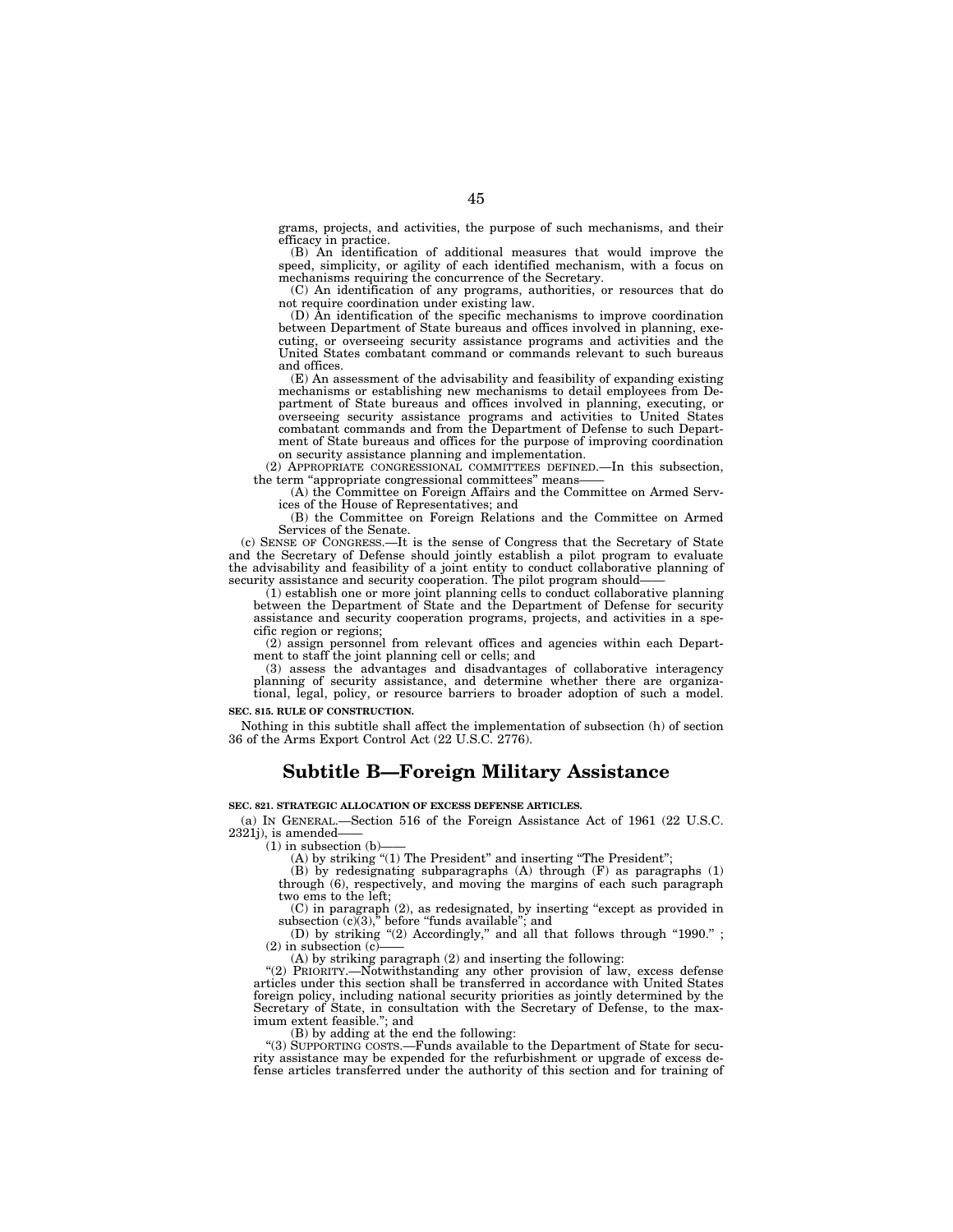foreign security forces directly in relation to excess defense articles transferred under the authority of this section, if——

''(A) such assistance is necessary to advance the national security objectives of the United States in relation to the recipient country or countries; and

''(B) such costs do not exceed \$10 million in relation to a single transfer of excess defense articles under this section.'

(3) in subsection (f)(1), by striking "\$7,000,000" and inserting "\$25,000,000"; and  $\frac{(4)}{4}$ 

in subsection  $(g)(1)$ , by striking "\$500,000,000" and inserting ''\$600,000,000''.

#### **SEC. 822. MODIFICATION OF PURPOSES FOR WHICH MILITARY SALES BY THE UNITED STATES ARE AUTHORIZED.**

Section 4 of the Arms Export Control Act (22 U.S.C. 2754) is amended in the first sentence by striking ''internal security'' and inserting ''legitimate internal security (including for anti-terrorism purposes)''.

# **SEC. 823. RETURN OF DEFENSE ARTICLES.**

Section  $21(m)(1)(B)$  of the Arms Export Control Act (22 U.S.C. 2761 $(m)(1)(B)$ ) is amended-

(1) by striking " $(B)$  is not" and inserting " $(B)(i)$  is not";

(2) by striking ''; and'' and inserting ''; or''; and

(3) by adding at the end the following:

 $\ddot{H}$ <sup>i</sup>(ii) is significant military equipment (as defined in section 47(9) of this Act) and the Secretary of State has provided prior approval of the return of such defense article from the foreign country or international organization; and''.

# **SEC. 824. REQUIREMENTS RELATING TO EXEMPTIONS FOR LICENSING OF DEFENSE ITEMS.**

Section  $38(j)$  of the Arms Export Control Act  $(22 \text{ U.S.C. } 2778(j))$  is amended- $(1)$  in the subsection heading-

(A) by striking "COUNTRY"; and (B) by striking ''TO FOREIGN COUNTRIES'';

(2) in paragraph  $(1)(A)$ -

 $(A)$  in the matter preceding clause (i)-

(i) by striking ''a foreign country'' and inserting ''the North Atlantic Treaty Organization, any member country of that Organization, the Republic of Korea, Australia, New Zealand, Japan, or Israel";

(ii) by inserting ''(except that the President may not so exempt such Organization, member country, or other country that is not eligible to acquire defense items under any other provision of law)'' after ''with respect to exports of defense items''; and

(iii) by striking "the foreign country" and inserting "such Organization, member country, or other country''; and

 $(B)$  in clause  $(ii)$ 

(i) by striking "the foreign country" and inserting "such Organization, member country, or other country''; and

(ii) by striking ''under their domestic laws'';

 $(3)$  in paragraph  $(2)$ -

 $(A)$  in subparagraph  $(A)$ -

 $(i)$  in the matter preceding clause  $(i)$ 

(I) by striking ", at a minimum,";

(II) by striking ''the foreign country'' and inserting ''the Organization, member country, or other country referred to in paragraph  $(1)$ "; and

(III) by striking ''to revise its policies and practices, and promulgate or enact necessary modifications to its laws and regulations to establish" and inserting "to establish and maintain";

(ii) in clause (i), by striking "the foreign country" and inserting "such Organization, member country, or other country''; and

(iii) in clause (ii), by striking ''retransfer control commitments, including securing'' and inserting ''retransfer controls that secure'';

 $(B)$  in subparagraph  $(B)$ -

(i) in the matter preceding clause (i)-

(I) by striking ", at a minimum,";

(II) by striking ''the foreign country'' and inserting ''the Organization, member country, or other country referred to in paragraph  $(1)$ "; and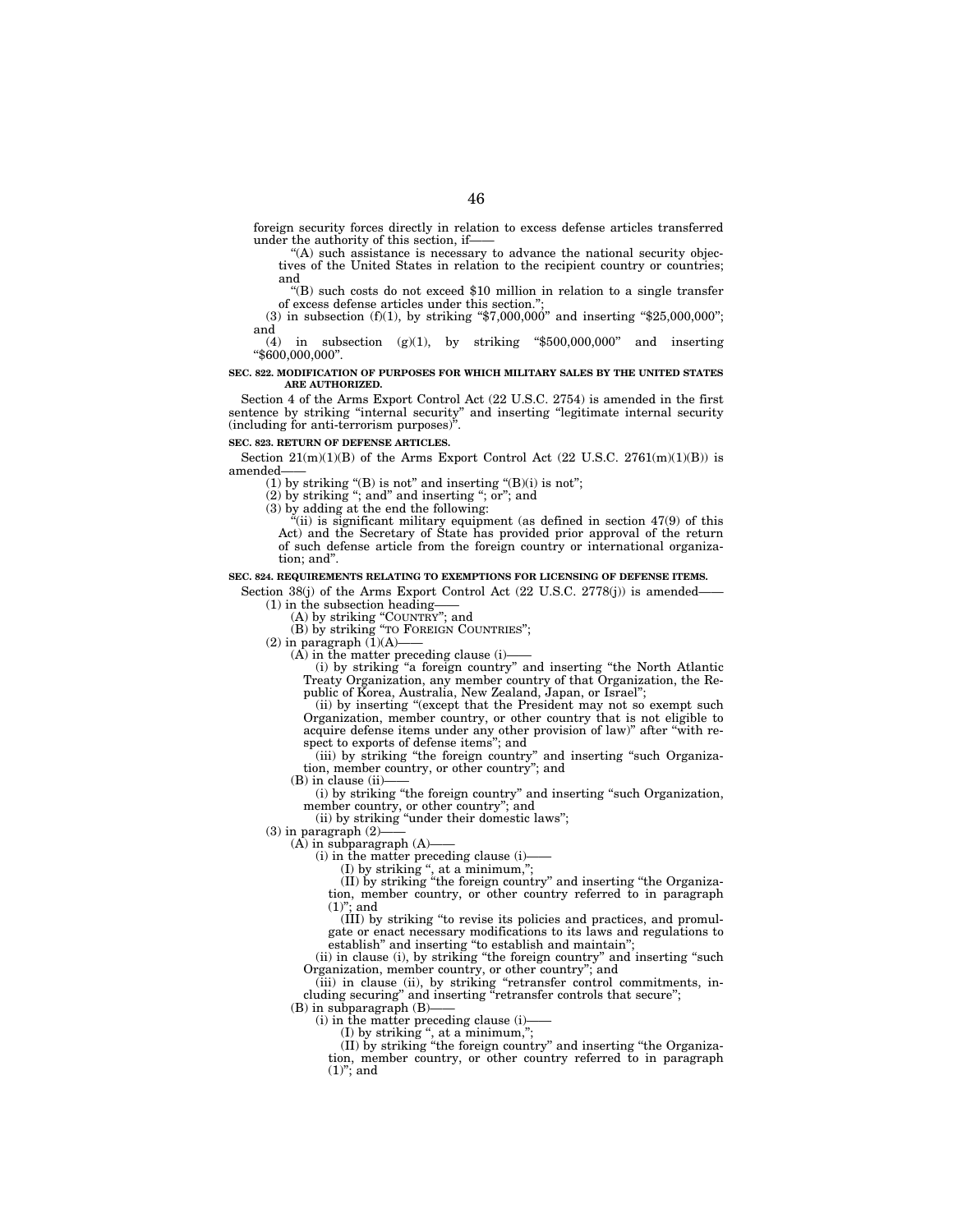(III) by striking ''to revise its policies and practices, and promulgate or enact necessary modifications to its laws and regulations''; and

(ii) in clause (iv), by striking ''the foreign country'' and inserting ''the member country or other country''; and

 $(4)$  in paragraph  $(3)$ -

(A) in the matter preceding subparagraph (A), by striking "a foreign country" and inserting "the Organization, member country, or other country referred to in paragraph  $(1)'$ 

The control of the paragraph  $(1)$ ;<br>(B) in subparagraph  $(A)$ , by striking "that foreign country" and inserting "such Organization, member country, or other country";

(C) in subparagraph (B)—— (i) by striking ''the foreign country'' and inserting ''such Organization, member country, or other country"; and<br>(ii) by striking "has promulgated or enacted all necessary modifica-

tions to its laws and regulations to comply'' and inserting ''has taken such actions to comply''; and

 $(D)$  in subparagraph  $(C)$ 

(i) by striking ''a foreign country'' and inserting ''such Organization,

member country, or other country"; and<br>
(ii) by striking "that country" and inserting "such Organization, member country, or other country".

#### **SEC. 825. AMENDMENT TO GENERAL PROVISIONS.**

Section 42(a) of the Arms Export Control Act (22 U.S.C. 2791(a)) is amended in the first sentence by inserting ''on a competitive basis'' after ''procurement in the United States''.

#### **SEC. 826. TECHNICAL AMENDMENTS TO ARMS EXPORT CONTROL ACT.**

Section  $36(b)(6)$  of the Arms Export Control Act  $(22 \text{ U.S.C. } 2776(b)(6))$  is amended by inserting "the North Atlantic Treaty Organization or" before "a member country".

#### **SEC. 827. SENSE OF CONGRESS ON LICENSING UNDER UNITED STATES ARMS EXPORT CON-TROL PROGRAMS.**

It is the sense of Congress that, in implementing reforms of United States arms export licensing regimes, the President should prioritize the development of a new framework to improve and streamline licensing, including by seeking to revise the Special Comprehensive Export Authorizations for exports to the North Atlantic Treaty Organization, any member country of that Organization, Sweden, or any other country described in section  $36(c)(2)(A)$  of the Arms Export Control Act (22) U.S.C. 2776(c)(2)(A)) under section 126.14 of title 15, Code of Federal Regulations (relating to the International Traffic in Arms Regulations).

#### **SEC. 828. EXTENSION OF WAR RESERVE STOCKPILE AUTHORITY.**

(a) DEPARTMENT OF DEFENSE APPROPRIATIONS ACT, 2005.—Section 12001(d) of the Department of Defense Appropriations Act, 2005 (Public Law 108–287; 118 Stat.  $1011$ ) is amended by striking "2020" and inserting "2021".

(b) STOCKPILING OF DEFENSE ARTICLES FOR FOREIGN COUNTRIES.—Section  $514(b)(2)(A)$  of the Foreign Assistance Act of 1961 (22 U.S.C. 2321h(b)(2)(A)) is amended by striking "and 2020" and inserting "2020, and 2021".

#### **SEC. 829. PEACEKEEPING OPERATIONS AND OTHER NATIONAL SECURITY PROGRAMS.**

(a) AUTHORITY.-

(1) IN GENERAL.—Section 551 of the Foreign Assistance Act of 1961 (22 U.S.C.  $2348$ ) is amended-

(A) in the first sentence, by striking ''The President'' and inserting ''(a) The President''; and

(B) by adding at the end the following:

''(b) Funds authorized to be appropriated under this chapter may also be used to provide assistance to enhance the capacity of foreign civilian security forces (as such term is defined in section 841(c) of the International Security Assistance Act of 2019) to participate in peacekeeping and counterterrorism operations, and to promote greater participation of women in such peacekeeping operations.

''(c) Funds authorized to be appropriated under this chapter to provide assistance to friendly foreign countries for purposes other than support for multilateral peacekeeping operations shall be subject to the certification requirements of section 36 of the Arms Export Control Act (22 U.S.C. 2776).''.

(2) DISARMAMENT AND REINTEGRATION.

(A) IN GENERAL.—Notwithstanding any other provision of law, funds authorized to be appropriated under any provision of law for peacekeeping operations may be made available to support programs to disarm, demobilize,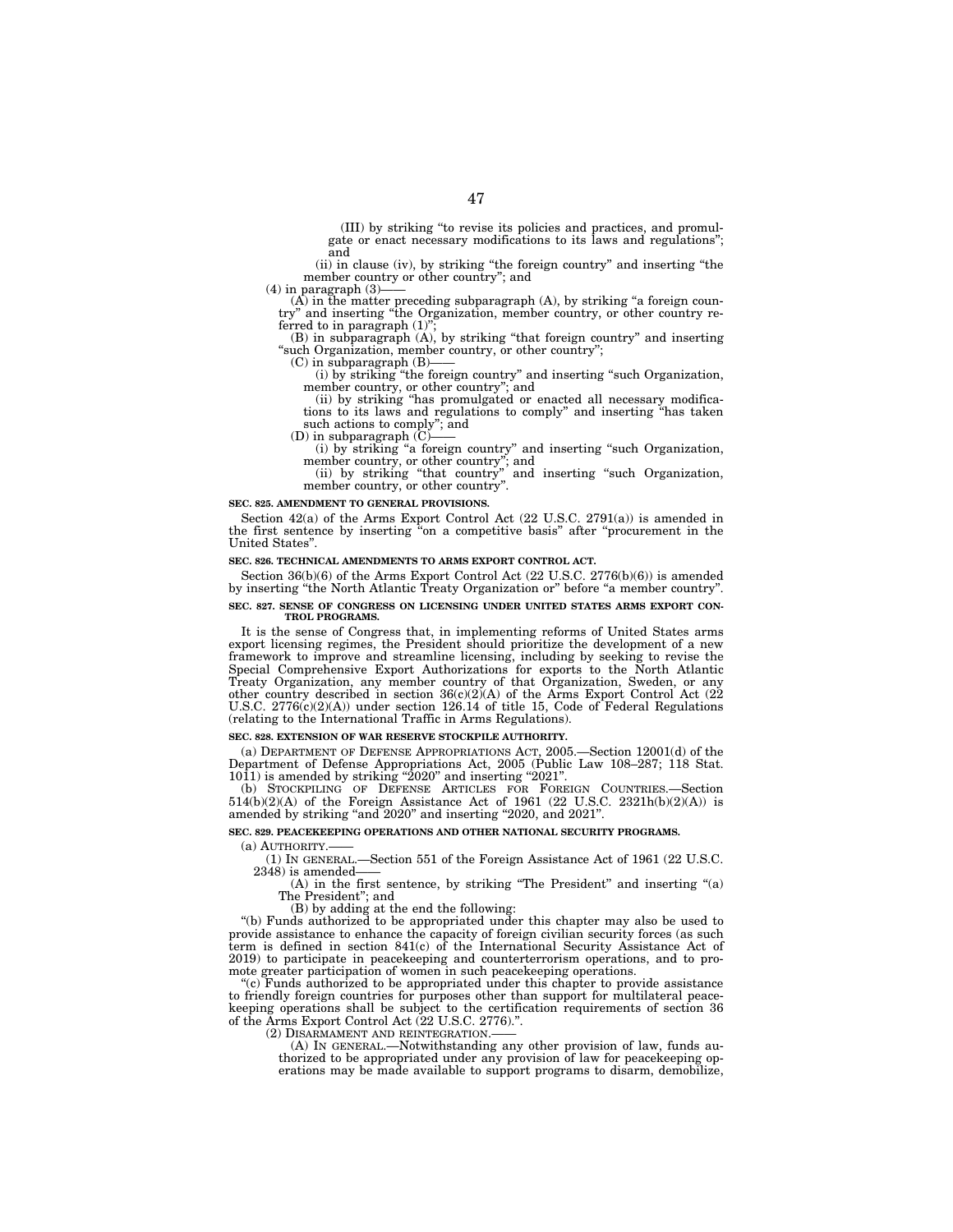and reintegrate into civilian society former members of foreign terrorist organizations, and to promote greater participation of women in such programs.

(B) CONSULTATION.—The Secretary shall consult with the Committee on Foreign Affairs of the House of Representatives and the Committee on For-eign Relations of the Senate prior to obligating funds described in subparagraph (A).

(C) DEFINITION.—In this paragraph, the term ''foreign terrorist organization'' means an organization designated as a terrorist organization under

section 219(a) of the Immigration and Nationality Act  $(8^{\circ}$  U.S.C. 1189(a)). (b) NOTIFICATION.—The Secretary shall notify the Committee on Foreign Affairs of the House of Representatives and the Committee on Foreign Relations of the Sen-ate at least 15 days prior to obligating funds under any provision of law for peacekeeping operations.

(c) CONFORMING AMENDMENT.—The heading for chapter 6 of part II of the Foreign Assistance Act of 1961 (22 U.S.C. 2348 et seq.) is amended by adding at the end the following: ''AND OTHER NATIONAL SECURITY PROGRAMS''.

**SEC. 830. OTHER AMENDMENTS TO MILITARY ASSISTANCE AUTHORITIES.** 

The Foreign Assistance Act of 1961 is amended as follows:

(1) In section 516 (22 U.S.C. 2321j)—— (A) in subsection (a), by striking ''countries'' and inserting ''countries, re-

gional organizations, and international organizations''; (B) in subsection (b)(5), as redesignated by section 821(a)(1)(B), by striking ''countries'' and inserting ''countries, regional organizations, and international organizations'

 $(C)$  in subsection  $(c)(1)$ , by striking "recipient country" and inserting "recipient country or organization";

 $\tilde{f}(D)$  in subsection  $\tilde{f}(2)$ 

(i) in subparagraph (A), by striking ''country'' each place it appears and inserting ''country or organization''; and (ii) in subparagraph (C), by striking ''countries'' and inserting ''coun-

tries or organizations''; and (E) in subsection (h), by striking ''country'' and inserting ''country and organization''.

 $(2)$  In section 620M (22 U.S.C. 2378d)

(A) in subsection  $(d)(7)$ , by striking "to the maximum extent practicable" and inserting ''unless such disclosure would endanger the safety of human sources or reveal sensitive intelligence sources and methods''; and

(B) by adding at the end the following:<br>"(e)  $REPORT.$ —–

" $(1)$  IN GENERAL.—Not later than January 31 of each year, the Secretary of State shall submit to the Committee on Foreign Affairs and the Committee on Appropriations of the House of Representatives and the Committee on Foreign Relations and the Committee on Appropriations of the Senate, a report on the vetting process of units of security forces of foreign countries established to comply with this section.

''(2) MATTERS TO BE INCLUDED.—The report required under paragraph (1) shall include the following:

 $H(A)$  The total number of units submitted for vetting during the prior calendar year, and the number of such units that were approved, suspended, or rejected for human rights reasons.

''(B) The name of such units rejected during the prior calendar year and a description of the steps taken to assist the government of the foreign country in bringing the responsible members of such units to justice, in accordance with subsection (c).

''(C) An updated list of the units with respect to which no assistance is to be furnished pursuant to subsection  $(a)$ .

(3) In section  $622(c)$  (22 U.S.C. 2382(c)), by inserting "law enforcement and justice sector assistance,'' before ''military assistance,''.

(4) In section  $656(a)(1)$  (22 U.S.C. 2416(a)(1)), by striking "January 31" and inserting "March 1".

**SEC. 831. REPEAL OF REPORTS.** 

(a) REPEAL OF ANNUAL REPORT ON WORLD MILITARY EXPENDITURES AND ARMS TRANSFERS.—Section 404 of the Arms Control and Disarmament Act (22 U.S.C. 2593b) is hereby repealed.

(b) REPEAL OF ANNUAL REPORT RELATING TO THE COMMISSION ON SECURITY AND COOPERATION IN EUROPE.—Section 5 of Public Law 94–304 (22 U.S.C. 3005) is hereby repealed.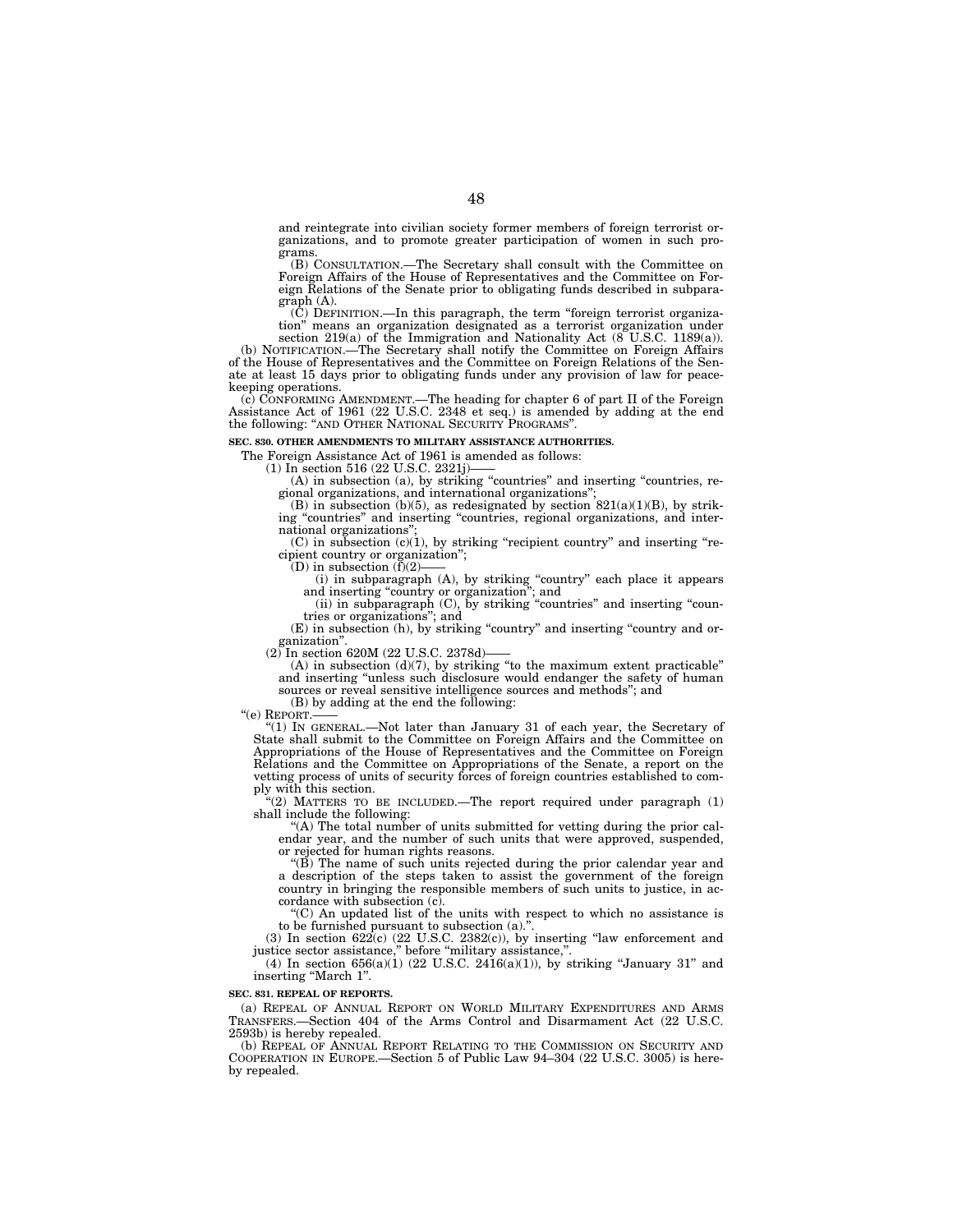(c) REPEAL OF REPORT ON ASSISTANCE RELATING TO INTERNATIONAL TERRORISM.— Section 502 of the International Security and Development Cooperation Act of 1985  $(22 \text{ U.S.C. } 2349$ aa-7) is amended-

(1) by striking subsection (b); and

(2) by redesignating subsection (c) as subsection (b).

# **SEC. 832. DEFENSE TRADE CONTROLS REGISTRATION FEES.**

Section 45 of the State Department Basic Authorities Act of 1956 (22 U.S.C. 2717) is amended

 $(1)$  in the first sentence

(A) by inserting ''defense trade controls'' after ''100 percent of the''; and (B) by striking ''the Office of Defense Trade Controls of''; and

 $(2)$  in the second sentence

(A) in the matter preceding paragraph (1), by inserting "management, li-<br>censing, compliance, and policy activities in the defense trade controls func-<br>tion, including "after "incurred for";<br>(B) in paragraph (1), by strik

(D) in paragraph (3), by striking the period at the end and inserting a semicolon; and

(E) by adding at the end the following:

''(4) the facilitation of defense trade policy development and implementation, review of commodity jurisdiction determinations, public outreach to industry and foreign parties, and analysis of scientific and technological developments as they relate to the exercise of defense trade control authorities; and ''(5) contract personnel to assist in such activities.''.

#### **SEC. 833. WITHHOLDING OF ASSISTANCE TO UNITS OF FOREIGN SECURITY FORCES THAT EN-GAGED IN SEXUAL EXPLOITATION OR ABUSE IN PEACEKEEPING OPERATIONS.**

The Foreign Assistance Act of 1961 is amended by inserting after section 554 the following:

# **''SEC. 555. WITHHOLDING OF ASSISTANCE TO UNITS OF FOREIGN SECURITY FORCES THAT ENGAGED IN SEXUAL EXPLOITATION OR ABUSE IN PEACEKEEPING OPERATIONS.**

''(a) IN GENERAL.—The Secretary of State should withhold assistance to any unit of the security forces of a foreign country if the Secretary has credible information that such unit has engaged in sexual exploitation or abuse, including while serving in a United Nations peacekeeping operation, until the Secretary determines that the government of such country is taking effective steps to hold the responsible mem-bers of such unit accountable and to prevent future incidents.

''(b) NOTICE.—The Secretary of State——

''(1) shall promptly notify the government of each country subject to any withholding of assistance pursuant to this section; and

''(2) shall notify the appropriate congressional committees of such withholding not later than 10 days after a determination to withhold such assistance is made.

''(c) ASSISTANCE.—The Secretary of State shall, to the maximum extent practicable, assist the government of each country subject to any withholding of assistance pursuant to this section in bringing the responsible members of such unit of the security forces of the country to justice.

''(d) APPROPRIATE CONGRESSIONAL COMMITTEES DEFINED.—In this section, the term 'appropriate congressional committees' means——

 $\sqrt[n]{(1)}$  the Committee on Foreign Affairs and the Committee on Appropriations of the House of Representatives; and

''(2) the Committee on Foreign Relations and the Committee on Appropriations of the Senate.''.

#### **SEC. 834. MODIFICATION TO LIMITATIONS ON ASSISTANCE RELATING TO HUMAN RIGHTS.**

(a) MODIFICATION TO THE LIMITATION ON ASSISTANCE TO SECURITY FORCES.—Subsection (a) of section 620M of the Foreign Assistance Act of 1961 (22 U.S.C. 2378d) is amended

(1) by inserting '', including any combined security activities or operations with any such unit," after "of a foreign country"; and

(2) by inserting '', including any act that constitutes a war crime, as such term is defined in section 2441 of title 18, United States Code" after "gross violation of human rights''.

(b) MODIFICATION TO LIMITATION ON SECURITY ASSISTANCE.—Subsection (d)(1) of section 502B of the Foreign Assistance Act of 1961 (22 U.S.C. 2304) is amended by inserting "any act that constitutes a war crime, as such term is defined in section 2441 of title 18, United States Code,'' after ''the abduction and clandestine detention of those persons,'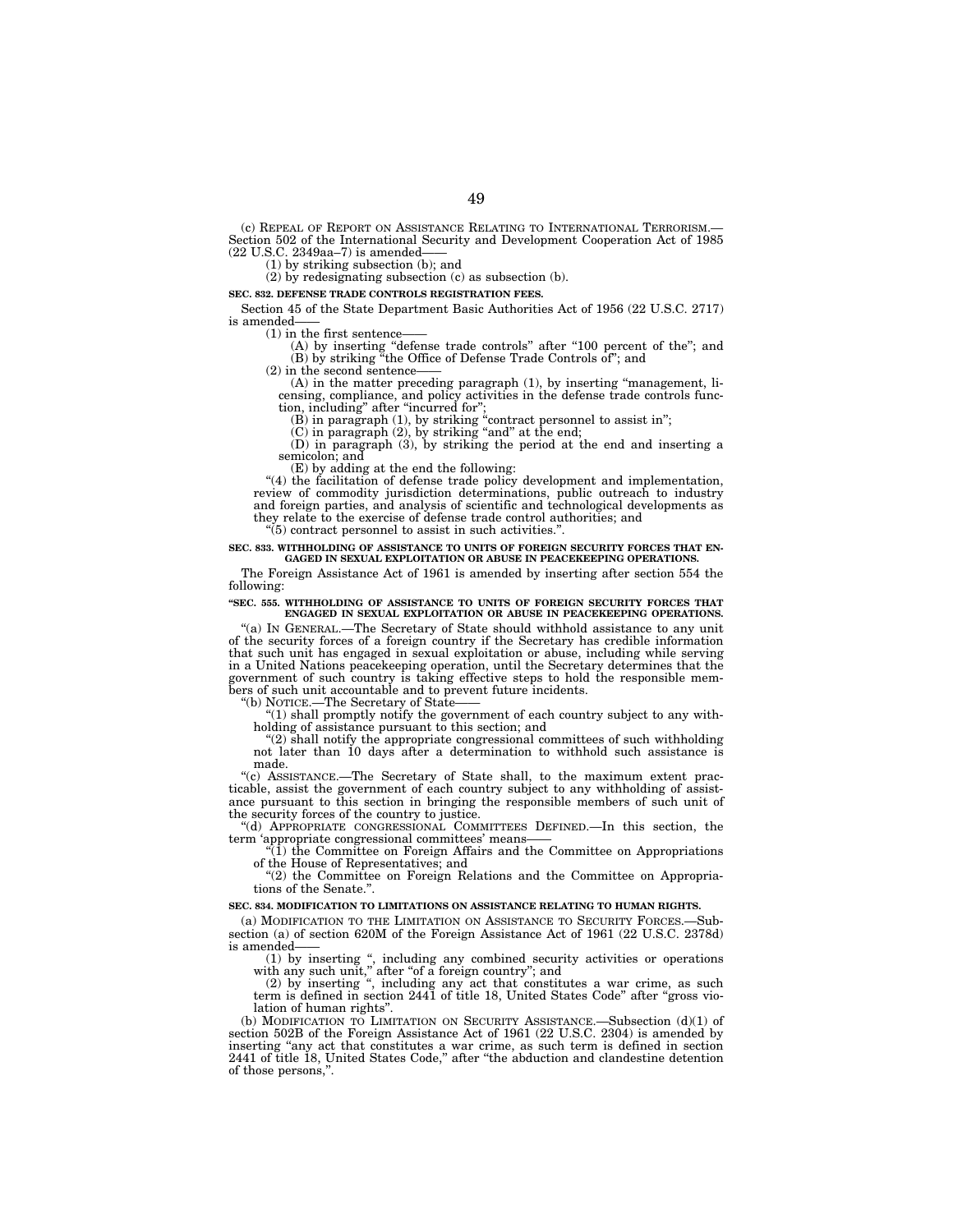# **Subtitle C—Studies on Authorities and Programs**

# **SEC. 841. REQUIREMENT FOR STUDY BY BUREAU OF INTERNATIONAL NARCOTICS AND LAW ENFORCEMENT AFFAIRS.**

(a) IN GENERAL.—Not later than 1 year after the date of enactment of this Act, the Assistant Secretary for the Bureau of International Narcotics and Law Enforcement, in consultation with the heads of other relevant bureaus of the Department, shall submit to the Committee on Foreign Affairs of the House of Representatives and the Committee on Foreign Relations of the Senate a report detailing all existing programs, and their statutory authorities, that provide training, advice, equipment, and other support to eligible foreign civilian security forces and institutions.

(b) MATTERS TO BE INCLUDED.—Such a report shall assess the following:

(1) The benefits and costs of consolidating the number of such programs and expanding the scope of such programs, as appropriate.

(2) The prospects for improving coordination among such programs.

(3) The impact of repealing section 660 of the Foreign Assistance Act of 1961  $(22$  U.S.C.  $2420$ ), including-

(A) the potential opportunities such repeal would create for expanding existing programs or establishing new programs to improve the capacity, capabilities, and professionalism of such civilian security forces and institutions, including with respect to pay and promotions, benefits, leadership, and administration; and

(B) the required elements necessary to ensure that any such program would enhance rule of law and safeguard human rights.

(c) CIVILIAN SECURITY FORCES.—In this section, the term ''civilian security forces'' includes non-military security forces at the national, State, district, or local level that are responsible for internal security, do not report to a defense ministry or similar or related defense or military entity of a foreign government, and are assigned responsibility for one or more of the following:

(1) Law enforcement.

(2) Border security.

(3) Maritime and port security.

(4) Customs law enforcement.

(5) Sanctions monitoring and enforcement.

(6) Counterterrorism.

(7) Counter-narcotics.

(8) Counterproliferation.

(9) Counter-transnational organized crime.

(10) Improving the administration of justice.

(11) Promoting respect for human rights.

(12) Promoting the rule of law.

#### **SEC. 842. REQUIREMENT FOR INDEPENDENT STUDY OF EXISTING SECURITY ASSISTANCE AU-THORITIES.**

(a) IN GENERAL.—Not later than 60 days after the date of the enactment of this Act, the Secretary shall enter into a contract with a federally funded research and development center with appropriate expertise and analytical capability to carry out the study described in subsection (b).

(b) STUDY.—The study required by subsection (a) shall provide for a comprehensive examination of-

(1) the history and evolution of existing security assistance authorities and the original intent of such authorities;

 $(2)$  areas in which

(A) such authorities have deviated from such original intent and explanations why; and

(B) such authorities overlap or compete with one another; and

(3) recommendations for consolidating, replacing, or otherwise adapting such authorities, as well as for establishing new ones, to include recommendations for differentiating authorities based on the capacity and capabilities they build as opposed to by issue or purpose.

 $(c)$  REPORT.

(1) TO THE SECRETARY.—Not later than 1 year after the date on which , the Secretary enters into a contract pursuant to subsection (a), the independent research entity that has entered into a contract with the Secretary shall submit to the Secretary a report containing-

(A) the results of the study required by subsection (a); and

(B) such recommendations to improve the effectiveness of existing security assistance authorities as the entity considers to be appropriate.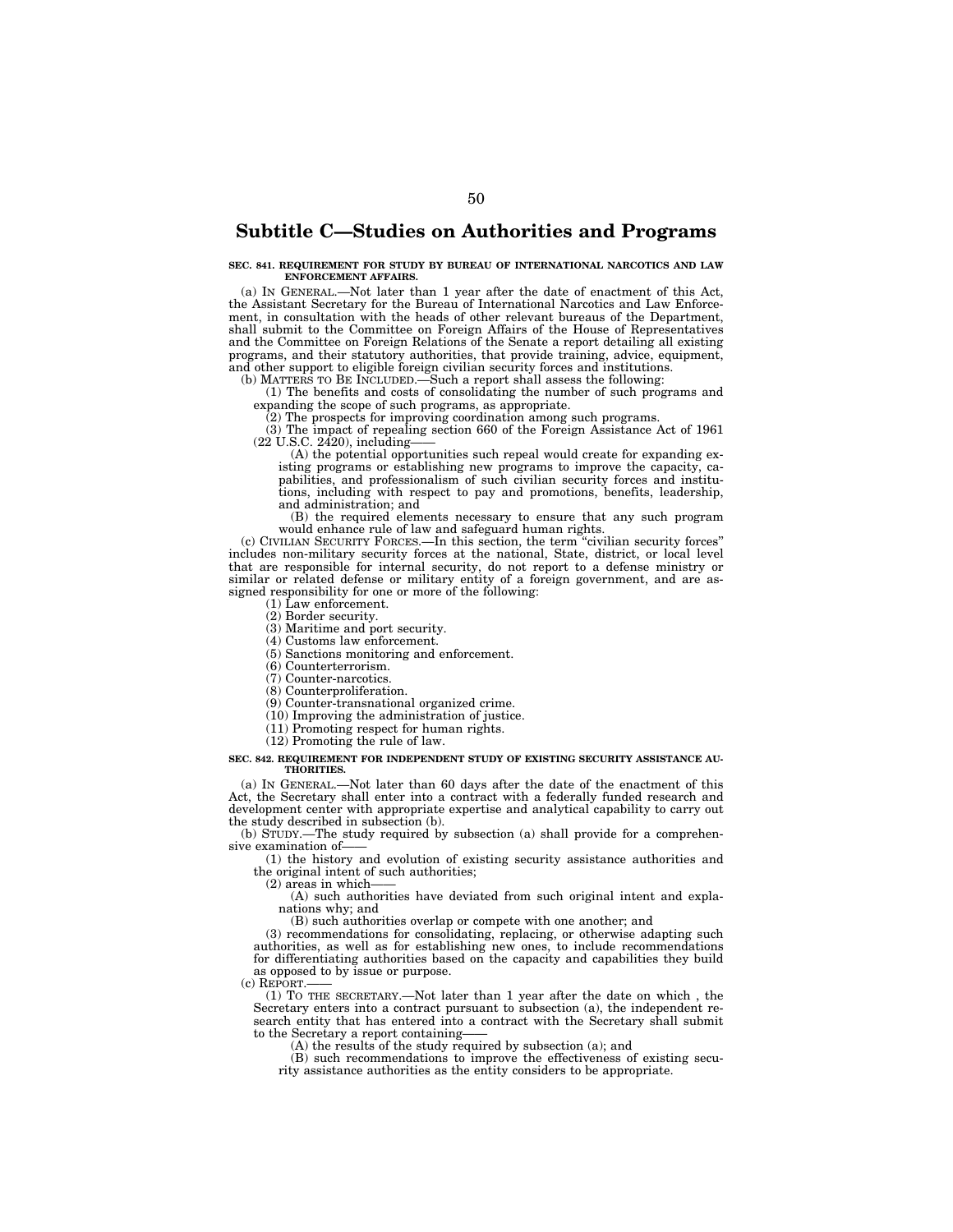(2) TO CONGRESS.—Not later than 30 days after receipt of the report under paragraph (1), the Secretary shall submit such report, together with any additional views or recommendations of the Secretary, to the Committee on Foreign Affairs of the House of Representatives and the Committee on Foreign Relations of the Senate.

# **TITLE IX—MISCELLANEOUS**

### **SEC. 901. CASE-ZABLOCKI ACT REFORM.**

Section 112b of title 1, United States Code, is amended——

(1) in subsection (a), by striking ''Committee on International Relations'' and inserting ''Committee on Foreign Affairs''; and

(2) by amending subsection (b) to read as follows:

''(b) Each department or agency of the U.S. Government that enters into any international agreement described in subsection (a) on behalf of the United States, shall designate a Chief International Agreements Officer, who——

 $(1)$  shall be a current employee of such department or agency;

''(2) shall serve concurrently as Chief International Agreements Officer; and  $'(3)$  subject to the authority of the head of such department or agency, shall have department or agency-wide responsibility for efficient and appropriate compliance with subsection (a) to transmit the text of any international agreement to the Department of State not later than 20 days after such agreement has been signed.".

#### **SEC. 902. LIMITATION ON ASSISTANCE TO COUNTRIES IN DEFAULT.**

Section  $620(q)$  of the Foreign Assistance Act of 1961 (22 U.S.C. 2370 $(q)$ ) is amended-

(1) by striking ''No assistance'' and inserting the following:

''(1) No assistance'';

 $(2)$  by inserting "the government of" before "any country";

(3) by inserting ''the government of'' before ''such country'' each place it appears;

(4) by striking ''determines'' and all that follows and inserting ''determines, after consultation with the Committee on Foreign Affairs and the Committee on Appropriations of the House of Representatives and the Committee on Foreign Relations and the Committee on Appropriations of the Senate, that assistance for such country is in the national interest of the United States.''; and

(5) by adding at the end the following:

 $\mathcal{L}(2)$  No assistance shall be furnished under this Act, the Peace Corps Act, the Millennium Challenge Act of 2003, the African Development Foundation Act, the BUILD Act of 2018, section 504 of the FREEDOM Support Act, or section 23 of the Arms Export Control Act to the government of any country which is in default during a period in excess of 1 calendar year in payment to the United States of principal or interest or any loan made to the government of such country by the United States pursuant to a program for which funds are appropriated under such Act unless the President determines, following consultation with the congressional committees specified in paragraph (1), that assistance for such country is in the national interest of the United States.''.

#### **SEC. 903. PROHIBITION ON ASSISTANCE TO GOVERNMENTS SUPPORTING INTERNATIONAL TERRORISM.**

(a) PROHIBITION.—Subsection (a) of section 620A of the Foreign Assistance Act of 1961 (22 U.S.C. 2371) is amended by striking ''that the government of that country'' and all that follows and inserting "that the government of that country

 $(1)$  has repeatedly provided support for acts of international terrorism;

"(2) grants sanctuary from prosecution to any individual or group which has committed an act of international terrorism;

''(3) otherwise supports international terrorism; or

''(4) is controlled by an organization designated as a foreign terrorist organization under section 219 of the Immigration and Nationality Act (8 U.S.C. 1189).''. (b) RESCISSION.—Subsection (c) of such section is amended by striking ''and the Chairman of the Committee on Foreign Relations of the Senate'' and inserting '', the Committee on Foreign Affairs of the House of Representatives, the Committee on Foreign Relations of the Senate, and the Committees on Appropriations of the House of Representatives and the Senate''.

(c) WAIVER.—Subsection  $(d)(2)$  of such section is amended by striking "and the chairman of the Committee on Foreign Relations of the Senate" and inserting Committee on Foreign Affairs of the House of Representatives, the Committee on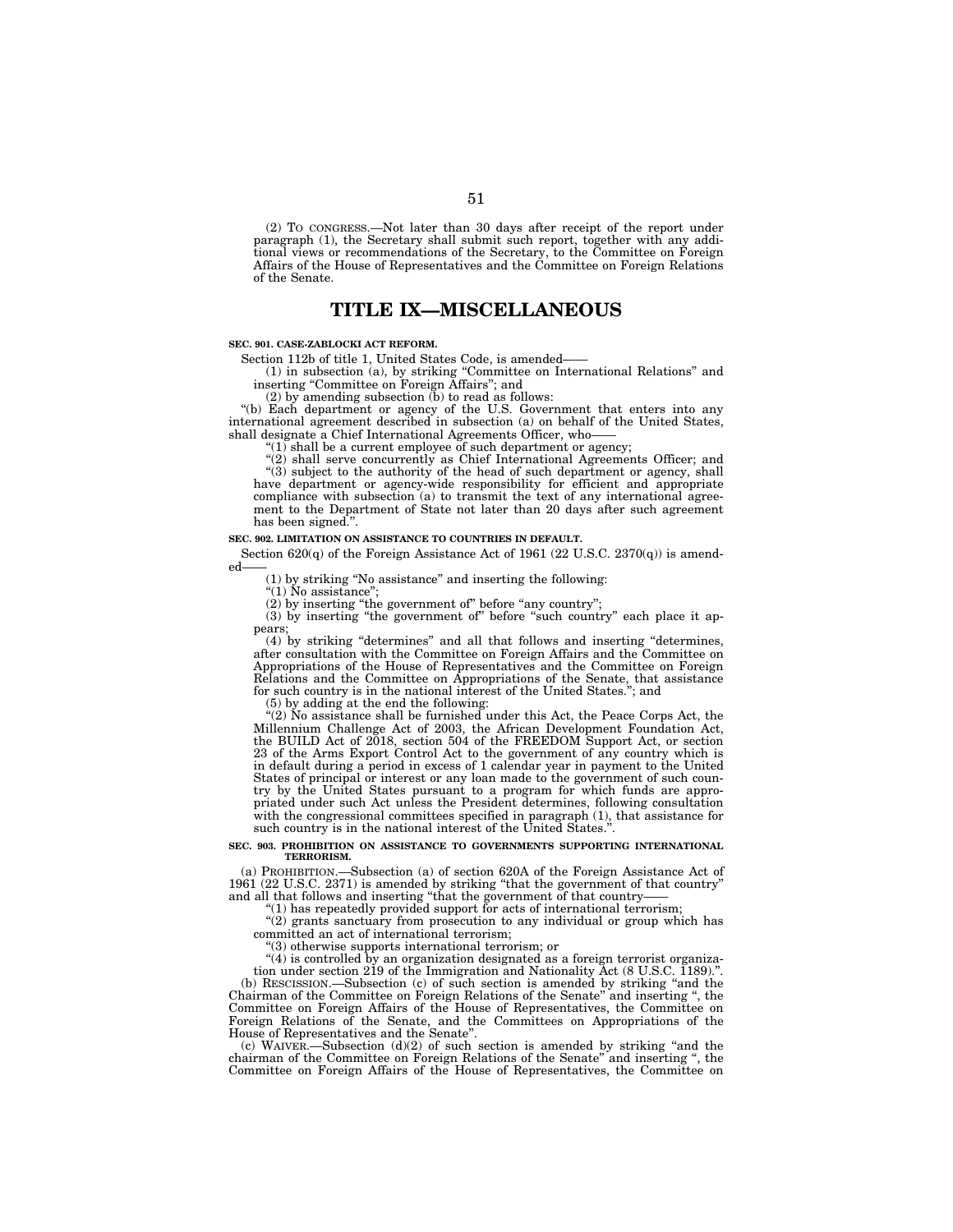Foreign Relations of the Senate, and the Committees on Appropriations of the House of Representatives and the Senate''.

(d) PROHIBITION ON LETHAL MILITARY EQUIPMENT EXPORTS.—Such section, as so amended, is further amended by adding at the end the following:

''(e) PROHIBITION ON LETHAL MILITARY EQUIPMENT EXPORTS.—— ''(1) PROHIBITION.—— ''(A) IN GENERAL.—The United States shall not provide any assistance under this Act or section 23 of the Arms Export Control Act to any foreign government that provides lethal military equipment to a country the government of which the Secretary of State has determined supports inter-national terrorism for purposes of section 1754(c) of the Export Control Re-

form Act of 2018.<br>"(B) TERMINATION.—The prohibition on assistance under subparagraph (A) with respect to a foreign government shall terminate 12 months after such government ceases to provide the lethal military equipment described in such subparagraph.

''(C) APPLICABILITY.—This subsection applies with respect to lethal military equipment provided under a contract entered into after October 1, 1997.

''(2) WAIVER.—The President may waive the prohibition on assistance under paragraph (1) with respect to a foreign government if the President determines

that to do so is important to the national interest of the United States. ''(3) REPORT.—Upon the exercise of the waiver authority pursuant to paragraph (2), the President shall submit to the appropriate congressional commit-tees a report with respect to the furnishing of assistance under the waiver authority, including——

''(A) a detailed explanation of the assistance to be provided; ''(B) the estimated dollar amount of such assistance; and

''(C) an explanation of how the assistance furthers the national interest of the United States.

''(4) APPROPRIATE CONGRESSIONAL COMMITTEES DEFINED.—In this subsection, the term 'appropriate congressional committees' means

''(A) the Committee on Foreign Affairs and the Committee on Appropriations of the House of Representatives; and

"(B) the Committee on Foreign Relations and the Committee on Appropriations of the Senate.''.

#### **SEC. 904. ESTABLISHING A COORDINATOR FOR ISIS DETAINEE ISSUES.**

(a) IN GENERAL.—Not later than 90 days after the date of the enactment of this Act, the President, acting through the Secretary, may designate an existing official within the Department to serve as senior-level coordinator to coordinate, in conjunction with other relevant Federal departments and agencies, all matters for the U.S. Government relating to the long-term disposition of ISIS detainees, including all matters in connection with-

(1) repatriation, transfer, prosecution, and intelligence-gathering;

(2) coordinating a whole-of-government approach with other countries and international organizations, including INTERPOL, to ensure secure chains of custody and locations of ISIS detainees;

(3) coordinating the provision of technical and evidentiary assistance to foreign countries to aid in the successful prosecution of ISIS detainees; and

(4) all multilateral and international engagements led by the Department and other relevant Federal departments and agencies that are related to the current and future handling, detention, or prosecution of ISIS detainees.

(b) RETENTION OF EXISTING AUTHORITY.—The appointment of a senior-level coordinator pursuant to subsection (a) shall not deprive any Federal department or agency of any existing authority to independently perform the functions of that agency relating to ISIS detainees.

(c) ISIS DETAINEE DEFINED.—In this section, the term ''ISIS detainee'' means a captured individual-

(1) who allegedly fought for or supported the Islamic State of Iraq and Syria; and

(2) who is a national of a country other than Iraq or Syria.

#### **SEC. 905. SEAN AND DAVID GOLDMAN CHILD ABDUCTION PREVENTION AND RETURN ACT OF 2014 AMENDMENT.**

Subsection (b) of section 101 of the Sean and David Goldman International Child Abduction Prevention and Return Act of 2014 (22 U.S.C. 9111; Public Law 113–150) is amended-

 $(1)$  in paragraph  $(2)$ -

 $(A)$  in subparagraph  $(A)$ —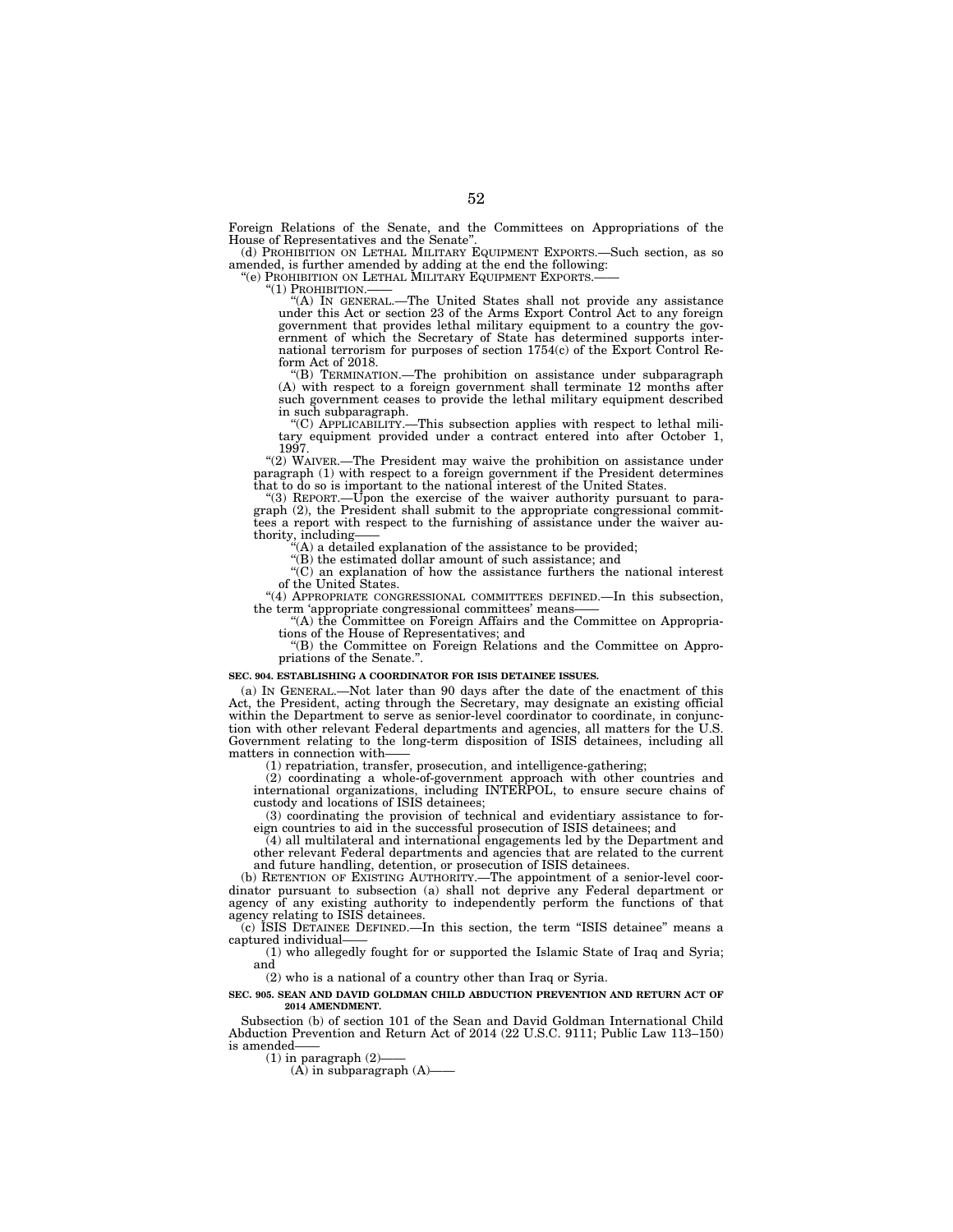(i) by inserting '', respectively,'' after ''access cases''; and (ii) by inserting ''and the number of children involved'' before the

semicolon at the end;

(B) in subparagraph (D), by inserting "respectively, the number of chil-<br>dren involved," after "access cases,";<br>(2) in paragraph (7), by inserting ", and number of children involved in such

cases'' before the semicolon at the end;

(3) in paragraph  $(8)$ , by striking "and" after the semicolon at the end;

(4) in paragraph (9), by striking the period at the end and inserting ''; and''; and

(5) by adding at the end the following new paragraph:

''(10) the total number of pending cases the Department of State has assigned to case officers and number of children involved for each country and as a total for all countries."

#### **SEC. 906. MODIFICATION OF AUTHORITIES OF COMMISSION FOR THE PRESERVATION OF AMERICA'S HERITAGE ABROAD.**

(a) IN GENERAL.—Chapter 3123 of title 54, United States Code, is amended as follows:

(1) In section 312302, by inserting '', and unimpeded access to those sites,'' after ''and historic buildings''.

 $(2)$  In section 312304(a)

 $(A)$  in paragraph  $(2)$ -

(i) by striking ''and historic buildings'' and inserting ''and historic buildings, and unimpeded access to those sites''; and

(ii) by striking "and protected" and inserting ", protected, and made accessible''; and

(B) in paragraph (3), by striking "and protecting" and inserting ", protecting, and making accessible''.

(3) In section 312305, by inserting ''and to the Committee on Foreign Affairs of the House of Representatives and the Committee on Foreign Relations of the Senate" after "President".

(b) REPORT.—Not later than 90 days after the date of the enactment of this Act, the Commission for the Preservation of America's Heritage Abroad shall submit to the President and to the Committee on Foreign Affairs of the House of Representatives and the Committee on Foreign Relations of the Senate a report that contains an evaluation of the extent to which the Commission is prepared to continue its activities and accomplishments with respect to the foreign heritage of United States citizens from eastern and central Europe, were the Commission's duties and powers extended to include other regions, including the Middle East and North Africa, and any additional resources or personnel the Commission would require.

#### **PURPOSE AND SUMMARY**

The State Department Authorization Act of 2019 (H.R. 3352) contains various provisions to strengthen the management and operations of the Department of State, including to recruit and retain a diverse work force, bolster embassy and information security, and improve the Department's capacity to carry out public diplomacy, anti-corruption activities, and security assistance, among other provisions. The bill authorizes activities and positions in a number of key Department bureaus and offices, and authorizes funding for Embassy Security, Construction, and Maintenance account. Among other things, this bill also streamlines and improves the Department's management structure, providing cost saving measures in embassy construction while maintaining security and eliminating duplicative programs and outdated reports. Additionally, it ensures the efficiency of various programs by mandating rigorous planning processes and evaluation metrics.

# **BACKGROUND AND NEED FOR LEGISLATION**

As part of the annual budget cycle, the House Committee on Foreign Affairs is responsible for providing legislative authority and funding for agency operations. However, it has been 17 years since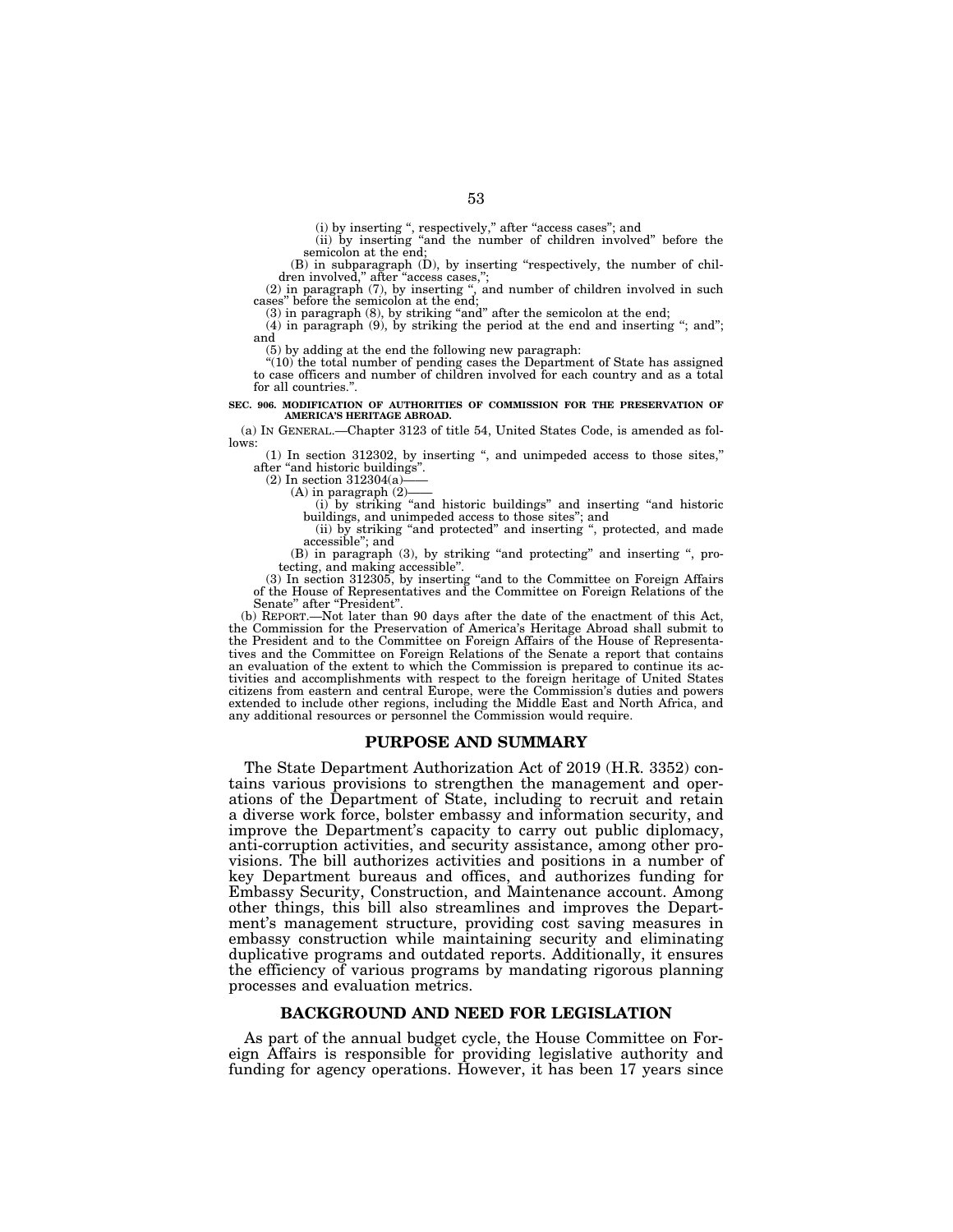a State Department authorization was signed into law—the Foreign Relations Authorization Act for Fiscal Year 2003 (H.R. 1646 in the 107th Congress) became Public Law 107–228 in September 2002. Subsequently, the last State Department authorization bill to be adopted by the House Foreign Affairs Committee was in September 2013.

Diplomacy and development are critical tools for advancing American foreign policy and national security. H.R. 3352 puts the Committee back on the right track to strengthen and support the important work that America's diplomats carry out every day on behalf of the United States. This bipartisan bill represents an important step in making State Department reauthorization a regular part of Committee business again, thereby reasserting the Constitutional authority to provide direction to the Department of State and to ensure its employees have the tools they need to best advance U.S. foreign policy.

# **HEARINGS**

On February 27, 2019, the Full Committee held a hearing entitled ''The Trump Administration's Foreign Policy: A Mid-Term Assessment.'' The hearing witness was The Honorable Madeleine K. Albright, Former U.S. Secretary of State.

On March 27, 2019, the Full Committee held a hearing entitled ''The State Department's Foreign Policy Strategy and Fiscal Year Budget Request.'' The hearing witness was The Honorable Michael R. Pompeo, Secretary, United States Department of State.

On February 27, 2019 the Subcommittee on Oversight and Investigations held a hearing entitled ''America's Global Leadership: Why Diplomacy and Development Matter.'' Witnesses included The Honorable Heather Higginbottom, Chief Operating Office, CARE USA, and Former Deputy Secretary of State for Management and Resources, and The Honorable Andrew S. Natsios, Director of the Scowcroft Institute of International Affairs and Executive Professor, George H.W. Bush School of Government and Public Service at Texas A&M University and Former Administrator of the United States Agency for International Development.

These hearings were used to consider H.R. 3352.

# **COMMITTEE CONSIDERATION**

On June 26, 2019, the Committee marked up H.R. 3352, Department of State Authorization Act of 2019 (Engel) pursuant to notice, in open session. By unanimous consent, the Chair called up the measure and the following amendments, previously provided to Members, to be considered en bloc:

• Bera amendment #36 to H.R. 3352: An amendment to require every 180 days, and on the same basis for 5 years thereafter, a report to Congress indicating changes that have been made to the Foreign Affairs Manual.

#### **AMENDMENT TO H.R. 3352**

# **OFFERED BY MR. BERA OF CALIFORNIA**

Add at the end of title III the following: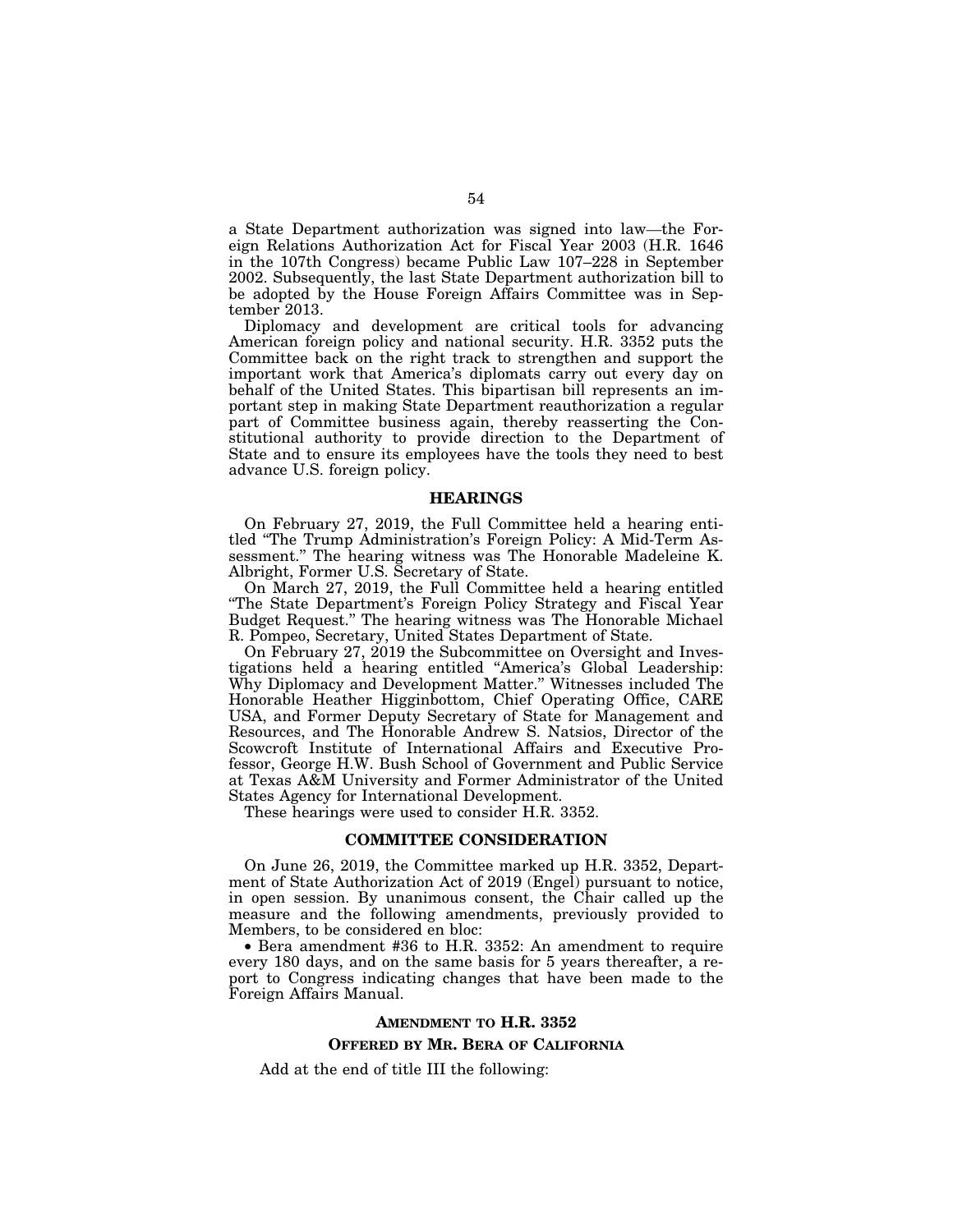# **SEC. 3**ll**. FOREIGN AFFAIRS MANUAL AND FOREIGN AFFAIRS HAND-BOOK CHANGES.**

(a) IN GENERAL.—Not later than 180 days after the date of the enactment of this Act and every 180 days thereafter for five years, the Secretary shall submit to the appropriate congressional committees and the Committee on Appropriations of the House of Representatives and the Committee on Appropriations of the Senate a report detailing all changes made to the Foreign Affairs Manual or the Foreign Affairs Handbook.

(b) COVERED PERIODS.—The first report required under subsection (a) shall cover the five year period preceding the submission of such report. Each subsequent report shall cover the 180 day period preceding submission.

(c) CONTENTS.—Each report required under subsection (a) shall contain the following:

(1) The location within the Foreign Affairs Manual or the Foreign Affairs Handbook where a change has been made.

(2) The statutory basis for each such change.

(3) A side-by-side comparison of the Foreign Affairs Manual or Foreign Affairs Handbook before and after such change.

(4) A summary of such changes displayed in spreadsheet form.

• Connolly amendment #47 to H.R. 3352: An amendment to reward and recognize efforts to promote diversity and inclusion at the Department and expand professional development and career advancement opportunities.

# **AMENDMENT TO H.R. 3352**

# **OFFERED BY MR. CONNOLLY OF VIRGINIA**

In section  $404(c)(1)(B)(i)$ , strike "and" after the semicolon.

In section  $404(c)(1)(B)(ii)$ , strike the period and insert "; and". In section  $404(c)(1)(B)$ , add at the end the following:

(iii) any other individual determined by the Depart-

ment who needs such training based on analysis by the Department or OPM analysis.

Insert after section 404 the following:

#### **SEC. 405. LEADERSHIP ENGAGEMENT AND ACCOUNTABILITY.**

(a) REWARD AND RECOGNIZE EFFORTS TO PROMOTE DIVERSITY

AND INCLUSION.— (1) IN GENERAL.—The Secretary shall implement performance and advancement requirements that reward and recognize the efforts of individuals in senior positions and supervisors in the Department in fostering an inclusive environment and cultivating talent consistent with merit system principles, such as through participation in mentoring programs or sponsorship initiatives, recruitment events, and other similar opportunities.

(2) OUTREACH EVENTS.—The Secretary shall create opportunities for individuals in senior positions and supervisors in the Department to participate in outreach events and to discuss issues relating to diversity and inclusion with the workforce on a regular basis, including with employee resource groups.

(b) EXTERNAL ADVISORY COMMITTEES AND BOARDS.—For each external advisory committee or board to which individuals in senior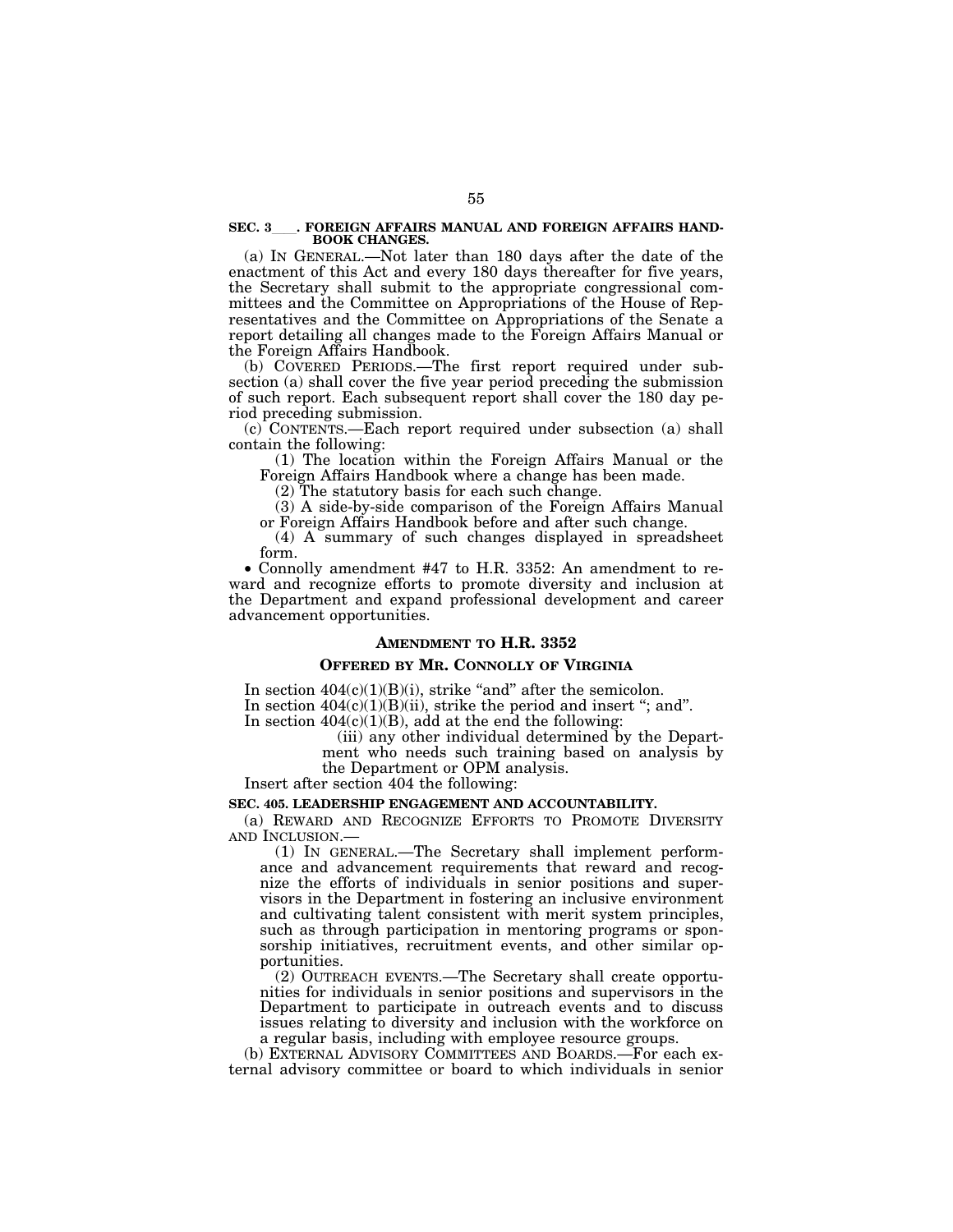positions in the Department appoint members, the Secretary is strongly encouraged by Congress to ensure such external advisory committee or board is developed, reviewed, and carried out by qualified teams that represent the diversity of the organization.

# **SEC. 406. PROFESSIONAL DEVELOPMENT OPPORTUNITIES AND TOOLS.**

(a) EXPAND PROVISION OF PROFESSIONAL DEVELOPMENT AND CA-REER ADVANCEMENT OPPORTUNITIES.

(1) IN GENERAL.—The Secretary is authorized to expand professional development opportunities that support the mission needs of the Department, such as—

(A) academic programs;

(B) private-public exchanges; and

(C) detail assignments to relevant positions in—

(i) private or international organizations;

(ii) State, local, and Tribal governments;

(iii) other branches of the Federal Government; or

(iv) professional schools of international affairs.

(2) TRAINING FOR SENIOR POSITIONS.—

(A) IN GENERAL.—The Secretary shall offer, or sponsor members of the workforce to participate in, a Senior Executive Service candidate development program or other program that trains members on the skills required for appointment to senior positions in the Department.

(B) REQUIREMENTS.—In determining which members of the workforce are granted professional development or career advancement opportunities under subparagraph (A), the Secretary shall—

(i) ensure any program offered or sponsored by the Department under such subparagraph comports with the requirements of subpart C of part 412 of title 5, Code of Federal Regulations, or any successor thereto, including merit staffing and assessment requirements;

(ii) consider the number of expected vacancies in senior positions as a factor in determining the number of candidates to select for such programs;

(iii) understand how participation in any program offered or sponsored by the Department under such subparagraph differs by gender, race, national origin, disability status, or other demographic categories; and

(iv) actively encourage participation from a range of demographic categories, especially from categories with consistently low participation.

• Engel amendment #72 to H.R. 3352: A manager's amendment with technical and other minor fixes to H.R. 3352.

#### **AMENDMENT TO H.R. 3352**

#### **OFFERED BY MR. ENGEL OF NEW YORK**

Page 13, beginning line 10, strike ''human trafficking, arms trafficking, wildlife trafficking, trafficking in cultural property'' and insert "in human beings, arms, wildlife, and cultural property".

Page 17, beginning line 12, strike "The Secretary should establish'' and insert ''There should be established''.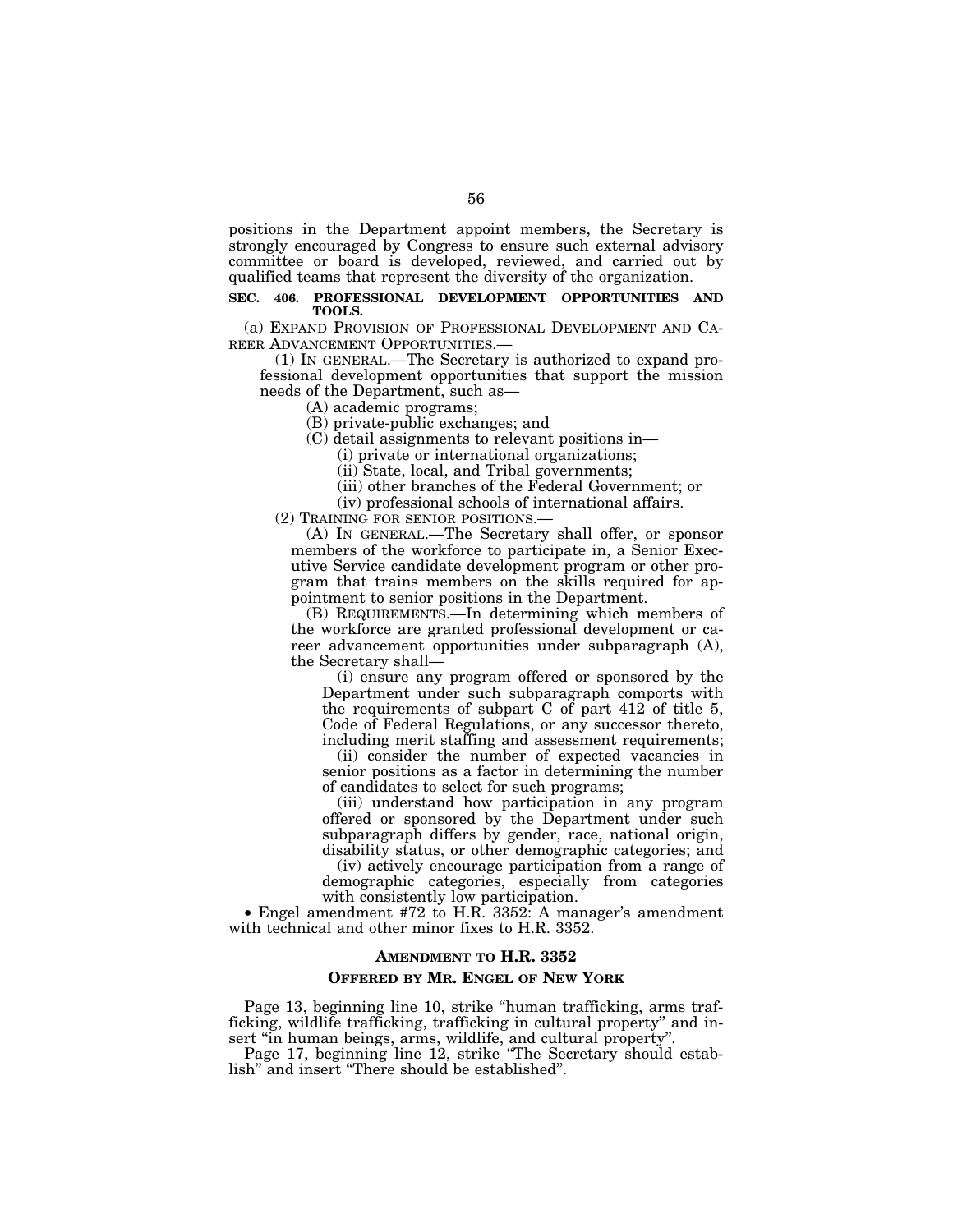Page 39, line 6, strike "enactment of this Act" and insert "submission of the Comptroller General's report under subsection (b)''.

Page 41, line 12, strike ''Standard Embassy Design'' and insert ''standardization in construction''.

Page 43, line 3, strike "**quarterly**" and insert "**biannual**".

Page  $43$ , line  $9$ , strike " $90$ " and insert " $180$ ".

Page 45, line 14, insert "for those contractors engaged in construction of new embassy or new consulate compounds'' before ''by''. Page 46, line 18, strike "rate" and insert "comment on".

Page 46, beginning line 25, strike ''the Office of Management Policy, Rightsizing, and Innovation of''.

Page 48, beginning line 15, strike "Long-Range Overseas Buildings Plan (LROBP)'' and insert ''plan''.

Page 49, beginning line 7, strike ''known as a Long-Range Overseas Maintenance Plan (LROMP),"

Page 50, beginning line 24, strike "the each LROBP and the LROMP," and insert "each plan required under subsection (a)".

Page 51, beginning line 9, strike "outlined in the LROBP and LROMP" and insert "required under subsection (a)".

Page 51, line 18, insert "embassy or" before "consulate".

Insert after section 212 the following:

#### **SEC. 213. STATEMENT OF POLICY.**

It is the policy of the United States that the Bureau of Overseas Building Operations of the Department or its successor office shall continue to balance functionality and security with accessibility, as defined by guidelines established by the United States Access Board in constructing embassies and consulates, and shall ensure compliance with the Architectural Barriers Act of 1968 (42 U.S.C. 4151 et seq.) to the fullest extent possible.

Page 72, line 12, insert "and" after "post".

Page 87, line 6, strike "Each agency" and insert "The Department''.

Page 108, beginning line 22, strike ", particularly grand corruption''.

Page 110, beginning line 8, strike ", including grand corruption and petty corruption;"

Page 110, line 20, strike "grand" and insert "serious, significant". Page 110, line 23, strike "petty" and insert "significant".

Page 112, line 9, strike "grand" and insert "serious, significant".

• Guest amendment #7 to H.R. 3352: An amendment to promote coordination of resources among relevant Department bureaus, offices, and posts, on the provision of security assistance.

## **AMENDMENT TO H.R.**

#### **OFFERED BY MR. GUEST OF MISSISSIPPI**

In section  $813(d)$ —

(1) redesignate paragraph (3) as paragraph (4) (and make appropriate technical and conforming amendments); and

(2) insert after paragraph (2) the following:

(3) COORDINATION OF RESOURCES.—In developing annexes relating to security assistance for inclusion in comprehensive regional strategies or country strategies in accordance with paragraph (2), the relevant bureau, office, or diplomatic post shall coordinate with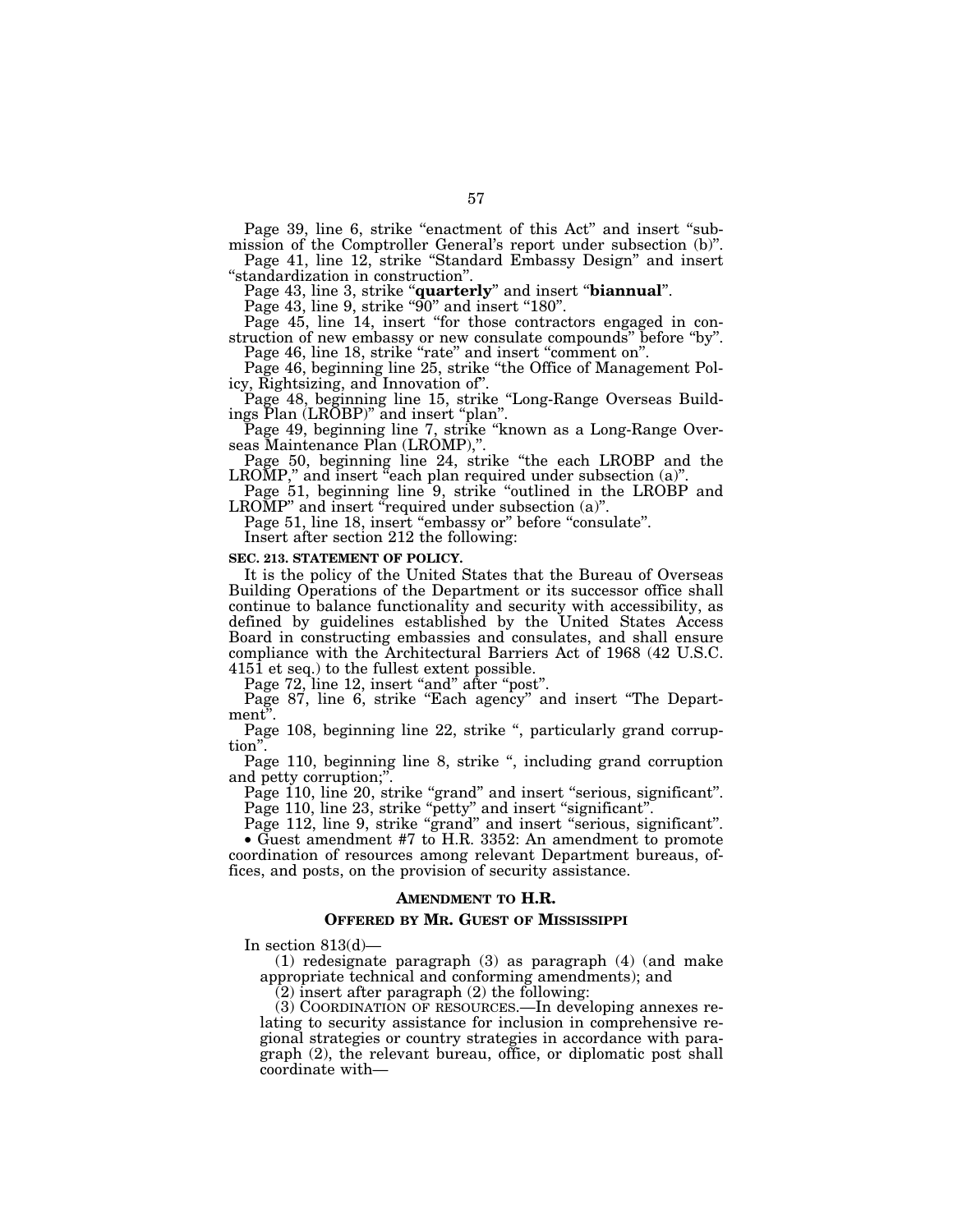(A) the Office;

(B) the Office of Foreign Assistance Resources, or an equivalent entity in the Department, regarding the allocation of resources in line with priorities of the Department of State for security assistance; and

(C) the Department of Defense and other Federal departments and agencies that provide security assistance, security cooperation, or other forms of foreign assistance.

• Houlahan amendment #27 to H.R. 3352: An amendment to permit the Secretary to waive individual occupational requirements in hiring for GS–0130 civil service positions for individuals possessing significant scientific, technological, engineering, or mathematical expertise.

# **AMENDMENT TO H.R. 3352**

# **OFFERED BY MS. HOULAHAN OF PENNSYLVANIA**

At the appropriate place in title III, insert the following:

# **SEC. 3**ll**. WAIVER AUTHORITY FOR INDIVIDUAL OCCUPATIONAL RE-QUIREMENTS OF CERTAIN POSITIONS.**

The Secretary of State may waive any or all of the individual occupational requirements with respect to an employee or prospective employee of the Department of State for a civilian position categorized under the GS-0130 occupational series if the Secretary determines that the individual possesses significant scientific, technological, engineering, or mathematical expertise that is integral to performing the duties of the applicable position, based on demonstrated job performance and qualifying experience. With respect to each waiver granted under this subsection, the Secretary shall set forth in a written document that is transmitted to the Director of the Office of Personnel Management the rationale for the decision of the Secretary to waive such requirements.

• Houlahan amendment #32 to H.R. 3352: An amendment to standardize the Department's policy for flexible use of parental leave.

# **AMENDMENT TO H.R. 3352**

# **OFFERED BY MS. HOULAHAN OF PENNSYLVANIA**

At the end of title III, add the following:

**SEC.** ll**. STANDARDIZING DEPARTMENT PARENTAL LEAVE POLICIES.**  (a) PURPOSE.—The purpose of this section is to—

(1) afford every employee at the Department equal access to leave and workplace flexibilities for childbirth, adoption, and foster care;

(2) encourage the Department to work towards a parental leave policy that will help recruit and retain a dynamic, multitalented, and diverse workforce capable of meeting the national security and foreign policy goals of the United States; and

(3) determine the impacts of flexible leave policies on recruitment and retention rates.

(b) ESTABLISHING STANDARD PARENTAL LEAVE POLICIES.—

(1) IN GENERAL.—Not later than 120 days after the date of the enactment of this Act, the Secretary shall establish and implement a standard parental leave policy applicable to Depart-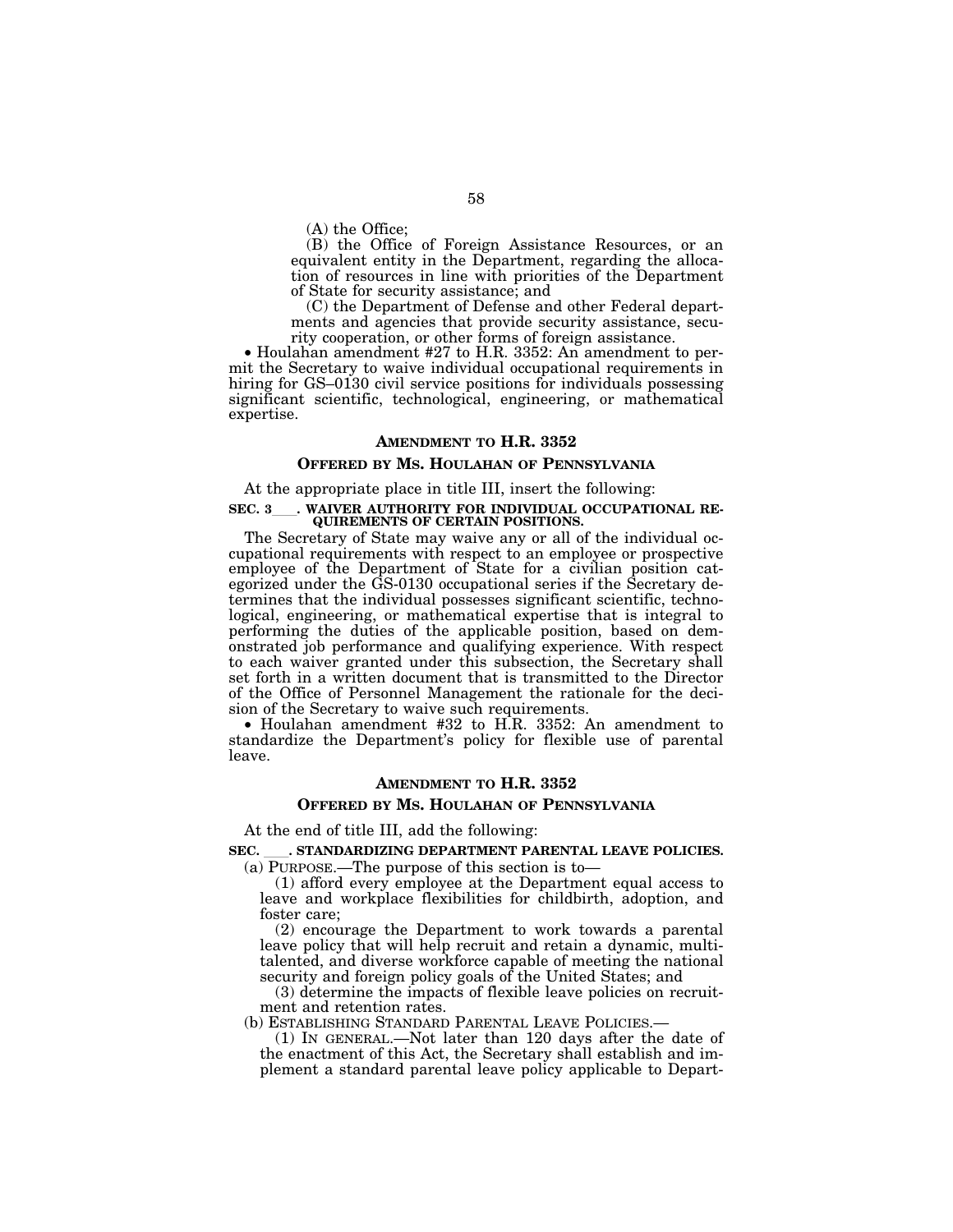ment employees across all bureaus and offices within the Department and Missions abroad. Nothing in this section shall be construed to provide any new category of leave not otherwise provided by law.

(2) REPORTS.—Not later than 180 days after the date of the enactment of this Act, the Secretary shall submit to the appropriate congressional committees a report describing—

(A) the steps taken to implement the policy required under paragraph (1) across all bureaus and offices within the Department and Missions abroad; and

(B) any costs associated with such policy.

• Keating amendment #25 to H.R. 3352: An amendment to assess the degree to which foreign governments hold private sector representatives accountable for corruption, address threats to civil society monitoring corruption, and coordinate with the U.S. to prevent, prohibit, and punish public corruption.

# **AMENDMENT TO H.R. 3352**

# **OFFERED BY MR. KEATING OF MASSACHUSETTS**

In section  $702(a)(2)(F)$ , strike "and" after the semicolon at the end.

In section  $702(a)(2)(G)$ , strike "and" after the semicolon at the end.

In section  $702(a)(2)$ , add at the end the following:

(H) holds private sector representatives accountable for their role in public corruption; and

(I) addresses threats for civil society to monitor anti-corruption efforts; and

In section  $702(a)(3)$ , insert after subparagraph (C) the following:

(D) the extent to which such government cooperates meaningfully with the United States to strengthen government and judicial institutions and the rule of law to prevent, prohibit, and punish public corruption;

• Keating amendment #29 to H.R. 3352: An amendment to require a biennial report, to sunset after 6 years, on an interagency strategy to work with foreign governments and multilateral institutions to address the national security risks of certain transactions involving foreign investments.

#### **AMENDMENT TO H.R. 3352**

#### **OFFERED BY MR. KEATING OF MASSACHUSETTS**

At the end of title VII, add the following:

# **SEC. 706. FOREIGN INVESTMENTS AND NATIONAL SECURITY.**

(a) IN GENERAL.—Not later than one year after the date of the enactment of this Act and biennially thereafter for the following six years, the Secretary, in consultation with the Secretary of the Treasury, the Director of National Intelligence, and the heads of other agencies, as appropriate, shall submit to Congress an interagency strategy to work with foreign governments and multilateral institutions to guard against the risks of certain transactions involving foreign investments.

(b) CONTENTS.—Each interagency strategy under paragraph (1) shall include plans relating to the following: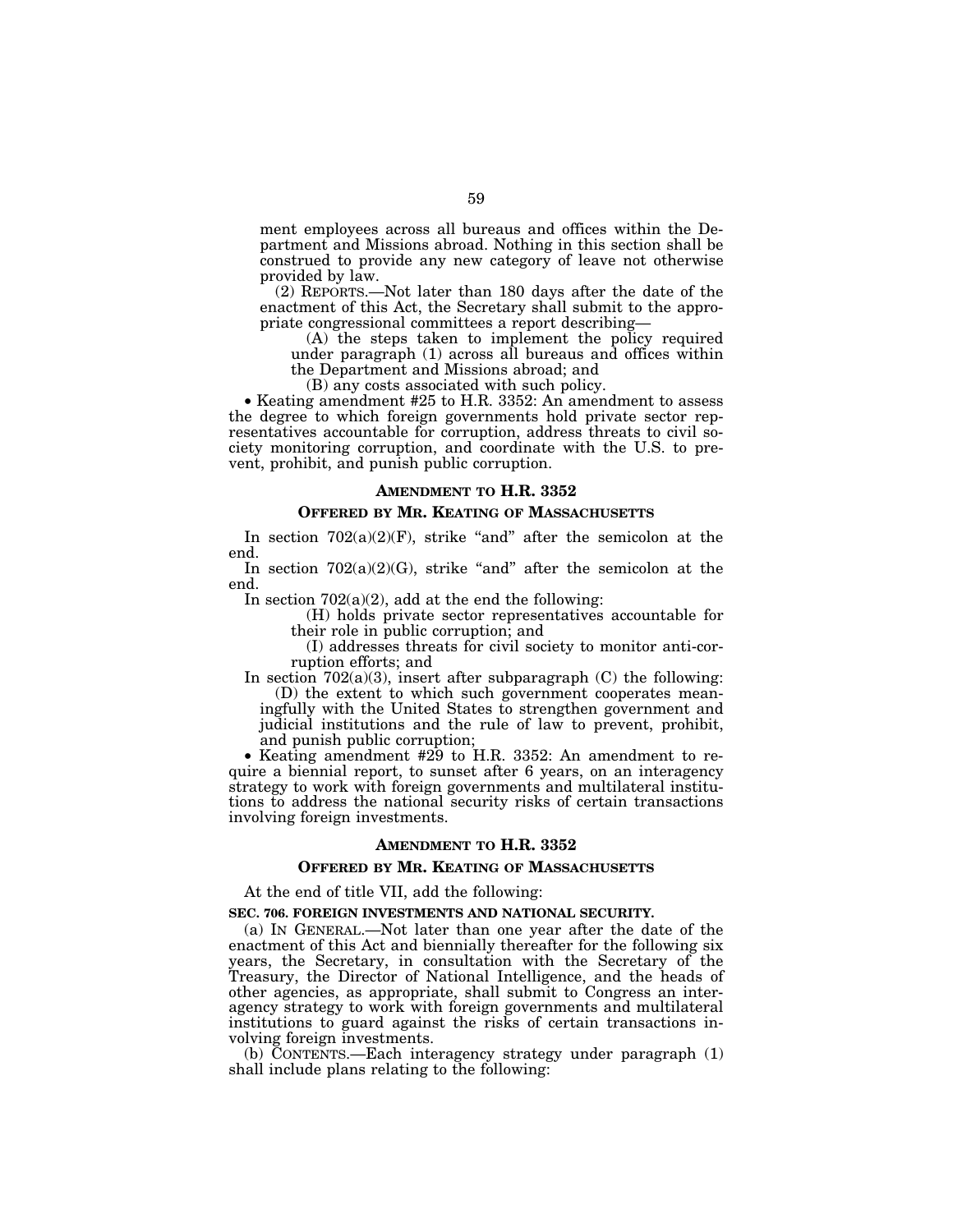(1) Information sharing with foreign governments and multilateral institutions regarding risks associated with potential foreign investments.

(2) Promoting American and other alternatives to foreign investments identified as presenting substantial risk to the national security or sovereignty of a country.

(3) Providing technical assistance to foreign governments or multilateral institutions regarding screening foreign investments.

(4) Designating points of contact at each United States mission to foreign governments and multilateral institutions, and in associated regional bureaus, to coordinate efforts described in this paragraph.

(c) COORDINATION.—If the Secretary determines such is appropriate, the designated points of contact referred to in subsection  $(b)(4)$  may be the same individual designated under section 704(a).

• Keating amendment #30 to H.R. 3352: An amendment to promote greater participation of women in peacekeeping operations.

# **AMENDMENT TO H.R. 3352**

# **OFFERED BY MR. KEATING OF MASSACHUSETTS**

Page 154, line 21, insert ", and to promote greater participation of women in such peacekeeping operations'' before the period.

Page 155, line 10, insert ", and to promote greater participation of women in such programs'' before the period.

• Keating amendment #33 to H.R. 3352: An amendment to extend the 5 U.S.C. 3161 hiring authority for appointing employees to the Global Engagement Center.

# **AMENDMENT TO H.R. 3352**

## **OFFERED BY MR. KEATING OF MASSACHUSETTS**

At the end of title III, add the following:

#### **SEC. 318. APPOINTMENT OF EMPLOYEES TO THE GLOBAL ENGAGE-MENT CENTER.**

The Secretary may appoint, for a three year period that may be extended for up to an additional two years, solely to carry out the functions of the Global Engagement Center, employees of the Department without regard to the provisions of title 5, United States Code, governing appointment in the competitive service, and may fix the basic compensation of such employees without regard to chapter 51 and subchapter III of chapter 53 of such title.

• Keating amendment #35 to H.R. 3352 An amendment to permit the designation of an existing senior-level Department official to coordinate on the dispensation of ISIS foreign terrorist fighter detainees.

## **AMENDMENT TO H.R. 3352**

## **OFFERED BY MR. KEATING OF MASSACHUSETTS**

At the end of title IX, add the following: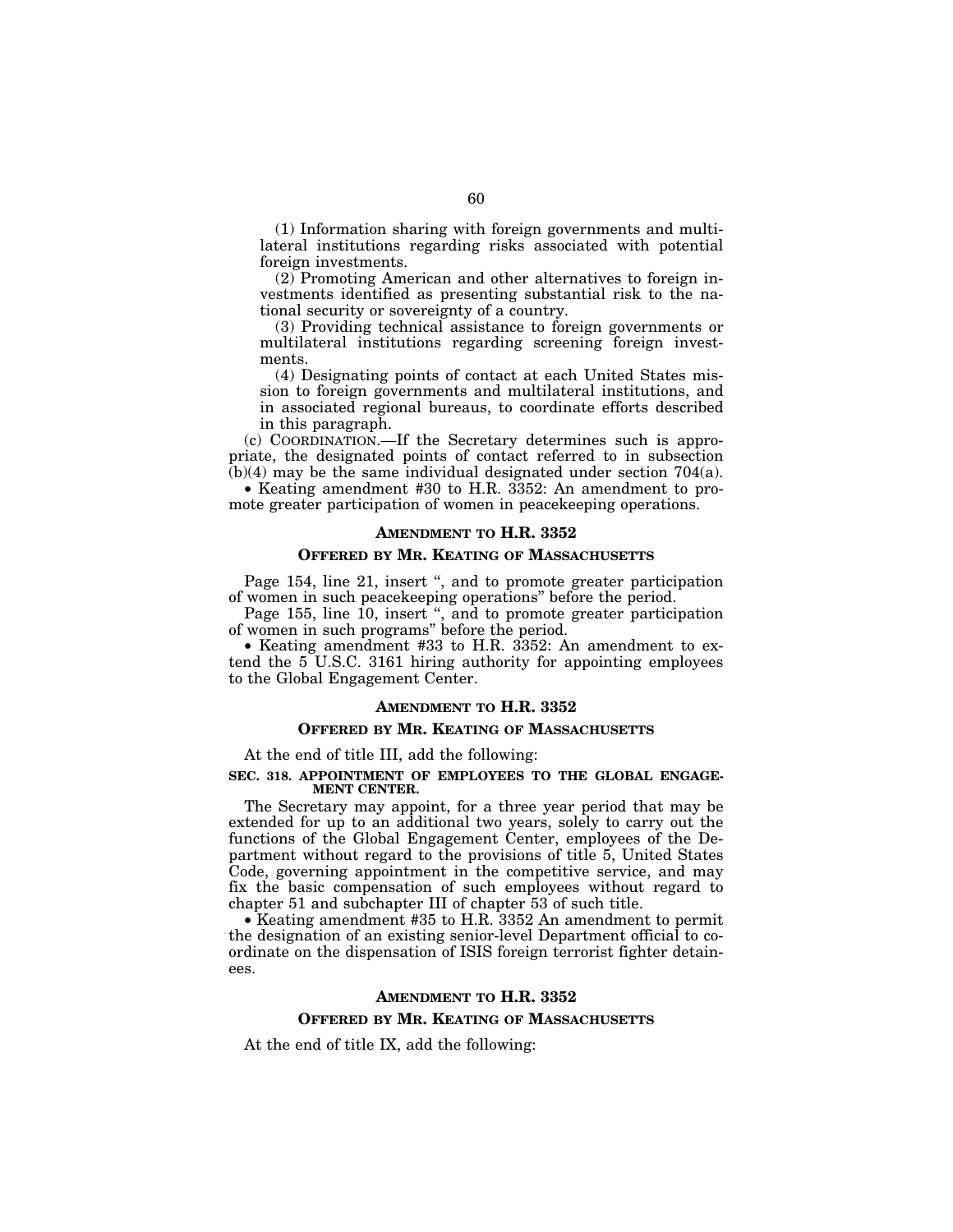# **SEC. 9**ll**. ESTABLISHING A COORDINATOR FOR ISIS DETAINEE ISSUES.**

(a) IN GENERAL.—Not later than 90 days after the date of the enactment of this Act, the President, acting through the Secretary, may designate an existing official within the Department to serve as senior-level coordinator to coordinate, in conjunction with other relevant Federal departments and agencies, all matters for the United States Government relating to the long-term disposition of ISIS detainees, including all matters in connection with—

(1) repatriation, transfer, prosecution, and intelligence-gathering;

(2) coordinating a whole-of-government approach with other countries and international organizations, including INTERPOL, to ensure secure chains of custody and locations of ISIS detainees;

(3) coordinating the provision of technical and evidentiary assistance to foreign countries to aid in the successful prosecution of ISIS detainees; and

(4) all multilateral and international engagements led by the Department and other relevant Federal departments and agencies that are related to the current and future handling, detention, or prosecution of ISIS detainees.

(b) RETENTION OF EXISTING AUTHORITY.—The appointment of a senior-level coordinator pursuant to subsection (a) shall not deprive any Federal department or agency of any existing authority to independently perform the functions of that agency relating to ISIS detainees.

(c) ISIS DETAINEE DEFINED.—In this section, the term ''ISIS detainee'' means a captured individual—

(1) who allegedly fought for or supported the Islamic State of Iraq and Syria; and

(2) who is a national of a country other than Iraq or Syria. • Keating amendment #36 to H.R. 3352: An amendment to enhance DRL activities to promote civil society and women's equal participation and INL activities to address corruption, tackle the licit use of financial systems for malign purposes, and engage with multilateral organizations on anti-corruption.

## **AMENDMENT TO H.R. 3352**

# **OFFERED BY MR. KEATING OF MASSACHUSETTS**

Page 9, strike lines 7 through 8 and insert the following:

"(iii) strengthen, empower, and protect civil society representatives, programs, and organizations, and facilitate their ability to engage in dialogue with governments and other civil society entities;

"(iv) work with regional bureaus to ensure adequate" personnel at diplomatic posts are assigned responsibilities relating to advancing democracy, human rights, labor rights, women's equal participation in society, and the rule of law, with particular attention paid to adequate oversight and engagement on such issues by senior officials at such posts;''.

Page 13, line 2, insert "and women's participation" before ''issues''.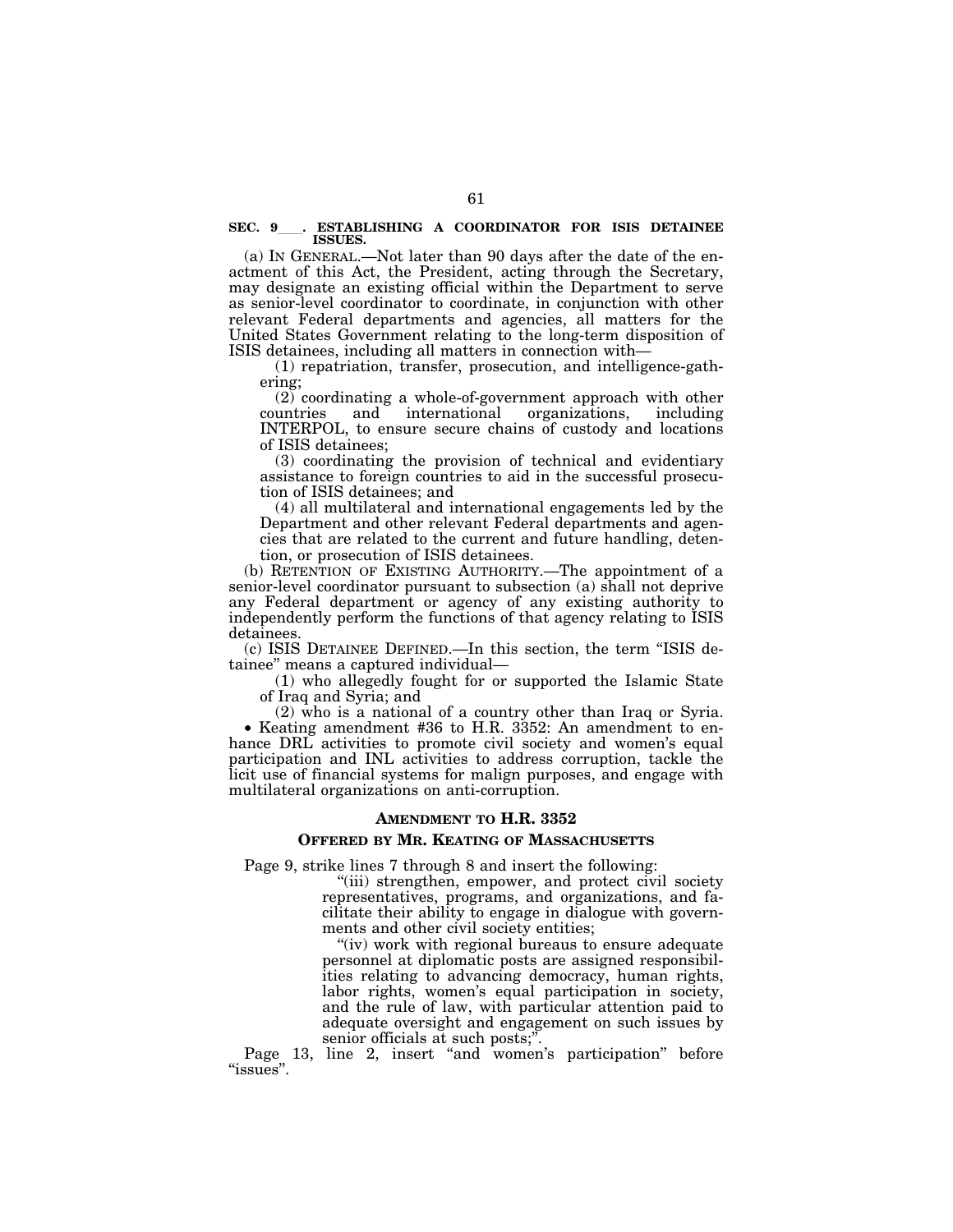Page 13, line 5, strike ", and the heads of appropriate regional bureaus" and insert ", and other senior officials in regional and thematic bureaus and offices''.

Page 13, line 13, insert "corruption," before "money laundering". Page 13, line 14, insert "the licit use of financial systems for malign purposes," after "bulk cash,".

Page 13, line 20, insert before the period the following: "and engaging with multilateral organizations responsible for monitoring and supporting foreign governments' anti-corruption efforts''.

• Lieu amendment #63 to H.R. 3352: An amendment to establish a Bug Bounty pilot program and to require a Vulnerability Disclosure Process to improve Department cyber-security, with annual reporting on the process for 6 years.

# **AMENDMENT TO H.R. 3352**

# **OFFERED BY MR. TED LIEU OF CALIFORNIA**

At the end of title V, add the following:

# **SEC. 506. DEFINITIONS.**

(a) DEFINITIONS.—In this section:

(1) BUG BOUNTY PROGRAM.—The term ''bug bounty program'' means a program under which an approved individual, organization, or company is temporarily authorized to identify and report vulnerabilities of internet-facing information technology of the Department in exchange for compensation.

(2) DEPARTMENT.—The term "Department" means the Department of State.

(3) INFORMATION TECHNOLOGY.—The term ''information technology'' has the meaning given such term in section 11101 of title 40, United States Code.

(4) SECRETARY.—The term ''Secretary'' means the Secretary of State.

(b) DEPARTMENT OF STATE VULNERABILITY DISCLOSURE PROC-ESS.—

(1) IN GENERAL.—Not later than 180 days after the date of the enactment of this Act, the Secretary shall design, establish, and make publicly known a Vulnerability Disclosure Process (VDP) to improve Department cybersecurity by—

(A) providing security researchers with clear guidelines for—

(i) conducting vulnerability discovery activities directed at Department information technology; and

(ii) submitting discovered security vulnerabilities to the Department; and

(B) creating Department procedures and infrastructure to receive and fix discovered vulnerabilities.

(2) REQUIREMENTS.—In establishing the VDP pursuant to paragraph (1), the Secretary shall—

 $(\overline{A})$  identify which Department information technology should be included in the process;

(B) determine whether the process should differentiate among and specify the types of security vulnerabilities that may be targeted;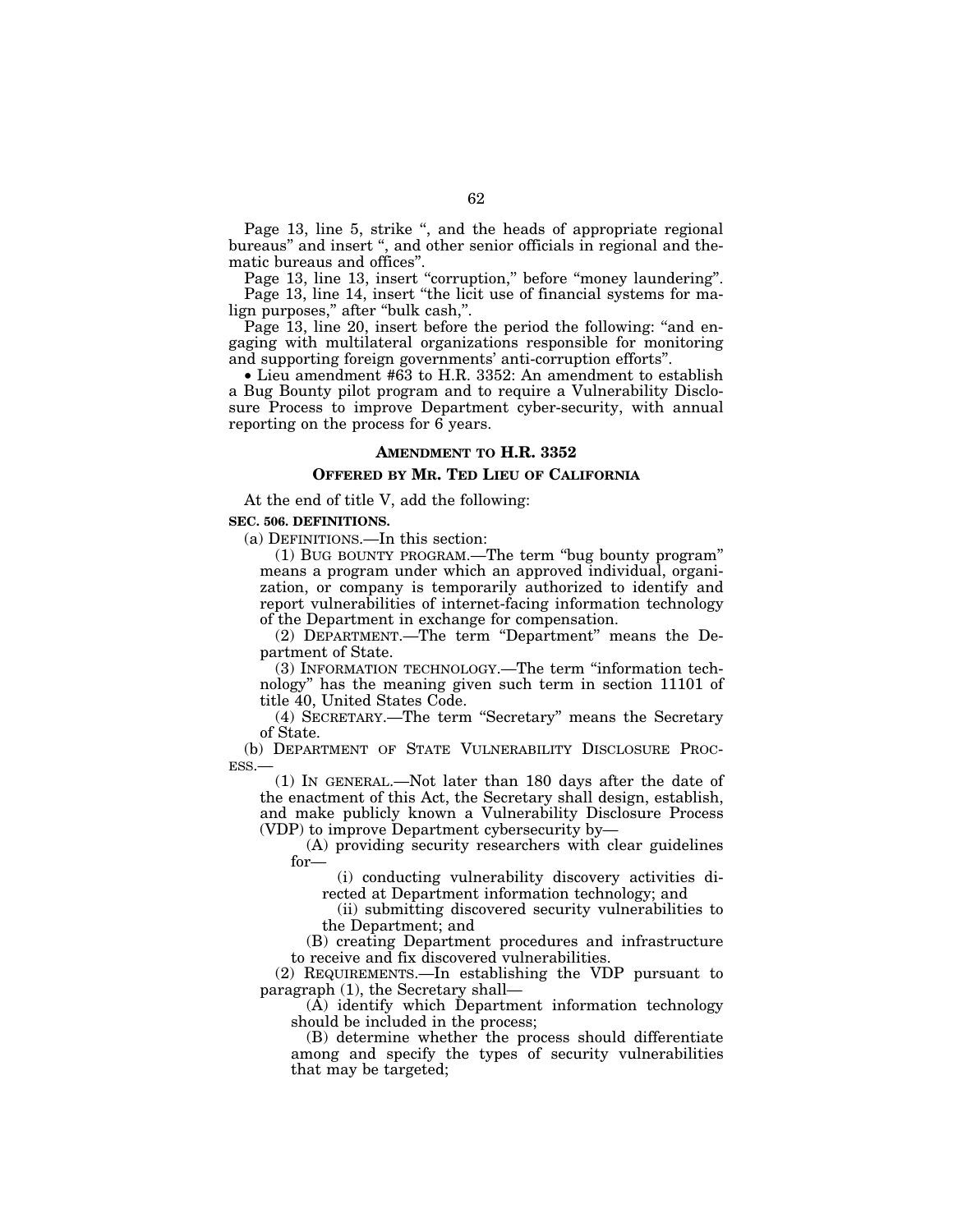(C) provide a readily available means of reporting discovered security vulnerabilities and the form in which such vulnerabilities should be reported;

(D) identify which Department offices and positions will be responsible for receiving, prioritizing, and addressing security vulnerability disclosure reports;

(E) consult with the Attorney General regarding how to ensure that individuals, organizations, and companies that comply with the requirements of the process are protected from prosecution under section 1030 of title 18, United States Code, and similar provisions of law for specific activities authorized under the process;

(F) consult with the relevant offices at the Department of Defense that were responsible for launching the 2016 Vulnerability Disclosure Program, ''Hack the Pentagon'', and subsequent Department of Defense bug bounty programs;

(G) engage qualified interested persons, including nongovernmental sector representatives, about the structure of the process as constructive and to the extent practicable; and

(H) award contracts to entities, as necessary, to manage the process and implement the remediation of discovered security vulnerabilities.

(3) ANNUAL REPORTS.—Not later than 180 days after the establishment of the VDP under paragraph (1) and annually thereafter for the next six years, the Secretary of State shall submit to the Committee on Foreign Affairs of the House of Representatives and the Committee on Foreign Relations of the Senate a report on the VDP, including information relating to the following:

(A) The number and severity, in accordance with the National Vulnerabilities Database of the National Institute of Standards and Technology, of security vulnerabilities reported.

(B) The number of previously unidentified security vulnerabilities remediated as a result.

(C) The current number of outstanding previously unidentified security vulnerabilities and Department of State remediation plans.

(D) The average length of time between the reporting of security vulnerabilities and remediation of such vulnerabilities.

(E) The resources, surge staffing, roles, and responsibilities within the Department used to implement the VDP and complete security vulnerability remediation.

(F) Any other information the Secretary determines rel-

evant.<br>(c) DEPARTMENT OF STATE BUG BOUNTY PILOT PROGRAM.—

 $(1)$  In GENERAL.—Not later than one year after the date of the enactment of this Act, the Secretary shall establish a bug bounty pilot program to minimize security vulnerabilities of internet-facing information technology of the Department.

(2) REQUIREMENTS.—In establishing the pilot program described in paragraph (1), the Secretary shall—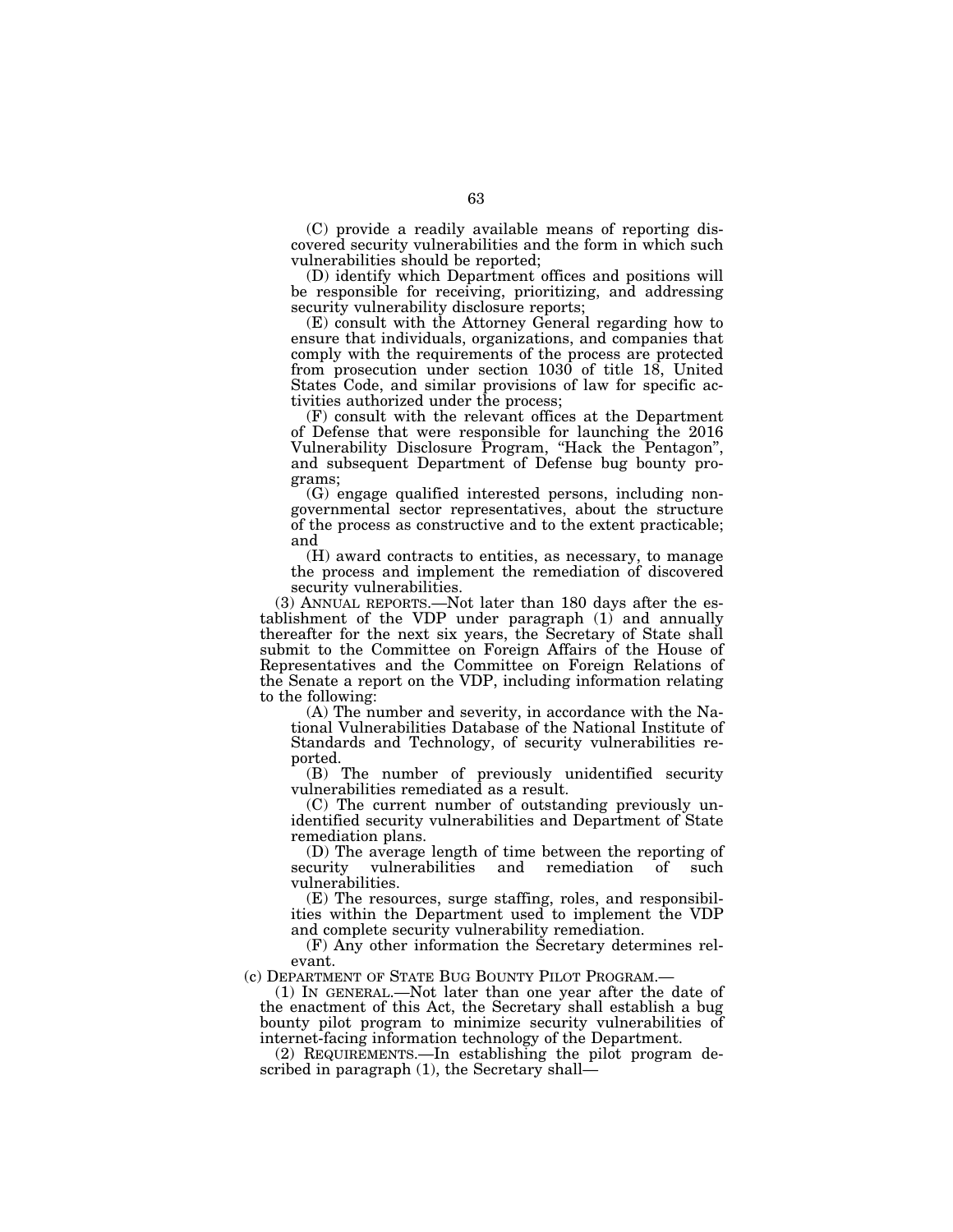(A) provide compensation for reports of previously unidentified security vulnerabilities within the websites, applications, and other internet-facing information technology of the Department that are accessible to the public;

(B) award contracts to entities, as necessary, to manage such pilot program and for executing the remediation of security vulnerabilities identified pursuant to subparagraph (A);

(C) identify which Department information technology should be included in such pilot program;

(D) consult with the Attorney General on how to ensure that individuals, organizations, or companies that comply with the requirements of such pilot program are protected from prosecution under section 1030 of title 18, United States Code, and similar provisions of law for specific activities authorized under such pilot program;

(E) consult with the relevant offices at the Department of Defense that were responsible for launching the 2016 ''Hack the Pentagon'' pilot program and subsequent Department of Defense bug bounty programs;

(F) develop a process by which an approved individual, organization, or company can register with the entity referred to in subparagraph (B), submit to a background check as determined by the Department, and receive a determination as to eligibility for participation in such pilot program;

(G) engage qualified interested persons, including nongovernmental sector representatives, about the structure of such pilot program as constructive and to the extent practicable; and

(H) consult with relevant United States Government officials to ensure that such pilot program complements persistent network and vulnerability scans of the Department of State's internet-accessible systems, such as the scans conducted pursuant to Binding Operational Directive BOD–15–01.

(3) DURATION.—The pilot program established under paragraph (1) should be short-term in duration and not last longer than one year.

(4) REPORT.—Not later than 180 days after the date on which the bug bounty pilot program under subsection (a) is completed, the Secretary shall submit to the Committee on Foreign Relations of the Senate and the Committee on Foreign Affairs of the House of Representatives a report on such pilot program, including information relating to—

(A) the number of approved individuals, organizations, or companies involved in such pilot program, broken down by the number of approved individuals, organizations, or companies that—

(i) registered;

(ii) were approved;

(iii) submitted security vulnerabilities; and

(iv) received compensation;

(B) the number and severity, in accordance with the National Vulnerabilities Database of the National Institute of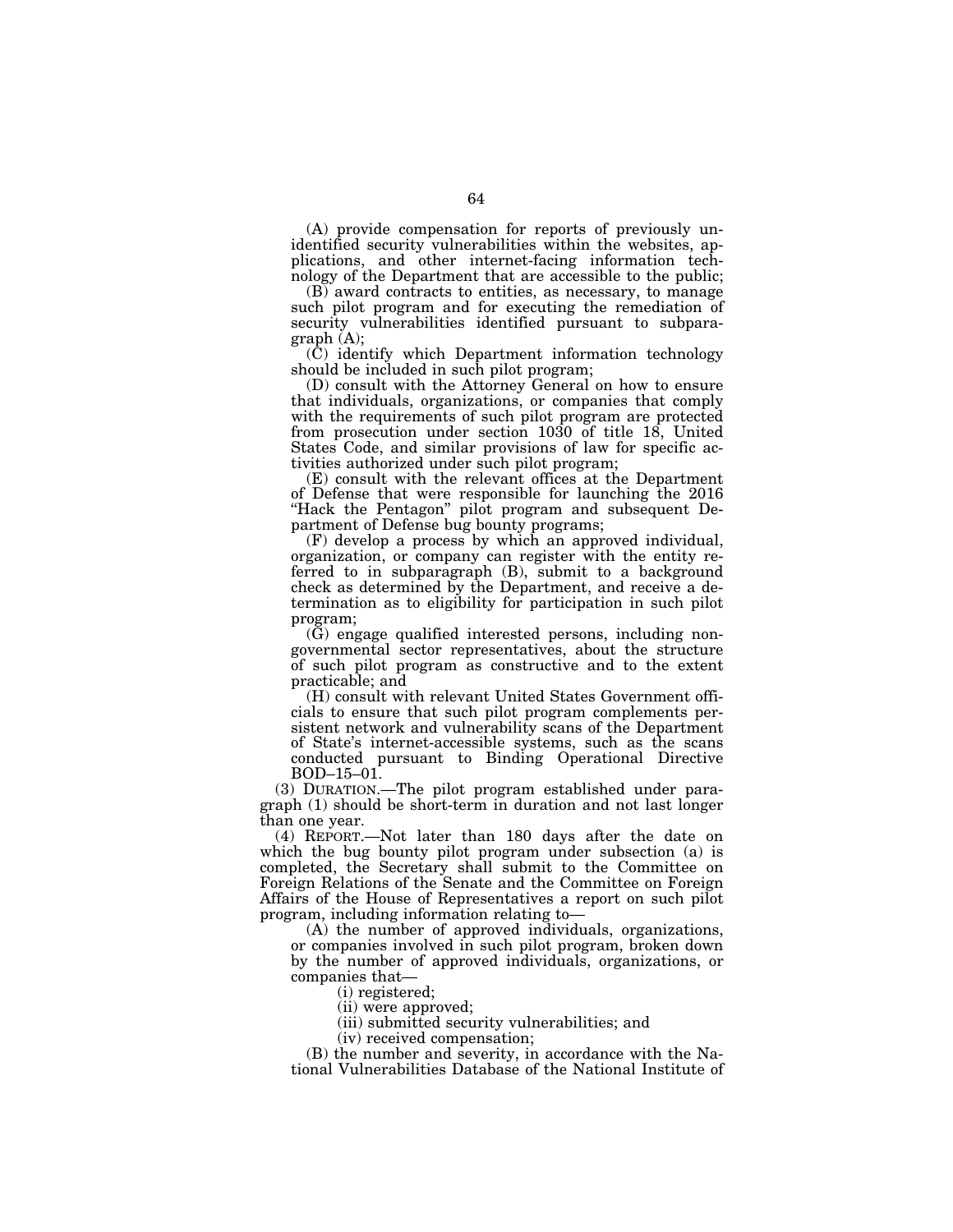Standards and Technology, of security vulnerabilities reported as part of such pilot program;

(C) the number of previously unidentified security vulnerabilities remediated as a result of such pilot program;

(D) the current number of outstanding previously unidentified security vulnerabilities and Department remediation plans;

(E) the average length of time between the reporting of security vulnerabilities and remediation of such remediation of such vulnerabilities;

(F) the types of compensation provided under such pilot program; and

(G) the lessons learned from such pilot program.

• Malinowski amendment #27 to H.R. 3352: An amendment modifying existing "Leahy Law" provisions to include acts that constitute a war crime.

# **AMENDMENT TO H.R. 3352**

# **OFFERED BY MR. MALINOWSKI OF NEW JERSEY**

At the end of subtitle B of title VIII, insert the following:

# SEC. 8 . MODIFICATION TO LIMITATIONS ON ASSISTANCE RELAT-**ING TO HUMAN RIGHTS.**

(a) MODIFICATION TO THE LIMITATION ON ASSISTANCE TO SECU-RITY FORCES.—Subsection (a) of section 620M of the Foreign Assistance Act of 1961 (22 U.S.C. 2378d) is amended—

(1) by inserting '', including any combined security activities or operations with any such unit," after "of a foreign country"; and

(2) by inserting '', including any act that constitutes a war crime, as such term is defined in section 2441 of title 18, United States Code'' after ''gross violation of human rights''.

(b) MODIFICATION TO LIMITATION ON SECURITY ASSISTANCE.— Subsection (d) of section 520B of the Foreign Assistance Act of 1961 (22 U.S.C. 2304) is amended by inserting ''any act that constitutes a war crime, as such term is defined in section 2441 of title 18, United States Code,'' after ''the abduction and clandestine detention of those persons,''.

• Malinowski amendment #30 to H.R. 3352: An amendment to include on the list required in Sec. 503 contractors who knowingly assist or facilitate cyber surveillance on peaceful civil society activists and to require the Department to submit this to Congress for 5 years after the first iteration is produced.

# **AMENDMENT TO H.R. 3352**

# **OFFERED BY MR. MALINOWSKI OF NEW JERSEY**

In section  $503(a)$ , add at the end the following: "Not later than 30 days after the initial development of the list under this subsection, any update thereto, and annually thereafter for five years after such initial 30 day period, the Secretary shall submit to the appropriate congressional committees a copy of such list.''.

In section 503, amend subsection (e) to read as follows: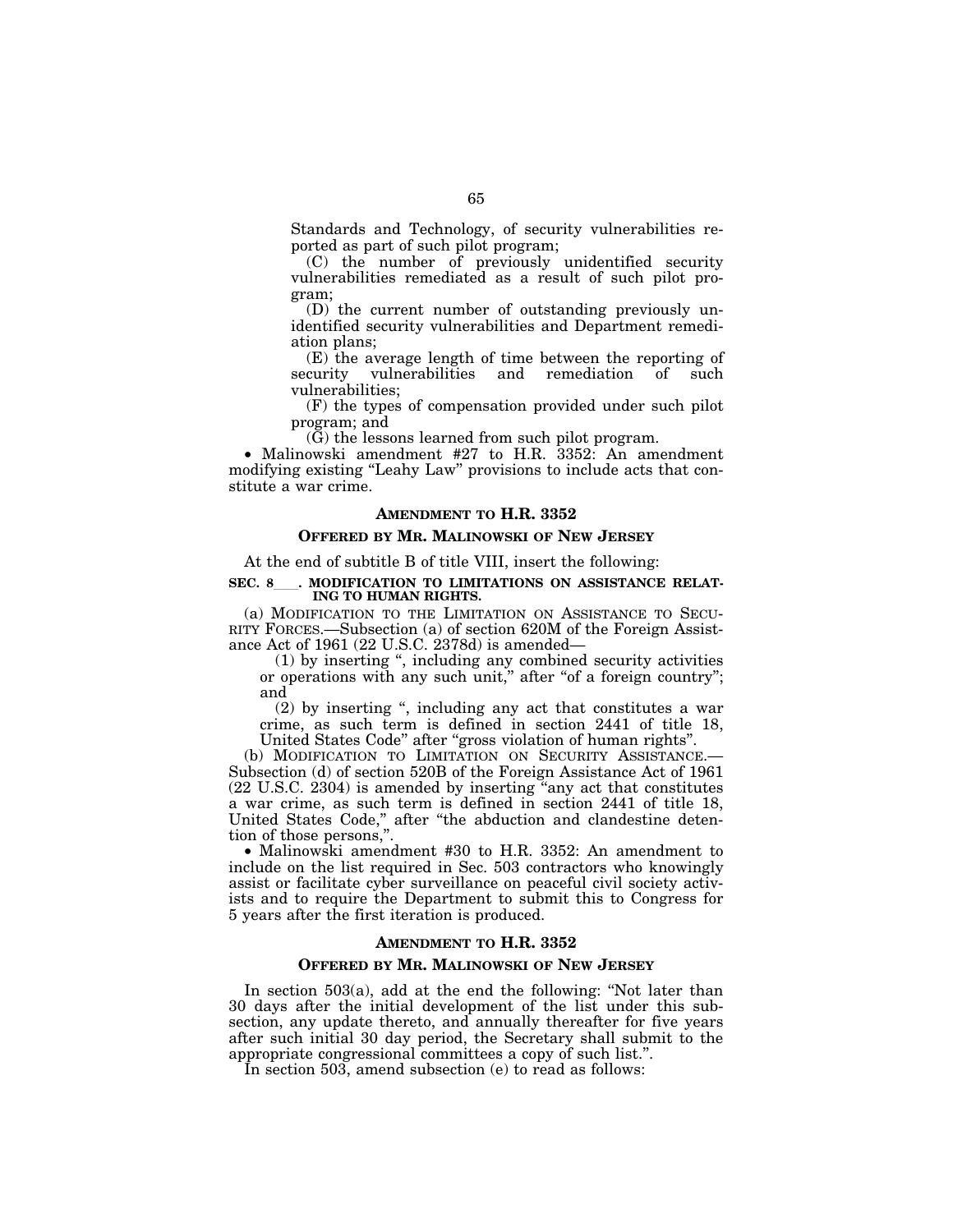(e) COVERED CONTRACTOR DEFINED.—In this section, the term "covered contractor" means a provider of telecommunications, telecommunications equipment, or information technology equipment, including hardware, software, or services, that has knowingly assisted or facilitated a cyber attack or conducted surveillance, including passive or active monitoring, carried out against—

(1) the United States by, or on behalf of, any government, or persons associated with such government, listed as a cyber threat actor in the intelligence community's 2017 assessment of worldwide threats to United States national security or any subsequent worldwide threat assessment of the intelligence community; or

(2) individuals, including activists, journalists, opposition politicians, or other individuals for the purposes of suppressing dissent or intimidating critics, on behalf of a country included in the annual country reports on human rights practices of the Department for systematic acts of political repression, including arbitrary arrest or detention, torture, extrajudicial or politically motivated killing, or other gross violations of human rights.

• Omar amendment #44 to H.R. 3352: An amendment to permissively authorize the Office of Global Criminal Justice at the State Department, to be headed by an ambassador-at-large, and enumerating duties of the office.

## **AMENDMENT TO H.R. 3352**

# **OFFERED BY MS. OMAR OF MINNESOTA**

Add at the end of title I the following:

# **SEC. 119. OFFICE OF GLOBAL CRIMINAL JUSTICE.**

(a) IN GENERAL.—There should be established within the Department an Office of Global Criminal Justice (referred to in this section as the ''Office''), which may be placed within the organizational structure of the Department at the discretion of the Secretary.

(b) DUTIES.—The Office should carry out the following:

(1) Advise the Secretary and other relevant senior officials on issues related to war crimes, crimes against humanity, and genocide.

(2) Assist in formulating United States policy on the prevention of, responses to, and accountability for mass atrocities.

(3) Coordinate United States Government positions relating to the international and hybrid courts currently prosecuting persons responsible for genocide, war crimes, and crimes against humanity anywhere in the world.

(4) Work with other governments, international organizations, and nongovernmental organizations, as appropriate, to establish and assist international and domestic commissions of inquiry, fact-finding missions, and tribunals to investigate, document, and prosecute atrocities in every region of the globe.

(5) Coordinate the deployment of diplomatic, legal, economic, military, and other tools to help expose the truth, judge those responsible, protect and assist victims, enable reconciliation, deter atrocities, and build the rule of law.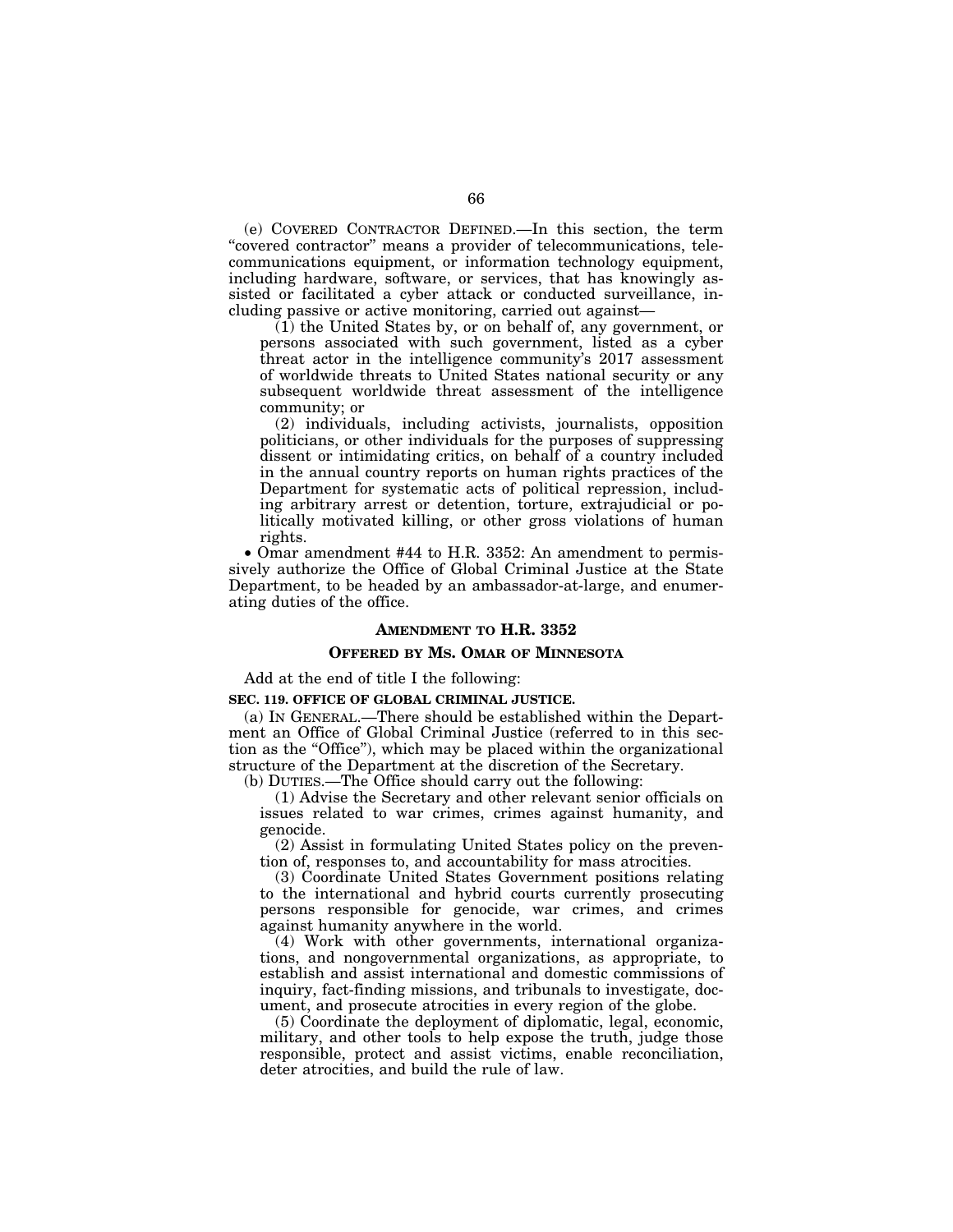(6) Provide advice and expertise on transitional justice to United States personnel operating in conflict and post-conflict environments.

(7) Act as a point of contact for international, hybrid, and mixed tribunals exercising jurisdiction over war crimes, crimes against humanity, and genocide committed around the world.

(8) Represent the Department on any interagency whole-ofgovernment coordinating entities addressing genocide and other mass atrocities.

(9) Perform any additional duties and exercise such powers as the Secretary of State may prescribe.

(c) SUPERVISION.—The Office should be led by an Ambassador-at-Large for Global Criminal Justice.

• Phillips amendment #15 to H.R. 3352: An amendment to require a report regarding the causes and effects of Foreign Service and civil service staffing shortages at the Department, and a plan for implementing GAO recommendations to address them.

## **AMENDMENT TO H.R. 3352**

## **OFFERED BY MR. PHILLIPS OF MINNESOTA**

In section  $313(a)(1)$ , insert ", including all shortages in bureaus described in GAO report GAO-19-220,'' after ''workforce data''.

In section  $313(a)(2)$ , strike "offices" and insert "officers".

In section 313, add at the end the following:

(d) REPORT.—Not later than 120 days after the date of the enactment of this Act, the Secretary of State shall submit to the appropriate congressional committees a report regarding root causes of Foreign Service and civil service shortages, the effect of such shortages on national security objectives, and the Department's plan to implement recommendations described in GAO-19-220.

• Reschenthaler amendment #1 to H.R. 3352: An amendment to expand and standardize with the Department of Defense the amount of administrative leave the Department can grant to individuals serving in overseas posts presenting security or operational challenges.

## **AMENDMENT TO H.R. 3352**

#### **OFFERED BY MR. RESCHENTHALER**

At the end of title III, add the following:

#### **SEC.** ll**. REST AND RECUPERATION AND OVERSEAS OPERATIONS LEAVE FOR FEDERAL EMPLOYEES.**

(a) IN GENERAL.—Subchapter II of chapter 63 of title 5, United States Code, is amended by adding at the end the following new sections:

# **''§ 6329d. Rest and recuperation leave**

''(a) DEFINITIONS.—In this section—

" $(1)$  the term 'agency' means an Executive agency (as that term is defined in section 105), but does not include the Government Accountability Office;

"(2) the term 'combat zone' means a geographic area designated by an Executive Order of the President as an area in which the Armed Forces are engaging or have engaged in com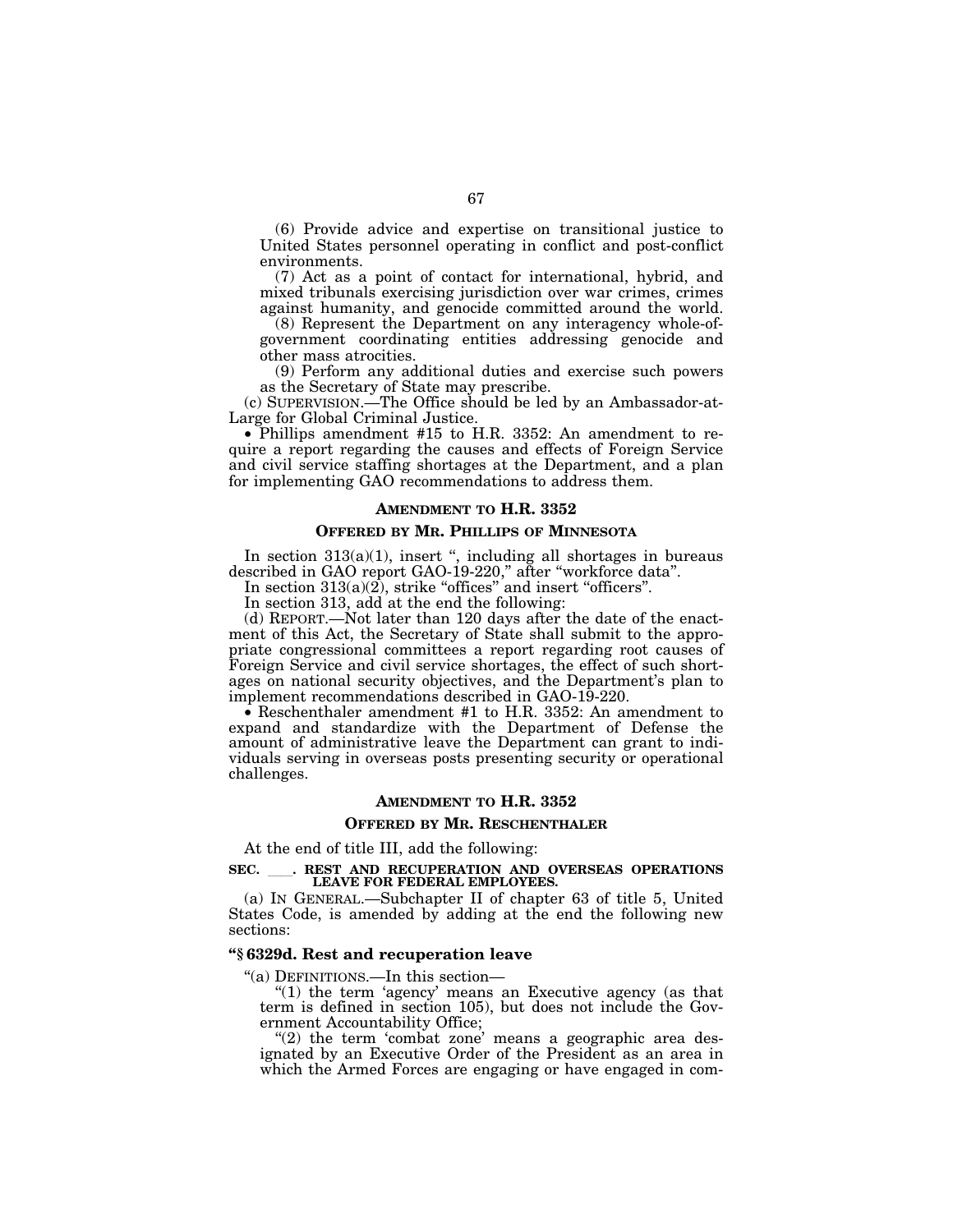bat, an area designated by law to be treated as a combat zone, or a location the Department of Defense has certified for combat zone tax benefits due to its direct support of military operations;

''(3) the term 'employee' has the meaning given that term in section 6301;

 $(4)$  the term 'high risk, high threat post' has the meaning given that term in section 104 of the Omnibus Diplomatic Security and Antiterrorism Act of 1986 (22 U.S.C. 4803); and

" $(5)$  the term 'leave year' means the period beginning on the first day of the first complete pay period in a calendar year and ending on the day immediately before the first day of the first complete pay period in the following calendar year.

''(b) LEAVE FOR REST AND RECUPERATION.—The head of an agency may prescribe regulations to grant up to 20 days of paid leave, per leave year, for the purposes of rest and recuperation to an employee of the agency serving in a combat zone, any other high risk, high threat post, or any other location presenting significant security or operational challenges.

"(c) DISCRETIONARY AUTHORITY OF AGENCY HEAD.—Use of the authority under subsection (b) is at the sole and exclusive discretion of the head of the agency concerned.

"(d) RECORDS.—An agency shall record leave provided under this section separately from leave authorized under any other provision of law.

# **''§ 6329e. Overseas operations leave**

''(a) DEFINITIONS.—In this section—

''(1) the term 'agency' means an Executive agency (as that term is defined in section 105), but does not include the Government Accountability Office;

"(2) the term 'employee' has the meaning given that term in section 6301; and

 $(3)$  the term 'leave year' means the period beginning with the first day of the first complete pay period in a calendar year and ending with the day immediately before the first day of the first complete pay period in the following calendar year.

''(b) LEAVE FOR OVERSEAS OPERATIONS.—The head of an agency may prescribe regulations to grant up to 10 days of paid leave, per leave year, to an employee of the agency serving abroad where the conduct of business could pose potential security or safety related risks or would be inconsistent with host-country practice. Such regulations may provide that additional leave days may be granted during such leave year if the head of the agency determines that to do so is necessary to advance the national security or foreign policy interests of the United States.

"(c) DISCRETIONARY AUTHORITY OF AGENCY HEAD.—Use of the authority under subsection (b) is at the sole and exclusive discretion of the head of the agency concerned.

''(d) RECORDS.—An agency shall record leave provided under this section separately from leave authorized under any other provision of law.''.

(b) CLERICAL AMENDMENTS.—The table of sections at the beginning of such chapter is amended by inserting after the item relating to section 6329c the following new items: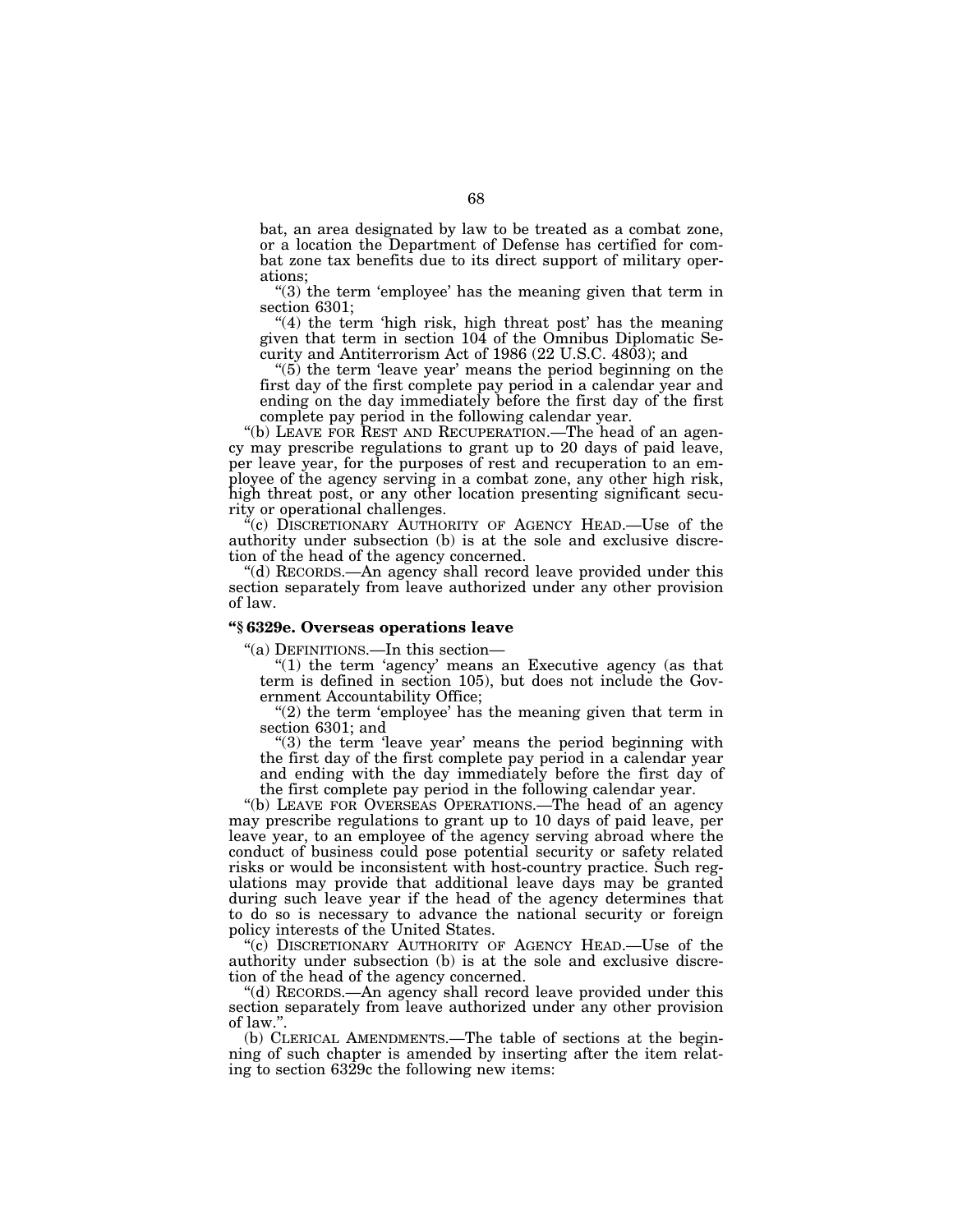''6329d. Rest and recuperation leave.

''6329e. Overseas operations leave.''.

• Smith amendment #163 to H.R. 3352: An amendment to amend the Sean and David Goldman Child Abduction Prevention and Return Act of 2014.

# **AMENDMENT TO H.R. 3352**

# **OFFERED BY MR. SMITH OF NEW JERSEY**

## Add at the end of title IX the following:

#### **SEC. 903. SEAN AND DAVID GOLDMAN CHILD ABDUCTION PREVEN-TION AND RETURN ACT OF 2014 AMENDMENT.**

Subsection (b) of section 101 of the Sean and David Goldman International Child Abduction Prevention and Return Act of 2014 (22 U.S.C. 9111; Public Law 113–150) is amended—

 $(1)$  in paragraph  $(2)$ —

 $(A)$  in subparagraph  $(A)$ —

(i) by inserting ", respectively," after "access cases"; and

(ii) by inserting ''and the number of children involved" before the semicolon at the end;

(B) in subparagraph (D), by inserting ''respectively, the number of children involved," after "access cases";

(2) in paragraph (7), by inserting ", and number of children involved in such cases'' before the semicolon at the end;

 $(3)$  in paragraph  $(8)$ , by striking "and" after the semicolon at the end;

(4) in paragraph (9), by striking the period at the end and inserting ''; and''; and

(5) by adding at the end the following new paragraph:

"(10) the total number of pending cases the Department of State has assigned to case officers and number of children involved for each country and as a total for all countries.''.

• Spanberger amendment #13 to H.R. 3352: An amendment to enhance coordination between Main State, diplomatic posts, and other Federal departments and agencies on security assistance planning.

# **AMENDMENT TO H.R. 3352**

# **OFFERED BY MS. SPANBERGER OF VIRGINIA**

In section  $811(e)(2)(A)$ , insert "and with United States diplomatic posts and other Federal departments and agencies'' after 'such bureaus and offices".

• Spanberger amendment #14 to H.R. 3352: An amendment to incorporate assessments of the impact of U.S. forces in a country or region into security assistance planning and to create metrics for assessing the effectiveness of such assistance for enabling the reallocation of forces other high priority missions.

# **AMENDMENT TO H.R. 3352**

# **OFFERED BY MS. SPANBERGER OF VIRGINIA**

At the end of section  $813(a)(3)$ , add the following (and make appropriate technical and conforming amendments):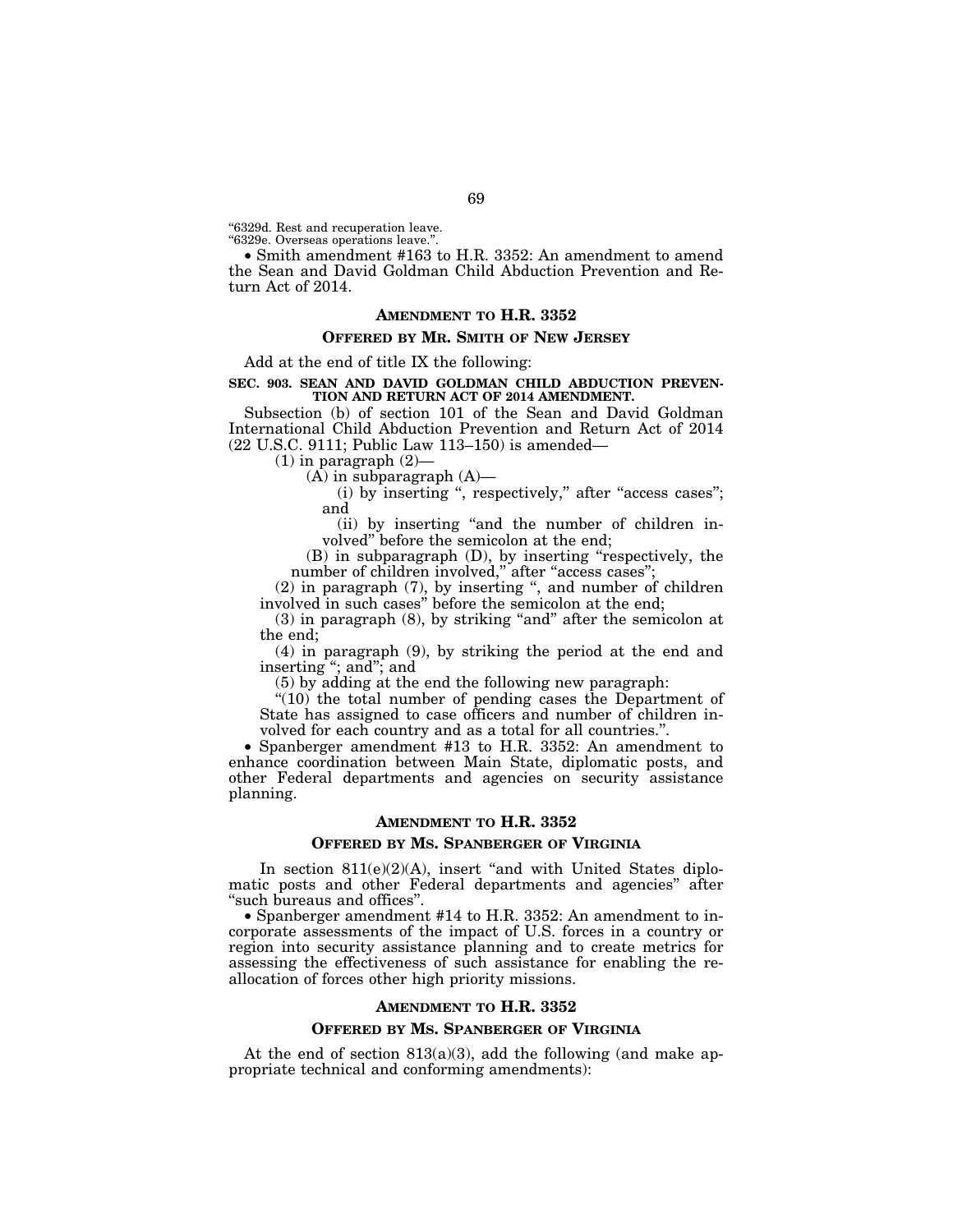(D) assessing the impact on Department security assistance objectives, programs, and activities of United States military activities in the country or region covered by country or regional strategy, including the number of United States forces deployed, the duration of deployment, the purpose for which they were deployed, and the authority under which they are operating.

In section  $813(a)(4)(B)$ , strike "counter shared threats" and insert ''countering shared threats and increased burden sharing, including in ways that enable reallocation of United States military deployments to other high priority missions''.

• Spanberger amendment #15 to H.R. 3352: An amendment to improve coordination between the Department and U.S. combatant commands on the planning and implementation of security assistance.

# **AMENDMENT TO H.R. 3352**

# **OFFERED BY MS. SPANBERGER OF VIRGINIA**

In section  $814(b)(1)$ , add at the end the following:

(D) An identification of the specific mechanisms to improve coordination between Department of State bureaus and offices involved in planning, executing, or overseeing security assistance programs and activities and the United States combatant command or commands relevant to such bureaus and offices.

(E) An assessment of the advisability and feasibility of expanding existing mechanisms or establishing new mechanisms to detail employees from Department of State bureaus and offices involved in planning, executing, or overseeing security assistance programs and activities to United States combatant commands and from the Department of Defense to such Department of State bureaus and offices for the purpose of improving coordination on security assistance planning and implementation.

• Spanberger amendment #16 to H.R. 3352: An amendment to include policies relating to sexual assault prevention and response in Department training and to protect against retaliation for individuals reporting sexual harassment or sexual assault in the Department.

## **AMENDMENT TO H.R. 3352**

#### **OFFERED BY MS. SPANBERGER OF VIRGINIA**

In the matter preceding paragraph (1) of subsection (d) of section 402, insert ''and assess the effectiveness of'' before ''the efforts of the Department''.

In paragraph (2) of such subsection (d), insert ", both domestically and at posts overseas'' before the semicolon at the end.

In paragraph  $(4)$  of such subsection  $(d)$ , insert "or for reporting sexual harassment or sexual assault'' before the semicolon at the end.

Insert before paragraph  $(1)(A)$  of subsection  $(c)$  of section 404 the following new subparagraph (and redesignate accordingly):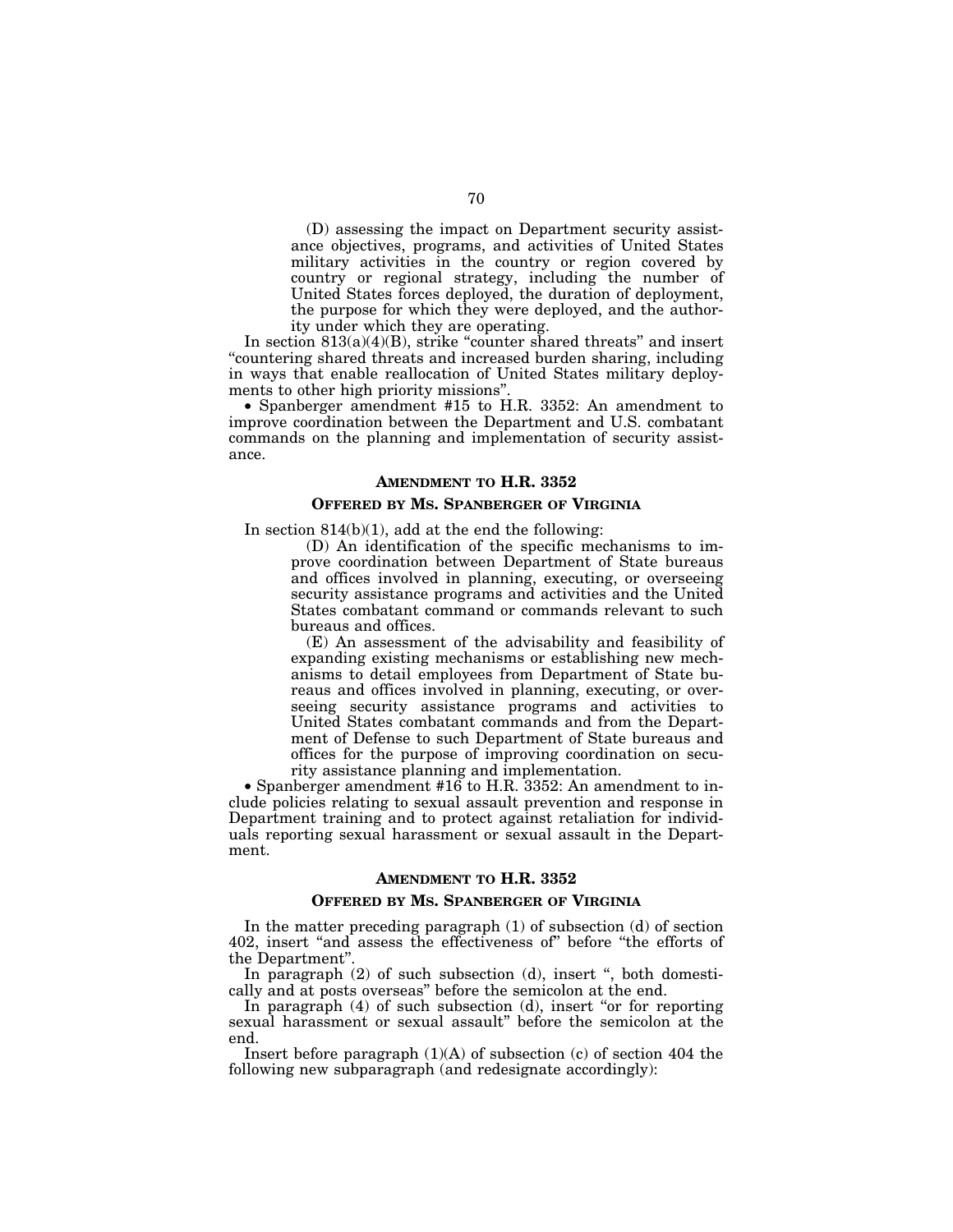(A) ensure the provision of training on anti-harassment and anti-discrimination information and policies to all individuals in the workforce;

In paragraph  $(1)(B)$  of such subsection (c) (as so redesignated), insert '', including policies relating to sexual assault prevention and response'' before the semicolon.

• Titus amendment #22 to H.R. 3352: An amendment to expand the duties of, and urge consultation by Department officials with, the permissively authorized Office of International Disability Rights.

# **AMENDMENT TO H.R. 3352**

# **OFFERED BY MS. TITUS OF NEVADA**

In section  $105(b)(2)$ , strike "and" after the semicolon at the end. In section  $105(b)(3)$ , strike the period at the end and insert "; and''.

In section 105(b), add at the end the following:

(4) represent the United States in diplomatic and multilateral fora on matters relevant to the rights of persons with disabilities, and work to raise the profile of disability across a broader range of organizations contributing to international development efforts;

 $(5)$  conduct regular consultation with civil society organizations working to advance international disability rights and empower persons with disabilities internationally;

(6) consult with other relevant offices at the Department that are responsible for drafting annual reports documenting progress on human rights, including, wherever applicable, references to instances of discrimination, prejudice, or abuses of persons with disabilities;

(7) advise the Bureau of Human Resources Development of the Department regarding the hiring and recruitment and overseas practices of civil service employees and Foreign Service officers with disabilities and their family members with chronic medical conditions or disabilities.

In section 105, add at the end the following:

(d) CONSULTATION.—The Secretary should direct Ambassadors at Large, Representatives, Special Envoys, and coordinators working on human rights to consult with the Office to promote the human rights and full participation in international development activities of all persons with disabilities.

• Zeldin amendment #48 to H.R. 3352: An amendment modifying the authorities of the Commission for the Preservation of America's Heritage Abroad and requiring a report on the extent to which the Commission is able to continue its activities, including if the Commission's duties and powers were extended to additional regions.

# **AMENDMENT TO H.R. 3352**

# **OFFERED BY MR. ZELDIN OF NEW YORK**

At the end of title IX, add the following: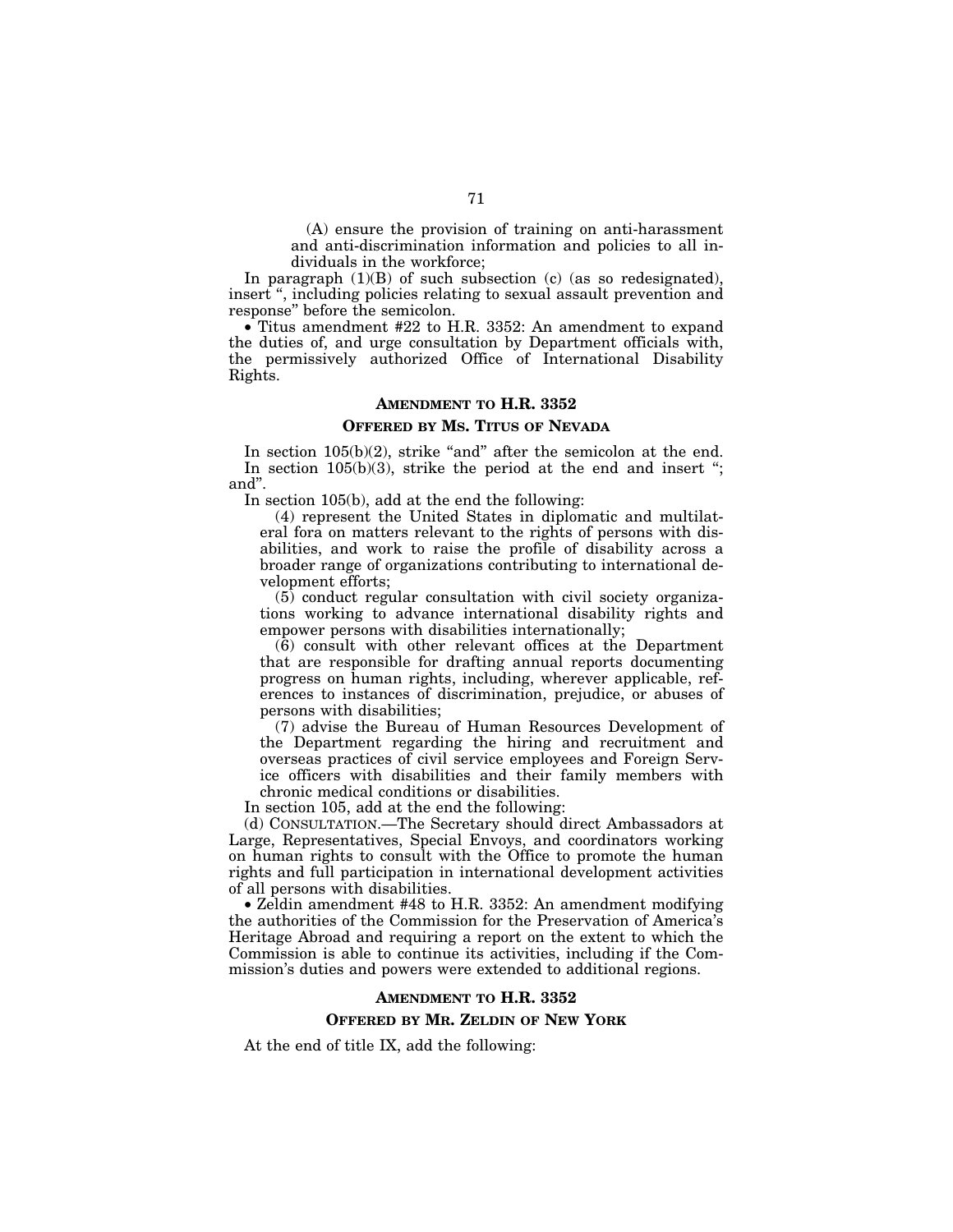# **SEC.** l**. MODIFICATION OF AUTHORITIES OF COMMISSION FOR THE PRESERVATION OF AMERICA'S HERITAGE ABROAD.**

(a) IN GENERAL.—Chapter 3123 of title 54, United States Code, is amended as follows:

(1) In section 312302, by inserting '', and unimpeded access to those sites,'' after ''and historic buildings''.

(2) In section 312304(a)—

(A) in paragraph (2)—

(i) by striking ''and historic buildings'' and inserting "and historic buildings, and unimpeded access to those sites''; and

(ii) by striking ''and protected'' and inserting '', protected, and made accessible''; and

(B) in paragraph (3), by striking "and protecting" and inserting ", protecting, and making accessible".

(3) In section 312305, by inserting ''and to the Committee on Foreign Affairs of the House of Representatives and the Committee on Foreign Relations of the Senate" after "President".

(b) REPORT.—Not later than 90 days after the date of the enactment of this Act, the Commission for the Preservation of America's Heritage Abroad shall submit to the President and to the Committee on Foreign Affairs of the House of Representatives and the Committee on Foreign Relations of the Senate a report that contains an evaluation of the extent to which the Commission is prepared to continue its activities and accomplishments with respect to the foreign heritage of United States citizens from eastern and central Europe, were the Commission's duties and powers extended to include other regions, including the Middle East and North Africa, and any additional resources or personnel the Commission would require.

The measure and amendments considered en bloc were agreed to by voice vote, a quorum being present.

By unanimous consent, the measure was ordered favorably reported, as amended.

# **COMMITTEE OVERSIGHT FINDINGS**

In compliance with clause  $3(c)(1)$  of rule XIII of Rules of the House of Representatives, the committee reports that findings and recommendations of the committee, based on oversight activities under clause  $2(b)(1)$  of House Rule X, are incorporated in the descriptive portions of this report, particularly in the ''Background and Need for Legislation'' section.

# **NEW BUDGET AUTHORITY, TAX EXPENDITURES, AND FEDERAL MANDATES**

The Committee has requested but not yet received a Congressional Budget Office Score for H.R. 3352.

# **CONGRESSIONAL BUDGET OFFICE COST ESTIMATE**

The Committee has requested but not yet received a Congressional Budget Office score for H.R. 3352.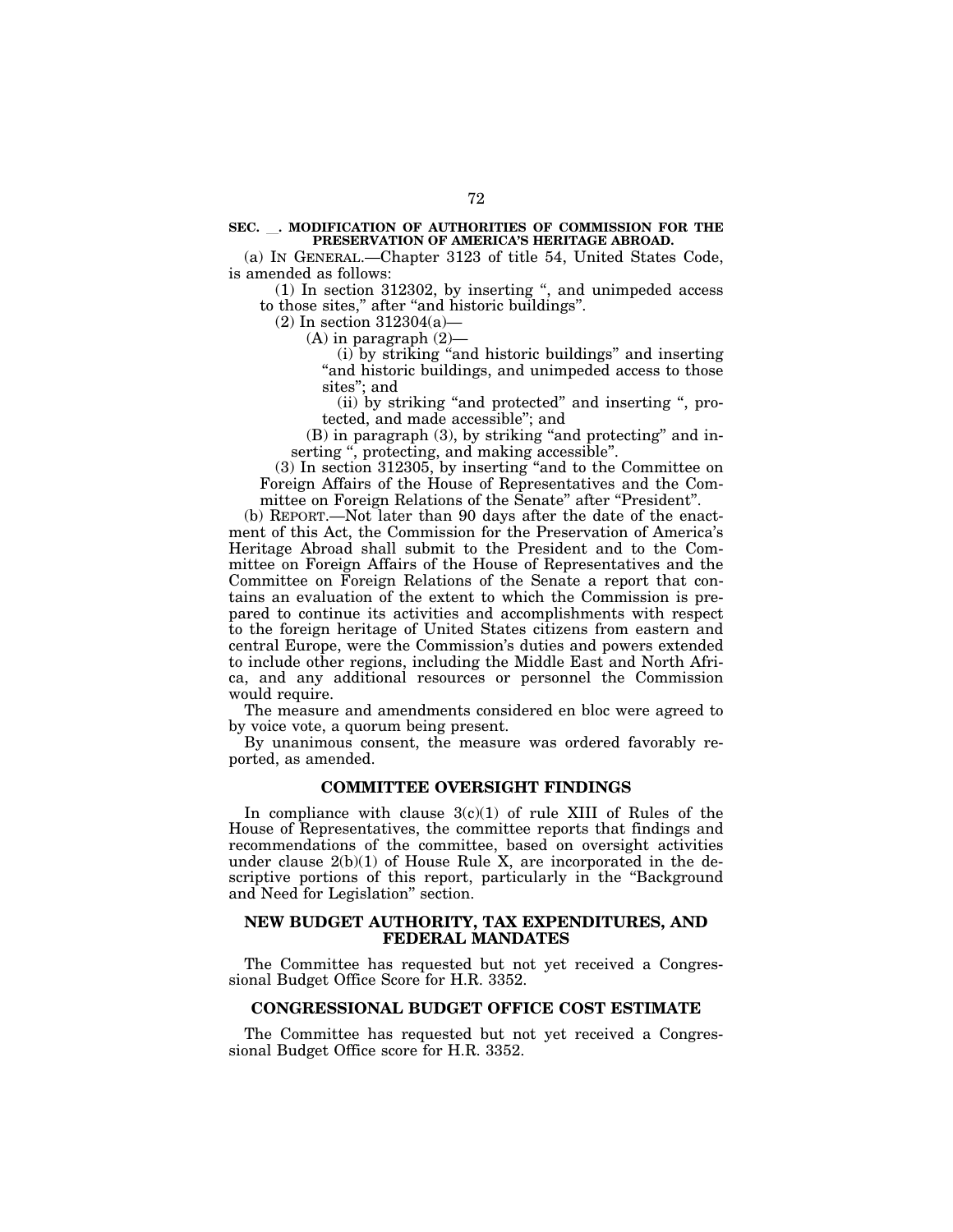## **NON-DUPLICATION OF FEDERAL PROGRAMS**

Pursuant to clause  $3(c)(5)$  of House Rule XIII, the committee States that no provision of this bill establishes or reauthorizes a program of the Federal Government known to be duplicative of another Federal program, a program that was included in any report from the Government Accountability Office to Congress pursuant to section 21 of Public Law 111–139, or a program related to a program identified in the most recent Catalog of Federal Domestic Assistance.

## **PERFORMANCE GOALS AND OBJECTIVES**

As explained with greater specificity in the "Purpose and Summary'' and ''Section-by-Section Analysis'' sections of this report, the general goal of H.R. 3352 is to provide for certain authorities of the Department of State. This includes provisions related to the organization and operations of the Department, embassy security, personnel, recruiting and retaining a diverse work force, information security, countering public corruption, administering security assistance, and other items.

# **CONGRESSIONAL ACCOUNTABILITY ACT**

H.R. 3352 does not apply to terms and conditions of employment or to access to public services or accommodations within the legislative branch.

# **NEW ADVISORY COMMITTEES**

H.R. 3352 does not establish or authorize any new advisory committees.

## **EARMARK IDENTIFICATION**

H.R. 3352 contains no congressional earmarks, limited tax benefits, or limited tariff benefits as described in clauses 9(e), 9(f), and 9(g) of House Rule XXI.

### **SECTION-BY-SECTION ANALYSIS**

## **Section 1. Short Title; Table of Contents.**

## **Section 2. Definitions. Defines relevant terms that appear throughout this Act.**

### TITLE I — ORGANIZATION AND OPERATION OF THE DEPARTMENT OF **STATE**

**Section 101. Sense of Congress on Importance of the Department of State's Work**. Sense of Congress on the importance of the work of the State Department and the U.S. Agency for International Development ("USAID") as agencies that promote U.S. national security and prosperity.

**Section 102. Bureau of Democracy, Human Rights, and Labor.** Places any special envoys, Ambassadors-at-large, and coordinators within the Bureau of Democracy, Human Rights, and Labor (DRL) under the supervision of the Assistant Secretary of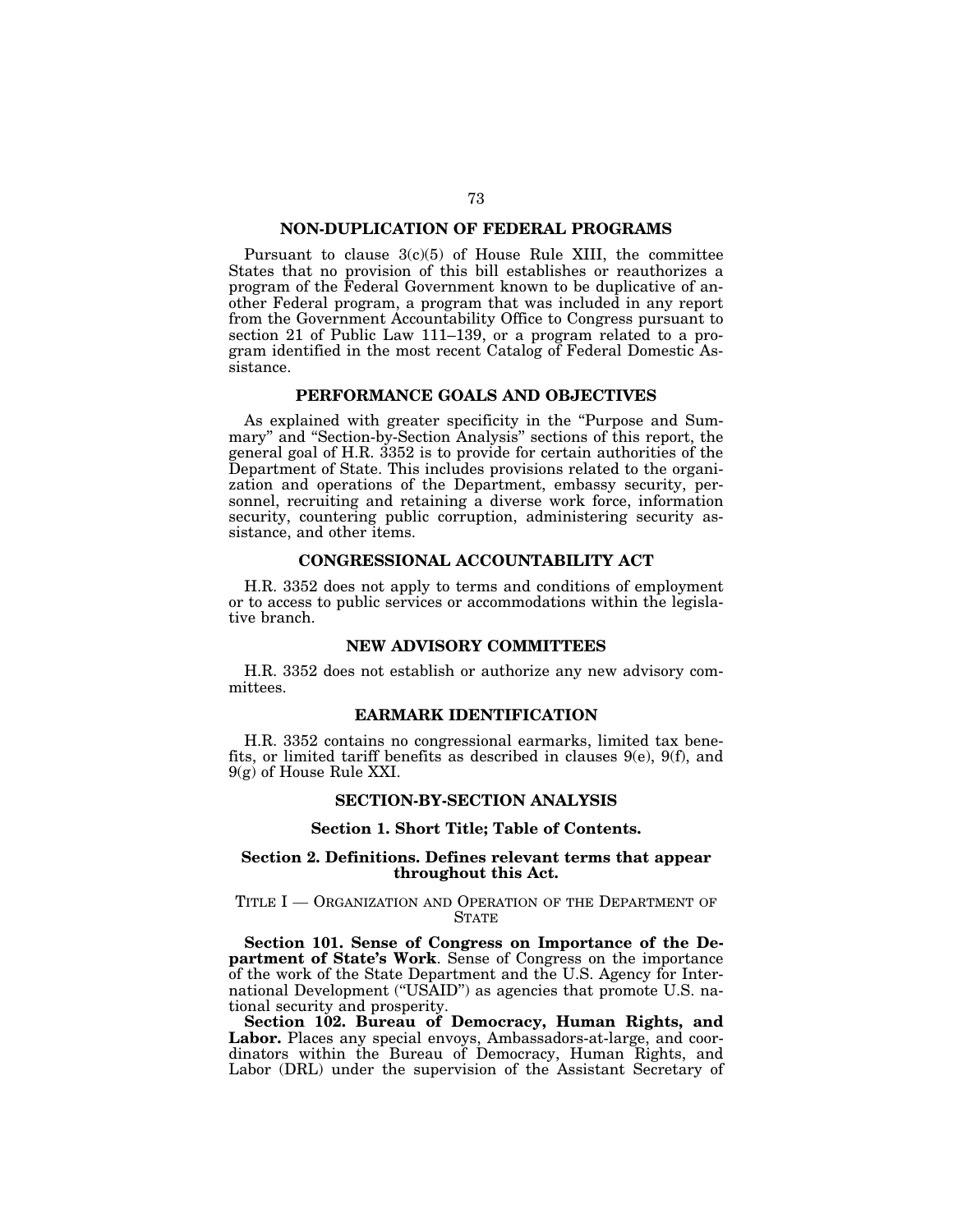DRL. Codifies the authorities of the Assistant Secretary and existing DRL Bureau.

**Section 103. Assistant Secretary for International Narcotics and Law Enforcement Affairs.** Amends the State Department Basic Authorities Act to codify the existing Assistant Secretary for International Narcotics and Law Enforcement Affairs. Delineates areas of responsibility and identifies certain duties for the Assistant Secretary. It also modifies the annual International Narcotics Control Strategy Report to add a requirement related to partner vetting.

**Section 104. Bureau of Consular Affairs; Bureau of Popu**lation, Refugees, and Migration. Codifies the existence of two longstanding Bureaus in the Department: the Bureau of Consular Affairs; and the Bureau of Population, Refugees, and Migration.

**Section 105. Office of International Disability Rights.** Permissively authorizes the activities of an Office of International Disability Rights, to be supervised by a senior official at the Department's discretion.

**Section 106. Office of Global Women's Issues.** Permissively authorizes the activities of the existing Office of Global Women's Issues, to be supervised by an ambassador-at-Large, and mandates a report on the implementation of the duties of the office.

**Section 107. Special Appointments.** Requires the State Department to report to Congress on recommendations for keeping or eliminating existing administratively created special envoys. Eliminates administratively created special envoys and offices that are not presented for Senate advice and consent within 90 days of submitting that report and allows for the establishment or re-establishment of any special envoys if presented for advice and consent within 90 days of appointment. Allows the appointment of temporary special envoys after notification to Congress that the described envoy will not exercise significant authority. Eliminates the Special Representative for Burma in light of the 2012 appointment of an ambassador to Burma.

**Section 108. Anti-Piracy Information Sharing.** Improves the ability of the United States to share and receive information to combat piracy and armed robbery against ships in Asia by authorizing continued U.S. participation in the anti-Piracy Information Center in Singapore.

**Section 109. Importance of Foreign Affairs Training to National Security.** Expresses the sense of Congress that effective training of State Department personnel is essential to the national security of the United States.

**Section 110. Authorization for Receipt of Private Funding for Diplomatic Studies and Training.** Authorizes the Foreign Service Institute to accept private contributions to assist with the training of State Department personnel. Requires the names of donors be made available to Congress.

**Section 111. Classification and Assignment of Foreign Service Officers.** Permits the State Department to temporarily fill Foreign Service designated positions that have been vacant for more than 365 days with persons who are not members of the Foreign Service.

**Section 112. Energy Diplomacy and Security.** Replaces the Coordinator for International Energy Affairs with an authorization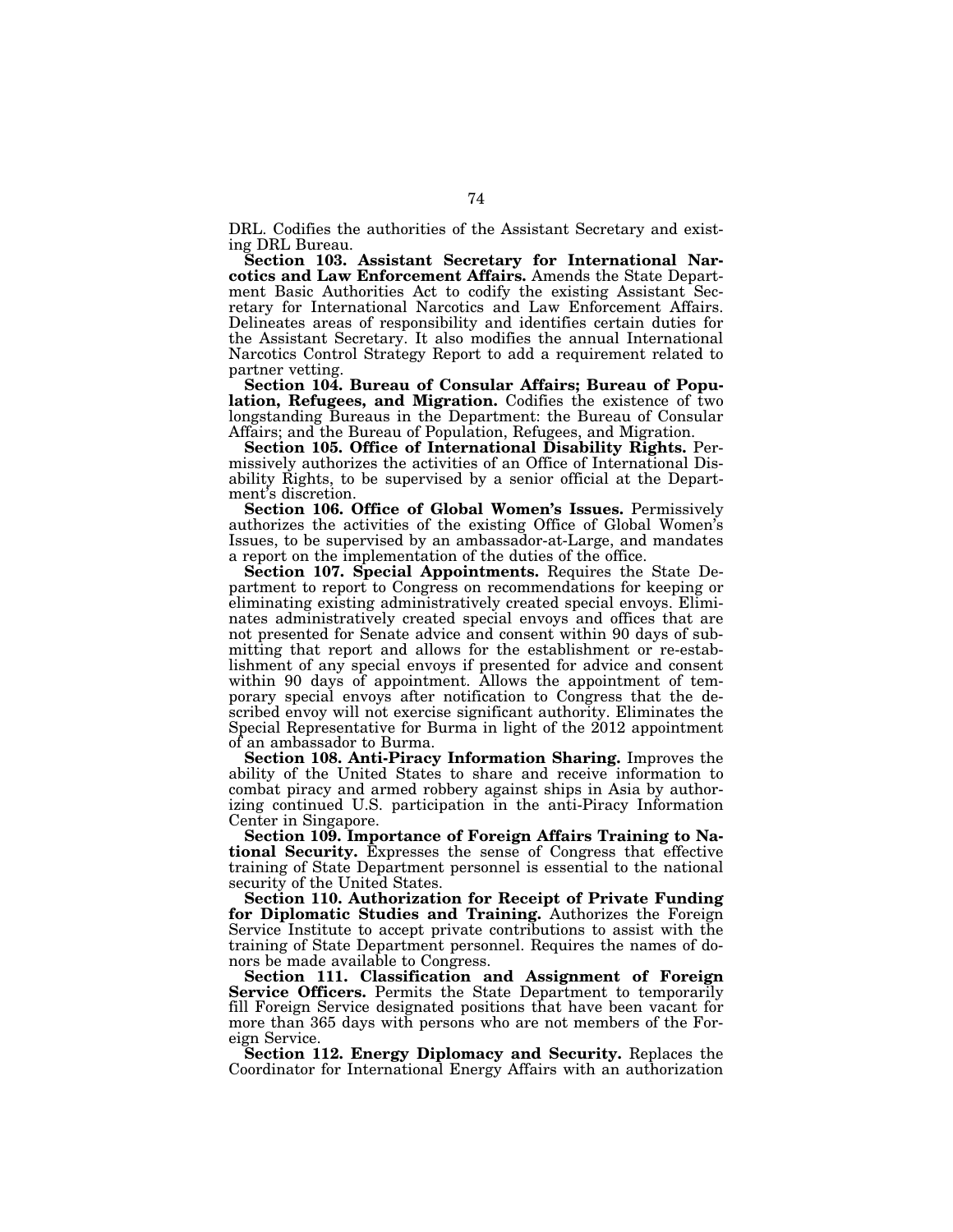for an Assistant Secretary for Energy Resources and a requirement that there be personnel dedicated to energy matters within the Department responsible for various energy policy priorities enumerated in this section.

**Section 113. Passport fees.** Permanently authorizes surcharge authority under the Western Hemisphere Travel Initiative (an authority that expired in 2010 and has been reinstated on an annual basis in appropriations bills).

**Section 114. United States Diplomacy Center.** Authorizes the Department to recover costs through fees generated for the use of center facilities and regulates the disposition of artifacts in the Center's control.

**Section 115. Extension of period for reimbursement of commercial fishermen for costs incurred from the illegal seizure and detention of US-flag fishing vessels by foreign governments.** Permanently authorizes the Department to reimburse fishermen for fines and direct costs incurred from illegal seizure of U.S.-flag fishing vessels as a result of a claim of jurisdiction not recognized by the U.S. (permanently authorizing what has previously been authorized in annual appropriations bills).

**Section 116. Art in embassies.** Requires consultation with and notification to Congress prior to purchase of any individual piece of art in excess of \$50,000 for the next two years and mandates a one-time report on prior costs of the Art in Embassies program.

**Section 117. Admendment or repeal of reporting requirements.** Eliminates or reduces and revises reporting requirements no longer relevant for Congress and the Department.

**Section 118. Reporting on Implementation of GAO Recommendations.** Requires the State Department to report on and justify unimplemented GAO recommendations.

**Section 119. Office of Global Criminal Justice.** Permissively authorizes an Office of Global Criminal Justice to be located within the Department at the Secretary's discretion, and describes the duties of the position, with emphasis on forums for accountability for crimes against humanity.

#### TITLE II — EMBASSY CONSTRUCTION

**Section 201. Embassy Construction, Security, and Maintenance.** Authorization of funds for Embassy security, construction, and maintenance for Fiscal Year 2020 at Fiscal Year House appropriated level.

**Section 202. Standardization in Capital Construction.** A Sense of Congress that the Department should give due consideration to standardization in design of new embassy compounds and keep customization to a minimum.

**Section 203. Capital Construction Transparency.** Requires the State Department to report to Congress quarterly instead of annually on all ongoing capital construction projects, including information on budget, schedule, and contractor claims for the next four years.

**Section 204. Contractor Performance Information.** Requires the State Department to complete contractor performance evaluations required by the Federal Acquisition Regulation, brief Congress, and develop a prioritization system for clearing its current backlog of evaluations.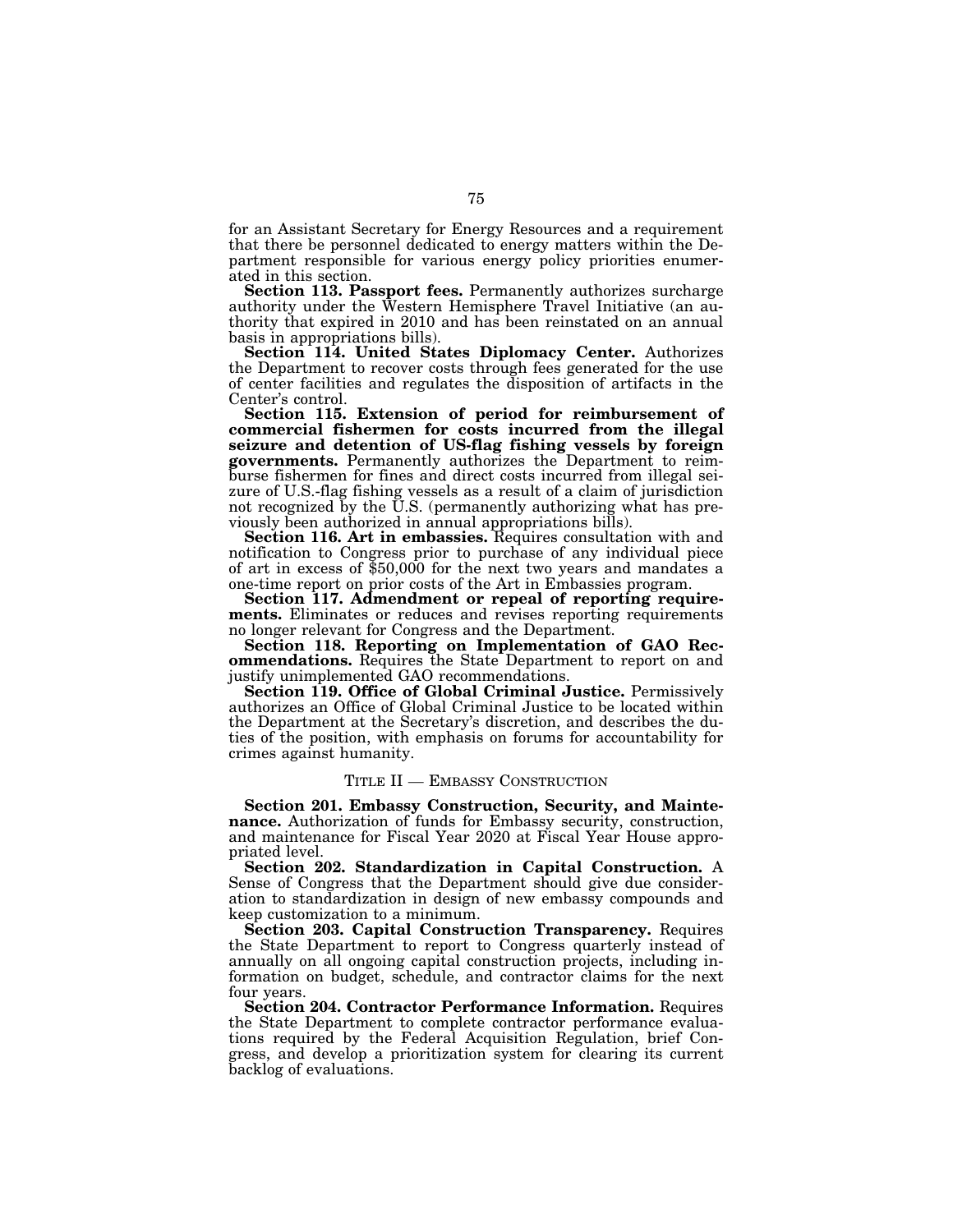**Section 205. Growth Projections for New Embassies and Consulates.** Requires the State Department to base growth projections for new embassies and consulates on available data (rather than assuming 10 percent growth for all projects).

**Section 206. Long-Range Planning Process.** Requires the State Department to re-start its long-term planning process for building and maintaining new diplomatic posts and reexamining America's overseas diplomatic "footprint" for the next five years.

**Section 207. Value Engineering and Risk Assessment.** Requires the State Department to confirm to Congress that it has met standing requirements to conduct value engineering and risk assessment studies on major capital construction projects, and to make the results of those studies available to Congress if requested.

**Section 208. Business Volume.** Clarifies existing statute that requires bidders on capital construction projects to have achieved business volume equal to the project they're bidding on over the course of three years out of the previous five.

**Section 209. Embassy Security Requests and Deficiencies.**  Requires the State Department to make available to Congress information on security deficiencies at posts abroad.

**Section 210. Overseas Security Briefings.** Requires the State Department to revise the Foreign Affairs Manual to stipulate that information on the current threat environment shall be provided to all U.S. Government personnel traveling overseas on official business—prior to their arrival, to the extent practicable.

**Sec. 211. Contracting Methods in Capital Construction.** Requires the State Department to use design-build contracts for capital construction, unless the Secretary justifies use of another method to the appropriate congressional committees.

**Sec. 212. Competition in Embassy Construction.** Requires the State Department to report to the appropriate congressional committees on efforts to increase competition in embassy construction contracts.

**Sec. 213. Statement of Policy.** Expresses that it is the policy of the United States that the State Department's Overseas Building Office should balance functionality and security with accessibility in the construction of U.S. embassies and consulates.

**Sec. 214. Definitions.** Defines "design-build" and "non-standard design.''

#### TITLE III — PERSONNEL ISSUES

**Section 301. Defense Base Act Insurance Waivers.** Requires State to apply for waivers to a law requiring foreign contractors to have workers compensation insurance if contractors are already covered domestically. State used to have waiver authority, but now has to get waivers from Department of Labor and has not done so for all countries in which contractors are covered domestically.

**Section 302. Study on Foreign Service Allowances.** Requires the Secretary to submit a report to Congress analyzing the effect of overseas allowances on the foreign assignment of Foreign Service Officers (FSOs), and particularly how such allowances incentivize FSOs to bid on certain assignments, to be conducted by a federally funded research and development center with appropriate expertise in labor economics and military compensation.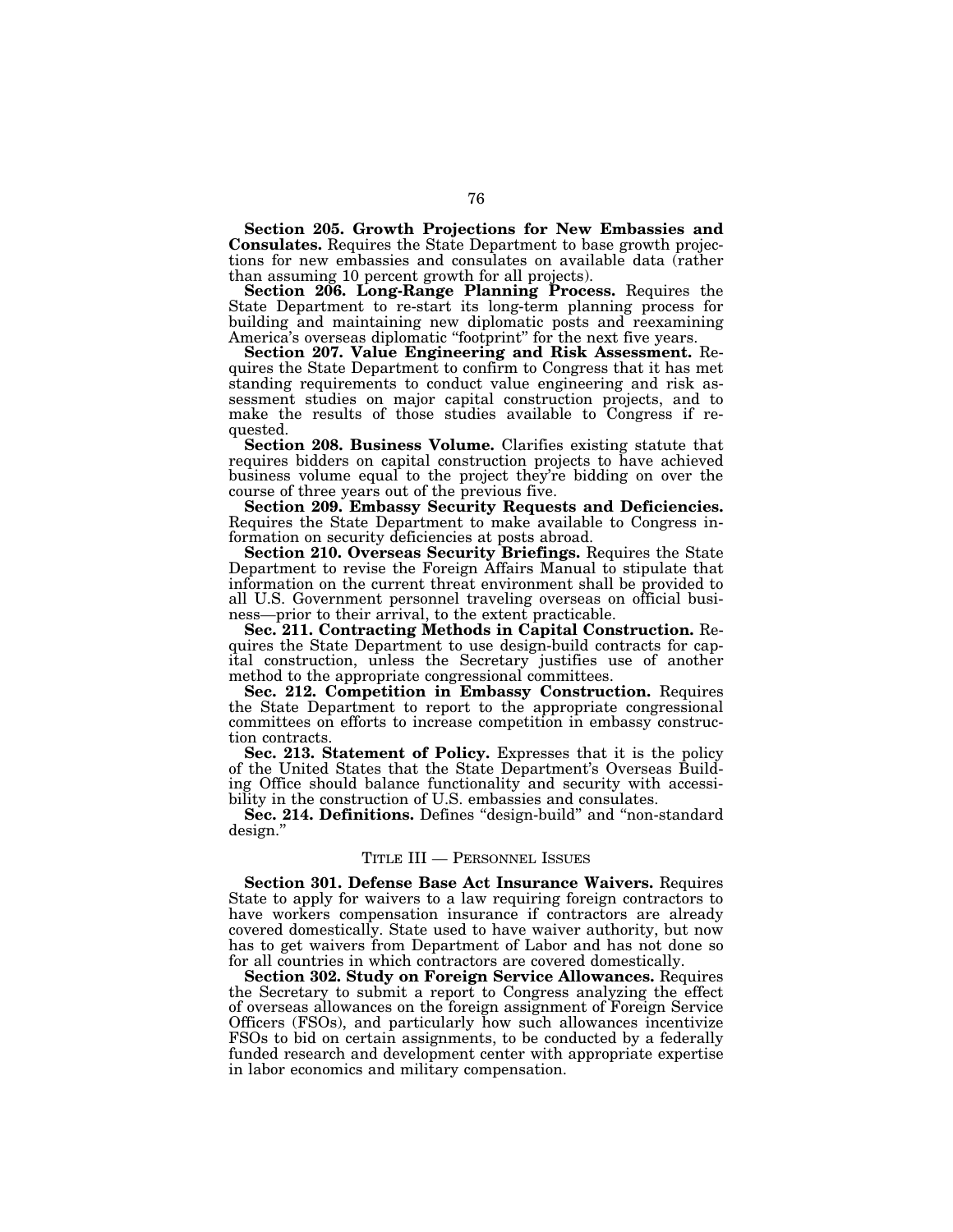**Section 303. Science and Technology Fellowships.** Authorizes the State Department to make grants or enter into cooperative agreements, not to exceed \$500k per fiscal year, related to Department science and technology fellowship programs. This includes the Jefferson Science Fellows Program, which brings distinguished science and technology university professors into the State Department as unpaid consultants for one to 2 years. These fellows receive salary and benefits from their universities and work on issues that include nuclear programs, export controls, and energy. This authority would facilitate recruitment and coverage of travel and other appropriate expenses of fellows.

**Section 304. Travel for Separated Families.** Allows a Foreign Service Officer's child whose other parent is in a different location to transfer their State Department-paid airline ticket (allowed for in statute for the child to visit the other parent) to the other parent.

**Section 305. Home Leave Travel for Separated Families.**  Allows a Foreign Service Officer at an unaccompanied post to take their home leave travel wherever their family is residing if they are not residing in the United States.

**Section 306. Sense of Congress Regarding Certain Fellow**ship Programs. States that it is the sense of Congress that the State Department and USAID should fulfill their obligations to each Rangel, Pickering, and Payne fellow as defined in their original contractual agreements.

**Section 307. Technical Correction.** Clarifies that certain prerequisites for promotion into the Senior Foreign Service as carried in the Department of State Authorities Act for Fiscal Year (P.L. 114–323) only apply to Foreign Service Officer generalists (and not specialists).

**Section 308. Foreign Service Awards.** Amends the Foreign Service Act of 1980 to clarify that members of the Civil Service may be awarded Department Awards.

**Section 309. Diplomatic Programs.** Encourages the Department to continue recruiting and training personnel at a rate consistent with prior years. Requires that the Secretary notify and report to Congress on the Department's strategic staffing plan prior to pursuing a reduction-in-force or ''buyouts'' of personnel.

**Section 310. Sense of Congress Regarding Veterans Employment at the Department of State** 

Encourages the Department to continue to promote the employment of veterans and recognizes their significant contributions.

**Section 311. Employee Assignment Restrictions and Preclusions** 

Amends the Foreign Service Act of 1980 to expressly grant an employee subjected to an assignment restriction or preclusion the same appeal rights available regarding denial or revocation of security clearance and instructs the Secretary to inform employees of this right by updating the Foreign Affairs Manual accordingly.

**Section 312. Recall and Reemployment of Career Members**  Amends the Foreign Service Act of 1980 to clarify that former career tenured Foreign Service Officers who separated from the Department for other than cause during the prior 3 years may be reemployed and shall not be required to take a directed first assignment upon reappointment. Also requires the Department and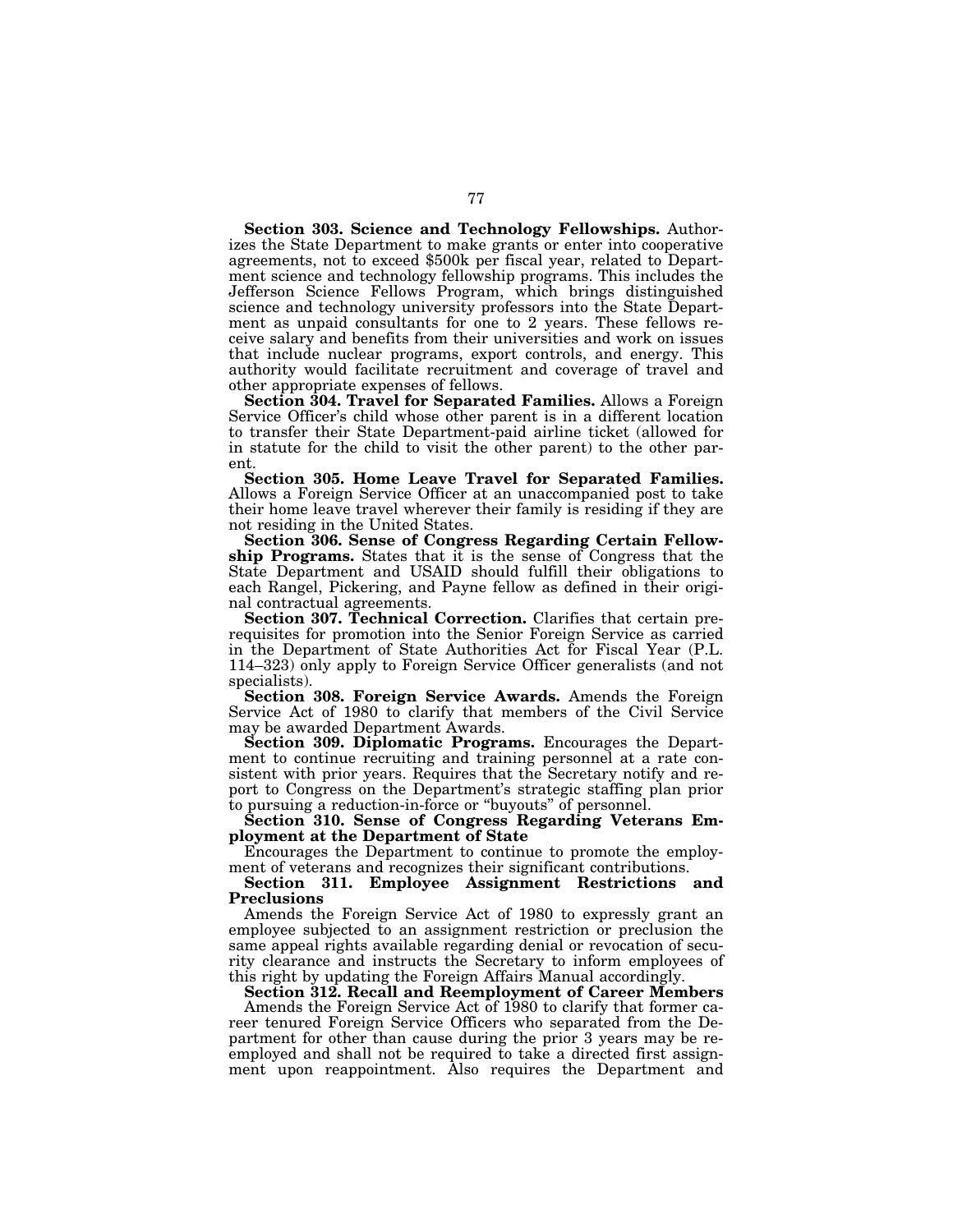USAID to make public all employment and promotion opportunities, including those offered under merit promotion procedures which shall expressly State that former employees eligible for reinstatement may apply, to help former civil service employees eligible for reemployment identify such opportunities.

**Section 313. Strategic Staffing Plan for the Department** 

Requires the Secretary to develop a comprehensive 5-year strategic staffing plan for the Department that is aligned with the objectives of the National Security Strategy, including data on current and projected work force needs. Requires a one-time report on root causes and effects of Foreign Service and civil service staffing shortages and the Department's plan to implement related U.S. Government Accountability Office recommendations.

**Section 314. Consulting services.** Makes permanent a requirement previously carried in appropriations bills for the State Department to publicize any contract for consulting services, which otherwise may not have been required to be made public.

**Section 315. Incentives for critical posts.** Makes the permissive authority for incentive payments to hardship posts permanent.

**Section 316. Extension of Authority for Certain Accountability Review Boards.** The requirement for an ''Accountability Review Board'' for incidents involving serious injury or significant destruction of property at U.S. missions has been waived for Afghanistan and Iraq since 2005, due to the difficulty and danger of conducting such reviews in areas of active combat. This provision deletes Iraq from the waiver and extends the waiver for Afghanistan, Syria, and Yemen until September 30, 2022.

**Section 317. Foreign Service suspension without pay.** Enables indefinite suspension without pay if FSOs are reasonably believed to have committed an imprisonable crime. For FSOs who have had their security clearance suspended, the provision allows for suspension of duties without pay only after the initial adjudication of their security clearance suspension is completed, and requires congressional notification if the adjudication process endures beyond one calendar year.

**Section 318. Foreign Affairs Manual and Foreign Affairs Handbook changes.** Requires quarterly reports to Congress on changes made to the Foreign Affairs Manual or the Foreign Affairs handbook; the requirement sunsets in 5 years.

**Section 319. Waiver authority for individual occupational requirements of certain positions.** Authorizes the Secretary to waive occupational requirements for a civil service position under the GS–0130 (foreign affairs) occupational series based on the individual's technical expertise, based on demonstrated job performance and qualifying experience. Waivers under this authority must be submitted to the Director of the Office of Personnel Management.

**Section 320. Standardizing Department parental leave policies.** Requires the Secretary to establish and implement a standard parental leave policy applicable to all employees.

**Section 321. Appointment of employees to the Global Engagement Center.** Authorizes non-competitive temporary appointment for 3 years, with a 2-year extension, of staff for the Global Engagement Center.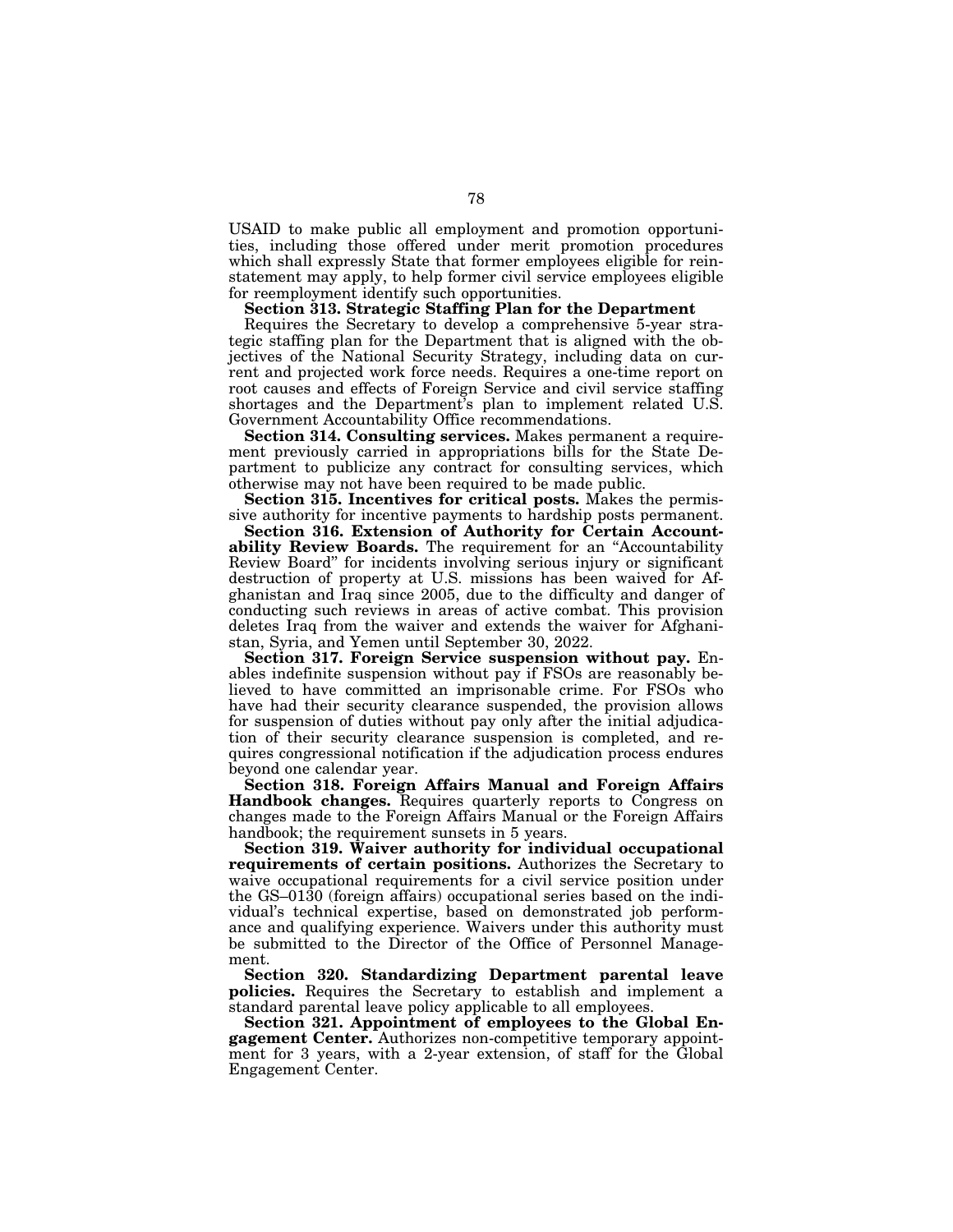**Section 322. Rest and recuperation and overseas operations leave for Federal employees.** Authorizes up to 20 days of paid leave for rest and recuperation per year for civil service employees to align leave policy with that of other federal agencies.

## TITLE IV — A DIVERSE WORKFORCE: RECRUITMENT, RETENTION, AND PROMOTION

**Section 401. Definitions.** Defines relevant terms that appear throughout this title.

**Section 402. Collection, Analysis, and Dissemination of Workforce Data.** Requires the State Department to report on demographic data related to its work force and diversity efforts—including enforcing anti-harassment and anti-discrimination policies, preventing unlawful discrimination or retaliation, providing reasonable accommodation, and recruiting a diverse work force—in a substantial first report and annual updates for five years.

**Section 403. Exit Interviews for work force.** Requires the Director General of the Foreign Service to offer departing employees the opportunity for an exit interview and analyze the results for diversity impacts. Encourages periodic interviews with retained staff. Requires the State Department to track demographic data on participation in professional development programs and encourage participation from underrepresented groups.

**Section 404. Recruitment and retention.** Encourages the State Department to recruit a diverse work force by preparing a diversity recruitment plan, recruiting at minority-serving institutions and job fairs in urban and rural communities, and providing opportunities through leadership programs and international affairs organizations dedicated to shared diversity goals. Expands anti-harassment and anti-discrimination training and makes such expanded training mandatory for senior/supervisory officials and officials with personnel-related responsibilities.

**Section 405. Leadership engagement and accountability.**  Requires the Secretary to implement performance and advancement requirements that reward and recognize senior management efforts to promote diversity and inclusion. Urges senior management to ensure that appointments to external advisory committees or boards represent the diversity of the Department.

**Section 406. Professional development opportunities and tools.** Authorizes the Secretary to approve additional external career advancement opportunities, including participation in academic programs; private-public exchanges; and details to outside organizations, such as private or international organizations, State and local governments, and other branches of the Federal Government. Also requires the Secretary to sponsor members of the work force to participate in a Senior Executive Service candidate development program or similar programs.

**Section 407. Examination and oral assessment for the Foreign Service.** Requires the oral assessment to be offered in not fewer than three time zones per year, in cities on a rotating basis.

**Section 408. Payne Fellowship Authorization.** Authorizes the existing Donald M. Payne fellowship program to conduct outreach to help attract outstanding students from diverse ethnic and socioeconomic backgrounds to Foreign Service careers.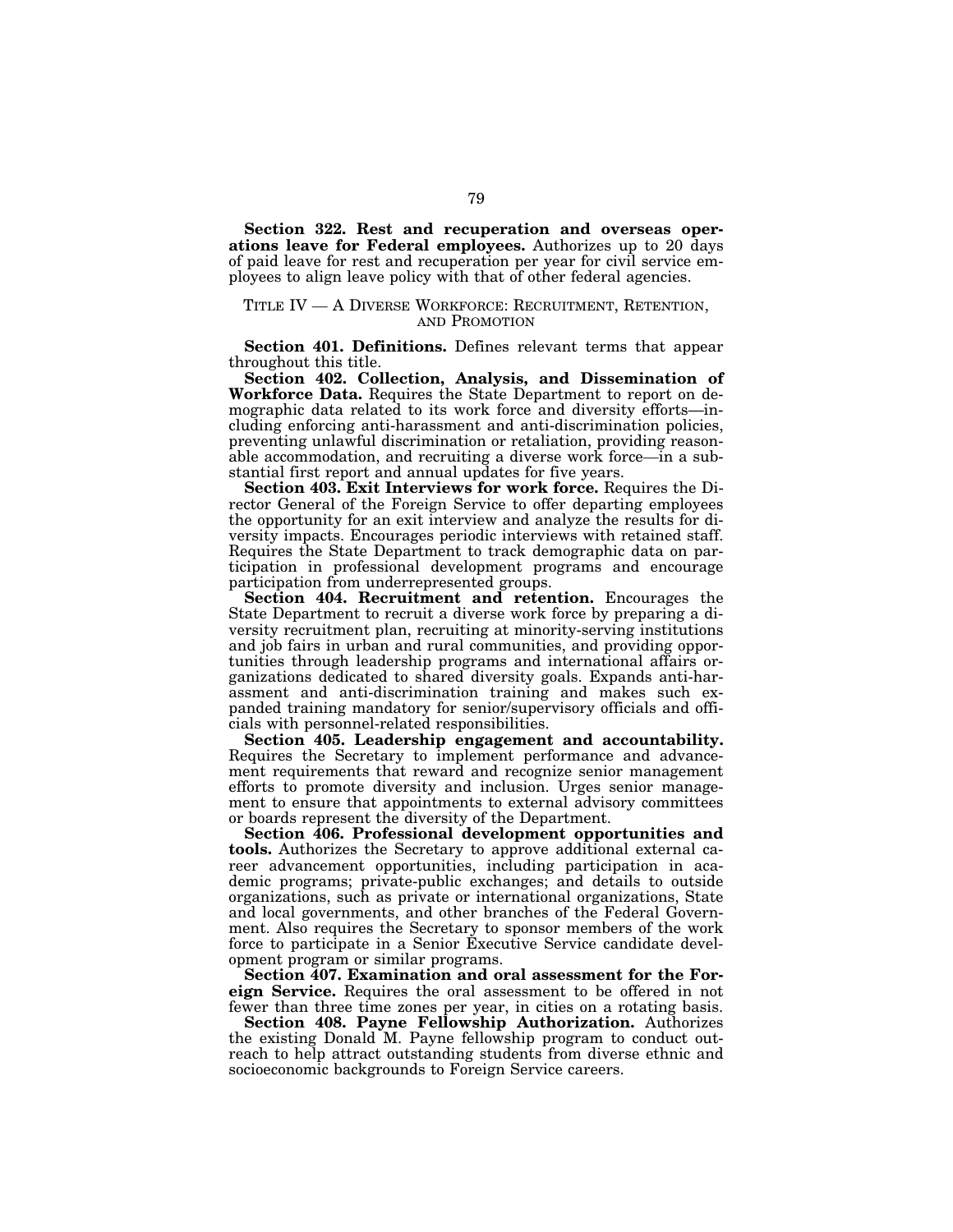**Section 409. Voluntary Participation.** Clarifies that all the data collected under Title 4 is voluntary and subject to relevant privacy protections.

#### TITLE V — INFORMATION SECURITY

**Section 501. Definitions.** Defines relevant terms that appear throughout this title.

**Section 502. Information System Security.** Requires the Secretary to regularly consult appropriate departments or agencies regarding the security of the State Department's information systems. Also requires a regular report on penetrations and compromises of the Department's systems and networks, including an assessment of the source of the breach, the risk it poses across U.S. networks, and what actions the Department is taking to prevent future attacks.

**Section 503. Prohibition on Contracting with Certain Telecommunications Providers.** Requires the State Department to develop and maintain a list in coordination with the Office of the Director of National Intelligence (ODNI), a copy of which shall be submitted annually to the relevant congressional committees for 5 years, of contractors that have knowingly participated in a cyberattack or surveillance against the U.S. on behalf of a cyber threat actor, or against individuals for the purposes of suppressing dissent on behalf of a country included in the annual country reports on human rights practices for systematic acts of political repression. Prohibits the State Department from contracting with contractors on the list.

**Section 504. Preserving records of electronic communications conducted related to official duties of positions in the public trust of the American people.** Sense of Congress and requirement to clarify in the Foreign Affairs Manual that records preservation law applies to communications on electronic messaging systems, software, and applications.

**Section 505. Foreign Relations of the United States (FRUS) series and declassification.** Lowers the timeframe to automatically declassify Department historical records.

**Section 506. Vulnerability Disclosure Policy and Bug Bounty Pilot Program.** Requires the Secretary to establish a Vulnerability Disclosure Process (VDP) through which to engage with security researchers toward discovering Department cyber vulnerabilities. Also requires the Secretary to establish a bug bounty pilot program to register and incentivize private individuals and organizations to conduct research to detect such vulnerabilities.

#### TITLE VI — PUBLIC DIPLOMACY

**Section 601. Short title.** 

**Section 602. Avoiding duplication of programs and efforts.**  Emphasizes the need for the State Department's Under Secretary for Public Affairs to increase coordination and efficiency, and to eliminate duplicative functions.

**Section 603. Improving Research and Evaluation of Public Diplomacy.** Directs the Secretary to conduct regular research and evaluation of public diplomacy programs. Establishes a Director of Research and Evaluation, without increasing overall positions in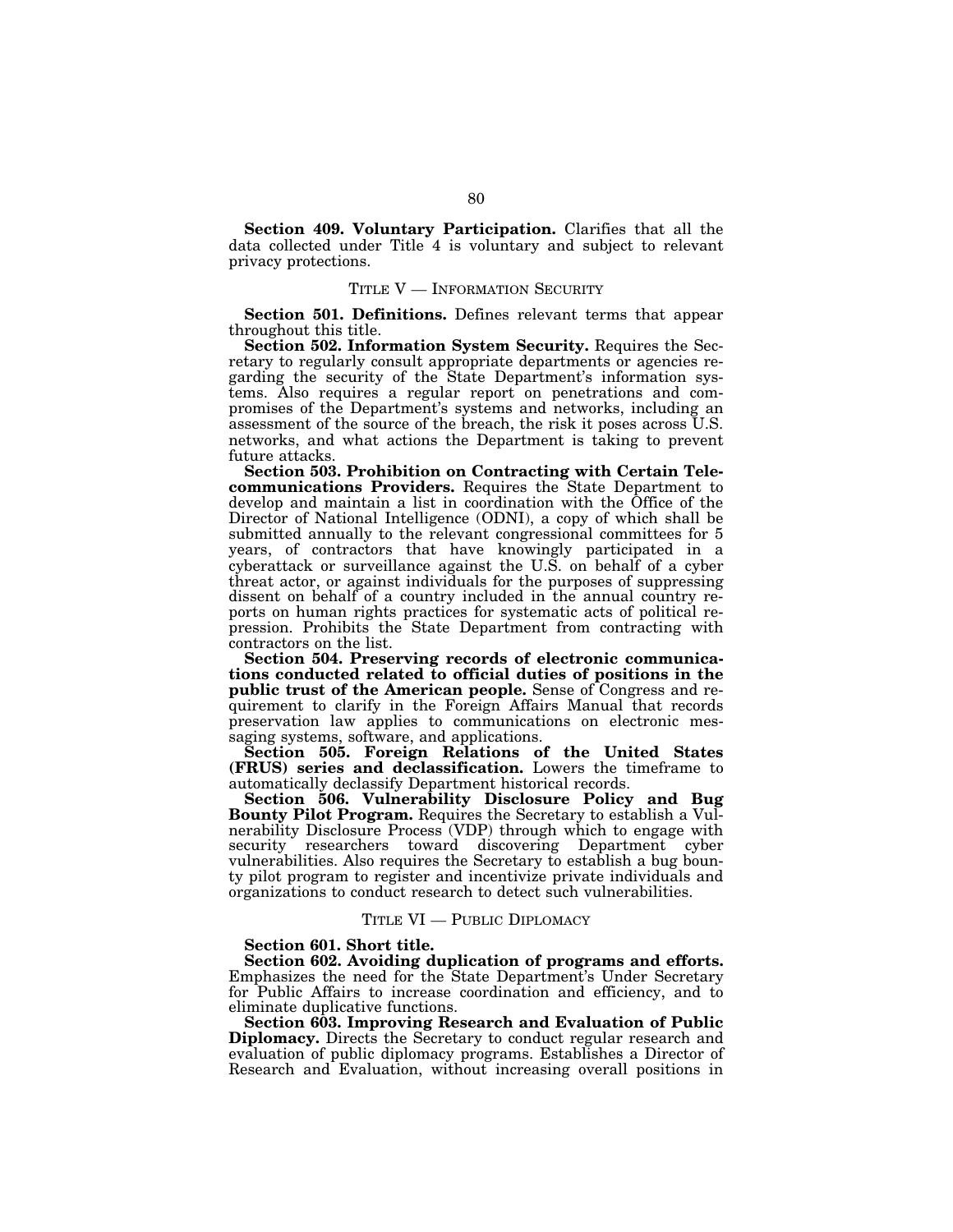the Department, and with budget authority and responsibility for directing and coordinating all State Department public diplomacy research and evaluation activities. Recommends allocating increased public diplomacy program funds for research and evaluation. Exempts data collection and its usage from the Paperwork Reduction and Privacy Acts. Establishes a subcommittee for research and evaluation in the Advisory Commission on Public Diplomacy to evaluate the Department's public diplomacy research and evaluation efforts.

**Section 604. Permanent reauthorization of the United States Advisory Commission on Public Diplomacy.** 

**Section 605. Streamlining of support functions.** Requires a report from a working group established by the Department to look at streamlining executive and administrative functions in the family of bureaus under the Undersecretary for Public Diplomacy and Public Affairs.

**Section 606. Guidance for closure of public diplomacy facilities.** Requires collecting, analyzing, and disseminating information on the impact on public diplomacy activities in the construction of new embassy compounds that will result in the closure of an American Space.

**Section 607. Definitions.** 

### TITLE VII — COMBATING PUBLIC CORRUPTION

**Section 701. Sense of Congress.** Expresses the Sense of Congress that it is in the foreign policy interest of the United States to help other countries promote good governance and combat public corruption, and that the State Department should promote greater coordination among the Federal departments and agencies implementing programs toward that end.

**Section 702. Annual Assessment.** Requires the Secretary for each of the fiscal years 2020 through 2026 to utilize independent, third party indicators and other considerations to assess the capacity and commitment of foreign countries to combat public corruption. Upon completing the assessment, the Secretary is required to provide to the appropriate congressional committees and make publicly available a report that identifies those countries that are: (1) meeting minimum standards to combat public corruption; (2) not meeting minimum standards but making significant efforts to do so; or (3) are neither meeting minimum standards nor making significant efforts to do so. The Secretary may provide a briefing to the appropriate committee in lieu of a report if the Secretary determines that publishing such report would undermine existing U.S. anti-corruption efforts or threaten U.S. national interests.

**Section 703. Transparency and Accountability.** Requires the Secretary, in coordination with the USAID Administrator, to ensure that a corruption risk assessment and mitigation strategy is included in the integrated country strategy for each country identified as either "not meeting minimum standards but making significant efforts to do so,'' or ''neither meeting minimum standards nor making significant efforts.'' Further requires the Secretary, in coordination with the Administrator, to utilize appropriate mechanisms to combat corruption in such countries.

**Section 704. Designation of Embassy Anti-Corruption**  Points of Contact. Requires the Secretary to designate an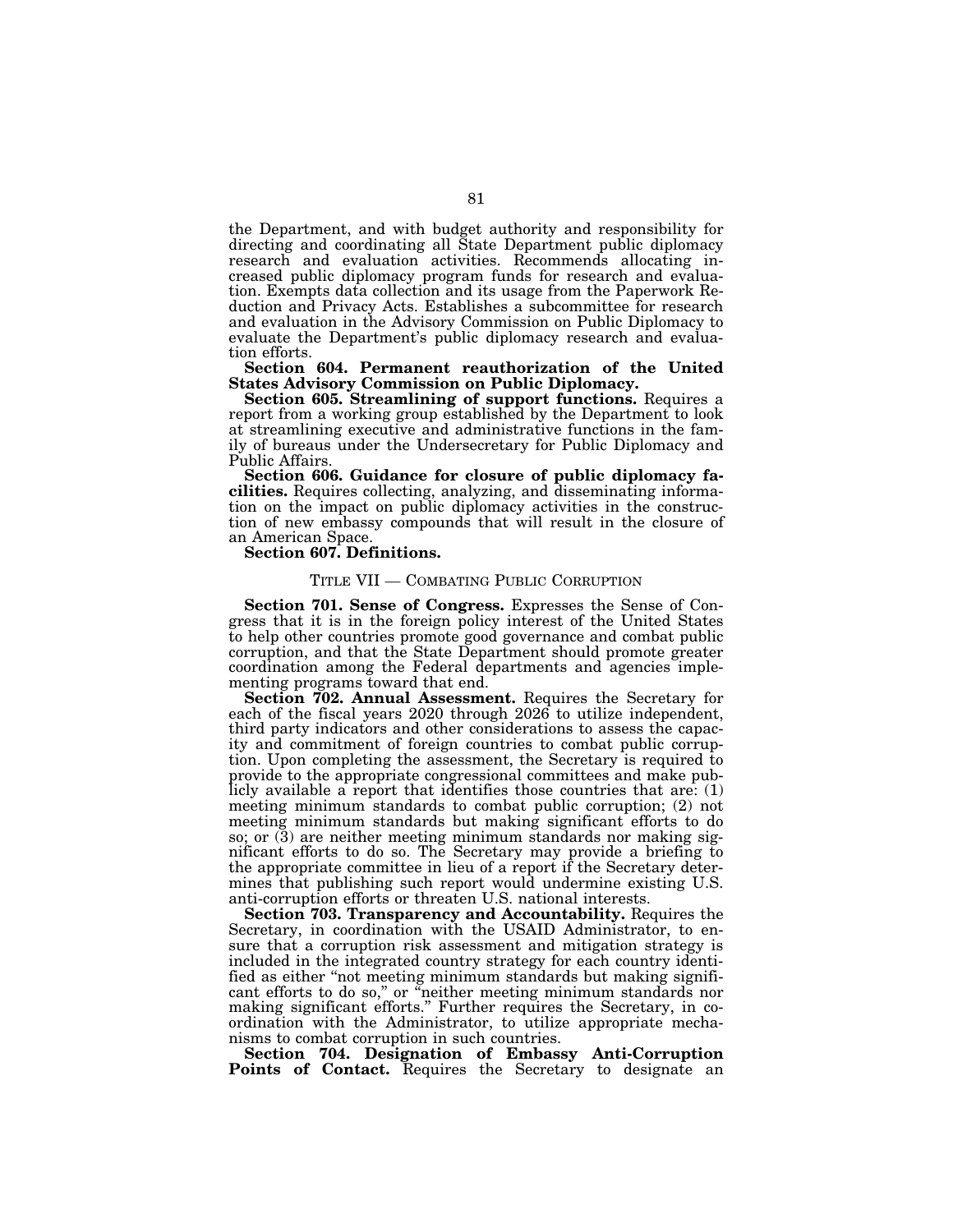anticorruption point of contact at the U.S. mission to each country identified in section 702. Points of contact shall be responsible for coordinating and overseeing a whole-of-government approach to combatting public corruption in their posted countries.

Section 705. Reporting Requirements. Requires an annual report on implementation of this anti-corruption title. Further requires the Secretary to make available existing reports relating to foreign corruption on a single, public, online platform. Requires the incorporation of anti-corruption training into existing Foreign Service and Civil Service training courses.

**Section 706. Foreign investments and national security.**  Requires the Secretary, in consultation with the Secretary of the Treasury, the Director of National Intelligence, and the heads of other agencies, as appropriate to develop an interagency strategy to work with foreign governments and multilateral institutions to guard against the risks of certain transactions involving foreign investments. Requires a biannual report on the strategy over the next 6 years.

# TITLE VIII — MATTERS RELATING TO INTERNATIONAL SECURITY

### **Section 801. Short title.**

**Section 802. Security Assistance Defined.** Defines ''security assistance'' for purposes of this title.

### **Subtitle A** — **Reforms Relating to Security Assistance**

**Section 811. Organizational Reform.** Requires the Secretary of State to designate a working group on security assistance within Department senior management, mandates establishment of an Office of Security Assistance within the designated Under Secretary's bureau, and calls for an organization plan and designates officers to coordinate security assistance in relevant offices and diplomatic posts. Requires a report to Congress on the above within 180 days of passage of this Act.

**Section 812. Workforce Development.** Requires the Secretary to establish a security assistance curriculum for training to be provided at the Department's Foreign Service Institute.

**Section 813. Security Assistance Planning.** Requires the Office of Security Assistance established in section 811 to create a Global Framework for security assistance planning to be used by relevant bureaus and diplomatic posts for regional and country-specific planning —with identification of priority countries as part of Department-level planning. Requires the Office to coordinate development of definitions for different levels of security assistance, including specifically a definition for ''significant'' security assistance; and requires the office to coordinate with the DRL Bureau to define baseline norms of governance and rule of law. Outlines elements to be used in assessment, monitoring, and evaluation of security assistance in countries receiving "significant" security assistance and requires coordination of security assistance resources. Directs the Secretary, in consultation with the Secretary of Defense, to establish multi-year compacts with governments of countries that receive security assistance. Establishes an annual reporting requirement on security assistance planning and implementation.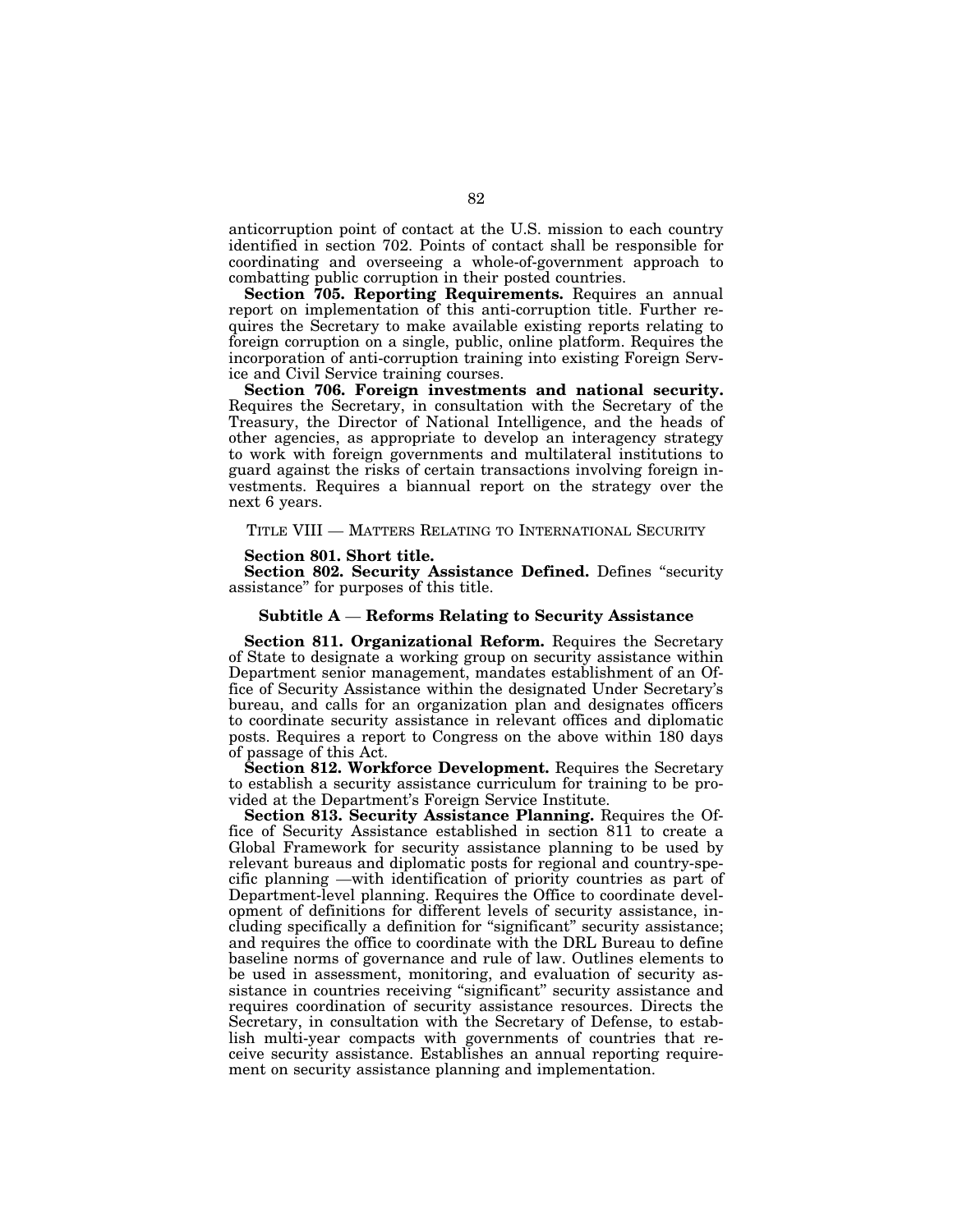**Section 814. Interagency Coordination of Security Assistance, Transfers, and Security Cooperation.** Calls for creation of a central common data base, in coordination with the Secretary of Defense and other appropriate agencies, focused on security assistance. Requires a report to appropriate congressional committees assessing coordination between the Department of State security assistance programs and the Department of Defense security cooperation programs.

**Section 815. Rule of Construction.** Noting in this title shall affect implementation of subsection (h) of section 36 of the Arms Export Control Act, which ensures that arms sales or export shall not adversely affect Israel's qualitative military edge.

### **Subtitle B** — **Foreign Military Assistance**

**Section 821. Strategic Allocation of Excess Defense Articles.** Clarifies that the Secretary, in consultation with the Secretary of Defense, shall allocate—distinct from actual delivery of excess defense articles (EDA) in accordance with national security priorities. Authorizes use of security assistance funds to refurbish and upgrade such EDA. Increases the threshold for congressional notification of EDA from \$7 million to \$25 million (consistent with inflation since the former threshold was established in 1961). Increases the annual cap on EDA transfers from \$500 million to \$600 million.

**Section 822. Modification of Purposes for which Military Sales by the United States are Authorized.** Expressly States that anti-terrorism is an ''internal security'' purpose for which military sales are authorized.

**Section 823. Return of Defense Articles.** Amends Section 21 of the Arms Export Control Act to authorize the Secretary to accept return of "significant military equipment" from a country or international organization.

**Section 824. Requirements Relating to Exemptions for Licensing of Defense Items.** Amends Section 38(j) of the Arms Export Control Act to expressly include the North Atlantic Treaty Organization as an entity eligible for exemptions for licensing of defense items.

**Section 825. Amendment to General Provisions.** Amends Section 42(a) of the Arms Export Control Act to expressly State that procurements made under that Act outside the United States shall be made on a competitive basis.

**Section 826. Technical amendments to the Arms Export Control Act.** Amends Section 36 of the Act to add direct reference to the North Atlantic Treaty Organization.

**Section 827. Sense of Congress on Licensing under United States Arms Export Control Programs.** Encourages the President to develop a new framework for licensing under arms export control programs.

**Section 828. Extension of War Reserve Stockpile Authority.** Extends existing authorities through 2021.

**Section 829. Peacekeeping Operations and Other National Security Programs.** Amends Section 551 of the Foreign Assistance Act of 1961 to authorize assistance to enhance the capacity of foreign civilian security forces to participate in peacekeeping and counterterrorism operations. Provides notwithstanding authority to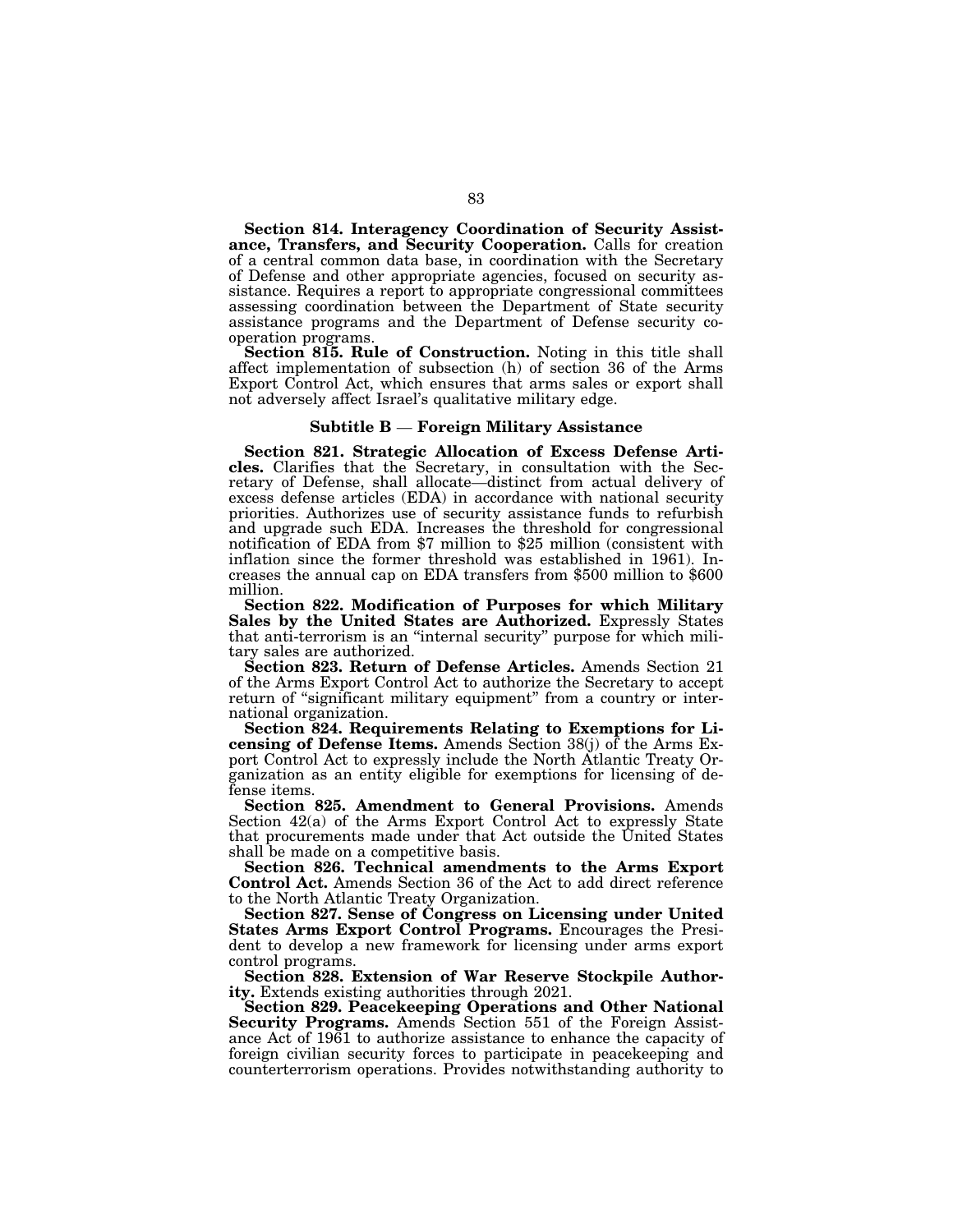use any funds appropriated for peacekeeping operations to be used to disarm, demobilize, and reintegrate into civilian society former members of foreign terrorist organizations. Also encourages promotion of greater participation of women in such peacekeeping operations. Establishes a notification requirement prior to obligation of funds for peacekeeping operations purposes.

**Section 830. Other Amendments to Military Assistance Authorities.** Amends the Foreign Assistance Act of 1961 to expressly include regional and international organizations as eligible recipients. Amends Section 620M of the Foreign Assistance Act of 1961 to clarify that public reporting may only be limited if disclosure would endanger the safety of human resources or reveal sensitive intelligence sources and methods, and to require an annual report on a vetting process for security forces of foreign countries to receive assistance.

**Section 831. Repeal of Reports.** Repeals Annual Report on World Military Expenditures and Arms Transfers; Annual Report relating to the Commission on Security and Cooperation in Europe; and Report on Assistance relating to International Terrorism.

**Section 832. Defense trade controls registration fees.** Permits the Department to use registration fees to support management, licensing, compliance, and policy activities related to defense trade controls.

**Section 833. Withholding of assistance to units of foreign security forces that engaged in sexual exploitation or abuse in peacekeeping operations.** Makes permanent an annual authorization withholding funds from government units credibly alleged to have engaged in such activities.

**Section 834. Modification to limitations on assistance relating to human rights.** Amends the restriction in Section 620M of the Foreign Assistance Act of 1961 on assistance to security forces of a foreign country if the Secretary has credible information that such unit has committed a gross violation of human rights; expands the restriction to any joint operation involving such unit, and expands its application to include any act constituting a war crime as defined in section 2441 of Title 18 of U.S. Code.

## **Subtitle C** — **Studies on Authorities and Programs**

**Section 841. Requirement for Study by Bureau of International Narcotics and Law Enforcement Affairs.** Requires the INL Bureau to submit to Congress a repot on all existing programs, and their statutory authorities, that provide training, advice, equipment, and other support to eligible foreign civilian security forces and institutions.

**Section 842. Requirement for Independent Study of Existing Security Assistance Authorities.** Requires the Secretary to use an independent research entity to study the history, evolution, and original intent of existing security sector authorities, and to provide recommendations for updating those authorities.

#### TITLE IX — MISCELLANEOUS

**Section 901. Case-Zablocki Act Reform.** Requires each department or agency that enters into international agreements on behalf of the United States to designate an officer responsible for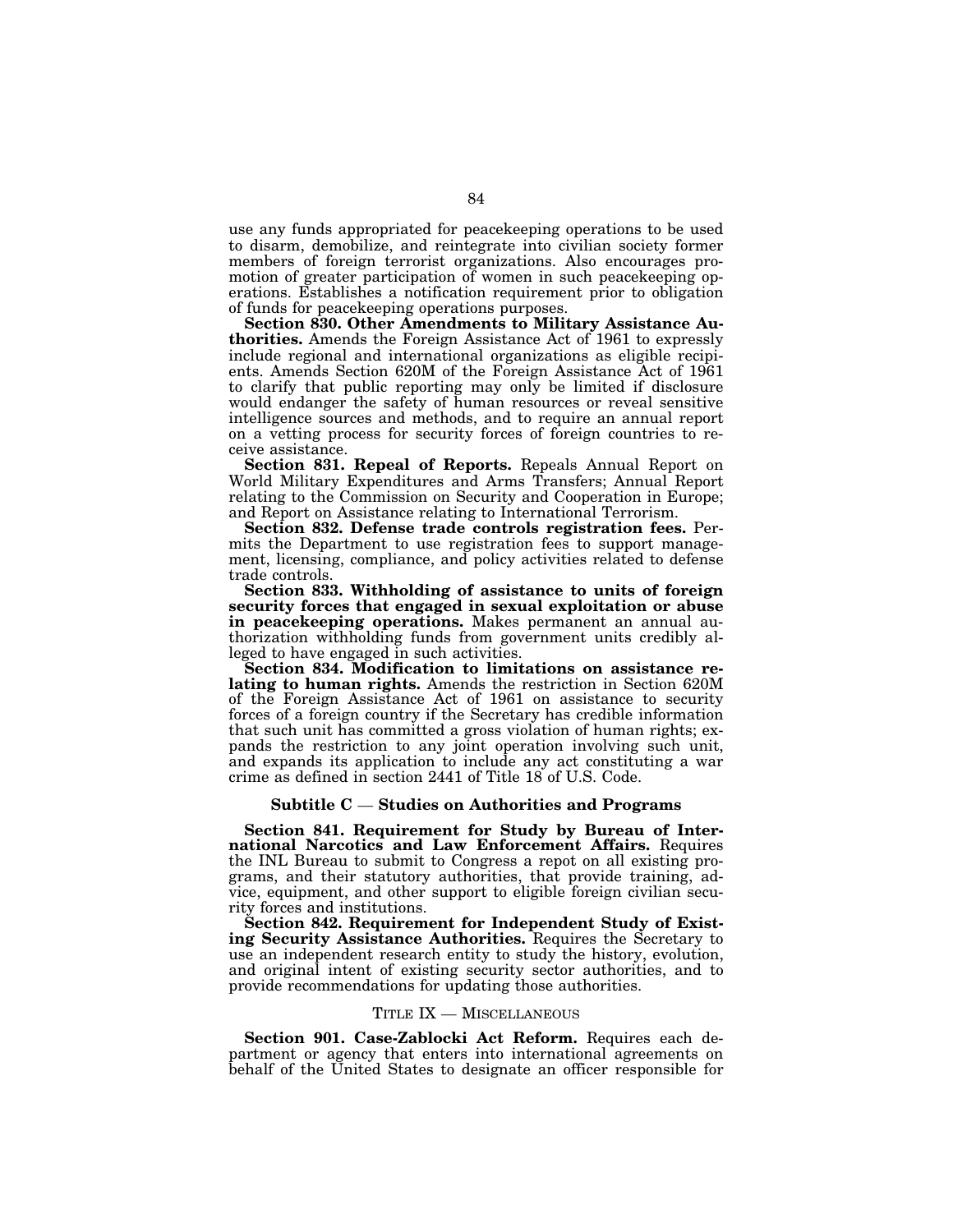transmitting the text of those agreements to the State Department within 20 days of signing.

**Section 902. Limitation on assistance to countries in default.** Makes permanent long-standing limitation previously included in annual appropriations acts regarding types of assistance that can be provided to countries in default.

**Section 903. Prohibition on assistance to governments supporting international terrorism.** Makes permanent a longstanding prohibition previously included in annual appropriations acts on assistance to governments that support international terrorism.

**Section 904. Establishing a coordinator for ISIS detainee issues.** Permits the President to designate an existing State Department official to serve as senior-level coordinator on ISIS detainee issues within the US Government and with other countries and international organizations.

**Section 905. Sean and David Goldman Child Abduction Prevention and Return Act of 2014 amendment.** Adds metrics —specifically, the number of children involved in cases and the number of pending cases —to an annual report the Secretary is required to provide to Congress pursuant to the Sean and David Goldman Child Abduction Prevention and Return Act.

**Section 906. Modification of authorities of Commission for the Reservation of America's Heritage abroad.** Amends an authority to advocate for and fund preservation of sites of historical significance to American's heritage abroad to add the purpose of seeking unimpeded access to those sites. Establishes the Committee on Foreign Affairs of the House of Representatives and the Committee on Foreign Relations of the Senate as recipients of the Commission's regular reporting and requires a one-time report from the Commission evaluating its capacity to continue its current activities in the event the geographic mandate of the commission were to be expanded.

CHANGES IN EXISTING LAW MADE BY THE BILL, AS REPORTED

In compliance with clause 3(e) of rule XIII of the Rules of the House of Representatives, changes in existing law made by the bill, as reported, are shown as follows (existing law proposed to be omitted is enclosed in black brackets, new matter is printed in italics, and existing law in which no change is proposed is shown in roman):

## **STATE DEPARTMENT BASIC AUTHORITIES ACT OF 1956**

\* \* \* \* \* \* \*

# TITLE I—BASIC AUTHORITIES GENERALLY

## ORGANIZATION OF THE DEPARTMENT OF STATE

SECTION 1. (a) SECRETARY OF STATE.—<br>(1) The Department of State shall be administered, in accordance with this Act and other provisions of law, under the supervision and direction of the Secretary of State (hereinafter referred to as the "Secretary".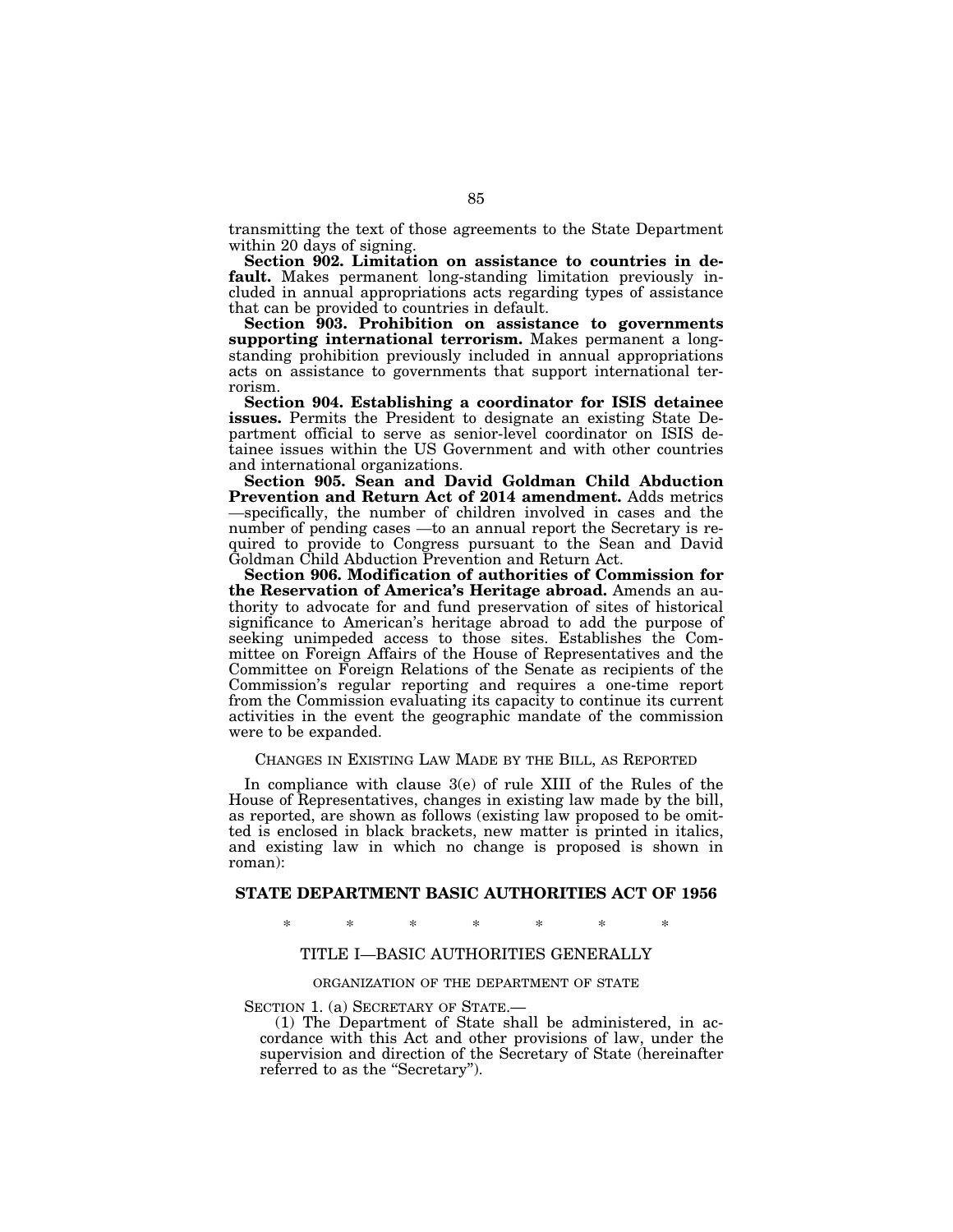(2) The Secretary, the Deputy Secretary of State, and the Deputy Secretary of State for Management and Resources shall be appointed by the President, by and with the advice and consent of the Senate.

(3)(A) Notwithstanding any other provision of law and except as provided in this section, the Secretary shall have and exercise any authority vested by law in any office or official of the Department of State. The Secretary shall administer, coordinate, and direct the Foreign Service of the United States and the personnel of the Department of State, except where authority is inherent in or vested in the President.

(B)(i) The Secretary shall not have the authority of the Inspector General or the Chief Financial Officer.

(ii) The Secretary shall not have any authority given expressly to diplomatic or consular officers.

(4) The Secretary is authorized to promulgate such rules and regulations as may be necessary to carry out the functions of the Secretary of State and the Department of State. Unless otherwise specified in law, the Secretary may delegate authority to perform any of the functions of the Secretary or the Department to officers and employees under the direction and supervision of the Secretary. The Secretary may delegate the authority to redelegate any such functions.

(b) UNDER SECRETARIES.—

(1) IN GENERAL.—There shall be in the Department of State not more than 6 Under Secretaries of State, who shall be appointed by the President, by and with the advice and consent of the Senate, and who shall be compensated at the rate provided for at level III of the Executive Schedule under section 5314 of title 5, United States Code.

(2) UNDER SECRETARY FOR ARMS CONTROL AND INTER-NATIONAL SECURITY.—There shall be in the Department of State, among the Under Secretaries authorized by paragraph (1), an Under Secretary for Arms Control and International Security, who shall assist the Secretary and the Deputy Secretary in matters related to international security policy, arms control, and nonproliferation. Subject to the direction of the President, the Under Secretary may attend and participate in meetings of the National Security Council in his role as Senior Advisor to the President and the Secretary of State on Arms Control and Nonproliferation Matters.

(3) UNDER SECRETARY FOR PUBLIC DIPLOMACY.—There shall be in the Department of State, among the Under Secretaries authorized by paragraph (1), an Under Secretary for Public Diplomacy, who shall have primary responsibility to assist the Secretary and the Deputy Secretary in the formation and implementation of United States public diplomacy policies and activities, including international educational and cultural exchange programs, information, and international broadcasting. The Under Secretary for Public Diplomacy shall—

(A) prepare an annual strategic plan for public diplomacy in collaboration with overseas posts and in consultation with the regional and functional bureaus of the Department;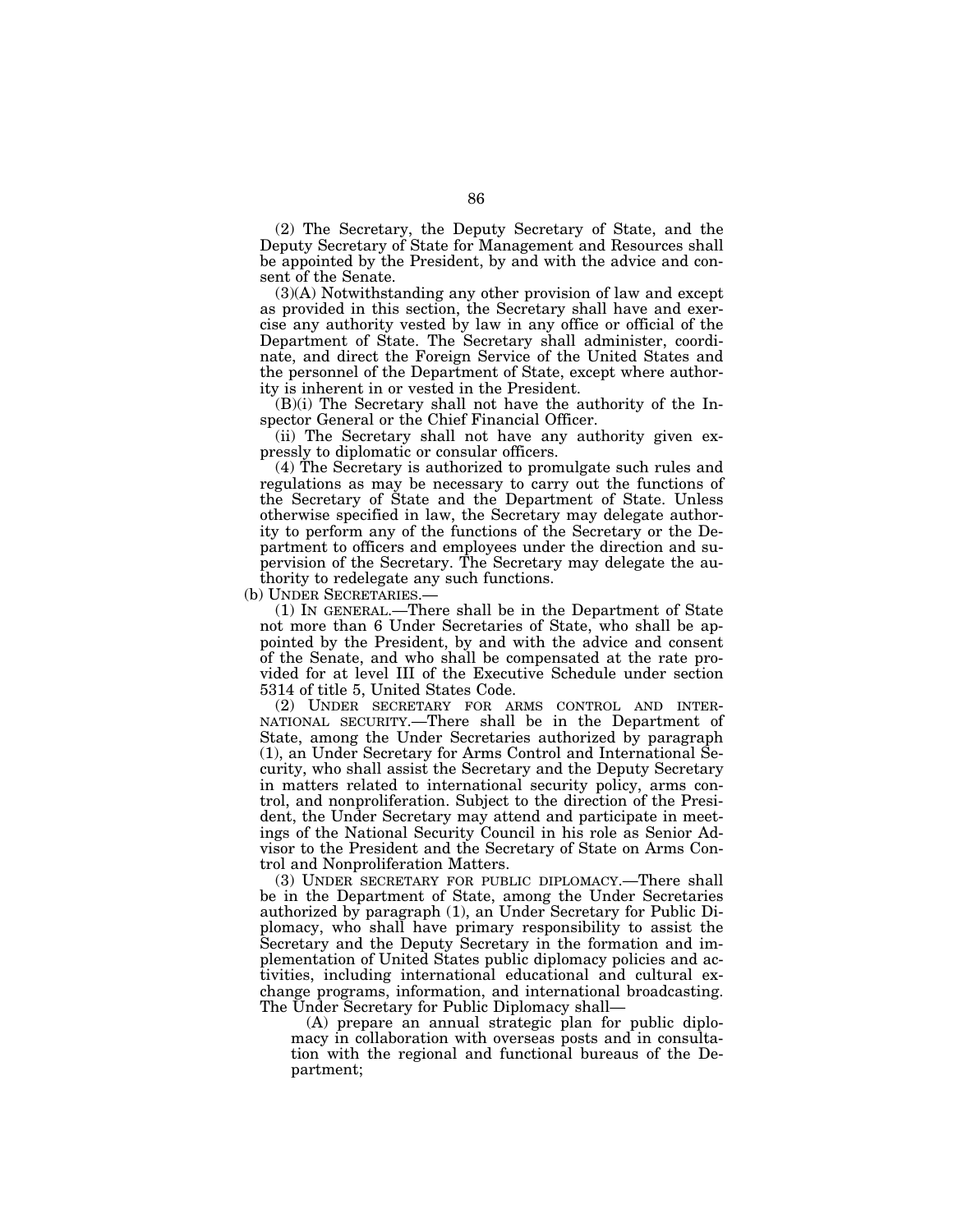(B) ensure the design and implementation of appropriate program evaluation methodologies;

(C) provide guidance to Department personnel in the United States and overseas who conduct or implement public diplomacy policies, programs, and activities;

(D) assist the United States Agency for International Development and the Broadcasting Board of Governors to present the policies of the United States clearly and effectively; and

(E) submit statements of United States policy and editorial material to the Broadcasting Board of Governors for broadcast consideration.

(4) NOMINATION OF UNDER SECRETARIES.—Whenever the President submits to the Senate a nomination of an individual for appointment to a position in the Department of State that is described in paragraph (1), the President shall designate the particular Under Secretary position in the Department of State that the individual shall have.

(c) ASSISTANT SECRETARIES.—

(1) IN GENERAL.—There shall be in the Department of State not more than 24 Assistant Secretaries of State who shall be compensated at the rate provided for at level IV of the Executive Schedule under section 5315 of title 5. Each Assistant Secretary of State shall be appointed by the President, by and with the advice and consent of the Senate, except that the appointments of the Assistant Secretary for Public Affairs and the Assistant Secretary for Administration shall not be subject to the advice and consent of the Senate.

(2) ASSISTANT SECRETARY OF STATE FOR DEMOCRACY, HUMAN RIGHTS, AND LABOR.—(A) There shall be in the Department of State an Assistant Secretary of State for Democracy, Human Rights, and Labor who shall be responsible to the Secretary of State for matters pertaining to human rights and humanitarian affairs (including matters relating to prisoners of war and members of the United States Armed Forces missing in action) in the conduct of foreign policy and such other related duties as the Secretary may from time to time designate. The Secretary of State shall carry out the Secretary's responsibility under section 502B of the Foreign Assistance Act of 1961 through the Assistant Secretary. *All special envoys, ambassadors, and coordinators located within the Bureau of Democracy, Human Rights, and Labor shall report directly to the Assistant Secretary.* 

(B) The Assistant Secretary of State for Democracy, Human Rights, and Labor shall maintain continuous observation and review all matters pertaining to human rights and humanitarian affairs (including matters relating to prisoners of war and members of the United States Armed Forces missing in action) in the conduct of foreign policy including the following:

(i) Gathering detailed information regarding humanitarian affairs and the observance of and respect for internationally recognized human rights in each country to which requirements of sections 116 and 502B of the Foreign Assistance Act of 1961 are relevant.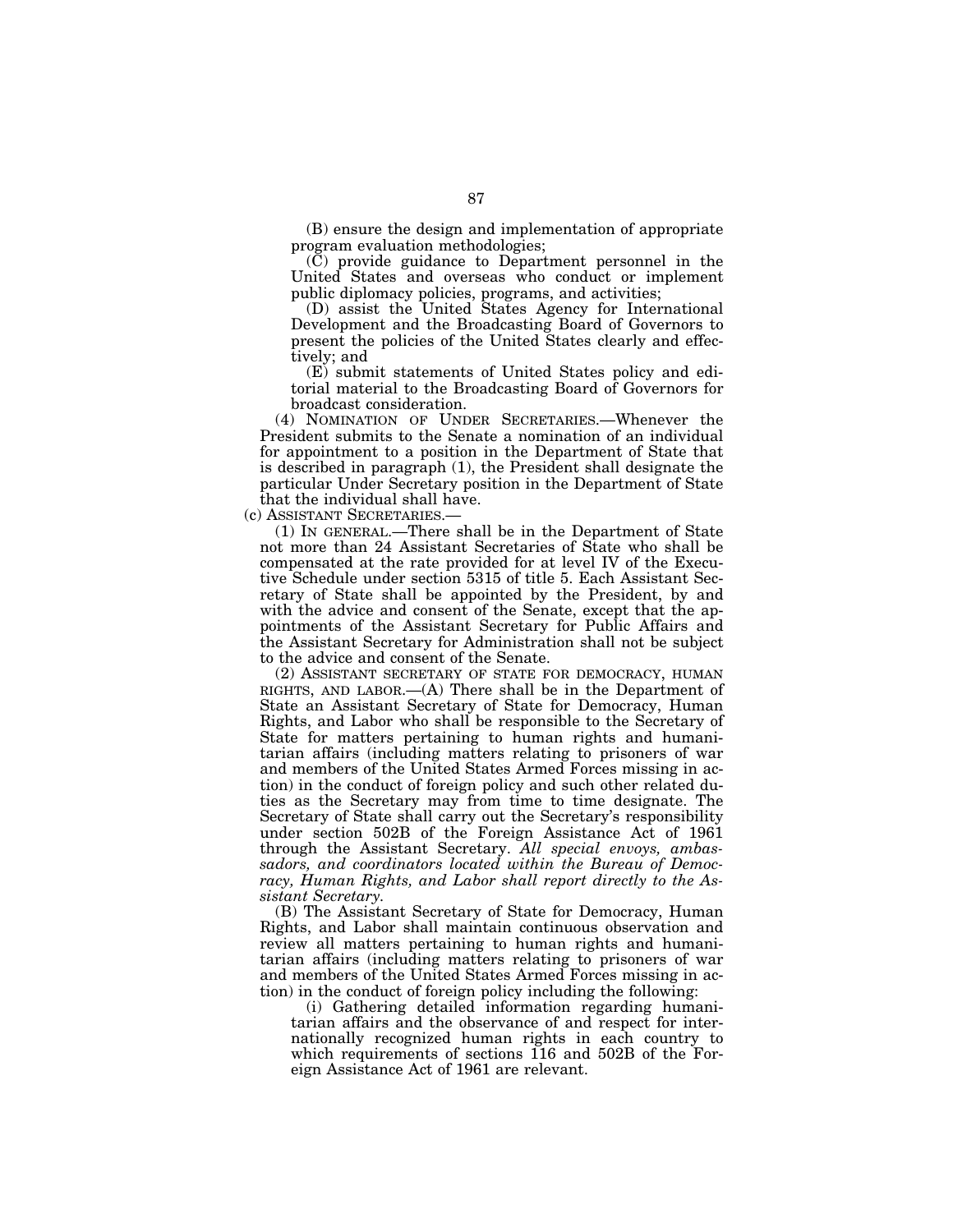(ii) Preparing the statements and reports to Congress required under [section] *sections 116 and* 502B of the Foreign Assistance Act of 1961 *(commonly referred to as the* 

*(iii)* Making recommendations to the Secretary of State and the Administrator of the Agency for International Development regarding compliance with sections 116 and 502B of the Foreign Assistance Act of 1961, and as part of the Assistant Secretary's overall policy responsibility for the creation of United States Government human rights policy, advising the Administrator of the Agency for International Development on the policy framework under which section 116(e) projects are developed and consulting with the Administrator on the selection and implementation of such projects.

(iv) Performing other responsibilities which serve to promote increased observance of internationally recognized human rights by all countries.

*(C) AUTHORITIES.—In addition to the duties, functions, and responsibilities specified in this paragraph, the Assistant Secretary of State for Democracy, Human Rights, and Labor is authorized to—* 

*(i) promote democracy and actively support human rights throughout the world;* 

*(ii) promote the rule of law and good governance throughout the world;* 

*(iii) strengthen, empower, and protect civil society representatives, programs, and organizations, and facilitate their ability to engage in dialogue with governments and other civil society entities;* 

*(iv) work with regional bureaus to ensure adequate personnel at diplomatic posts are assigned responsibilities relating to advancing democracy, human rights, labor rights, women's equal participation in society, and the rule of law, with particular attention paid to adequate oversight and engagement on such issues by senior officials at such posts;* 

*(v) review and, as appropriate, make recommendations to the Secretary of State regarding the proposed transfer of—* 

*(I) defense articles and defense services authorized under the Foreign Assistance Act of 1961 (22 U.S.C. 2151 et seq.) or the Arms Export Control Act (22 U.S.C. 2751 et seq.); and* 

*(II) military items listed on the ''600 series'' of the Commerce Control List contained in Supplement No. 1 to part 774 of subtitle B of title 15, Code of Federal Regulations;* 

*(vi) coordinate programs and activities that protect and advance the exercise of human rights and internet freedom in cyberspace; and* 

*(vii) implement other relevant policies and provisions of law.* 

*(D) EFFICIENCY.—The Assistant Secretary for Democracy, Human Rights, and Labor shall take whatever actions may be necessary to minimize the duplication of efforts within the Bureau of Democracy, Human Rights, and Labor.*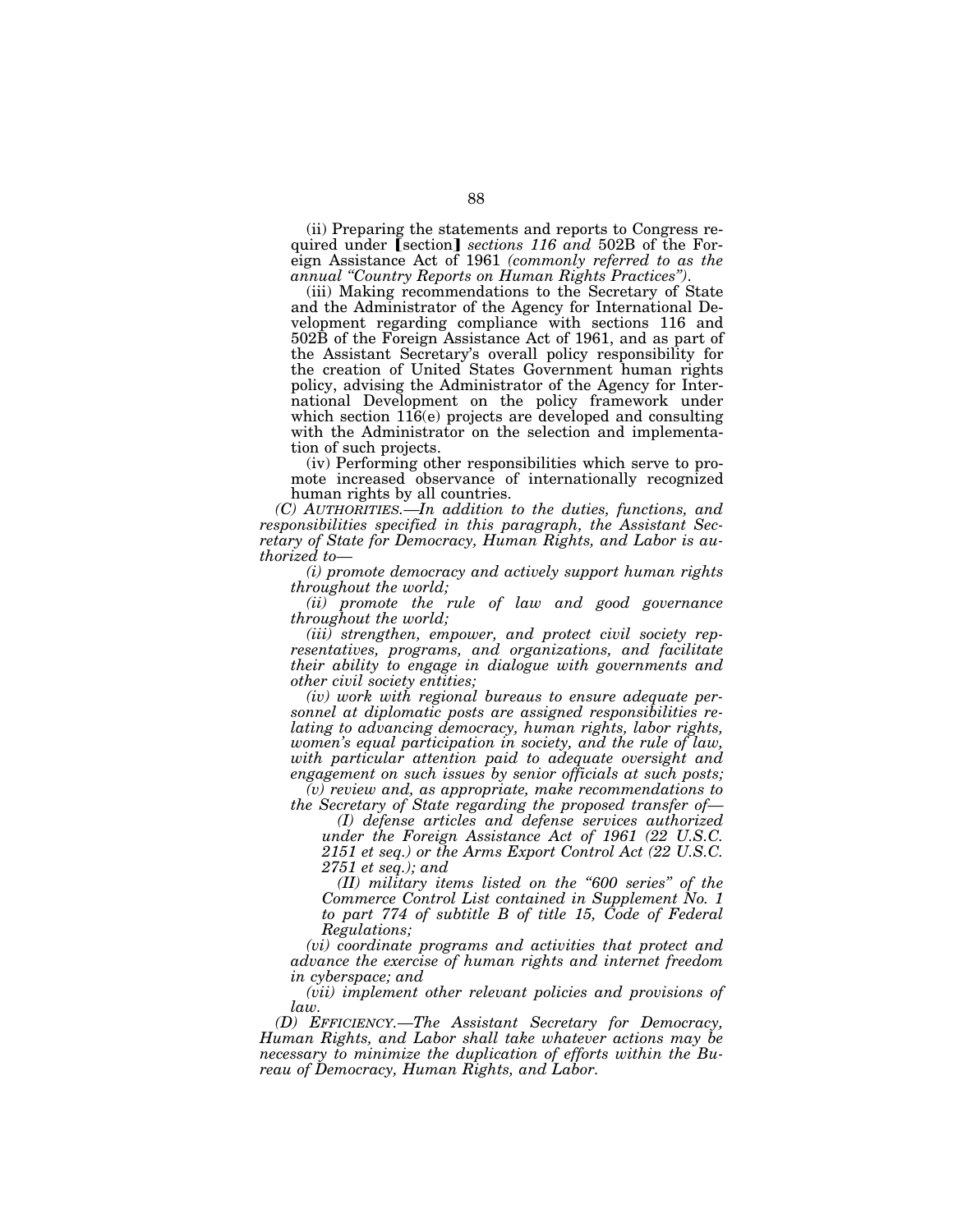*(E) LOCAL OVERSIGHT.—United States missions, to the extent practicable, should assist in exercising oversight authority and coordinate with the Bureau of Democracy, Human Rights, and Labor to ensure that funds are appropriately used and comply with anti-corruption practices.* 

*(3) ASSISTANT SECRETARY FOR INTERNATIONAL NARCOTICS AND LAW ENFORCEMENT AFFAIRS.— (A) IN GENERAL.—There is authorized to be in the De-*

*partment of State an Assistant Secretary for International Narcotics and Law Enforcement Affairs, who shall be responsible to the Secretary of State for all matters, programs, and related activities pertaining to international narcotics, anti-crime, and law enforcement affairs in the conduct of foreign policy by the Department, including, as appropriate, leading the coordination of programs carried out by United States Government agencies abroad, and such other related duties as the Secretary may from time to time designate.* 

*(B) AREAS OF RESPONSIBILITY.—The Assistant Secretary for International Narcotics and Law Enforcement Affairs shall maintain continuous observation and coordination of all matters pertaining to international narcotics, anticrime, and law enforcement affairs in the conduct of foreign policy, including programs carried out by other United States Government agencies when such programs pertain to the following matters:* 

*(i) Combating international narcotics production and trafficking.* 

*(ii) Strengthening foreign justice systems, including judicial and prosecutorial capacity, appeals systems, law enforcement agencies, prison systems, and the sharing of recovered assets.* 

*(iii) Training and equipping foreign police, border control, other government officials, and other civilian law enforcement authorities for anti-crime purposes, including ensuring that no foreign security unit or member of such unit shall receive such assistance from the United States Government absent appropriate vetting.* 

*(iv) Ensuring the inclusion of human rights and women's participation issues in law enforcement programs, in consultation with the Assistant Secretary for Democracy, Human Rights, and Labor, and other senior officials in regional and thematic bureaus and offices.* 

*(v) Combating, in conjunction with other relevant bureaus of the Department, all forms of transnational organized crime, including illicit trafficking in human beings, arms, wildlife, and cultural property, migrant smuggling, corruption, money laundering, the illicit smuggling of bulk cash, the licit use of financial systems for malign purposes, and other new and emerging forms of crime.* 

*(vi) Identifying and responding to global corruption, including strengthening the capacity of foreign government institutions responsible for addressing financial*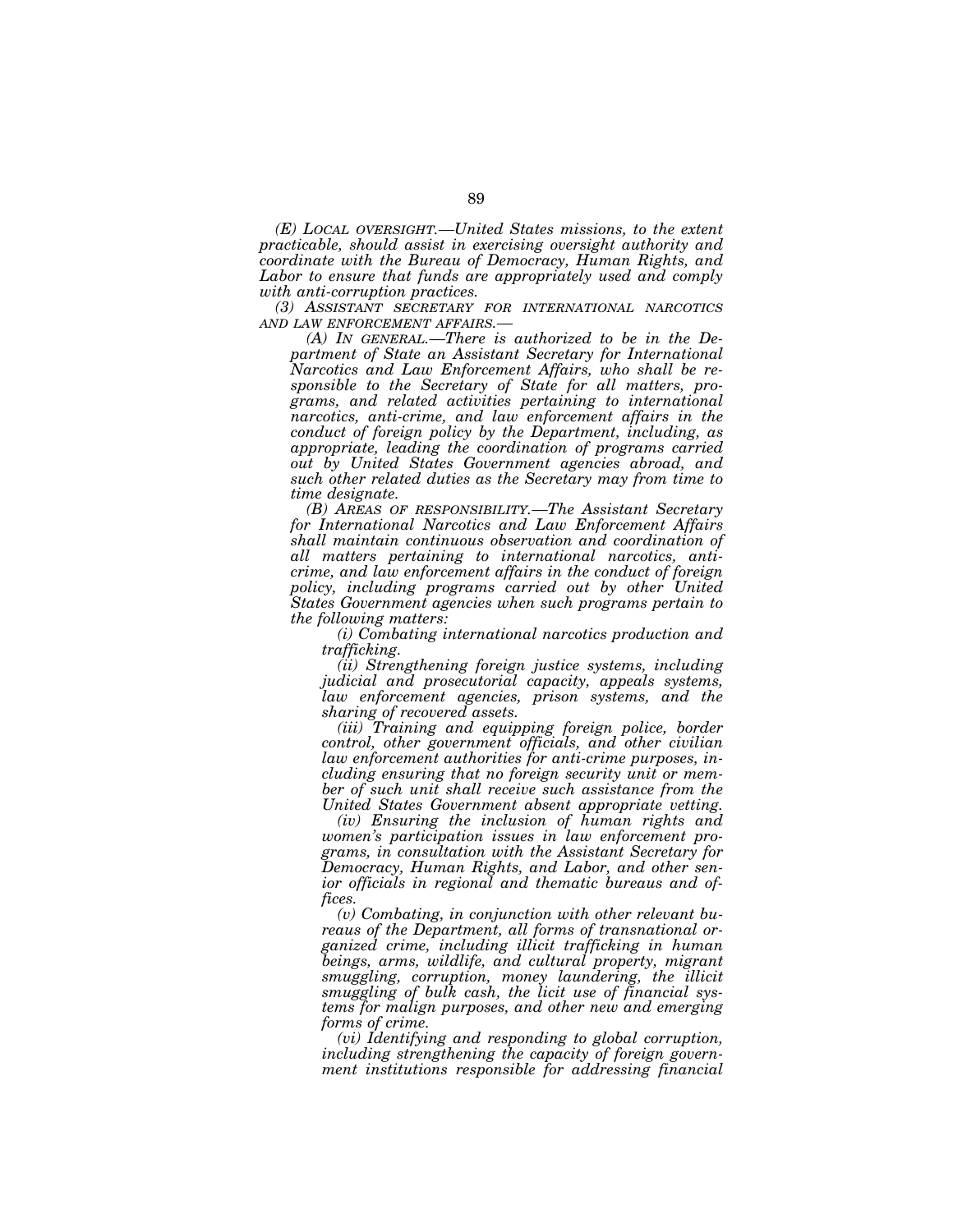*crimes and engaging with multilateral organizations responsible for monitoring and supporting foreign governments' anti-corruption efforts.* 

*(C) ADDITIONAL DUTIES.—In addition to the responsibilities specified in subparagraph (B), the Assistant Secretary for International Narcotics and Law Enforcement Affairs shall also—* 

*(i) carry out timely and substantive consultation with chiefs of mission and, as appropriate, the heads of other United States Government agencies to ensure effective coordination of all international narcotics and law enforcement programs carried out overseas by the Department and such other agencies;* 

*(ii) coordinate with the Office of National Drug Control Policy to ensure lessons learned from other United States Government agencies are available to the Bureau of International Narcotics and Law Enforcement Affairs of the Department;* 

*(iii) develop standard requirements for monitoring and evaluation of Bureau programs, including metrics for success that do not rely solely on the amounts of illegal drugs that are produced or seized;* 

*(iv) in coordination with the Secretary of State, annually certify in writing to the Committee on Foreign Affairs of the House of Representatives and the Committee on Foreign Relations of the Senate that United States law enforcement personnel posted abroad whose activities are funded to any extent by the Bureau of International Narcotics and Law Enforcement Affairs are complying with section 207 of the Foreign Service Act of 1980 (22 U.S.C. 3927); and* 

*(v) carry out such other relevant duties as the Secretary may assign.* 

*(4) ENERGY RESOURCES.—* 

*(A) AUTHORIZATION FOR ASSISTANT SECRETARY.—Subject to the numerical limitation specified in paragraph (1), there is authorized to be established in the Department of State an Assistant Secretary of State for Energy Resources.* 

*(B) PERSONNEL.—The Secretary of State shall ensure that there are sufficient personnel dedicated to energy matters within the Department of State whose responsibilities shall include—* 

*(i) formulating and implementing international policies aimed at protecting and advancing United States energy security interests by effectively managing United States bilateral and multilateral relations;* 

*(ii) ensuring that analyses of the national security implications of global energy and environmental developments are reflected in the decision making process within the Department;* 

*(iii) incorporating energy security priorities into the activities of the Department;* 

*(iv) coordinating energy activities of the Department with relevant Federal departments and agencies; and* 

*(v) working internationally to—*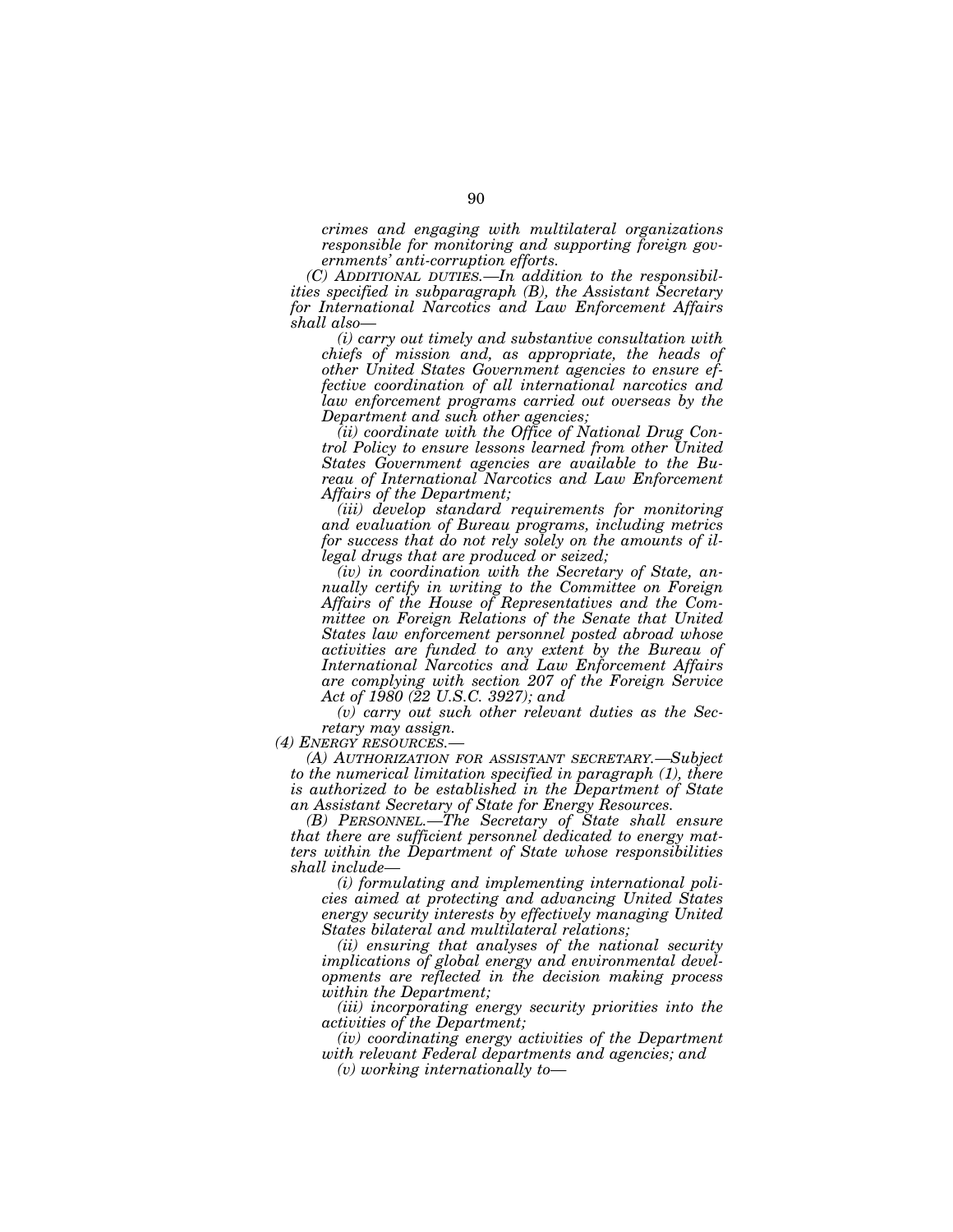*(I) support the development of energy resources and the distribution of such resources for the benefit of the United States and United States allies and trading partners for their energy security and economic development needs;* 

*(II) promote availability of diversified energy supplies and a well-functioning global market for energy resources, technologies, and expertise for the benefit of the United States and United States allies and trading partners;* 

*(III) resolve international disputes regarding the exploration, development, production, or distribution of energy resources;* 

*(IV) support the economic and commercial interests of United States persons operating in the energy markets of foreign countries;* 

*(V) support and coordinate international efforts to alleviate energy poverty;* 

*(VI) leading the United States commitment to the Extractive Industries Transparency Initiative;* 

*(VII) coordinating within the Department and with relevant Federal departments and agencies on developing and implementing international energyrelated sanctions; and* 

*(VIII) coordinating energy security and other relevant functions within the Department currently undertaken by—* 

*(aa) the Bureau of Economic and Business Affairs;* 

*(bb) the Bureau of Oceans and International Environmental and Scientific Affairs; and* 

*(cc) other offices within the Department of State.* 

[(3)] (5) NOMINATION OF ASSISTANT SECRETARIES.—Whenever the President submits to the Senate a nomination of an individual for appointment to a position in the Department of State that is described in paragraph (1), the President shall designate the regional or functional bureau or bureaus of the Department of State with respect to which the individual shall have responsibility.

(d) OTHER SENIOR OFFICIALS.—In addition to officials of the Department of State who are otherwise authorized to be appointed by the President, by and with the advice and consent of the Senate, and to be compensated at level IV of the Executive Schedule of section 5315 of title 5, United States Code, four other such appointments are authorized.

(e) COORDINATOR FOR COUNTERTERRORISM.—

(1) IN GENERAL.—There is within the office of the Secretary of State a Coordinator for Counterterrorism (in this paragraph referred to as the ''Coordinator'') who shall be appointed by the President, by and with the advice and consent of the Senate.

(2) DUTIES.— (A) IN GENERAL.—The Coordinator shall perform such duties and exercise such powers as the Secretary of State shall prescribe.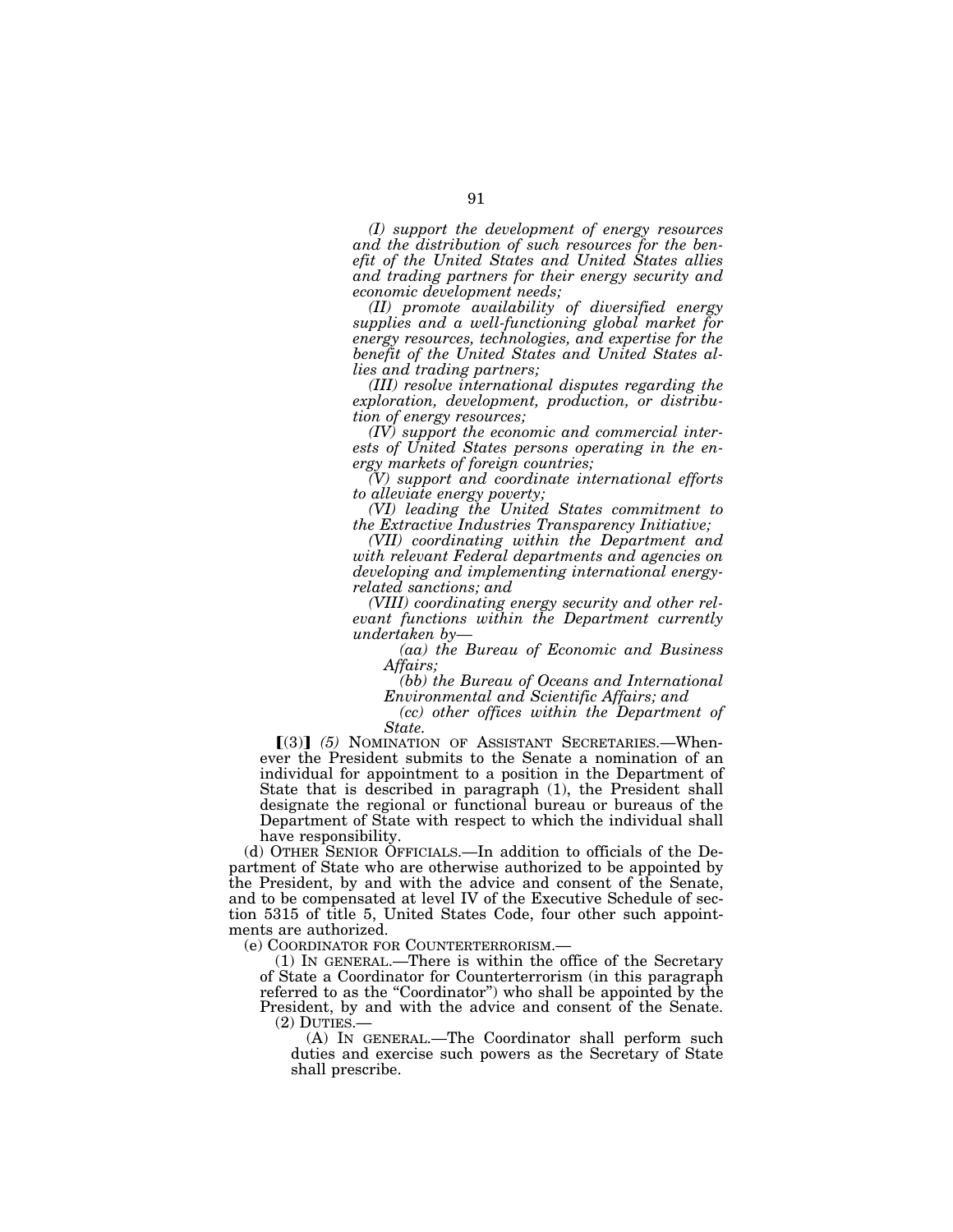(B) DUTIES DESCRIBED.—The principal duty of the Coordinator shall be the overall supervision (including policy oversight of resources) of international counterterrorism activities. The Coordinator shall be the principal adviser to the Secretary of State on international counterterrorism matters. The Coordinator shall be the principal counterterrorism official within the senior management of the Department of State and shall report directly to the Secretary of State.

(3) RANK AND STATUS OF AMBASSADOR.—The Coordinator shall have the rank and status of Ambassador at Large.<br>(f) HIV/AIDS RESPONSE COORDINATOR.—

(1) IN GENERAL.—There shall be established within the Department of State in the immediate office of the Secretary of State a Coordinator of United States Government Activities to Combat HIV/AIDS Globally, who shall be appointed by the President, by and with the advice and consent of the Senate. The Coordinator shall report directly to the Secretary.

(2) AUTHORITIES AND DUTIES; DEFINITIONS.— (A) AUTHORITIES.—The Coordinator, acting through such nongovernmental organizations (including faith-based and community-based organizations), partner country finance, health, and other relevant ministries, and relevant executive branch agencies as may be necessary and appropriate to effect the purposes of this section, is authorized—

> (i) to operate internationally to carry out prevention, care, treatment, support, capacity development, and other activities for combatting HIV/AIDS;

> (ii) to transfer and allocate funds to relevant executive branch agencies; and

> (iii) to provide grants to, and enter into contracts with, nongovernmental organizations (including faithbased and community-based organizations), partner country finance, health, and other relevant ministries, to carry out the purposes of section.

(B) DUTIES.— (i) IN GENERAL.—The Coordinator shall have primary responsibility for the oversight and coordination of all resources and international activities of the United States Government to combat the HIV/AIDS pandemic, including all programs, projects, and activities of the United States Government relating to the HIV/AIDS pandemic under the United States Leadership Against HIV/AIDS, Tuberculosis, and Malaria Act of 2003 or any amendment made by that Act.

(ii) SPECIFIC DUTIES.—The duties of the Coordinator shall specifically include the following:

(I) Ensuring program and policy coordination among the relevant executive branch agencies and nongovernmental organizations, including auditing, monitoring, and evaluation of all such programs.

(II) Ensuring that each relevant executive branch agency undertakes programs primarily in those areas where the agency has the greatest ex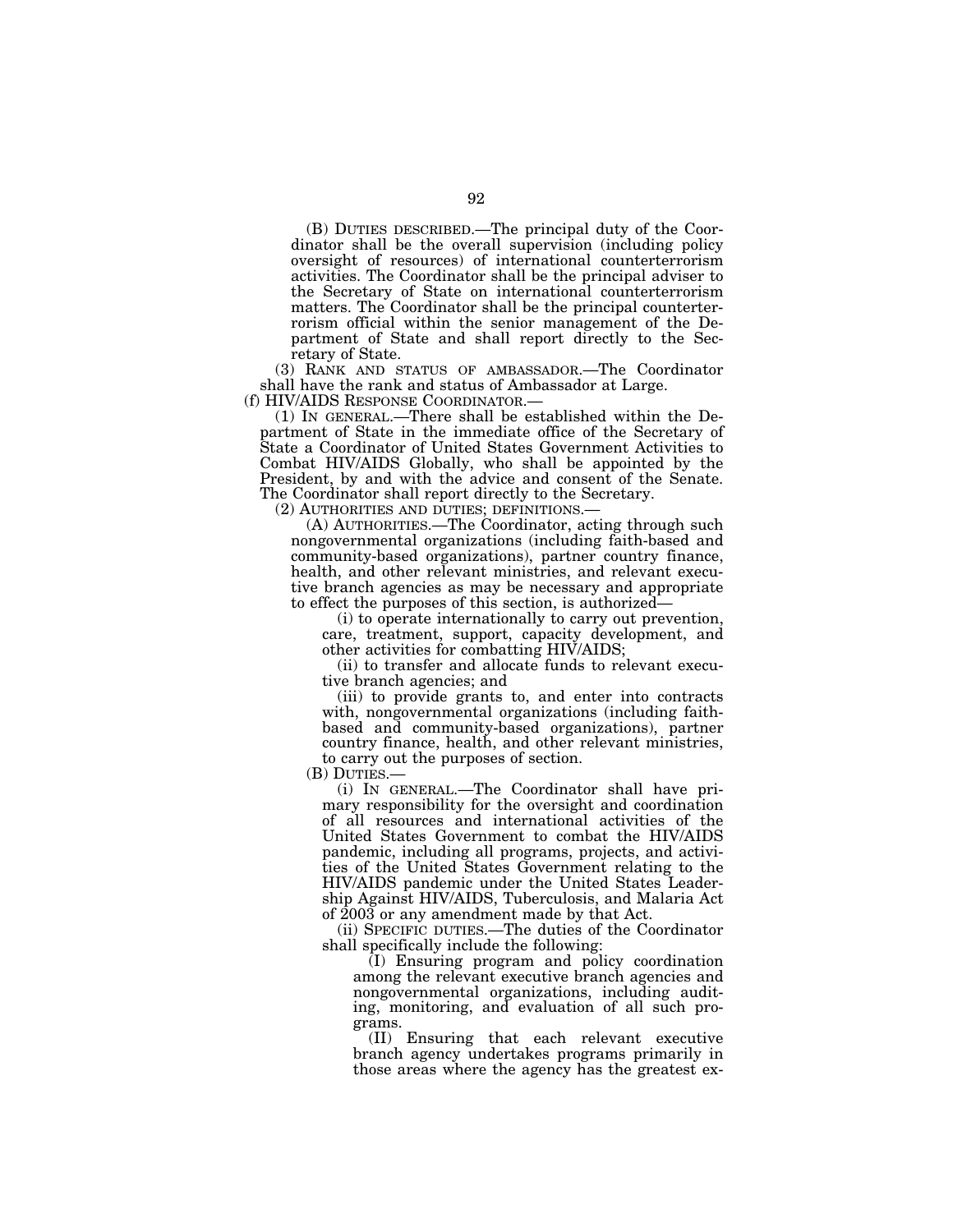pertise, technical capabilities, and potential for success.

(III) Avoiding duplication of effort.

(IV) Establishing an interagency working group on HIV/AIDS headed by the Global AIDS Coordinator and comprised of representatives from the United States Agency for International Development and the Department of Health and Human Services, for the purposes of coordination of activities relating to HIV/AIDS, including—

(aa) meeting regularly to review progress in partner countries toward HIV/AIDS prevention, treatment, and care objectives;

(bb) participating in the process of identifying countries to consider for increased assistance based on the epidemiology of HIV/ AIDS in those countries, including clear evidence of a public health threat, as well as government commitment to address the HIV/ AIDS problem, relative need, and coordination and joint planning with other significant actors;

(cc) assisting the Coordinator in the evaluation, execution, and oversight of country operational plans;

(dd) reviewing policies that may be obstacles to reaching targets set forth for HIV/ AIDS prevention, treatment, and care; and

(ee) consulting with representatives from additional relevant agencies, including the National Institutes of Health, the Health Resources and Services Administration, the Department of Labor, the Department of Agriculture, the Millennium Challenge Corporation, the Peace Corps, and the Department of Defense.

(V) Coordinating overall United States HIV/ AIDS policy and programs, including ensuring the coordination of relevant executive branch agency activities in the field, with efforts led by partner countries, and with the assistance provided by other relevant bilateral and multilateral aid agencies and other donor institutions to promote harmonization with other programs aimed at preventing and treating HIV/AIDS and other health challenges, improving primary health, addressing food security, promoting education and development, and strengthening health care systems.

(VI) Resolving policy, program, and funding disputes among the relevant executive branch agencies.

(VII) Holding annual consultations with nongovernmental organizations in partner countries that provide services to improve health, and advocating on behalf of the individuals with HIV/AIDS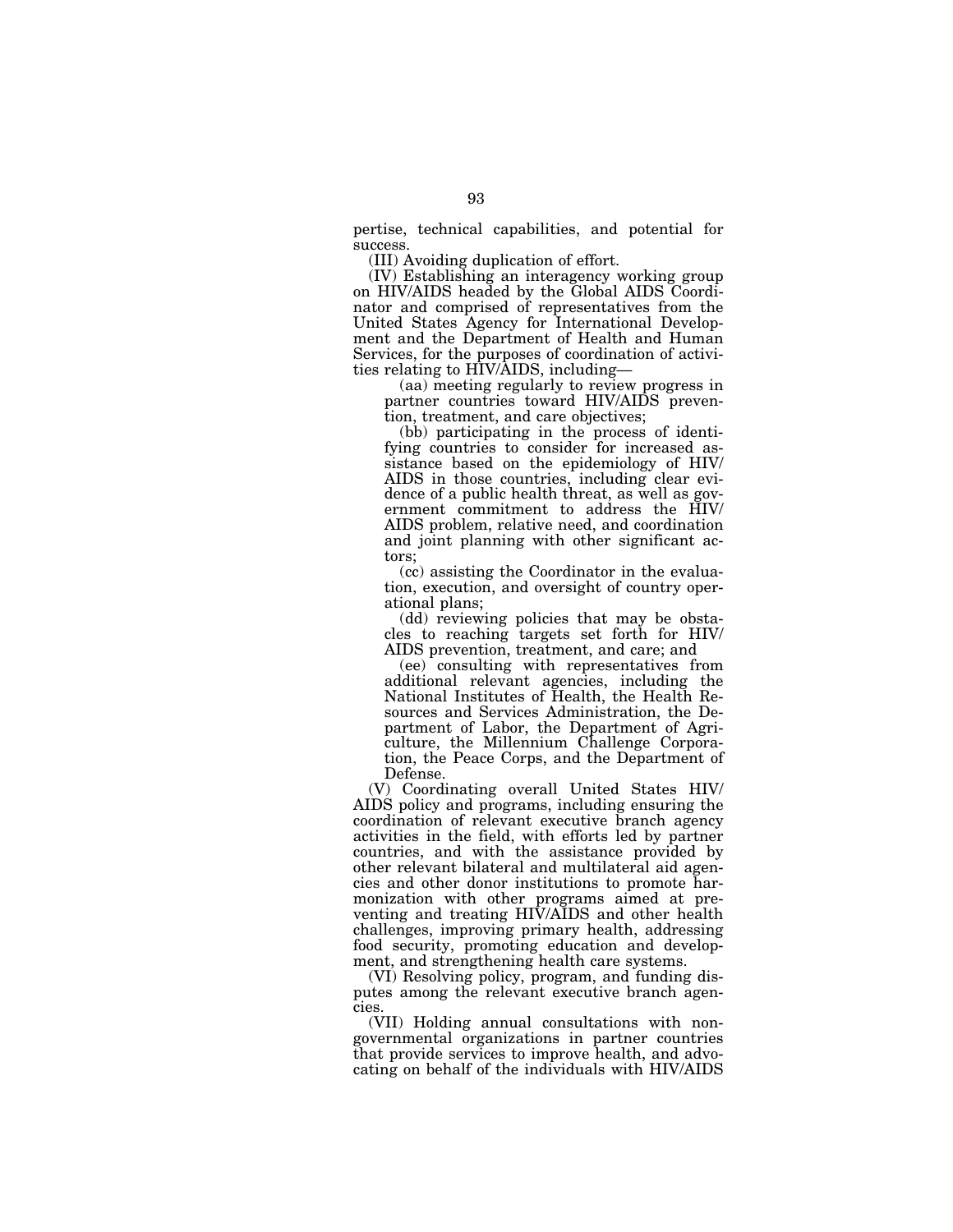and those at particular risk of contracting HIV/ AIDS, including organizations with members who are living with HIV/AIDS.

(VIII) Ensuring, through interagency and international coordination, that HIV/AIDS programs of the United States are coordinated with, and complementary to, the delivery of related global health, food security, development, and education.

(IX) Directly approving all activities of the United States (including funding) relating to combatting HIV/AIDS in each of Botswana, Cote d'Ivoire, Ethiopia, Guyana, Haiti, Kenya, Mozambique, Namibia, Nigeria, Rwanda, South Africa, Tanzania, Uganda, Vietnam, Zambia, and other countries designated by the President, which other designated countries may include those countries in which the United States is implementing HIV/AIDS programs as of the date of the enactment of the United States Leadership Against HIV/AIDS, Tuberculosis, and Malaria Act of 2003 and other countries in which the United States is implementing HIV/AIDS programs as part of its foreign assistance program. In designating additional countries under this subparagraph, the President shall give priority to those countries in which there is a high prevalence of HIV or risk of significantly increasing incidence of HIV within the general population and inadequate financial means within the country.

(X) Working with partner countries in which the HIV/AIDS epidemic is prevalent among injection drug users to establish, as a national priority, national HIV/AIDS prevention programs.

(XI) Working with partner countries in which the HIV/AIDS epidemic is prevalent among individuals involved in commercial sex acts to establish, as a national priority, national prevention programs, including education, voluntary testing, and counseling, and referral systems that link HIV/AIDS programs with programs to eradicate trafficking in persons and support alternatives to prostitution.

(XII) Establishing due diligence criteria for all recipients of funds appropriated for HIV/ AIDS assistance pursuant to the authorization of appropriations under section 401 of the United States Leadership Against HIV/AIDS, Tuberculosis, and Malaria Act of 2003 (22 U.S.C. 7671) and all activities subject to the coordination and appropriate monitoring, evaluation, and audits carried out by the Coordinator necessary to assess the measurable outcomes of such activities.

(XIII) Publicizing updated drug pricing data to inform the purchasing decisions of pharmaceutical procurement partners.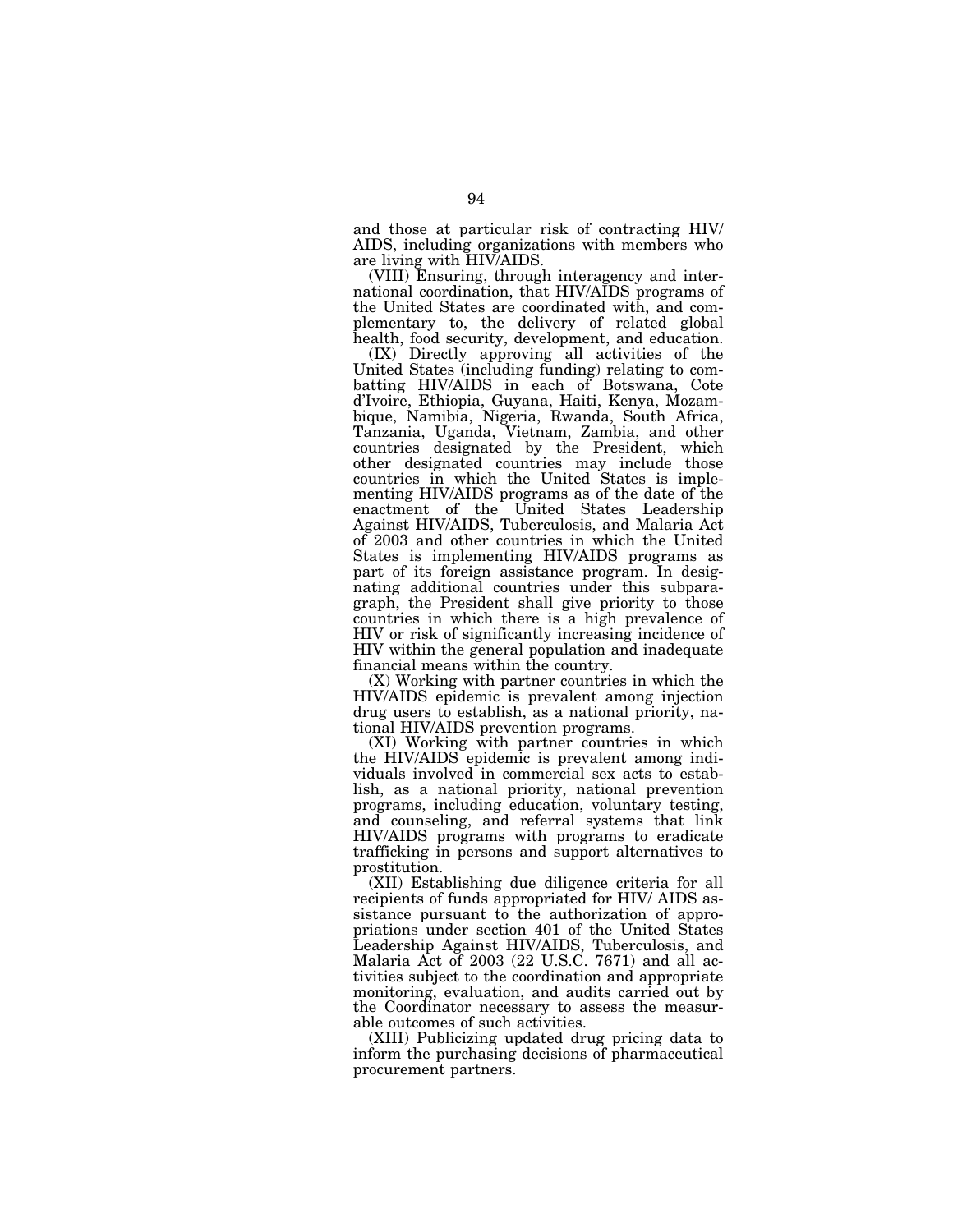(C) DEFINITIONS.—In this paragraph:

(i) AIDS.—The term ''AIDS'' means acquired immune deficiency syndrome.

(ii) HIV.—The term "HIV" means the human immunodeficiency virus, the pathogen that causes AIDS.

(iii) HIV/AIDS.—The term ''HIV/AIDS'' means, with respect to an individual, an individual who is infected with HIV or living with AIDS.

(iv) RELEVANT EXECUTIVE BRANCH AGENCIES.—The term ''relevant executive branch agencies'' means the Department of State, the United States Agency for International Development, the Department of Health and Human Services (including the Public Health Service), and any other department or agency of the United States that participates in international HIV/ AIDS activities pursuant to the authorities of such department or agency or this Act.

*(g) BUREAU OF CONSULAR AFFAIRS.—There is in the Department of State the Bureau of Consular Affairs, which shall be headed by the Assistant Secretary of State for Consular Affairs* 

*(h) BUREAU OF POPULATION, REFUGEES, AND MIGRATION.—There is in the Department of State the Bureau of Population, Refugees,*  and Migration, which shall be headed by the Assistant Secretary of *State for Population, Refugees, and Migration.* 

 $[(g)]$  *(i)* QUALIFICATIONS OF CERTAIN OFFICERS OF THE DEPART-

MENT OF STATE.— (1) OFFICER HAVING PRIMARY RESPONSIBILITY FOR PERSONNEL MANAGEMENT.—The officer of the Department of State with primary responsibility for assisting the Secretary with respect to matters relating to personnel in the Department of State, or that officer's principal deputy, shall have substantial professional qualifications in the field of human resource policy and management.

(2) OFFICER HAVING PRIMARY RESPONSIBILITY FOR DIPLOMATIC SECURITY.—The officer of the Department of State with primary responsibility for assisting the Secretary with respect to diplomatic security, or that officer's principal deputy, shall have substantial professional qualifications in the fields of (A) management, and (B) Federal law enforcement, intelligence, or security.

(3) OFFICER HAVING PRIMARY RESPONSIBILITY FOR INTER-NATIONAL NARCOTICS AND LAW ENFORCEMENT.—The officer of the Department of State with primary responsibility for assisting the Secretary with respect to international narcotics and law enforcement, or that officer's principal deputy, shall have substantial professional qualifications in the fields of (A) management, and (B) law enforcement or international narcotics policy.

\* \* \* \* \* \* \*

### DEFENSE TRADE CONTROLS REGISTRATION FEES

SEC. 45. For each fiscal year, 100 percent of the *defense trade controls* registration fees collected by the Office of Defense Trade Controls of the Department of State shall be credited to a Depart-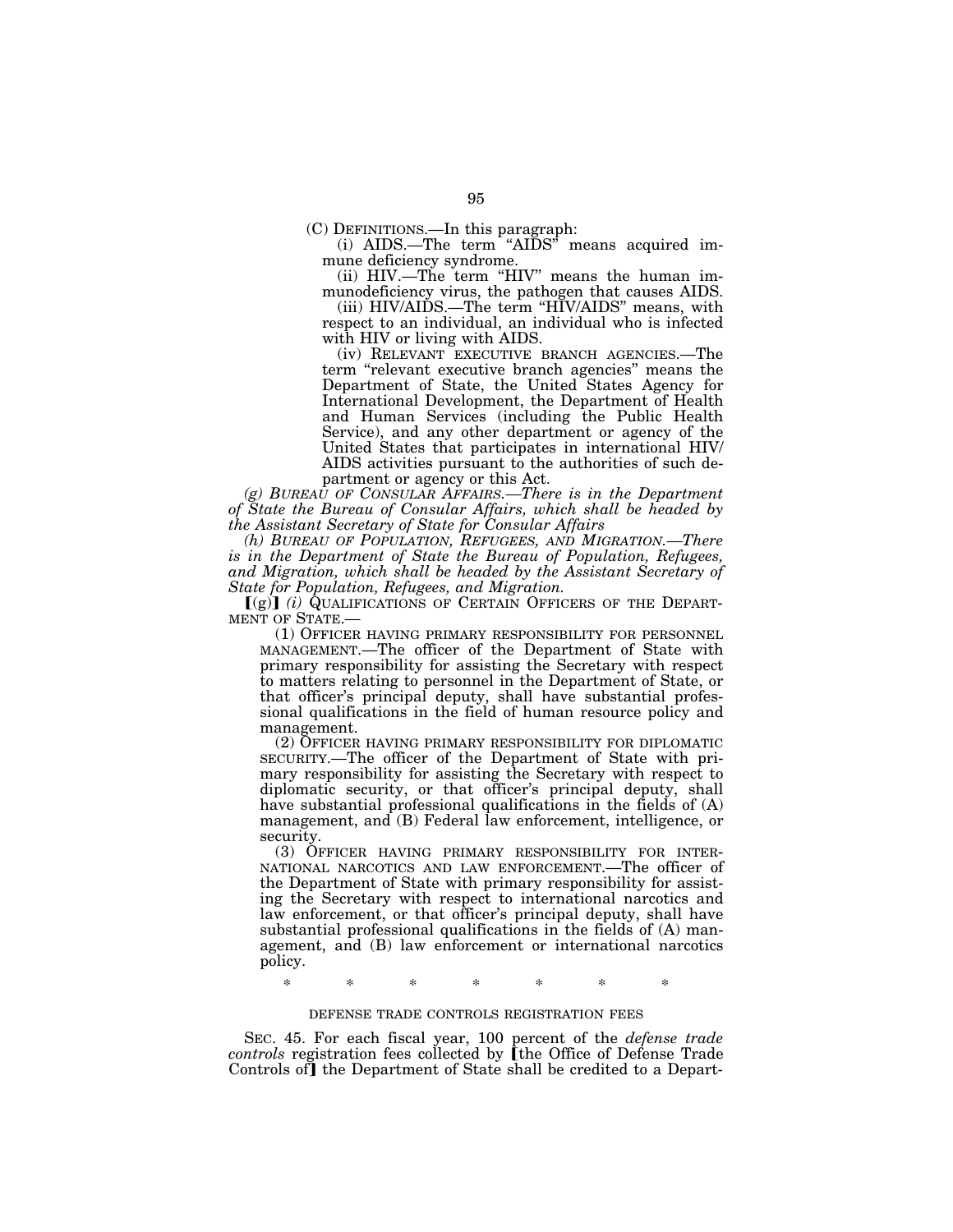ment of State account, to be available without fiscal year limitation. Fees credited to that account shall be available only for payment of expenses incurred for *management, licensing, compliance, and policy activities in the defense trade controls function, includ-*

*ing*—<br>(1) Contract personnel to assist in the evaluation of defense trade controls license applications, reduction in processing time for license applications, and improved monitoring of compliance with the terms of licenses;

(2) the automation of defense trade control functions, including compliance and enforcement activities, and the processing of defense trade control license applications, including the development, procurement, and utilization of computer equipment and related software; [and]

(3) the enhancement of defense trade export compliance and enforcement activities, including compliance audits of United States and foreign parties, the conduct of administrative proceedings, monitoring of end-uses in cases of direct commercial arms sales or other transfers, and cooperation in proceedings for enforcement of criminal laws related to defense trade export controls**[.**];

*(4) the facilitation of defense trade policy development and implementation, review of commodity jurisdiction determinations, public outreach to industry and foreign parties, and analysis of scientific and technological developments as they relate to the exercise of defense trade control authorities; and* 

*(5) contract personnel to assist in such activities.* 

\* \* \* \* \* \* \*

#### *SEC. 64. UNITED STATES DIPLOMACY CENTER.*

*(a) ACTIVITIES.— (1) SUPPORT AUTHORIZED.—The Secretary of State is authorized to provide, by contract, grant, or otherwise, for the performance of appropriate museum visitor and educational outreach services and related events, including organizing programs and conference activities, museum shop services and food services in the public exhibition and related space utilized by the center for United States diplomacy.* 

*(2) RECOVERY OF COSTS.—The Secretary of State is authorized to recover any revenues generated under the authority of paragraph (1) for visitor and outreach services and related events referred to in such paragraph, including fees for use of facilities at a center for United States diplomacy. Any such revenues may be retained as a recovery of the costs of operating the Center.* 

*(b) DISPOSITION OF UNITED STATES DIPLOMACY CENTER DOCU-MENTS, ARTIFACTS, AND OTHER ARTICLES.—* 

*(1) PROPERTY.—All historic documents, artifacts, or other articles permanently acquired by the Department of State and determined by the Secretary of State to be suitable for display by the center for United States diplomacy shall be considered to be the property of the United States Government and shall be subject to disposition solely in accordance with this subsection.* 

*(2) SALE, TRADE, OR TRANSFER.—Whenever the Secretary of State makes the determination described in paragraph (3) with*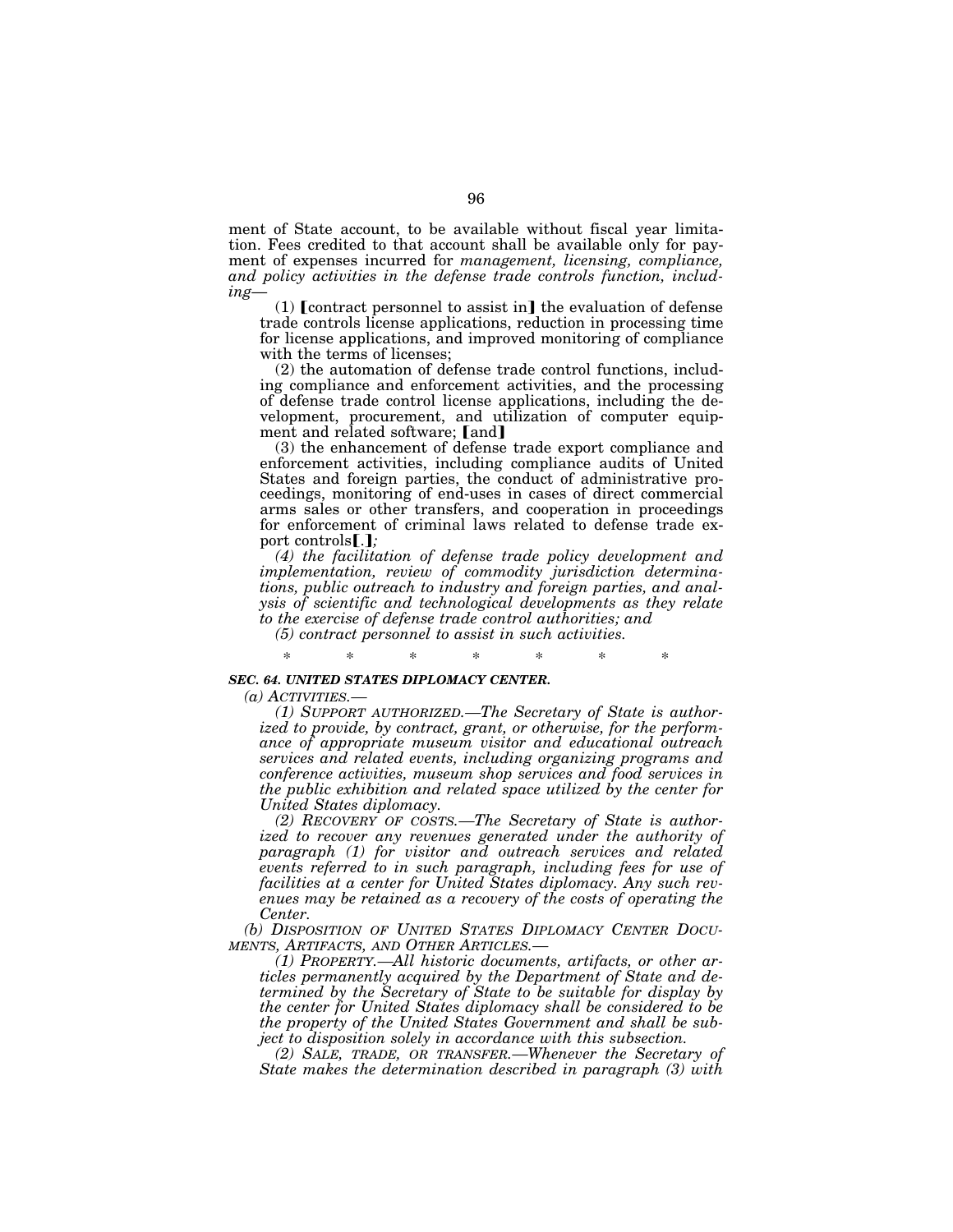*respect to a document, artifact, or other article under paragraph (1), the Secretary may sell at fair market value, trade, or transfer such document, artifact, or other article without regard to the requirements of subtitle I of title 40, United States Code. The proceeds of any such sale may be used solely for the advancement of the mission of the center for United States diplomacy and may not be used for any purpose other than the acquisition and direct care of the collections of the center.* 

*(3) DETERMINATIONS PRIOR TO SALE, TRADE, OR TRANSFER.— The determination described in this paragraph with respect to a document, artifact, or other article under paragraph (1), is a determination that—* 

*(A) such document, artifact, or other article no longer serves to further the purposes of the center for United States diplomacy as set forth in the collections management policy of the center;* 

*(B) the sale, trade, or transfer of such document, artifact, or other article would serve to maintain the standards of the collection of the center; or* 

*(C) sale, trade, or transfer of such document, artifact, or other article would be in the best interests of the United States.* 

*(4) LOANS.—In addition to the authorization under paragraph (2) relating to the sale, trade, or transfer of documents, artifacts, or other articles under paragraph (1), the Secretary of State may loan such documents, artifacts, or other articles, when not needed for use or display by the center for United States diplomacy to the Smithsonian Institution or a similar institution for repair, study, or exhibition.* 

\* \* \* \* \* \* \*

# **TITLE IV—FOREIGN RELATIONS OF THE UNITED STATES HISTORICAL SERIES**

#### **SEC. 401. GENERAL AUTHORITY AND CONTENTS OF PUBLICATION.**

(a) CHARTER OF THE PUBLICATION.—The Department of State shall continue to publish the ''Foreign Relations of the United States historical series'' (hereafter in this title referred to as the ''FRUS series''), which shall be a thorough, accurate, and reliable documentary record of major United States foreign policy decisions and significant United States diplomatic activity. Volumes of this publication shall include all records needed to provide a comprehensive documentation of the major foreign policy decisions and actions of the United States Government, including the facts which contributed to the formulation of policies and records providing supporting and alternative views to the policy position ultimately adopted.

(b) EDITING PRINCIPLES.—The editing of records for preparation of the FRUS series shall be guided by the principles of historical objectivity and accuracy. Records shall not be altered and deletions shall not be made without indicating in the published text that a deletion has been made. The published record shall omit no facts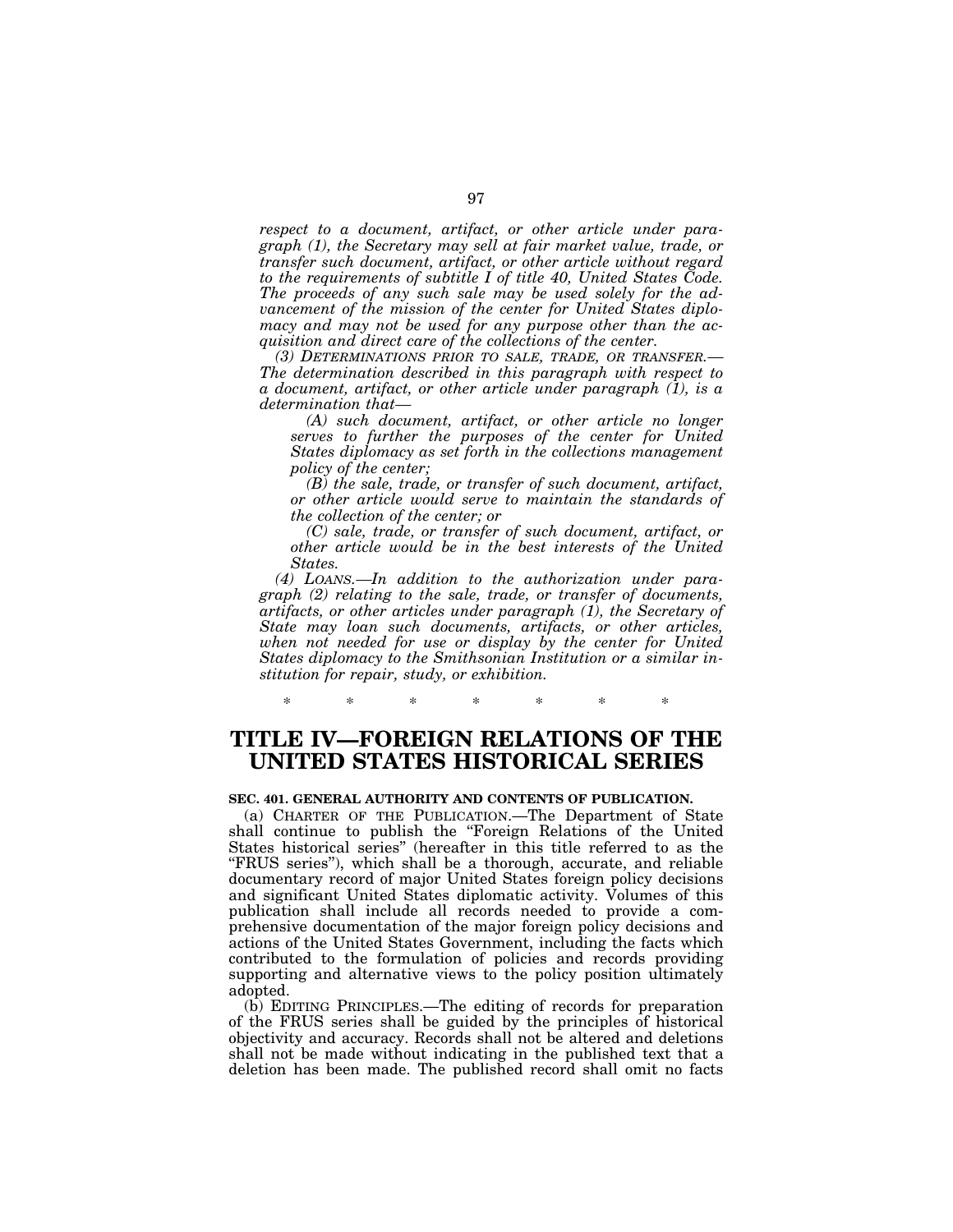which were of major importance in reaching a decision, and nothing shall be omitted for the purpose of concealing a defect of policy.

(c) DEADLINE FOR PUBLICATION OF RECORDS.—The Secretary of State shall ensure that the FRUS series shall be published not more than [30] 25 years after the events recorded.

### **SEC. 402. RESPONSIBILITY FOR PREPARATION OF THE FRUS SERIES.**

(a) IN GENERAL.—<br>(1)(A) The Historian of the Department of State shall be responsible for the preparation of the FRUS series, including the selection of records, in accordance with the provisions of this title.

(B) The Advisory Committee on Historical Diplomatic Documentation shall review records, and shall advise and make recommendations to the Historian concerning all aspects of preparation and publication of the FRUS series, including, in accordance with the procedures contained in section 403, the review and selection of records for inclusion in volumes of the series.

(2) Other departments, agencies, and other entities of the United States Government shall cooperate with the Office of the Historian by providing full and complete access to the records pertinent to United States foreign policy decisions and actions and by providing copies of selected records in accordance with the procedures developed under section 403, except that no access to any record, and no provision of any copy of a record, shall be required in the case of any record that was prepared less than  $\left[26\right]$  20 years before the date of a request for such access or copy made by the Office of the Historian.

(b) NATIONAL ARCHIVES AND RECORDS ADMINISTRATION.—Notwithstanding any other provision of this title, the requirement for the National Archives and Records Administration to provide access to, and copies of, records to the Department of State for the FRUS series shall be governed by chapter 21 of title 44, United States Code, by any agreement concluded between the Department of State and the National Archives and Records Administration, and, in the case of Presidential records, by section 2204 of such title.

\* \* \* \* \* \* \*

# **SEC. 404. DECLASSIFICATION OF STATE DEPARTMENT RECORDS.**

(a) DEADLINE FOR DECLASSIFICATION.—

(1) Except as provided in subsection (b), each classified record of permanent historical value (as determined by the Secretary of State and the Archivist of the United States) which was published, issued, or otherwise prepared by the Department of State (or any officer or employee thereof acting in an official capacity) shall be declassified not later than [30] 25 years after the record was prepared, shall be transferred to the National Archives and Records Administration, and shall be made available at the National Archives for public inspection and copying.

(2) Nothing in this subsection may be construed to require the declassification of a record wholly prepared by a foreign government.

(b) EXEMPTED RECORDS.—Subsection (a) shall not apply to any record (or portion thereof) the publication of which the Secretary of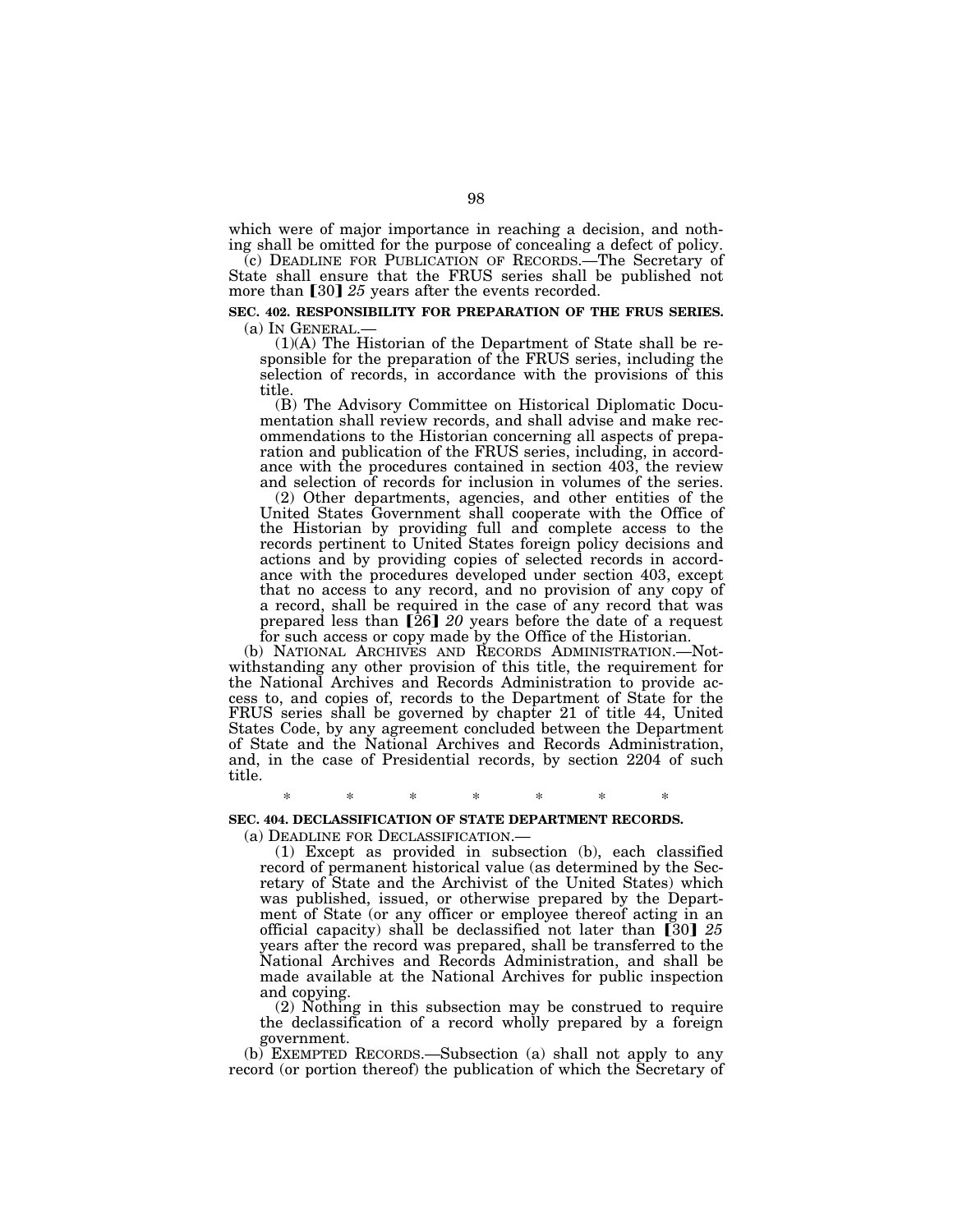State, in coordination with any agency that originated information in the records, determines—

(1) would compromise weapons technology important to the national defense of the United States or reveal sensitive information relating to the design of United States or foreign military equipment or relating to United States cryptologic systems or activities;

(2) would disclose the names or identities of living persons who provided confidential information to the United States and would pose a substantial risk of harm to such persons;

(3) would demonstrably impede current diplomatic negotiations or other ongoing official activities of the United States Government or would demonstrably impair the national security of the United States; or

(4) would disclose matters that are related solely to the internal personnel rules and practices of the Department of State or are contained in personnel, medical, or similar files the disclosure of which would constitute a clearly unwarranted invasion of personal privacy.

(c) REVIEW.—

(1) The Advisory Committee shall review—

(A) the State Department's declassification procedures,

(B) all guidelines used in declassification, including those guidelines provided to the National Archives and Records Administration which are in effect on the date of enactment of this title, and

(C) by random sampling, records representative of all Department of State records published, issued, or otherwise prepared by the Department of State that remain classified after [30] 25 years.

(2) In the event that the Secretary of State considers it necessary to deny access to records under paragraph  $(1)(C)$ , the Secretary shall notify the Advisory Committee in writing, describing the nature of the records in question and the justification for withholding them.

(d) ANNUAL REPORTS BY THE ADVISORY COMMITTEE.—The Advisory Committee shall annually submit to the Secretary of State and to the Committee on Foreign Relations of the Senate and the Committee on International Relations of the House of Representatives a report setting forth its findings from the review conducted under subsection (c).

(e) ANNUAL REPORTS BY THE SECRETARY.—

(1) IN GENERAL.—Not later than March 1 of each year, the Secretary shall submit a report to the Committee on Foreign Relations of the Senate and the Committee on International Relations of the House of Representatives on the compliance of the Department of State with the provisions of this title, including—

(A) the volumes published in the previous calendar year; (B) the degree to which the Department is not in compli-

ance with the deadline set forth in section 401(c); and

(C) the factors relevant to the inability of the Department to comply with the provisions of this title, including section  $401(c)$ .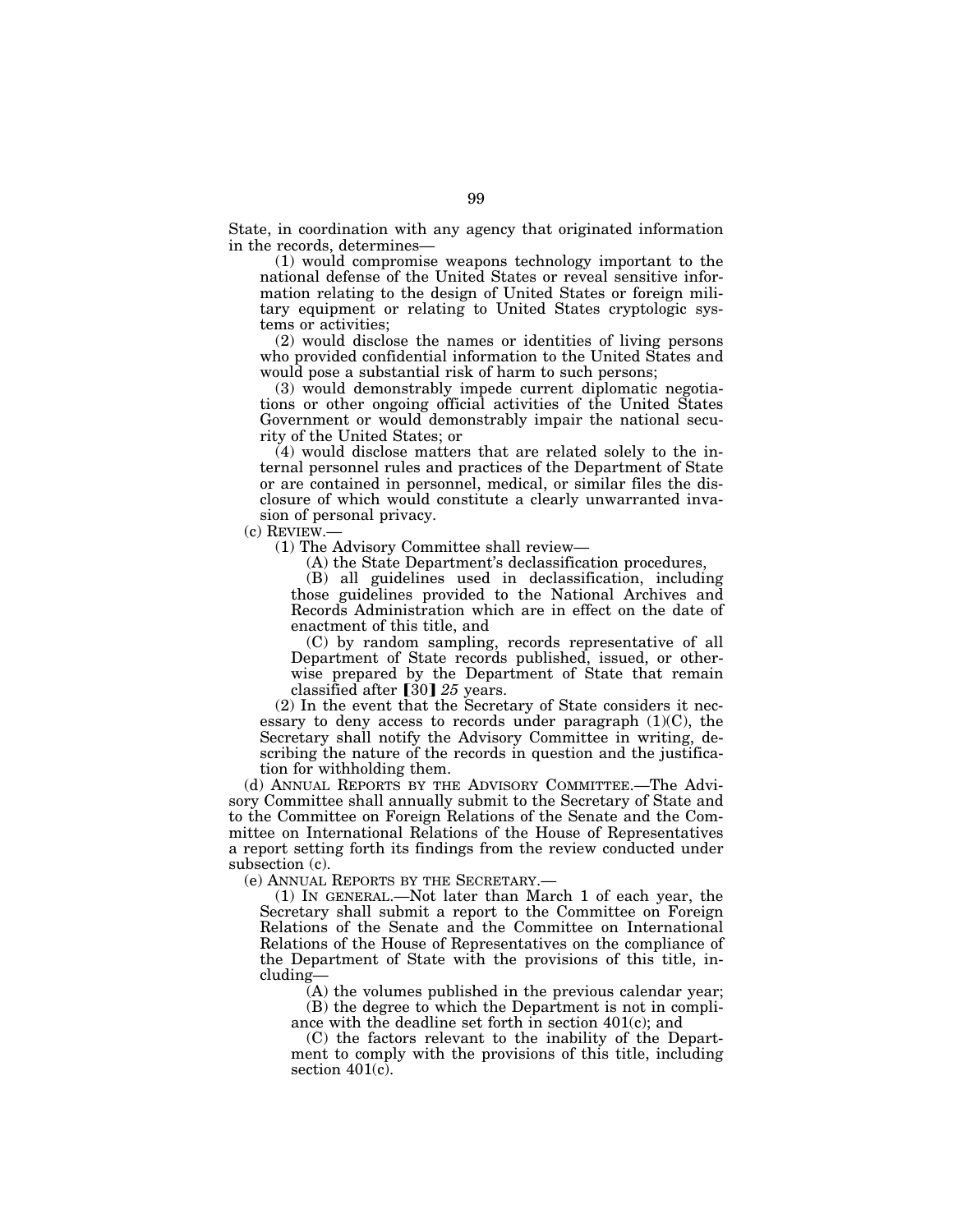(2) FORM OF REPORTS.—Each report required to be submitted by paragraph (1) shall be submitted in unclassified form, together with a classified annex if necessary.

\* \* \* \* \* \* \*

# **FOREIGN ASSISTANCE ACT OF 1961**

\* \* \* \* \* \* \*

## TITLE XII—FAMINE PREVENTION AND FREEDOM FROM HUNGER

\* \* \* \* \* \* \*

#### CHAPTER 8—INTERNATIONAL NARCOTICS CONTROL

# \* \* \* \* \* \* \* **SEC. 489. REPORTING REQUIREMENTS.**

(a) INTERNATIONAL NARCOTICS CONTROL STRATEGY REPORT.—Not later than March 1 of each year, the President shall transmit to the Speaker of the House of Representatives, and to the Committee on Foreign Relations of the Senate, a report containing the following:

(1) For each country that received assistance under this chapter for either of the 2 preceding fiscal years, a report on the extent to which the country has—

(A) met the goals and objectives of the United Nations Convention Against Illicit Traffic in Narcotic Drugs and Psychotropic Substances, including action on such issues as illicit cultivation, production, distribution, sale, transport, and financing, and money laundering, asset seizure, extradition, mutual legal assistance, law enforcement and transit cooperation, precursor chemical control, and demand reduction;

(B) accomplished the goals described in an applicable bilateral narcotics agreement with the United States or a multilateral agreement; and

(C) taken legal and law enforcement measures to prevent and punish public corruption, especially by senior government officials, that facilitates the production, processing, or shipment of narcotic and psychotropic drugs and other controlled substances, or that discourages the investigation or prosecution of such acts.

 $(2)(\overline{A})$  A description of the policies adopted, agreements concluded, and programs implemented by the Department of State in pursuit of its delegated responsibilities for international narcotics control, including appropriate information on the status of negotiations between the United States and other countries on updated extradition treaties, mutual legal assistance treaties, precursor chemical controls, money laundering, and agreements pursuant to section 2015 of the International Narcotics Act of 1986 (relating to interdiction procedures for vessels of foreign registry).

(B) Information on multilateral and bilateral strategies with respect to money laundering pursued by the Department of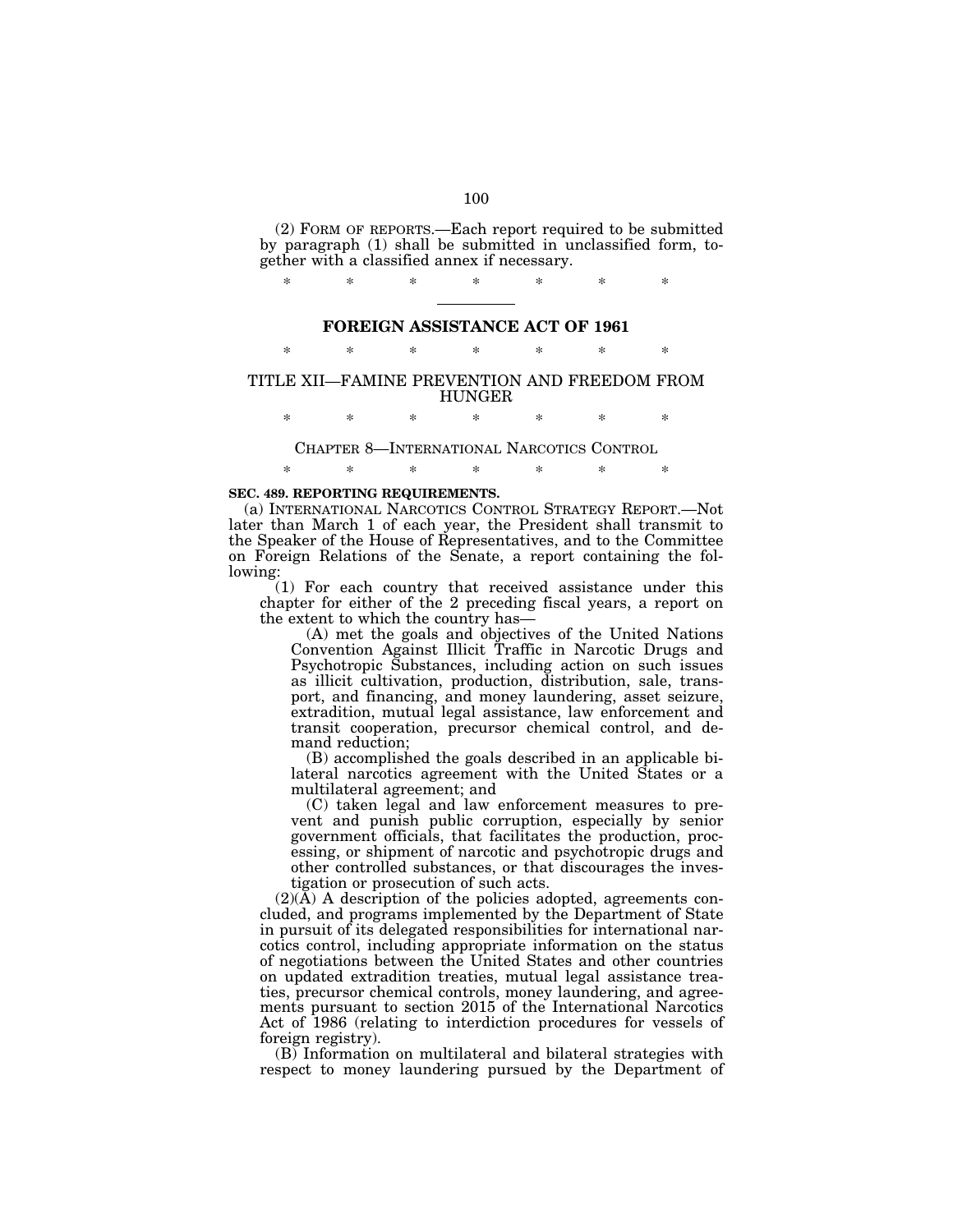State, the Department of Justice, the Department of the Treasury, and other relevant United States Government agencies, either collectively or individually, to ensure the cooperation of foreign governments with respect to narcotics-related money laundering and to demonstrate that all United States Government agencies are pursuing a common strategy with respect to major money laundering countries. The report shall include specific detail to demonstrate that all United States Government agencies are pursuing a common strategy with respect to achieving international cooperation against money laundering and are pursuing a common strategy with respect to major money laundering countries, including a summary of United States objectives on a country-by-country basis.

(3) The identity of those countries which are—

(A) major illicit drug producing countries or major drugtransit countries as determined under section 490(h);

(B) major sources of precursor chemicals used in the production of illicit narcotics; or

(C) major money laundering countries.

(4) In addition, for each country identified pursuant to paragraph (3), the following:

(A) A description of the plans, programs, and timetables adopted by such country, including efforts to meet the objectives of the United Nations Convention Against Illicit Traffic in Narcotic Drugs and Psychotropic Substances, and a discussion of the adequacy of the legal and law enforcement measures taken and the accomplishments achieved in accord with those plans.

(B) Whether as a matter of government policy or practice, such country encourages or facilitates the illicit production or distribution of narcotic or psychotropic drugs or other controlled substances or the laundering of proceeds from illegal drug transactions; and whether any senior official of the government of such country engages in, encourages, or facilitates the illicit production or distribution of such drugs or substances, or the laundering of proceeds from illegal drug transactions.

(5) In addition, for each country identified pursuant to paragraph (3)(A) or (3)(B), a detailed status report, with such information as can be reliably obtained, on the narcotic or psychotropic drugs or other controlled substances which are being cultivated, produced, or processed in or transported through such country, noting significant changes in conditions, such as increases or decreases in the illicit cultivation and manufacture of and traffic in such drugs and substances.

(6) In addition, for those countries identified pursuant to paragraph  $(3)(C)$ —

 $(A)$  which countries are parties to international agreements on a method for maintaining records of transactions of an established list of precursor and essential chemicals;

(B) which countries have established a procedure by which such records may be made available to United States law enforcement authorities; and

(C) which countries have enacted national chemical control legislation which would impose specific recordkeeping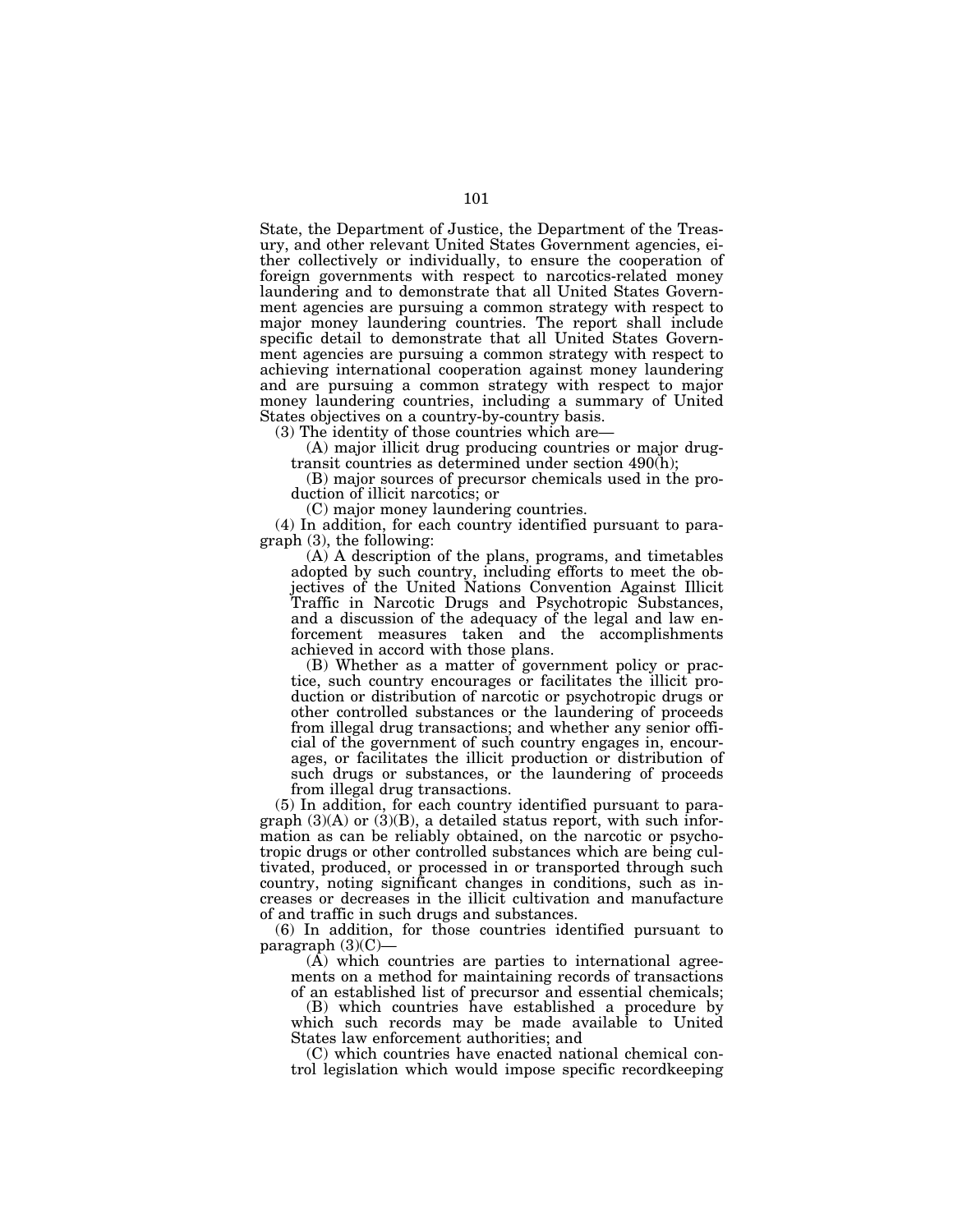and reporting requirements for listed chemicals, establish a system of permits or declarations for imports and exports of listed chemicals, and authorize government officials to seize or suspend shipments of listed chemicals.

(7) In addition, for those countries identified pursuant to paragraph  $(3)(D)$  the following:

 $(A)(i)$  Which countries have financial institutions engaging in currency transactions involving international narcotics trafficking proceeds that include significant amounts of United States currency or currency derived from illegal drug sales in the United States or that otherwise significantly affect the United States;

(ii) which countries identified pursuant to clause (i) have not reached agreement with the United States authorities on a mechanism for exchanging adequate records in connection with narcotics investigations and proceedings; and (iii) which countries identified pursuant to clause (ii)—

(I) are negotiating in good faith with the United States to establish such a record-exchange mechanism, or

(II) have adopted laws or regulations that ensure the availability to appropriate United States Government personnel and those of other governments of adequate records in connection with narcotics investigations and proceedings.

(B) Which countries—

(i) have ratified the United Nations Convention Against Illicit Traffic in Narcotic Drugs and Psychotropic Substances and are taking steps to implement that Convention and other applicable agreements and conventions such as the recommendations of the Financial Action Task Force, the policy directive of the European Community, the legislative guidelines of the Organization of American States, and other similar declarations; and

(ii) have entered into bilateral agreements for the exchange of information on money-laundering with countries other than the United States.

(C) Findings on each country's adoption of law and regulations considered essential to prevent narcotics-related money laundering. Such findings shall include whether a country has—

(i) criminalized narcotics money laundering;

(ii) required banks and other financial institutions to know and record the identity of customers engaging in significant transactions, including the recording of large currency transactions at thresholds appropriate to that country's economic situation;

(iii) required banks and other financial institutions to maintain, for an adequate time, records necessary to reconstruct significant transactions through financial institutions in order to be able to respond quickly to information requests from appropriate government authorities in narcotics-related money laundering cases;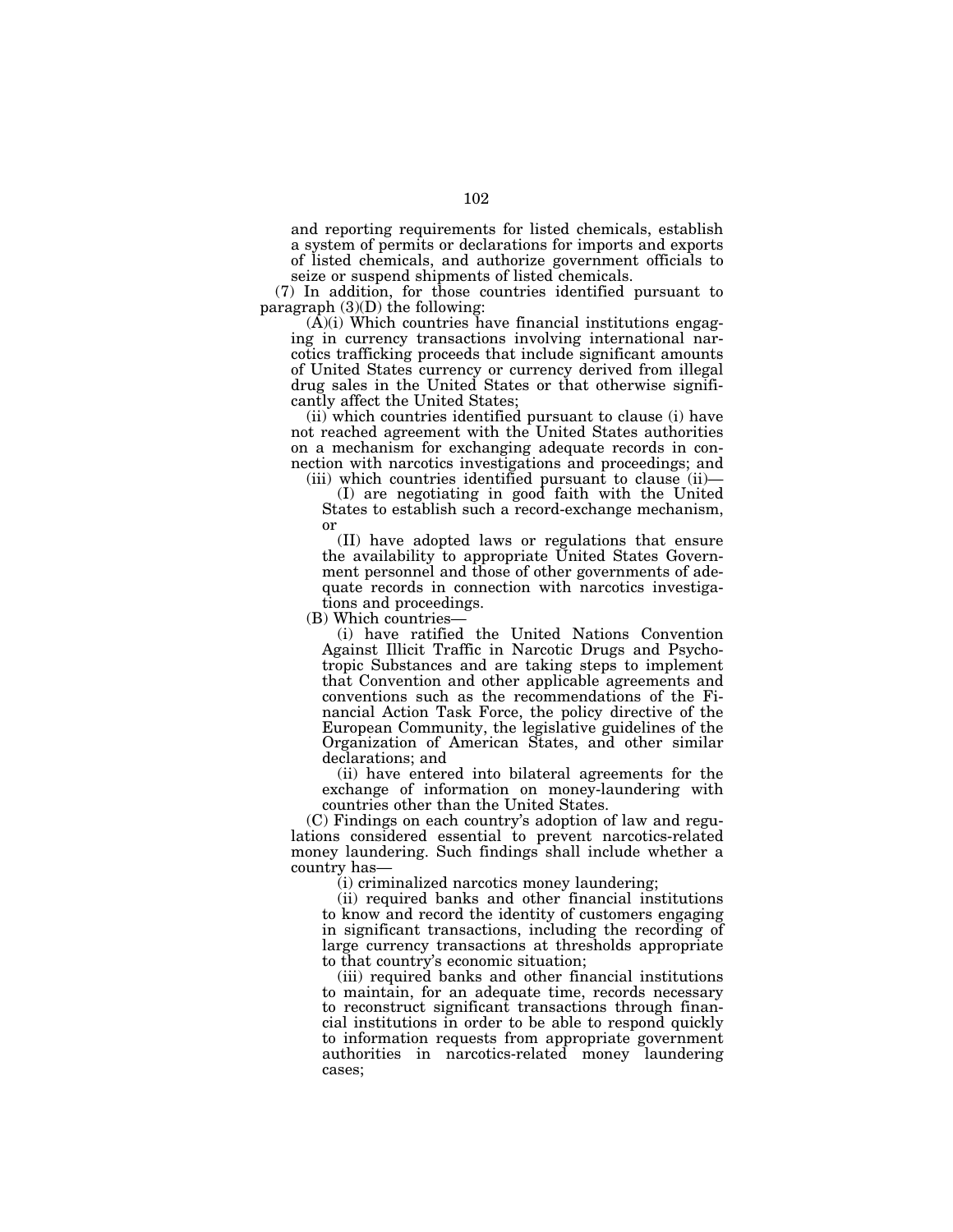(iv) required or allowed financial institutions to report suspicious transactions;

(v) established systems for identifying, tracing, freezing, seizing, and forfeiting narcotics-related assets;

(vi) enacted laws for the sharing of seized narcotics assets with other governments;

(vii) cooperated, when requested, with appropriate law enforcement agencies of other governments investigating financial crimes related to narcotics; and

(viii) addressed the problem on international transportation of illegal-source currency and monetary instruments.

The report shall also detail instances of refusals to cooperate with foreign governments, and any actions taken by the United States Government and any international organization to address such obstacles, including the imposition of sanctions or penalties.

 $(8)(A)$  A separate section that contains the following:

(i) An identification of the five countries that exported the largest amount of pseudoephedrine, ephedrine, and phenylpropanolamine (including the salts, optical isomers, or salts of optical isomers of such chemicals, and also including any products or substances containing such chemicals) during the preceding calendar year.

(ii) An identification of the five countries that imported the largest amount of the chemicals described in clause (i) during the preceding calendar year and have the highest rate of diversion of such chemicals for use in the illicit production of methamphetamine (either in that country or in another country).

(iii) An economic analysis of the total worldwide production of the chemicals described in clause (i) as compared to the legitimate demand for such chemicals worldwide.

(B) The identification of countries that imported the largest amount of chemicals under subparagraph (A)(ii) shall be based on the following:

(i) An economic analysis that estimates the legitimate demand for such chemicals in such countries as compared to the actual or estimated amount of such chemicals that is imported into such countries.

(ii) The best available data and other information regarding the production of methamphetamine in such countries and the diversion of such chemicals for use in the production of methamphetamine.

*(9) A separate section that contains an identification of all United States Government-supported units funded by the Bureau of International Narcotics and Law Enforcement Affairs and any Bureau-funded operations by such units in which United States law enforcement personnel have been physically present.*<br>(b) ANNUAL REPORTS ON ASSISTANCE.—

 $(1)$  In GENERAL.—At the time that the report required by subsection (a) is submitted each year, the Secretary of State, in consultation with appropriate United States Government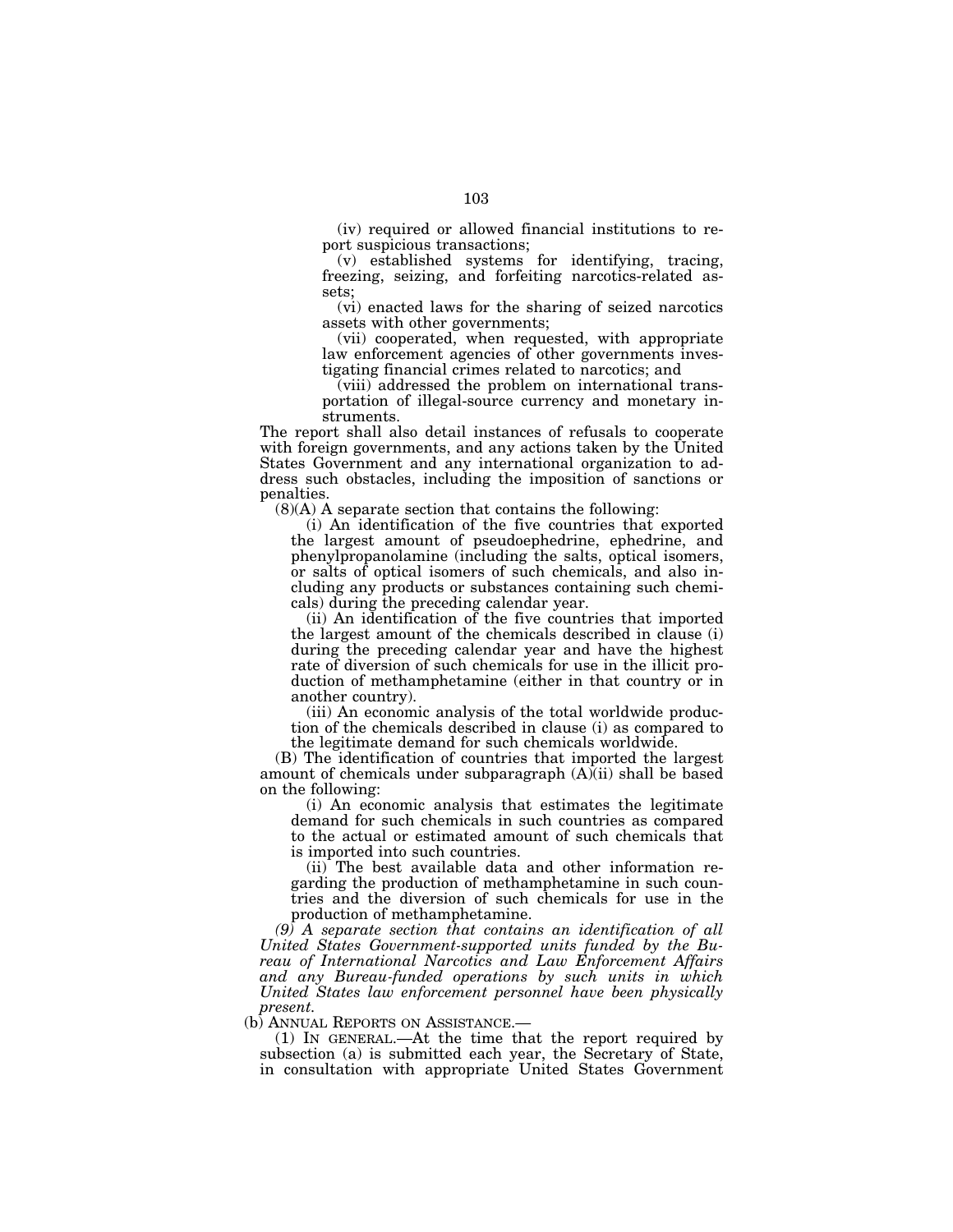agencies, shall report to the appropriate committees of the Congress on the assistance provided or proposed to be provided by the United States Government during the preceding fiscal year, the current fiscal year, and the next fiscal year to support international efforts to combat illicit narcotics production or trafficking.

(2) INFORMATION TO BE INCLUDED.—Each report pursuant to this subsection shall—

(A) specify the amount and nature of the assistance provided or to be provided;

(B) include, for each country identified in subsection  $(a)(3)(A)$ , information from the Drug Enforcement Administration, the Customs Service, and the Coast Guard describing in detail—

(i) the assistance provided or to be provided to such country by that agency, and

(ii) the assistance provided or to be provided to that agency by such country,

with respect to narcotic control efforts during the preceding fiscal year, the current fiscal year, and the next fiscal year; and

(C) list all transfers, which were made by the United States Government during the preceding fiscal year, to a foreign country for narcotics control purposes of any property seized by or otherwise forfeited to the United States Government in connection with narcotics-related activity, including an estimate of the fair market value and physical condition of each item of property transferred.

\* \* \* \* \* \* \*

## PART II

#### CHAPTER 1—POLICY

\* \* \* \* \* \* \* SEC. 502B. HUMAN RIGHTS.—(a)(1) The United States shall, in accordance with its international obligations as set forth in the Charter of the United Nations and in keeping with the constitutional heritage and traditions of the United States, promote and encourage increased respect for human rights and fundamental freedoms throughout the world without distinction as to race, sex, language, or religion. Accordingly, a principal goal of the foreign policy of the United States shall be to promote the increased observance of internationally recognized human rights by all countries.

(2) Except under circumstances specified in this section, no security assistance may be provided to any country the government of which engages in a consistent pattern of gross violations of internationally recognized human rights. Security assistance may not be provided to the police, domestic intelligence, or similar law enforcement forces of a country, and licenses may not be issued under the Export Administration Act of 1979 for the export of crime control and detection instruments and equipment to a country, the government of which engages in a consistent pattern of gross violations of internationally recognized human rights unless the President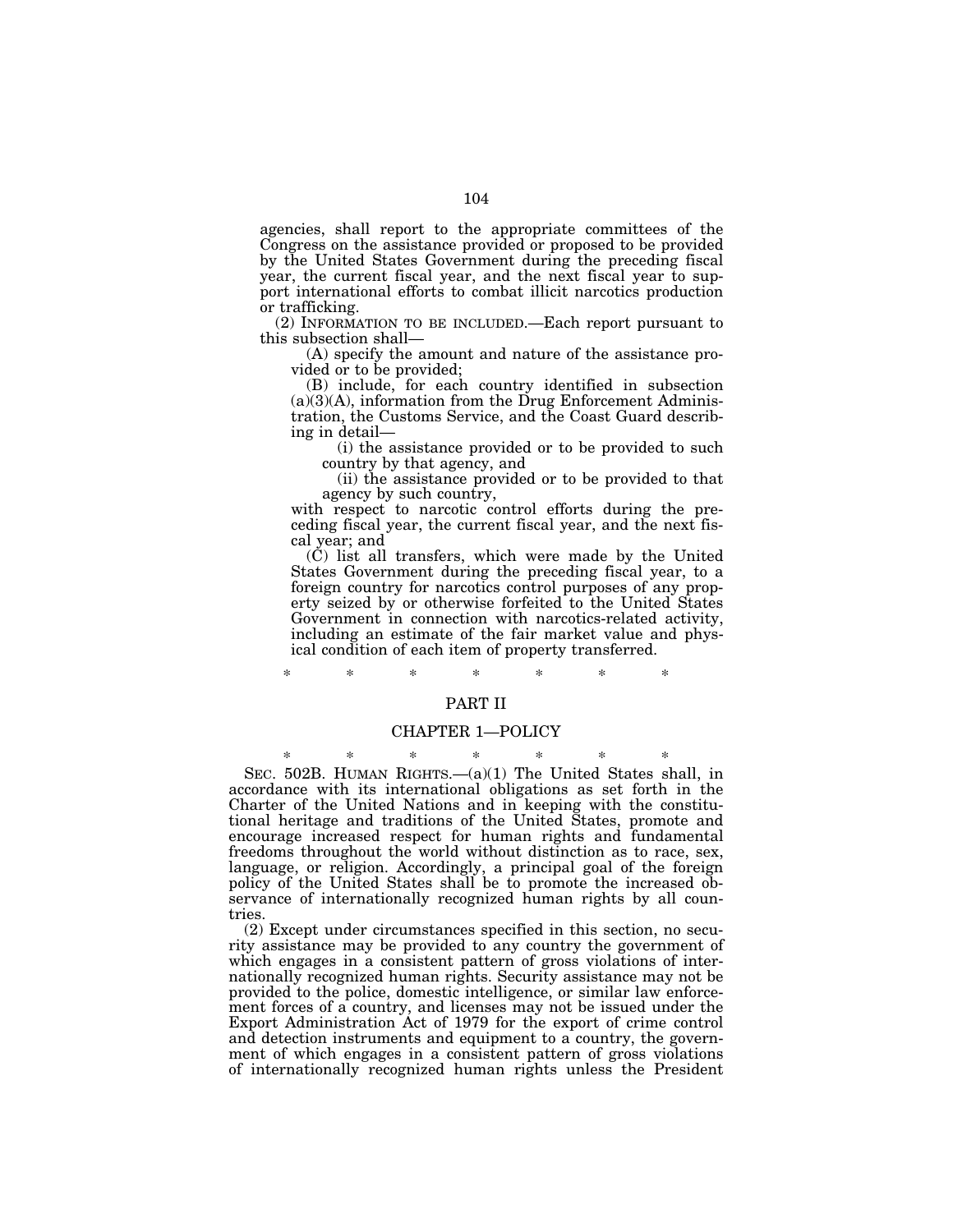certifies in writing to the Speaker of the House of Representatives and the chairman of the Committee on Foreign Relations of the Senate and the chairman of the Committee on Banking, Housing, and Urban Affairs of the Senate (when licenses are to be issued pursuant to the Export Administration Act of 1979), that extraordinary circumstances exist warranting provision of such assistance and issuance of such licenses. Assistance may not be provided under chapter 5 of this part to a country the government of which engages in a consistent pattern of gross violations of internationally recognized human rights unless the President certifies in writing to the Speaker of the House of Representatives and the chairman of the Committee on Foreign Relations of the Senate that extraordinary circumstances exist warranting provision of such assistance.

(3) In furtherance of paragraphs (1) and (2), the President is directed to formulate and conduct international security assistance programs of the United States in a manner which will promote and advance human rights and avoid identification of the United States, through such programs, with governments which deny to their people internationally recognized human rights and fundamental freedoms, in violation of international law or in contravention of the policy of the United States as expressed in this section or otherwise.

(4) In determining whether the government of a country engages in a consistent pattern of gross violations of internationally recognized human rights, the President shall give particular consideration to whether the government—

(A) has engaged in or tolerated particularly severe violations of religious freedom, as defined in section 3 of the International Religious Freedom Act of 1998; or

(B) has failed to undertake serious and sustained efforts to combat particularly severe violations of religious freedom when such efforts could have been reasonably undertaken.

(b) The Secretary of State shall transmit to the Congress, as part of the presentation materials for security assistance programs proposed for each fiscal year, a full and complete report, prepared with the assistance of the Assistant Secretary of State for Democracy, Human Rights, and Labor and with the assistance of the Ambassador at Large for International Religious Freedom, with respect to practices regarding the observance of and respect for internationally recognized human rights in each country proposed as a recipient of security assistance. Wherever applicable, such report shall include consolidated information regarding the commission of war crimes, crimes against humanity, and evidence of acts that may constitute genocide (as defined in article 2 of the Convention on the Prevention and Punishment of the Crime of Genocide and modified by the United States instrument of ratification to that convention and section 2(a) of the Genocide Convention Implementation Act of 1987). Wherever applicable, such report shall include information on practices regarding coercion in population control, including coerced abortion and involuntary sterilization. Such report shall also include, wherever applicable, information on violations of religious freedom, including particularly severe violations of religious freedom (as defined in section 3 of the International Religious Freedom Act of 1998). Wherever applicable, such report shall include a de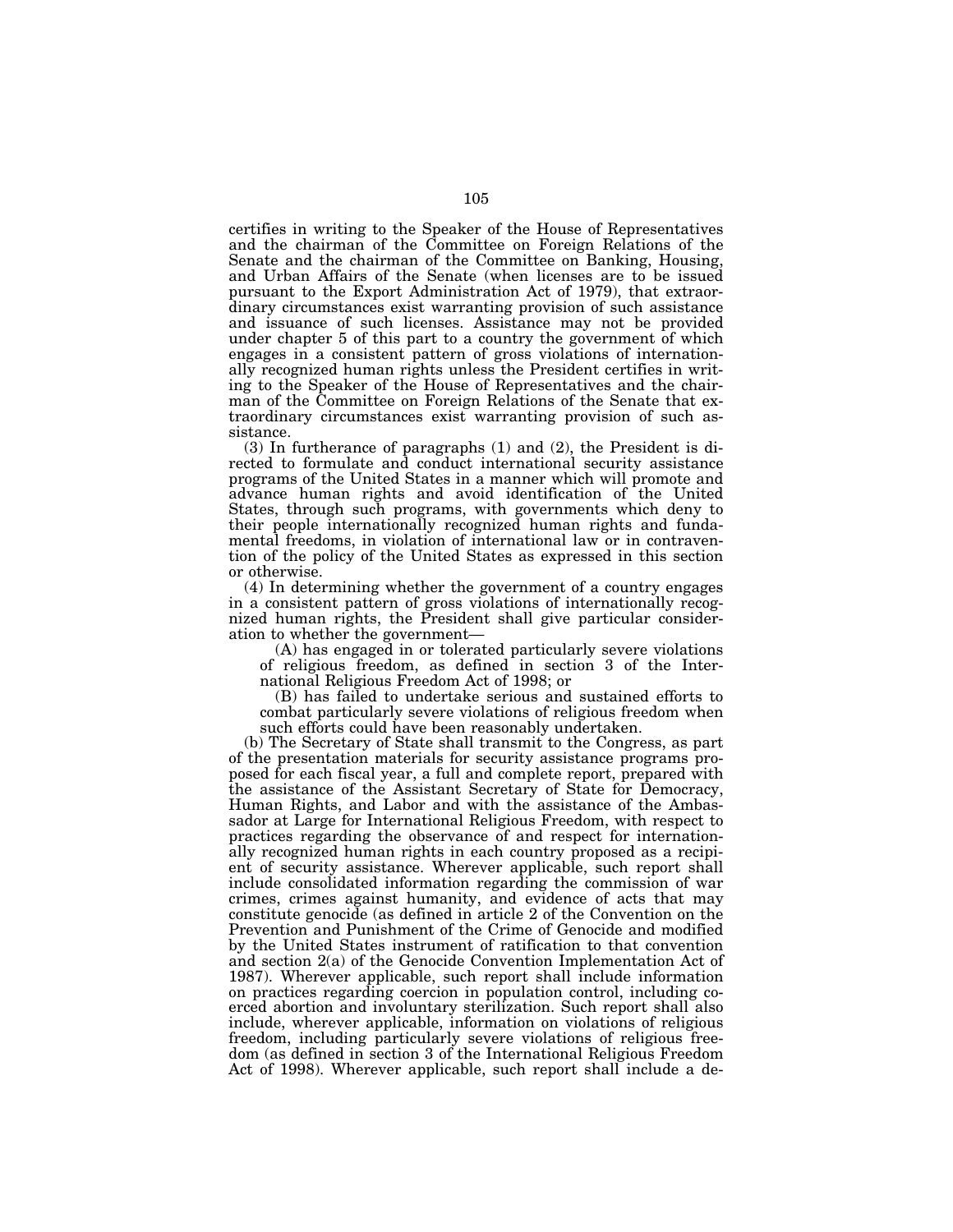scription of the nature and extent of acts of anti-Semitism and anti-Semitic incitement that occur, including the descriptions of such acts required under section 116(d)(8). Such report shall also include, for each country with respect to which the report indicates that extrajudicial killings, torture, or other serious violations of human rights have occurred in the country, the extent to which the United States has taken or will take action to encourage an end to such practices in the country. Each report under this section shall list the votes of each member of the United Nations Commission on Human Rights on all country-specific and thematic resolutions voted on at the Commission's annual session during the period covered during the preceding year. Each report under this section shall describe the extent to which each country has extended protection to refugees, including the provision of first asylum and resettlement. Each report under this section shall also include (i) wherever applicable, a description of the nature and extent of the compulsory recruitment and conscription of individuals under the age of 18 by armed forces of the government of the country, government-supported paramilitaries, or other armed groups, the participation of such individuals in such groups, and the nature and extent that such individuals take a direct part in hostilities, (ii) what steps, if any, taken by the government of the country to eliminate such practices, and (iii) such other information related to the use by such government of individuals under the age of 18 as soldiers, as determined to be appropriate by the Secretary of State. In determining whether a government falls within the provisions of subsection (a)(3) and in the preparation of any report or statement required under this section, consideration shall be given to—

(1) the relevant findings of appropriate international organizations, including nongovernmental organizations, such as the International Committee of the Red Cross; and

(2) the extent of cooperation by such government in permitting an unimpeded investigation by any such organization of alleged violations of internationally recognized human rights.

 $(c)(1)$  Upon the request of the Senate or the House of Representatives by resolution of either such House, or upon the request of the Committee on Foreign Relations of the Senate or the Committee on Foreign Affairs of the House of Representatives, the Secretary of State shall, within thirty days after receipt of such request, transmit to both such committees a statement, prepared with the assistance of the Assistant Secretary of State for Democracy, Human Rights, and Labor, with respect to the country designated in such request, setting forth—

(A) all the available information about observance of and respect for human rights and fundamental freedom in that country, and a detailed description of practices by the recipient government with respect thereto;

(B) the steps the United States has taken to—

(i) promote respect for and observance of human rights in that country and discourage any practices which are inimical to internationally recognized human rights, and

(ii) publicly or privately call attention to, and disassociate the United States and any security assistance provided for such country from, such practices;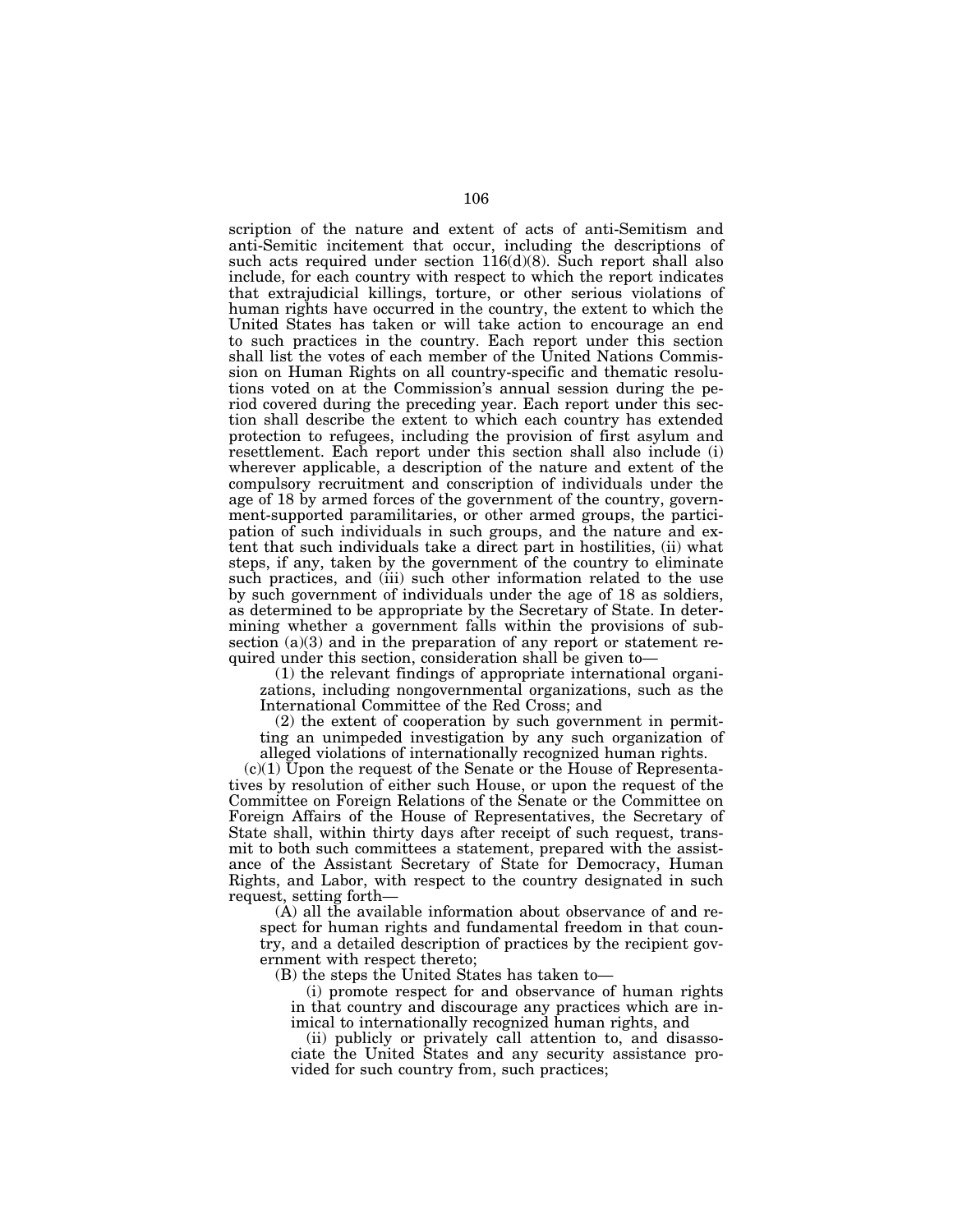(C) whether, in the opinion of the Secretary of State, notwithstanding any such practices—

(i) extraordinary circumstances exist which necessitate a continuation of security assistance for such country, and, if so, a description of such circumstances and the extent to which such assistance should be continued (subject to such conditions as Congress may impose under this section), and

(ii) on all the facts it is in the national interest of the United States to provide such assistance; and

(D) such other information as such committee or such House may request.

 $(2)(A)$  A resolution of request under paragraph  $(1)$  of this subsection shall be considered in the Senate in accordance with the provisions of section 601(b) of the International Security Assistance and Arms Export Control Act of 1976.

(B) The term ''certification'', as used in section 601 of such Act, means, for the purposes of this subsection, a resolution of request of the Senate under paragraph (1) of this subsection.

(3) In the event a statement with respect to a country is requested pursuant to paragraph (1) of this subsection but is not transmitted in accordance therewith within thirty days after receipt of such request, no security assistance shall be delivered to such country except as may thereafter be specifically authorized by law from such country unless and until such statement is transmitted.

(4)(A) In the event a statement with respect to a country is transmitted under paragraph (1) of this subsection, the Congress may at any time thereafter adopt a joint resolution terminating, restricting, or continuing security assistance for such country. In the event such a joint resolution is adopted, such assistance shall be so terminated, so restricted, or so continued, as the case may be.

(B) Any such resolution shall be considered in the Senate in accordance with the provisions of section 601(b) of the International Security Assistance and Arms Export Control Act of 1976.

(C) The term ''certification'', as used in section 601 of such Act, means, for the purposes of this paragraph, a statement transmitted under paragraph  $(1)$  of this subsection.

(d) For the purposes of this section—

(1) the term ''gross violations of internationally recognized human rights" includes torture or cruel, inhuman, or degrading treatment or punishment, prolonged detention without charges and trial, causing the disappearance of persons by the abduction and clandestine detention of those persons, *any act that constitutes a war crime, as such term is defined in section 2441 of title 18, United States Code,* and other flagrant denial of the right to life, liberty, or the security of person;

(2) the term "security assistance" means-

(A) assistance under chapter 2 (military assistance) or chapter 4 (economic support fund) or chapter 5 (military education and training) or chapter 6 (peacekeeping operations) or chapter 8 (antiterrorism assistance) of this part;

(B) sales of defense articles or services, extensions of credits (including participations in credits), and guaranties of loans under the Arms Export Control Act; or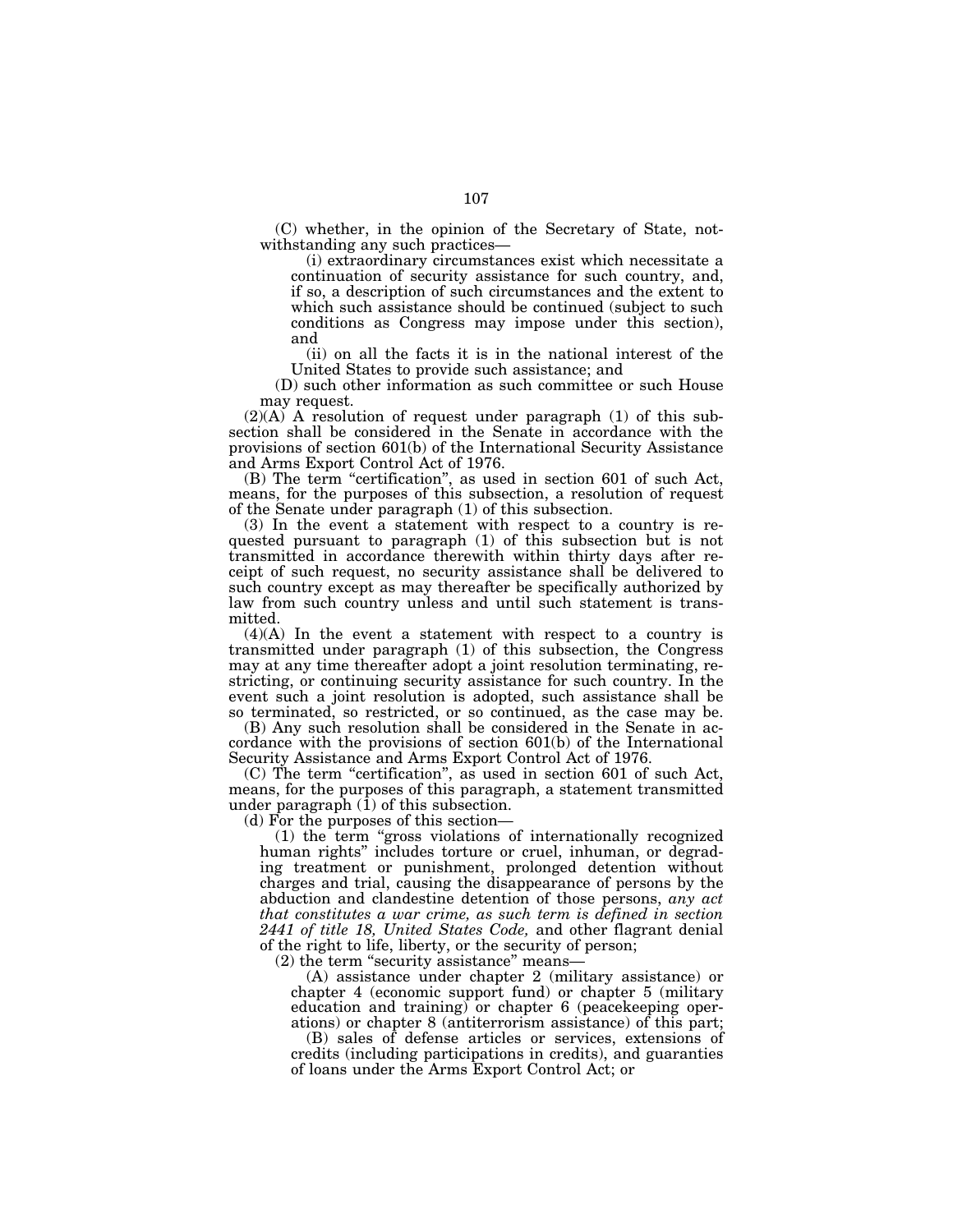(C) any license in effect with respect to the export to or for the armed forces, police, intelligence, or other internal security forces of a foreign country of—

(i) defense articles or defense services under section 38 of the Armed Export Control Act (22 U.S.C. 2778); or

(ii) items listed under the 600 series of the Commerce Control List contained in Supplement No. 1 to part 774 of subtitle B of title 15, Code of Federal Regulations;

(e) Notwithstanding any other provision of law, funds authorized to be appropriated under part I of this Act may be made available for the furnishing of assistance to any country with respect to which the President finds that such a significant improvement in its human rights record has occurred as to warrant lifting the prohibition on furnishing such assistance in the national interest of the United States.

(f) In allowing the funds authorized to be appropriated by this Act and the Arms Export Control Act, the President shall take into account significant improvements in the human rights records of recipient countries, except that such allocations may not contravene any other provision of law.

(g) Whenever the provisions of subsection (e) or (f) of this section are applied, the President shall report to the Congress before making any funds available pursuant to those subsections. The report shall specify the country involved, the amount and kinds of assistance to be provided, and the justification for providing the assistance, including a description of the significant improvements which have occurred in the country's human rights record.

(h)(1) The report required by subsection (b) shall include the following:

(A) A description of the nature and extent of severe forms of trafficking in persons, as defined in section 103 of the Trafficking Victims Protection Act of 2000, in each foreign country.

(B) With respect to each country that is a country of origin, transit, or destination for victims of severe forms of trafficking in persons, an assessment of the efforts by the government of that country to combat such trafficking. The assessment shall address the following:

(i) Whether government authorities in that country participate in, facilitate, or condone such trafficking.

(ii) Which government authorities in that country are involved in activities to combat such trafficking.

(iii) What steps the government of that country has taken to prohibit government officials from participating in, facilitating, or condoning such trafficking, including the investigation, prosecution, and conviction of such officials.

(iv) What steps the government of that country has taken to prohibit other individuals from participating in such trafficking, including the investigation, prosecution, and conviction of individuals involved in severe forms of trafficking in persons, the criminal and civil penalties for such trafficking, and the efficacy of those penalties in eliminating or reducing such trafficking.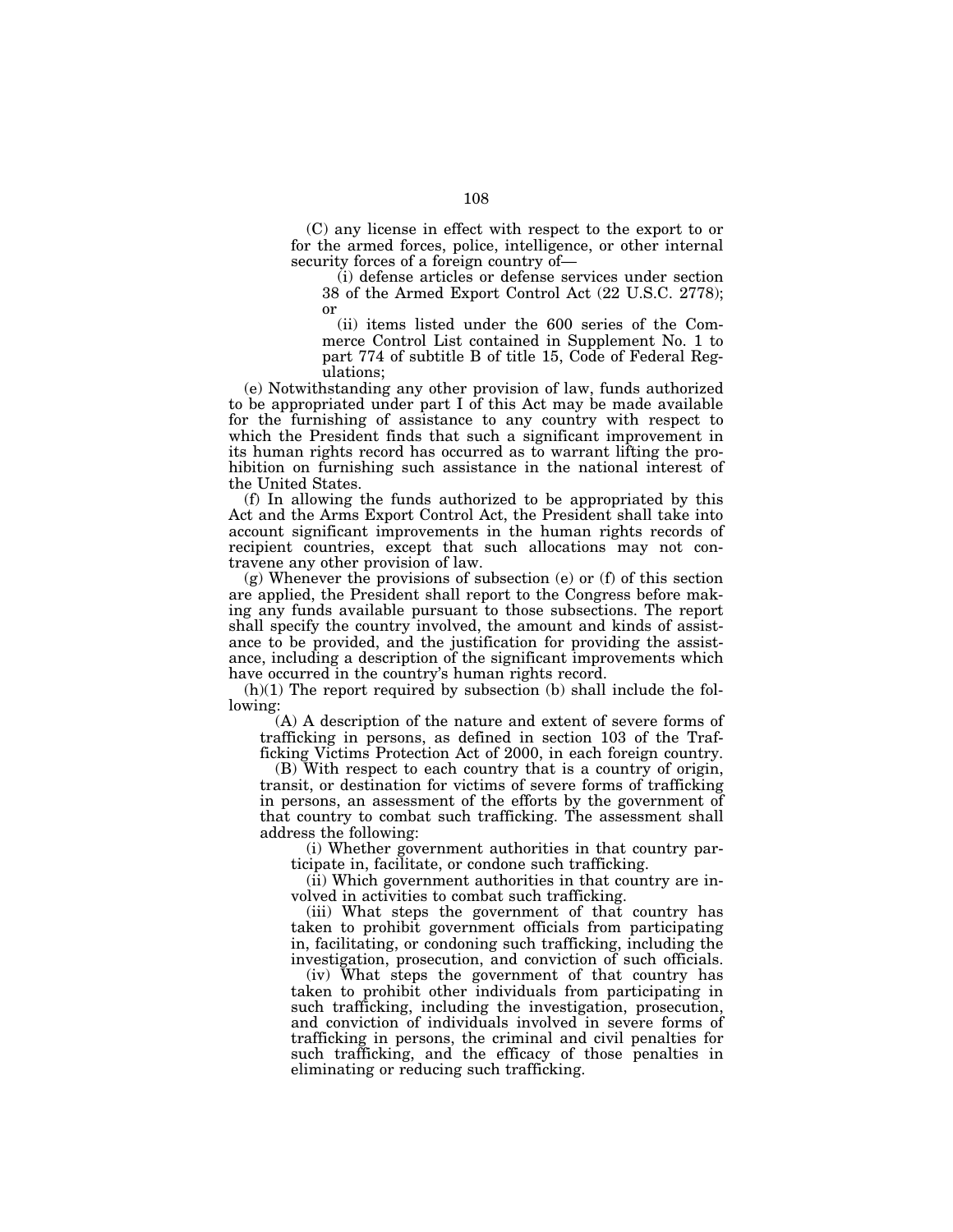(v) What steps the government of that country has taken to assist victims of such trafficking, including efforts to prevent victims from being further victimized by traffickers, government officials, or others, grants of relief from deportation, and provision of humanitarian relief, including provision of mental and physical health care and shelter.

(vi) Whether the government of that country is cooperating with governments of other countries to extradite traffickers when requested, or, to the extent that such cooperation would be inconsistent with the laws of such country or with extradition treaties to which such country is a party, whether the government of that country is taking all appropriate measures to modify or replace such laws and treaties so as to permit such cooperation.

(vii) Whether the government of that country is assisting in international investigations of transnational trafficking networks and in other cooperative efforts to combat severe forms of trafficking in persons.

(viii) Whether the government of that country refrains from prosecuting victims of severe forms of trafficking in persons due to such victims having been trafficked, and refrains from other discriminatory treatment of such victims.

(ix) Whether the government of that country recognizes the rights of victims of severe forms of trafficking in persons and ensures their access to justice.

(C) Such other information relating to trafficking in persons as the Secretary of State considers appropriate.

(2) In compiling data and making assessments for the purposes of paragraph (1), United States diplomatic mission personnel shall consult with human rights organizations and other appropriate nongovernmental organizations.

(i) The report required by subsection (b) shall include, wherever applicable—

(1) a description of the status of freedom of the press, including initiatives in favor of freedom of the press and efforts to improve or preserve, as appropriate, the independence of the media, together with an assessment of progress made as a result of those efforts;

(2) an identification of countries in which there were violations of freedom of the press, including direct physical attacks, imprisonment, indirect sources of pressure, and censorship by governments, military, intelligence, or police forces, criminal groups, or armed extremist or rebel groups; and

(3) in countries where there are particularly severe violations of freedom of the press—

(A) whether government authorities of each such country participate in, facilitate, or condone such violations of the freedom of the press; and

(B) what steps the government of each such country has taken to preserve the safety and independence of the media, and to ensure the prosecution of those individuals who attack or murder journalists.

(i) CHILD MARRIAGE STATUS.—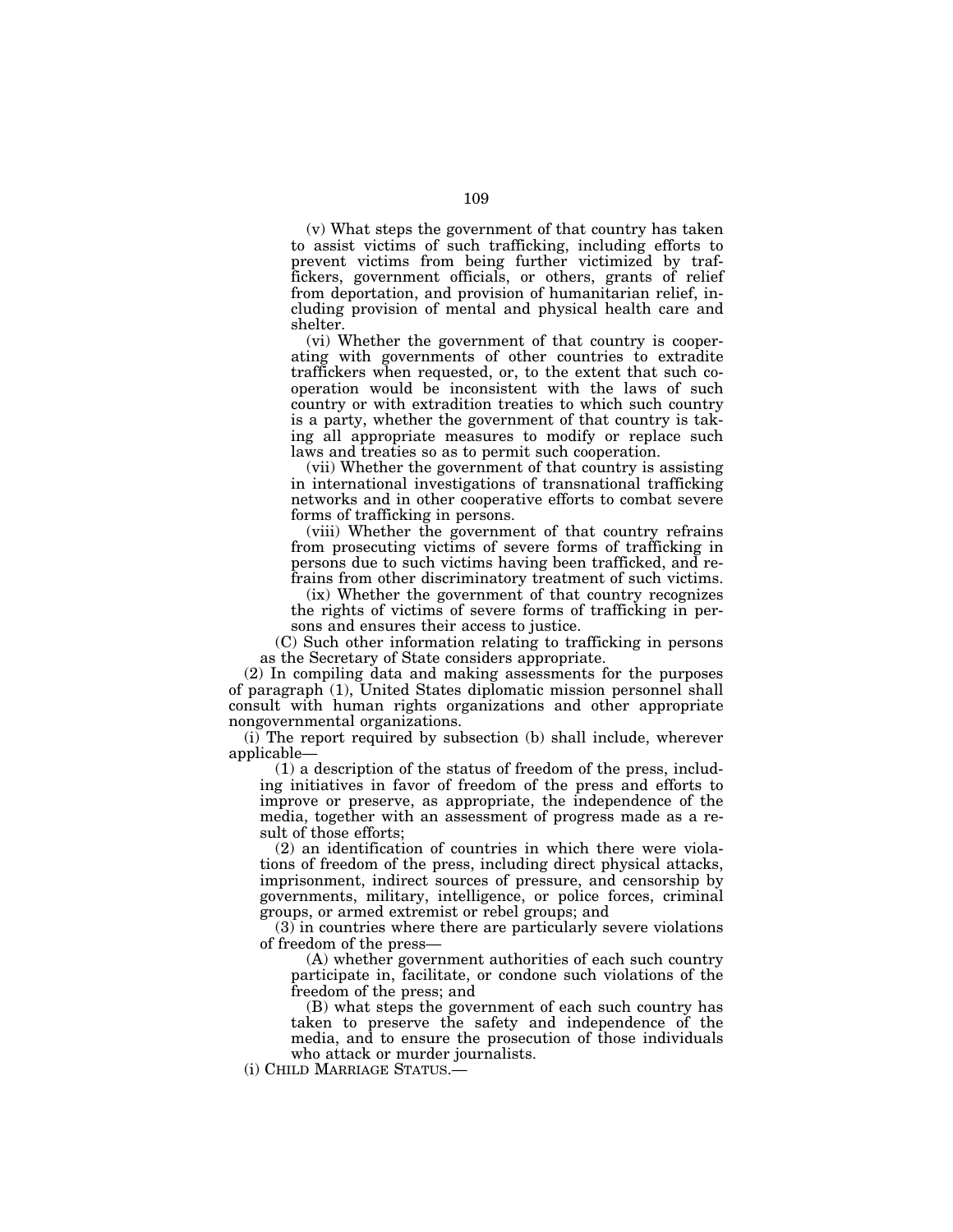(1) IN GENERAL.—The report required under subsection (b) shall include, for each country in which child marriage is prevalent, a description of the status of the practice of child marriage in such country.

 $(2)$  DEFINED TERM.—In this subsection, the term "child marriage'' means the marriage of a girl or boy who is—

(A) younger than the minimum age for marriage under the laws of the country in which such girl or boy is a resident; or

(B) younger than 18 years of age, if no such law exists.

#### CHAPTER 2—MILITARY ASSISTANCE

\* \* \* \* \* \* \* SEC. 514. STOCKPILING OF DEFENSE ARTICLES FOR FOREIGN COUNTRIES.—(a) No defense article in the inventory of the Department of Defense which is set aside, reserved, or in any way earmarked or intended for future use by any foreign country may be made available to or for use by any foreign country unless such transfer is authorized under this Act or the Arms Export Control Act, or any subsequent corresponding legislation, and the value of such transfer is charged against funds authorized under such legislation or against the limitations specified in such legislation, as appropriate, for the fiscal period in which such defense article is transferred. For purposes of this subsection, "value" means the acquisition cost plus crating, packing, handling, and transportation costs incurred in carrying out this section.

(b)(1) The value of defense articles to be set aside, earmarked, reserved, or intended for use as war reserve stocks for allied or other foreign countries (other than for purposes of the North Atlantic Treaty Organization or in the implementation of agreements with Israel) in stockpiles located in foreign countries may not exceed in any fiscal year an amount that is specified in security assistance authorizing legislation for that fiscal year.<br>(2)(A) The value of such additions to stockpiles of defense articles

in foreign countries shall not exceed \$200,000,000 for each of fiscal years 2013, 2014, 2015, 2016, 2017, 2018, 2019, and 2020 *2020*,

*and 2021*. (B) Of the amount specified in subparagraph (A) for a fiscal year, not more than \$200,000,000 may be made available for stockpiles in the State of Israel.

(c) LOCATION OF STOCKPILES OF DEFENSE ARTICLES.—

(1) LIMITATION.—Except as provided in paragraph (2), no stockpile of defense articles may be located outside the boundaries of a United States military base or a military base used primarily by the United States.

(2) EXCEPTIONS.—Paragraph (1) shall not apply with respect to stockpiles of defense articles located in the Republic of Korea, Thailand, any country that is a member of the North Atlantic Treaty Organization, any country that is a major non-NATO ally, or any other country the President may designate. At least 15 days before designating a country pursuant to the last clause of the preceding sentence, the President shall notify the congressional committees specified in section 634A(a) in accordance with the procedures applicable to reprogramming notifications under that section.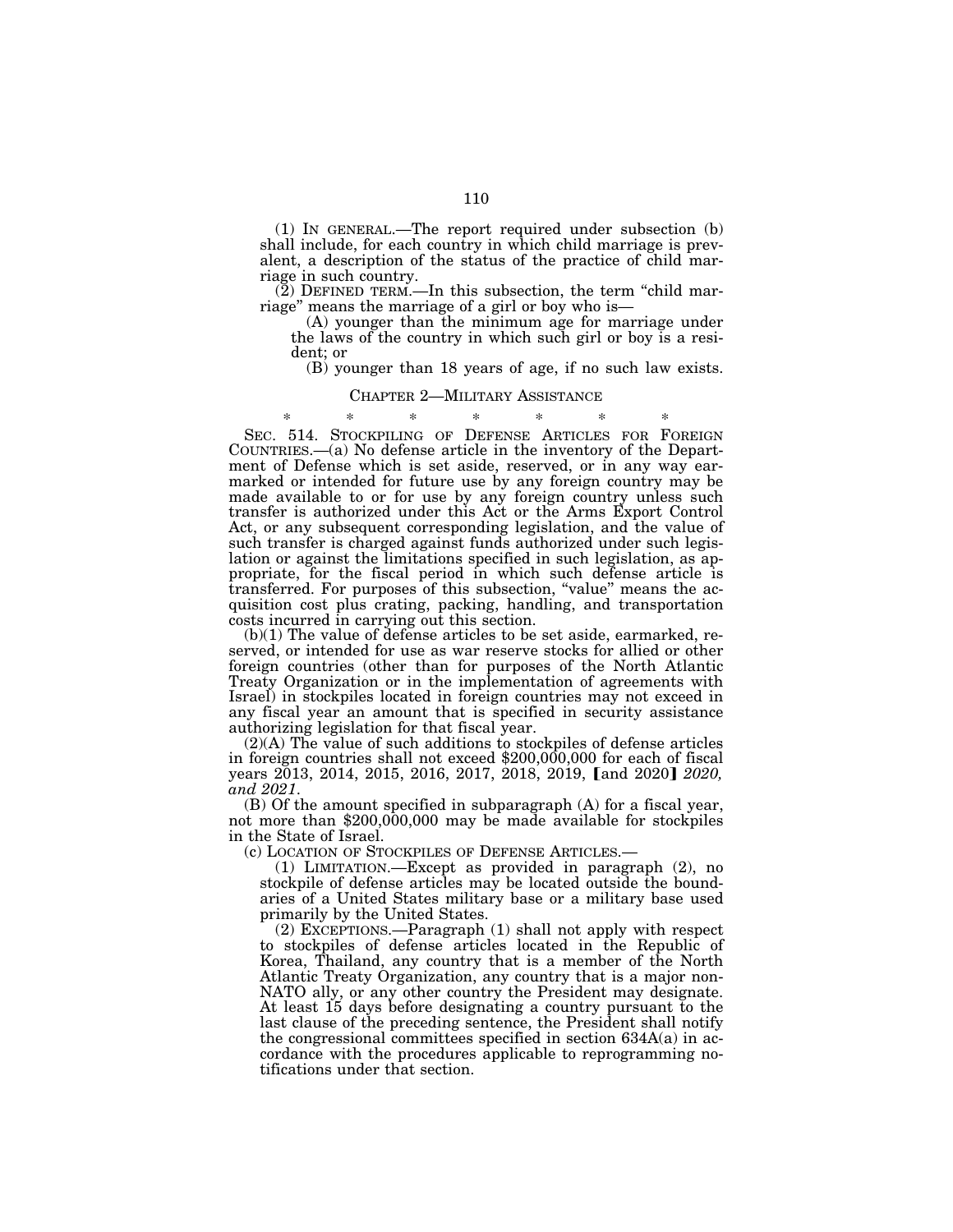(d) No defense article transferred from any stockpile which is made available to or for use by any foreign country may be considered an excess defense article for the purpose of determining the value thereof.

# \* \* \* \* \* \* \*

# **SEC. 516. AUTHORITY TO TRANSFER EXCESS DEFENSE ARTICLES.**

(a) AUTHORIZATION.—The President is authorized to transfer excess defense articles under this section to [countries] *countries, regional organizations, and international organizations* for which receipt of such articles was justified pursuant to the annual congressional presentation documents for military assistance programs, or for programs under chapter 8 of part I of this Act, submitted under section 634 of this Act, or for which receipt of such articles was separately justified to the Congress, for the fiscal year in which the transfer is authorized.

(b) LIMITATIONS ON TRANSFERS.—**[(1)** The President] The Presi*dent* may transfer excess defense articles under this section only if—

 $[(A)]$  (1) such articles are drawn from existing stocks of the Department of Defense;

 $[(B)]$  (2) except as provided in subsection (c)(3), funds available to the Department of Defense for the procurement of defense equipment are not expended in connection with the transfer;

 $(C)$  (3) the transfer of such articles will not have an adverse impact on the military readiness of the United States;

 $\lceil$ (D) $\rceil$  *(4)* with respect to a proposed transfer of such articles on a grant basis, such a transfer is preferable to a transfer on a sales basis, after taking into account the potential proceeds from, and likelihood of, such sales, and the comparative foreign policy benefits that may accrue to the United States as the result of a transfer on either a grant or sales basis;

 $[(E)]$  (5) the President determines that the transfer of such articles will not have an adverse impact on the national technology and industrial base and, particularly, will not reduce the opportunities of entities in the national technology and industrial base to sell new or used equipment to the [countries] *countries, regional organizations, and international organizations* to which such articles are transferred; and

 $\lfloor$ (F)) (6) the transfer of such articles is consistent with the policy framework for the Eastern Mediterranean established under section 620C of this Act.

 $(2)$  Accordingly, for the four-year period beginning on October 1, 1996, and thereafter for the four-period beginning on October 1, 2000, the President shall ensure that excess defense articles offered to Greece and Turkey under this section will be made available consistent with the manner in which the President made available such excess defense articles during the four-year period that began on October 1, 1992, pursuant to section 573(e) of the Foreign Operations, Export Financing, and Related Programs Appropriations Act, 1990.]

(c) TERMS OF TRANSFERS.—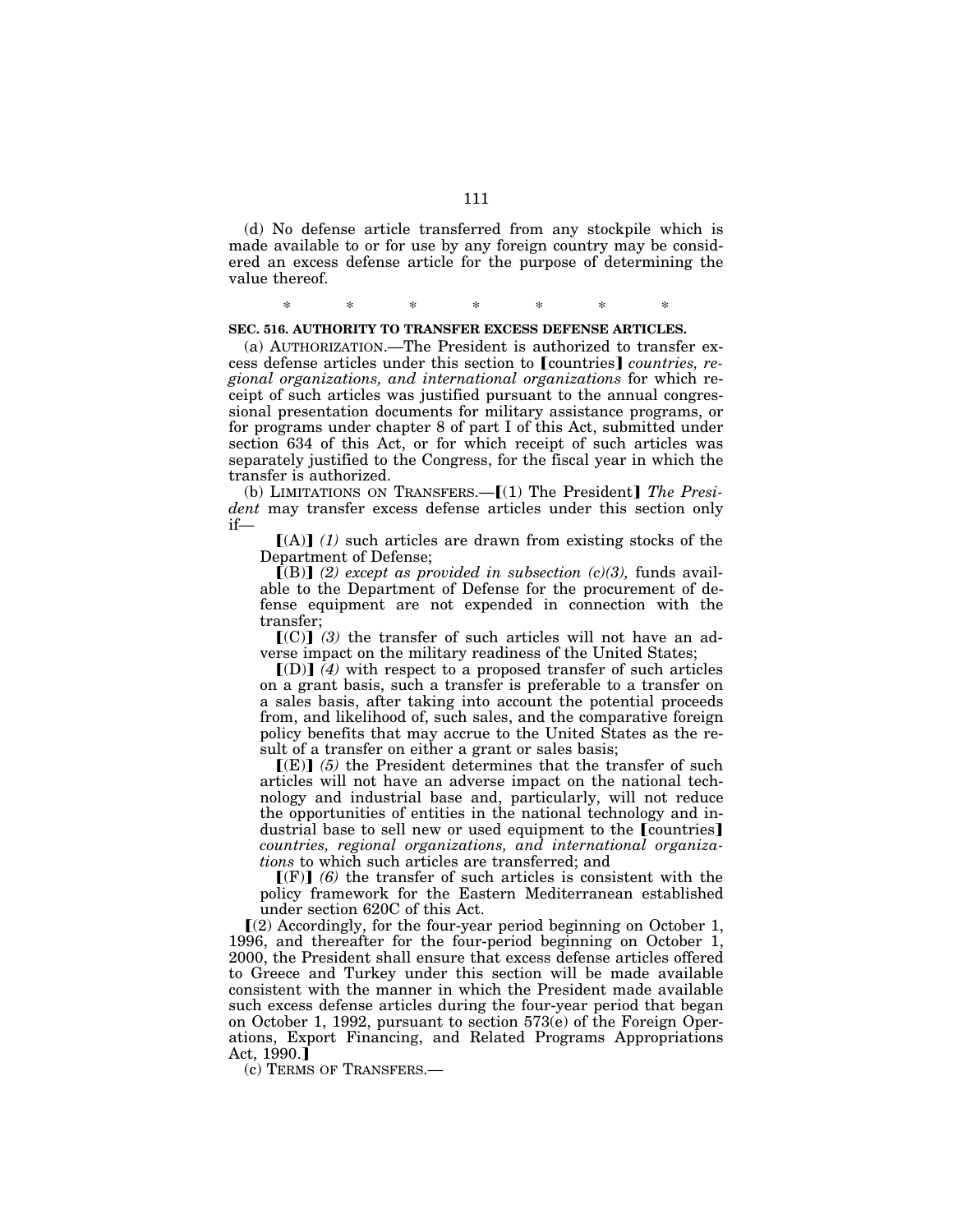(1) NO COST TO RECIPIENT COUNTRY.—Excess defense articles may be transferred under this section without cost to the [recipient country *recipient country or organization*.<br>
[(2) PRIORITY.—Notwithstanding any other provision of law,

the delivery of excess defense articles under this section to member countries of the North Atlantic Treaty Organization (NATO) on the southern and southeastern flank of NATO, to major non-NATO allies on such southern and southeastern flank, and to the Philippines shall be given priority to the maximum extent feasible over the delivery of such excess defense articles to other countries.]

*(2) PRIORITY.—Notwithstanding any other provision of law, excess defense articles under this section shall be transferred in accordance with United States foreign policy, including national security priorities as jointly determined by the Secretary of State, in consultation with the Secretary of Defense, to the maximum extent feasible.* 

*(3) SUPPORTING COSTS.—Funds available to the Department of State for security assistance may be expended for the refurbishment or upgrade of excess defense articles transferred under the authority of this section and for training of foreign security forces directly in relation to excess defense articles transferred under the authority of this section, if—* 

*(A) such assistance is necessary to advance the national security objectives of the United States in relation to the recipient country or countries; and (B) such costs do not exceed \$10 million in relation to a* 

*single transfer of excess defense articles under this section.* 

(d) WAIVER OF REQUIREMENT FOR REIMBURSEMENT OF DEPART- MENT OF DEFENSE EXPENSES.—Section 632(d) shall not apply with respect to transfers of excess defense articles (including transportation and related costs) under this section.

(1) IN GENERAL.—Except as provided in paragraph  $(2)$ , funds available to the Department of Defense may not be expended for crating, packing, handling, and transportation of excess defense articles transferred under the authority of this section.

(2) EXCEPTION.—The President may provide for the transportation of excess defense articles without charge to a country for the costs of such transportation if—

(A) it is determined that it is in the national interest of the United States to do so;<br>(B) the recipient is a developing country receiving less

than  $$10,000,000$  of assistance under chapter 5 of this part of this Act (relating to international military education and training) or section 23 of the Arms Export Control Act (22 U.S.C. 2763; relating to the Foreign Military Financing program) in the fiscal year in which the transportation is provided;

(C) the total weight of the transfer does not exceed 50,000 pounds; and

(D) such transportation is accomplished on a space available basis.

(f) ADVANCE NOTIFICATION TO CONGRESS FOR TRANSFER OF CER-TAIN EXCESS DEFENSE ARTICLES.—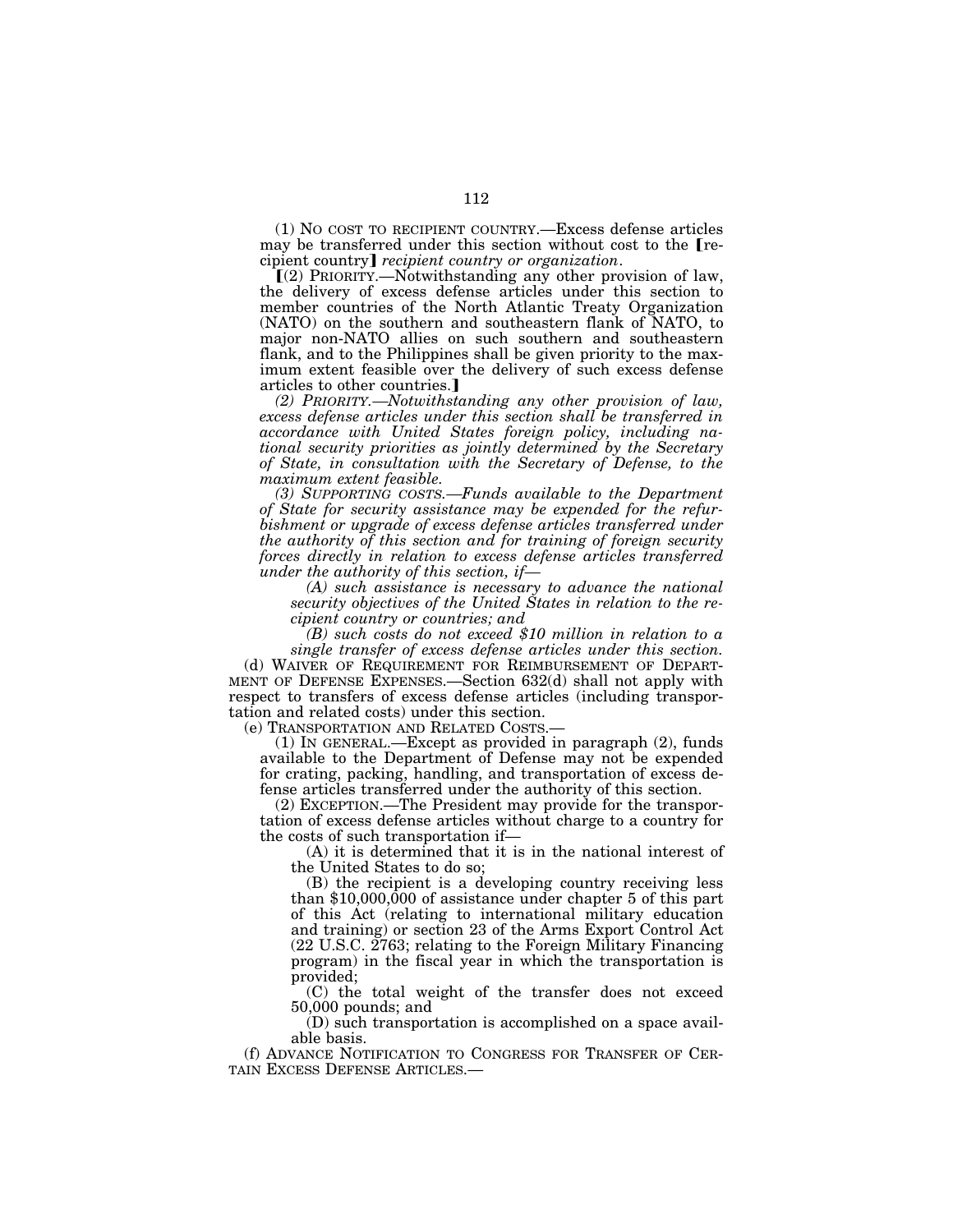(1) IN GENERAL.—The President may not transfer excess defense articles that are significant military equipment (as defined in section 47(9) of the Arms Export Control Act) or excess defense articles valued (in terms of original acquisition cost) at **[\$7,000,000] \$25,000,000** or more, under this section or under the Arms Export Control Act (22 U.S.C. 2751 et seq.) until 30 days after the date on which the President has provided notice of the proposed transfer to the congressional committees specified in section 634A(a) in accordance with procedures applicable to reprogramming notifications under that section.

(2) CONTENTS.—Such notification shall include—

(A) a statement outlining the purposes for which the article is being provided to the [country] *country or organization*, including whether such article has been previously provided to such **[**country**]** *country or organization*;

(B) an assessment of the impact of the transfer on the military readiness of the United States;

(C) an assessment of the impact of the transfer on the national technology and industrial base and, particularly, the impact on opportunities of entities in the national technology and industrial base to sell new or used equipment to the **[**countries**]** *countries or organizations* to which such articles are to be transferred; and

(D) a statement describing the current value of such article and the value of such article at acquisition.

(g) AGGREGATE ANNUAL LIMITATION.— (1) IN GENERAL.—The aggregate value of excess defense articles transferred to countries under this section in any fiscal year may not exceed [\$500,000,000] \$600,000,000.<br>(2) EFFECTIVE DATE.—The limitation contained in paragraph

(1) shall apply only with respect to fiscal years beginning after fiscal year 1996.

(h) CONGRESSIONAL PRESENTATION DOCUMENTS.—Documents described in subsection (a) justifying the transfer of excess defense articles shall include an explanation of the general purposes of providing excess defense articles as well as a table which provides an aggregate annual total of transfers of excess defense articles in the preceding year by **[country]** *country and organization* in terms of offers and actual deliveries and in terms of acquisition cost and current value. Such table shall indicate whether such excess defense articles were provided on a grant or sale basis.

(i) EXCESS COAST GUARD PROPERTY.—For purposes of this section, the term ''excess defense articles'' shall be deemed to include excess property of the Coast Guard, and the term ''Department of Defense'' shall be deemed, with respect to such excess property, to include the Coast Guard.

\* \* \* \* \* \* \*

#### CHAPTER 6—PEACEKEEPING OPERATIONS

SEC. 551. GENERAL AUTHORITY.—**[The President]** (a) The Presi*dent* is authorized to furnish assistance to friendly countries and international organizations, on such terms and conditions as he may determine, for peacekeeping operations and other programs carried out in furtherance of the national security interests of the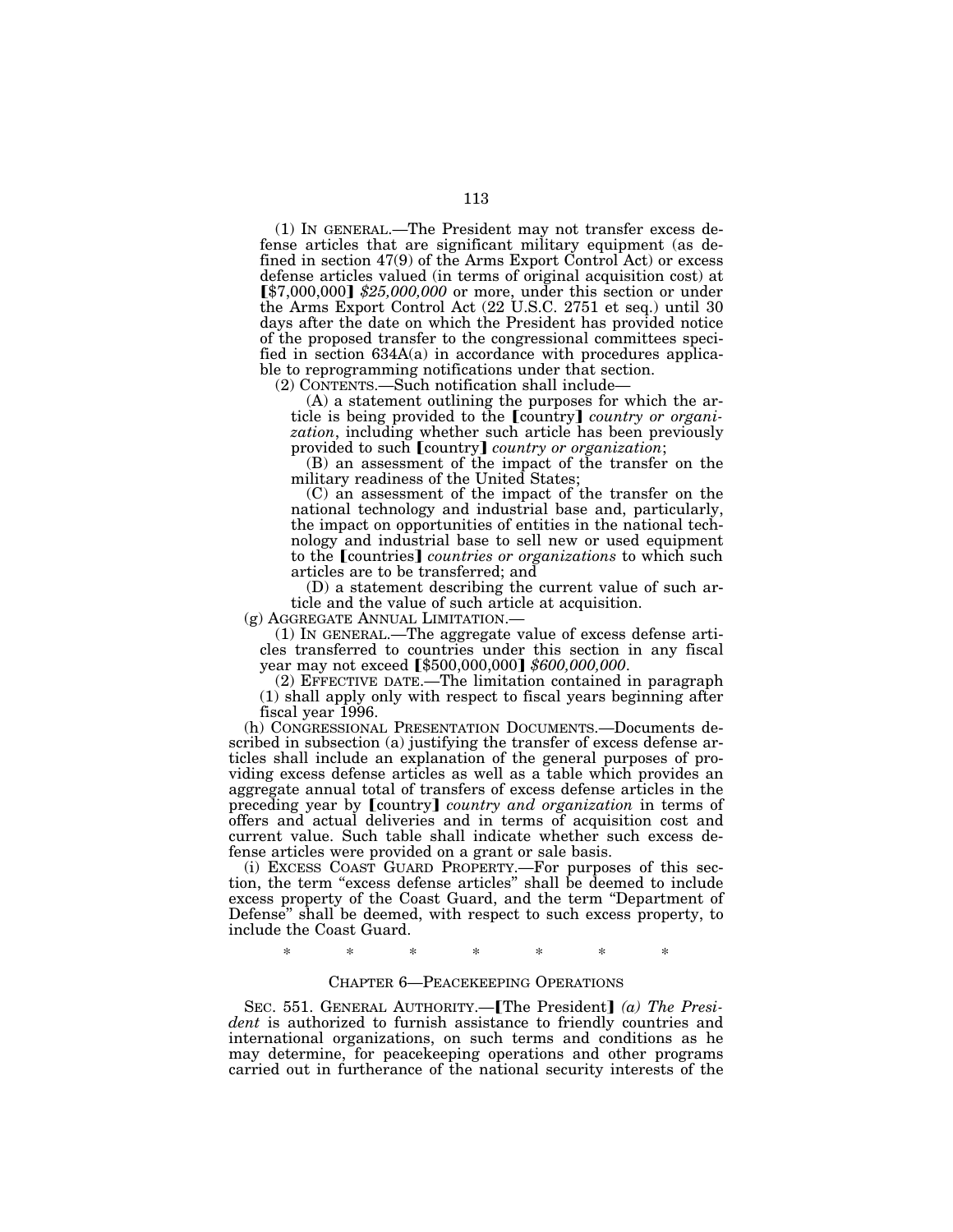United States. Such assistance may include reimbursement to the Department of Defense for expenses incurred pursuant to section 7 of the United Nations Participation Act of 1945, except that such reimbursements may not exceed \$5,000,000 in any fiscal year unless a greater amount is specifically authorized by this section.

*(b) Funds authorized to be appropriated under this chapter may also be used to provide assistance to enhance the capacity of foreign civilian security forces (as such term is defined in section 841(c) of the International Security Assistance Act of 2019) to participate in peacekeeping and counterterrorism operations, and to promote greater participation of women in such peacekeeping operations.* 

*(c) Funds authorized to be appropriated under this chapter to provide assistance to friendly foreign countries for purposes other than support for multilateral peacekeeping operations shall be subject to the certification requirements of section 36 of the Arms Export Control Act (22 U.S.C. 2776).* 

# \* \* \* \* \* \* \* *SEC. 555. WITHHOLDING OF ASSISTANCE TO UNITS OF FOREIGN SECU-RITY FORCES THAT ENGAGED IN SEXUAL EXPLOITATION OR ABUSE IN PEACEKEEPING OPERATIONS.*

*(a) IN GENERAL.—The Secretary of State should withhold assistance to any unit of the security forces of a foreign country if the Secretary has credible information that such unit has engaged in sexual exploitation or abuse, including while serving in a United Nations peacekeeping operation, until the Secretary determines that the government of such country is taking effective steps to hold the responsible members of such unit accountable and to prevent future incidents.* 

*(b) NOTICE.—The Secretary of State—* 

*(1) shall promptly notify the government of each country subject to any withholding of assistance pursuant to this section; and* 

*(2) shall notify the appropriate congressional committees of such withholding not later than 10 days after a determination to withhold such assistance is made.* 

*(c) ASSISTANCE.—The Secretary of State shall, to the maximum extent practicable, assist the government of each country subject to any withholding of assistance pursuant to this section in bringing the responsible members of such unit of the security forces of the country to justice.* 

*(d) APPROPRIATE CONGRESSIONAL COMMITTEES DEFINED.—In this section, the term ''appropriate congressional committees'' means—* 

*(1) the Committee on Foreign Affairs and the Committee on Appropriations of the House of Representatives; and* 

*(2) the Committee on Foreign Relations and the Committee on Appropriations of the Senate.* 

\* \* \* \* \* \* \*

# CHAPTER 1—GENERAL PROVISIONS

\* \* \* \* \* \* \* SEC. 620. PROHIBITIONS AGAINST FURNISHING ASSISTANCE.— (a)(1) No assistance shall be furnished under this Act to the present government of Cuba. As an additional means of implementing and carrying into effect the policy of the preceding sen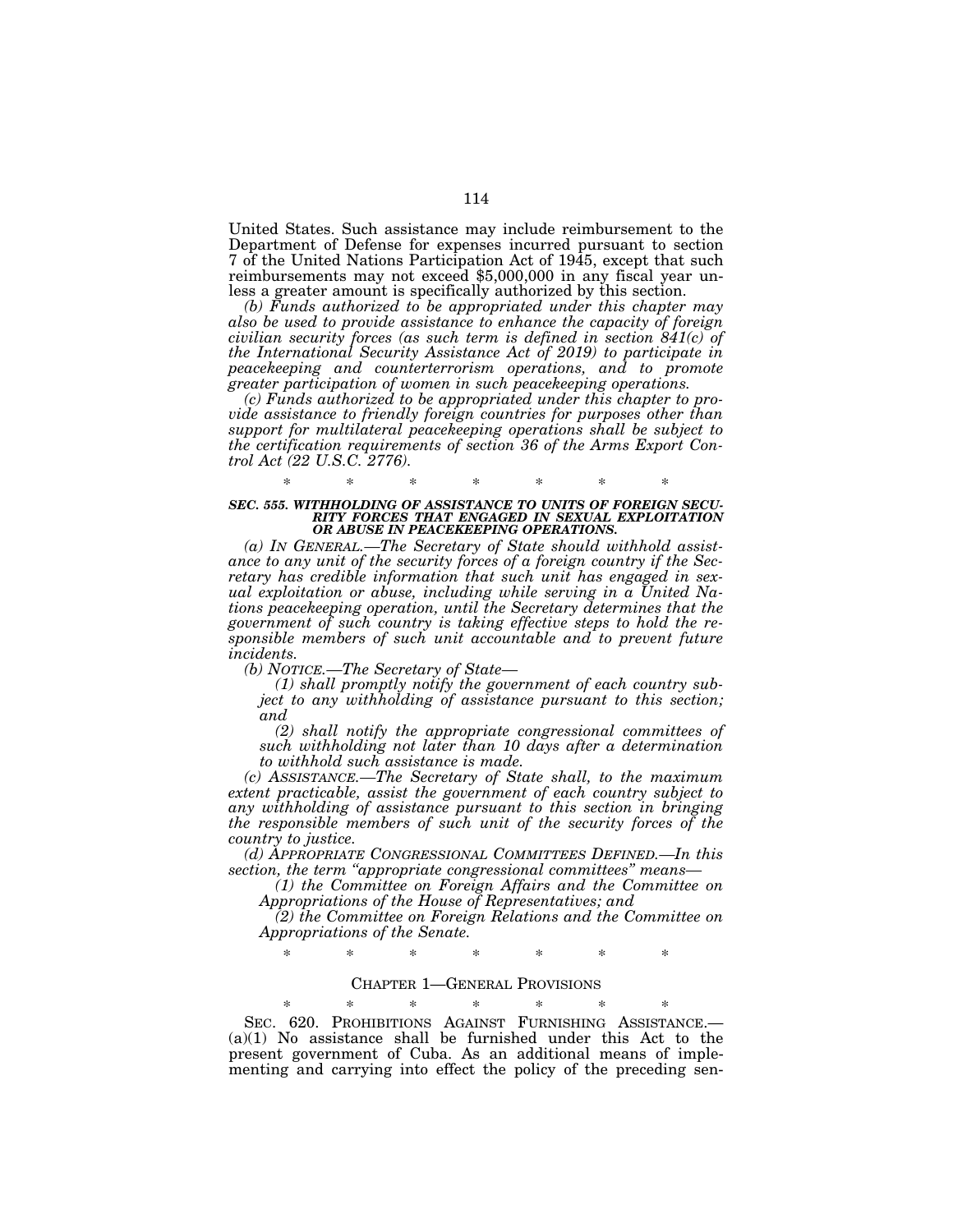tence, the President is authorized to establish and maintain a total embargo upon all trade between the United States and Cuba.

(2) Except as may be deemed necessary by the President in the interest of the United States, no assistance shall be furnished under this Act to any government of Cuba, nor shall Cuba be entitled to receive any quota authorizing the importation of Cuban sugar into the United States or to receive any other benefit under any law of the United States, until the President determines that such government has taken appropriate steps according to international law standards to return to United States citizens, and to entities not less than 50 per centum beneficially owned by United States citizens, or to provide equitable compensation to such citizens and entities for property taken from such citizens and entities on or after January 1, 1959, by the Government of Cuba.

(c) No assistance shall be provided under this Act to the government of any country which is indebted to any United States citizen or person for goods or services furnished or ordered where (i) such citizen or person has exhausted available legal remedies, which shall include arbitration, or (ii) the debt is not denied or contested by such government, or (iii) such indebtedness arises under an unconditional guaranty of payment given by such government, or any predecessor government, directly or indirectly, through any controlled entity: *Provided,* That the President does not find such action contrary to the national security.

(d) No assistance shall be furnished on a loan basis under chapter 1 of part I of this Act for construction or operation of any productive enterprise in any country where such enterprise will compete with United States enterprise unless such country has agreed that it will establish appropriate procedures to prevent the exportation for use or consumption in the United States of more than 20 per centum of the annual production of such facility during the life of the loan. In case of failure to implement such agreement by the other contracting party, the President is authorized to establish necessary import controls to effectuate the agreement. The restrictions imposed by or pursuant to this subsection may be waived by the President where he determines that such waiver is in the national security interest.

(e)(1) The President shall suspend assistance to the government of any country to which assistance is provided under this or any other Act when the government of such country or any government agency or subdivision within such country on or after January 1, 1962—

(A) has nationalized or expropriated or seized ownership or control of property owned by any United States citizen or by any corporation, partnership, or association not less than 50 per centum beneficially owned by United States citizens, or

(B) has taken steps to repudiate or nullify existing contracts or agreements with any United States citizen or any corporation, partnership, or association not less than 50 per centum beneficially owned by United States citizens, or

(C) has imposed or enforced discriminatory taxes or other exactions, or restrictive maintenance or operational conditions, or has taken other actions, which have the effect of nationalizing, expropriating, or otherwise seizing ownership or control of property so owned,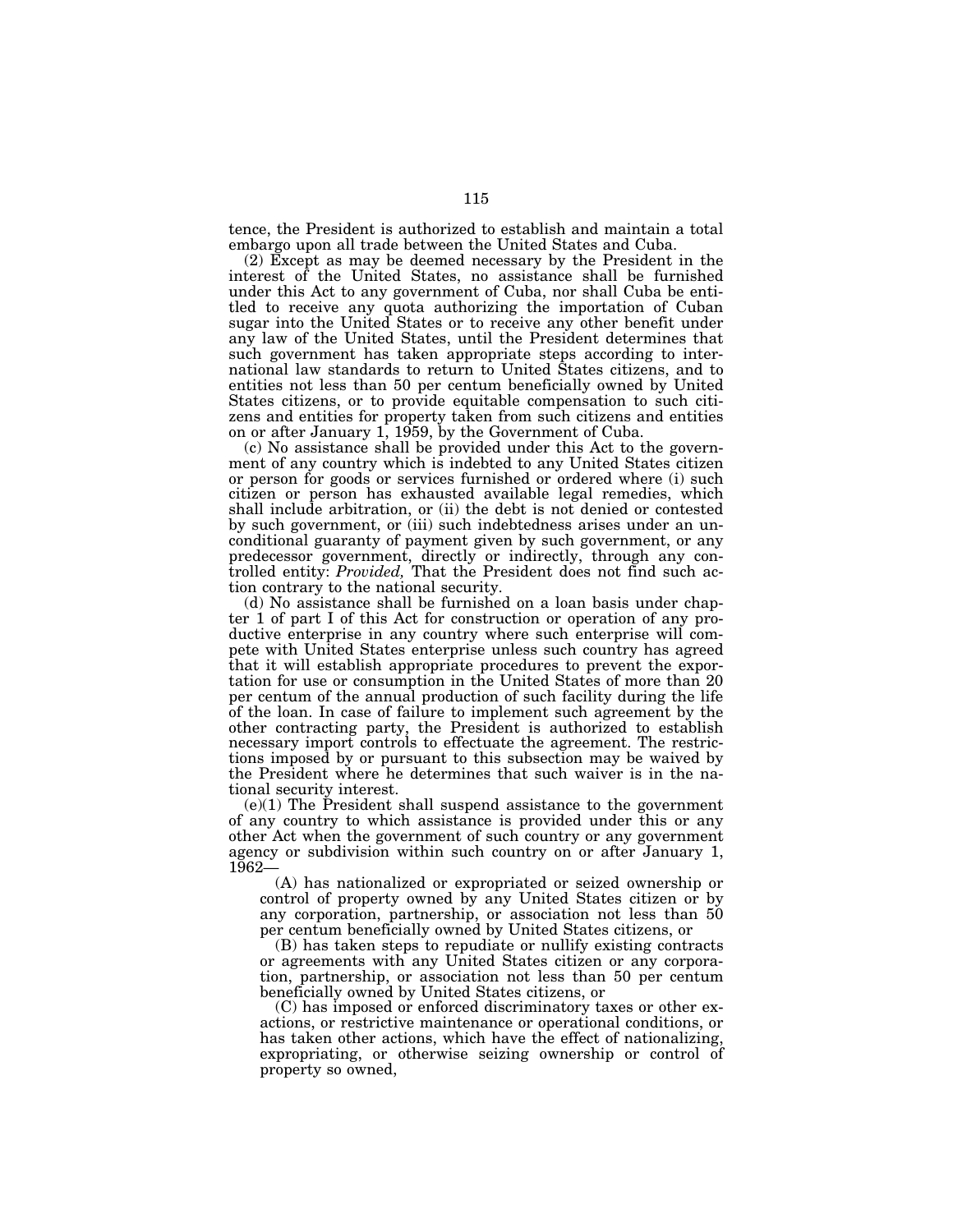and such country, government agency, or government subdivision fails within a reasonable time (not more than six months after such action, or, in the event of a referral to the Foreign Claims Settlement Commission of the United States within such period as provided herein, not more than twenty days after the report of the Commission is received) to take appropriate steps, which may include arbitration, to discharge its obligations under international law toward such citizen or entity, including speedy compensation for such property in convertible foreign exchange, equivalent to the full value thereof, as required by international law, or fails to take steps designed to provide relief from such taxes, exactions, or conditions, as the case may be; and such suspension shall continue until the President is satisfied that appropriate steps are being taken, and the provisions of this subsection shall not be waived with respect to any country unless the President determines and certifies that such a waiver is important to the national interests of the United States. Such certification shall be reported immediately to Congress.

Upon request of the President (within seventy days after such action referred to in subparagraphs  $(A)$ ,  $(B)$ , or  $(C)$  of paragraph  $(1)$ of this section), the Foreign Claims Settlement Commission of the United States (established pursuant to Reorganization Plan No. 1 of 1954, 68 Stat. 1279) is hereby authorized to evaluate expropriated property, determining the full value of any property nationalized, expropriated, or seized, or subject to discriminatory or other actions as aforesaid, for purposes of this subsection and to render an advisory report to the President within ninety days after such request. Unless authorized by the President, the Commission shall not publish its advisory report except to the citizen or entity owning such property. There is hereby authorized to be appropriated such amount, to remain available until expended, as may be necessary from time to time to enable the Commission to carry out expeditiously its functions under this subsection.

(2) Notwithstanding any other provision of law, no court in the United States shall decline on the ground of the federal act of state doctrine to make a determination on the merits giving effect to the principles of international law in a case in which claim of title or other right to property is asserted by any party including a foreign state (or a party claiming through such state) based upon (or traced through) a confiscation or other taking after January 1, 1959, by an act of that state in violation of the principles of international law, including the principles of compensation and the other standards set out in this subsection: *Provided,* That this subparagraph shall not be applicable (1) in any case in which an act of a foreign state is not contrary to international law or with respect to a claim of title or other right to property acquired pursuant to an irrevocable letter of credit of not more than 180 days duration issued in good faith prior to the time of the confiscation or other taking, or  $(2)$  in any case with respect to which the President determines that application of the act of state doctrine is required in that particular case by the foreign policy interests of the United States and a suggestion to this effect is filed on his behalf in that case with the court.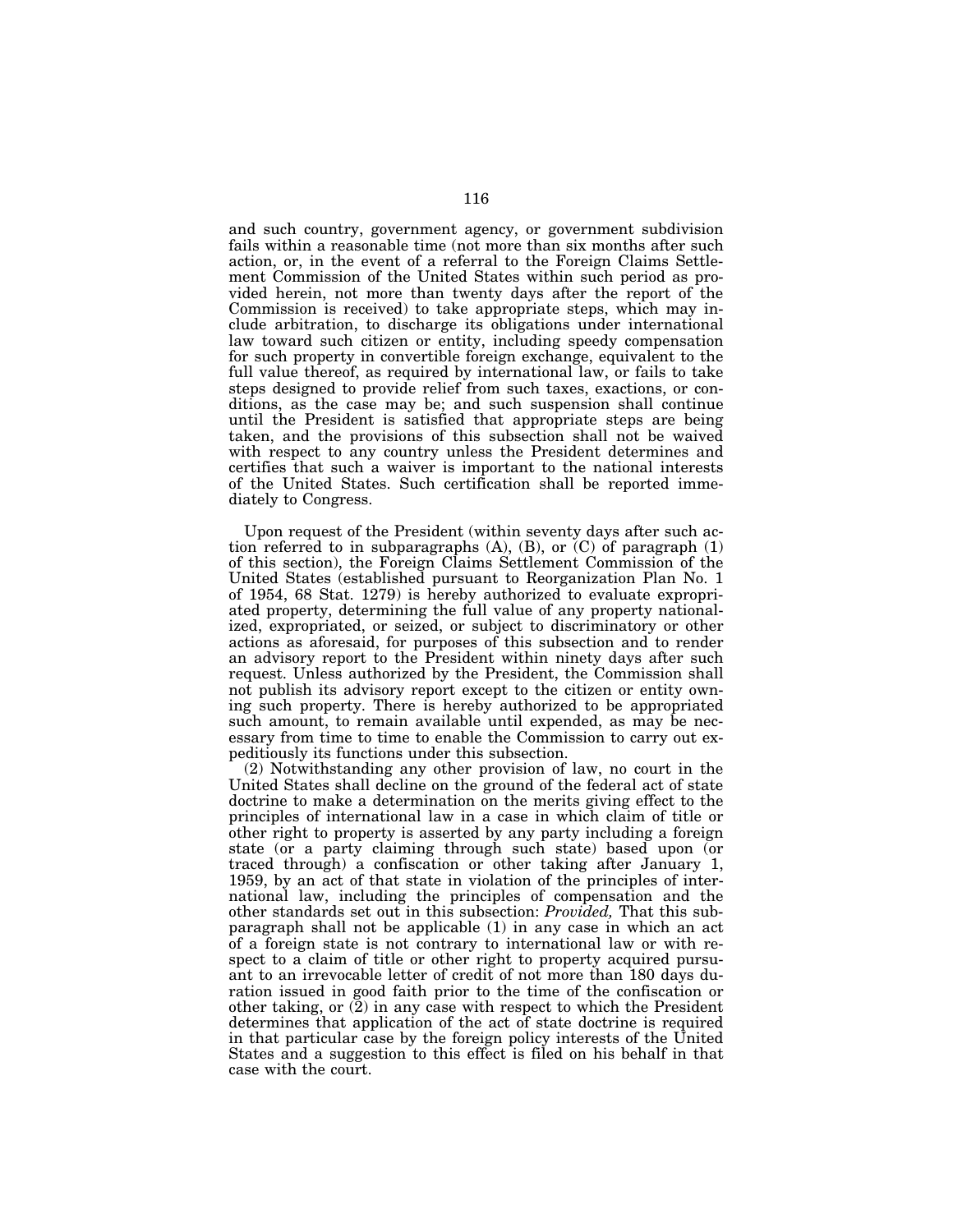$(f)(1)$  No assistance shall be furnished under this Act, as amended (except section 214(b)), to any Communist country. This restriction may not be waived pursuant to any authority contained in this Act unless the President finds and promptly reports to Congress that: (A) such assistance is vital to the security of the United States; (B) the recipient country is not controlled by the international Communist conspiracy; and (C) such assistance will further promote the independence of the recipient country from international communism. For the purposes of this subsection, the phrase ''Communist country'' includes specifically, but is not limited to, the following countries:

Democratic People's Republic of Korea.

People's Republic of China.

Republic of Cuba.

Socialist Republic of Vietnam.

Tibet.

(2) Notwithstanding the provisions of paragraph (1) of this subsection, the President may remove a country, for such period as the President determines, from the application of this subsection, and other provisions which reference this subsection, if the President determines and reports to the Congress that such action is important to the national interest of the United States. It is the sense of the Congress that when consideration is given to authorizing assistance to a country removed from the application of this subsection, one of the factors to be weighed, among others, is whether the country in question is giving evidence of fostering the establishment of a genuinely democratic system, with respect for internationally recognized human rights.

(g) Notwithstanding any other provision of law, no monetary assistance shall be made available under this Act to any government or political subdivision or agency of such government which will be used to compensate owners for expropriated or nationalized property and, upon finding by the President that such assistance has been used by any government for such purpose, no further assistance under this Act shall be furnished to such government until appropriate reimbursement is made to the United States for sums so diverted. This prohibition shall not apply to monetary assistance made available for use by a government (or a political subdivision or agency of a government) to compensate nationals of that country in accordance with a land reform program, if the President determines that monetary assistance for such land reform program will further the national interests of the United States.

(h) The President shall adopt regulations and establish procedures to insure that United States foreign aid is not used in a manner which, contrary to the best interests of the United States, promotes or assists the foreign aid projects or activities of any country that is a Communist country for purposes of subsection (f).

(j) The President shall consider terminating assistance under this or any other Act to any country which permits, or fails to take adequate measures to prevent, the damage or destruction by mob action of United States property within such country, and fails to take appropriate measures to prevent a recurrence thereof and to provide adequate compensation for such damage or destruction.

(k) Without the express approval of Congress, no assistance shall be furnished under this Act to any country for construction of any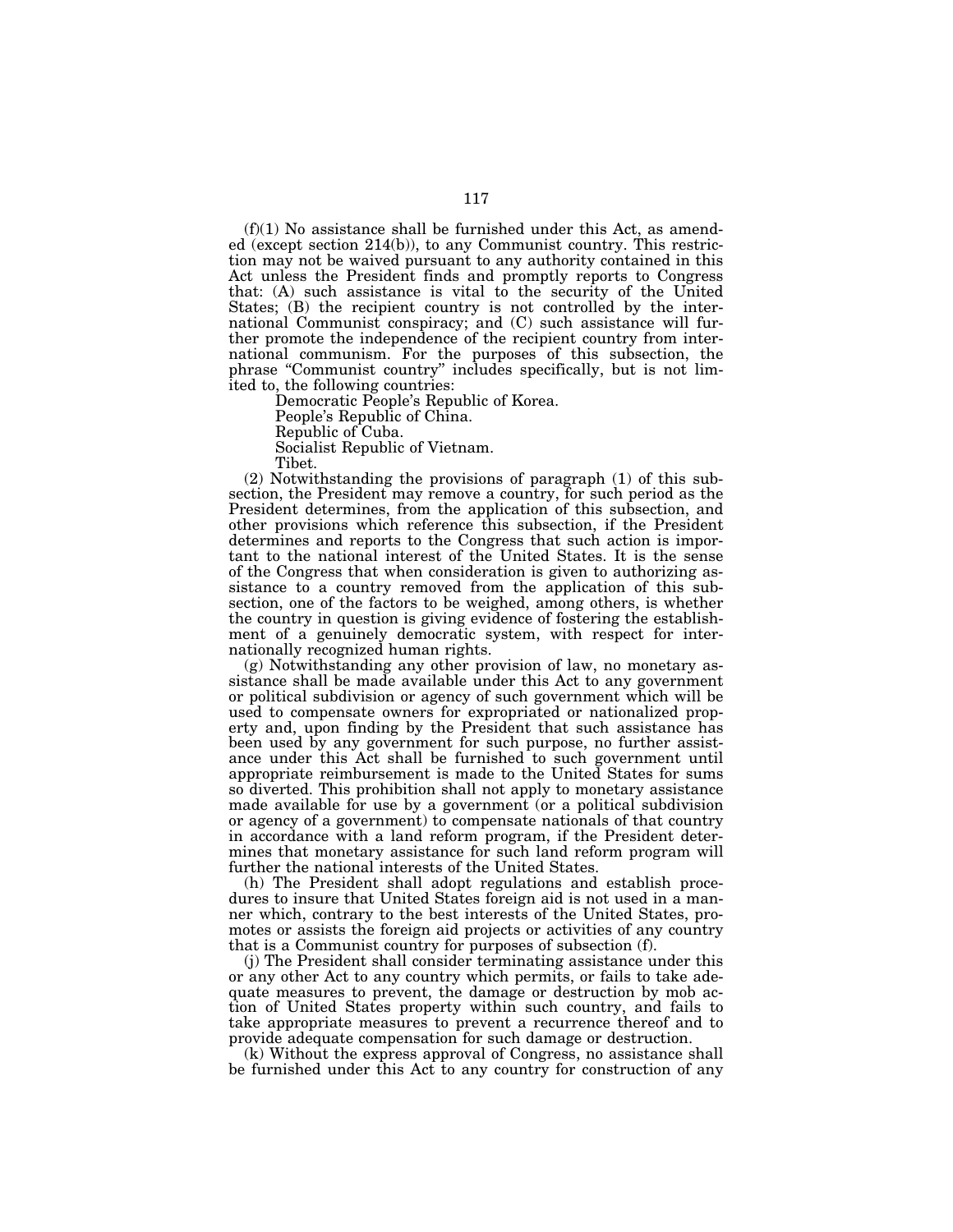productive enterprise with respect to which the aggregate value of assistance to be furnished by the United States will exceed \$100,000,000, except that this sentence does not apply with respect to assistance for construction of any productive enterprise in Egypt which is described in the presentation materials to Congress. Except as otherwise provided in section 506, no military assistance to be furnished beginning July 1, 1966, by the United States will exceed \$100,000,000 unless such program has been included in the presentation to the Congress during its consideration of authorizations for appropriations under this Act or of appropriations pursuant to authorizations contained in this Act. No provision of this or any other Act shall be construed to authorize the President to waive the provisions of this subsection.

(l) The President shall consider denying assistance under this Act to the government of any less developed country which, after December 31, 1966, has failed to enter into an agreement with the President to institute the investment guaranty program under section  $234(a)(1)$  of this Act, providing protection against the specific risks of inconvertibility under subparagraph (A), and expropriation or confiscation under subparagraph (B), of such section 234(a)(1).

(o) In determining whether or not to furnish assistance under this Act, consideration shall be given to excluding from such assistance any country which hereafter seizes, or imposes any penalty or sanction against, any United States fishing vessel on account of its fishing activities in international waters. The provisions of this subsection shall not be applicable in any case governed by international agreement to which the United States is a party.

(q) [No assistance]

*(1) No assistance* shall be furnished under this Act to *the government of* any country which is in default, during a period in excess of six calendar months, in payment to the United States of principal or interest on any loan made to *the government of* such country under this Act, unless *the government of*  such country meets its obligations under the loan or unless the President *determines* that assistance to such country is in the national interest and notifies the Speaker of the House of Representatives and the Committee on Foreign Relations of the Senate of such determination.] *determines, after consultation with the Committee on Foreign Affairs and the Committee on Appropriations of the House of Representatives and the Committee on Foreign Relations and the Committee on Appropriations of the Senate, that assistance for the government of such country is in the national interest of the United States.* 

*(2) No assistance shall be furnished under this Act, the Peace Corps Act, the Millennium Challenge Act of 2003, the African Development Foundation Act, the BUILD Act of 2018, section 504 of the FREEDOM Support Act, or section 23 of the Arms Export Control Act to the government of any country which is in default during a period in excess of 1 calendar year in payment to the United States of principal or interest or any loan made to the government of such country by the United States pursuant to a program for which funds are appropriated under such Act unless the President determines, following consultation with the congressional committees specified in paragraph (1),*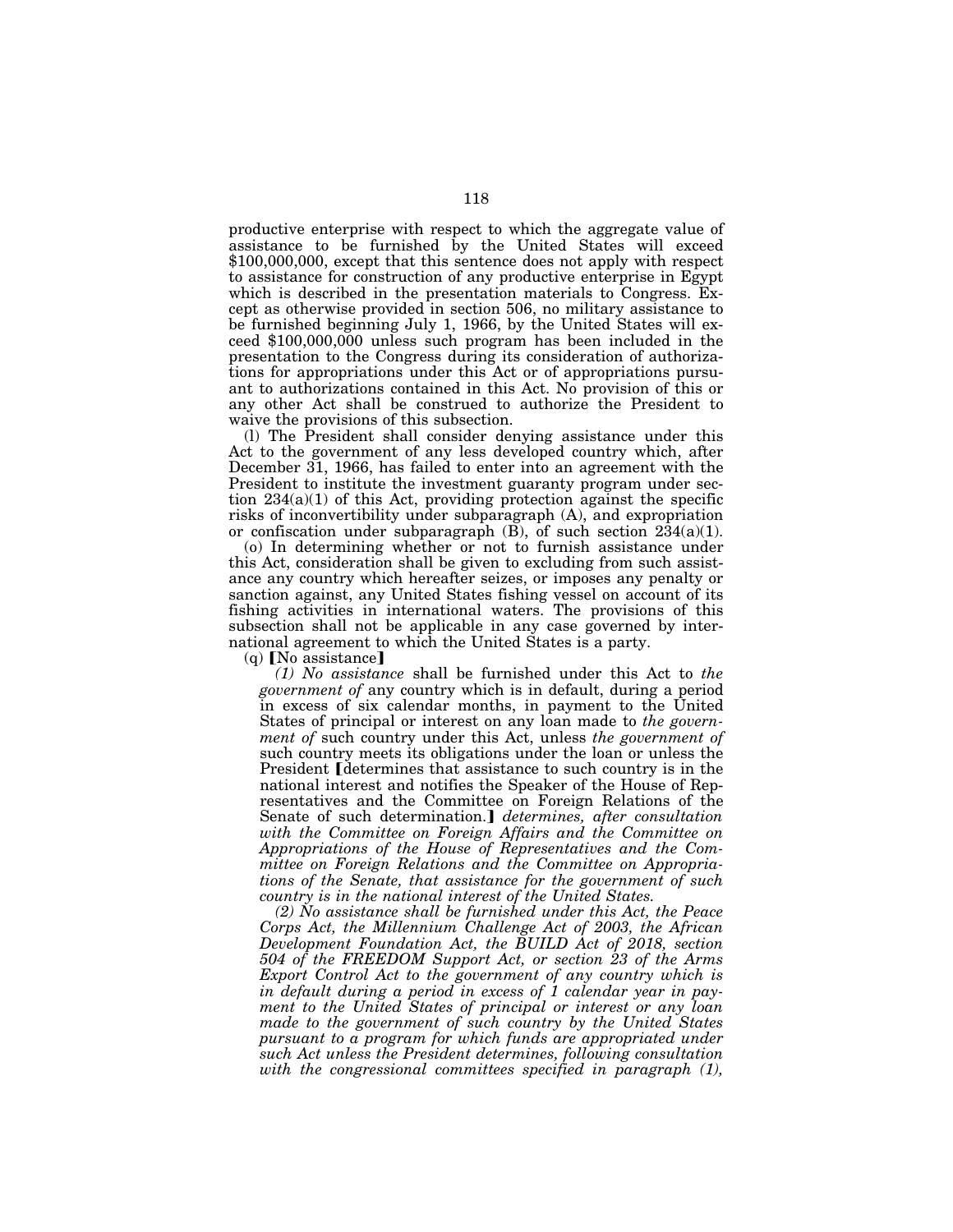*that assistance for such country is in the national interest of the United States.* 

(r) No recipient of a loan made under the authority of this Act, any part of which is outstanding on or after the date of enactment of this subsection, shall be relieved of liability for the repayment of any part of the principal of or interest on such loan.

 $(s)(1)$  In order to restrain arms races and proliferation of sophisticated weapons, and to ensure that resources intended for economic development are not diverted to military purposes, the President shall take into account before furnishing development loans, Alliance loans or supporting assistance to any country under this Act, and before making sales under the Food for Peace Act, as amended:

(A) the percentage of the recipient or purchasing country's budget which is devoted to military purposes; and

(B) the degree to which the recipient or purchasing country is using its foreign exchange or other resources to acquire military equipment.

(2) The President shall report annually to the Speaker of the House of Representatives and the Committee on Foreign Relations of the Senate his actions in carrying out this provision.

(t) No assistance shall be furnished under this or any other Act and no sales shall be made under the Food for Peace Act, in or to any country which has severed or hereafter severs diplomatic relations with the United States or with which the United States has severed or hereafter severs diplomatic relations, unless (1) diplomatic relations have been resumed with such country and  $(2)$ agreements for the furnishing of such assistance or the making of such sales, as the case may be, have been negotiated and entered into after the resumption of diplomatic relations with such country.

(u) In any decision to provide or continue to provide any program of assistance to any country under the Foreign Assistance Act of 1961, as amended, there shall be taken into account the status of the country with respect to its dues, assessments, and other obligations to the United Nations; and where such country is delinquent with respect to any such obligations for the purposes of the first sentence of Article 19 of the United Nations Charter, the President shall furnish the Committee on Foreign Relations of the Senate and the Speaker of the House of Representatives a report setting forth the assurance given by the government of the country concerned of paying all of its arrearages and of placing its payments of such obligations on a current basis, or a full explanation of the unusual or exceptional circumstances which render it economically incapable of giving such assurance.

(x)(1) All military assistance, all sales of defense articles and services (whether for cash or by credit, guaranty, or any other means), and all licenses with respect to the transportation of arms, ammunitions, and implements of war (including technical data relating thereto) to the Government of Turkey, shall be suspended on the date of enactment of this subsection unless and until the President determines and certifies to the Congress that the Government of Turkey is in compliance with the Foreign Assistance Act of 1961, the Foreign Military Sales Act, and any agreement entered into under such Acts, and that substantial progress toward agreement has been made regarding military forces in Cyprus: *Provided,* That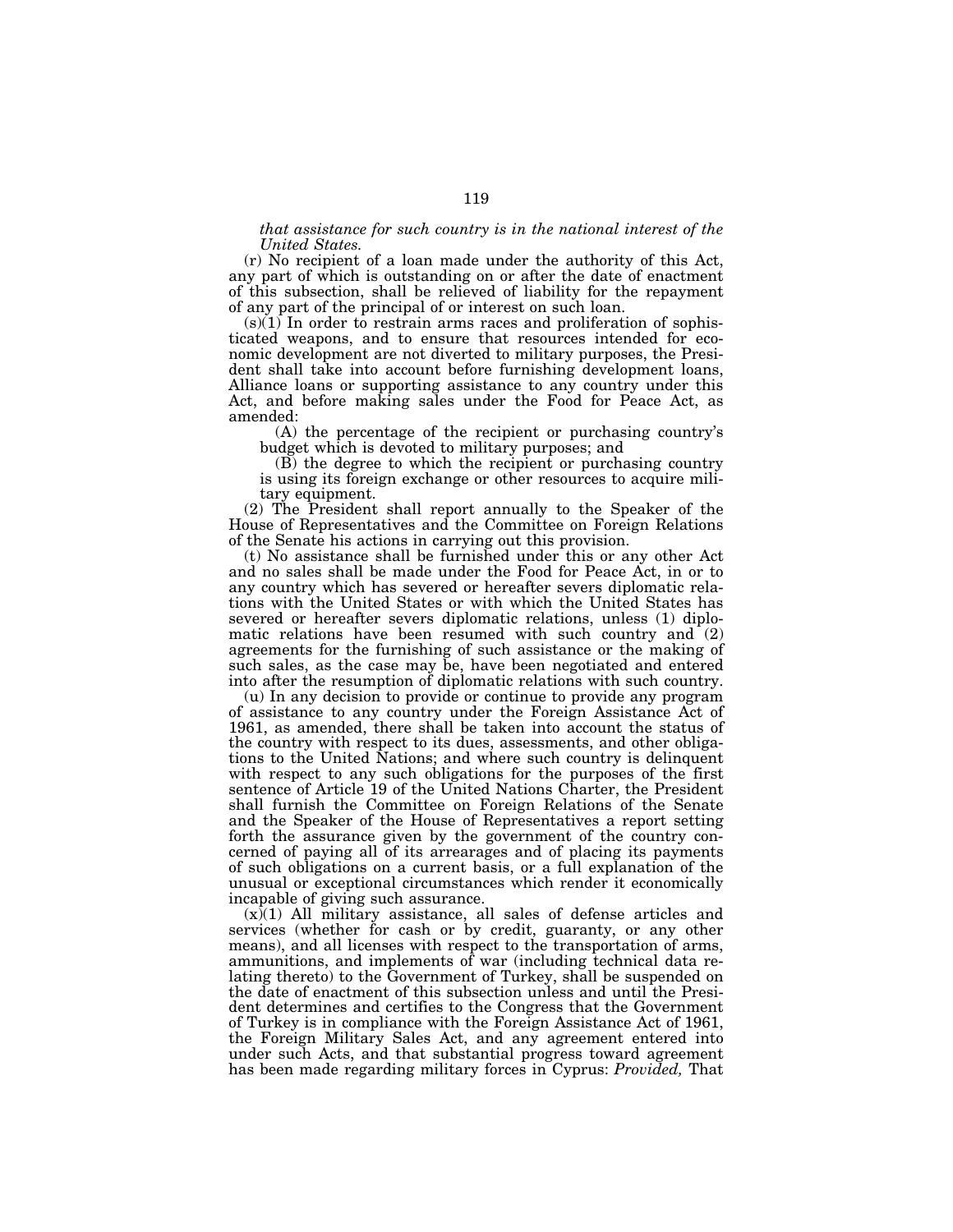for the fiscal year 1978 the President may suspend the provisions of this subsection and of section 3(c) of the Arms Export Control Act with respect to cash sales and extensions of credits and guaranties under such Act for the procurement of such defense articles and defense services as the President determines are necessary to enable Turkey to fulfill her defense responsibilities as a member of the North Atlantic Treaty Organization, except that during the fiscal year 1978 the total value of defense articles and defense services sold to Turkey under such Act, either for cash or financed by credits and guaranties, shall not exceed \$175,000,000. Any such suspension shall be effective only so long as Turkey observes the cease-fire on Cyprus, does not increase its military forces or its civilian population on Cyprus, and does not transfer to Cyprus any United States supplied arms, ammunition, or implements of war. The determination required by the proviso in the first sentence of this paragraph shall be made, on a case-by-case basis, with respect to each cash sale, each approval for use of credits, and each approval for use of a guaranty for Turkey. Each such determination shall be reported to the Congress and shall be accompanied by a full and complete statement of the reasons supporting the President's determination and a statement containing the information specified in clauses (A) through (D) of section  $2(c)(4)$  of the Act of October 6, 1975 (Public Law 94–104). In any case involving the sale of significant combat equipment on the United States Munitions List in which the congressional review provisions of section 36(b) of the Arms Export Control Act do not apply, the President may not issue the letter of offer or approve the use of the credits or guaranty, as the case may be, until the end of the thirty-day period beginning on the date on which the report required by the preceding sentence is submitted to the Congress.

(2) The President shall submit to the Congress within 60 days after the enactment of this paragraph and at the end of such succeeding sixty-day period, a report on progress made during such period toward the conclusion of a negotiated solution of the Cyprus conflict.

(y)(1) Except as provided in paragraph (2), the President shall withhold from amounts made available under this Act or any other Act and allocated for a country for a fiscal year an amount equal to the aggregate value of nuclear fuel and related assistance and credits provided by that country, or any entity of that country, to Cuba during the preceding fiscal year.

(2) The requirement to withhold assistance for a country for a fiscal year under paragraph (1) shall not apply if Cuba—

(A) has ratified the Treaty on the Non-Proliferation of Nuclear Weapons (21 UST 483) or the Treaty of Tlatelelco, and Cuba is in compliance with the requirements of either such Treaty;

(B) has negotiated and is in compliance with full-scope safeguards of the International Atomic Energy Agency not later than two years after ratification by Cuba of such Treaty; and

(C) incorporates and is in compliance with internationally accepted nuclear safety standards.

(3) The Secretary of State shall prepare and submit to the Congress each year a report containing a description of the amount of nuclear fuel and related assistance and credits provided by any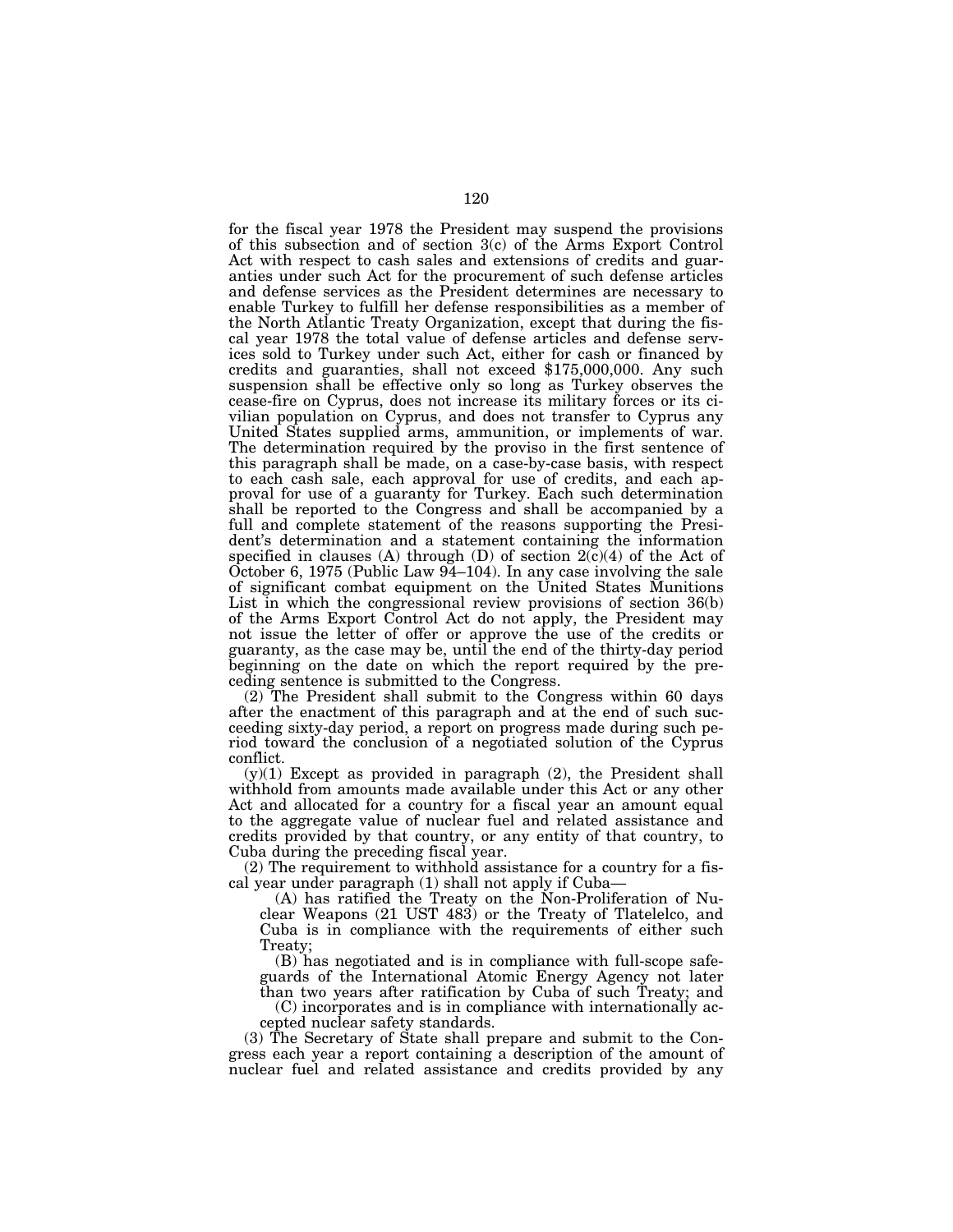country, or any entity of a country, to Cuba during the preceding year, including the terms of each transfer of such fuel, assistance, or credits.

# **SEC. 620A. PROHIBITION ON ASSISTANCE TO GOVERNMENTS SUP-PORTING INTERNATIONAL TERRORISM.**

(a) PROHIBITION.—The United States shall not provide any assistance under this Act, the Food for Peace Act, the Peace Corps Act, or the Export-Import Bank Act of 1945 to any country if the Secretary of State determines [that the government of that country has repeatedly provided support for acts of international terrorism.] *that the government of that country–* 

*(1) has repeatedly provided support for acts of international terrorism;* 

*(2) grants sanctuary from prosecution to any individual or group which has committed an act of international terrorism; (3) otherwise supports international terrorism; or* 

*(4) is controlled by an organization designated as a foreign terrorist organization under section 219 of the Immigration and Nationality Act (8 U.S.C. 1189).* 

(b) PUBLICATION OF DETERMINATIONS.—Each determination of the Secretary of State under subsection (a), including each determination in effect on the date of the enactment of the Antiterrorism and Arms Export Amendments Act of 1989, shall be published in the Federal Register.

(c) RESCISSION.—A determination made by the Secretary of State under subsection (a) may not be rescinded unless the President submits to the Speaker of the House of Representatives [and the Chairman of the Committee on Foreign Relations of the Senate<sup>*†,*</sup> *the Committee on Foreign Affairs of the House of Representatives, the Committee on Foreign Relations of the Senate, and the Committees on Appropriations of the House of Representatives and the Senate*—

(1) before the proposed rescission would take effect, a report certifying that—

(A) there has been a fundamental change in the leadership and policies of the government of the country concerned;

(B) that government is not supporting acts of international terrorism;

(C) that government has provided assurances that it will not support acts of international terrorism in the future; or (2) at least 45 days before the proposed rescission would take

effect, a report justifying the rescission and certifying that— (A) the government concerned has not provided any sup-

port for international terrorism during the preceding 6 month period; and

(B) the government concerned has provided assurances that it will not support acts of international terrorism in the future.

(d) WAIVER.—Assistance prohibited by subsection (a) may be provided to a country described in that subsection if—

(1) the President determines that national security interests or humanitarian reasons justify a waiver of subsection (a), except that humanitarian reasons may not be used to justify as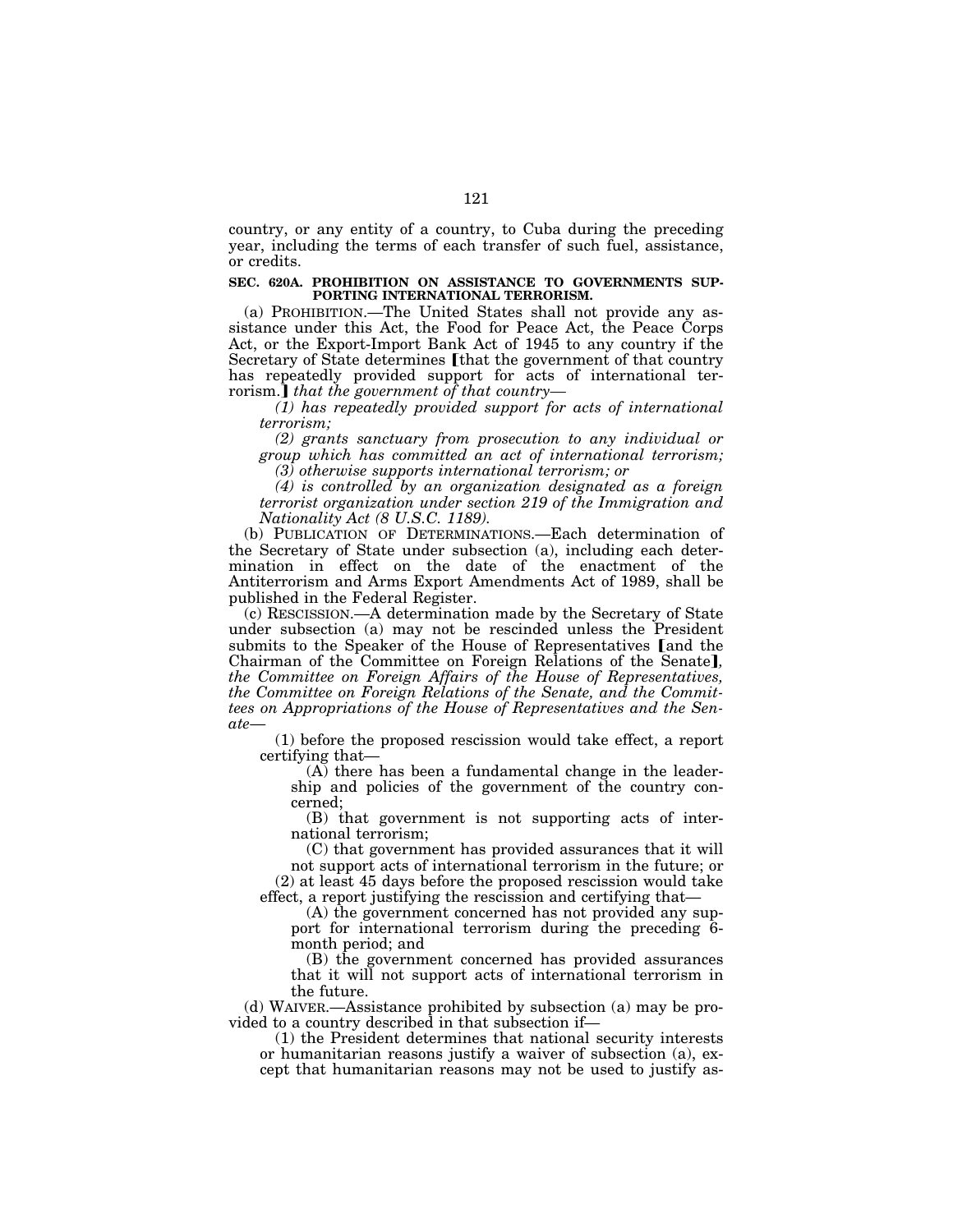sistance under part II of this Act (including chapter 4, chapter 6, and chapter 8), or the Export-Import Bank Act of 1945; and

(2) at least 15 days before the waiver takes effect, the President consults with the Committee on Foreign Affairs of the House of Representatives and the Committee on Foreign Relations of the Senate regarding the proposed waiver and submits a report to the Speaker of the House of Representatives [and the chairman of the Committee on Foreign Relations of the Senate], the Committee on Foreign Affairs of the House of Rep*resentatives, the Committee on Foreign Relations of the Senate, and the Committees on Appropriations of the House of Representatives and the Senate* containing—

(A) the name of the recipient country;

(B) a description of the national security interests or humanitarian reasons which require the waiver;

(C) the type and amount of and the justification for the assistance to be provided pursuant to the waiver; and

(D) the period of time during which such waiver will be effective.

The waiver authority granted in this subsection may not be used to provide any assistance under the Foreign Assistance Act of 1961 which is also prohibited by section 40 of the Arms Export Control Act.

*(e) PROHIBITION ON LETHAL MILITARY EQUIPMENT EXPORTS.—* 

*(1) PROHIBITION.—* 

*(A) IN GENERAL.—The United States shall not provide any assistance under this Act or section 23 of the Arms Export Control Act to any foreign government that provides lethal military equipment to a country the government of which the Secretary of State has determined supports international terrorism for purposes of section 1754(c) of the Export Control Reform Act of 2018.* 

*(B) TERMINATION.—The prohibition on assistance under subparagraph (A) with respect to a foreign government shall terminate 12 months after such government ceases to provide the lethal military equipment described in such subparagraph.* 

*(C) APPLICABILITY.—This subsection applies with respect to lethal military equipment provided under a contract entered into after October 1, 1997.* 

*(2) WAIVER.—The President may waive the prohibition on assistance under paragraph (1) with respect to a foreign government if the President determines that to do so is important to the national interest of the United States.* 

*(3) REPORT.—Upon the exercise of the waiver authority pursuant to paragraph (2), the President shall submit to the appropriate congressional committees a report with respect to the furnishing of assistance under the waiver authority, including—* 

*(A) a detailed explanation of the assistance to be provided;* 

*(B) the estimated dollar amount of such assistance; and (C) an explanation of how the assistance furthers the national interest of the United States.*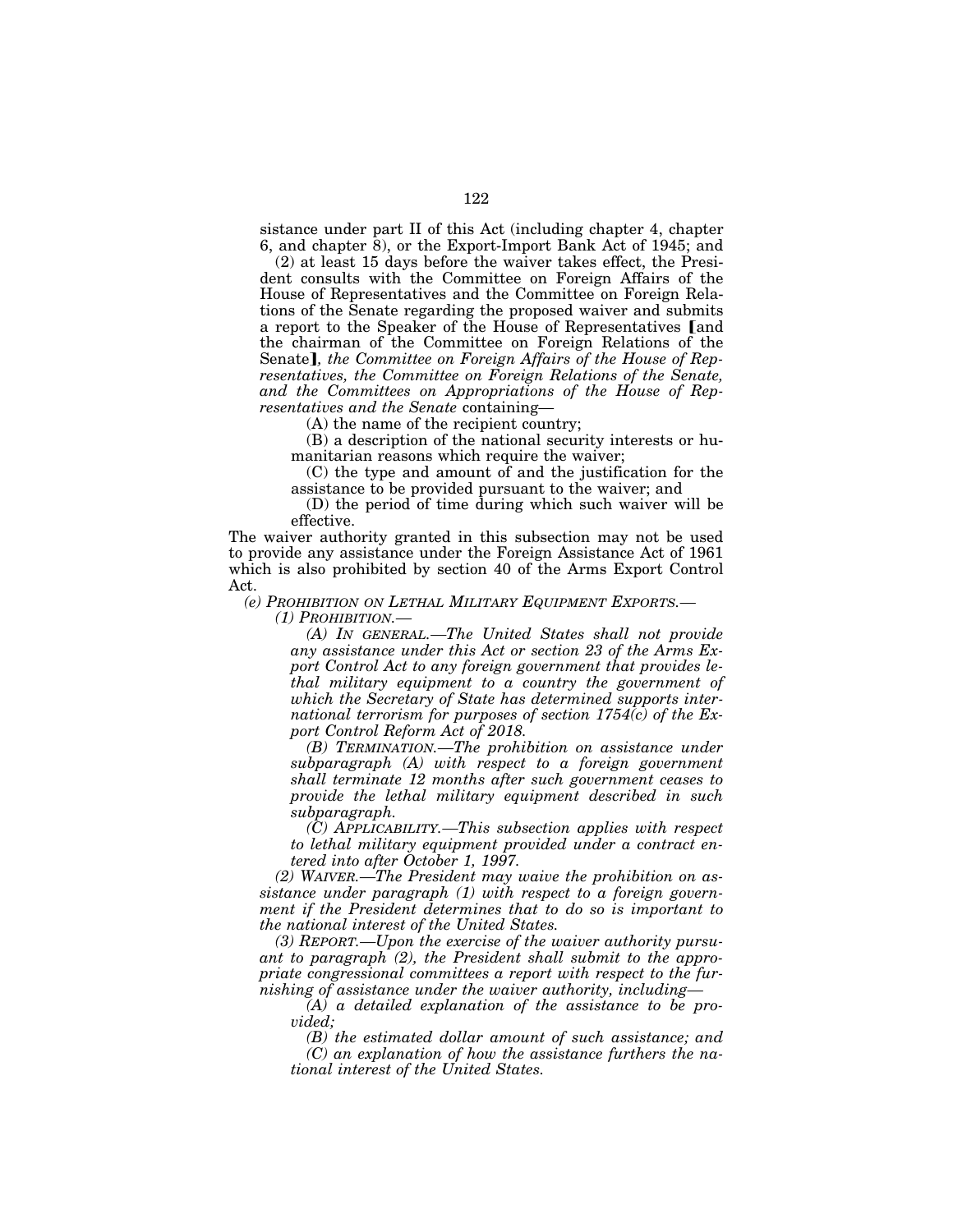*(4) APPROPRIATE CONGRESSIONAL COMMITTEES DEFINED.—In this subsection, the term ''appropriate congressional committees'' means—* 

*(A) the Committee on Foreign Affairs and the Committee on Appropriations of the House of Representatives; and (B) the Committee on Foreign Relations and the Committee on Appropriations of the Senate.* 

\* \* \* \* \* \* \*

# **SEC. 620M. LIMITATION ON ASSISTANCE TO SECURITY FORCES.**

(a) IN GENERAL.—No assistance shall be furnished under this Act or the Arms Export Control Act to any unit of the security forces of a foreign country*, including any combined security activities or operations with any such unit,* if the Secretary of State has credible information that such unit has committed a gross violation of human rights*, including any act that constitutes a war crime, as such term is defined in section 2441 of title 18, United States Code* 

(b) EXCEPTION.—The prohibition in subsection (a) shall not apply if the Secretary determines and reports to the Committee on Foreign Relations of the Senate, the Committee on Foreign Affairs of the House of Representatives, and the Committees on Appropriations that the government of such country is taking effective steps to bring the responsible members of the security forces unit to justice.

(c) DUTY TO INFORM.—In the event that funds are withheld from any unit pursuant to this section, the Secretary of State shall promptly inform the foreign government of the basis for such action and shall, to the maximum extent practicable, assist the foreign government in taking effective measures to bring the responsible members of the security forces to justice.

(d) CREDIBLE INFORMATION.—The Secretary shall establish, and periodically update, procedures to—

(1) ensure that for each country the Department of State has a current list of all security force units receiving United States training, equipment, or other types of assistance;

(2) facilitate receipt by the Department of State and United States embassies of information from individuals and organizations outside the United States Government about gross violations of human rights by security force units;

(3) routinely request and obtain such information from the Department of Defense, the Central Intelligence Agency, and other United States Government sources;

(4) ensure that such information is evaluated and preserved; (5) ensure that when an individual is designated to receive United States training, equipment, or other types of assistance the individual's unit is vetted as well as the individual;

(6) seek to identify the unit involved when credible information of a gross violation exists but the identity of the unit is lacking; and

 $(7)$  make publicly available, [to the maximum extent practicable¿ *unless such disclosure would endanger the safety of human sources or reveal sensitive intelligence sources and methods*, the identity of those units for which no assistance shall be furnished pursuant to subsection (a).

*(e) REPORT.—*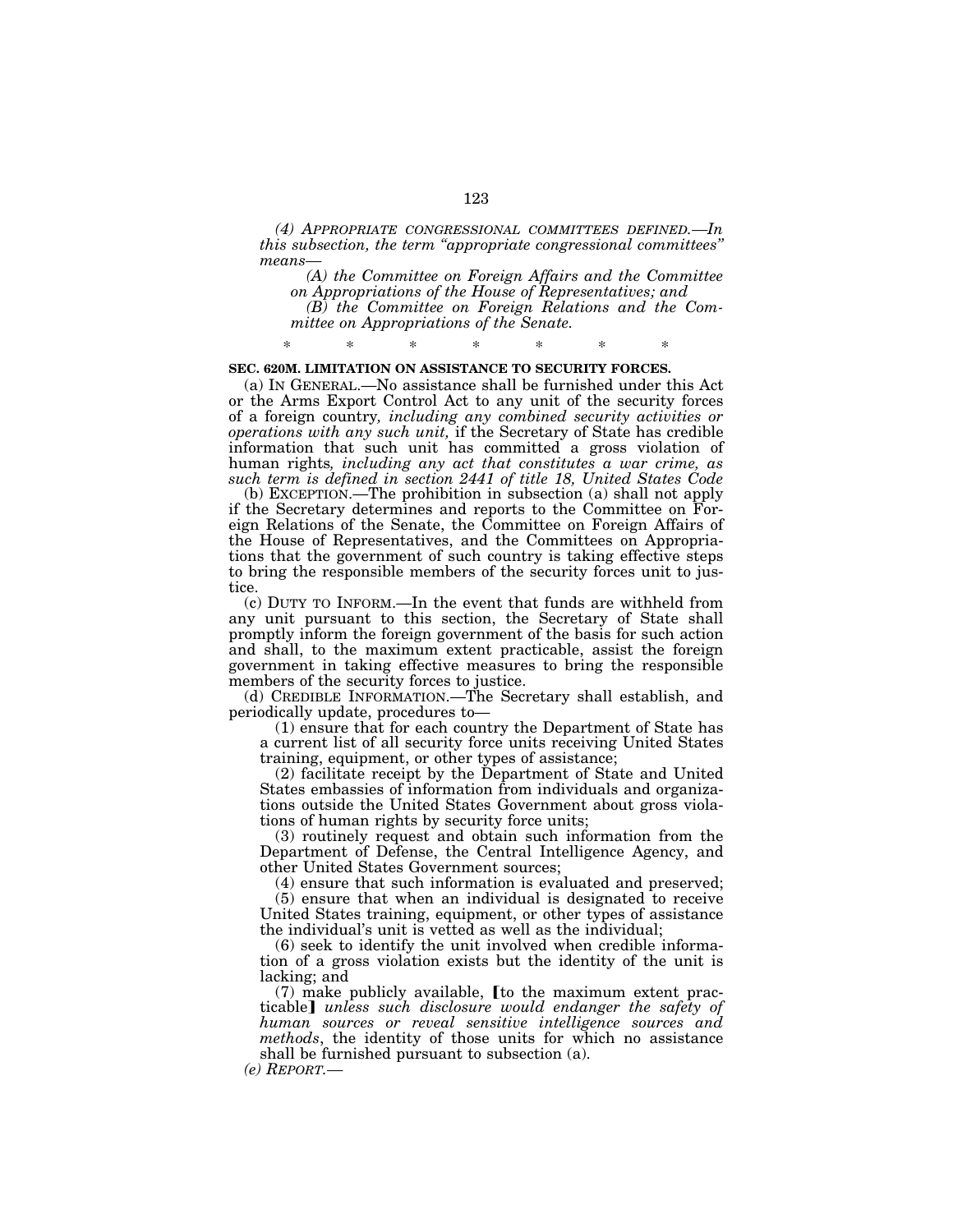*(1) IN GENERAL.—Not later than January 31 of each year, the Secretary of State shall submit to the Committee on Foreign Affairs and the Committee on Appropriations of the House of Representatives and the Committee on Foreign Relations and the Committee on Appropriations of the Senate, a report on the vetting process of units of security forces of foreign countries established to comply with this section.* 

*(2) MATTERS TO BE INCLUDED.—The report required under paragraph (1) shall include the following:* 

*(A) The total number of units submitted for vetting during the prior calendar year, and the number of such units that were approved, suspended, or rejected for human rights reasons.* 

*(B) The name of such units rejected during the prior calendar year and a description of the steps taken to assist the government of the foreign country in bringing the responsible members of such units to justice, in accordance with subsection (c).* 

*(C) An updated list of the units with respect to which no assistance is to be furnished pursuant to subsection (a).* 

#### CHAPTER 2—ADMINISTRATIVE PROVISIONS

\* \* \* \* \* \* \* SEC. 622. COORDINATION WITH FOREIGN POLICY.—(a) Nothing contained in this Act shall be construed to infringe upon the powers or functions of the Secretary of State.

(b) The President shall prescribe appropriate procedures to assure coordination among representatives of the United States Government in each country, under the leadership of the Chief of the United States Diplomatic Mission. The Chief of the Diplomatic Mission shall make sure that recommendations of such representatives pertaining to military assistance (including civic action) and military education and training programs are coordinated with political and economic considerations, and his comments shall accompany such recommendations if he so desires.

(c) Under the direction of the President, the Secretary of State shall be responsible for the continuous supervision and general direction of economic assistance, *law enforcement and justice sector assistance,* military assistance, and military education and training programs, including but not limited to determining whether there shall be a military assistance (including civic action) or a military education and training program for a country and the value thereof, to the end that such programs are effectively integrated both at home and abroad and the foreign policy of the United States is best served thereby.

\* \* \* \* \* \* \*

#### CHAPTER 3—MISCELLANEOUS PROVISIONS

\* \* \* \* \* \* \*

# **SEC. 656. ANNUAL FOREIGN MILITARY TRAINING REPORT.**

(a) ANNUAL REPORT.—

(1) IN GENERAL.—Not later than *[January 31] March 1* of each year, the Secretary of Defense and the Secretary of State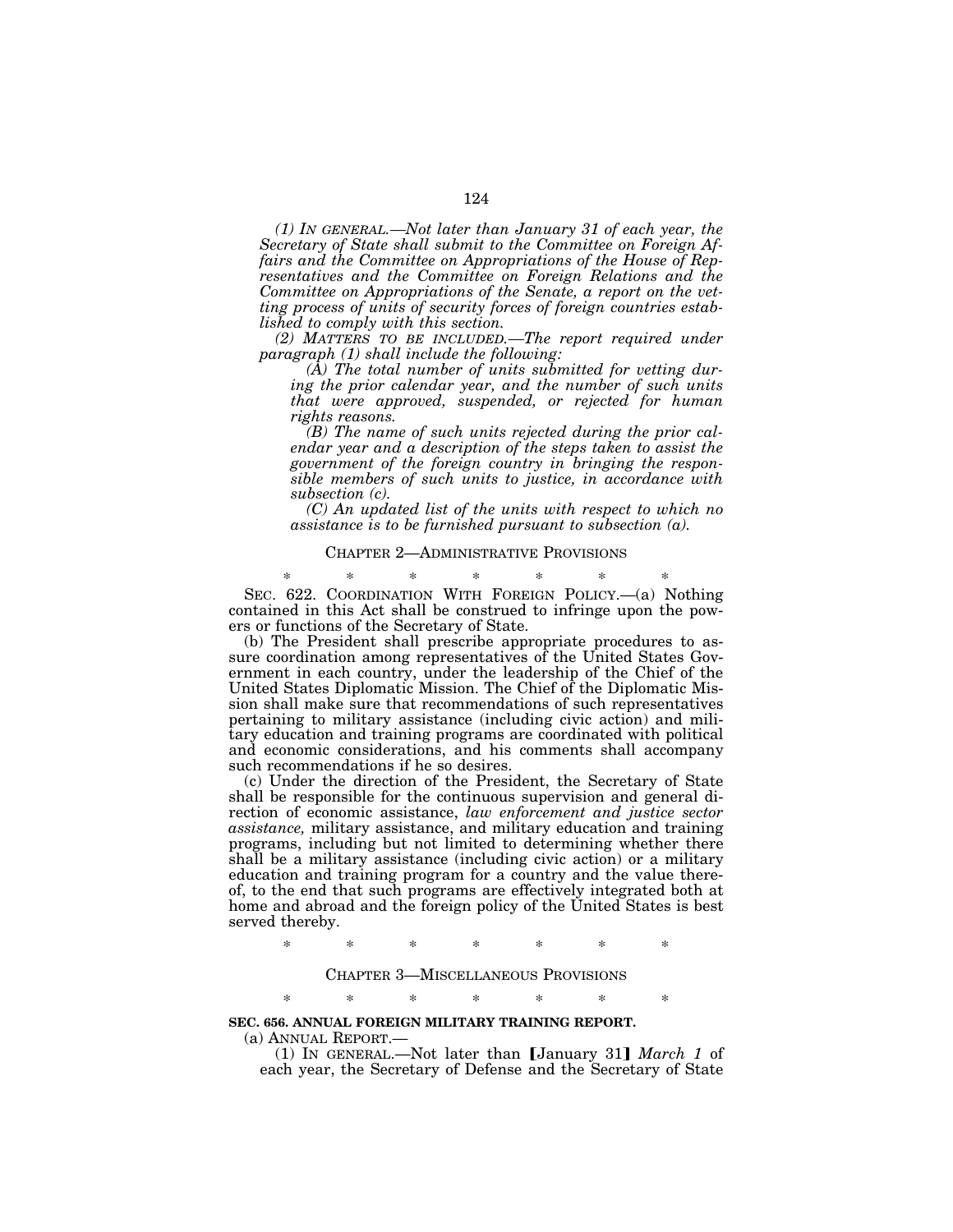shall jointly prepare and submit to the appropriate congressional committees a report on all military training provided to foreign military personnel by the Department of Defense and the Department of State during the previous fiscal year and all such training proposed for the current fiscal year.

(2) EXCEPTION FOR CERTAIN COUNTRIES.—Paragraph (1) does not apply to any NATO member, Australia, Japan, or New Zealand, unless one of the appropriate congressional committees has specifically requested, in writing, inclusion of such country in the report. Such request shall be made not later than 90 calendar days prior to the date on which the report is required to be transmitted.

(b) CONTENTS.—The report described in subsection (a) shall include the following:

(1) For each military training activity, the foreign policy justification and purpose for the activity, the number of foreign military personnel provided training and their units of operation, and the location of the training.

(2) For each country, the aggregate number of students trained and the aggregate cost of the military training activities.

(3) With respect to United States personnel, the operational benefits to United States forces derived from each military training activity and the United States military units involved in each activity.

(c) FORM.—The report described in subsection (a) shall be in unclassified form but may include a classified annex.

(d) AVAILABILITY ON INTERNET.—All unclassified portions of the report described in subsection (a) shall be made available to the public on the Internet through the Department of State.

(e) DEFINITION.—In this section, the term ''appropriate congressional committees'' means—

(1) the Committee on Appropriations and the Committee on International Relations of the House of Representatives; and

(2) the Committee on Appropriations and the Committee on Foreign Relations of the Senate.

\* \* \* \* \* \* \*

# **SECTION 7 OF THE TOM LANTOS BLOCK BURMESE JADE (JUNTA'S ANTI-DEMOCRATIC EFFORTS) ACT OF 2008**

#### **[SEC. 7. SPECIAL REPRESENTATIVE AND POLICY COORDINATOR FOR BURMA.**

ø(a) UNITED STATES SPECIAL REPRESENTATIVE AND POLICY COOR-DINATOR FOR BURMA.—The President shall appoint a Special Representative and Policy Coordinator for Burma, by and with the advice and consent of the Senate.

ø(b) RANK.—The Special Representative and Policy Coordinator for Burma appointed under subsection (a) shall have the rank of ambassador and shall hold the office at the pleasure of the President. Except for the position of United States Ambassador to the Association of Southeast Asian Nations, the Special Representative and Policy Coordinator may not simultaneously hold a separate position within the executive branch, including the Assistant Sec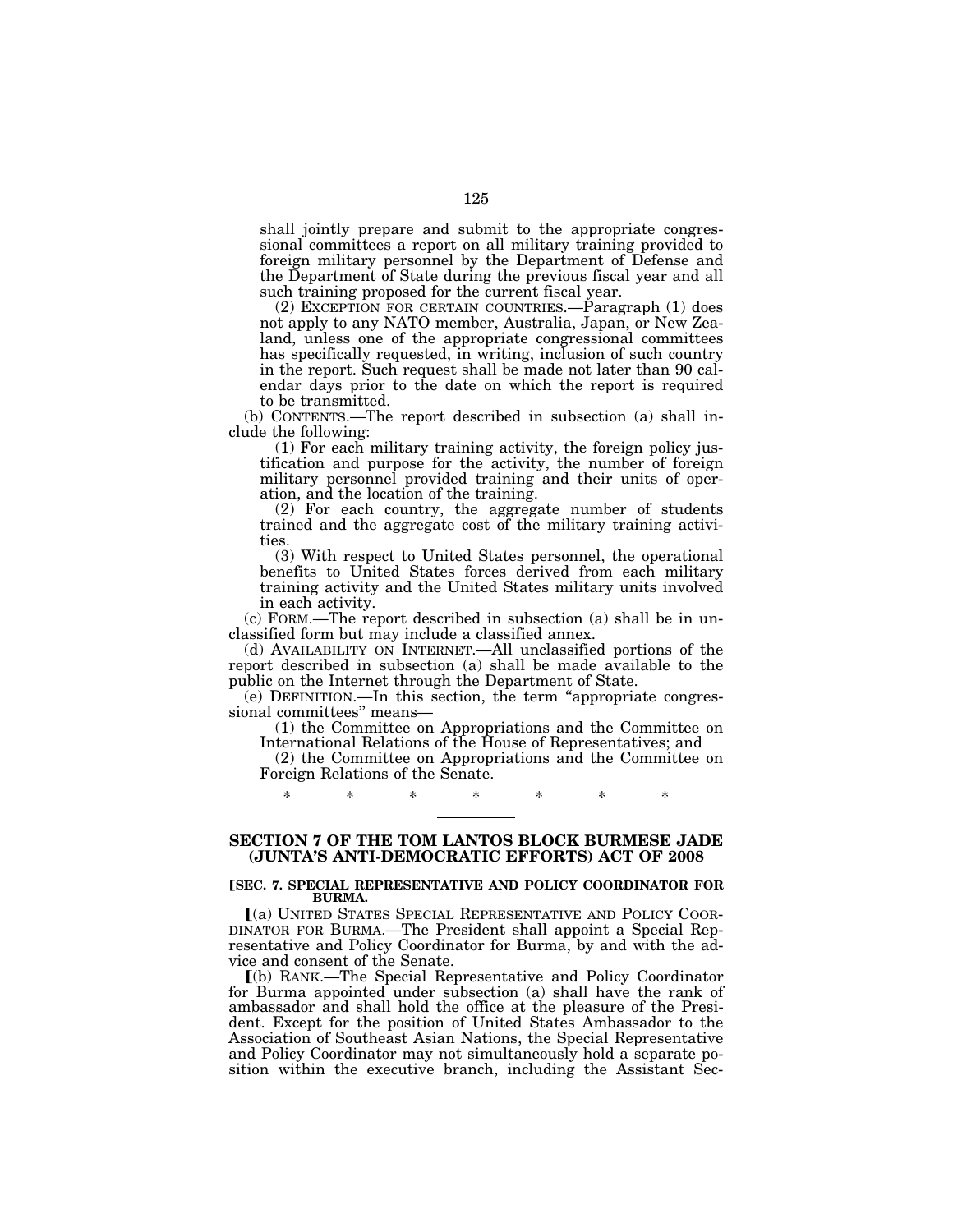retary of State, the Deputy Assistant Secretary of State, the United States Ambassador to Burma, or the Charge d'affairs to Burma.

ø(c) DUTIES AND RESPONSIBILITIES.—The Special Representative and Policy Coordinator for Burma shall—

 $(1)$  promote a comprehensive international effort, including multilateral sanctions, direct dialogue with the SPDC and democracy advocates, and support for nongovernmental organizations operating in Burma and neighboring countries, designed to restore civilian democratic rule to Burma and address the urgent humanitarian needs of the Burmese people;

ø(2) consult broadly, including with the Governments of the People's Republic of China, India, Thailand, and Japan, and the member states of ASEAN and the European Union to coordinate policies toward Burma;

 $(3)$  assist efforts by the United Nations Special Envoy to secure the release of all political prisoners in Burma and to promote dialogue between the SPDC and leaders of Burma's democracy movement, including Aung San Suu Kyi;

ø(4) consult with Congress on policies relevant to Burma and the future and welfare of all the Burmese people, including refugees; and

 $(5)$  coordinate the imposition of Burma sanctions within the United States Government and with the relevant international financial institutions.

# **FOREIGN SERVICE ACT OF 1980**

\* \* \* \* \* \* \* SEC. 2. TABLE OF CONTENTS.—The table of contents for this Act is as follows:

#### TABLE OF CONTENTS

Sec. 1. Short title.

\* \* \* \* \* \* \*

CHAPTER 6—PROMOTION AND RETENTION

Sec. 601. Promotions. \* \* \* \* \* \* \* \* [Sec. 614. Foreign Service awards.] *Sec. 614. Department awards.* 

# \* \* \* \* \* \* \*

TITLE I—THE FOREIGN SERVICE OF THE UNITED STATES

\* \* \* \* \* \* \*

# CHAPTER 3—APPOINTMENTS

SEC. 301. GENERAL PROVISIONS RELATING TO APPOINTMENTS.—(a) Only citizens of the United States may be appointed to the Service, other than for service abroad as a consular agent or as a foreign national employee.

(b) **[The Secretary]** (1) The Secretary shall prescribe, as appropriate, written, oral, physical, foreign language, and other examinations for appointment to the Service (other than as a chief of mission or ambassador at large).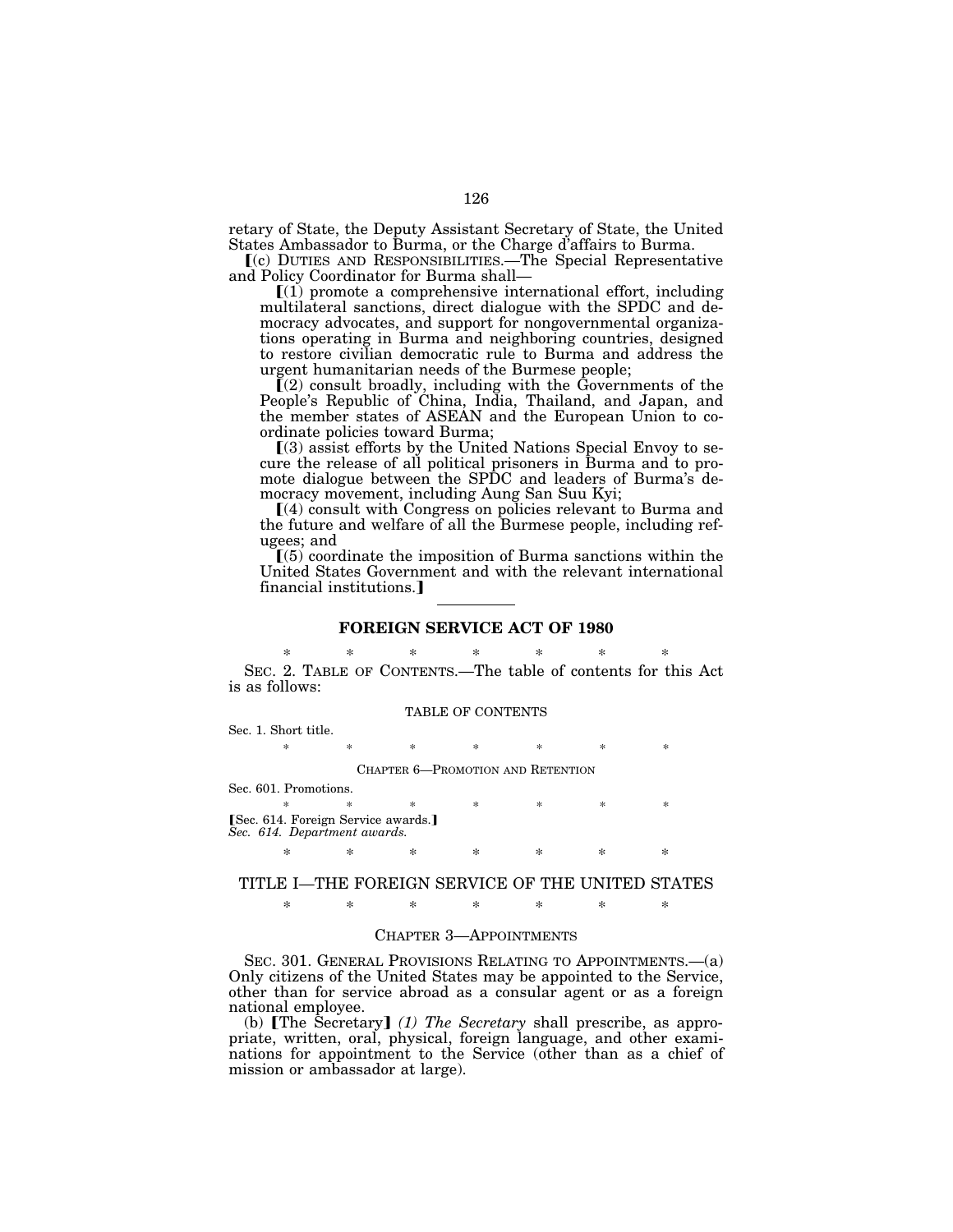*(2) The Secretary shall ensure that the Board of Examiners for the Foreign Service annually offers the oral assessment examinations described in paragraph (1) in cities, chosen on a rotating*  basis, located in at least three different time zones across the United *States.* 

(c) The fact that an applicant for appointment as a Foreign Service officer candidate is a veteran or disabled veteran shall be considered an affirmative factor in making such appointments. As used in this subsection, the term ''veteran or disabled veteran'' means an individual who is a preference eligible under subparagraph  $(A)$ ,  $(B)$ , or  $(C)$  of section 2108 $(3)$  of title 5, United States Code.

 $(d)(1)$  Members of the Service serving under career appointments are career members of the Service. Members of the Service serving under limited appointments are either career candidates or non-career members of the Service.

(2) Chiefs of mission, ambassadors at large, and ministers serve at the pleasure of the President.

(3) An appointment as a Foreign Service officer is a career appointment. Foreign Service employees serving as career candidates or career members of the Service shall not represent to the income tax authorities of the District of Columbia or any other State or locality that they are exempt from income taxation on the basis of holding a Presidential appointment subject to Senate confirmation or that they are exempt on the basis of serving in an appointment whose tenure is at the pleasure of the President.

\* \* \* \* \* \* \* SEC. 308. RECALL AND REEMPLOYMENT OF CAREER MEMBERS.— $[(a)$  Whenever the Secretary determines that the needs of the Service so require, the Secretary may recall any retired career member of the Service for active duty in the same personnel category as that member was serving at the time of retirement. A retired career member may be recalled under this section to any appropriate salary class or rate, except that a retired career member of the Senior Foreign Service may not be recalled to a salary class higher than the one in which the member was serving at the time of retirement unless appointed to such higher class by the President, by and with the advice and consent of the Senate.]  $(a)$  Whenever the *Secretary determines that the needs of the Department so require, the Secretary may recall any retired or voluntarily separated career member of the Service, or any retired or voluntarily separated career employee of the civil service (within the meaning of section 315.201 of title 5, Code of Federal Regulations (or successor section)), for active duty in the same personnel category as such member or employee was serving at the time of retirement or voluntary separation. A recalled retired or voluntarily separated career member of the Service or retired or voluntarily separated career employee of the civil service may not be recalled to a salary class higher than the one in which such member or employee was serving at the time of retirement or voluntary separation, unless appointed to such higher class by the President, by and with the advice and consent of the Senate.* 

(b) Former career members of the Service may be reappointed under section  $302(a)(1)$  or  $303$ , without regard to section 306, in a salary class which is appropriate in light of the qualifications and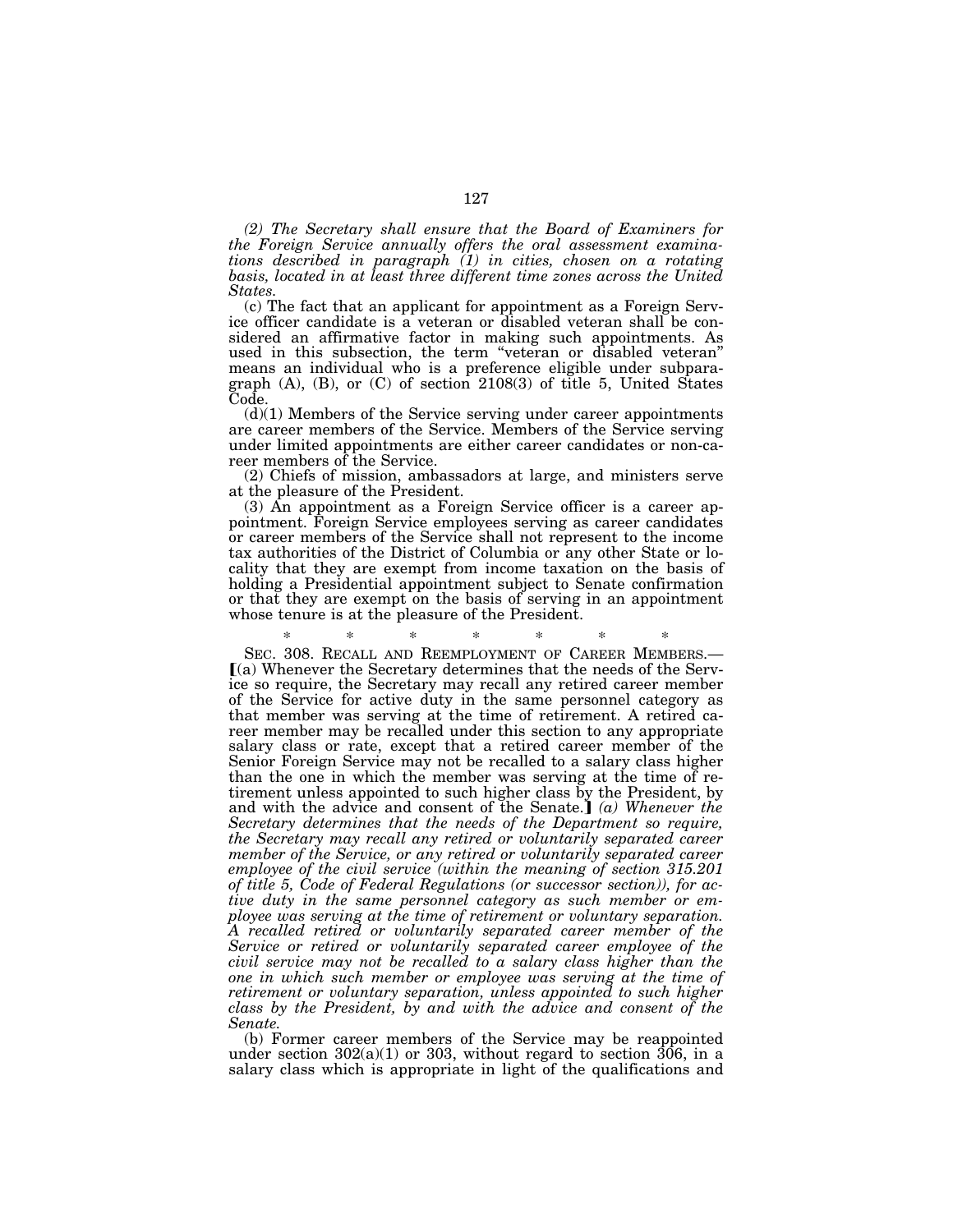experience of the individual being reappointed. *Former career tenured members of the Service seeking reappointment, if separated for other than cause for up to three years prior to the date of the enactment of this sentence, shall be eligible to participate in the regular assignment bidding process without restriction and shall not be required to accept a directed first assignment upon reappointment.* 

\* \* \* \* \* \* \*

#### CHAPTER 5—CLASSIFICATION OF POSITIONS AND ASSIGNMENTS

SEC. 501. CLASSIFICATION OF POSITIONS.—The Secretary shall designate and classify positions in the Department and at Foreign Service posts which are to be occupied by members of the Service (other than by chiefs of mission and ambassadors at large). Positions designated under this section are excepted from the competitive service. *If a position designated under this section is unfilled for more than 365 calendar days, such position may be filled, as appropriate, on a temporary basis, in accordance with section 309.* Position classifications under this section shall be established, without regard to chapter 51 of title 5, United States Code, in relation to the salaries established under chapter 4. In classifying positions at Foreign Service posts abroad, the Secretary shall give appropriate weight to job factors relating to service abroad and to the compensation practices applicable to United States citizens employed abroad by United States corporations.

SEC. 502. ASSIGNMENTS TO FOREIGN SERVICE POSITIONS.—(a)(1) The Secretary (with the concurrence of the agency concerned) may assign a member of the Service to any position classified under section 501 in which that member is eligible to serve (other than as chief of mission or ambassador at large), and may assign a member from one such position to another such position as the needs of the Service may require.

(2) In making assignments under paragraph (1), the Secretary shall assure that a member of the Service is not assigned to or prohibited from being assigned to a position at a post in a particular geographic area*, or domestically, in a position working on issues relating to a particular country or geographic area,* on the basis of the race, ethnicity, or religion of that member. *Any employee subjected to an assignment restriction or preclusion shall have the same appeal rights as provided by the Department regarding denial or revocation of a security clearance. Any such appeal shall be resolved not later than 60 days after such appeal is filed.* 

(b) Positions designated as Foreign Service positions normally shall be filled by the assignment of members of the Service to those positions. Subject to that limitation—

(1) Foreign Service positions may be filled by the assignment for specified tours of duty of employees of the Department and, under interagency agreements, employees of other agencies; and

(2) Senior Foreign Service positions may also be filled by other members of the Service.

(c) The President may assign a career member of the Service to serve as charge´ d'affaires or otherwise as the head of a mission (or as the head of a United States office abroad which is designated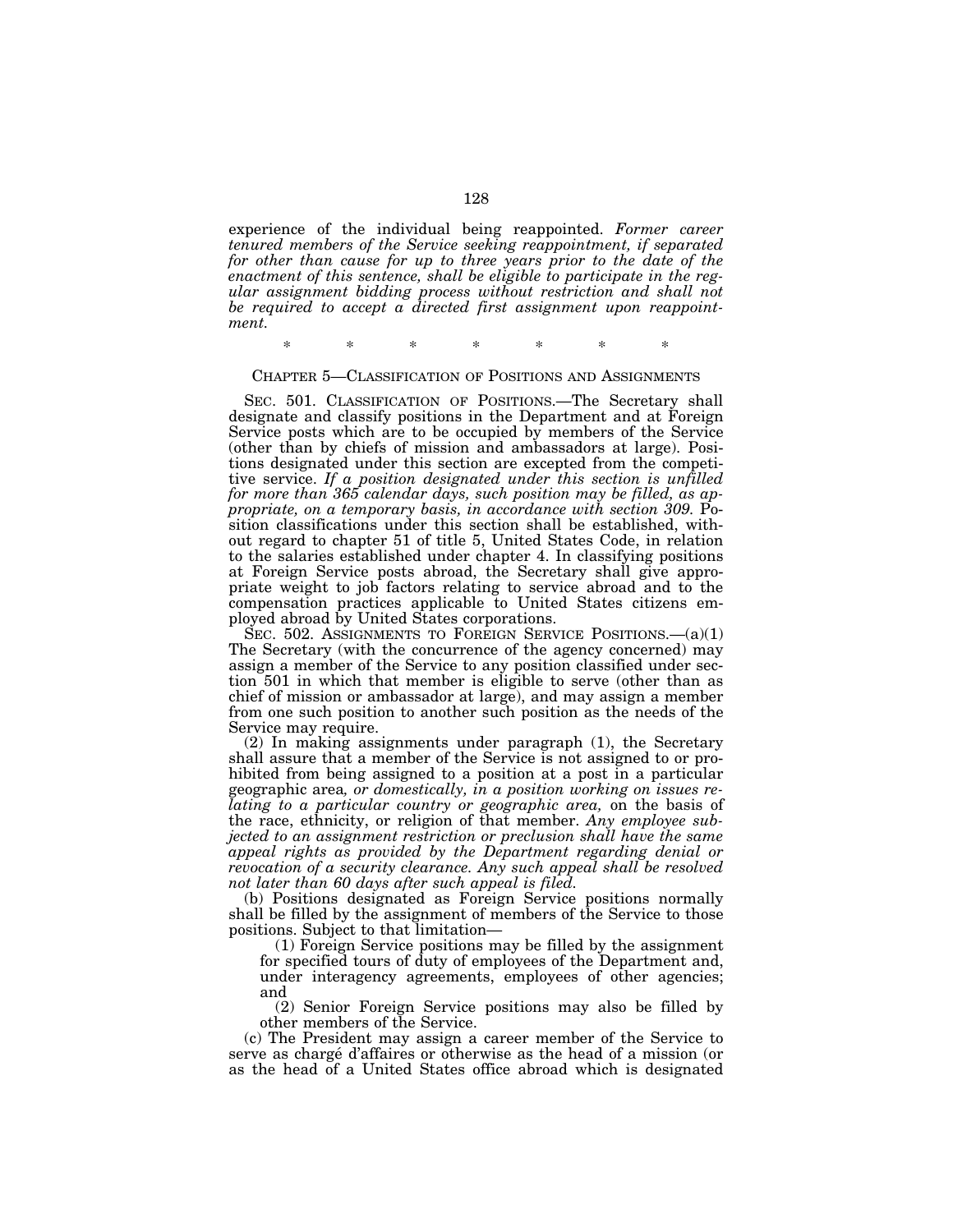under section  $102(a)(3)$  by the Secretary of State as diplomatic in nature) for such period as the public interest may require.

(d) The Secretary of State, in conjunction with the heads of the other agencies utilizing the Foreign Service personnel system, shall implement policies and procedures to insure that Foreign Service officers and members of the Senior Foreign Service of all agencies are able to compete for chief of mission positions and have opportunities on an equal basis to compete for assignments outside their areas of specialization.

\* \* \* \* \* \* \*

# CHAPTER 6—PROMOTION AND RETENTION

SEC. 601. PROMOTIONS.—(a) Career members of the Senior Foreign Service are promoted by appointment under section 302(a) to a higher salary class in the Senior Foreign Service. Members of the Senior Foreign Service serving under career candidate appointments or noncareer appointments are promoted by appointment under section 303 to a higher salary class in the Senior Foreign Service. Foreign Service officers, and Foreign Service personnel who are assigned to a class in the Foreign Service Schedule, are promoted by appointment under section 302(a) as career members of the Senior Foreign Service or by assignment under section 404 to a higher salary class in the Foreign Service Schedule.

(b) Except as provided in section 606(a), promotions of—

(1) members of the Senior Foreign Service, and

(2) members of the Service assigned to a salary class in the Foreign Service Schedule (including promotions of such members into the Senior Foreign Service).

shall be based upon the recommendations and rankings of selection boards established under section 602, except that the Secretary may by regulation specify categories of career members, categories of career candidates, and other members of the Service assigned to salary classes in the Foreign Service Schedule who may receive promotions on the basis of satisfactory performance.

 $(c)(1)$  Promotions into the Senior Foreign Service shall be recommended by selection boards only from among career members of the Service assigned to class 1 in the Foreign Service Schedule who request that they be considered for promotion into the Senior Foreign Service. The Secretary shall prescribe the length of the period after such a request is made (within any applicable time in class limitation established under section  $607(a)$  during which such members may be considered by selection boards for entry into the Senior Foreign Service. A request by a member for consideration for promotion into the Senior Foreign Service under this subsection may be withdrawn by the member, but if it is withdrawn, that member may not thereafter request consideration for promotion into the Senior Foreign Service.

(2) Decisions by the Secretary on the numbers of individuals to be promoted into and retained in the Senior Foreign Service shall be based upon a systematic long-term projection of personnel flows and needs designed to provide—

(A) a regular, predictable flow of recruitment in the Service;

(B) effective career development patterns to meet the needs of the Service; and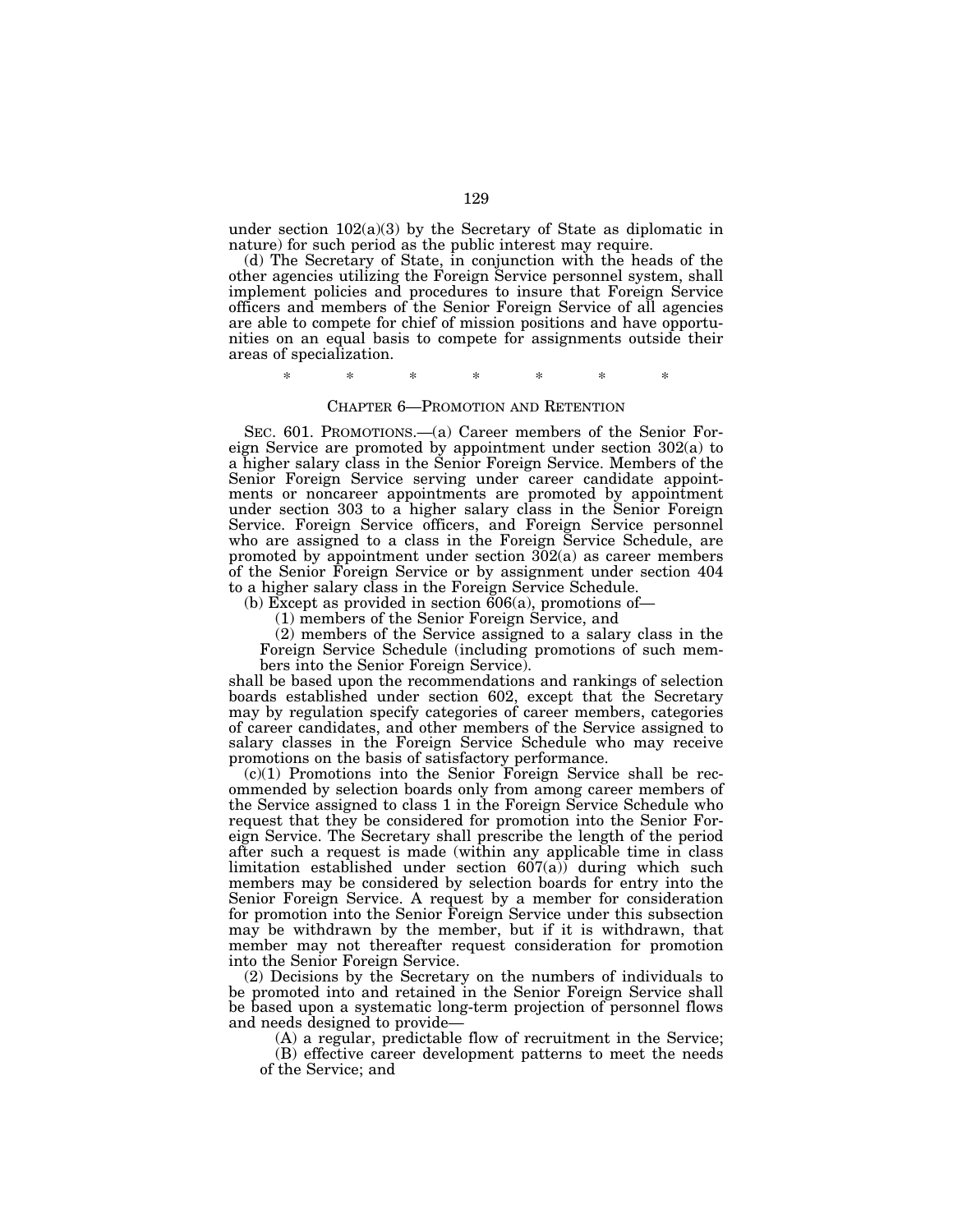(C) a regular, predictable flow of talent upward through the ranks and into the Senior Foreign Service.

(3) The affidavit requirements of sections 3332 and 3333(a) of title 5, United States Code, shall not apply with respect to a member of the Service who has previously complied with those requirements and who subsequently is promoted by appointment to any class in the Senior Foreign Service without a break in service.

 $(6)(A)$  The [promotion] *promotion, on or after January 1, 2017,* of any [individual joining the Service on or after January 1, 2017,] *Foreign Service officer, appointed under section 302(a)(1), who has general responsibility for carrying out the functions of the Service*  to the Senior Foreign Service shall be contingent upon such individual completing at least one tour in—

(i) a global affairs bureau; or

(ii) a global affairs position.

(B) The requirements under subparagraph (A) shall not apply if the Secretary certifies that the individual proposed for promotion to the Senior Foreign Service—

(i) has met all other requirements applicable to such promotion; and

(ii) was unable to complete a tour in a global affairs bureau or global affairs position because there was not a reasonable opportunity for such individual to be assigned to such a position.

(C) In this paragraph—

(i) the term ''global affairs bureau'' means any bureau of the Department that is under the responsibility of—

(I) the Under Secretary for Economic Growth, Energy, and Environment;

(II) the Under Secretary for Arms Control and International Security Affairs;

(III) the Under Secretary for Management;

(IV) the Assistant Secretary for International Organization Affairs;

(V) the Under Secretary for Public Diplomacy and Public Affairs; or

(VI) the Under Secretary for Civilian, Security, Democracy, and Human Rights; and

(ii) the term ''global affairs position'' means any position funded with amounts appropriated to the Department under the heading ''Diplomatic Policy and Support''.

\* \* \* \* \* \* \* SEC. 610. SEPARATION FOR CAUSE; SUSPENSION.—(a)(1) The Secretary may decide to separate any member from the Service for such cause as will promote the efficiency of the Service.

 $(2)(A)$  Except as provided in subparagraph  $(B)$ , whenever the Secretary decides under paragraph (1) to separate, on the basis of misconduct, any member of the Service (other than a United States citizen employed under section 311 of the Foreign Service Act of 1980 who is not a family member) who either-

(i) is serving under a career appointment, or

(ii) is serving under a limited appointment,

the member may not be separated from the Service until the member receives a hearing before the Foreign Service Grievance Board and the Board decides that cause for separation has been estab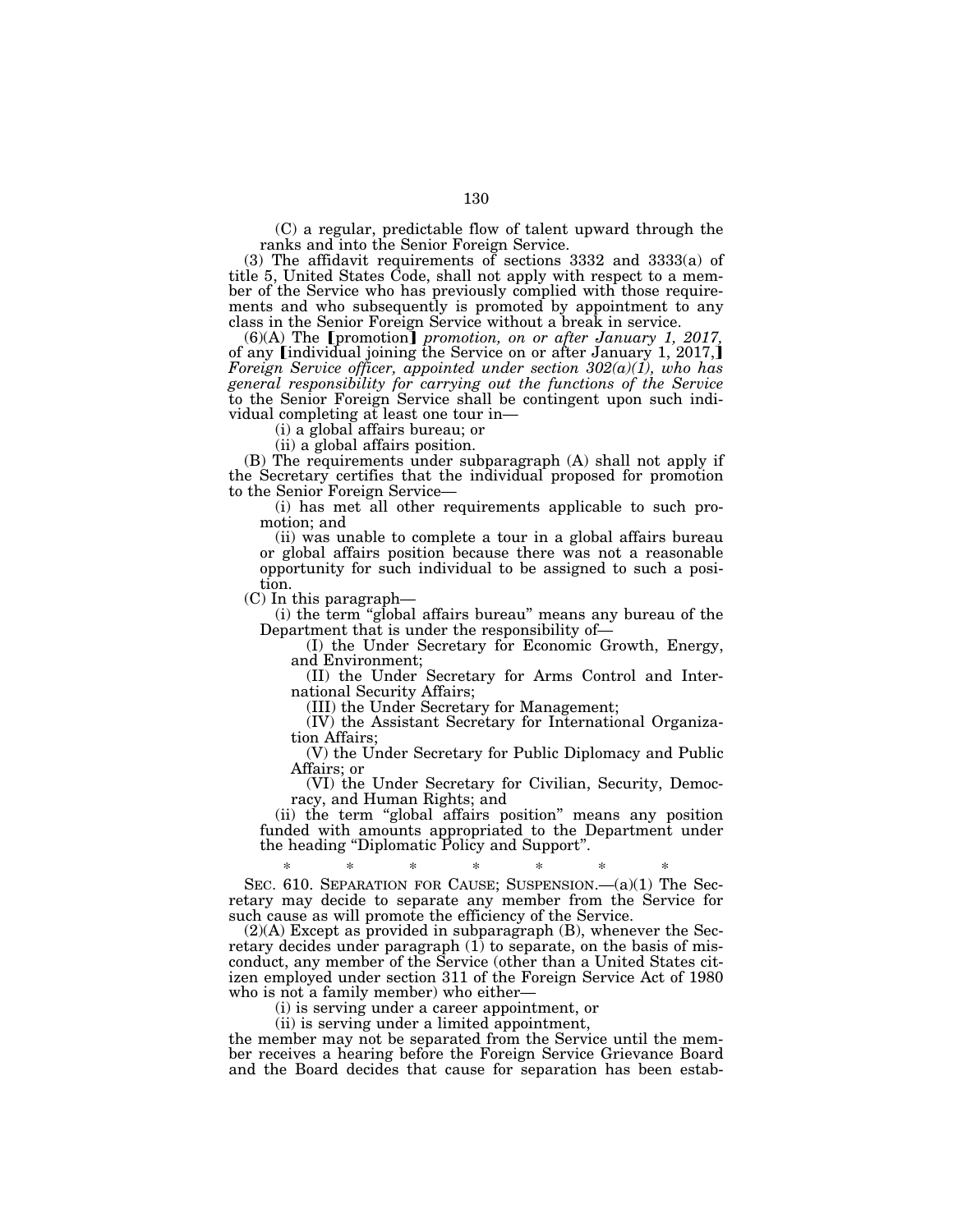lished, unless the member waives, in writing, the right to such a hearing, or the member's appointment has expired, whichever is sooner.

(B) The right to a hearing in subparagraph (A) does not apply in the case of an individual who has been convicted of a crime for which a sentence of imprisonment of more than one year may be imposed.

(3) If the Board decides that cause for separation has not been established, the Board may direct the Department to pay reasonable attorneys' fees to the extent and in the manner provided by section  $1107(b)(5)$ . The hearing provided under this paragraph shall be conducted in accordance with the hearing procedures applicable to grievances under section 1106 and shall be in lieu of any other administrative procedure authorized or required by this or any other Act. Section 1110 shall apply to proceedings under this paragraph.

(4) Notwithstanding the hearing required by paragraph (2), at the time that the Secretary decides to separate a member of the Service for cause, the member shall be placed on leave without pay. If the member does not waive the right to a hearing, and the Board decides that cause for separation has not been established, the member shall be reinstated with back pay.

(b) Any participant in the Foreign Service Retirement and Disability System who is separated under subsection (a) shall be entitled to receive a refund as provided in section 815 of the contributions made by the participant to the Foreign Service Retirement and Disability Fund. Except in cases where the Secretary determines that separation was based in whole or in part on the ground of disloyalty to the United States, a participant who has at least 5 years of service credit toward retirement under the Foreign Service Retirement and Disability System (excluding military and naval service) may elect, in lieu of such refund, to an annuity, computed under section 806, commencing at age 60.

 $(c)(1)$  In order to promote the efficiency of the Service, the Secretary may [suspend] *indefinitely suspend without duties* a member of the Service when—

(A) the member's security clearance is suspended; or

(B) there is reasonable cause to believe that the member has committed a crime for which a sentence of imprisonment may be imposed.

(2) Any member of the Service for whom a suspension is proposed under this subsection shall be entitled to—

(A) written notice stating the specific reasons for the proposed suspension;

(B) a reasonable time to respond orally and in writing to the proposed suspension;

(C) obtain at such member's own expense representation by an attorney or other representative; and

(D) a final written decision, including the specific reasons for such decision, as soon as practicable.

(3) Any member suspended under this subsection may file a grievance in accordance with the procedures applicable to grievances under chapter 11 of title I.

(4) If a grievance is filed pursuant to paragraph  $(3)$ —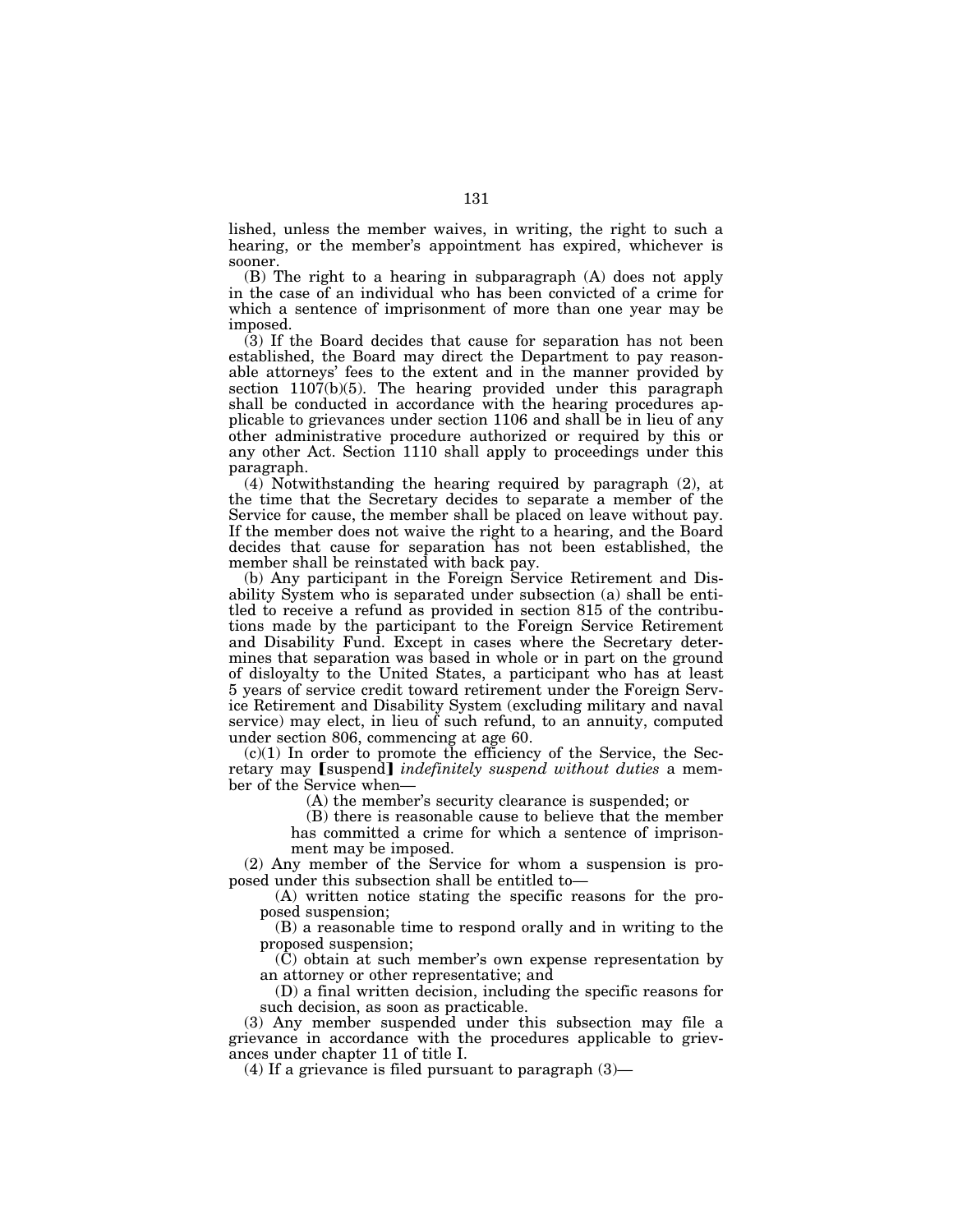(A) the review by the Foreign Service Grievance Board shall be limited to a determination of whether the provisions of paragraphs (1) and (2) have been fulfilled; and

(B) the Board may not exercise the authority provided under section 1106(8).

*(5) Any member of the Service suspended from duties under this subsection may be suspended without pay only after a final written decision is provided to such member under paragraph (2).* 

*(6) If no final written decision under paragraph (2) has been provided within one calendar year of the date the suspension at issue was proposed, not later than 30 days thereafter the Secretary of State shall report to the Committee on Foreign Affairs of the House of Representatives and the Committee on Foreign Relations of the Senate in writing regarding the specific reasons for such delay.* 

 $(5)$  In this subsection:

 $(A)$  The term

*(7) In this subsection, the term* "reasonable time" means—

 $[(i)]$   $(A)$  with respect to a member of the Service assigned to duty in the United States, 15 days after receiving notice of the proposed suspension; and

 $[(ii)]$   $(B)$  with respect to a member of the Service assigned to duty outside the United States, 30 days after receiving notice of the proposed suspension.

 $[(B)$  The terms "suspend" and "suspension" mean placing a member of the Foreign Service in a temporary status without duties.<sup>1</sup>

\* \* \* \* \* \* \* SEC. 614. **[FOREIGN SERVICE AWARDS.**-] DEPARTMENT *AWARDS.*—T1The President shall establish a system of awards to confer appropriate recognition of outstanding contributions to the Nation by members of the Service *or Civil Service*. The awards system established under this section shall provide for presentation by the President and by the Secretary of medals or other suitable commendations for performance in the course of or beyond the call of duty which involves distinguished, meritorious service to the Nation, including extraordinary valor in the face of danger to life or health. Distinguished, meritorious service in the promotion of internationally recognized human rights, including the right to freedom of religion, shall serve as a basis for granting awards under this section.

#### CHAPTER 7—CAREER DEVELOPMENT, TRAINING, AND ORIENTATION

SEC. 701. INSTITUTION FOR TRAINING.—(a) The Secretary of State shall maintain and operate an institution or center for training (hereinafter in this chapter referred to as the ''institution''), originally established under section 701 of the Foreign Service Act of 1946, in order to promote career development within the Service and to provide necessary training and instruction in the field of foreign relations to members of the Service and to employees of the Department and of other agencies. The institution shall be headed by a Director, who shall be appointed by the Secretary of State. The institution shall be designated the ''George P. Shultz National Foreign Affairs Training Center''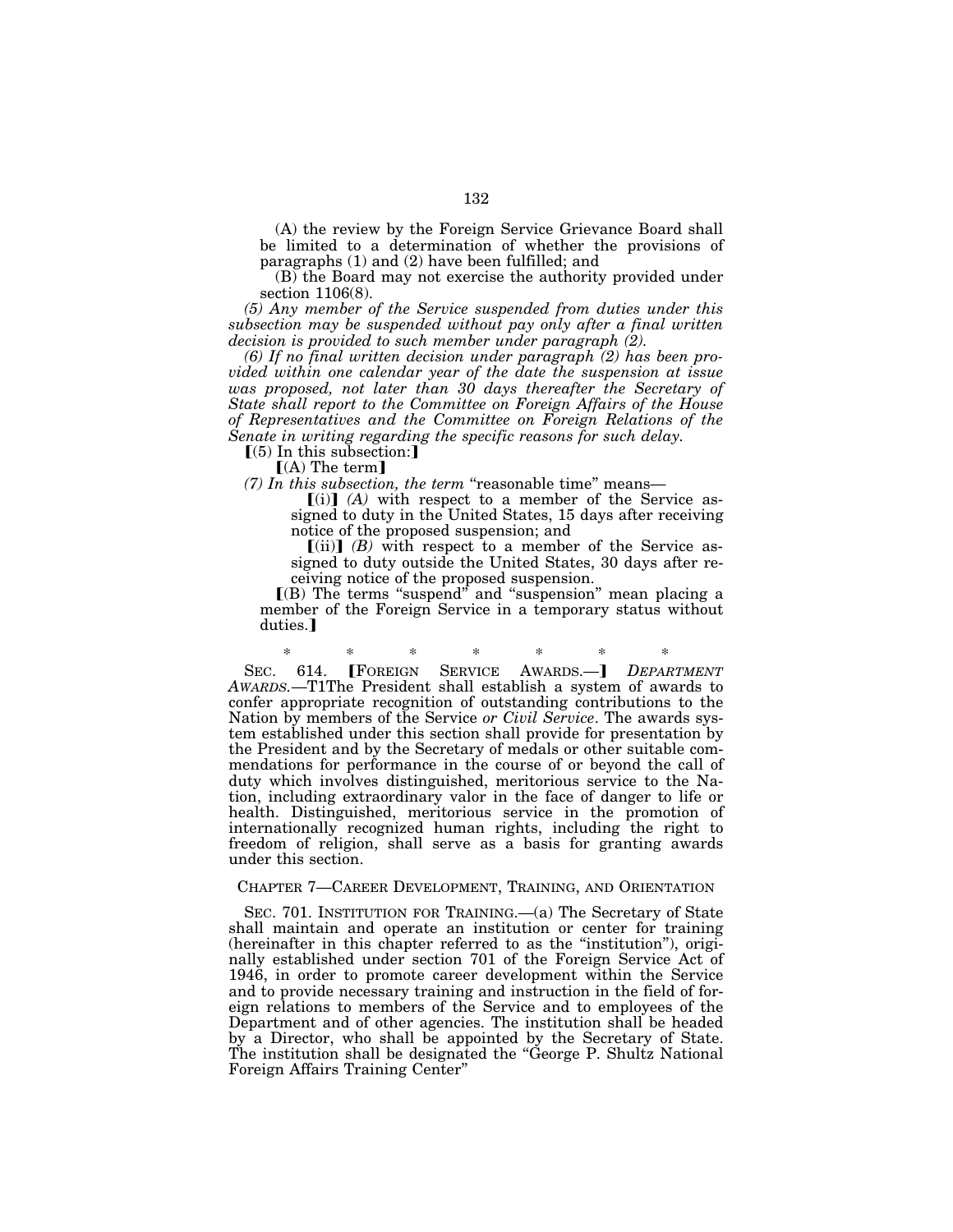(b) To the extent practicable, the Secretary of State shall provide training under this chapter which meets the needs of all agencies, and other agencies shall avoid duplicating the facilities and training provided by the Secretary of State through the institution and otherwise.

(c) Training and instruction may be provided at the Institute for not to exceed sixty citizens of the Trust Territory of the Pacific Islands in order to prepare them to serve as members of the foreign services of the Federated States of Micronesia, the Marshall Islands, and Palau. The authority of this subsection shall expire when the Compact of Free Association is approved by the Congress.

(d)(1) The Secretary of State is authorized to provide for special professional foreign affairs training and instruction of employees of foreign governments through the institution.

(2) Training and instruction under paragraph (1) shall be on a reimbursable or advance-of-funds basis. Such reimbursements or advances to the Department of State may be provided by an agency of the United States Government or by a foreign government and shall be credited to the currently available applicable appropriation account.

(3) In making such training available to employees of foreign governments, priority consideration should be given to officials of newly emerging democratic nations and then to such other countries as the Secretary determines to be in the national interest of the United States.

(e)(1) The Secretary may provide appropriate training or related services, except foreign language training, through the institution to any United States person (or any employee or family member thereof) that is engaged in business abroad.

(2) The Secretary may provide job-related training or related services, including foreign language training, through the institution to a United States person under contract to provide services to the United States Government or to any employee thereof that is performing such services.

(3) Training under this subsection may be provided only to the extent that space is available and only on a reimbursable or advance-of-funds basis. Reimbursements and advances shall be credited to the currently available applicable appropriation account.

(4) Training and related services under this subsection is authorized only to the extent that it will not interfere with the institution's primary mission of training employees of the Department and of other agencies in the field of foreign relations.

(5) In this subsection, the term ''United States person'' means— (A) any individual who is a citizen or national of the United States; or

(B) any corporation, company, partnership, association, or other legal entity that is 50 percent or more beneficially owned by citizens or nationals of the United States.

(f)(1) The Secretary is authorized to provide, on a reimbursable basis, training programs to Members of Congress or the Judiciary.

(2) Employees of the legislative branch and employees of the judicial branch may participate, on a reimbursable basis, in training programs offered by the institution.

(3) Reimbursements collected under this subsection shall be credited to the currently available applicable appropriation account.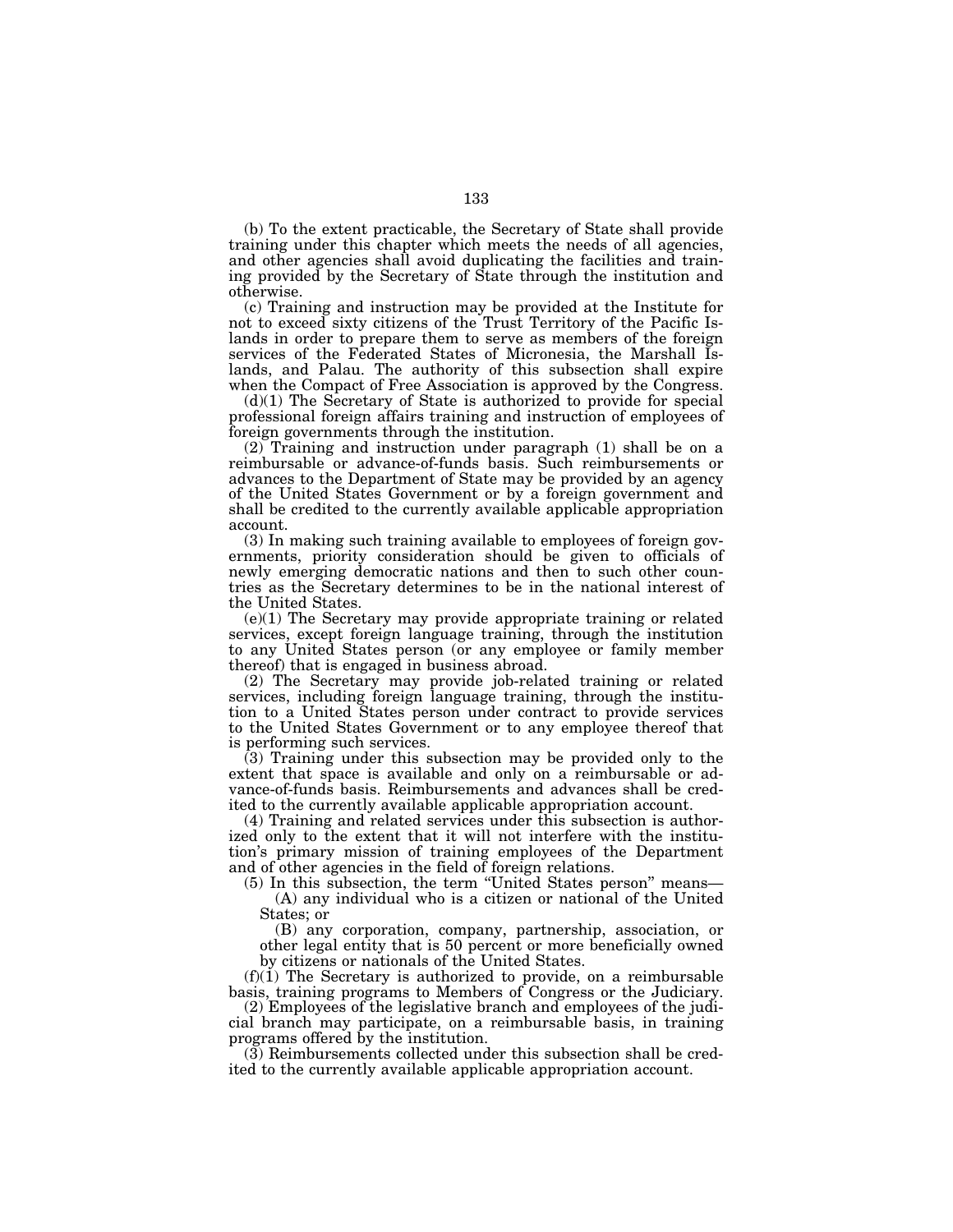(4) Training under this subsection is authorized only to the extent that it will not interfere with the institution's primary mission of training employees of the Department and of other agencies in the field of foreign relations.

*(g)(1) The institution is authorized to receive private funds from private individuals and organizations to supplement the institution's funding and expand and enhance training, including for the following:* 

*(A) Design and implementation of a degree granting program at the institution.* 

*(B) Curriculum development.* 

*(C) Training and classes for Members of Congress and congressional staff.* 

*(D) Hiring retired Department of State personnel to teach, notwithstanding other hiring limitations.* 

*(E) Other purposes as determined appropriate and necessary by the Secretary of State.* 

*(2) Private funding received by the institution pursuant to this subsection shall be provided at the discretion of the grantor individual or organization, as the case may be.* 

*(3) Not less than once annually, and at the request of the Committee on Foreign Affairs or the Committee on Appropriations of the House of Representatives or the Committee on Foreign Relations or the Committee on Appropriations of the Senate, the Department shall provide the names of grantors and information relating to the nature and amounts of any contributions made.* 

 $[(g)]$  *(h)* The authorities of section 704 shall apply to training and instruction provided under this section.

\* \* \* \* \* \* \*

# CHAPTER 9—TRAVEL, LEAVE, AND OTHER BENEFITS

SEC. 901. TRAVEL AND RELATED EXPENSES.—The Secretary may pay the travel and related expenses of members of the Service and their families, including costs or expenses incurred for—

(1) proceeding to and returning from assigned posts of duty; (2) authorized or required home leave;

(3) family members to accompany, precede, or follow a member of the Service to a place of temporary duty;

(4) representational travel within the country to which the member of the Service is assigned or, when not more than one family member participates, outside such country;

(5) obtaining necessary medical care for an illness, injury, or medical condition while abroad in a locality where there is no suitable person or facility to provide such care (without regard to those laws and regulations limiting or restricting the furnishing or payment of transportation and traveling expenses), as well as expenses for—

(A) an attendant or attendants for a member of the Service or a family member who is too ill to travel unattended or for a family member who is too young to travel alone, and

(B) a family member incapable of caring for himself or herself if he or she remained at the post at which the member of the Service is serving;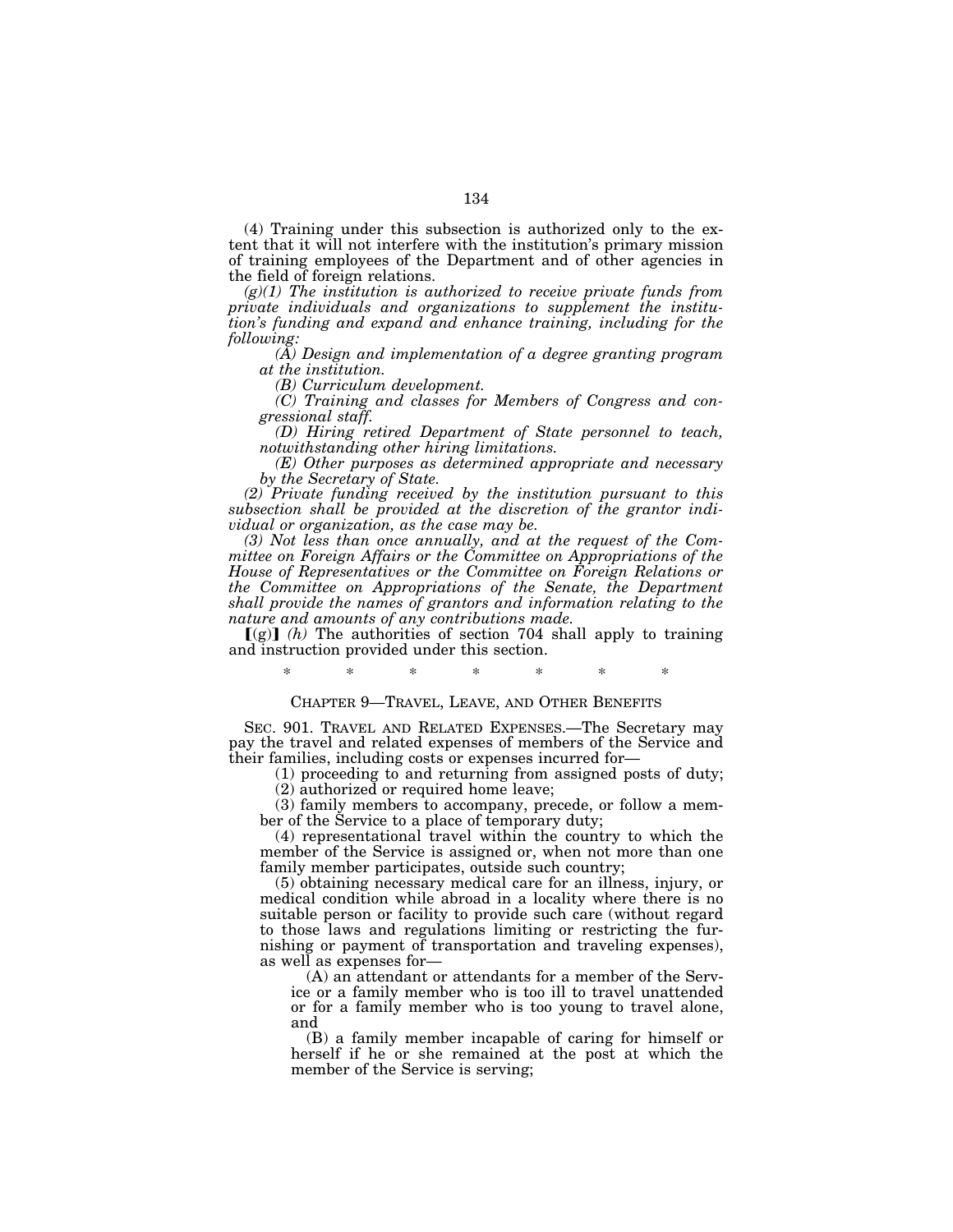(6) rest and recuperation travel of members of the Service who are United States citizens, and members of their families, while serving at locations abroad specifically designated by the Secretary for purposes of this paragraph, to—

(A) other locations abroad having different social, climatic, or other environmental conditions than those at the post at which the member of the Service is serving, or

(B) locations in the United States or its territories, including American Samoa, the Commonwealth of Puerto Rico, Guam, the Commonwealth of the Northern Mariana Islands, and the United States Virgin Islands;

except that, unless the Secretary otherwise specifies in extraordinary circumstances, travel expenses under this paragraph shall be limited to the cost for a member of the Service, and for each member of the family of the member, of 1 round trip during any continuous 2-year tour unbroken by home leave and of 2 round trips during any continuous 3-year tour unbroken by home leave;

(7) removal of the family members of a member of the Service, and the furniture and household and personal effects (including automobiles) of the family, from a Foreign Service post where there is imminent danger because of the prevalence of disturbed conditions, and the return of such individuals, furniture, and effects to such post upon the cessation of such conditions, or to such other Foreign Service post as may in the meantime have become the post to which the member of the Service has been reassigned;

(8) trips by a member of the Service, and members of his or her family, for purposes of family visitation in situations where the family of the member is prevented by official order from accompanying the member to, or has been ordered from, the assigned post of the member because of imminent danger due to the prevalence of disturbed conditions, except that—

(A) with respect to any such member whose family is located in the United States, the Secretary may pay the costs and expenses for not to exceed two round trips in a 12-month period; and

(B) with respect to any such member whose family is located abroad, the Secretary may pay such costs and expenses for trips in a 12-month period as do not exceed the cost of 2 round trips (at less than first class) to the District of Columbia;

(9) round-trip travel to or from an employee's post of assignment for purposes of family visitation in emergency situations involving personal hardship, except that payment for travel by family members to an employee's post of assignment may be authorized under this paragraph only where the family of the member is prevented by official order from residing at such post;

(10) preparing and transporting to the designated home in the United States or to a place not more distant, the remains of a member of the Service, or of a family member of a member of the Service, who dies abroad or while in travel status or, if death occurs in the United States, transport of the remains to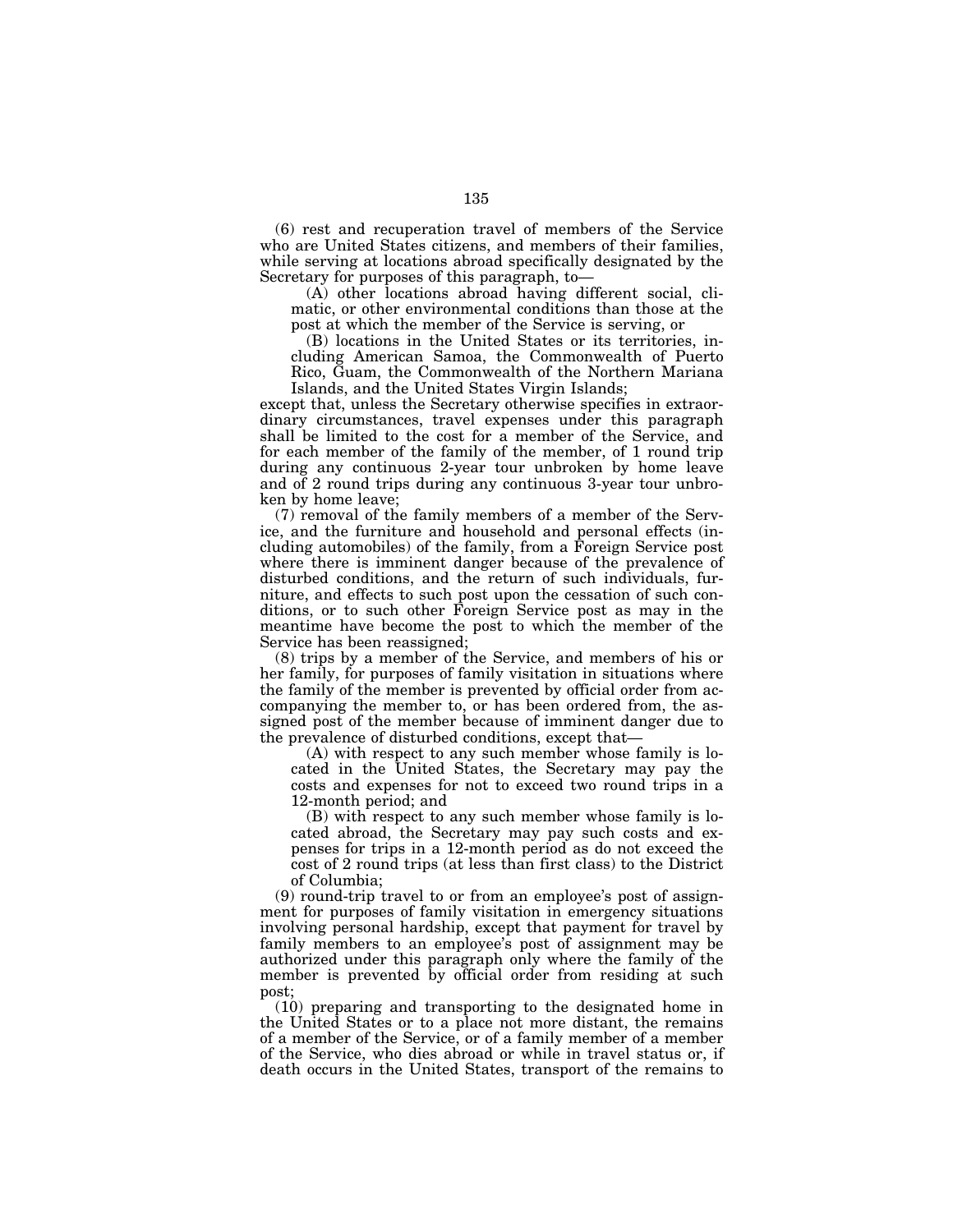the designated home in the United States or to a place not more distant;

(11) transporting the furniture and household and personal effects of a member of the Service (and of his or her family) to successive posts of duty and, on separation of a member from the Service, to the place where the member will reside (or if the member has died, to the place where his or her family will reside);

(12) packing and unpacking, transporting to and from a place of storage, and storing the furniture and household and personal effects of a member of the Service (and of his or her family)—

(A) when the member is absent from his or her post of assignment under orders or is assigned to a Foreign Service post to which such furniture and household and personal effects cannot be taken or at which they cannot be used, or when it is in the public interest or more economical to authorize storage;

(B) in connection with an assignment of the member to a new post, except that costs and expenses may be paid under this subparagraph only for the period beginning on the date of departure from his or her last post or (in the case of a new member) on the date of departure from the place of residence of the member and ending on the earlier of the date which is 3 months after arrival of the member at the new post or the date on which the member establishes residence quarters, except that in extraordinary circumstances the Secretary may extend this period for not more than an additional 90 days; and

(C) in connection with separation of the member from the Service, except that costs or expenses may not be paid under this subparagraph for storing furniture and household and personal effects for more than 3 months, except that in extraordinary circumstances the Secretary may extend this period for not more than an additional 90 days;

(13) transporting, for or on behalf of a member of the Service, a privately owned motor vehicle in any case in which the Secretary determines that water, rail, or air transportation of the motor vehicle is necessary or expedient for all or any part of the distance between points of origin and destination, but transportation may be provided under this paragraph for only one motor vehicle of a member during any 48-month period while the member is continuously serving abroad, except that another motor vehicle may be so transported as a replacement for such motor vehicle if such replacement—

(A) is determined, in advance, by the Secretary to be necessary for reasons beyond the control of the members and in the interest of the Government, or

(B) is incident to a reassignment when the cost of transporting the replacement motor vehicle does not exceed the cost of transporting the motor vehicle that is replaced;

(14) the travel and relocation of members of the Service, and members of their families, assigned to or within the United States (or any territory or possession of the United States or the Commonwealth of Puerto Rico), including assignments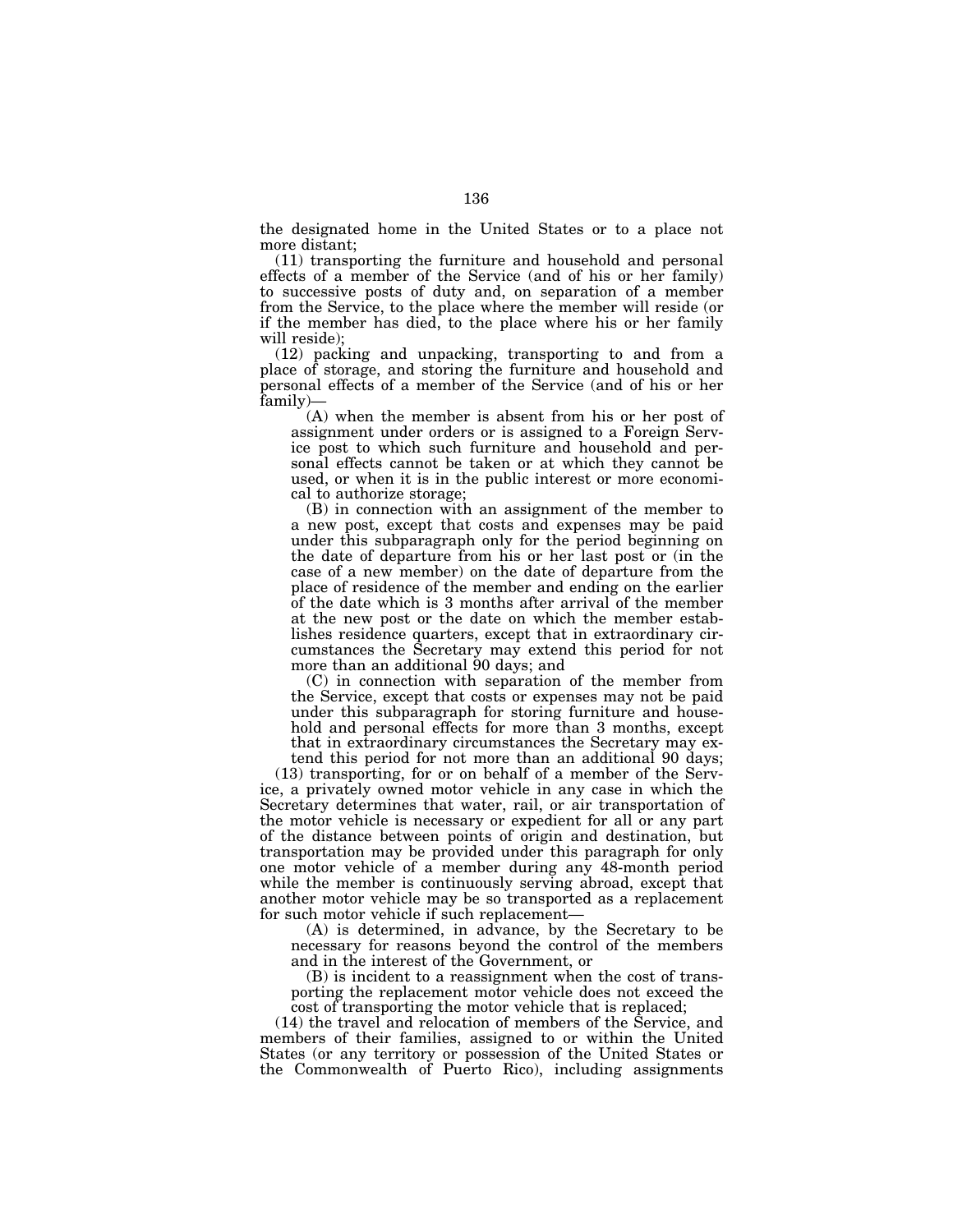under subchapter VI of chapter 33 of title 5, United States Code (notwithstanding section 3375(a) of such title, if an agreement similar to that required by section 3375(b) of such title is executed by the member of the Service); and

 $(15)$  [1 round-trip per year for each child below age 21 of a member of the Service assigned abroad] *in the case of one or more children below age 21 of a member of the Service assigned abroad, 1 round-trip per year*— (A) *for each child* to visit the member abroad if the child

does not regularly reside with the member and the member is not receiving an education allowance or educational travel allowance for the child under section  $5924(4)$  of title 5, United States Code[; or],

(B) *for each child* to visit the other parent of the child if the other parent resides in a country other than the country to which the member is assigned and the child regularly resides with the member and does not regularly attend school in the country in which the other parent resides, *or* 

*(C) for one of the child's parents to visit the child or children abroad if the child or children do not regularly reside with that parent and that parent is not receiving an education allowance or educational travel allowance for the child or children under section 5924(4) of title 5, United States Code,* 

except that [a payment] *the cost of round-trip travel* under this paragraph may not exceed the cost of round-trip travel between the post to which the member is assigned and the residence of the other parent, or between the post to which the member is assigned and the residence of the child if the child does not reside with a parent.

\* \* \* \* \* \* \* SEC. 903. REQUIRED LEAVE IN THE UNITED STATES.—(a) The Secretary may order a member of the Service (other than a member employed under section 311) who is a citizen of the United States to take a leave of absence under section 6305 of title 5, United States Code (without regard to the introductory clause of subsection (a) of that section), upon completion by that member of 18 months of continuous service abroad. The Secretary shall order on such a leave of absence a member of the Service (other than a member employed under section 311) who is a citizen of the United States as soon as possible after completion by that member of 3 years of continuous service abroad.

(b) Leave ordered under this section may be taken in the United States or its territories, including American Samoa, the Commonwealth of Puerto Rico, Guam, the Commonwealth of the Northern Mariana Islands, and the United States Virgin Islands. *In cases in which the family members of a member of the Service reside apart from the member at authorized locations outside the United States because they are prevented by official order from residing with the member at post, the member may take the leave ordered under this section where that member's family members reside, notwithstanding section 6305 of title 5, United States Code.* 

(c) While on a leave of absence ordered under this section, the services of any member of the Service shall be available for such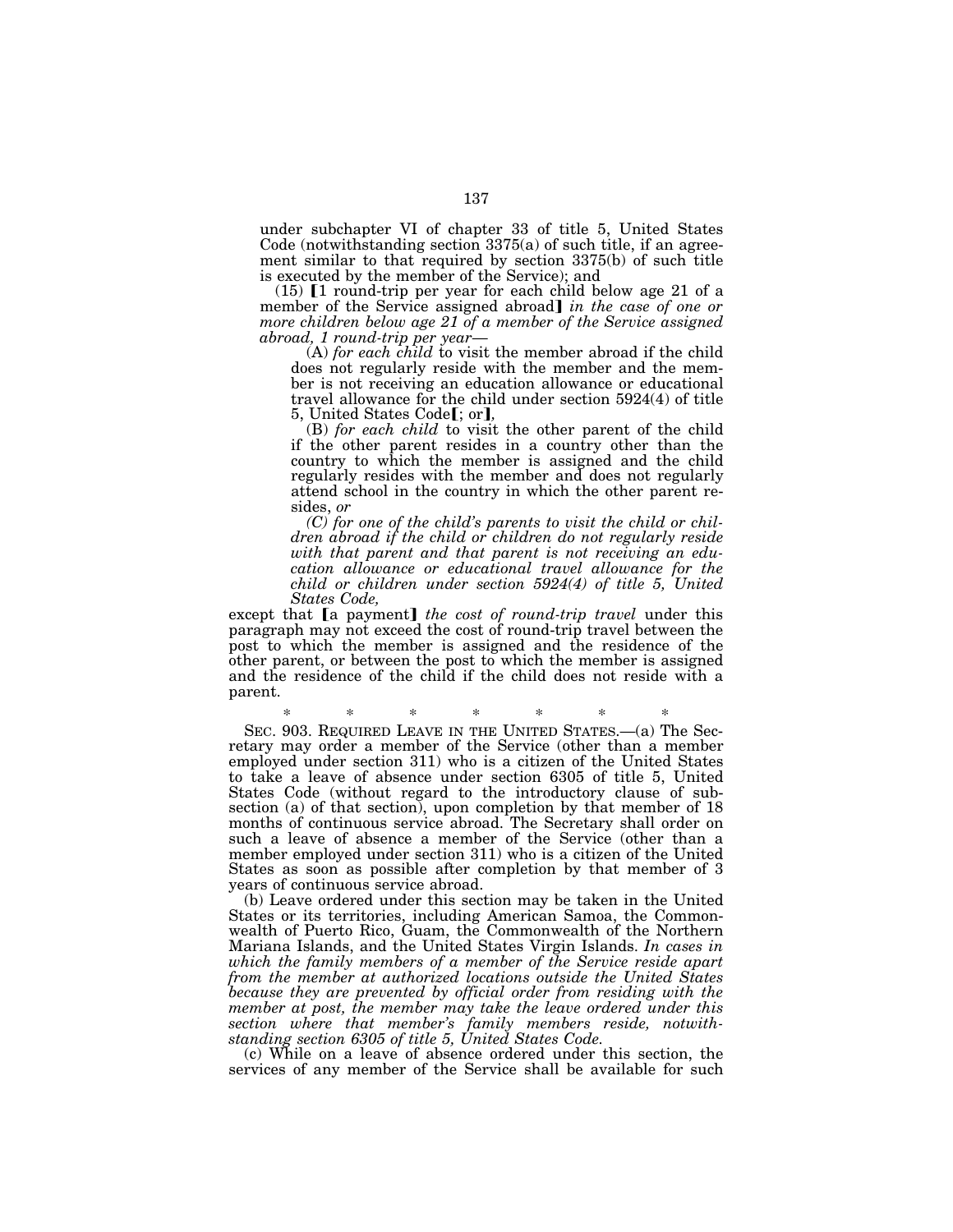work or duties in the Department or elsewhere as the Secretary may prescribe, but the time of such work or duties shall not be counted as leave.

\* \* \* \* \* \* \*

### **ENERGY INDEPENDENCE AND SECURITY ACT OF 2007**

\* \* \* \* \* \* \*

# **TITLE IX—INTERNATIONAL ENERGY PROGRAMS**

\* \* \* \* \* \* \*

# **Subtitle C—Miscellaneous Provisions**

#### **SEC. 931. ENERGY DIPLOMACY AND SECURITY WITHIN THE DEPART-MENT OF STATE.**

ø(a) STATE DEPARTMENT COORDINATOR FOR INTERNATIONAL EN- ERGY AFFAIRS.—

ø(1) IN GENERAL.—The Secretary of State should ensure that energy security is integrated into the core mission of the Department of State.

ø(2) COORDINATOR FOR INTERNATIONAL ENERGY AFFAIRS.— There is established within the Office of the Secretary of State a Coordinator for International Energy Affairs, who shall be responsible for—

 $[(A)$  representing the Secretary of State in interagency efforts to develop the international energy policy of the United States;

 $\mathbf{I}(\mathbf{B})$  ensuring that analyses of the national security implications of global energy and environmental developments are reflected in the decision making process within the Department of State;

 $\mathbb{I}(C)$  incorporating energy security priorities into the activities of the Department of State;

ø(D) coordinating energy activities of the Department of State with relevant Federal agencies; and

 $\mathbb{I}(E)$  coordinating energy security and other relevant functions within the Department of State currently undertaken by offices within—

 $(i)$  the Bureau of Economic, Energy and Business Affairs;

ø(ii) the Bureau of Oceans and International Environmental and Scientific Affairs; and

ø(iii) other offices within the Department of State.

ø(3) AUTHORIZATION OF APPROPRIATIONS.—There are authorized to be appropriated such sums as may be necessary to carry out this subsection.

ø(b) ENERGY EXPERTS IN KEY EMBASSIES.—Not later than 180 days after the date of the enactment of this Act, the Secretary of State shall submit a report to the Committee on Foreign Relations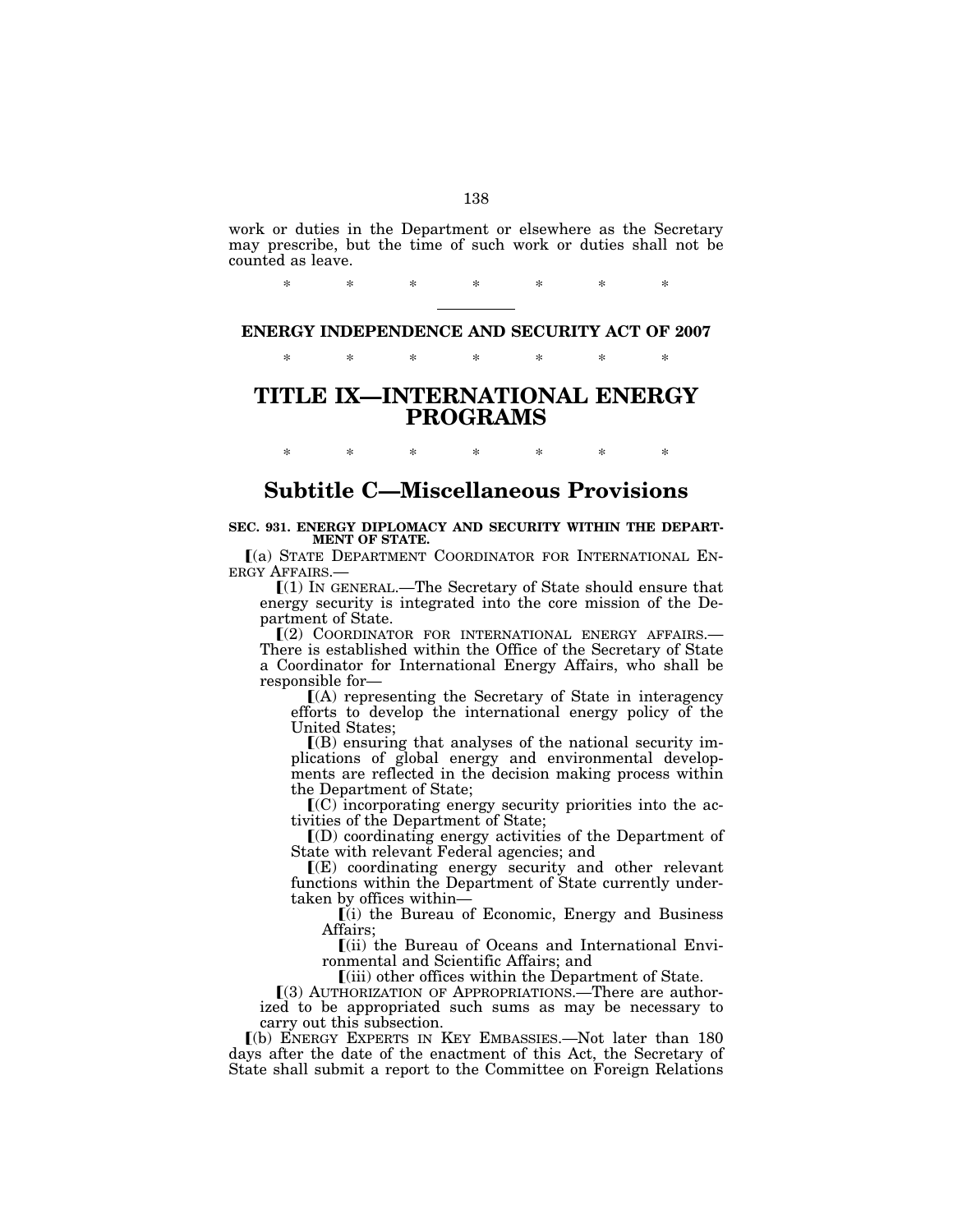of the Senate and the Committee on Foreign Affairs of the House of Representatives that includes—

 $(1)$  a description of the Department of State personnel who are dedicated to energy matters and are stationed at embassies and consulates in countries that are major energy producers or consumers;

 $(2)$  an analysis of the need for Federal energy specialist personnel in United States embassies and other United States diplomatic missions; and

 $(3)$  recommendations for increasing energy expertise within United States embassies among foreign service officers and options for assigning to such embassies energy attaches from the National Laboratories or other agencies within the Department of Energy.]

 $\lceil (c) \rceil$  *(a)* ENERGY ADVISORS.—The Secretary of Energy may make appropriate arrangements with the Secretary of State to assign personnel from the Department of Energy or the National Laboratories of the Department of Energy to serve as dedicated advisors on energy matters in embassies of the United States or other United States diplomatic missions.

 $\lceil(\mathbf{d})\rceil$  (b) REPORT.—Not later than 180 days after the date of the enactment of this Act, and every 2 years thereafter for the following 20 years, the Secretary of State shall submit a report to the Committee on Foreign Relations of the Senate and the Committee on Foreign Affairs of the House of Representatives that describes—

(1) the energy-related activities being conducted by the Department of State, including activities within—

(A) the Bureau of Economic, Energy and Business Affairs;

(B) the Bureau of Oceans and Environmental and Scientific Affairs; and

(C) other offices within the Department of State;

(2) the amount of funds spent on each activity within each office described in paragraph  $(1)$ ; and

(3) the number and qualification of personnel in each embassy (or relevant foreign posting) of the United States whose work is dedicated exclusively to energy matters.

\* \* \* \* \* \* \*

# **SECTION 1 OF THE PASSPORT ACT OF JUNE 4, 1920**

#### FEES FOR PASSPORTS AND VISES

SECTION 1. (a) There shall be collected and paid into the Treasury of the United States a fee, prescribed by the Secretary of State by regulation, for the filing of each application for a passport (including the cost of passport issuance and use) and a fee, prescribed by the Secretary of State by regulation, for executing each such application; except that the Secretary of State may by regulation authorize State officials or the United States Postal Service to collect and retain the execution fee for each application for a passport accepted by such officials or by that Service., Such fees shall not be refundable, except as the Secretary may by regulation prescribe. No passport fee shall be collected from an officer or employee of the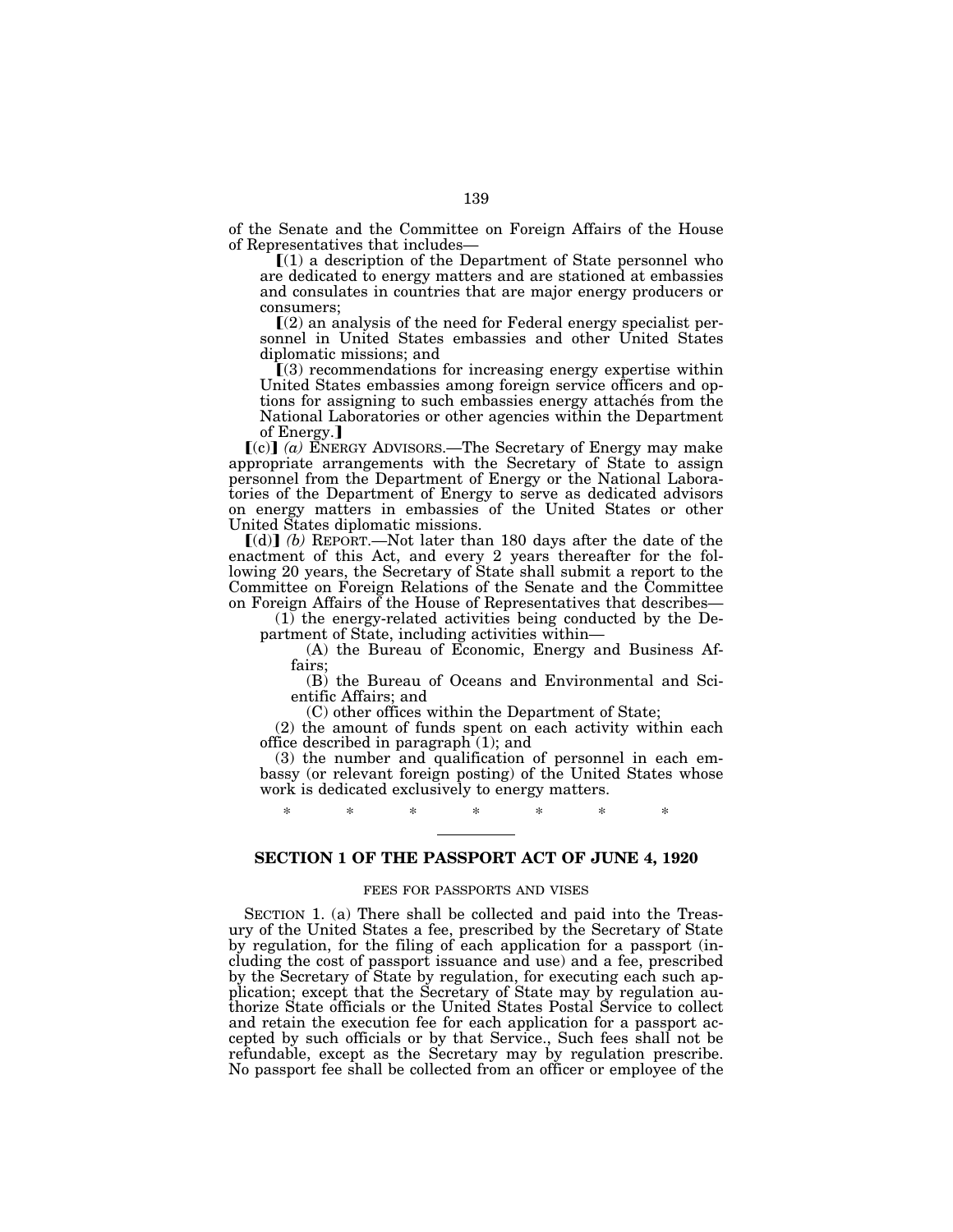United States proceeding abroad in the discharge of official duties, or from members of his immediate family; from an American seaman who requires a passport in connection with his duties aboard an American-flag vessel; from a widow, widower, child, parent, grandparent, brother, or sister of a deceased member of the Armed Forces proceeding abroad to visit the grave of such member or to attend a funeral or memorial service for such member; or from an individual or individuals abroad, returning to the United States, when the Secretary determines that foregoing the collection of such fee is justified for humanitarian reasons or for law enforcement purposes. No execution fee shall be collected for an application made before a Federal official by a person excused from payment of the passport fee under this section.

(b)(1) The Secretary of State may by regulation establish and collect a surcharge on applicable fees for the filing of each application for a passport in order to cover the costs of meeting the increased demand for passports as a result of actions taken to comply with section 7209(b) of the Intelligence Reform and Terrorism Prevention Act of 2004 (Public Law 108-458; 8 U.S.C. 1185 note). Such surcharge shall be in addition to the fees provided for in subsection (a) and in addition to the surcharges or fees otherwise authorized by law and shall be deposited in the Consular and Border Security Programs account, to remain available until expended for the purposes of meeting such costs.

(2) The authority to collect the surcharge provided under paragraph (1) may [not be exercised after September 30, 2017.] be exer*cised beginning on the date of the enactment of the Department of State Authorization Act of 2019.* 

(3) The Secretary of State shall ensure that, to the extent practicable, the total cost of a passport application during fiscal years 2006 and 2007, including the surcharge authorized under paragraph (1), shall not exceed the cost of the passport application as of December 1, 2005.

# **FISHERMEN'S PROTECTIVE ACT OF 1967**

\* \* \* \* \* \* \* SEC. 7. (a) The Secretary, upon receipt of an application filed with him at any time after the effective date of this section by the owner of any vessel of the United States which is documented or certificated as a commercial fishing vessel, shall enter into an agreement with such owner subject to the provisions of this section and such other terms and conditions as the Secretary deems appropriate. Such agreement shall provide that, if said vessel is seized by a foreign country and detained under the conditions of section 2 of this Act, the Secretary shall guarantee—

(1) the owner of such vessel for all actual costs, except those covered by section 3 of this Act, incurred by the owner during the seizure and detention period and as a direct result thereof, as determined by the Secretary, resulting (A) from any damage to, or destruction of, such vessel, or its fishing gear or other equipment, (B) from the loss or confiscation of such vessel, gear, or equipment, or (C) from dockage fees or utilities;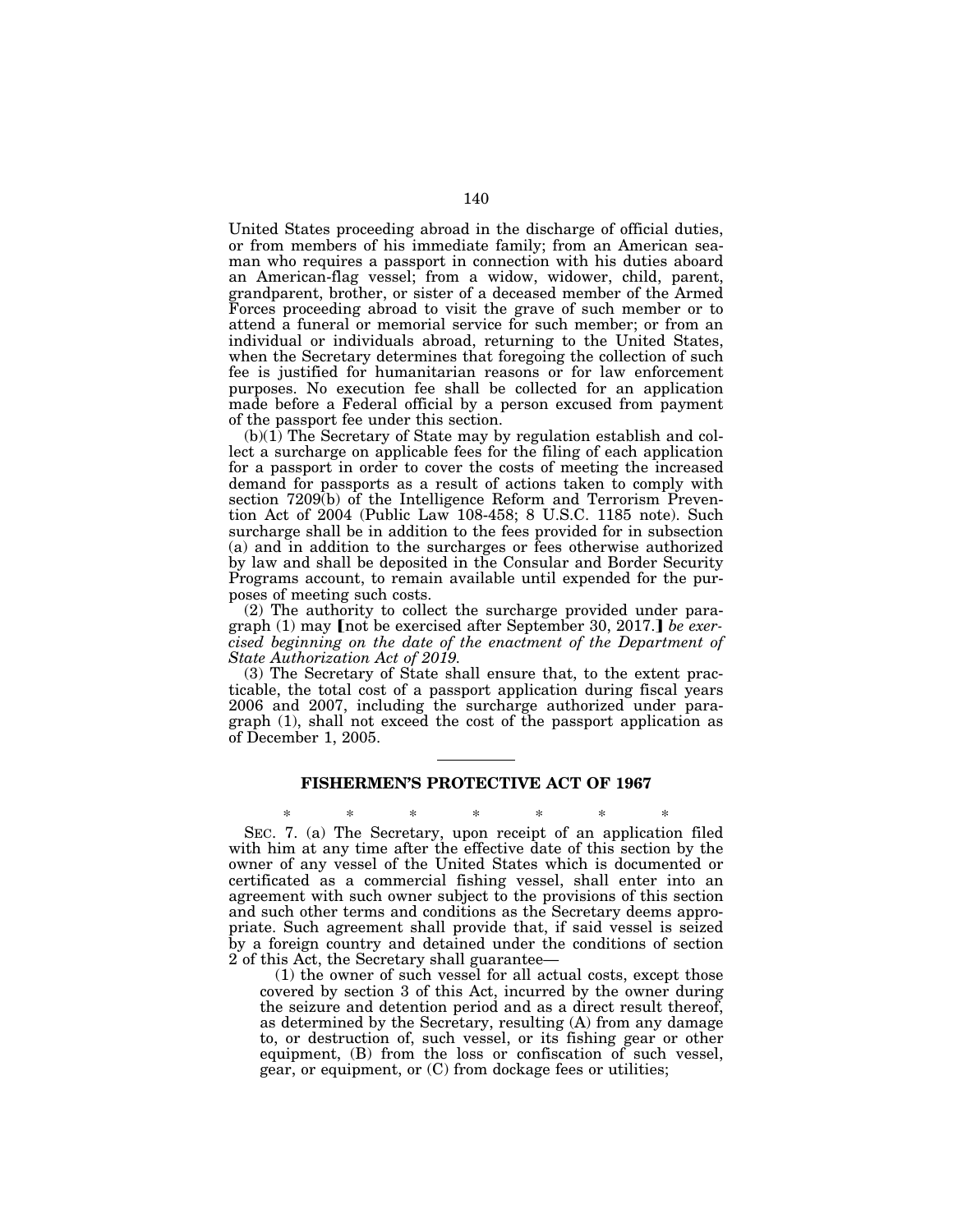(2) the owner of such vessel and its crew for the market value of fish caught before seizure of such vessel and confiscated or spoiled during the period of detention; and

(3) the owner of such vessel and its crew for not to exceed 50 per centum of the gross income lost as a direct result of such seizure and detention, as determined by the Secretary of State, based on the value of the average catch per day's fishing during the three must recent calendar years immediately preceding such seizure and detention of the vessel seized, or, if such experience is not available, then of all commercial fishing vessels of the United States engaged in the same fishery as that of the type and size of the seized vessel.

(b) Payments made by the Secretary under paragraphs (2) and (3) of subsection (a) of this section shall be distributed by the Secretary in accordance with the usual practices and procedures of the particular segment of the United States commercial fishing industry to which the seized vessel belongs relative to the sale of fish caught and the distribution of the proceeds of such sale.

(c) The Secretary shall from time to time establish by regulation fees which shall be paid by the owners of vessels entering into agreements under this section. Such fees shall be adequate (1) to recover the costs of administering this section, and (2) to cover a reasonable portion of any payments made by the Secretary under this section. All fees collected by the Secretary shall be credited to a separate account established in the Treasury of the United States which shall remain available without fiscal year limitation to carry out the provisions of this section. Those fees not currently needed for payments under this section shall be kept on deposit or invested in obligations of, or guaranteed by, the United States and all revenues accruing from such deposits or investments shall be credited to such separate account. If a transfer of funds is made to the separate account under section 5(b)(2) with respect to an unpaid claim and such claim is later paid, the amount so paid shall be covered into the Treasury as miscellaneous receipts. All payments under this section shall be made first out of such fees so long as they are available, and thereafter out of funds which are hereby authorized to be appropriated to such account to carry out the provisions of this section.

(d) All determinations made under this section shall be final. No payment under this section shall be made with respect to any losses covered by any policy of insurance or other provision of law.

ø(e) The provisions of this section shall be effective until October 1, 2018, except that payments may be made under this section only to such extent and in such amounts as are provided in advance in appropriation Acts.]

*(e) AMOUNTS.—Payments may be made under this section only to such extent and in such amounts as are provided in advance in appropriation Acts.* 

 $(f)$  For the purposes of this section—

(1) the term ''Secretary'' means the Secretary of State.

(2) the term "owner" includes any charterer of a commercial fishing vessel.

\* \* \* \* \* \* \*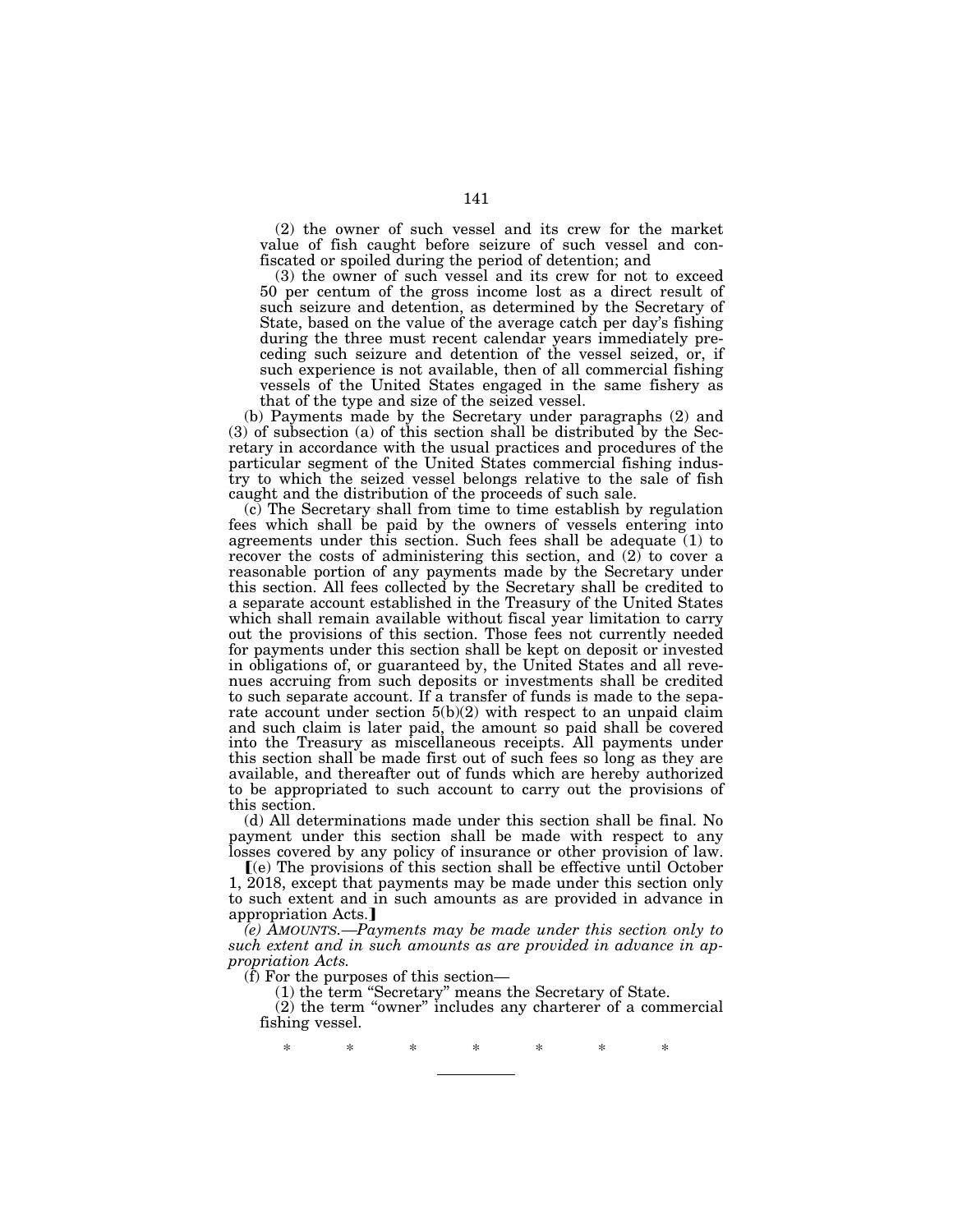# **SECTION 570 OF THE FOREIGN OPERATIONS, EXPORT FINANCING, AND RELATED PROGRAMS APPROPRIA-TIONS ACT, 1997**

#### (Public Law 104-208)

**SEC. 570. POLICY TOWARD BURMA.** 

(a) Until such time as the President determines and certifies to Congress that Burma has made measurable and substantial progress in improving human rights practices and implementing democratic government, the following sanctions shall be imposed on Burma:

(1) BILATERAL ASSISTANCE.—There shall be no United States assistance to the Government of Burma, other than:

(A) humanitarian assistance,

(B) subject to the regular notification procedures of the Committees on Appropriations, counter-narcotics assistance under chapter 8 of part I of the Foreign Assistance Act of 1961, or crop substitution assistance, if the Secretary of State certifies to the appropriate congressional committees that—

(i) the Government of Burma is fully cooperating with United States counter-narcotics efforts, and

(ii) the programs are fully consistent with United States human rights concerns in Burma and serve the United States national interest, and

(C) assistance promoting human rights and democratic values.

(2) MULTILATERAL ASSISTANCE.—The Secretary of the Treasury shall instruct the United States executive director of each international financial institution to vote against any loan or other utilization of funds of the respective bank to or for Burma.

(3) VISAS.—Except as required by treaty obligations or to staff the Burmese mission to the United States, the United States should not grant entry visas to any Burmese government official.

(b) CONDITIONAL SANCTIONS.—The President is hereby authorized to prohibit, and shall prohibit United States persons from new investment in Burma, if the President determines and certifies to Congress that, after the date of enactment of this Act, the Government of Burma has physically harmed, rearrested for politi- cal acts, or exiled Daw Aung San Suu Kyi or has committed largescale repression of or violence against the Democratic opposition.

ø(c) MULTILATERAL STRATEGY.—The President shall seek to develop, in coordination with members of ASEAN and other countries having major trading and investment interests in Burma, a comprehensive, multilateral strategy to bring democracy to and improve human rights practices and the quality of life in Burma, including the development of a dialogue between the State Law and Ordcr Restoration Council (SLORC) and democratic opposition groups within Burma.]

*(c) MULTILATERAL STRATEGY.—The President shall develop, in coordination with members of ASEAN and other likeminded countries, a comprehensive, multilateral strategy to bring about further democratic consolidation in Burma and improve human rights*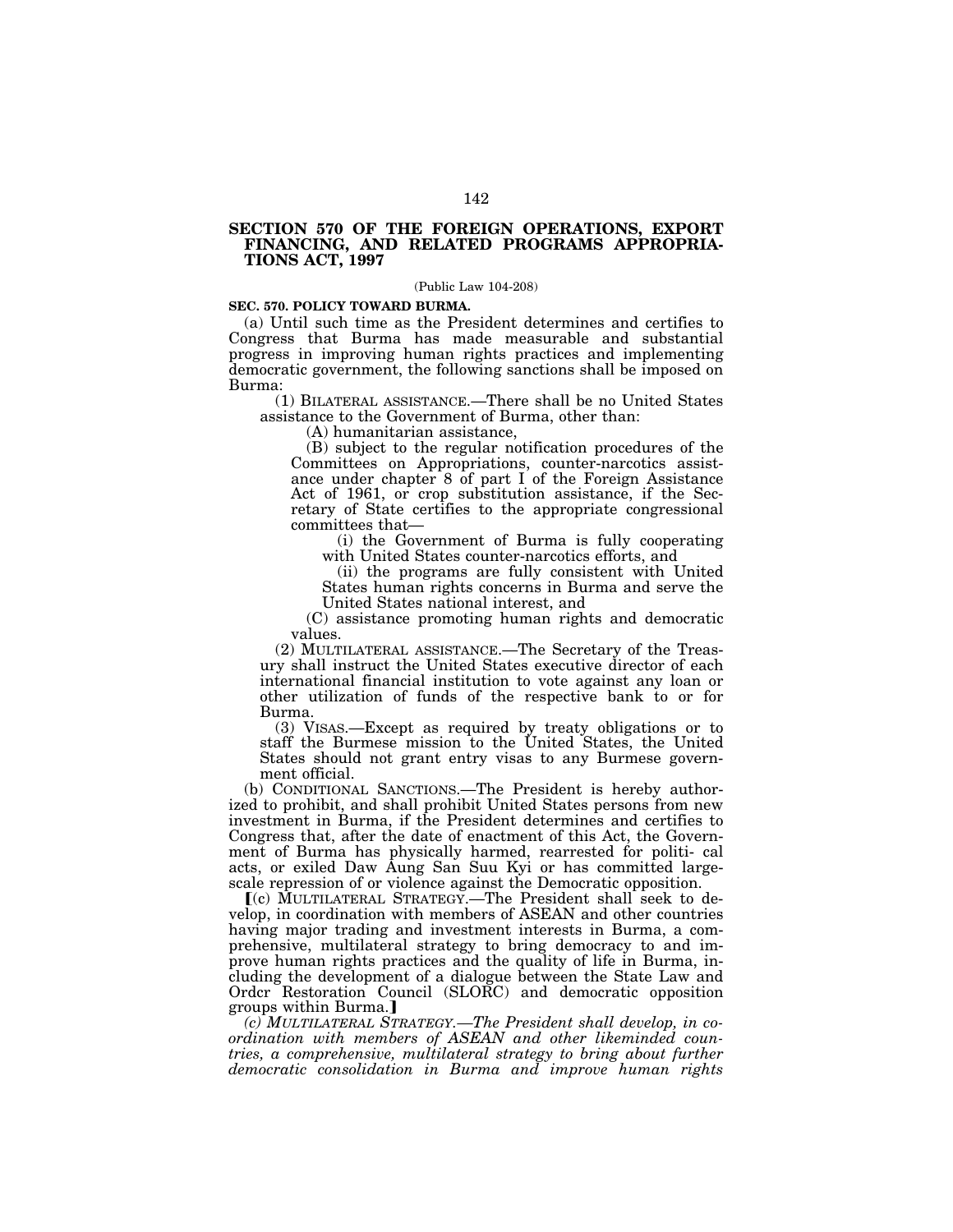*practices and the quality of life in Burma, including the development of a dialogue leading to genuine national reconciliation.* 

(d) PRESIDENTIAL REPORTS.—Every [six months] *year* following the enactment of this Act, the President shall report to the Chairmen of the Committee on Foreign Relations, the Committee on International Relations and the House and Senate Appropriations Committees on the following:

(1) progress toward democratization in Burma;

(2) progress on improving the quality of life of the Burmese people, including progress on market reforms, living standards, labor standards, use of forced labor in the tourism industry, and environmental quality; and

*(3) improvements in human rights practices;* 

*(4) progress toward broad-based and inclusive economic growth;* 

*(5) progress toward genuine national reconciliation;* 

*(6) progress on improving the quality of life of the Burmese people, including progress relating to market reforms, living standards, labor standards, use of forced labor in the tourism industry, and environmental quality; and* 

 $[(3)]$ <sup> $(7)$ </sup> progress made in developing the strategy referred to in subsection (c).

(e) WAIVER AUTHORITY.—The President shall have the authority to waive, temporarily or permanently, any sanction referred to in subsection (a) or subsection (b) if he determines and certifies to Congress that the application of such sanction would be contrary to the national security interests of the United States.

(f) DEFINITIONS.—

(1) The term ''international financial institutions'' shall include the International Bank for Reconstruction and Development, the International Development Association, the International Finance Corporation, the Multilateral Investment Guarantee Agency, the Asian Development Bank, and the International Monetary Fund.

 $(2)$  The term "new investment" shall mean any of the following activities if such an activity is undertaken pursuant to an agreement, or pursuant to the exercise of rights under such an agreement, that is entered into with the Government of Burma or a nongovernmental entity in Burma, on or after the date of the certification under subsection (b):

(A) the entry into a contract that includes the economical development of resources located in Burma, or the entry into a contract providing for the general supervision and guarantee of another person's performance of such a contGct;

(B) the purchase of a share of ownership, including an equity interest, in that development;

(C) the entry into a contract providing for the participation in royalties, earnings, or profits in that development, without regard to the form of the participation:

Provided, That the term "new investment" does not include the entry into, performance of, or financing of a contract to sell or purchase goods, services, or technology.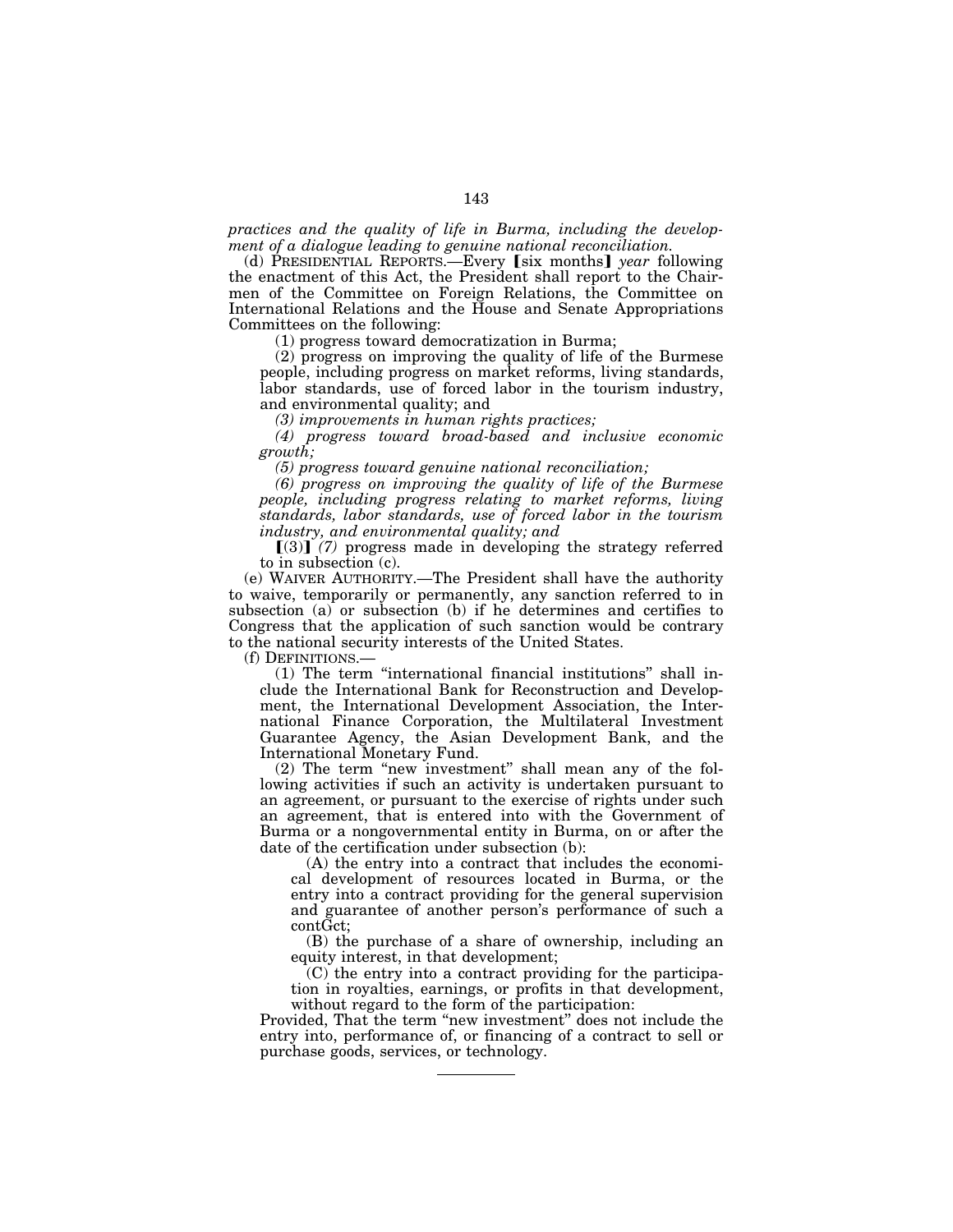# **PUBLIC LAW 101-246**

AN ACT To authorize appropriations for fiscal years 1990 and 1991 for the Department of State, and for other purposes.

\* \* \* \* \* \* \*

# TITLE IV—INTERNATIONAL ORGANIZATIONS AND COMMISSIONS

# \* \* \* \* \* \* \* **[SEC. 406. ANNUAL REPORT TO CONGRESS ON VOTING PRACTICES AT THE UNITED NATIONS.**

 $(a)$  IN GENERAL.—Not later than March 31 of each year, the Secretary of State shall transmit to the Speaker of the House of Representatives and the chairman of the Committee on Foreign Relations of the Senate a full and complete annual report which assesses for the preceding calendar year, with respect to each foreign country member of the United Nations, the voting practices of the governments of such countries at the United Nations, and which evaluates General Assembly and Security Council actions and the responsiveness of those governments to United States policy on issues of special importance to the United States.

<sup>ø</sup>(b) INFORMATION ON VOTING PRACTICES IN THE UNITED NA- TIONS.—Such report shall include, with respect to voting practices and plenary actions in the United Nations during the preceding calendar year, information to be compiled and supplied by the Permanent Representative of the United States to the United Nations, consisting of—

 $(1)$  an analysis and discussion, prepared in consultation with the Secretary of State, of the extent to which member countries supported United States policy objectives at the United Nations;

 $(2)$  an analysis and discussion, prepared in consultation with the Secretary of State, of actions taken by the United Nations by consensus;

 $(3)$  with respect to plenary votes of the United Nations General Assembly—

 $(A)$  a listing of all such votes on issues which directly affected important United States interests and on which the United States lobbied extensively and a brief description of the issues involved in each such vote;

 $($ B) a listing of the votes described in subparagraph  $(A)$ which provides a comparison of the vote cast by each member country with the vote cast by the United States;

 $(C)$  a country-by-country listing of votes described in subparagraph (A); and

 $\overline{I}(D)$  a listing of votes described in subparagraph (A) displayed in terms of United Nations regional caucus groups;

 $(a)$  a listing of all plenary votes cast by member countries of the United Nations in the General Assembly which provides a comparison of the votes cast by each member country with the vote cast by the United States, including a separate listing of all plenary votes cast by member countries of the United Nations in the General Assembly on resolutions specifically related to Israel that are opposed by the United States;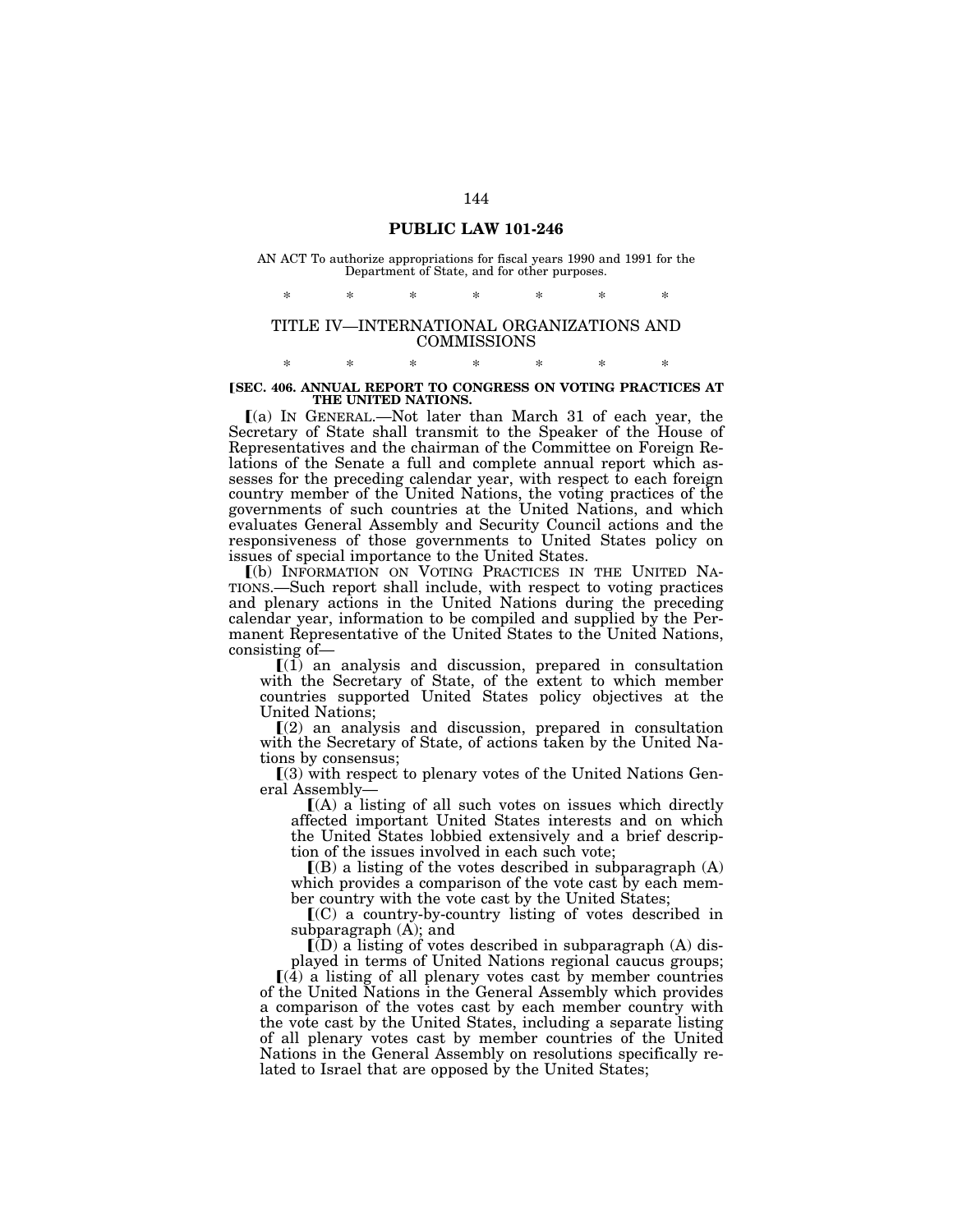$(5)$  an analysis and discussion, prepared in consultation with the Secretary of State, of the extent to which other members supported United States policy objectives in the Security Council and a separate listing of all Security Council votes of each member country in comparison with the United States; and

 $(6)$  a side-by-side comparison of agreement on important and overall votes for each member country and the United States.

 $(c)$  FORMAT.—Information required pursuant to subsection  $(b)(3)$ shall also be submitted, together with an explanation of the statistical methodology, in a format identical to that contained in chapter II of the Report to Congress on Voting Practices in the United Nations, dated March 14, 1988.

ø(d) STATEMENT BY THE SECRETARY OF STATE.—Each report under subsection (a) shall contain a statement by the Secretary of State discussing the measures which have been taken to inform United States diplomatic missions of United Nations General Assembly and Security Council activities.

ø(e) TECHNICAL AND CONFORMING AMENDMENTS.—The following provisions of law are repealed:

 $[(1)$  The second undesignated paragraph of section  $101(b)(l)$ of the Foreign Assistance and Related Programs Appropriations Act, 1984 (Public Law 98-151; 97 Stat. 967).

 $(2)$  Section 529 of the Foreign Assistance and Related Programs Appropriations Act, 1986, as enacted by Public Law 99- 190 (99 Stat. 1307).

ø(3) Section 528 of the Foreign Assistance and Related Programs Appropriations Act, 1987, as enacted by Public Law 99- 500 (100 Stat. 1783) and Public Law 99-591 (100 Stat. 3341).

 $(a)$  Section 528 of the Foreign Operations, Export Financing, and Related Programs Appropriations Act, 1988, as enacted by Public Law  $100-202$  ( $101$  Stat. 1329).

 $(5)$  Section 527 of the Foreign Operations, Export Financing, and Related Programs Appropriations Act, 1989, as enacted by Public Law 100-461.]

\* \* \* \* \* \* \*

# **TITLE VIII—PLO COMMITMENTS COMPLIANCE ACT OF 1989**

#### **SEC. 801. SHORT TITLE.**

This title may be cited as the ''PLO Commitments Compliance Act of 1989''.

\* \* \* \* \* \* \*

#### **SEC. 804. REPORTING REQUIREMENT.**

(a) REPORT ON ARMED INCURSIONS.—In the event that talks are held with the PLO after the date of enactment of this Act, the Secretary of State, shall, within 30 days after the next round of such talks, report to the Chairman of the Committee on Foreign Affairs of the Senate and the Speaker of the House of Representatives any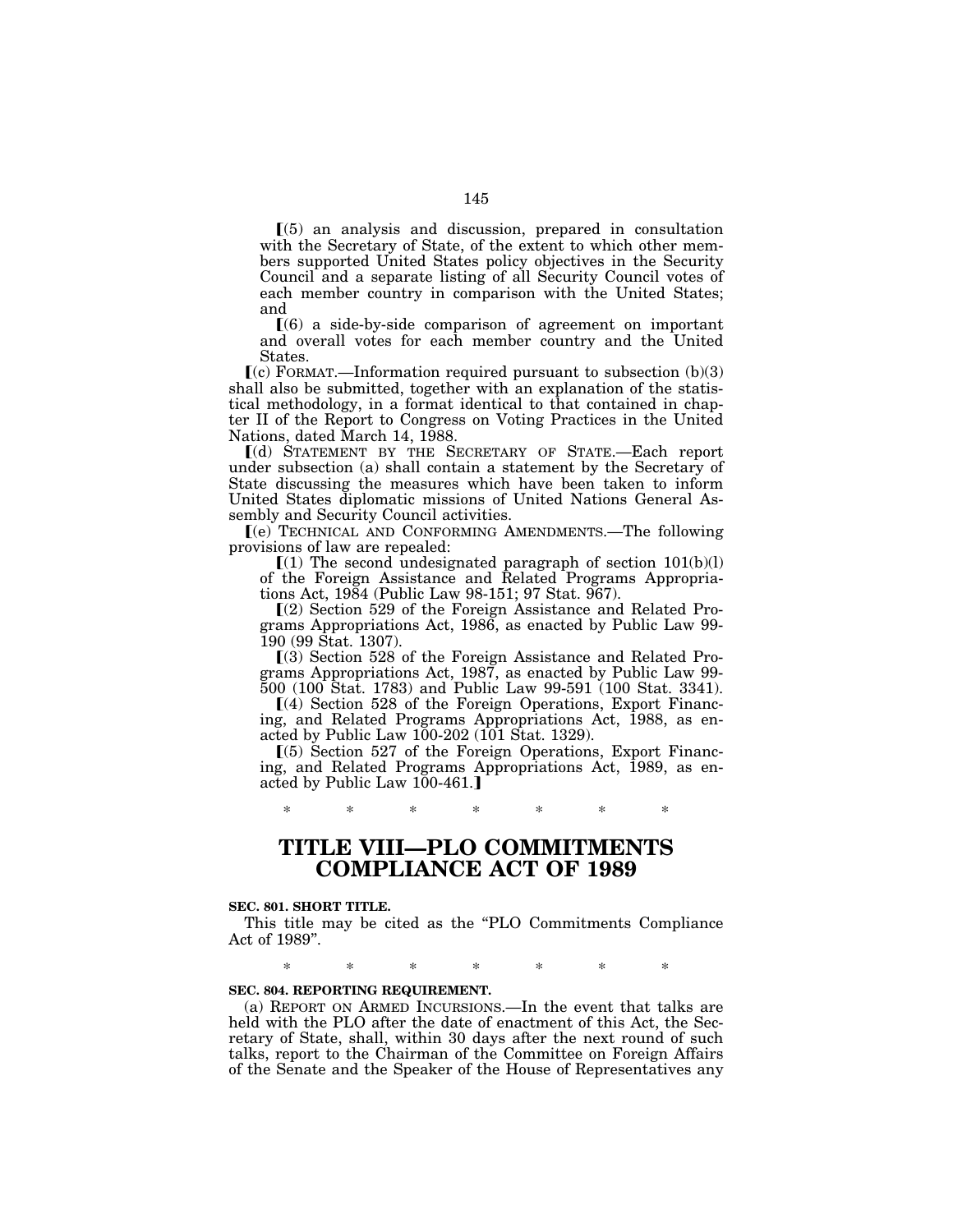accounting provided by the representative of the PLO of the incidents described in section 803(c).

ø(b) REPORT ON COMPLIANCE WITH COMMITMENTS.—In conjunction with each written policy justification required under section 604(b)(1) of the Middle East Peace Facilitation Act of 1995 or every 180 days,, the President shall submit to the Speaker of the House of Representatives and the chairman of the Committee on Foreign Relations of the Senate a report, in unclassified form to the maximum extent practicable, regarding progress toward the achievement of the measures described in section 803(b). Such report shall include—

 $\Gamma(1)$  a description of actions or statements by the PLO as an organization, its Chairman, members of its Executive Committee, members of the Palestine National Council, or any constituent groups related thereto, as they relate to the Geneva commitments of December 1988 and each of the commitments described in section 584(a) of the Middle East Peace Facilitation Act of 1994 (Oslo commitments), including actions or statements that contend that the declared ''Palestinian state'' encompasses all of Israel;

 $(2)$  a description of the steps, if any, taken by the PLO to evict or otherwise discipline individuals or groups taking actions inconsistent with the Geneva and Oslo commitments;

 $(3)$  a statement of whether the PLO, in accordance with procedures in Article 33 of the Palestinian National Covenant, has repealed provisions in that Covenant which call for Israel's destruction;

 $(4)$  a statement of whether the PLO has repudiated its ''strategy of stages'' whereby it seeks to use a Palestinian state in the West Bank and Gaza as the first step in the total elimination of the state of Israel;

 $(5)$  a statement of whether the PLO has called on any Arab state to recognize and enter direct negotiations with Israel or to end its economic boycott of Israel;

 $(6)$  a statement of whether "Force 17" and the "Hawari Group'', units directed by Yasser Arafat that have carried out terrorist attacks, have been disbanded and not reconstituted under different names;

 $(7)$  a statement of whether the following PLO constituent groups conduct or participate in terrorist or other violent activities: the Fatah; the Popular Front for the Liberation of Palestine; the Democratic Front for the Liberation of Palestine; the Arab Liberation Front; the Palestine Liberation Front;

 $(8)$  a statement of the PLO's position on the unrest in the West Bank and Gaza, and whether the PLO threatens, through violence or other intimidation measures, Palestinians in the West Bank and Gaza who advocate a cessation of or who do not support the unrest, and who might be receptive to taking part in elections there;

 $(9)$  a statement of the position of the PLO regarding the prosecution and extradition, if so requested, of known terrorists such as Abu Abbas, who directed the Achille Lauro hijacking during which Leon Klinghoffer was murdered, and Muhammed Rashid, implicated in the 1982 bombing of a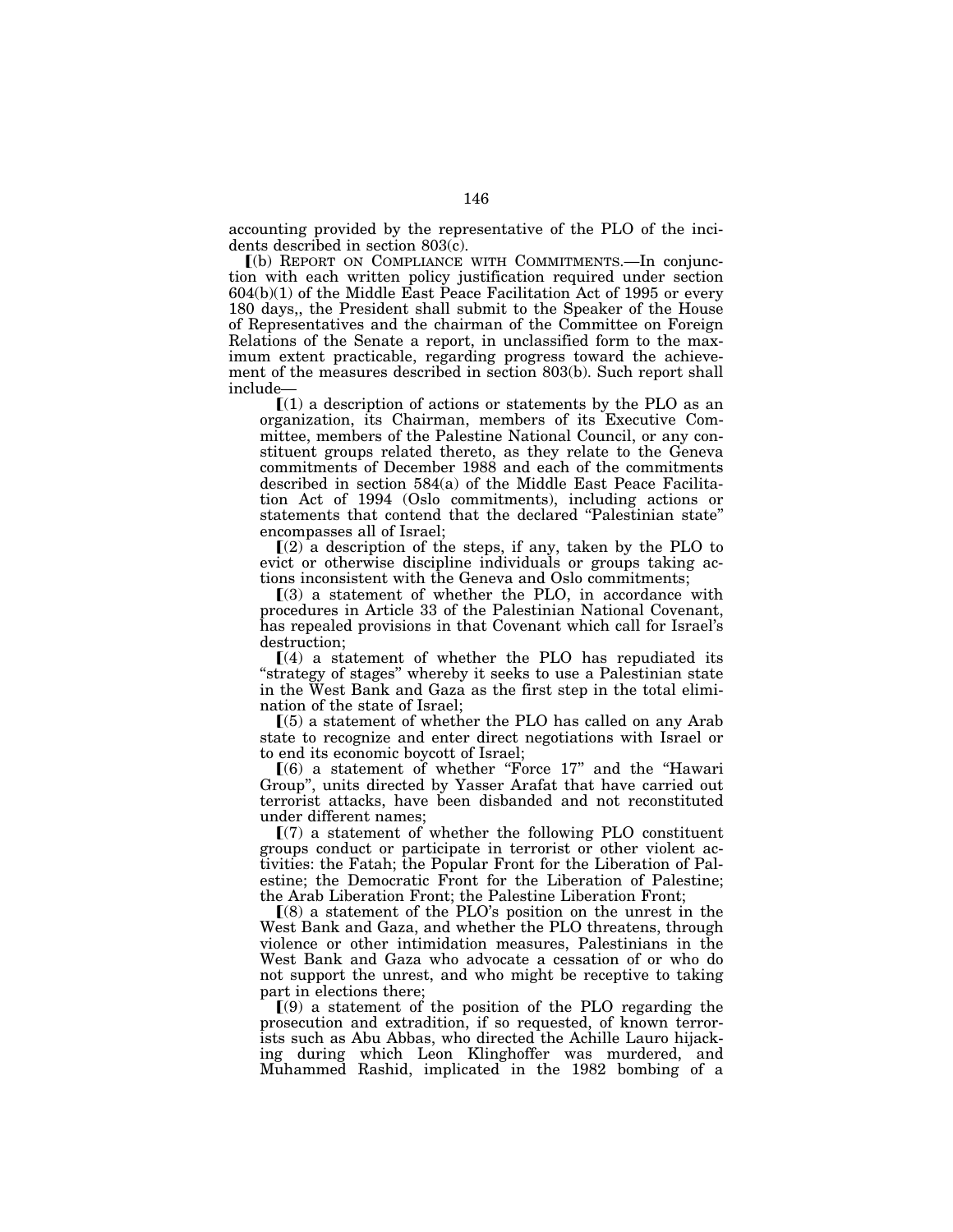PanAm jet and the 1986 bombing of a TWA jet in which four Americans were killed;

 $(10)$  a statement of the position of the PLO on providing compensation to the American victims or the families-of American victims of PLO terrorism; and

 $[(11)$  measures taken by the PLO to prevent acts of terrorism, crime and hostilities and to legally punish offenders, as called for in the Gaza-Jericho agreement of May 4, 1994.

 $(11)$  a statement on the effectiveness of end-use monitoring of international or United States aid being provided to the Palestinian Authority, Palestinian Liberation Organization, or the Palestinian Legislative Council, or to any other agent or instrumentality of the Palestinian Authority, on Palestinian efforts to comply with international accounting standards and on enforcement of anti-corruption measures; and

 $\Gamma(12)$  a statement on compliance by the Palestinian Authority with the democratic reforms, with specific details regarding the separation of powers called for between the executive and Legislative Council, the status of legislation passed by the Legislative Council and sent to the executive, the support of the executive for local and municipal elections, the status of freedom of the press, and of the ability of the press to broadcast debate from within the Legislative Council and about the activities of the Legislative Council.

(c) REPORT ON POLICIES OF ARAB STATES.—Not more than 30 days after the date of enactment of this Act, the Secretary of State shall prepare and submit to the Congress a report concerning the policies of Arab states toward the Middle East peace process, including progress toward—

(1) public recognition of Israel's right to exist in peace and security;

(2) ending the Arab economic boycott of Israel; and

(3) ending efforts to expel Israel from international organizations or denying participation in the activities of such organizations.

\* \* \* \* \* \* \*

### **JERUSALEM EMBASSY ACT OF 1995**

(Public Law 104-45)

\* \* \* \* \* \* \*

#### **[SEC. 6. SEMIANNUAL REPORTS.**

At the time of the submission of the President's fiscal year 1997 budget request, and every six months thereafter, the Secretary of State shall report to the Speaker of the House of Representatives and the Committee on Foreign Relations of the Senate on the progress made toward opening the United States Embassy in Jerusalem.]

\* \* \* \* \* \* \*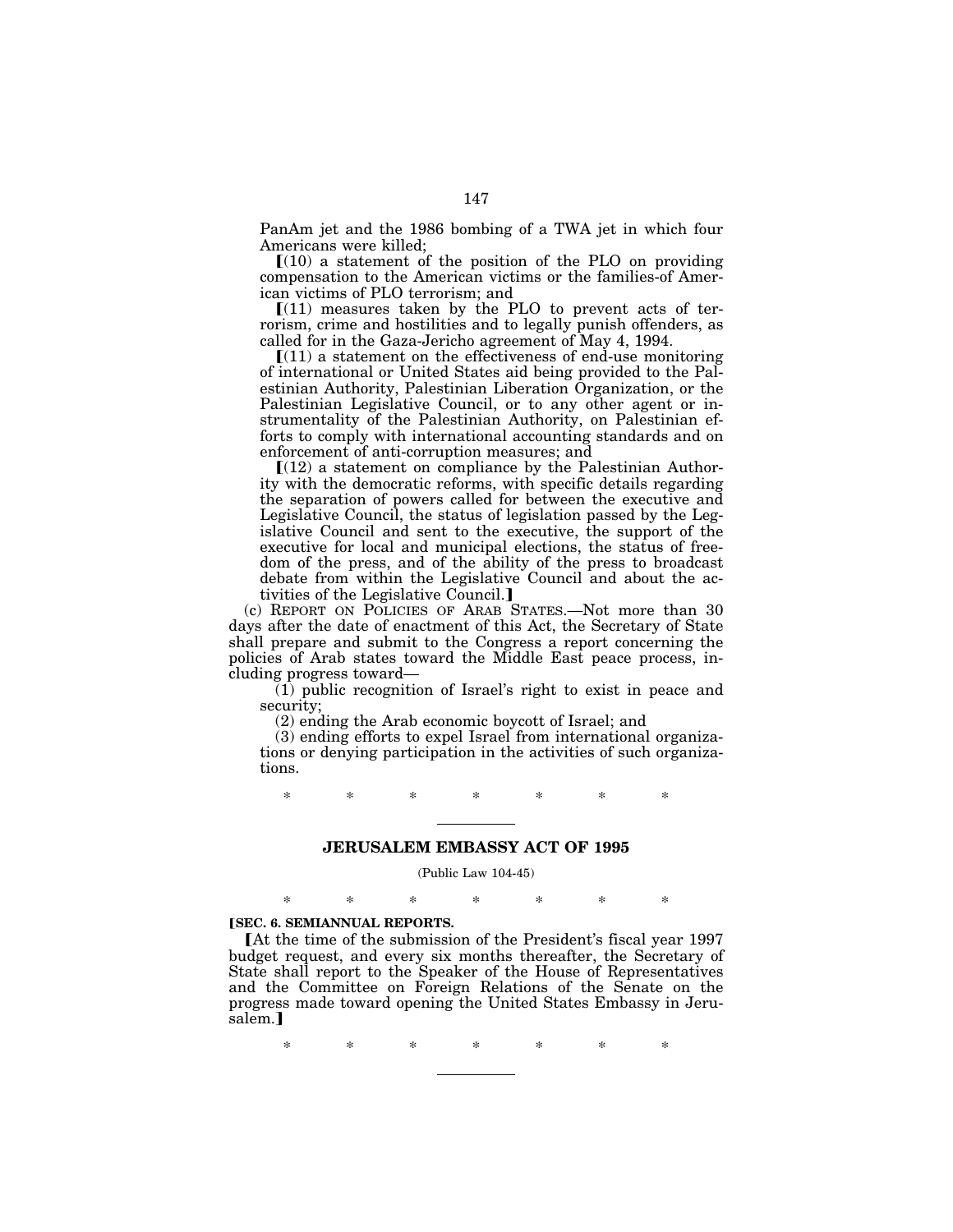#### **PUBLIC LAW 96-465**

AN ACT To promote the foreign policy of the United States by strengthening and improving the Foreign Service of the United States, and for other purposes.

\* \* \* \* \* \* \*

## TITLE I—THE FOREIGN SERVICE OF THE UNITED STATES

\* \* \* \* \* \* \*

#### CHAPTER 7—CAREER DEVELOPMENT, TRAINING, AND ORIENTATION

\* \* \* \* \* \* \* SEC. 702. FOREIGN LANGUAGE REQUIREMENTS.—(a) The Secretary shall establish foreign language proficiency requirements for members of the Service who are to be assigned abroad in order that Foreign Service posts abroad will be staffed by individuals having a useful knowledge of the language or dialect common to the country in which the post is located.

(b) The Secretary of State shall arrange for appropriate language training of members of the Service by the institution or otherwise in order to assist in meeting the requirements established under subsection (a).

ø(c) Not later than January 31 of each year, the Director General of the Foreign Service shall submit a report to the Committee on Foreign Relations of the Senate and the Committee on International Relations of the House of Representatives summarizing the number of positions in each overseas mission requiring foreign language competence that—

 $(1)$  became vacant during the previous fiscal year; and

 $(2)$  were filled by individuals having the required foreign language competence.

\* \* \* \* \* \* \*

#### **DEPARTMENT OF STATE AUTHORITIES ACT, FISCAL YEAR 2017**

\* \* \* \* \* \* \*

# **TITLE I—EMBASSY SECURITY AND PERSONNEL PROTECTION**

\* \* \* \* \* \* \*

# **Subtitle B—Physical Security and Personnel Requirements**

#### \* \* \* \* \* \* \* **SEC. 118. [ANNUAL REPORT ON EMBASSY CONSTRUCTION COSTS] BI-***ANNUAL REPORT ON OVERSEAS CAPITAL CONSTRUCTION PROJECTS***.**

 $(a)$  In GENERAL.—Not later than 180 days after the date of the enactment of this Act and annually thereafter, the Secretary shall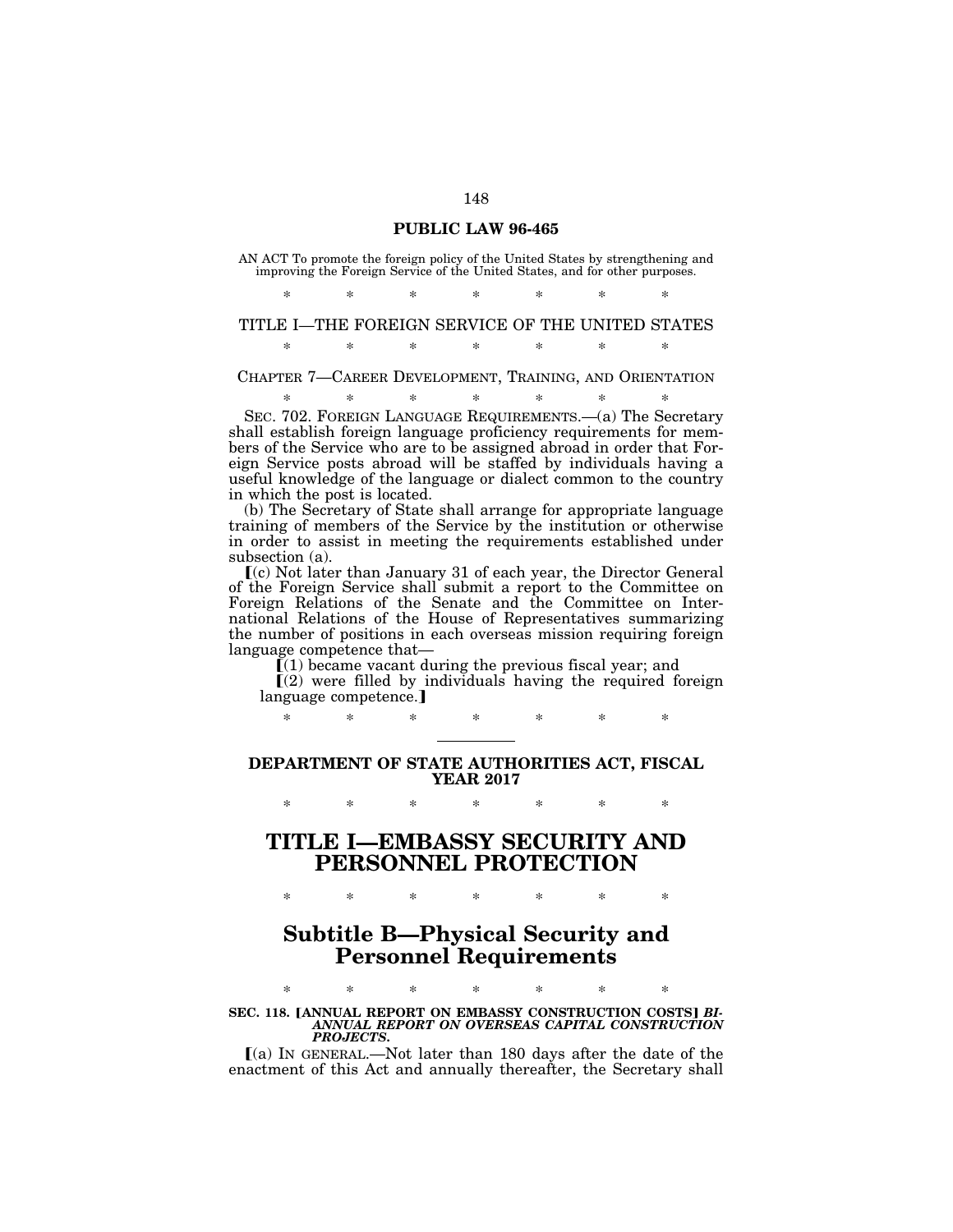submit to the appropriate congressional committees and the Committees on Appropriations of the Senate and the House of Representatives a comprehensive report regarding all ongoing embassy construction projects and major embassy security upgrade projects.

 $(a)$  CONTENTS.—Each report required under subsection  $(a)$  shall include the following with respect to each ongoing embassy construction projects and major embassy security upgrade projects:

 $(1)$  The initial cost estimate.

 $(2)$  The amount expended on the project to date.

 $(3)$  The projected timeline for completing the project.

 $(4)$  Any cost overruns incurred by the project.]

*(a) IN GENERAL.—Not later than 180 days after the date of the enactment of this subsection and every 180 days thereafter until the date that is four years after such date of enactment, the Secretary shall submit to the appropriate congressional committees a comprehensive report regarding all ongoing overseas capital construction projects and major embassy security upgrade projects.* 

*(b) CONTENTS.—Each report required under subsection (a) shall include the following with respect to each ongoing overseas capital construction project and major embassy security upgrade project:* 

*(1) The initial cost estimate as specified in the proposed allocation of capital construction and maintenance funds required by the Committees on Appropriations for Acts making appropriations for the Department of State, foreign operations, and related programs.* 

*(2) The current cost estimate.* 

*(3) The value of each request for equitable adjustment received by the Department to date.* 

*(4) The value of each certified claim received by the Department to date.* 

*(5) The value of any usage of the project's contingency fund to date and the value of the remainder of the project's contingency fund.* 

*(6) An enumerated list of each request for adjustment and certified claim that remains outstanding or unresolved.* 

*(7) An enumerated list of each request for equitable adjustment and certified claim that has been fully adjudicated or that the Department has settled, and the final dollar amount of each adjudication or settlement.* 

*(8) The date of estimated completion specified in the proposed allocation of capital construction and maintenance funds required by the Committees on Appropriations not later than 45 days after the date of the enactment of an Act making appropriations for the Department of State, foreign operations, and related programs.* 

*(9) The current date of estimated completion.* 

(c) INITIAL REPORT.—The first report required under subsection (a) shall include an annex regarding all embassy construction projects and major embassy security upgrade projects completed during the 10-year period ending on the date of the enactment of this Act, including, for each such project, the following:

(1) The initial cost estimate.

(2) The amount actually expended on the project.

(3) Any additional time required to complete the project beyond the initial timeline.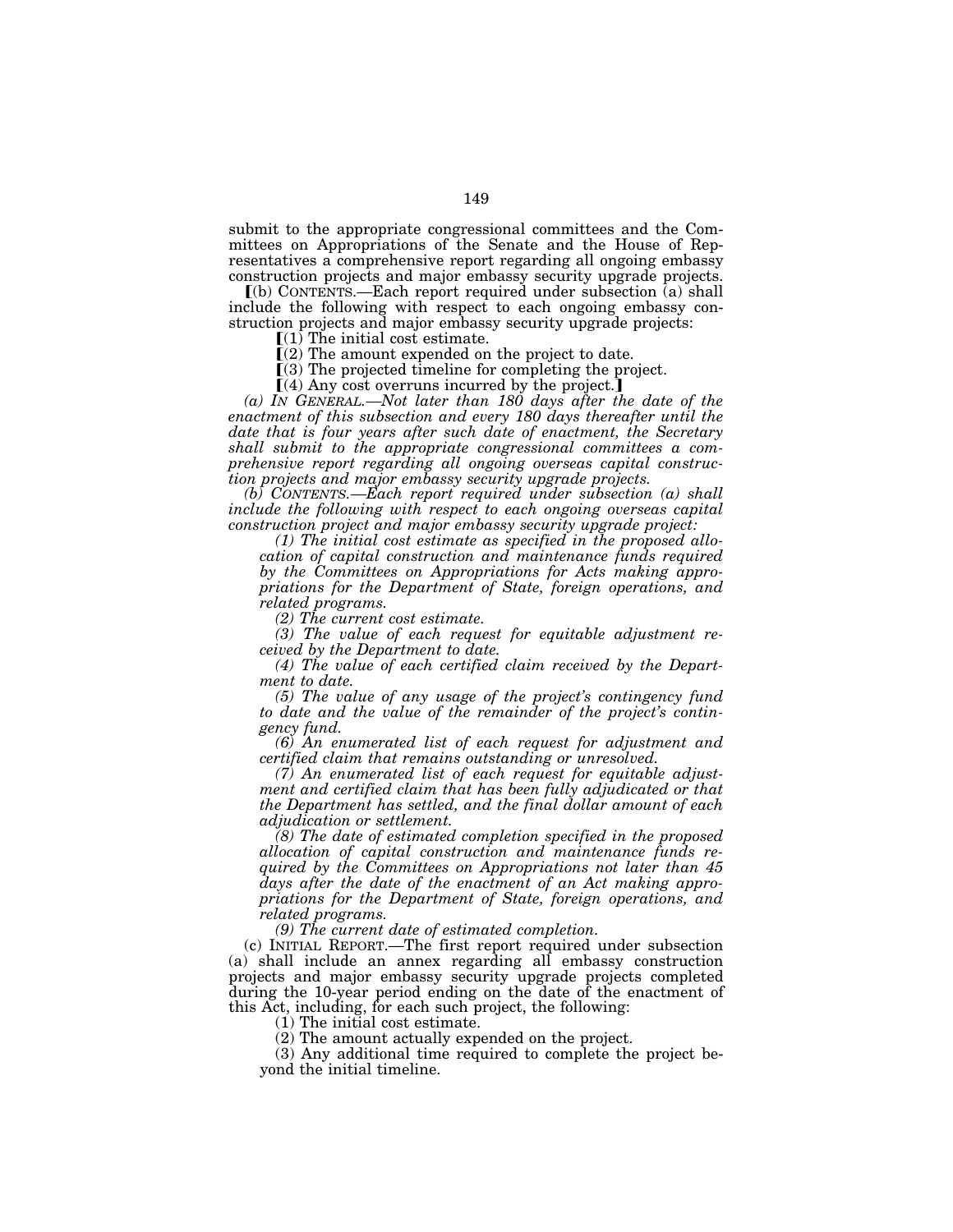#### (4) Any cost overruns incurred by the project.

\* \* \* \* \* \* \*

#### **OMNIBUS DIPLOMATIC SECURITY AND ANTITERRORISM ACT OF 1986**

\* \* \* \* \* \* \*

# **TITLE III—PERFORMANCE AND ACCOUNTABILITY**

#### **SEC. 301. ACCOUNTABILITY REVIEW BOARDS.**

(a) IN GENERAL.— (1) CONVENING A BOARD.—Except as provided in paragraphs (2) and (3), in any case of serious injury, loss of life, or significant destruction of property at, or related to, a United States Government mission abroad, and in any case of a serious breach of security involving intelligence activities of a foreign government directed at a United States Government mission abroad, which is covered by the provisions of titles I through IV (other than a facility or installation subject to the control of a United States area military commander), the Secretary of State shall convene an Accountability Review Board (in this title referred to as the ''Board''). The Secretary shall not convene a Board where the Secretary determines that a case clearly involves only causes unrelated to security.

(2) DEPARTMENT OF DEFENSE FACILITIES AND PERSONNEL.-The Secretary of State is not required to convene a Board in the case of an incident described in paragraph (1) that involves any facility, installation, or personnel of the Department of Defense with respect to which the Secretary has delegated operational control of overseas security functions to the Secretary of Defense pursuant to section 106 of this Act. In any such case, the Secretary of Defense shall conduct an appropriate inquiry. The Secretary of Defense shall report the findings and recommendations of such inquiry, and the action taken with respect to such recommendations, to the Secretary of State and Congress.

(3) FACILITIES IN [AFGHANISTAN AND] *AFGHANISTAN*, YEMEN, *SYRIA, AND* IRAQ.—

(A) LIMITED EXEMPTIONS FROM REQUIREMENT TO CON-VENE BOARD.—The Secretary of State is not required to convene a Board in the case of an incident that—

(i) involves serious injury, loss of life, or significant destruction of property at, or related to, a United States Government mission in [Afghanistan or] Af*ghanistan, Yemen, Syria, or Iraq; and* (ii) occurs during the period *Deginning* on October

1, 2005, and ending on September 30, 2009¿ *beginning* 

*on October 1, 2019, and ending on September 30, 2022*. (B) REPORTING REQUIREMENTS.—In the case of an inci-

dent described in subparagraph (A), the Secretary shall—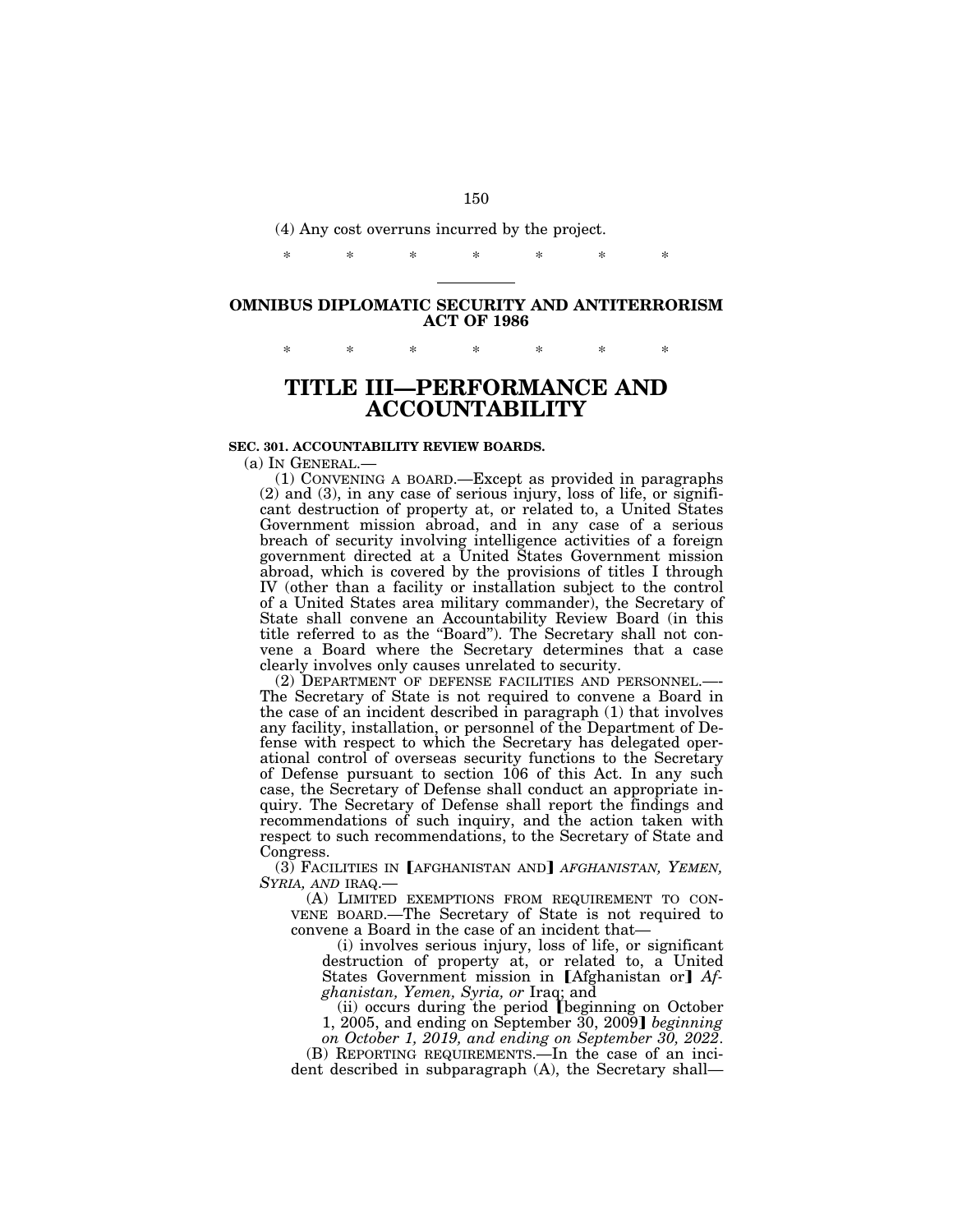(i) promptly notify the Committee on International Relations of the House of Representatives and the Committee on Foreign Relations of the Senate of the incident;

(ii) conduct an inquiry of the incident; and

(iii) upon completion of the inquiry required by clause (ii), submit to each such Committee a report on the findings and recommendations related to such inquiry and the actions taken with respect to such recommendations.

(b) DEADLINES FOR CONVENING BOARDS.—

(1) IN GENERAL.—Except as provided in paragraph (2), the Secretary of State shall convene a Board not later than 60 days after the occurrence of an incident described in subsection  $(a)(1)$ , except that such 60-day period may be extended for one additional 60-day period if the Secretary determines that the additional period is necessary for the convening of the Board.

(2) DELAY IN CASES INVOLVING INTELLIGENCE ACTIVITIES.— With respect to breaches of security involving intelligence activities, the Secretary of State may delay the establishment of a Board if, after consultation with the chairman of the Select Committee on Intelligence of the Senate and the chairman of the Permanent Select Committee on Intelligence of the House of Representatives, the Secretary determines that the establishment of a Board would compromise intelligence sources or methods. The Secretary shall promptly advise the chairmen of such committees of each determination pursuant to this paragraph to delay the establishment of a Board.

(c) NOTIFICATION TO CONGRESS.—Whenever the Secretary of State convenes a Board, the Secretary shall promptly inform the chairman of the Committee on Foreign Relations of the Senate and the Speaker of the House of Representatives—

(1) that a Board has been convened;

(2) of the membership of the Board; and

(3) of other appropriate information about the Board.

\* \* \* \* \* \* \*

# **TITLE IV—DIPLOMATIC SECURITY PROGRAM**

## \* \* \* \* \* \* \* **SEC. 402. DIPLOMATIC CONSTRUCTION PROGRAM.**

(a) PREFERENCE FOR UNITED STATES CONTRACTORS.—Notwithstanding section 11 of the Foreign Service Buildings Act, 1926, and where adequate competition exists, only United States persons and qualified United States joint venture persons may—

(1) bid on a diplomatic construction or design project which has an estimated total project value exceeding \$10,000,000; and

(2) bid on a diplomatic construction or design project which involves technical security, unless the project involves low-level technology, as determined by the Secretary of State.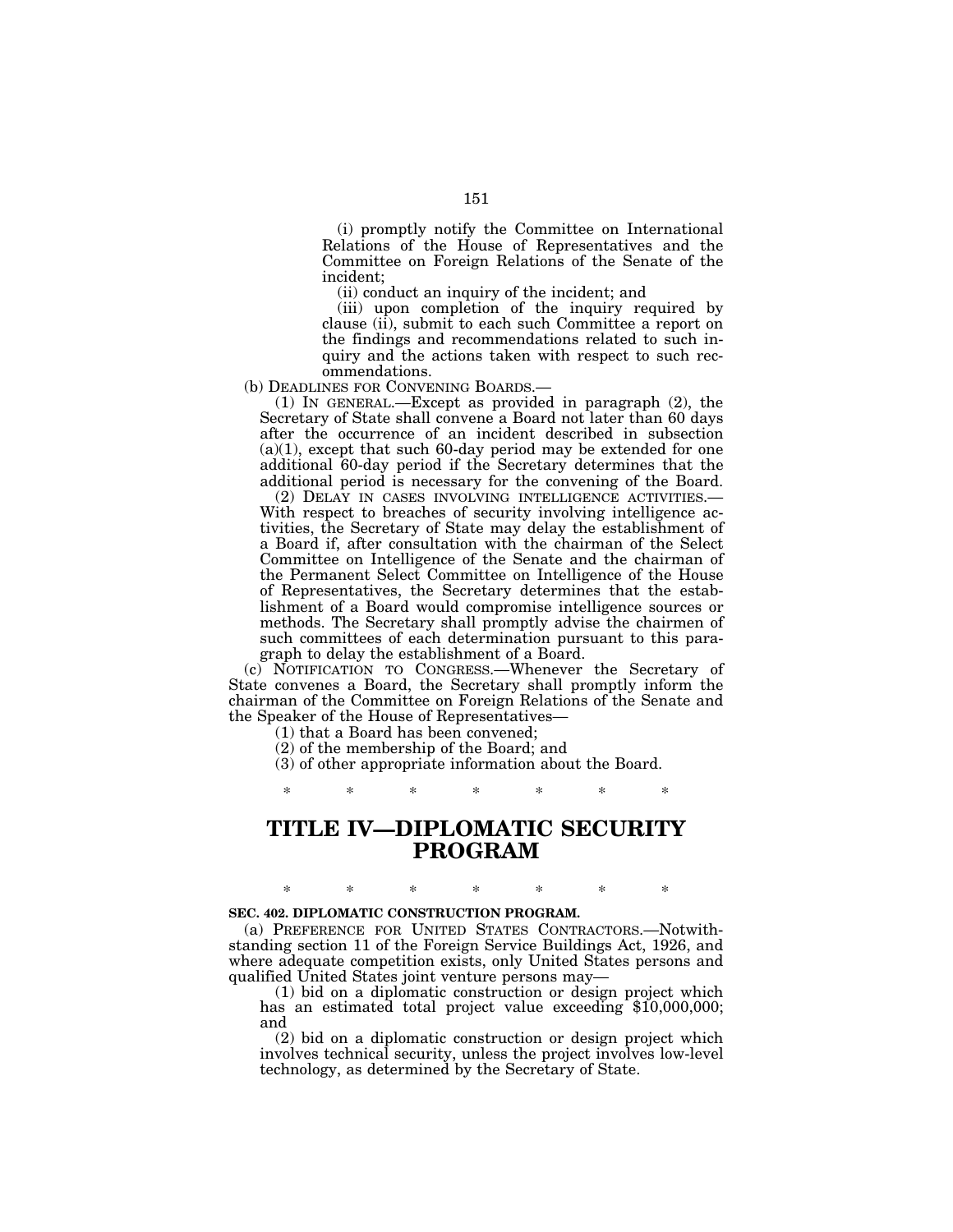(b) EXCEPTION.—Subsection (a) shall not apply with respect to any diplomatic construction or design project in a foreign country whose statutes prohibit the use of United States contractors on such projects. The exception contained in this subsection shall only become effective with respect to a foreign country 30 days after the Secretary of State certifies to the Committee on Foreign Affairs and the Committee on Appropriations of the House of Representatives and the Committee on Foreign Relations and the Committee on Appropriations of the Senate what specific actions he has taken to urge such foreign country to permit the use of United States contractors on such projects, and what actions he shall take with respect to that country as authorized by title I1 of the State Department Basic Authorities Act cf 1956 (22 U.S.C. 4301 et seq.; commonly referred to as the "Foreign Missions Act").

(c) DEFINITIONS.—For the purposes of this section—

(1) the term ''adequate competition'' means with respect to a construction or design project, the presence of two or more qualified bidders submitting responsive bids for that project;

(2) the term ''United States person'' means a person which—

(A) is incorporated or legally organized under the laws of the United States, including State, the District of Columbia, and local laws;

(B) has its principal place of business in the United States;

(C) has been incorporated or legally organized in the United States—

(i) for more than 5 years before the issuance date of the invitation for bids or request for proposals with respect to a construction project under subsection (a)(l); and

(ii) for more than 2 years before the issuance date of the invitation for bids or request for proposals with respect to a construction or design project which involves physical or technical security under subsection  $(a)(2);$ 

(D) has performed within the United States or at a United States diplomatic or consular establishment abroad administrative and technical, professional, or construction services similar in complexity, type of construction, and value to the project being bid;

(E) with respect to a construction project under subsection (a)(l), has achieved total business volume equal to or greater than the value of the project being bid [in 3 years] *cumulatively over 3 years* of the 5-year period before the date specified in subparagraph  $(C)(i)$ ;

(F)(i) employs United States citizens in at least 80 percent of its principal management positions in the United States,

(ii) employs United States citizens in more than half of its permanent, full-time positions in the United States, and

(iii) will employ United States citizens in at least 80 percent of the supervisory positions on the foreign buildings office project site; and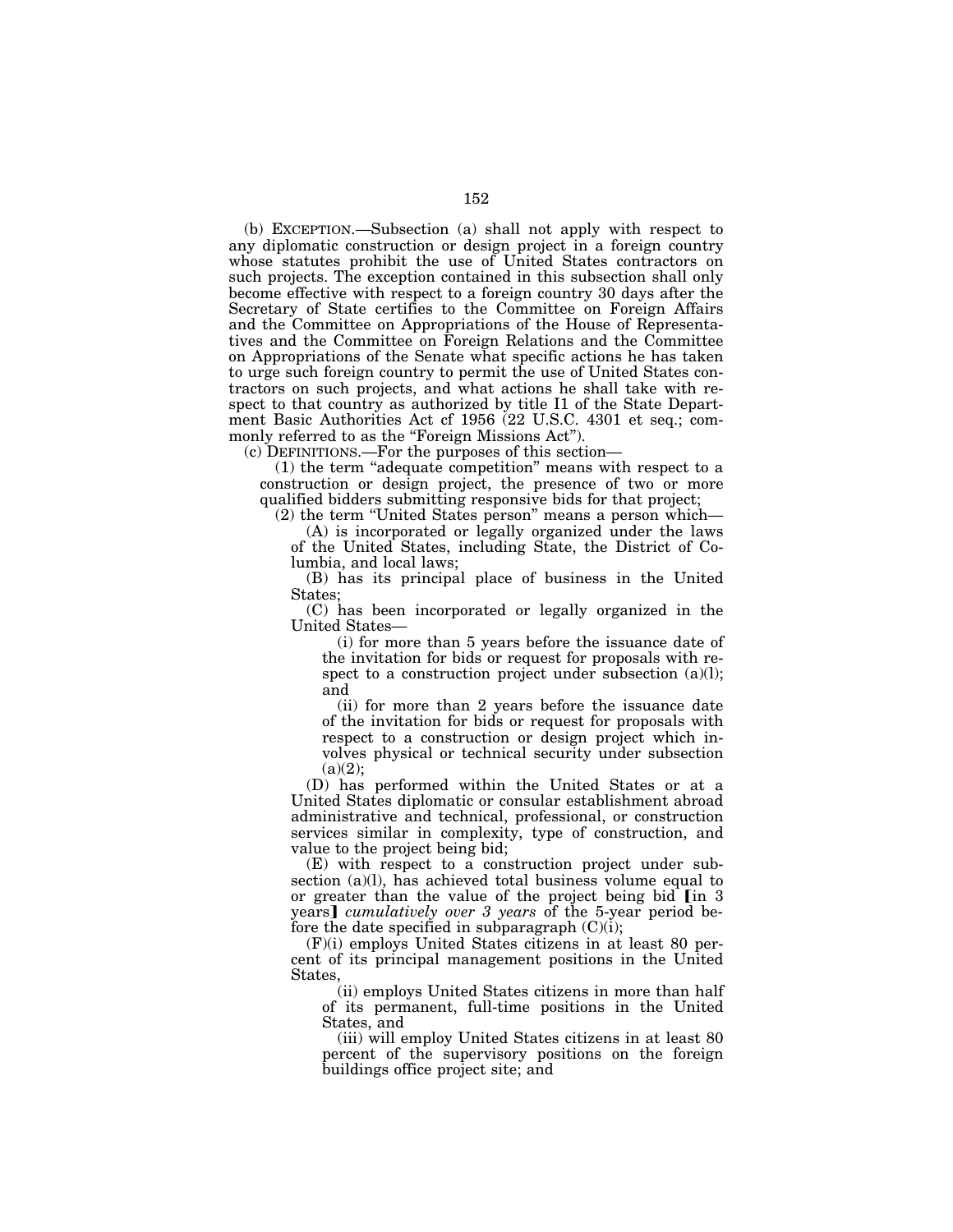(G) has the existing technical and financial resources in the United States to perform the contract; and

(3) the term ''qualified United States joint venture person'' means a joint venture in which a United States person or persons owns at least 51 percent of the assets of the joint venture.

(d) AMERICAN MINORITY CONTRACTORS.—Not less than 10 percent of the amount appropriated pursuant to section 401(a) for diplomatic construction or design projects each fiscal year shall be allocated to the extent practicable for contracts with American minority contractors.

(e) AMERICAN SMALL BUSINESS CONTRACTORS.—Not less than 10 percent of the amount appropriated pursuant to section 401(a) for diplomatic construction or design projects each fiscal year shall be allocated to the extent practicable for contracts with American small business contractors.

(f) LIMITATION ON SUBCONTRACTING.—With respect to a diplomatic construction project, a prime contractor may not subcontract more than 50 percent of the total value of its contract for that project.

\* \* \* \* \* \* \*

#### **SECTION 504 OF THE FOREIGN RELATIONS AUTHORIZATION ACT, FISCAL YEAR 1979**

#### **SEC. 504. RESPONSIBILITIES OF THE SECRETARY OF STATE.**

 $(a)(1)$  In order to implement the policies set forth in section 502 of this title, the Secretary of State (hereafter in this section referred to as the ''Secretary'') shall have primary responsibility for coordination and oversight with respect to all major science or science and technology agreements and activities between the United States and foreign countries, international organizations, or commissions of which the United States and one or more foreign countries are members.

(2) In coordinating and overseeing such agreements and activities, the Secretary shall consider  $(A)$  scientific merit;  $(B)$  equity of access as described in section 503(b); (C) possible commercial or trade linkages with the United States which may flow from the agreement or activity; (D) national security concerns; and (E) any other factors deemed appropriate.

(3) Prior to entering into negotiations on such an agreement or activity, the Secretary shall provide Federal agencies which have primary responsibility for, or substantial interest in, the subject matter of the agreement or activity, including those agencies responsible for—

(A) Federal technology management policies set forth by Public Law 96-517 and the Stevenson-Wydler Technology Innovation Act of 1980;

(B) national security policies;

(C) United States trade policies; and

(D) relevant Executive orders,

with an opportunity to review the proposed agreement or activity to ensure its consistency with such policies and Executive orders, and to ensure effective interagency coordination.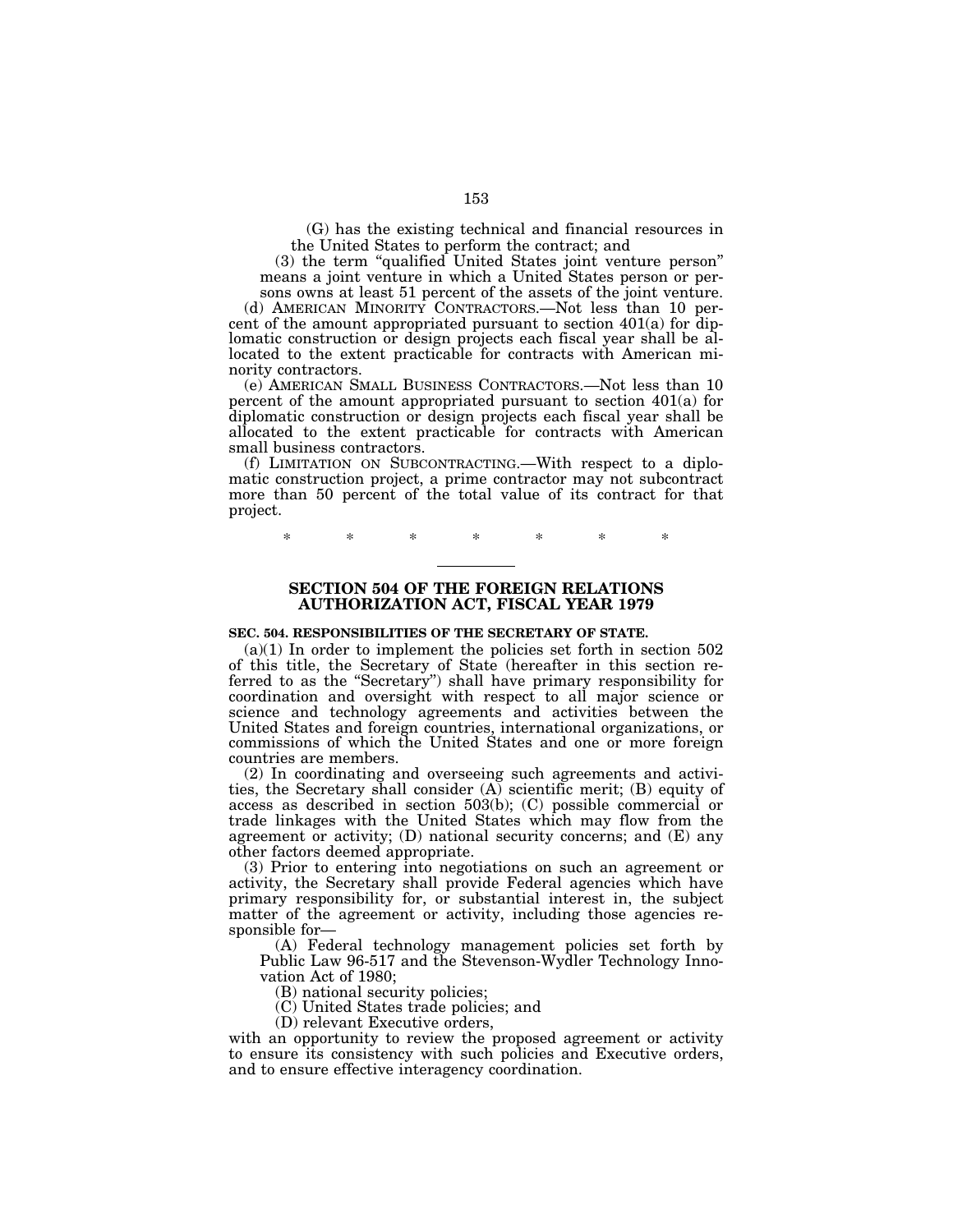(b) The Secretary shall. to such extent or in such amounts as are provided in appropriation Acts, enter into long-term contracts, including contracts for the services of consultants, and shall make grants and take other appropriate measures in order to obtain studies, analyses, and recommendations from knowledgeable persons and organizations with respect to the application of science or technology to problems of foreign policy.

(c) The secretary shall, to such extent or in such amounts as are provided in appropriation acts, enter into short-term and long-term contracts, including contracts for the services of consultants, and shall make grants and take other appropriate measures in order to obtain assistance from knowledgeable persons and organizations in training officers and employees of the united states government, at all levels of the foreign service and civil service—

(1) in the application of science and technology to problems of United States foreign policy and international relations generally; and

(2) in the skills of long-range planlling and analysis with respect to the scientific and technological aspects of United States foreign policy.

(d) In obtaining assistance pursuant to subsection (c) in training personnel who are officers or employees of the Department of State, the Secretary may provide for detached service for graduate study at accredited colleges and universities.

*(e) GRANTS AND COOPERATIVE AGREEMENTS RELATED TO SCIENCE AND TECHNOLOGY FELLOWSHIP PROGRAMS.— (1) IN GENERAL.—The Secretary is authorized to make grants* 

*or enter into cooperative agreements related to Department of State science and technology fellowship programs, including for assistance in recruiting fellows and the payment of stipends, travel, and other appropriate expenses to fellows.* 

*(2) EXCLUSION FROM CONSIDERATION AS COMPENSATION.—Stipends under paragraph (1) shall not be considered compensation for purposes of section 209 of title 18, United States Code.* 

*(3) MAXIMUM ANNUAL AMOUNT.—The total amount of grants made pursuant to this subsection may not exceed \$500,000 in any fiscal year.* 

### **TITLE 5, UNITED STATES CODE**

\* \* \* \* \* \* \*

# **PART III—EMPLOYEES**

\* \* \* \* \* \* \*

# **SUBPART E—ATTENDANCE AND LEAVE**

\* \* \* \* \* \* \*

### **CHAPTER 63—LEAVE**

SUBCHAPTER I—ANNUAL AND SICK LEAVE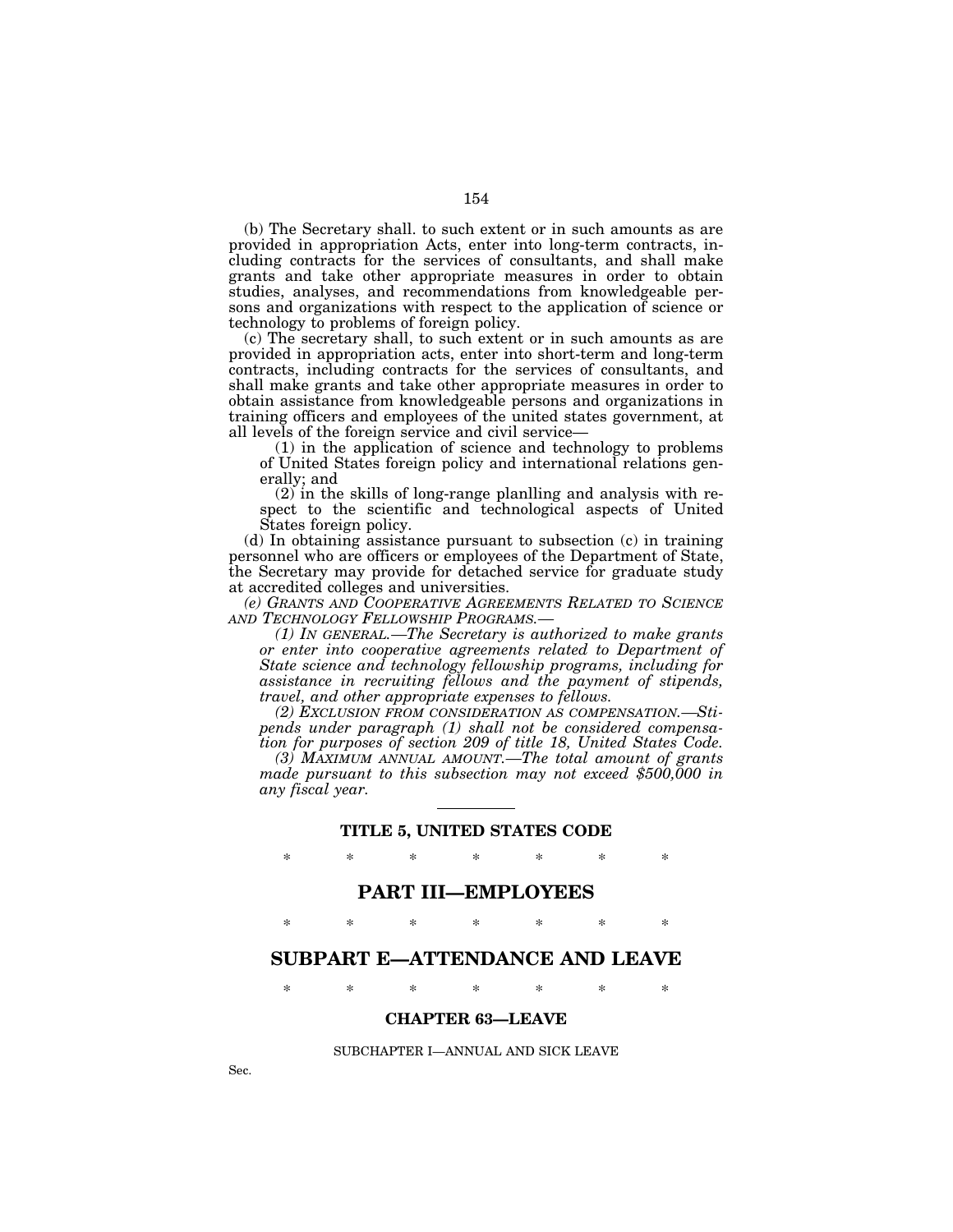|                                                                                                              | 6301. Definitions. |   |           |        |    |           |        |
|--------------------------------------------------------------------------------------------------------------|--------------------|---|-----------|--------|----|-----------|--------|
|                                                                                                              | *                  | 冰 | 冰         | ∗      | *  | ×         | $\ast$ |
| SUBCHAPTER II—OTHER PAID LEAVE                                                                               |                    |   |           |        |    |           |        |
|                                                                                                              | *                  | 冰 | ×.        | ∗      | ×. | ×.        | 冰      |
| 6329c. Weather and safety leave.<br>6329d. Rest and recuperation leave.<br>6329e. Overseas operations leave. |                    |   |           |        |    |           |        |
|                                                                                                              | $\ast$             | × | $^{\ast}$ | $\ast$ | ×  | $^{\ast}$ | $\ast$ |

## SUBCHAPTER II—OTHER PAID LEAVE

\* \* \* \* \* \* \*

## *§ 6329d. Rest and recuperation leave*

*(a) DEFINITIONS.—In this section—* 

*(1) the term ''agency'' means an Executive agency (as that term is defined in section 105), but does not include the Government Accountability Office;* 

*(2) the term ''combat zone'' means a geographic area designated by an Executive Order of the President as an area in which the Armed Forces are engaging or have engaged in com*bat, an area designated by law to be treated as a combat zone, *or a location the Department of Defense has certified for combat zone tax benefits due to its direct support of military operations;* 

*(3) the term ''employee'' has the meaning given that term in section 6301;* 

*(4) the term ''high risk, high threat post'' has the meaning given that term in section 104 of the Omnibus Diplomatic Security and Antiterrorism Act of 1986 (22 U.S.C. 4803); and* 

*(5) the term ''leave year'' means the period beginning on the first day of the first complete pay period in a calendar year and*  ending on the day immediately before the first day of the first *complete pay period in the following calendar year.* 

*(b) LEAVE FOR REST AND RECUPERATION.—The head of an agency may prescribe regulations to grant up to 20 days of paid leave, per leave year, for the purposes of rest and recuperation to an employee of the agency serving in a combat zone, any other high risk, high threat post, or any other location presenting significant security or operational challenges.* 

*(c) DISCRETIONARY AUTHORITY OF AGENCY HEAD.—Use of the authority under subsection (b) is at the sole and exclusive discretion of the head of the agency concerned.* 

*(d) RECORDS.—An agency shall record leave provided under this section separately from leave authorized under any other provision of law.* 

#### **§ 6329e. Overseas operations leave**

(a) DEFINITIONS.—In this section—

(1) the term ''agency'' means an Executive agency (as that term is defined in section 105), but does not include the Government Accountability Office;

(2) the term ''employee'' has the meaning given that term in section 6301; and

(3) the term ''leave year'' means the period beginning with the first day of the first complete pay period in a calendar year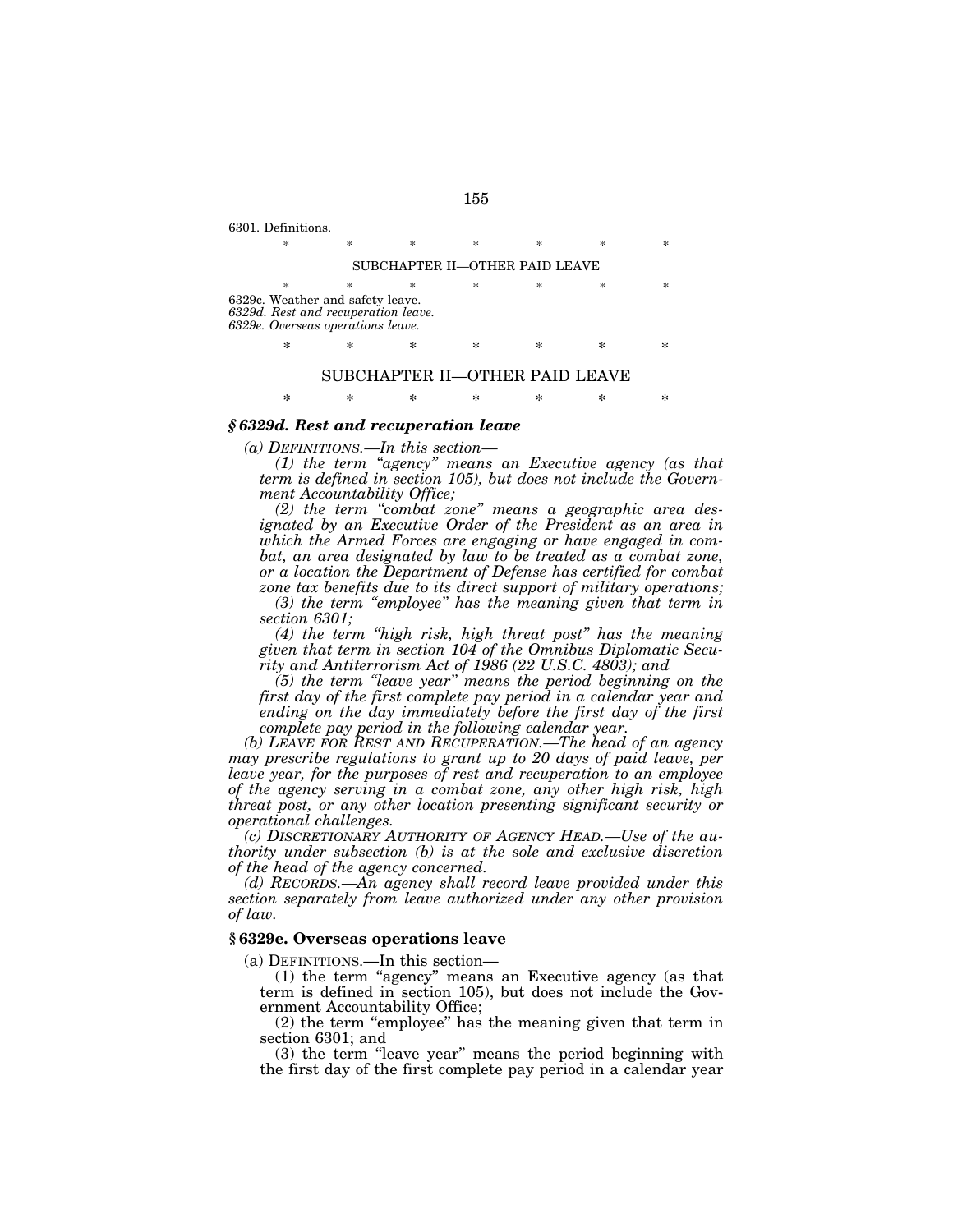and ending with the day immediately before the first day of the first complete pay period in the following calendar year.

(b) LEAVE FOR OVERSEAS OPERATIONS.—The head of an agency may prescribe regulations to grant up to 10 days of paid leave, per leave year, to an employee of the agency serving abroad where the conduct of business could pose potential security or safety related risks or would be inconsistent with host-country practice. Such regulations may provide that additional leave days may be granted during such leave year if the head of the agency determines that to do so is necessary to advance the national security or foreign policy interests of the United States.

(c) DISCRETIONARY AUTHORITY OF AGENCY HEAD.—Use of the authority under subsection (b) is at the sole and exclusive discretion of the head of the agency concerned.

(d) RECORDS.—An agency shall record leave provided under this section separately from leave authorized under any other provision of law.

# \* \* \* \* \* \* \*

# **SUBPART I—MISCELLANEOUS**

#### *\* \* \* \* \* \* \* CHAPTER 103—NOTICE OF EMPLOYMENT OPPORTUNITIES FOR DEPARTMENT OF STATE AND USAID POSITIONS*

*10301. Notice of employment opportunities for Department of State and USAID positions.* 

*10302. Consulting services for the Department of State.* 

#### *§ 10301. Notice of Employment Opportunities for Department of State and USAID positions*

*To ensure that individuals who have separated from the Department of State or the United States Agency for International Development and who are eligible for reappointment are aware of such opportunities, the Department of State and the United States Agency for International Development shall publicize notice of all employment opportunities, including positions for which the relevant agency is accepting applications from individuals within the agency's workforce under merit promotion procedures, on publicly accessible sites, including www.usajobs.gov. If using merit promotion procedures, the notice shall expressly state that former employees eligible for reinstatement may apply.* 

#### *§ 10302. Consulting services for the Department of State*

*Any consulting service obtained by the Department of State through procurement contract pursuant to section 3109 of title 5, United States Code, shall be limited to those contracts with respect to which expenditures are a matter of public record and available for public inspection, except if otherwise provided under existing law, or under existing executive order issued pursuant to existing law.* 

\* \* \* \* \* \* \*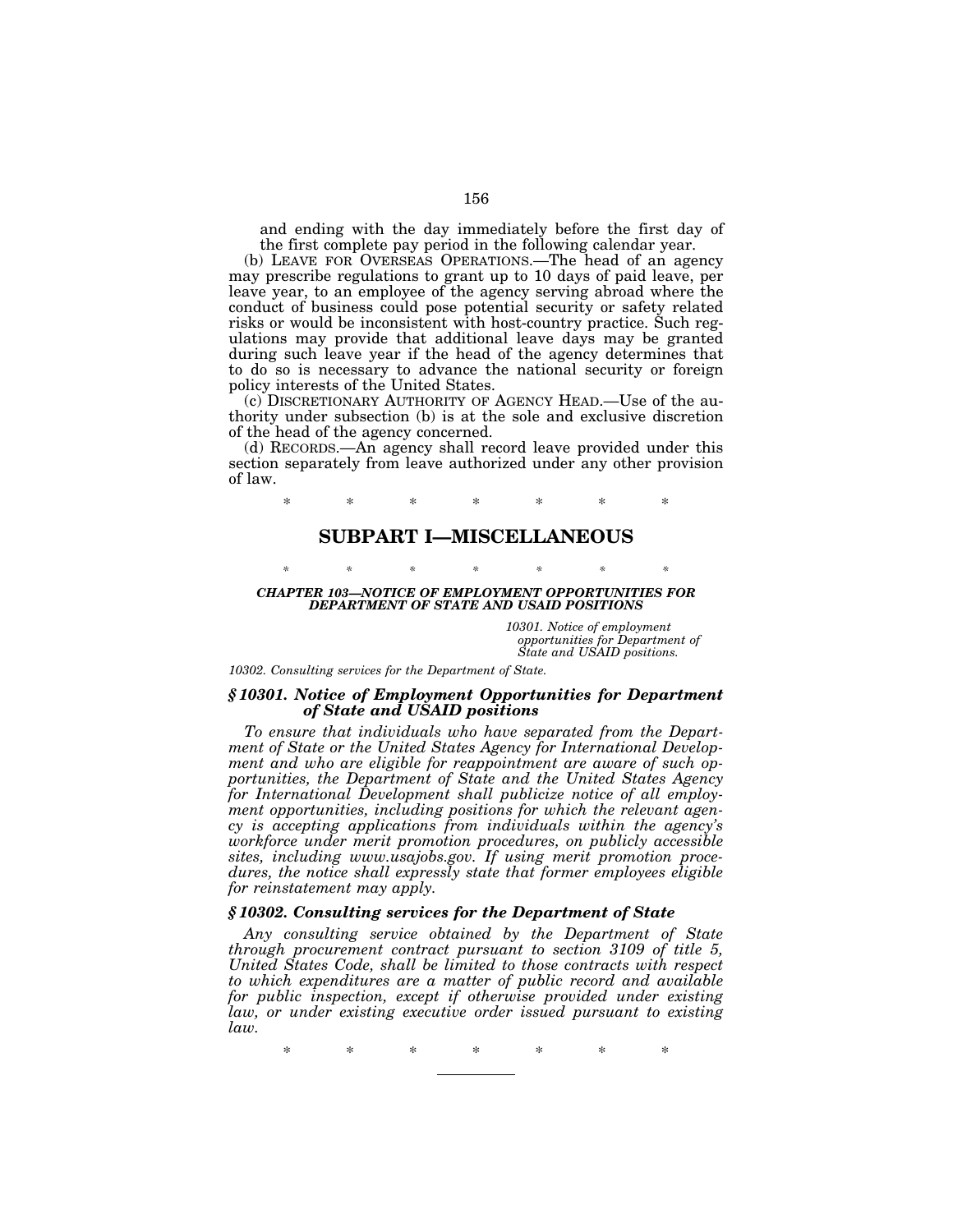#### **SUPPLEMENTAL APPROPRIATIONS ACT, 2009**

\* \* \* \* \* \* \*

## TITLE XI

#### DEPARTMENT OF STATE

\* \* \* \* \* \* \*

#### TECHNICAL AND OTHER PROVISIONS

SEC. 1115. (a) MODIFICATION.—Title III of division H of Public Law 111-8 is amended under the heading "Economic Support Fund'' in the second proviso by striking ''up to \$20,000,000'' and inserting "not less than \$20,000,000".

(b) NOTIFICATION REQUIREMENT.—Funds appropriated by this Act that are transferred to the Department of State or the United States Agency for International Development from any other Federal department or agency shall be subject to the regular notification procedures of the Committees on Appropriations, notwithstanding any other provision of law.

(c) REEMPLOYMENT OF ANNUITANTS.—

(1) Section 824 of the Foreign Service Act of 1980 (22 U.S.C. 4064) is amended in subsection  $(g)(1)$  by inserting ", Pakistan," after "Iraq" each place it appears; and, in subsection  $(g)(2)$  by striking "2009" and inserting instead "2010".

(2) Section 61 of the State Department Basic Authorities Act of 1956  $(22 \text{ U.S.C. } 2733)$  is amended in subsection  $(a)(1)$  by adding '', Pakistan,'' after ''Iraq'' each place it appears; and, in subsection  $(a)(2)$  by striking "2008" and inserting instead ''2010''.

(3) Section 625 of the Foreign Assistance Act of 1961 (22 U.S.C. 2385) is amended in subsection  $(j)(1)(A)$  by adding ", Pakistan," after "Iraq" each place it appears; and, in subsection  $(j)(1)(B)$  by striking "2008" and inserting instead "2010".

(d) INCENTIVES FOR CRITICAL POSTS.—Notwithstanding sections  $5753(a)(2)(A)$  and  $5754(a)(2)(A)$  of title 5, United States Code, appropriations made available by this or any other Act may be used to pay recruitment, relocation, and retention bonuses under chapter 57 of title 5, United States Code to members of the Foreign Service, other than chiefs of mission and ambassadors at large, who are on official duty in Iraq, Afghanistan, or Pakistan. [This authority shall terminate on October 1, 2010.]

(e) Of the funds appropriated under the heading ''Foreign Military Financing Program'' in Public Law 110-161 that are available for assistance for Colombia, \$500,000 may be transferred to, and merged with, funds appropriated under the heading ''International Narcotics Control and Law Enforcement'' to provide medical and rehabilitation assistance for members of Colombian security forces who have suffered severe injuries.

\* \* \* \* \* \* \*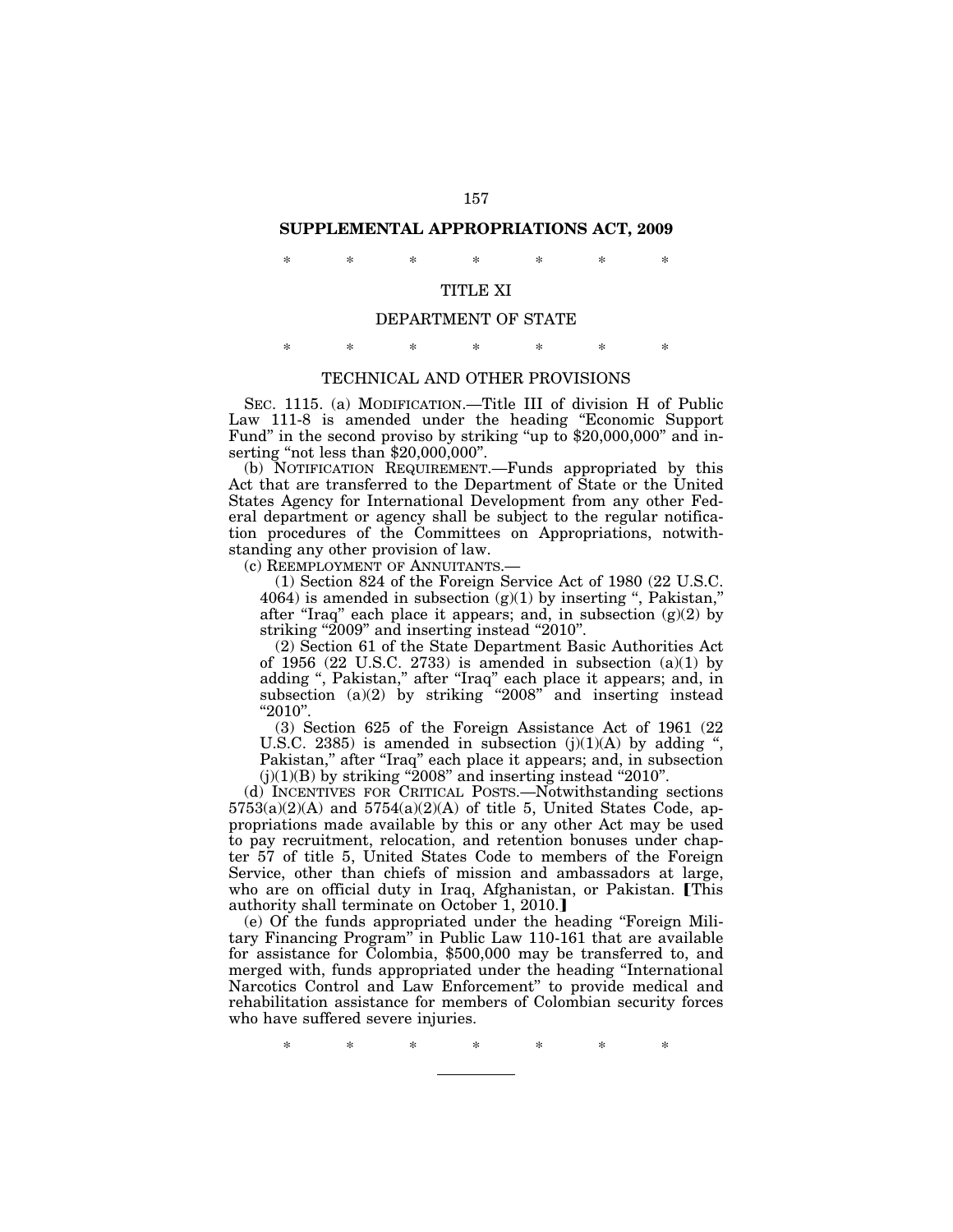#### **FOREIGN AFFAIRS REFORM AND RESTRUCTURING ACT OF 1998**

## DIVISION G—FOREIGN AFFAIRS REFORM AND RESTRUCTURING ACT OF 1998

## \* \* \* \* \* \* \*

# **SUBDIVISION A—CONSOLIDATION OF FOREIGN AFFAIRS AGENCIES**

\* \* \* \* \* \* \*

#### **TITLE XIII—UNITED STATES INFORMATION AGENCY**

#### \* \* \* \* \* \* \*

# **CHAPTER 4—CONFORMING AMENDMENTS**  \* \* \* \* \* \* \*

#### **SEC. 1334. [SUNSET]** *CONTINUATION* OF UNITED STATES ADVISORY **COMMISSION ON PUBLIC DIPLOMACY.**

The United States Advisory Commission on Public Diplomacy, established under section 604 of the United States Information and Educational Exchange Act of 1948 (22 U.S.C. 1469) and section 8 of Reorganization Plan Numbered 2 of 1977, shall continue to exist and operate under such provisions of law [until October 1, 2020].

# **ARMS EXPORT CONTROL ACT**  \* \* \* \* \* \* \*

\* \* \* \* \* \* \*

## **CHAPTER 1—FOREIGN AND NATIONAL SECURITY POLICY OBJECTIVES AND RESTRAINTS**

\* \* \* \* \* \* \* SEC. 4. PURPOSES FOR WHICH MILITARY SALES BY THE UNITED STATES ARE AUTHORIZED.—Defense articles and defense services shall be sold or leased by the United States Government under this Act to friendly countries solely for [internal security] *legitimate internal security (including for anti-terrorism purposes)*, for legitimate self-defense, for preventing or hindering the proliferation of weapons of mass destruction and of the means of delivering such weapons, to permit the recipient country to participate in regional or collective arrangements or measures consistent with the Charter of the United Nations, or otherwise to permit the recipient country to participate in collective measures requested by the United Nations for the purpose of maintaining or restoring international peace and security, or for the purpose of enabling foreign military forces in less developed friendly countries to construct public works and to engage in other activities helpful to the economic and social development of such friendly countries. It is the sense of the Congress that such foreign military forces should not be maintained or established solely for civic action activities and that such civic action activities not significantly detract from the capability of the military forces to perform their military missions and be coordinated with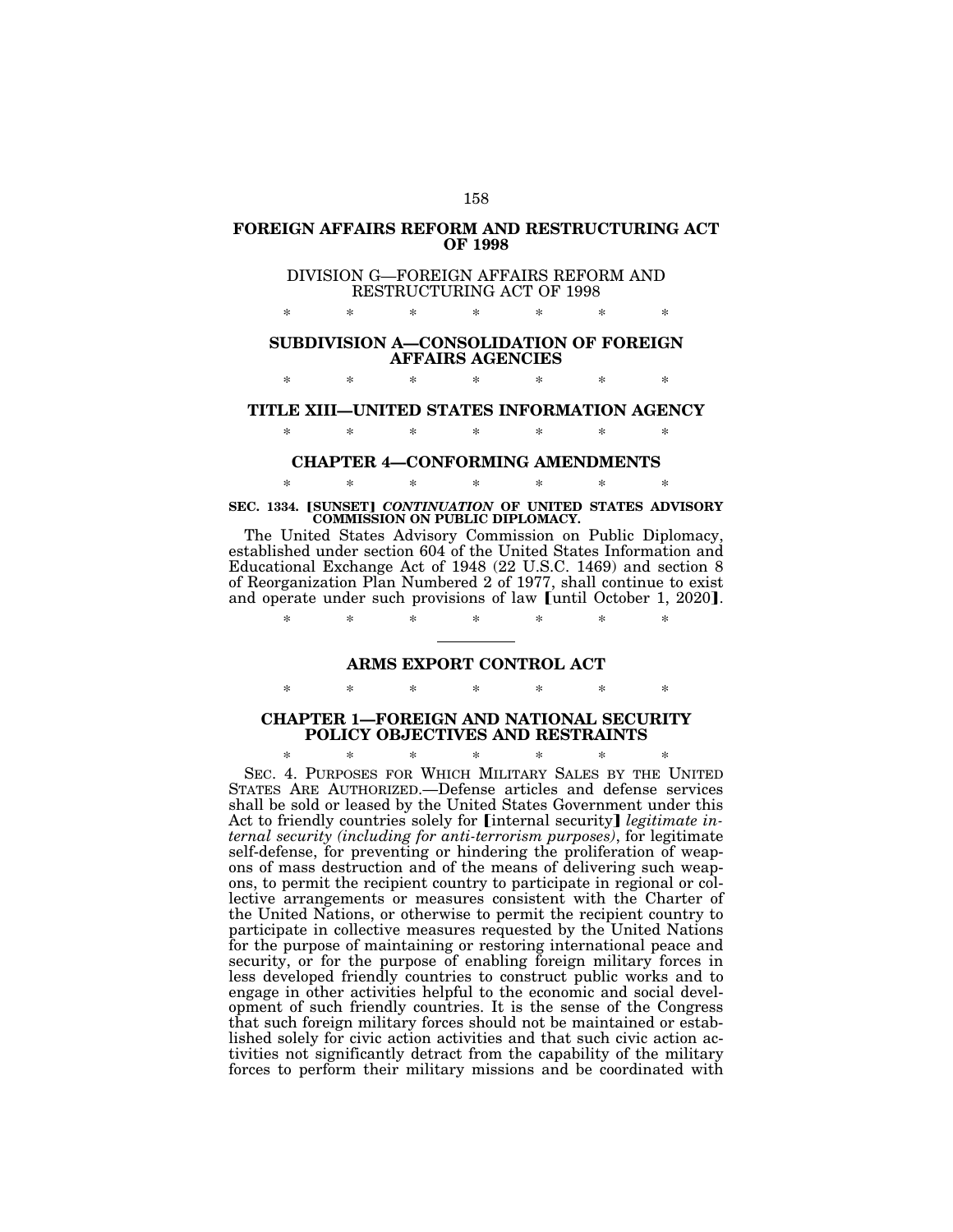and form part of the total economic and social development effort: *Provided,* That none of the funds contained in this authorization shall be used to guarantee, or extend credit, or participate in an extension of credit in connection with any sale of sophisticated weapons systems, such as missile systems and jet aircraft for military purposes, to any underdeveloped country other than Greece, Turkey, Iran, Israel, the Republic of China, the Philippines, and Korea unless the President determines that such financing is important to the national security of the United States and reports within thirty days each such determination to the Congress.

\* \* \* \* \* \* \*

#### **CHAPTER 2—FOREIGN MILITARY SALES AUTHORIZATIONS**

SEC. 21. SALES FROM STOCKS.—(a)(1) The President may sell defense articles and defense services from the stocks of the Department of Defense and the Coast Guard to any eligible country or international organization if such country or international organization agrees to pay in United States dollars—

(A) in the case of a defense article not intended to be replaced at the time such agreement is entered into, not less than the actual value thereof;

(B) in the case of a defense article intended to be replaced at the time such agreement is entered into, the estimated cost of replacement of such article, including the contract or production costs less any depreciation in the value of such article; or

(C) in the case of the sale of a defense service, the full cost to the United States Government of furnishing such service, except that in the case of training sold to a purchaser who is concurrently receiving assistance under chapter 5 of part II of the Foreign Assistance Act of 1961, only those additional costs that are incurred by the United States Government in furnishing such assistance.

(2) For purposes of subparagraph (A) of paragraph (1), the actual value of a naval vessel of 3,000 tons or less and 20 years or more of age shall be considered to be not less than the greater of the scrap value or fair value (including conversion costs) of such vessel, as determined by the Secretary of Defense.

(b) Except as provided by subsection (d) of this section, payment shall be made in advance or, if the President determines it to be in the national interest, upon delivery of the defense article or rendering of the defense service.

(c)(1) Personnel performing defense services sold under this Act may not perform any duties of a combatant nature, including any duties related to training and advising that may engage United States personnel in combat activities, outside the United States in connection with the performance of those defense services.

(2) Within forty-eight hours of the existence of, or a change in status of significant hostilities or terrorist acts or a series of such acts, which may endanger American lives or property, involving a country in which United States personnel are performing defense services pursuant to this Act or the Foreign Assistance Act of 1961, the President shall submit to the Speaker of the House of Rep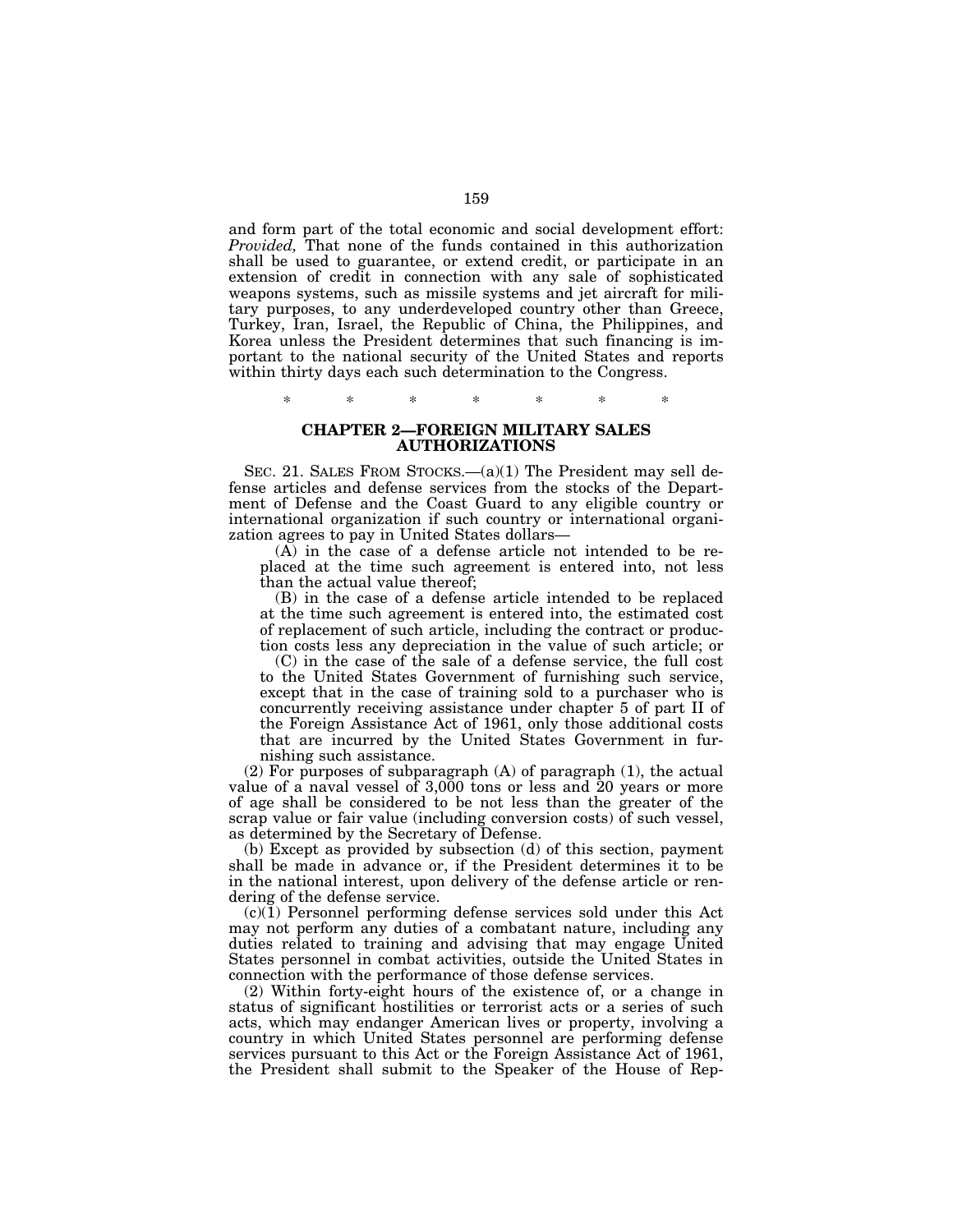resentatives and to the President pro tempore of the Senate a report, in writing, classified if necessary, setting forth—

(A) the identity of such country;

(B) a description of such hostilities or terrorist acts; and

(C) the number of members of the United States Armed Forces and the number of United States civilian personnel that may be endangered by such hostilities or terrorist acts.

(d) If the President determines it to be in the national interest pursuant to subsection (b) of this section, billings for sales made under letters of offer issued under this section after the enactment of this subsection may be dated and issued upon delivery of the defense article or rendering of the defense service and shall be due and payable upon receipt thereof by the purchasing country or international organization. Interest shall be charged on any net amount due and payable which is not paid within sixty days after the date of such billing. The rate of interest charged shall be a rate not less than a rate determined by the Secretary of the Treasury taking into consideration the current average market yield on outstanding short-term obligations of the United States as of the last day of the month preceding the billing and shall be computed from the date of billing. The President may extend such sixty-day period to one hundred and twenty days if he determines that emergency requirements of the purchaser for acquisition of such defense articles or defense services exceed the ready availability to the purchaser of funds sufficient to pay the United States in full for them within such sixty-day period and submits that determination to the Congress together with a special emergency request for the authorization and appropriation of additional funds to finance such purchases under this Act.

(e)(1) After September 30, 1976, letters of offer for the sale of defense articles or for the sale of defense services that are issued pursuant to this section or pursuant to section 22 of this Act shall include appropriate charges for—

(A) administrative services, calculated on an average percentage basis to recover the full estimated costs (excluding a pro rata share of fixed base operations costs) of administration of sales made under this Act to all purchasers of such articles and services as specified in section 43(b) and section 43(c) of this Act;

(B) a proportionate amount of any nonrecurring costs of research, development, and production of major defense equipment (except for equipment wholly paid for either from funds transferred under section  $503(a)(3)$  of the Foreign Assistance Act of 1961 or from funds made available on a nonrepayable basis under section 23 of this Act); and

(C) the recovery of ordinary inventory losses associated with the sale from stock of defense articles that are being stored at the expense of the purchaser of such articles.

(2)(A) The President may reduce or waive the charge or charges which would otherwise be considered appropriate under paragraph (1)(B) for particular sales that would, if made, significantly advance United States Government Arms Export interests in North Atlantic Treaty Organization standardization, standardization with the Armed Forces of Japan, Australia, the Republic of Korea, Israel, or New Zealand in furtherance of the mutual defense treaties between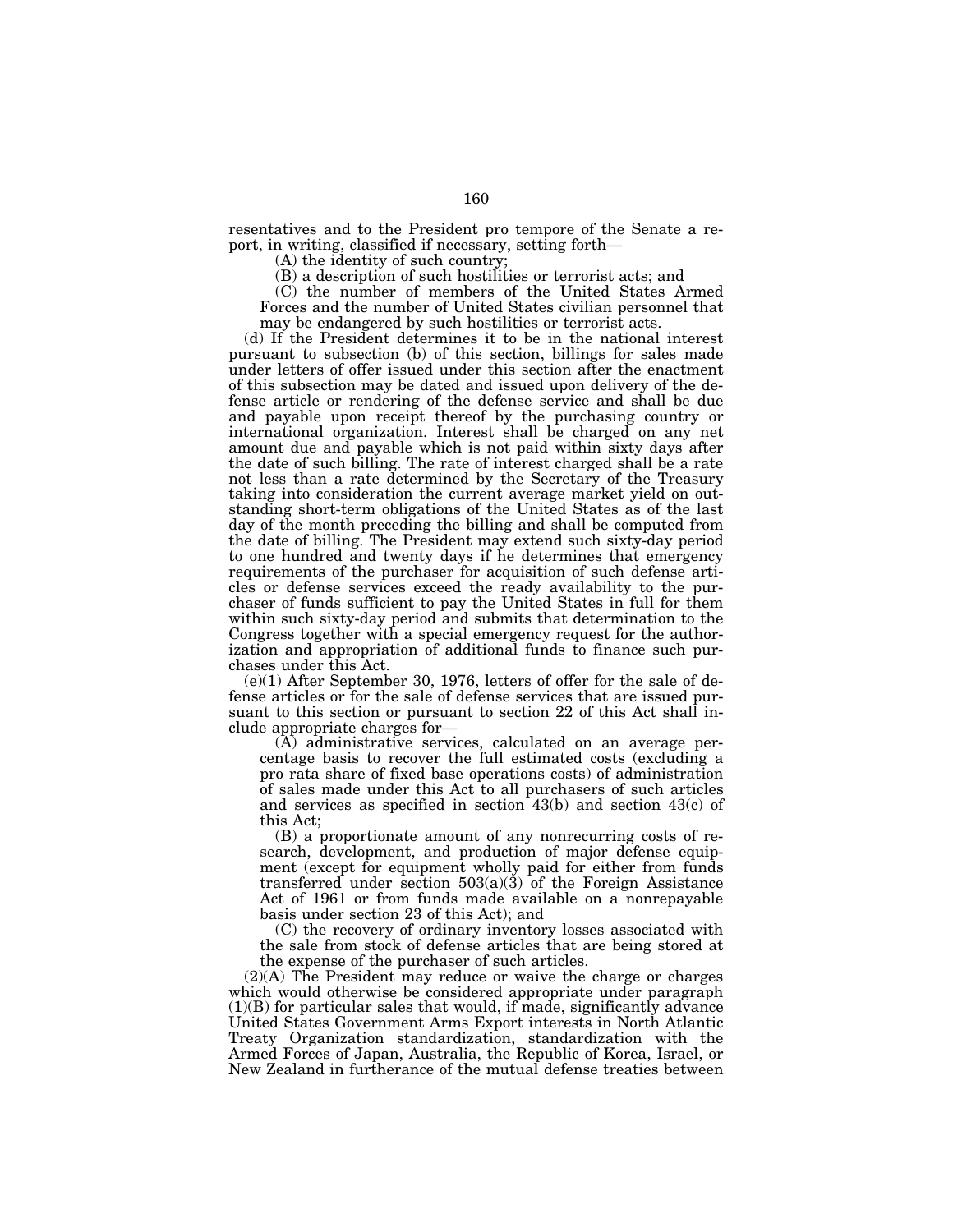the United States and those countries, or foreign procurement in the United States under coproduction arrangements.

(B) The President may waive the charge or charges which would otherwise be considered appropriate under paragraph  $(1)(B)$  for a particular sale if the President determines that—

(i) imposition of the charge or charges likely would result in the loss of the sale; or

(ii) in the case of a sale of major defense equipment that is also being procured for the use of the Armed Forces, the waiver of the charge or charges would (through a resulting increase in the total quantity of the equipment purchased from the source of the equipment that causes a reduction in the unit cost of the equipment) result in a savings to the United States on the cost of the equipment procured for the use of the Armed Forces that substantially offsets the revenue foregone by reason of the waiver of the charge or charges.

(C) The President may waive, for particular sales of major defense equipment, any increase in a charge or charges previously considered appropriate under paragraph  $(1)(B)$  if the increase results from a correction of an estimate (reasonable when made) of the production quantity base that was used for calculating the charge or charges for purposes of such paragraph.

 $(3)$  $(A)$  The President may waive the charges for administrative services that would otherwise be required by paragraph (1)(A) in connection with any sale to the North Atlantic Treaty Organization (NATO) Support and Procurement Organization and its executive agencies in support of—

(i) a support or procurement partnership agreement; or

(ii) a NATO/SHAPE project.

(B) The Secretary of Defense may reimburse the fund established to carry out section 43(b) of this Act in the amount of the charges waived under subparagraph (A) of this paragraph. Any such reimbursement may be made from any funds available to the Department of Defense.

(C) As used in this paragraph—

(i) the term ''support or procurement partnership agreement'' means an agreement between two or more member countries of the North Atlantic Treaty Organization (NATO) Support and Procurement Organization and its executive agencies that—

(I) is entered into pursuant to the terms of the charter of that organization; and

(II) is for the common logistic support of activities common to the participating countries; and

(ii) the term "NATO/SHAPE project" means a common-funded project supported by allocated credits from North Atlantic Treaty Organization bodies or by host nations with NATO Infrastructure funds.

(f) Any contracts entered into between the United States and a foreign country under the authority of this section or section 22 of this Act shall be prepared in a manner which will permit them to be made available for public inspection to the fullest extent possible consistent with the national security of the United States.

(g) The President may enter into North Atlantic Treaty Organization standardization agreements in carrying out section 814 of the Act of October 7, 1975 (Public Law  $94-106$ ), and may enter into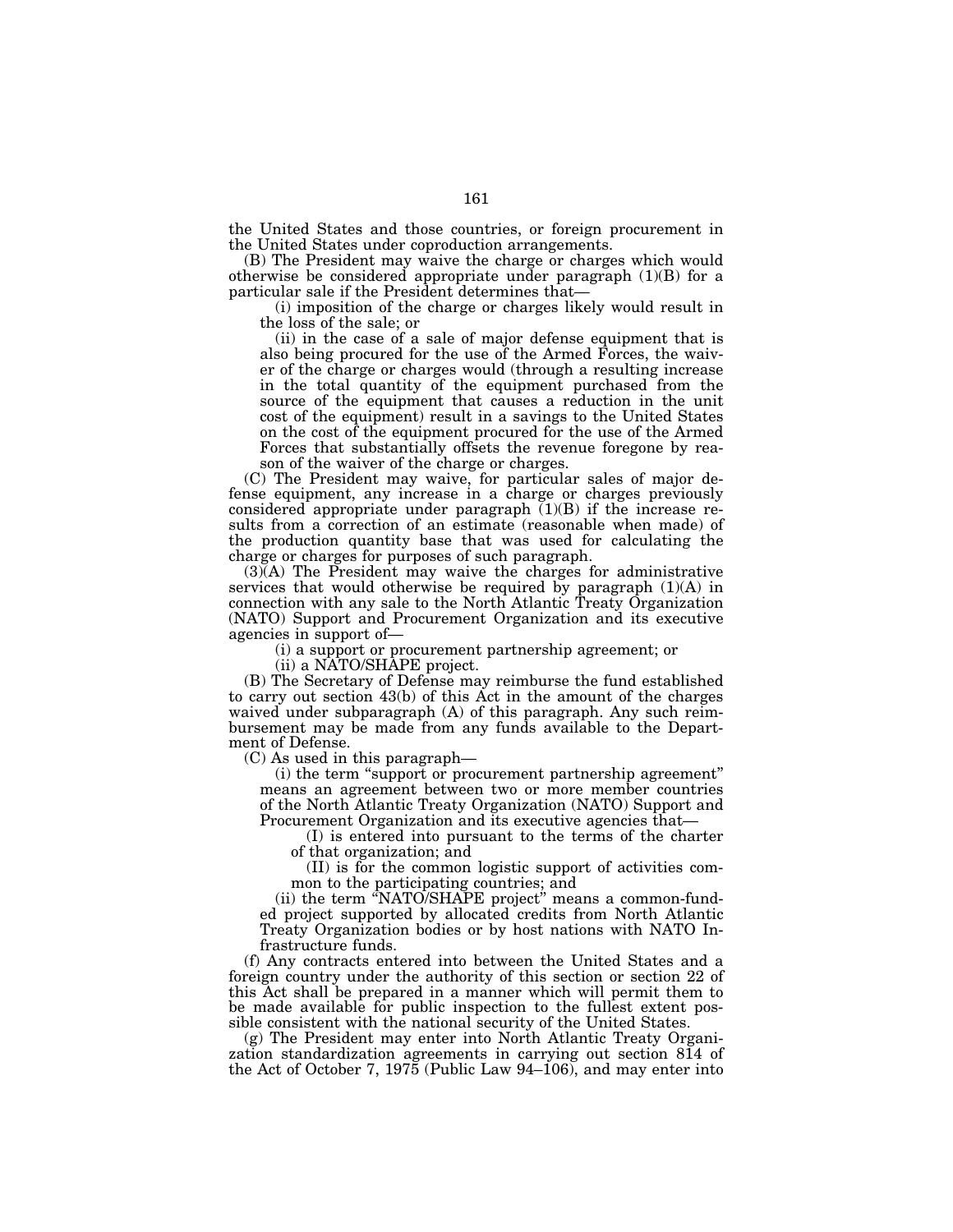similar agreements with countries which are major non-NATO allies, for the cooperative furnishing of training on a bilateral or multilateral basis, if the financial principles of such agreements are based on reciprocity. Such agreements shall include reimbursement for all direct costs but may exclude reimbursement for indirect costs, administrative surcharges, and costs of billeting of trainees (except to the extent that members of the United States Armed Forces occupying comparable accommodations are charged for such accommodations by the United States). Each such agreement shall be transmitted promptly to the Speaker of the House of Representatives, the Committee on Foreign Affairs of the House of Representatives, and the Committees on Appropriations, Armed Services, and Foreign Relations of the Senate.

(h)(1) The President is authorized to provide (without charge) quality assurance, inspection, contract administration services, and contract audit defense services under this section—

(A) in connection with the placement or administration of any contract or subcontract for defense articles, defense services, or design and construction services entered into after the date of enactment of this subsection by, or under this Act on behalf of, a foreign government which is a member of the North Atlantic Treaty Organization or the Governments of Australia, New Zealand, Japan, the Republic of Korea, or Israel, if such government provides such services in accordance with an agreement on a reciprocal basis, without charge, to the United States Government; or

(B) in connection with the placement or administration of any contract or subcontract for defense articles, defense services, or design and construction services pursuant to the North Atlantic Treaty Organization Security Investment program in accordance with an agreement under which the foreign governments participating in such program provide such services, without charge, in connection with similar contracts or subcontracts.

(2) In carrying out the objectives of this section, the President is authorized to provide cataloging data and cataloging services, without charge, to the North Atlantic Treaty Organization, to any member government of that Organization, or to the Governments of the Republic of Korea, Australia, New Zealand, Japan, or Israel if that Organization, member government, or the Governments of the Republic of Korea, Australia, New Zealand, Japan, or Israel provides such data and services in accordance with an agreement on a reciprocal basis, without charge, to the United States Government.

(i)(1) Sales of defense articles and defense services which could have significant adverse effect on the combat readiness of the Armed Forces of the United States shall be kept to an absolute minimum. The President shall transmit to the Speaker of the House of Representatives, the Committees on Foreign Affairs and Armed Services of the House of Representatives, and the Committees on Armed Services and Foreign Relations of the Senate on the same day a written statement giving a complete explanation with respect to any proposal to sell, under this section or under authority of chapter 2B, any defense articles or defense services if such sale could have a significant adverse effect on the combat readiness of the Armed Forces of the United States. Each such statement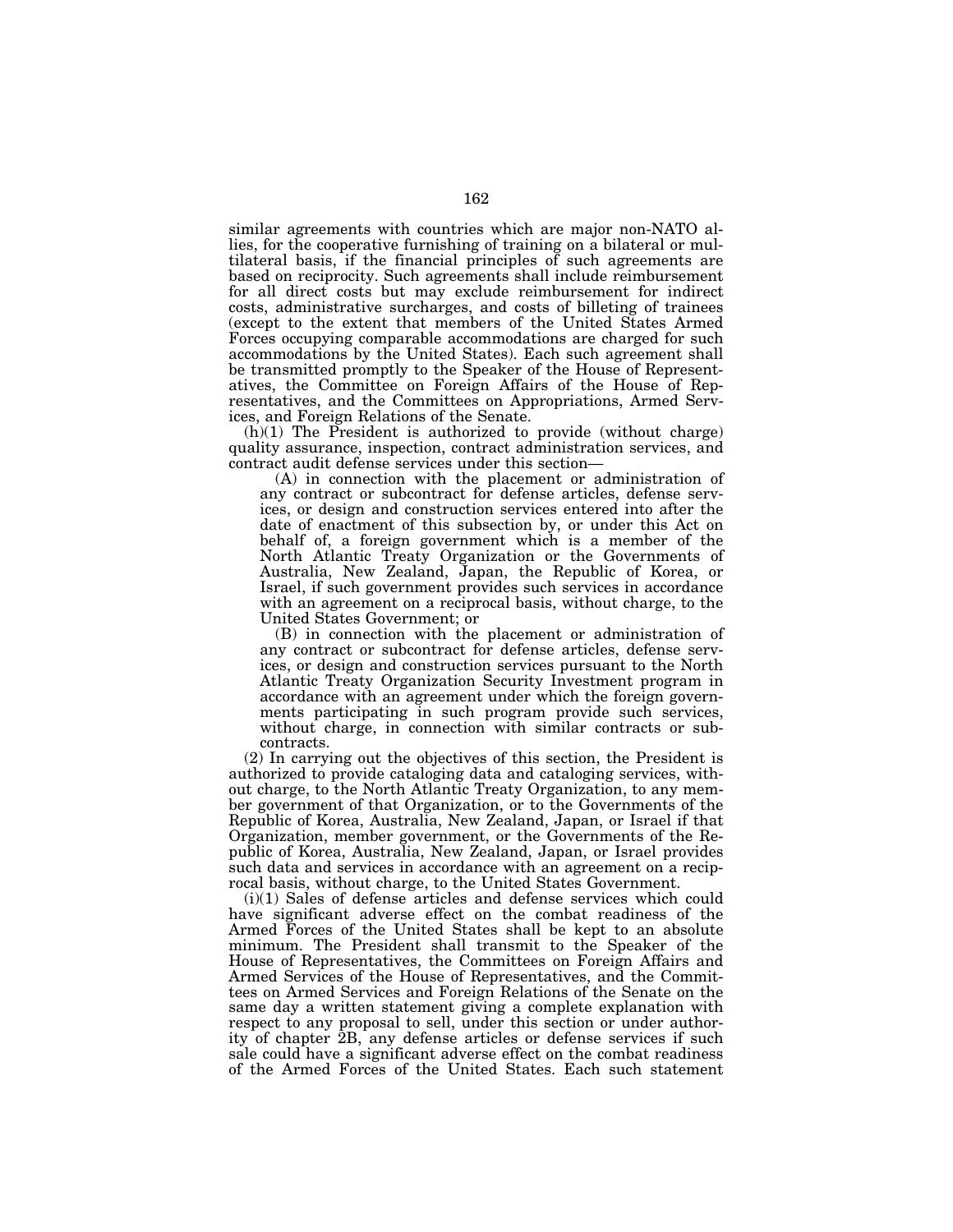shall be unclassified except to the extent that public disclosure of any item of information contained therein would be clearly detrimental to the security of the United States. Any necessarily classified information shall be confined to a supplemental report. Each such statement shall include an explanation relating to only one such proposal to sell and shall set forth—

(A) the country or international organization to which the sale is proposed to be made;

(B) the amount of the proposed sale;

(C) a description of the defense article or service proposed to be sold;

(D) a full description of the impact which the proposed sale will have on the Armed Forces of the United States; and

(E) a justification for such proposed sale, including a certification that such sale is important to the security of the United States.

A certification described in subparagraph (E) shall take effect on the date on which such certification is transmitted and shall remain in effect for not to exceed one year.

(2) No delivery may be made under any sale which is required to be reported under paragraph (1) of this subsection unless the certification required to be transmitted by paragraph (E) of paragraph (1) is in effect.

(k) Before entering into the sale under this Act of defense articles that are excess to the stocks of the Department of Defense, the President shall determine that the sale of such articles will not have an adverse impact on the national technology and industrial base and, particularly, will not reduce the opportunities of entities in the national technology and industrial base to sell new or used equipment to the countries to which such articles are transferred.

(l) REPAIR OF DEFENSE ARTICLES.—

(1) IN GENERAL.—The President may acquire a repairable defense article from a foreign country or international organization if such defense article—

(A) previously was transferred to such country or organization under this Act;

(B) is not an end item; and

(C) will be exchanged for a defense article of the same type that is in the stocks of the Department of Defense.

(2) LIMITATION.—The President may exercise the authority provided in paragraph (1) only to the extent that the Department of Defense—

(A)(i) has a requirement for the defense article being returned; and

(ii) has available sufficient funds authorized and appropriated for such purpose; or

(B)(i) is accepting the return of the defense article for subsequent transfer to another foreign government or international organization pursuant to a letter of offer and acceptance implemented in accordance with this Act; and

(ii) has available sufficient funds provided by or on behalf of such other foreign government or international organization pursuant to a letter of offer and acceptance implemented in accordance with this Act.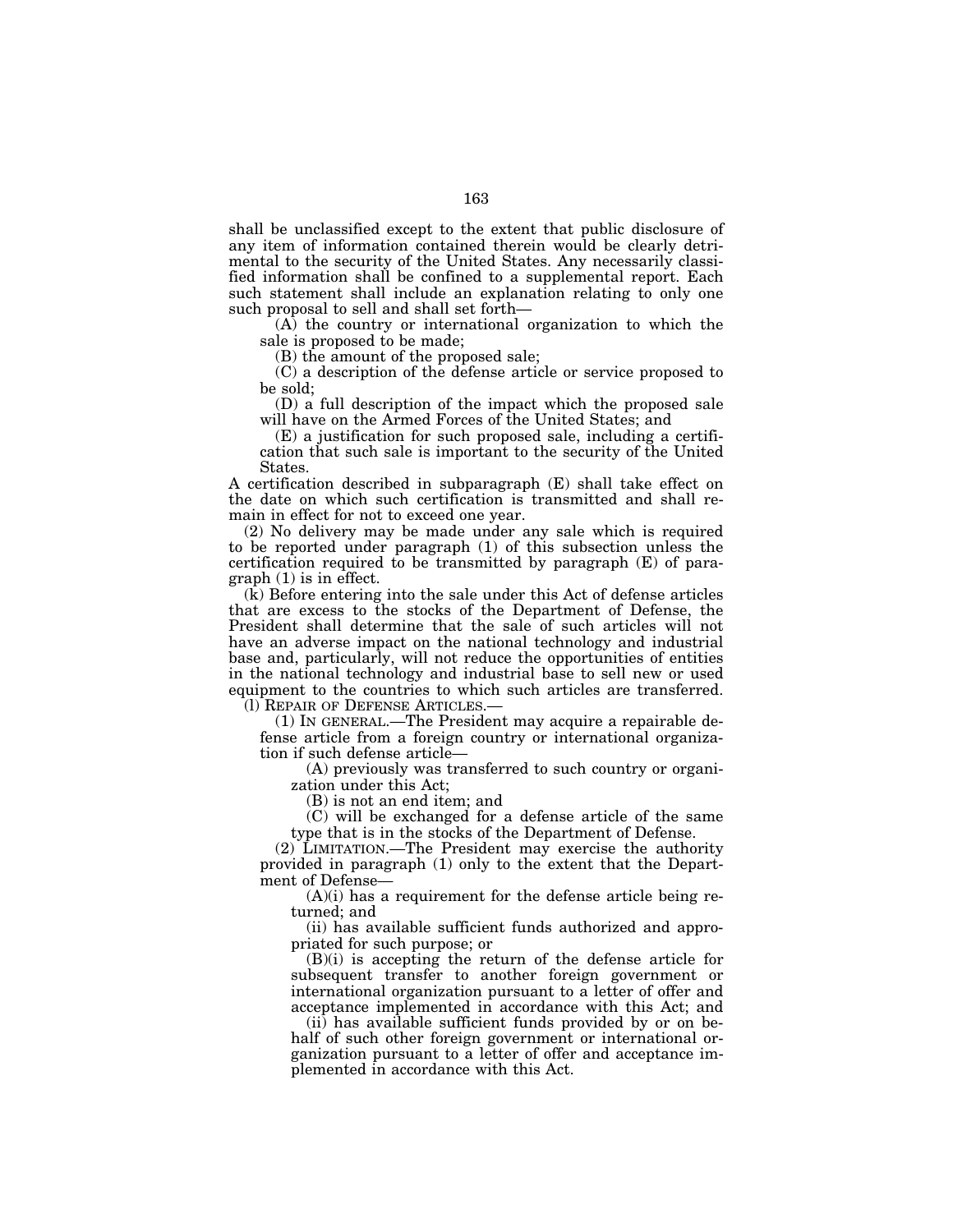(3) REQUIREMENT.—(A) The foreign government or international organization receiving a new or repaired defense article in exchange for a repairable defense article pursuant to paragraph (1) shall, upon the acceptance by the United States Government of the repairable defense article being returned, be charged the total cost associated with the repair and replacement transaction.

(B) The total cost charged pursuant to subparagraph (A) shall be the same as that charged the United States Armed Forces for a similar repair and replacement transaction, plus an administrative surcharge in accordance with subsection  $(e)(1)(A)$  of this section.

(4) RELATIONSHIP TO CERTAIN OTHER PROVISIONS OF LAW.— The authority of the President to accept the return of a repairable defense article as provided in subsection (a) shall not be subject to chapter 137 of title 10, United States Code, or any other provision of law relating to the conclusion of contracts. (m) RETURN OF DEFENSE ARTICLES.—

(1) IN GENERAL.—The President may accept the return of a defense article from a foreign country or international organization if such defense article—

(A) previously was transferred to such country or organization under this Act;

 $\Gamma(B)$  is not  $\Gamma(B)$  *(i) is not* significant military equipment (as defined in section  $47(9)$  of this Act)[; and]; *or* 

*(ii) is significant military equipment (as defined in section 47(9) of this Act) and the Secretary of State has provided prior approval of the return of such defense article from the foreign country or international organization; and* 

(C) is in fully functioning condition without need of repair or rehabilitation.

 $(2)$  LIMITATION.—The President may exercise the authority provided in paragraph (1) only to the extent that the Department of Defense—

(A)(i) has a requirement for the defense article being returned; and

(ii) has available sufficient funds authorized and appropriated for such purpose; or

(B)(i) is accepting the return of the defense article for subsequent transfer to another foreign government or international organization pursuant to a letter of offer and acceptance implemented in accordance with this Act; and

(ii) has available sufficient funds provided by or on behalf of such other foreign government or international organization pursuant to a letter of offer and acceptance implemented in accordance with this Act.

(3) CREDIT FOR TRANSACTION.—Upon acquisition and acceptance by the United States Government of a defense article under paragraph (1), the appropriate Foreign Military Sales account of the provider shall be credited to reflect the transaction.

(4) RELATIONSHIP TO CERTAIN OTHER PROVISIONS OF LAW.— The authority of the President to accept the return of a defense article as provided in paragraph  $(1)$  shall not be subject to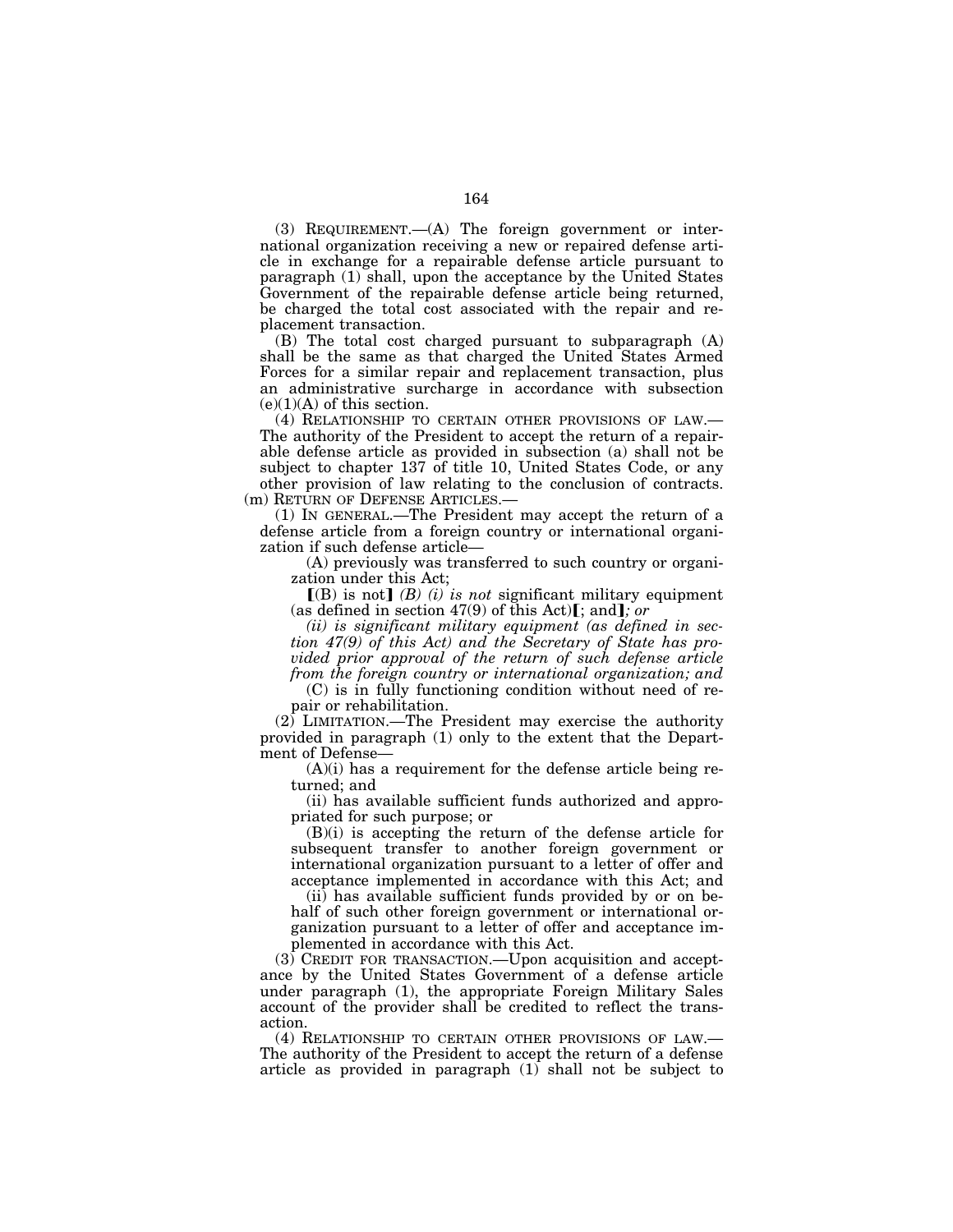chapter 137 of title 10, United States Code, or any other provision of law relating to the conclusion of contracts.

# \* \* \* \* \* \* \* **CHAPTER 3—MILITARY EXPORT CONTROLS**

\* \* \* \* \* \* \* SEC. 36. REPORTS ON COMMERCIAL AND GOVERNMENTAL MILITARY EXPORTS; CONGRESSIONAL ACTION.—(a) The President shall transmit to the Speaker of the House of Representatives, the Committee on Foreign Affairs of the House of Representatives, and to the chairman of the Committee on Foreign Relations of the Senate not more than sixty days after the end of each quarter an unclassified report (except that any material which was transmitted in classified form under subsection  $(b)(1)$  or  $(c)(1)$  of this section may be contained in a classified addendum to such report, and any letter of offer referred to in paragraph (1) of this subsection may be listed in such addendum unless such letter of offer has been the subject of an unclassified certification pursuant to subsection  $(b)(1)$  of this section, and any information provided under paragraph (11) of this subsection may also be provided in a classified addendum) containing—

(1) a listing of all letters of offer to sell any major defense equipment for \$1,000,000 or more under this Act to each foreign country and international organization, by category, if such letters of offer have not been accepted or canceled;

(2) a listing of all such letters of offer that have been accepted during the fiscal year in which such report is submitted, together with the total value of all defense articles and defense services sold to each foreign country and international organization during such fiscal year;

(3) the cumulative dollar amounts, by foreign country and international organization, of sales credit agreements under section 23 and guaranty agreements under section 24 made during the fiscal year in which such report is submitted;

(4) a numbered listing of all licenses and approvals for the export to each foreign country and international organization during such fiscal year of commercially sold major defense equipment, by category, sold for \$1,000,000 or more, together with the total value of all defense articles and defense services so licensed for each foreign country and international organization, setting forth, with respect to the listed major defense equipment—

(A) the items to be exported under the license,

(B) the quantity and contract price of each such item to be furnished, and

(C) the name and address of the ultimate user of each such item;

(5) projections of the dollar amounts, by foreign country and international organization, of sales expected to be made under sections 21 and 22, in the quarter of the fiscal year immediately following the quarter for which such report is submitted;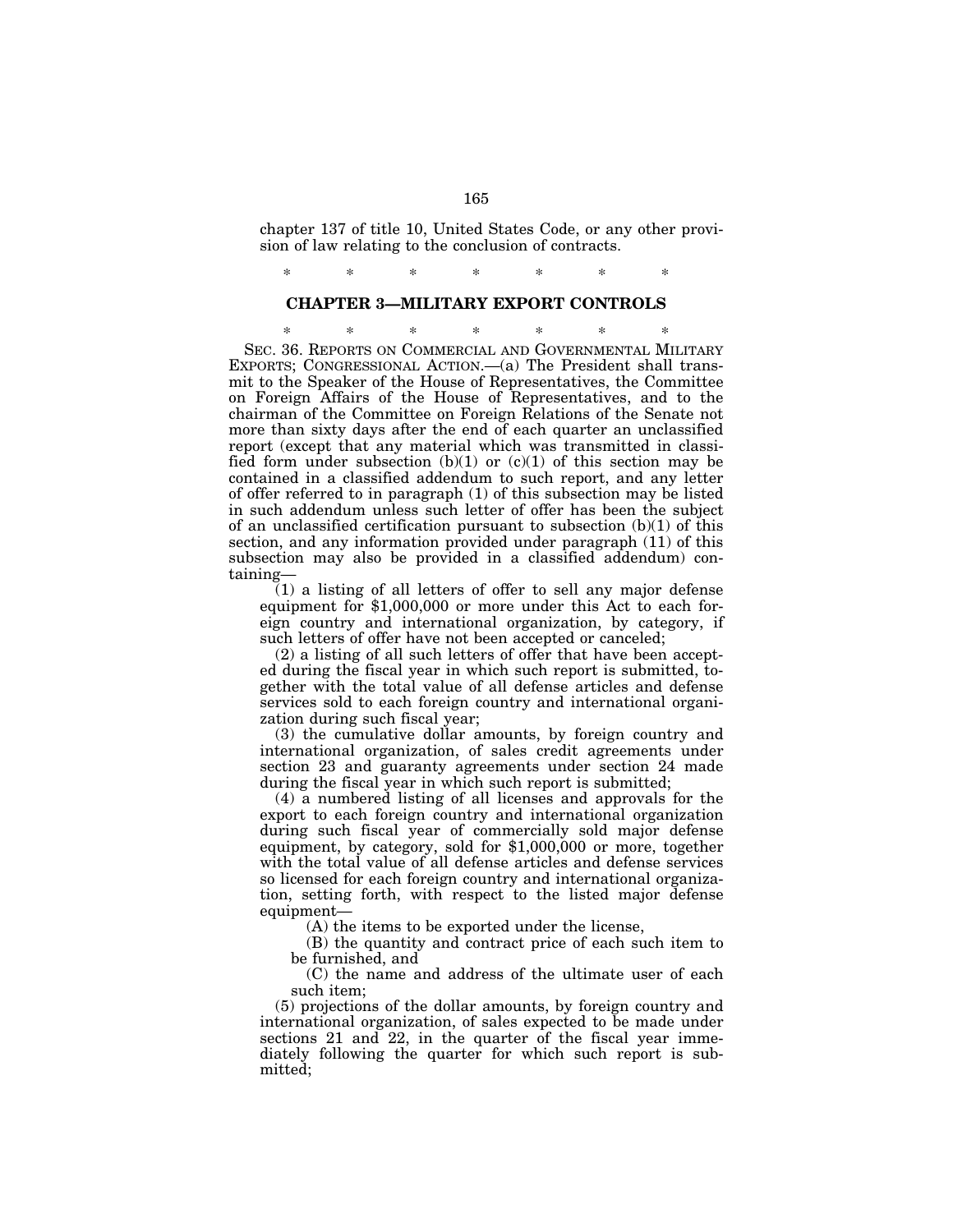(6) a projection with respect to all sales expected to be made to each country and organization for the remainder of the fiscal year in which such report is transmitted;

(7) a description of each payment, contribution, gift, commission, or fee reported to the Secretary of State under section 39, including (A) the name of the person who made such payment, contribution, gift, commission, or fee; (B) the name of any sales agent or other person to whom such payment, contribution, gift, commission, or fee was paid; (C) the date and amount of such payment, contribution, gift, commission, or fee; (D) a description of the sale in connection with which such payment, contribution, gift, commission, or fee was paid; and (E) the identification of any business information considered confidential by the person submitting it which is included in the report;

(8) a listing of each sale under section 29 during the quarter for which such report is made, specifying (A) the purchaser, (B) the United States Government department or agency responsible for implementing the sale, (C) an estimate of the dollar amount of the sale, and (D) a general description of the real property facilities to be constructed pursuant to such sale;

 $(9)$  a listing of the consents to third-party transfers of defense articles or defense services which were granted, during the quarter for which such report is submitted, for purposes of section  $3(a)(2)$  of this Act, the regulations issued under section 38 of this Act, or section  $505(a)(1)(B)$  of the Foreign Assistance Act of 1961, if the value (in terms of original acquisition cost) of the defense articles or defense services to be transferred is \$1,000,000 or more;

(10) a listing of all munitions items (as defined in section  $40(1)(1)$ ) which were sold, leased, or otherwise transferred by the Department of Defense to any other department, agency, or other entity of the United States Government during the quarter for which such report is submitted (including the name of the recipient Government entity and a discussion of what that entity will do with those munitions items) if—

(A) the value of the munitions items was \$250,000 of more; and

(B) the value of all munitions items transferred to that Government department, agency, or other entity during that quarter was \$250,000 or more;

excluding munitions items transferred (i) for disposition or use solely within the United States, or (ii) for use in connection with intelligence activities subject to reporting requirements under title V of the National Security Act of 1947 (50 U.S.C. 413 et seq.; relating to congressional oversight of intelligence activities);

(11) a report on all concluded government-to-government agreements regarding foreign coproduction of defense articles of United States origin and all other concluded agreements involving coproduction or licensed production outside of the United States of defense articles of United States origin (including coproduction memoranda of understanding or agreement) that have not been previously reported under this subsection, which shall include—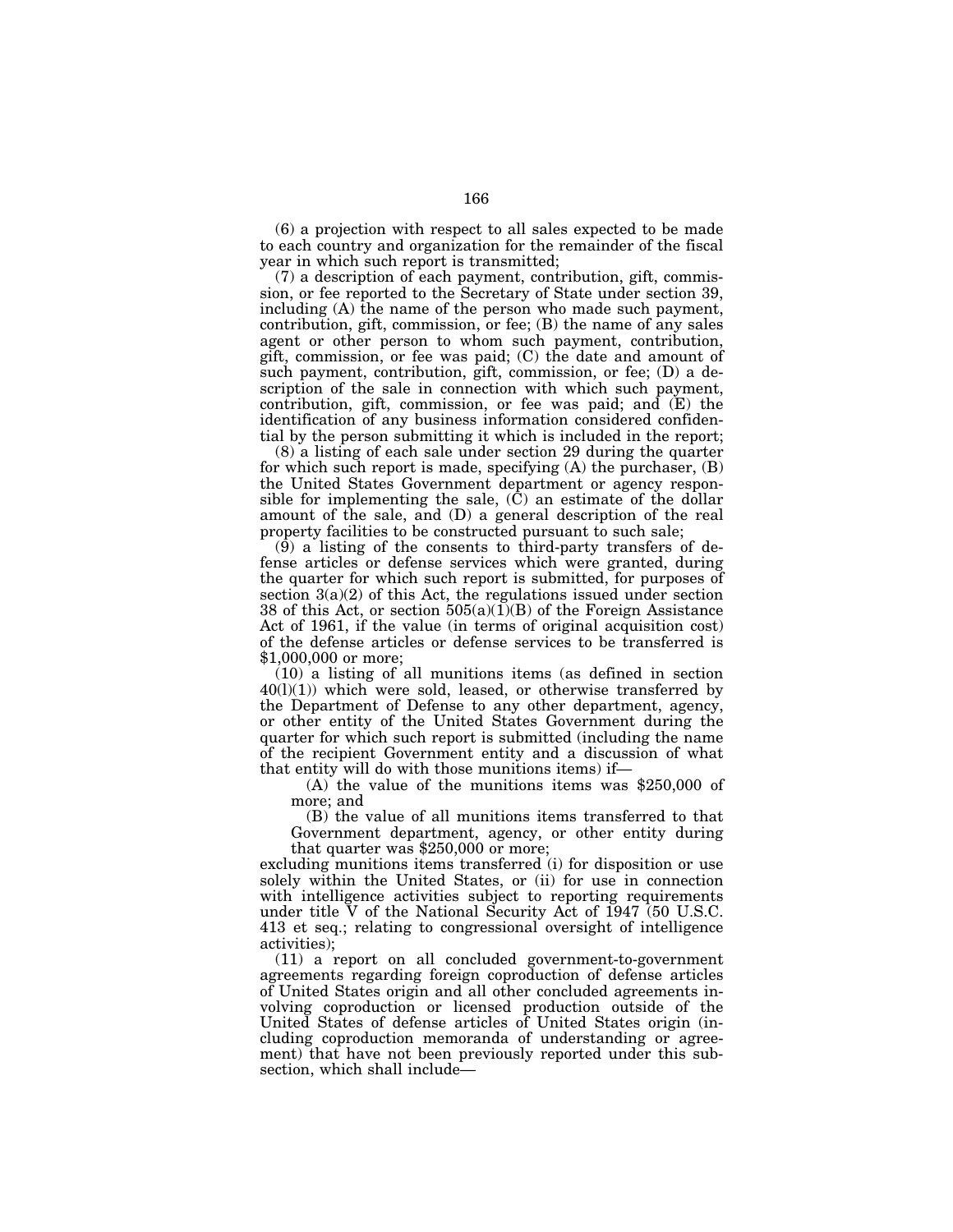(A) the identity of the foreign countries, international organizations, or foreign firms involved;

(B) a description and the estimated value of the articles authorized to be produced, and an estimate of the quantity of the articles authorized to be produced;

(C) a description of any restrictions on third-party transfers of the foreign-manufactured articles; and

(D) if any such agreement does not provide for United States access to and verification of quantities of articles produced overseas and their disposition in the foreign country, a description of alternative measures and controls incorporated in the coproduction or licensing program to ensure compliance with restrictions in the agreement on production quantities and third-party transfers; and

 $(12)$  a report on all exports of significant military equipment for which information has been provided pursuant to section 38(i).

For each letter of offer to sell under paragraphs (1) and (2), the report shall specify (i) the foreign country or international organization to which the defense article or service is offered or was sold, as the case may be: (ii) the dollar amount of the offer to sell or the sale and the number of defense articles offered or sold, as the case may be; (iii) a description of the defense article or service offered or sold, as the case may be; and (iv) the United States Armed Forces or other agency of the United States which is making the offer to sell or the sale, as the case may be.

 $(b)(1)$  Subject to paragraph  $(6)$ , in the case of any letter of offer to sell any defense articles or services under this Act for \$50,000,000 or more, any design and construction services for \$200,000,000 or more, or any major defense equipment for \$14,000,000 or more, before such letter of offer is issued, the President shall submit to the Speaker of the House of Representatives, the Committee on Foreign Affairs of the House of Representatives, and to the chairman of the Committee on Foreign Relations of the Senate a numbered certification with respect to such offer to sell containing the information specified in clauses (i) through (iv) of subsection (a), or (in the case of a sale of design and construction services) the information specified in clauses (A) through (D) of paragraph (9) of subsection (a), and a description, containing the information specified in paragraph (8) of subsection (a), of any contribution, gift, commission, or fee paid or offered or agreed to be paid in order to solicit, promote, or otherwise to secure such letter of offer. Such numbered certifications shall also contain an item, classified if necessary, identifying the sensitivity of technology contained in the defense articles, defense services, or design and construction services proposed to be sold, and a detailed justification of the reasons necessitating the sale of such articles or services in view of the sensitivity of such technology. In a case in which such articles or services listed on the Missile Technology Control Regime Annex are intended to support the design, development, or production of a Category I space launch vehicle system (as defined in section 74), such report shall include a description of the proposed export and rationale for approving such export, including the consistency of such export with United States missile nonproliferation policy. Each such numbered certification shall contain an item indi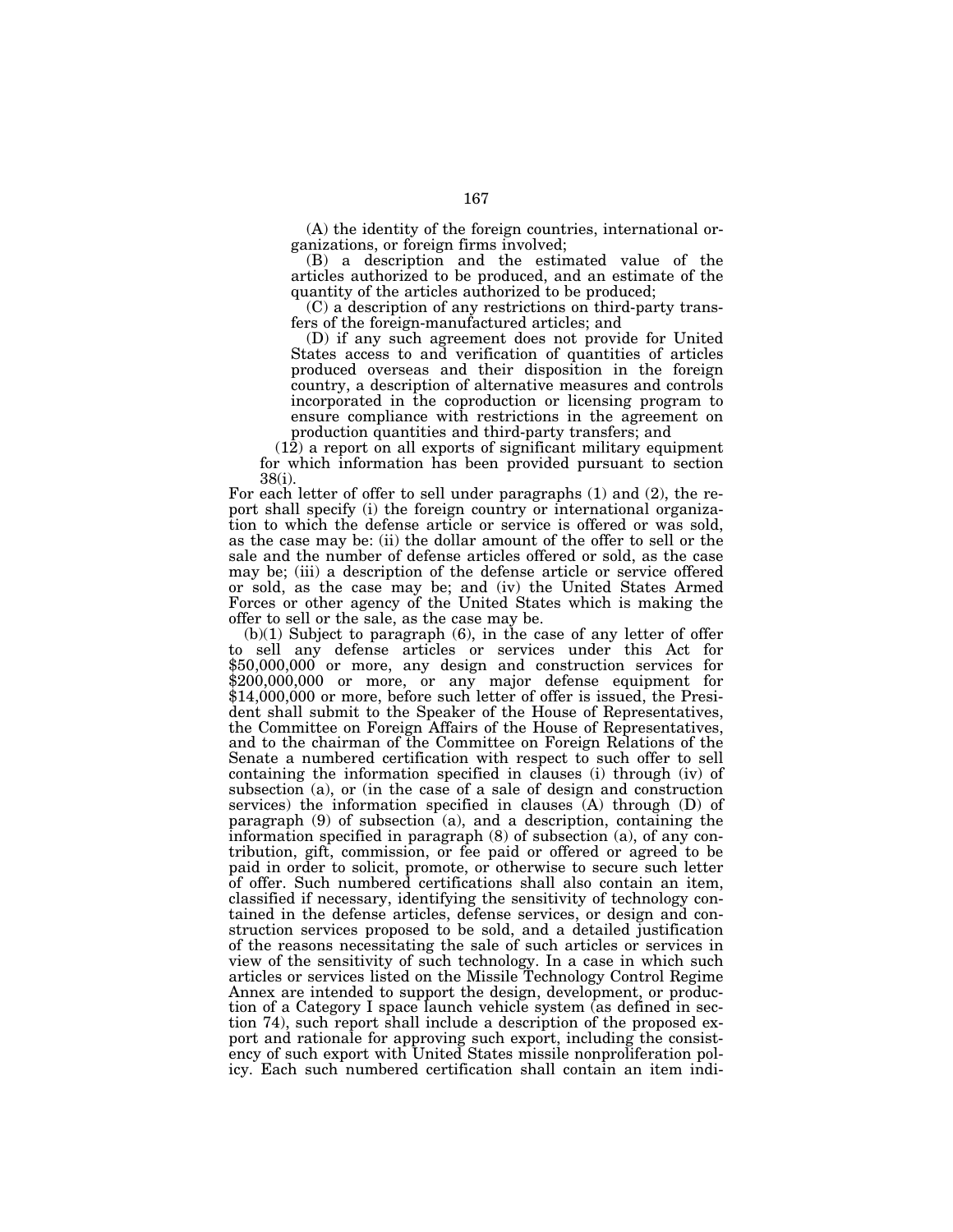cating whether any offset agreement is proposed to be entered into in connection with such letter of offer to sell (if known on the date of transmittal of such certification). In addition, the President shall, upon the request of such committee or the Committee on Foreign Affairs of the House of Representatives, transmit promptly to both such committees a statement setting forth, to the extent specified in such request—

(A) a detailed description of the defense articles, defense services, or design and construction services to be offered, including a brief description of the capabilities of any defense article to be offered;

(B) an estimate of the number of officers and employees of the United States Government and of United States civilian contract personnel expected to be needed in such country to carry out the proposed sale;

(C) the name of each contractor expected to provide the defense article, defense service, or design and construction services proposed to be sold and a description of any offset agreement with respect to such sale;

(D) an evaluation, prepared by the Secretary of State in consultation with the Secretary of Defense and the Director of Central Intelligence, of the manner, if any, in which the proposed sale would—

(i) contribute to an arms race;

(ii) support international terrorism;

(iii) increase the possibility of an outbreak or escalation of conflict;

(iv) prejudice the negotiation of any arms controls; or

(v) adversely affect the arms control policy of the United States;

(E) the reasons why the foreign country or international organization to which the sale is proposed to be made needs the defense articles, defense services, or design and construction services which are the subject of such sale and a description of how such country or organization intends to use such defense articles, defense services, or design and construction services;

(F) an analysis by the President of the impact of the proposed sale on the military stocks and the military preparedness of the United States;

(G) the reasons why the proposed sale is in the national interest of the United States;

(H) an analysis by the President of the impact of the proposed sale on the military capabilities of the foreign country or international organization to which such sale would be made;

(I) an analysis by the President of how the proposed sale would affect the relative military strengths of countries in the region to which the defense articles, defense services, or design and construction services which are the subject of such sale would be delivered and whether other countries in the region have comparable kinds and amounts of defense articles, defense services, or design and construction services;

(J) an estimate of the levels of trained personnel and maintenance facilities of the foreign country or international organization to which the sale would be made which are needed and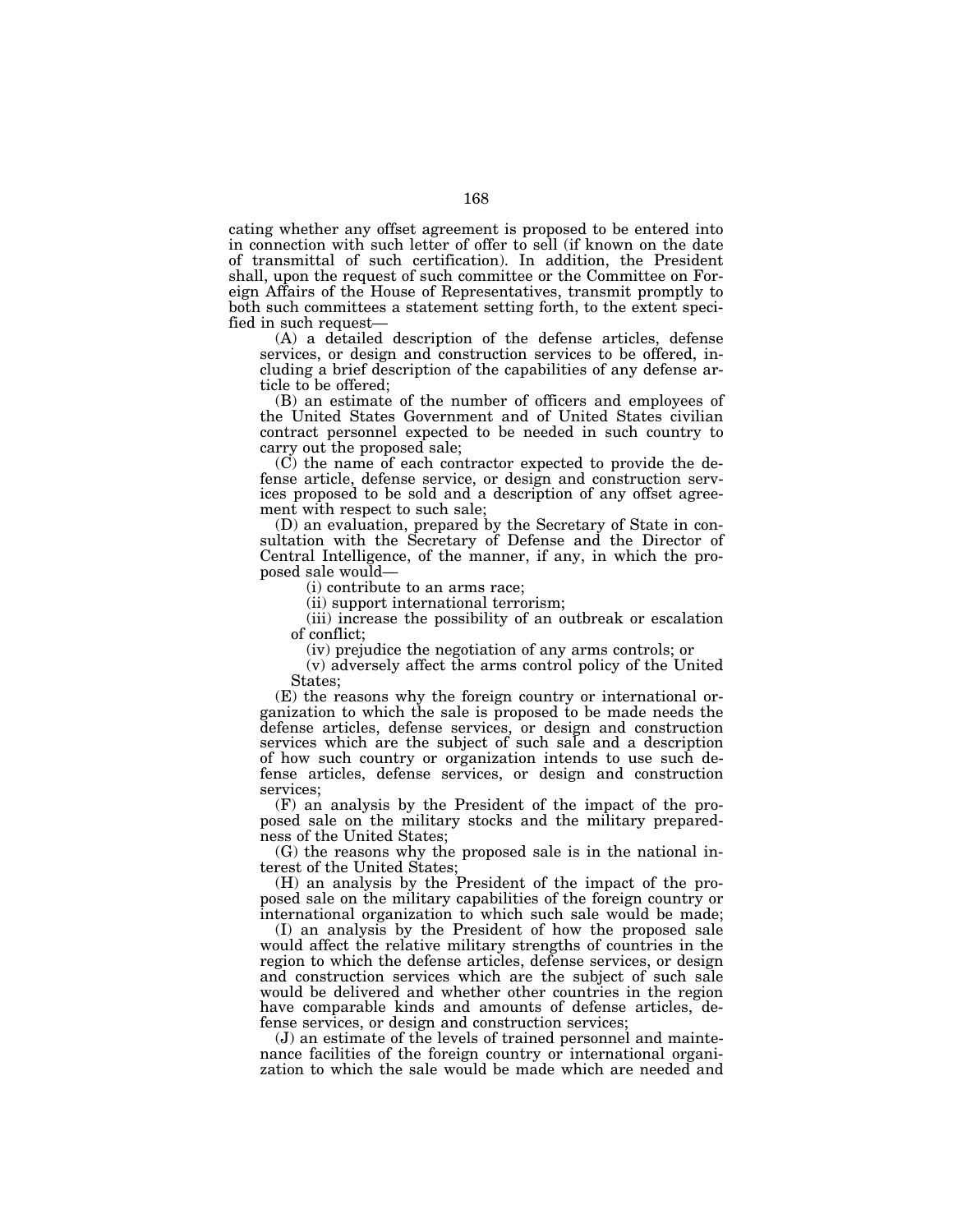available to utilize effectively the defense articles, defense services, or design and construction services proposed to be sold;

(K) an analysis of the extent to which comparable kinds and amounts of defense articles, defense services, or design and construction services are available from other countries;

(L) an analysis of the impact of the proposed sale on United States relations with the countries in the region to which the defense articles, defense services, or design and construction services which are the subject of such sale would be delivered;

(M) a detailed description of any agreement proposed to be entered into by the United States for the purchase or acquisition by the United States of defense articles, defense services, design and construction services or defense equipment, or other articles, services, or equipment of the foreign country or international organization in connection with, or as consideration for, such letter of offer, including an analysis of the impact of such proposed agreement upon United States business concerns which might otherwise have provided such articles, services, or equipment to the United States, an estimate of the costs to be incurred by the United States in connection with such agreement compared with costs which would otherwise have been incurred, an estimate of the economic impact and unemployment which would result from entering into such proposed agreement, and an analysis of whether such costs and such domestic economic impact justify entering into such proposed agreement;

(N) the projected delivery dates of the defense articles, defense services, or design and construction services to be offered;

(O) a detailed description of weapons and levels of munitions that may be required as support for the proposed sale; and

(P) an analysis of the relationship of the proposed sale to projected procurements of the same item.

A certification transmitted pursuant to this subsection shall be unclassified, except that the information specified in clause (ii) and the details of the description specified in clause (iii) of subsection (a) may be classified if the public disclosure thereof would be clearly detrimental to the security of the United States, in which case the information shall be accompanied by a description of the damage to the national security that could be expected to result from public disclosure of the information. The letter of offer shall not be issued, with respect to a proposed sale to the North Atlantic Treaty Organization, any member country of such Organization, Japan, Australia, the Republic of Korea, Israel, or New Zealand, if the Congress, within fifteen calendar days after receiving such certification, or with respect to a proposed sale to any other country or organization, if the Congress within thirty calendar days after receiving such certification, enacts a joint resolution prohibiting the proposed sale, unless the President states in his certification that an emergency exists which requires such sale in the national security interests of the United States. If the President states in his certification that an emergency exists which requires the proposed sale in the national security interest of the United States, thus waiving the congressional review requirements of this subsection, he shall set forth in the certification a detailed justification for his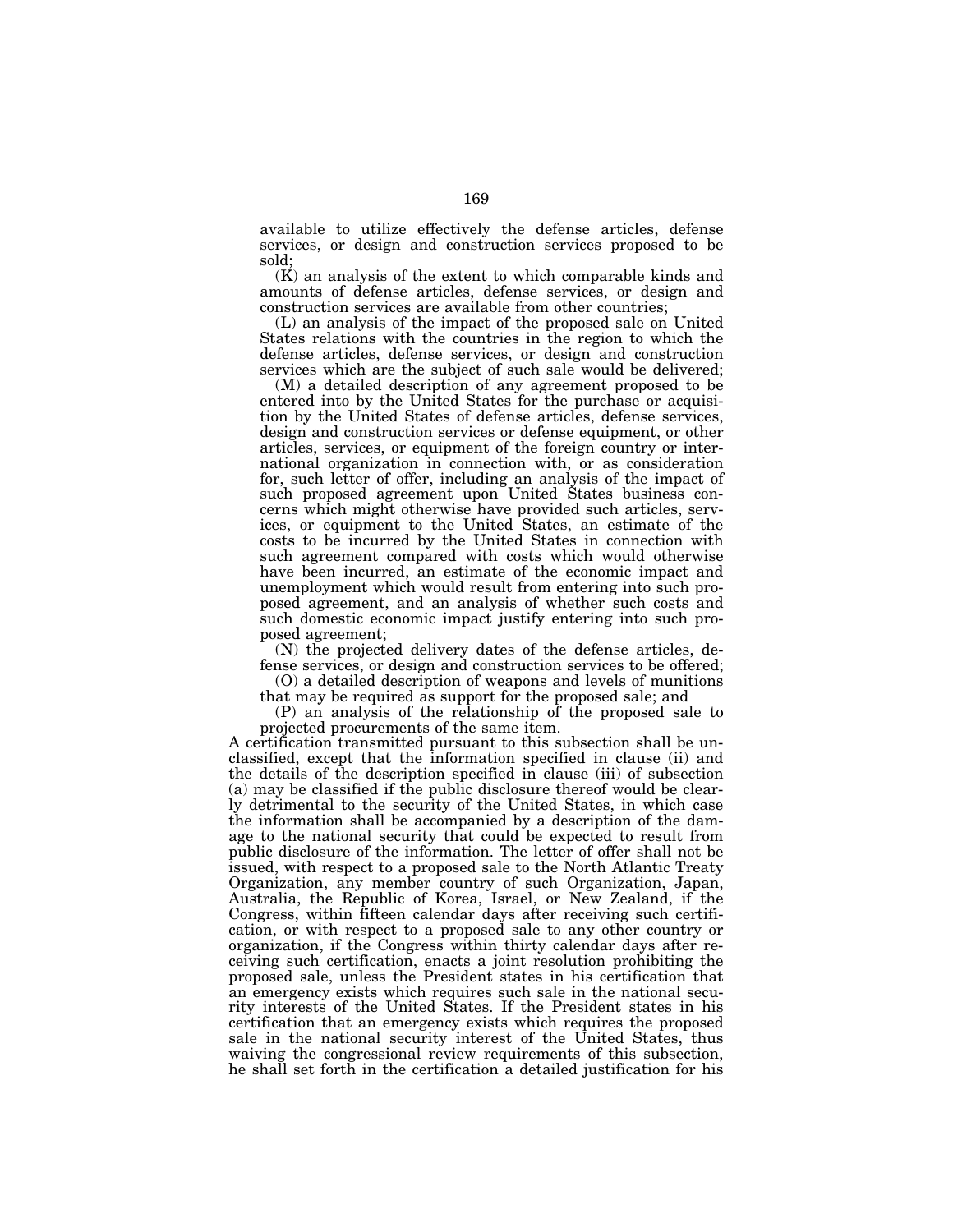determination, including a description of the emergency circumstances which necessitate the immediate issuance of the letter of offer and a discussion of the national security interests involved.

(2) Any such joint resolution shall be considered in the Senate in accordance with the provisions of section 601(b) of the International Security Assistance and Arms Export Control Act of 1976, except that for purposes of consideration of any joint resolution with respect to the North Atlantic Treaty Organization, any member country of such Organization, Japan, Australia, the Republic of Korea, Israel, or New Zealand, it shall be in order in the Senate to move to discharge a committee to which such joint resolution was referred if such committee has not reported such joint resolution at the end of five calendar days after its introduction.

(3) For the purpose of expediting the consideration and enactment of joint resolutions under this subsection, a motion to proceed to the consideration of any such joint resolution after it has been reported by the appropriate committee shall be treated as highly privileged in the House of Representatives.

(4) In addition to the other information required to be contained in a certification submitted to the Congress under this subsection, each such certification shall cite any quarterly report submitted pursuant to section 28 of this Act which listed a price and availability estimate, or a request for the issuance of a letter of offer, which was a basis for the proposed sale which is the subject of such certification.

(5)(A) If, before the delivery of any major defense article or major defense equipment, or the furnishing of any defense service or design and construction service, sold pursuant to a letter of offer described in paragraph (1), the sensitivity of technology or the capability of the article, equipment, or service is enhanced or upgraded from the level of sensitivity or capability described in the numbered certification with respect to an offer to sell such article, equipment, or service, then, at least 45 days before the delivery of such article or equipment or the furnishing of such service, the President shall prepare and transmit to the chairman of the Committee on Foreign Affairs of the House of Representatives and the chairman of the Committee on Foreign Relations of the Senate a report—

(i) describing the manner in which the technology or capability has been enhanced or upgraded and describing the significance of such enhancement or upgrade; and

(ii) setting forth a detailed justification for such enhancement or upgrade.

(B) The provisions of subparagraph (A) apply to an article or equipment delivered, or a service furnished, within ten years after the transmittal to the Congress of a numbered certification with respect to the sale of such article, equipment, or service.

(C) Subject to paragraph (6), if the enhancement or upgrade in the sensitivity of technology or the capability of major defense equipment, defense articles, defense services, or design and construction services described in a numbered certification submitted under this subsection costs \$14,000,000 or more in the case of any major defense equipment, \$50,000,000 or more in the case of defense articles or defense services, or \$200,000,000 or more in the case of design or construction services, then the President shall submit to the Speaker of the House of Representatives, the Com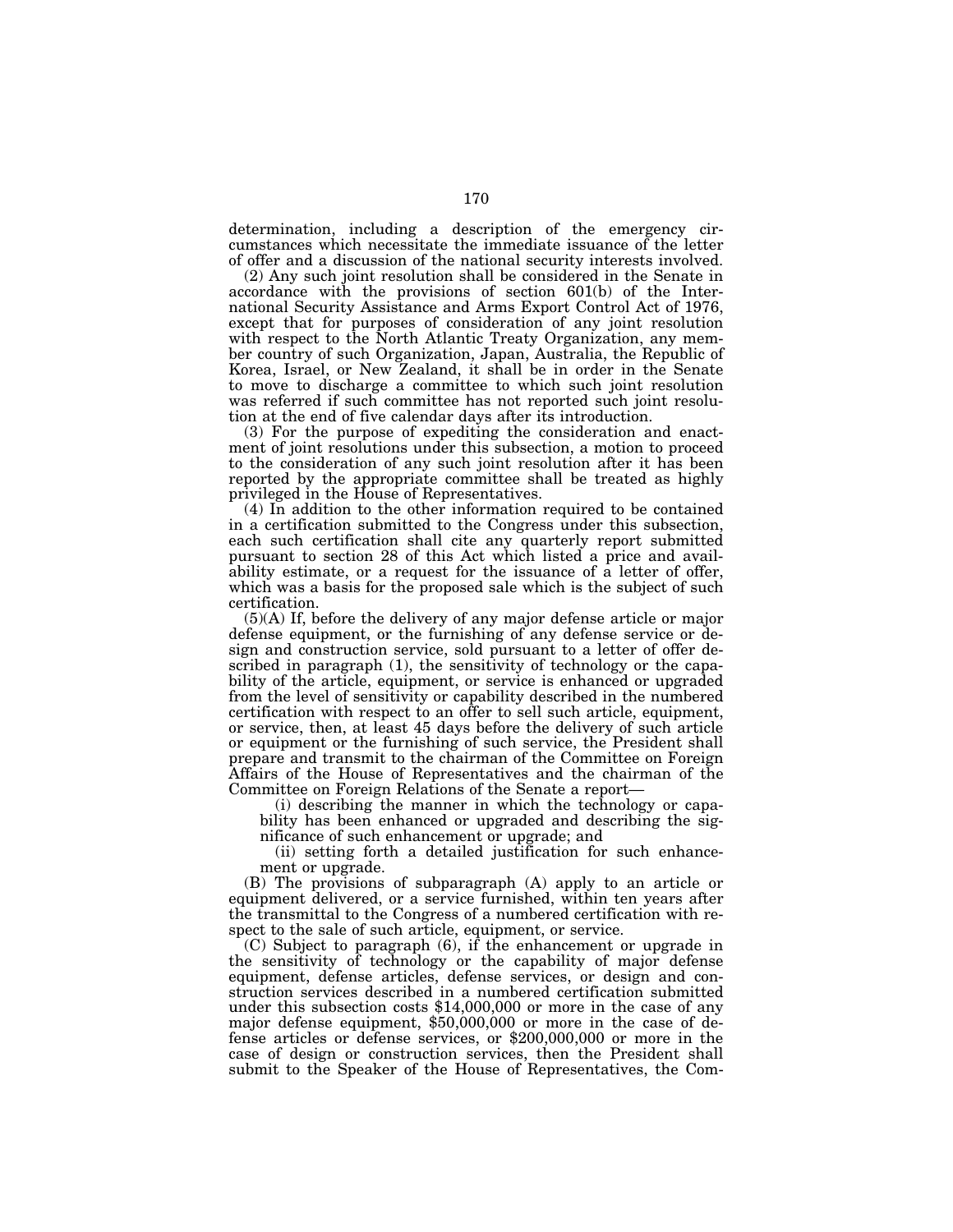mittee on Foreign Affairs of the House of Representatives, and the chairman of the Committee on Foreign Relations of the Senate a new numbered certification which relates to such enhancement or upgrade and which shall be considered for purposes of this subsection as if it were a separate letter of offer to sell defense equipment, articles, or services, subject to all of the requirements, restrictions, and conditions set forth in this subsection. For purposes of this subparagraph, references in this subsection to sales shall be deemed to be references to enhancements or upgrades in the sensitivity of technology or the capability of major defense equipment, articles, or services, as the case may be.

(D) For the purposes of subparagraph (A), the term ''major defense article'' shall be construed to include electronic devices, which if upgraded, would enhance the mission capability of a weapons system.

(6) The limitation in paragraph (1) and the requirement in paragraph (5)(C) shall apply in the case of a letter of offer to sell to *the North Atlantic Treaty Organization or* a member country of the North Atlantic Treaty Organization (NATO) or Australia, Japan, the Republic of Korea, Israel, or New Zealand that does not authorize a new sales territory that includes any country other than such countries only if the letter of offer involves—

(A) the sale of major defense equipment under this Act for, or the enhancement or upgrade of major defense equipment at a cost of, \$25,000,000 or more, as the case may be; and

(B) the sale of defense articles or services for, or the enhancement or upgrade of defense articles or services at a cost of, \$100,000,000 or more, as the case may be; or

(C) the sale of design and construction services for, or the enhancement or upgrade of design and construction services at a cost of,  $$300,000,000$  or more, as the case may be.

 $(c)(1)$  Subject to paragraph  $(5)$ , in the case of an application by a person (other than with regard to a sale under section 21 or section 22 of this Act) for a license for the export of any major defense equipment sold under a contract in the amount of \$14,000,000 or more or of defense articles or defense services sold under a contract in the amount of \$50,000,000 or more (or, in the case of a defense article that is a firearm controlled under category I of the United States Munitions List, \$1,000,000 or more), before issuing such license the President shall transmit to the Speaker of the House of Representatives, the Committee on Foreign Affairs of the House of Representatives, and to the chairman of the Committee on Foreign Relations of the Senate an unclassified numbered certification with respect to such application specifying (A) the foreign country or international organization to which such export will be made, (B) the dollar amount of the items to be exported, and (C) a description of the items to be exported. Each such numbered certification shall also contain an item indicating whether any offset agreement is proposed to be entered into in connection with such export and a description of any such offset agreement. In addition, the President shall, upon the request of such committee or the Committee on Foreign Affairs of the House of Representatives, transmit promptly to both such committees a statement setting forth, to the extent specified in such request a description of the capabilities of the items to be exported, an estimate of the total number of United States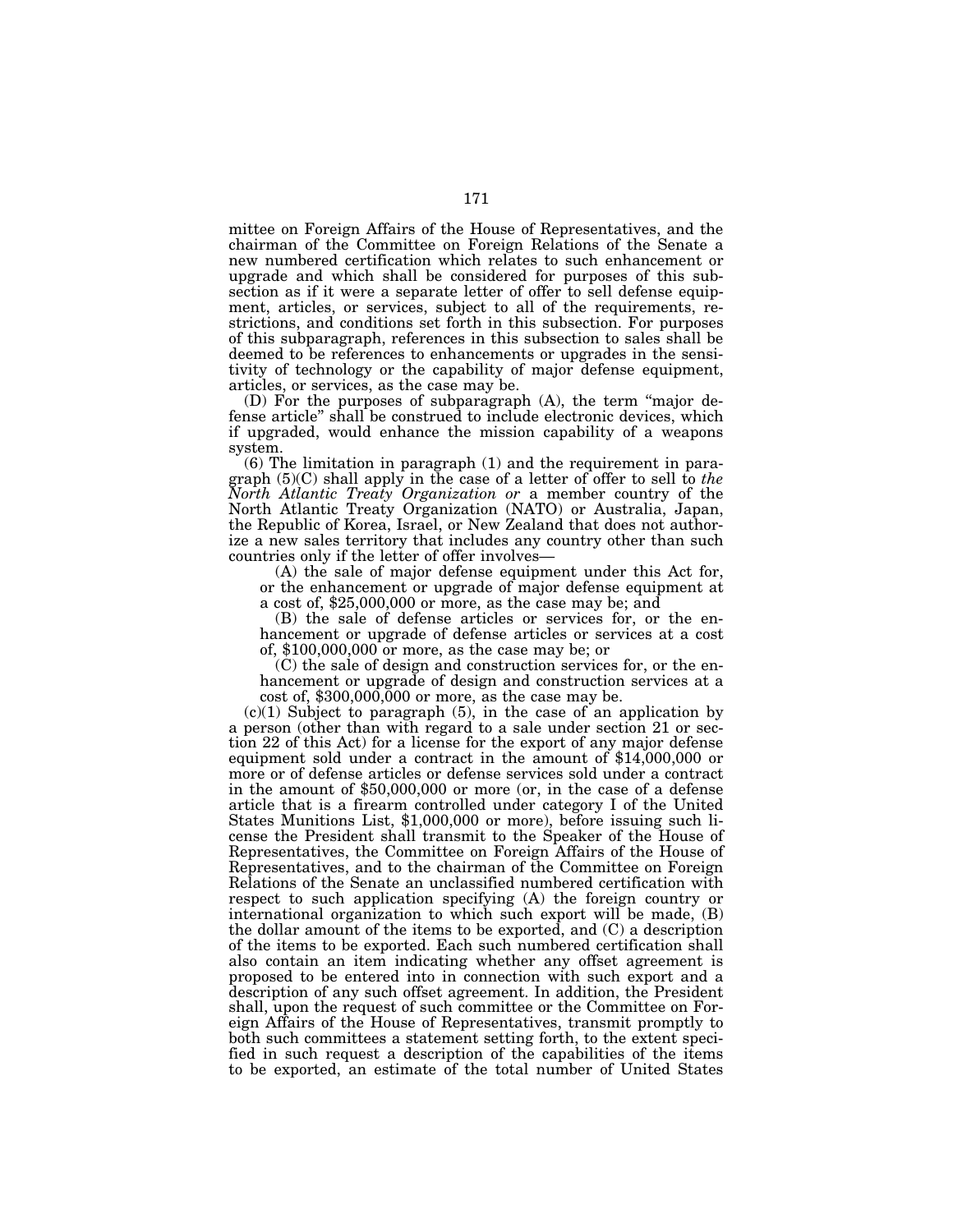personnel expected to be needed in the foreign country concerned in connection with the items to be exported and an analysis of the arms control impact pertinent to such application, prepared in consultation with the Secretary of Defense. In a case in which such articles or services listed on the Missile Technology Control Regime Annex are intended to support the design, development, or production of a Category I space launch vehicle system (as defined in section 74), such report shall include a description of the proposed export and rationale for approving such export, including the consistency of such export with United States missile nonproliferation policy. A certification transmitted pursuant to this subsection shall be unclassified, except that the information specified in clause (B) and the details of the description specified in clause (C) may be classified if the public disclosure thereof would be clearly detrimental to the security of the United States, in which case the information shall be accompanied by a description of the damage to the national security that could be expected to result from public disclosure of the information.

(2) Unless the President states in his certification that an emergency exists which requires the proposed export in the national security interests of the United States, a license for export described in paragraph (1)—

(A) in the case of a license for an export to the North Atlantic Treaty Organization, any member country of that Organization or Australia, Japan, the Republic of Korea, Israel, or New Zealand, shall not be issued until at least 15 calendar days after the Congress receives such certification, and shall not be issued then if the Congress, within that 15-day period, enacts a joint resolution prohibiting the proposed export;

(B) in the case of a license for an export of a commercial communications satellite for launch from, and by nationals of, the Russian Federation, Ukraine, or Kazakhstan, shall not be issued until at least 15 calendar days after the Congress receives such certification, and shall not be issued then if the Congress, within that 15-day period, enacts a joint resolution prohibiting the proposed export; and

(C) in the case of any other license, shall not be issued until at least 30 calendar days after the Congress receives such certification, and shall not be issued then if the Congress, within that 30-day period, enacts a joint resolution prohibiting the proposed export.

If the President states in his certification that an emergency exists which requires the proposed export in the national security interests of the United States, thus waiving the requirements of subparagraphs (A) and (B) of this paragraph, he shall set forth in the certification a detailed justification for his determination, including a description of the emergency circumstances which necessitate the immediate issuance of the export license and a discussion of the national security interests involved.

(3)(A) Any joint resolution under this subsection shall be considered in the Senate in accordance with the provisions of section 601(b) of the International Security Assistance and Arms Export Control Act of 1976.

(B) For the purpose of expediting the consideration and enactment of joint resolutions under this subsection, a motion to proceed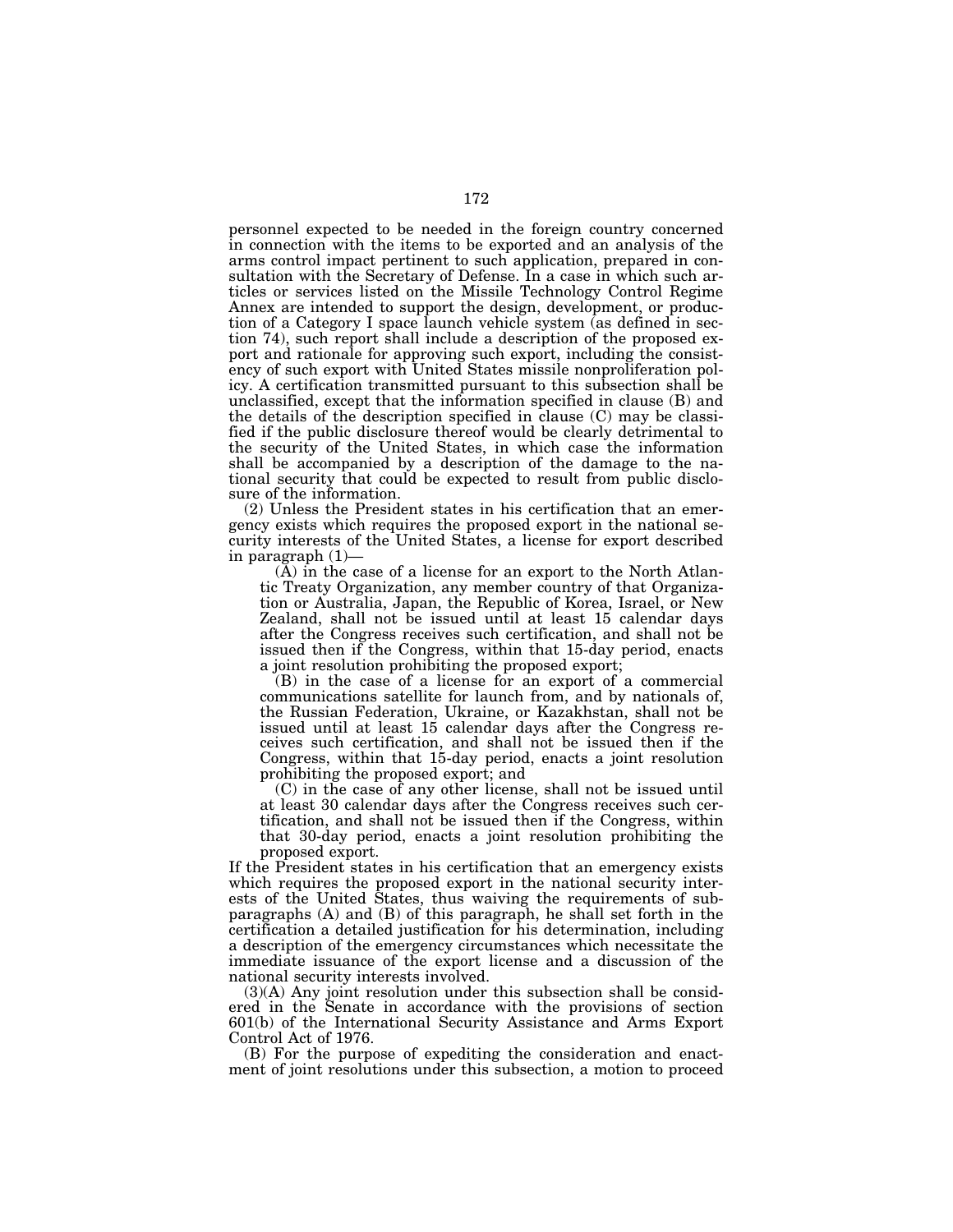to the consideration of any such joint resolution after it has been reported by the appropriate committee shall be treated as highly privileged in the House of Representatives.

(4) The provisions of subsection  $(b)(5)$  shall apply to any equipment, article, or service for which a numbered certification has been transmitted to Congress pursuant to paragraph (1) in the same manner and to the same extent as that subsection applies to any equipment, article, or service for which a numbered certification has been transmitted to Congress pursuant to subsection (b)(1). For purposes of such application, any reference in subsection (b)(5) to "a letter of offer" or "an offer" shall be deemed to be a reference to "a contract".

(5) In the case of an application by a person (other than with regard to a sale under section 21 or  $22$  of this Act) for a license for the export to a member country of the North Atlantic Treaty Organization (NATO) or Australia, Japan, the Republic of Korea, Israel, or New Zealand that does not authorize a new sales territory that includes any country other than such countries, the limitations on the issuance of the license set forth in paragraph (1) shall apply only if the license is for export of—

(A) major defense equipment sold under a contract in the amount of \$25,000,000 or more; or

(B) defense articles or defense services sold under a contract in the amount of \$100,000,000 or more.

(6) The President shall notify the Speaker of the House of Representatives and the Chairman of the Committee on Foreign Relations of the Senate at least 15 days prior to an export pursuant to a treaty referred to in section  $3\delta(j)(1)(C)(i)$  of this Act to which the provisions of paragraph (1) of this subsection would apply absent an exemption granted under section  $38(j)(1)$  of this Act, for which purpose such notification shall contain information comparable to that specified in paragraph (1) of this subsection.

 $(d)(1)$  In the case of an approval under section 38 of this Act of a United States commercial technical assistance or manufacturing licensing agreement which involves the manufacture abroad of any item of significant combat equipment on the United States Munitions List, before such approval is given, the President shall submit a certification with respect to such proposed commercial agreement in a manner similar to the certification required under subsection  $(c)(1)$  containing comparable information, except that the last sentence of such subsection shall not apply to certifications submitted pursuant to this subsection.

(2) A certification under this subsection shall be submitted—

(A) at least 15 days before approval is given in the case of an agreement for or in a country which is a member of the North Atlantic Treaty Organization or Australia, Japan, the Republic of Korea, Israel, or New Zealand; and

(B) at least 30 days before approval is given in the case of an agreement for or in any other country;

unless the President states in his certification that an emergency exists which requires the immediate approval of the agreement in the national security interests of the United States.

(3) If the President states in his certification that an emergency exists which requires the immediate approval of the agreement in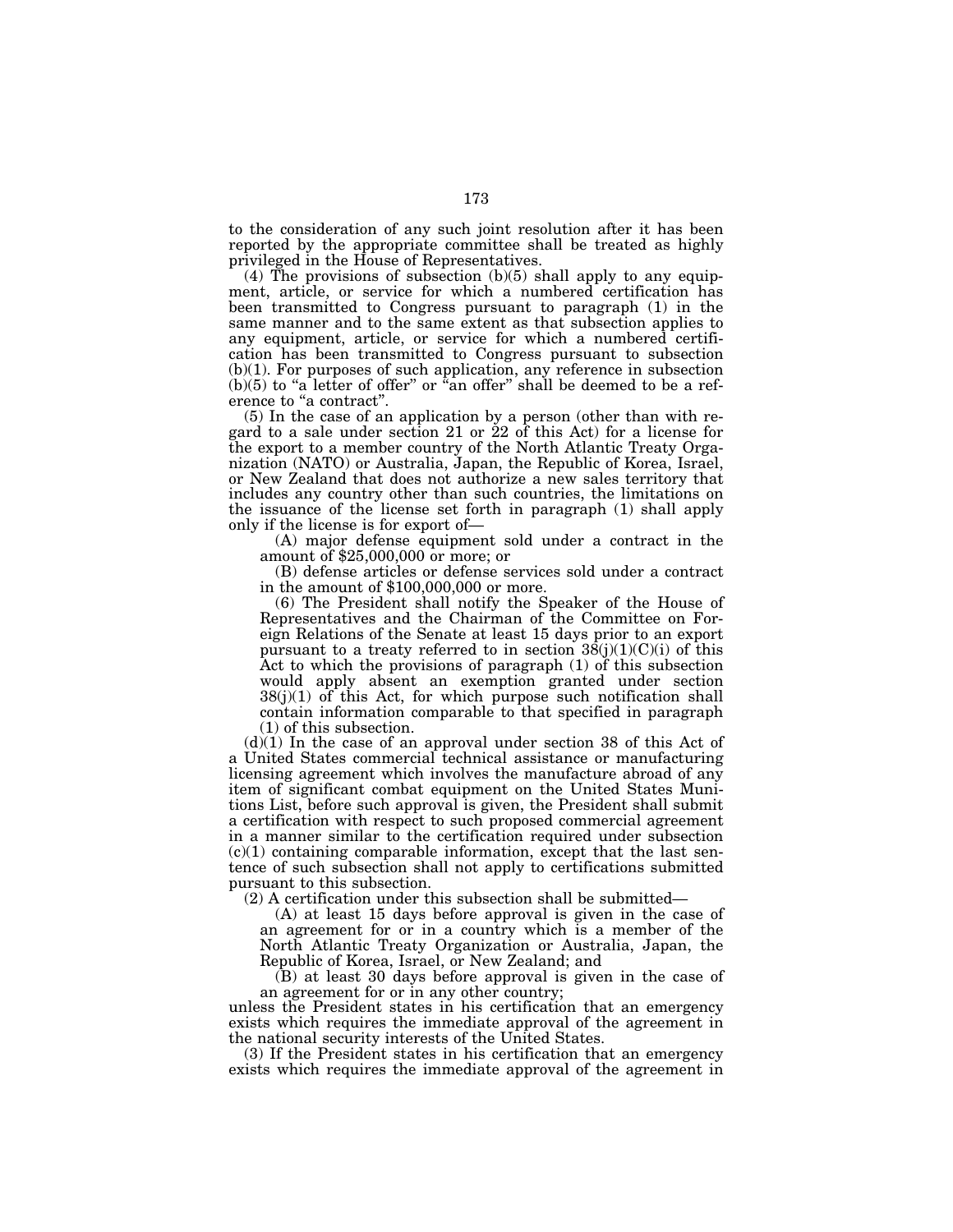the national security interests of the United States, thus waiving the requirements of paragraph (4), he shall set forth in the certification a detailed justification for his determination, including a description of the emergency circumstances which necessitate the immediate approval of the agreement and a discussion of the national security interests involved.

(4) Approval for an agreement subject to paragraph (1) may not be given under section 38 if the Congress, within the 15-day or 30 day period specified in paragraph  $(2)(A)$  or  $(B)$ , as the case may be, enacts a joint resolution prohibiting such approval.

(5)(A) Any joint resolution under paragraph (4) shall be considered in the Senate in accordance with the provisions of section 601(b) of the International Security Assistance and Arms Export Control Act of 1976.

(B) For the purpose of expediting the consideration and enactment of joint resolutions under paragraph (4), a motion to proceed to the consideration of any such joint resolution after it has been reported by the appropriate committee shall be treated as highly privileged in the House of Representatives.

(6) The President shall notify the Speaker of the House of Representatives and the Chairman of the Committee on Foreign Relations of the Senate at least 15 days prior to an export pursuant to a treaty referred to in section  $38(j)(1)(C)(i)$  of this Act to which the provisions of paragraph (1) of this subsection would apply absent an exemption granted under section  $38(j)(1)$  of this Act, for which purpose such notification shall contain information comparable to that specified in paragraph (1) of this subsection.

(e) For purposes of this section—

 $(1)$  the term "offset agreement" means an agreement, arrangement, or understanding between a United States supplier of defense articles or defense services and a foreign country under which the supplier agrees to purchase or acquire, or to promote the purchase or acquisition by other United States persons of, goods or services produced, manufactured, grown, or extracted, in whole or in part, in that foreign country in consideration for the purchase by the foreign country of defense articles or defense service from the supplier; and

(2) the term ''United States person'' means—

(A) an individual who is a national or permanent resident alien of the United States; and

(B) any corporation, business association, partnership, trust, or other juridical entity—

(i) organized under the laws of the United States or

any State, district, territory, or possession thereof; or (ii) owned or controlled in fact by individuals described in subparagraph (A).

(f) The President shall cause to be published in a timely manner in the Federal Register, upon transmittal to the Speaker of the House of Representatives, the Committee on Foreign Affairs of the House of Representatives, and to the chairman of the Committee on Foreign Relations of the Senate, the full unclassified text of—

(1) each numbered certification submitted pursuant to subsection (b);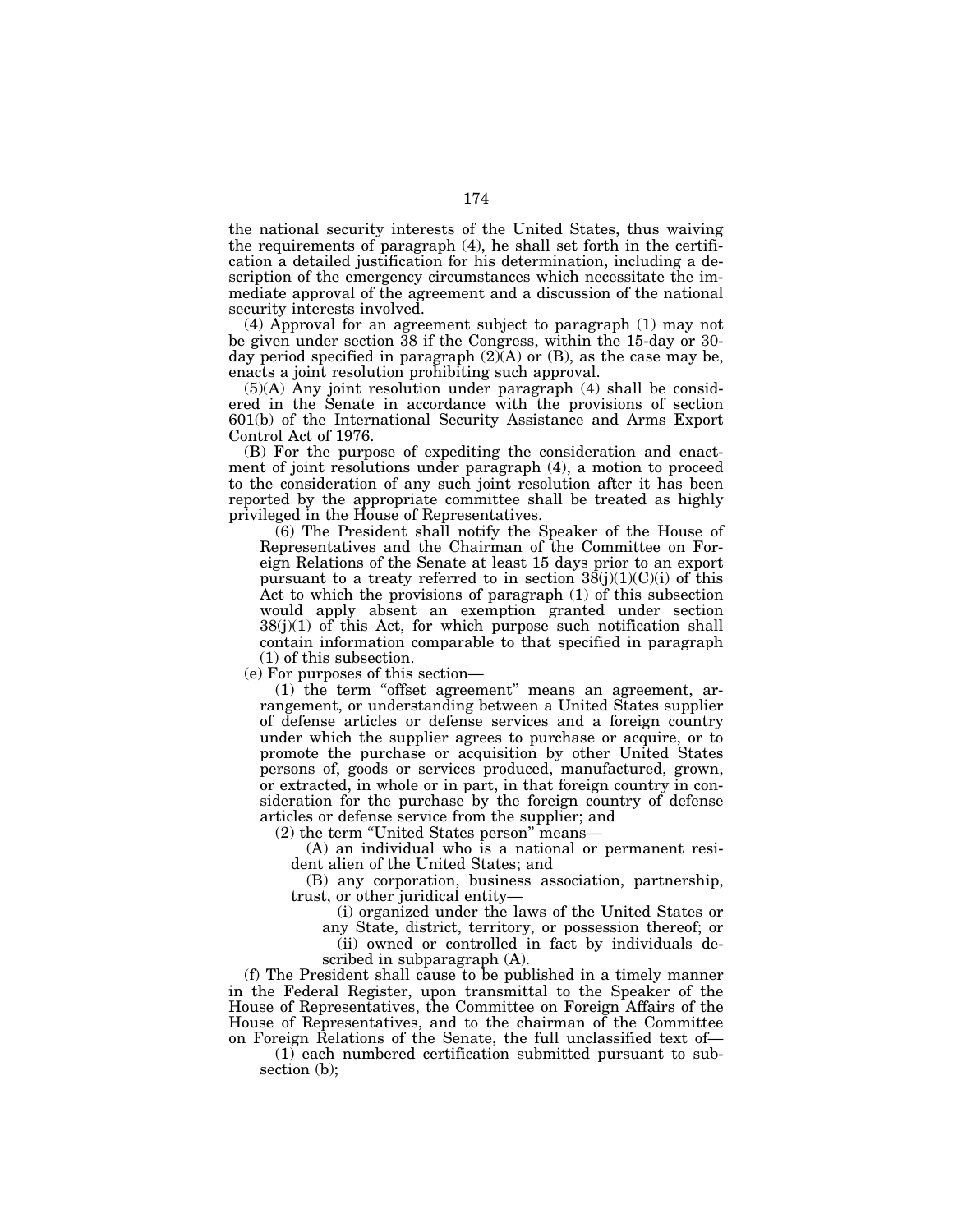(2) each notification of a proposed commercial sale submitted under subsection (c); and

(3) each notification of a proposed commercial technical assistance or manufacturing licensing agreement submitted under subsection (d).

(g) Information relating to offset agreements provided pursuant to subparagraph  $(C)$  of the fifth sentence of subsection  $(b)(1)$  and the second sentence of subsection  $(c)(1)$  shall be treated as confidential information in accordance with section 12(c) of the Export Administration Act of 1979 (50 U.S.C. App. 2411(c)).

(h) CERTIFICATION REQUIREMENT RELATING TO ISRAEL'S QUALI- TATIVE MILITARY EDGE.— (1) IN GENERAL.—Any certification relating to a proposed

sale or export of defense articles or defense services under this section to any country in the Middle East other than Israel shall include a determination that the sale or export of the defense articles or defense services will not adversely affect Israel's qualitative military edge over military threats to Israel.

(2) REQUIREMENTS WITH RESPECT TO DETERMINATION FOR MAJOR DEFENSE EQUIPMENT.—A determination under paragraph (1) relating to the sale or export of major defense equipment shall include—

(A) a detailed explanation of Israel's capacity to address the improved capabilities provided by such sale or export; (B) a detailed evaluation of—

(i) how such sale or export alters the strategic and tactical balance in the region, including relative capabilities; and

(ii) Israel's capacity to respond to the improved regional capabilities provided by such sale or export;

(C) an identification of any specific new capacity, capabilities, or training that Israel may require to address the regional or country-specific capabilities provided by such sale or export; and

(D) a description of any additional United States security assurances to Israel made, or requested to be made,

in connection with, or as a result of, such sale or export. (3) QUALITATIVE MILITARY EDGE DEFINED.—In this subsection, the term "qualitative military edge" means the ability to counter and defeat any credible conventional military threat from any individual state or possible coalition of states or from non-state actors, while sustaining minimal damages and casualties, through the use of superior military means, possessed in sufficient quantity, including weapons, command, control, communication, intelligence, surveillance, and reconnaissance capabilities that in their technical characteristics are superior in capability to those of such other individual or possible coalition of states or non-state actors.

(i) PRIOR NOTIFICATION OF SHIPMENT OF ARMS.—At least 30 days prior to a shipment of defense articles subject to the requirements of subsection (b) at the joint request of the Chairman and Ranking Member of the Committee on Foreign Relations of the Senate or the Committee on Foreign Affairs of the House of Representatives, the President shall provide notification of such pending shipment,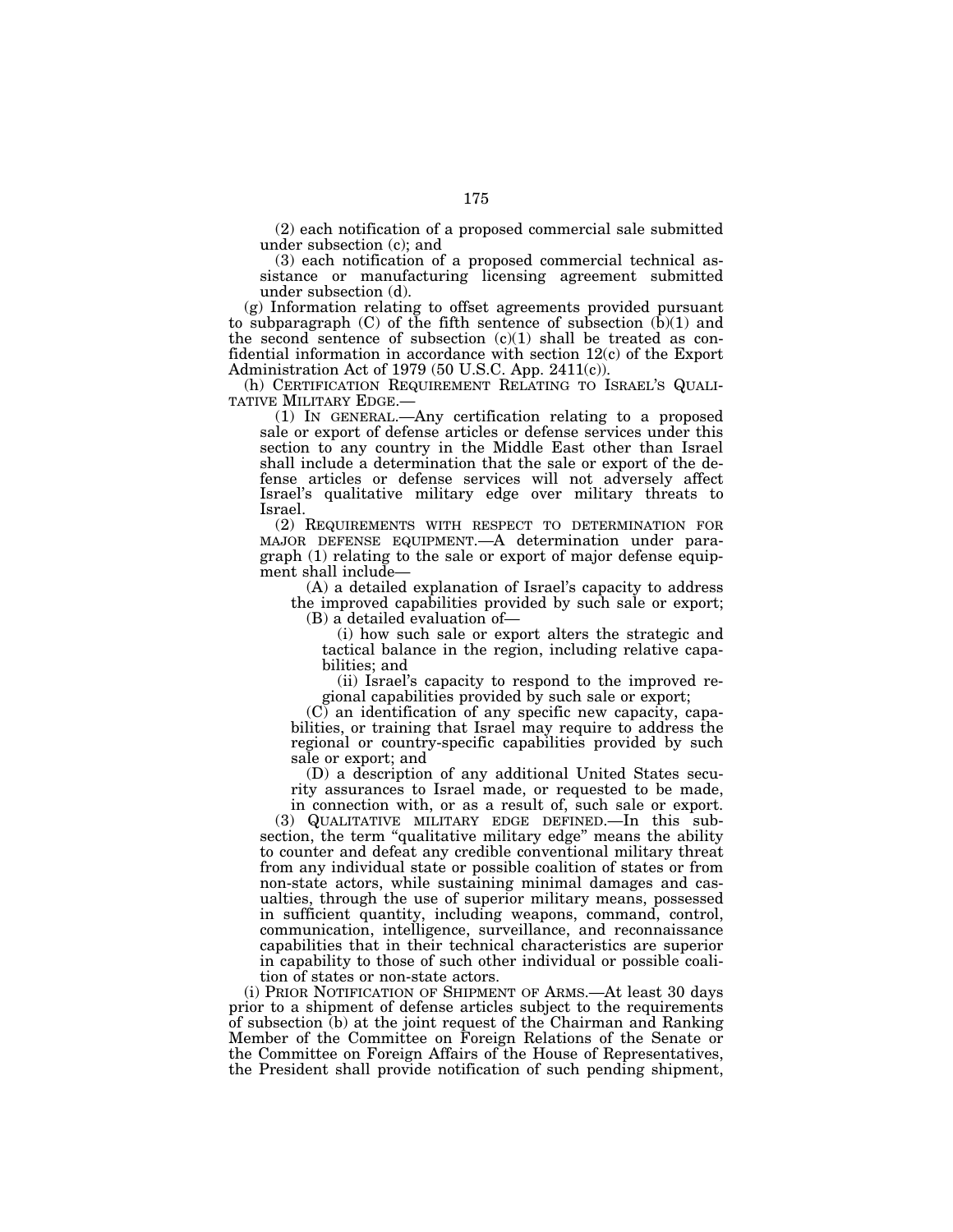in unclassified form, with a classified annex as necessary, to the Committee on Foreign Relations of the Senate and the Committee on Foreign Affairs of the House of Representatives.

\* \* \* \* \* \* \* SEC. 38. CONTROL OF ARMS EXPORTS AND IMPORTS.—(a)(1) In furtherance of world peace and the security and foreign policy of the United States, the President is authorized to control the import and the export of defense articles and defense services and to provide foreign policy guidance to persons of the United States involved in the export and import of such articles and services. The President is authorized to designate those items which shall be considered as defense articles and defense services for the purposes of this section and to promulgate regulations for the import and export of such articles and services. The items so designated shall constitute the United States Munitions List.

(2) Decisions on issuing export licenses under this section shall take into account whether the export of an article would contribute to an arms race, aid in the development of weapons of mass destruction, support international terrorism, increase the possibility of outbreak or escalation of conflict, or prejudice the development of bilateral or multilateral arms control or nonproliferation agreements or other arrangements.

(3) In exercising the authorities conferred by this section, the President may require that any defense article or defense service be sold under this Act as a condition of its eligibility for export, and may require that persons engaged in the negotiation for the export of defense articles and services keep the President fully and currently informed of the progress and future prospects of such negotiations.

 $(b)(1)(A)(i)$  As prescribed in regulations issued under this section, every person (other than an officer or employee of the United States Government acting in an official capacity) who engages in the business of manufacturing, exporting, or importing any defense articles or defense services designated by the President under subsection (a)(1) shall register with the United States Government agency charged with the administration of this section, and shall pay a registration fee which shall be prescribed by such regulations. Such regulations shall prohibit the return to the United States for sale in the United States (other than for the Armed Forces of the United States and its allies or for any State for local law enforcement agency) of any military firearms or ammunition of United States manufacture furnished to foreign governments by the United States under this Act or any other foreign assistance or sales program of the United States, whether or not enhanced in value or improved in condition in a foreign country. This prohibition shall not extend to similar firearms that have been so substantially transformed as to become, in effect, articles of foreign manufacture.

(ii)(I) As prescribed in regulations issued under this section, every person (other than an officer or employee of the United States Government acting in official capacity) who engages in the business of brokering activities with respect to the manufacture, export, import, or transfer of any defense article or defense service designated by the President under subsection  $(a)(1)$ , or in the business of brokering activities with respect to the manufacture, export,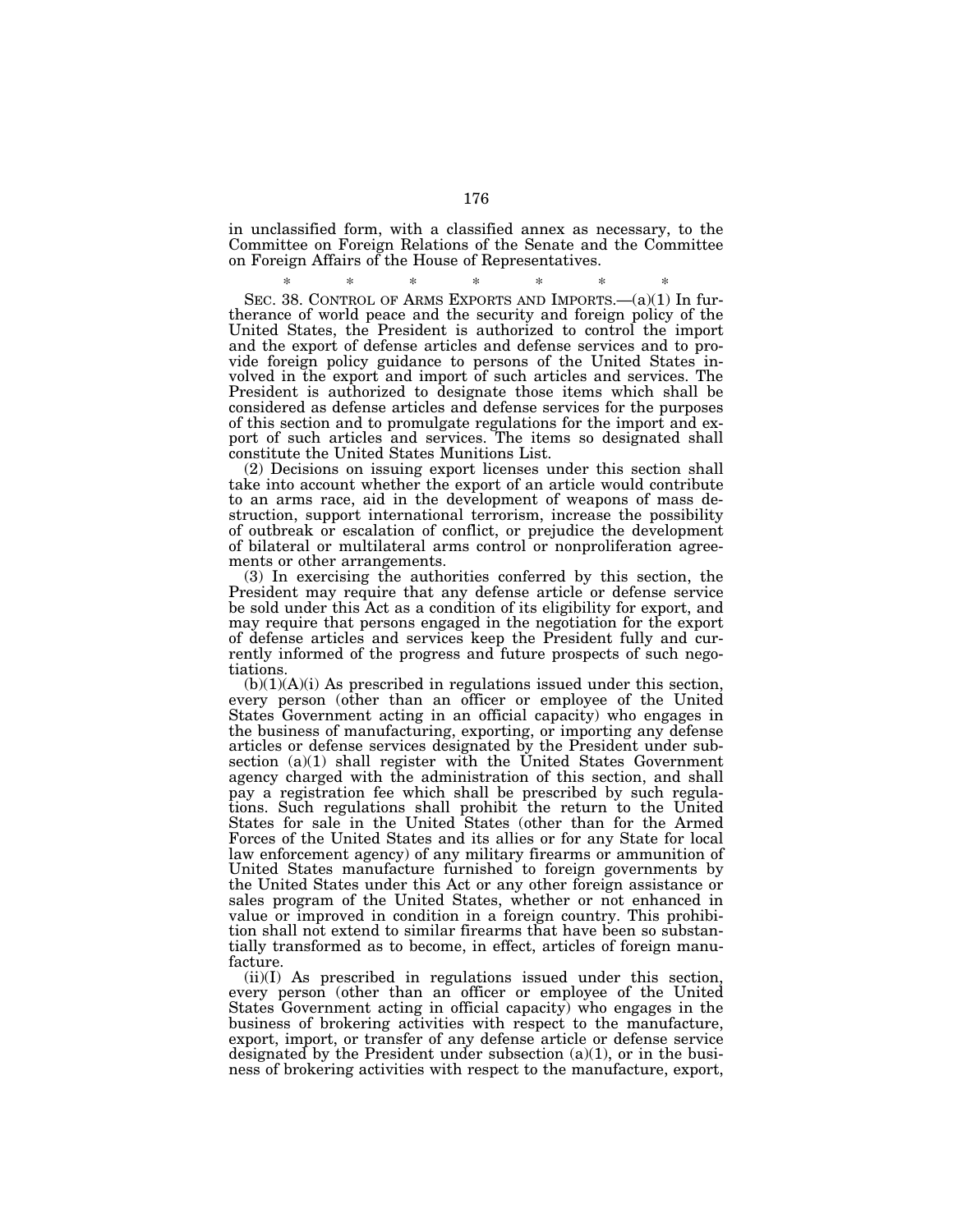import, or transfer of any foreign defense article or defense service (as defined in subclause (IV)), shall register with the United States Government agency charged with the administration of this section, and shall pay a registration fee which shall be prescribed by such regulations.

(II) Such brokering activities shall include the financing, transportation, freight forwarding, or taking of any other action that facilitates the manufacture, export, or import of a defense article or defense service.

(III) No person may engage in the business of brokering activities described in subclause (I) without a license, issued in accordance with this Act, except that no license shall be required for such activities undertaken by or for an agency of the United States Government—

(aa) for use by an agency of the United States Government; or

(bb) for carrying out any foreign assistance or sales program authorized by law and subject to the control of the President by other means.

(IV) For purposes of this clause, the term ''foreign defense article or defense service'' includes any non-United States defense article or defense service of a nature described on the United States Munitions List regardless of whether such article or service is of United States origin or whether such article or service contains United States origin components.

(B) The prohibition under such regulations required by the second sentence of subparagraph (A) shall not extend to any military firearms (or ammunition, components, parts, accessories, and attachments for such firearms) of United States manufacture furnished to any foreign government by the United States under this Act or any other foreign assistance or sales program of the United States if—

(i) such firearms are among those firearms that the Secretary of the Treasury is, or was at any time, required to authorize the importation of by reason of the provisions of section 925(e) of title 18, United States Code (including the requirement for the listing of such firearms as curios or relics under section 921(a)(13) of that title); and

(ii) such foreign government certifies to the United States Government that such firearms are owned by such foreign government.

(C) A copy of each registration made under this paragraph shall be transmitted to the Secretary of the Treasury for review regarding law enforcement concerns. The Secretary shall report to the President regarding such concerns as necessary.

(2) Except as otherwise specifically provided in regulations issued under subsection  $(a)(1)$ , no defense articles or defense services designated by the President under subsection (a)(1) may be exported or imported without a license for such export or import, issued in accordance with this Act and regulations issued under this Act, except that no license shall be required for exports or imports made by or for an agency of the United States Government (A) for official use by a department or agency of the United States Government, or (B) for carrying out any foreign assistance or sales program au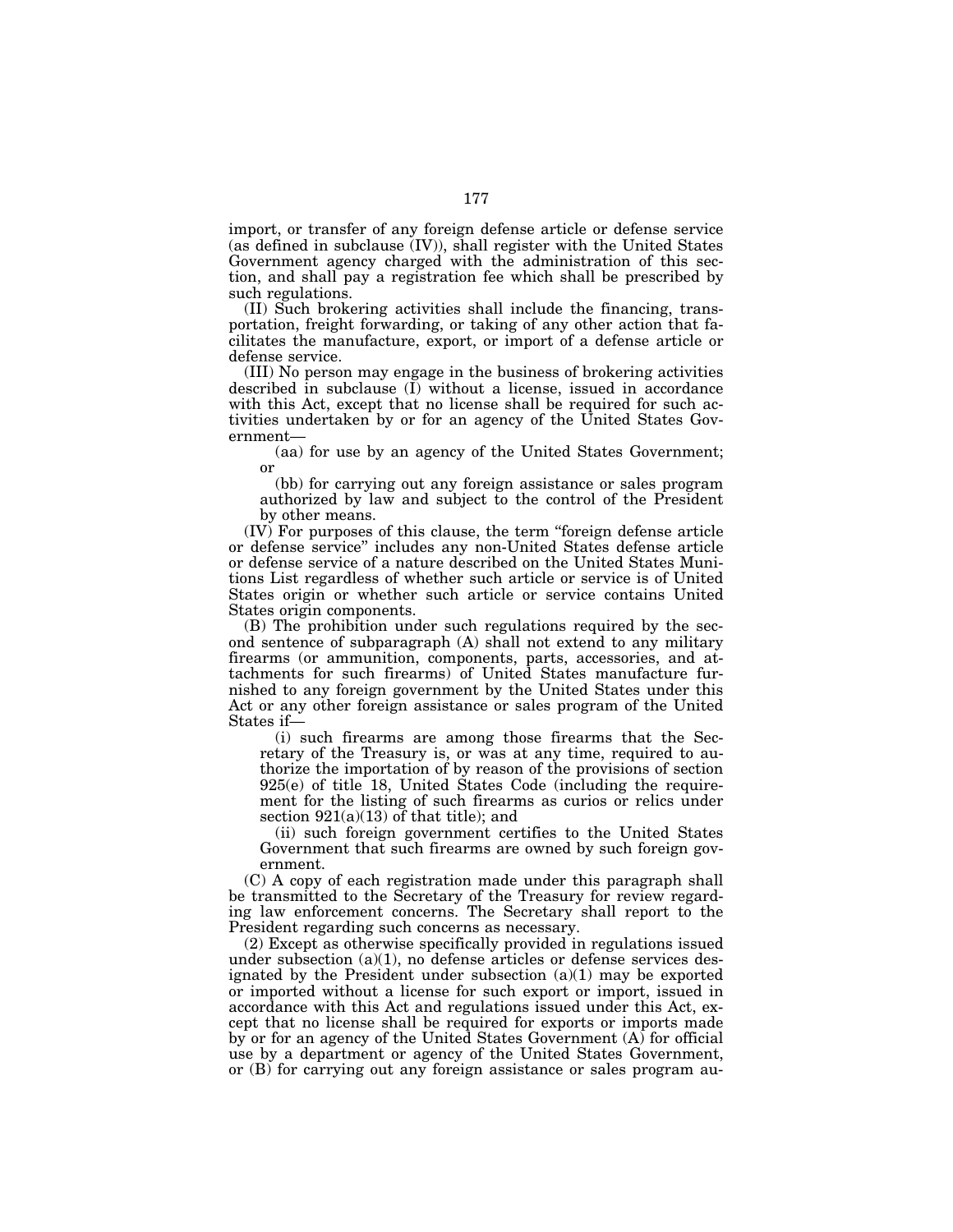thorized by law and subject to the control of the President by other means.

(3)(A) For each of the fiscal years 1988 and 1989, \$250,000 of registration fees collected pursuant to paragraph (1) shall be credited to a Department of State account, to be available without fiscal year limitation. Fees credited to that account shall be available only for the payment of expenses incurred for—

(i) contract personnel to assist in the evaluation of munitions control license applications, reduce processing time for license applications, and improve monitoring of compliance with the terms of licenses; and

(ii) the automation of munitions control functions and the processing of munitions control license applications, including the development, procurement, and utilization of computer equipment and related software.

(B) The authority of this paragraph may be exercised only to such extent or in such amounts as are provided in advance in appropriation Acts.

(c) Any person who willfully violates any provision of this section, section 39, a treaty referred to in subsection  $(j)(1)(C)(i)$ , or any rule or regulation issued under this section or section 39, including any rule or regulation issued to implement or enforce a treaty referred to in subsection  $(j)(1)(C)(i)$  or an implementing arrangement pursuant to such treaty, or who willfully, in a registration or license application or required report, makes any untrue statement of a material fact or omits to state a material fact required to be stated therein or necessary to make the statements therein not misleading, shall upon conviction be fined for each violation not more than \$1,000,000, or imprisoned not more than 20 years, or both.

(e) In carrying out functions under this section with respect to the export of defense articles and defense services, including defense articles and defense services exported or imported pursuant to a treaty referred to in subsection  $(j)(1)(C)(i)$ , the President is authorized to exercise the same powers concerning violations and enforcement which are conferred upon departments, agencies and officials by subsections  $(c)$ ,  $(d)$ ,  $(e)$ , and  $(g)$  of section 11 of the Export Administration Act of 1979, and by subsections (a) and (c) of section 12 of such Act, subject to the same terms and conditions as are applicable to such powers under such Act, except that section  $11(c)(2)(B)$  of such Act shall not apply, and instead, as prescribed in regulations issued under this section, the Secretary of State may assess civil penalties for violations of this Act and regulations prescribed thereunder and further may commence a civil action to recover such civil penalties, and except further that the names of the countries and the types and quantities of defense articles for which licenses are issued under this section shall not be withheld from public disclosure unless the President determines that the release of such information would be contrary to the national interest. Nothing in this subsection shall be construed as authorizing the withholding of information from the Congress. Notwithstanding section 11(c) of the Export Administration Act of 1979, the civil penalty for each violation involving controls imposed on the export of defense articles and defense services under this section may not exceed \$500,000.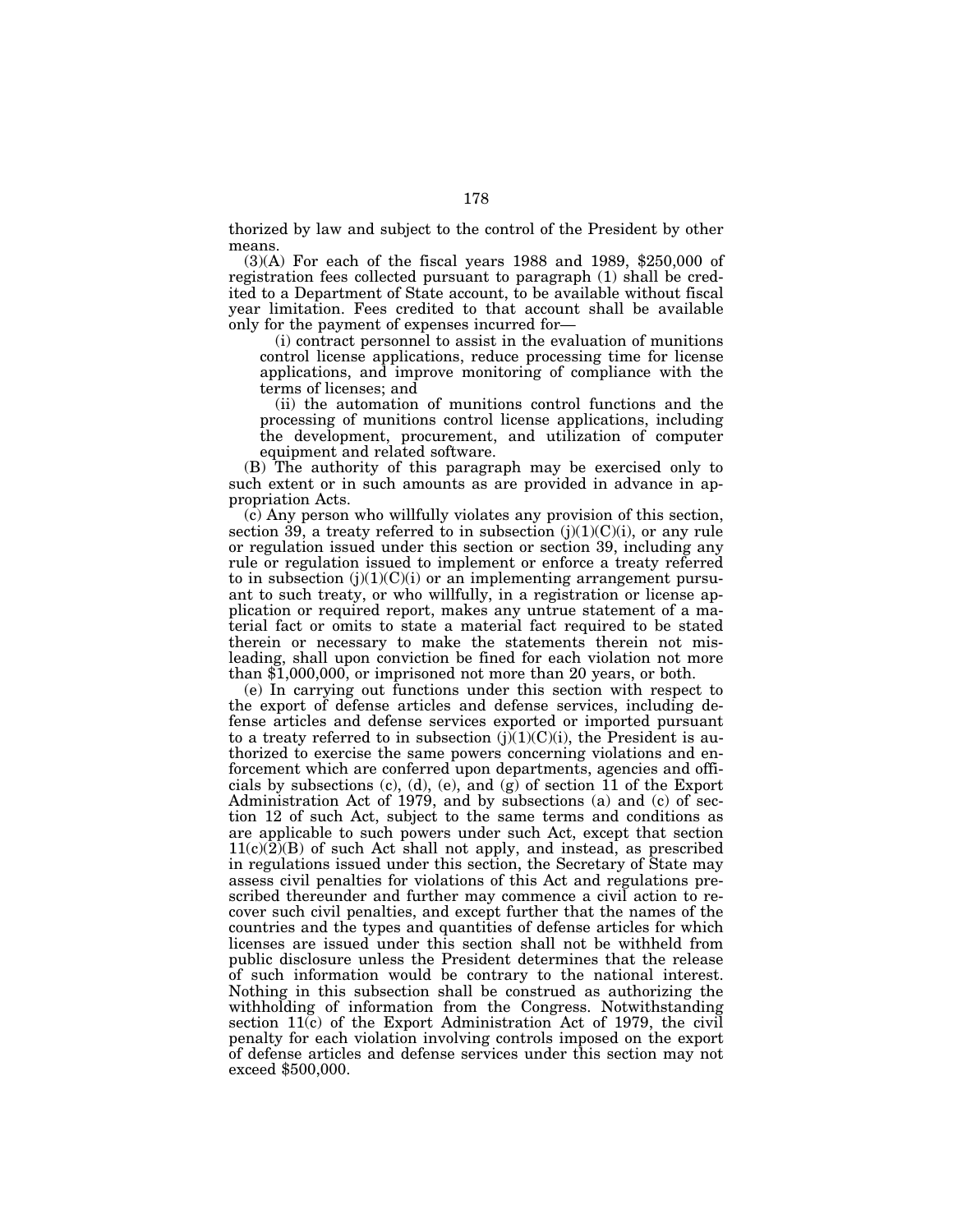(f)(1) The President shall periodically review the items on the United States Munitions List to determine what items, if any, no longer warrant export controls under this section. The results of such reviews shall be reported to the Speaker of the House of Representatives, the Committee on Foreign Affairs of the House of Representatives, and to the Committee on Foreign Relations and the Committee on Banking, Housing, and Urban Affairs of the Senate. The President may not remove any item from the Munitions List until 30 days after the date on which the President has provided notice of the proposed removal to the Committee on International Relations of the House of Representatives and to the Committee on Foreign Relations of the Senate in accordance with the procedures applicable to reprogramming notifications under section 634A(a) of the Foreign Assistance Act of 1961. Such notice shall describe the nature of any controls to be imposed on that item under any other provision of law.

(2) The President may not authorize an exemption for a foreign country from the licensing requirements of this Act for the export of defense items under subsection (j) or any other provision of this Act until 30 days after the date on which the President has transmitted to the Committee on Foreign Affairs of the House of Representatives and the Committee on Foreign Relations of the Senate a notification that includes—

(A) a description of the scope of the exemption, including a detailed summary of the defense articles, defense services, and related technical data covered by the exemption; and

(B) a determination by the Attorney General that the bilateral agreement concluded under subsection (j) requires the compilation and maintenance of sufficient documentation relating to the export of United States defense articles, defense services, and related technical data to facilitate law enforcement efforts to detect, prevent, and prosecute criminal violations of any provision of this Act, including the efforts on the part of countries and factions engaged in international terrorism to illicitly acquire sophisticated United States defense items.

(3) Paragraph (2) shall not apply with respect to an exemption for Canada from the licensing requirements of this Act for the export of defense items.

(4) Paragraph (2) shall not apply with respect to an exemption under subsection (j)(1) to give effect to a treaty referred to in subsection  $(j)(1)(C)(i)$  (and any implementing arrangements to such treaty), provided that the President promulgates regulations to implement and enforce such treaty under this section and section 39.

(5)(A) Except as provided in subparagraph (B), the President shall take such actions as may be necessary to require that, at the time of export or reexport of any major defense equipment listed on the 600 series of the Commerce Control List contained in Supplement No. 1 to part 774 of subtitle B of title 15, Code of Federal Regulations, the major defense equipment will not be subsequently modified so as to transform such major defense equipment into a defense article.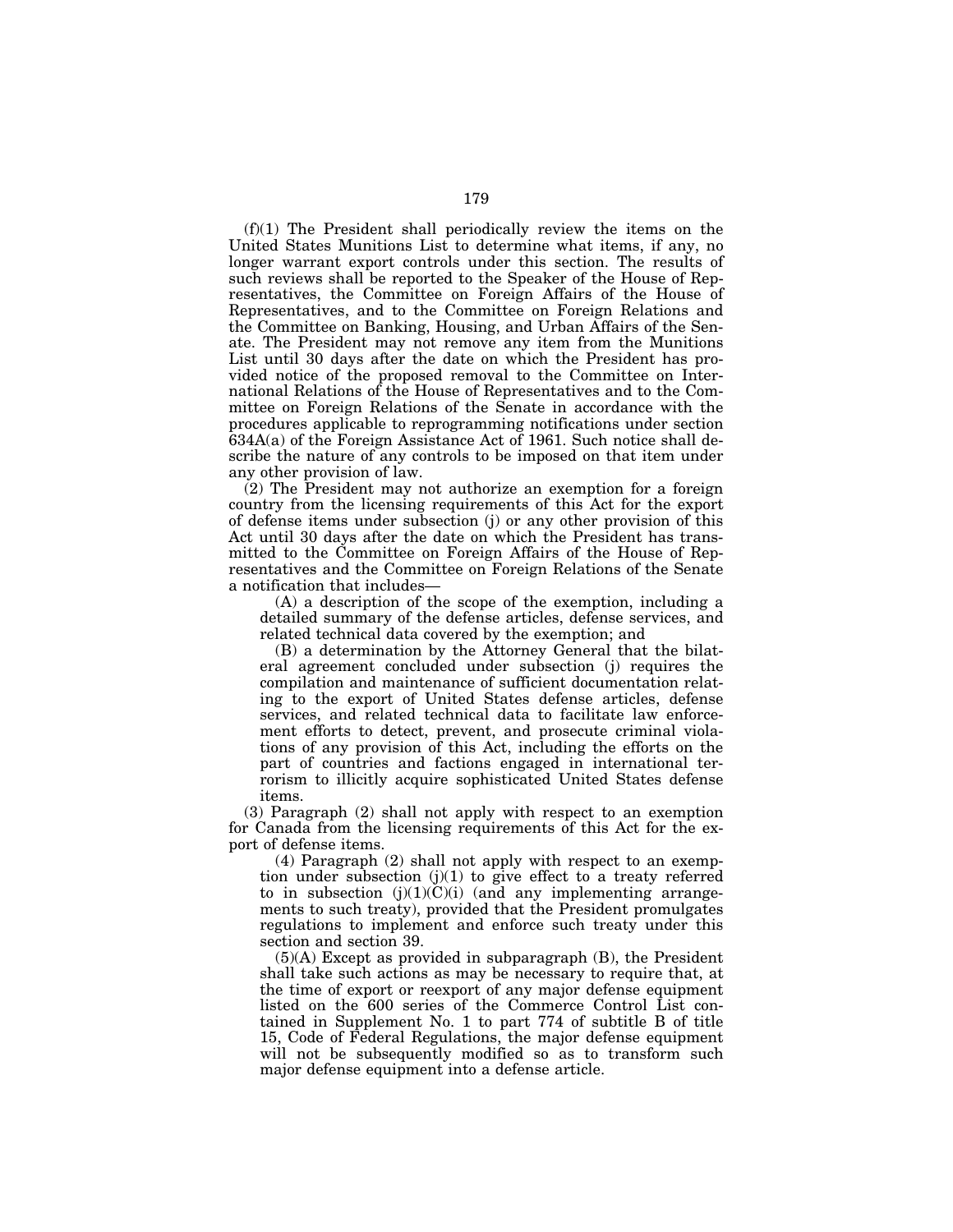(B) The President may authorize the transformation of any major defense equipment described in subparagraph (A) into a defense article if the President—

(i) determines that such transformation is appropriate and in the national interests of the United States; and

(ii) provides notice of such transformation to the chairman of the Committee on Foreign Affairs of the House of Representatives and the chairman of the Committee on Foreign Relations of the Senate consistent with the notification requirements of section  $36(b)(5)(A)$  of this Act.

(C) In this paragraph, the term ''defense article'' means an item designated by the President pursuant to subsection (a)(1).

(6) The President shall ensure that any major defense equipment that is listed on the 600 series of the Commerce Control List contained in Supplement No. 1 to part 774 of subtitle B of title 15, Code of Federal Regulations, shall continue to be subject to the notification and reporting requirements of the following provisions of law:

(A) Section 516(f) of the Foreign Assistance Act of 1961  $(22 \text{ U.S.C. } 2321 \text{j(f)}).$ 

(B) Section 655 of the Foreign Assistance Act of 1961 (22 U.S.C. 2415).

 $(C)$  Section  $3(d)(3)(A)$  of this Act.

(D) Section 25 of this Act.

(E) Section 36(b), (c), and (d) of this Act.

 $(g)(1)$  The President shall develop appropriate mechanisms to identify, in connection with the export licensing process under this section—

(A) persons who are the subject of an indictment for, or have been convicted of, a violation under—

(i) this section,

(ii) section 11 of the Export Administration Act of 1979 (50 U.S.C. App. 2410),

(iii) section 793, 794, or 798 of title 18, United States Code (relating to espionage involving defense or classified information) or section 2339A of such title (relating to providing material support to terrorists),

(iv) section 16 of the Trading with the Enemy Act (50 U.S.C. App. 16),

(v) section 206 of the International Emergency Economic Powers Act (relating to foreign assets controls; 50 U.S.C. App. 1705),

(vi) section 30A of the Securities Exchange Act of 1934 (15 U.S.C. 78dd1) or section 104 of the Foreign Corrupt Practices Act (15 U.S.C. 78dd2),

(vii) chapter 105 of title 18, United States Code (relating to sabotage),

(viii) section 4(b) of the Internal Security Act of 1950 (relating to communication of classified information; 50 U.S.C. 783(b)),

(ix) section 57, 92, 101, 104, 222, 224, 225, or 226 of the Atomic Energy Act of 1954 (42 U.S.C. 2077, 2122, 2131, 2134, 2272, 2274, 2275, and 2276),

(x) section 601 of the National Security Act of 1947 (relating to intelligence identities protection; 50 U.S.C. 421),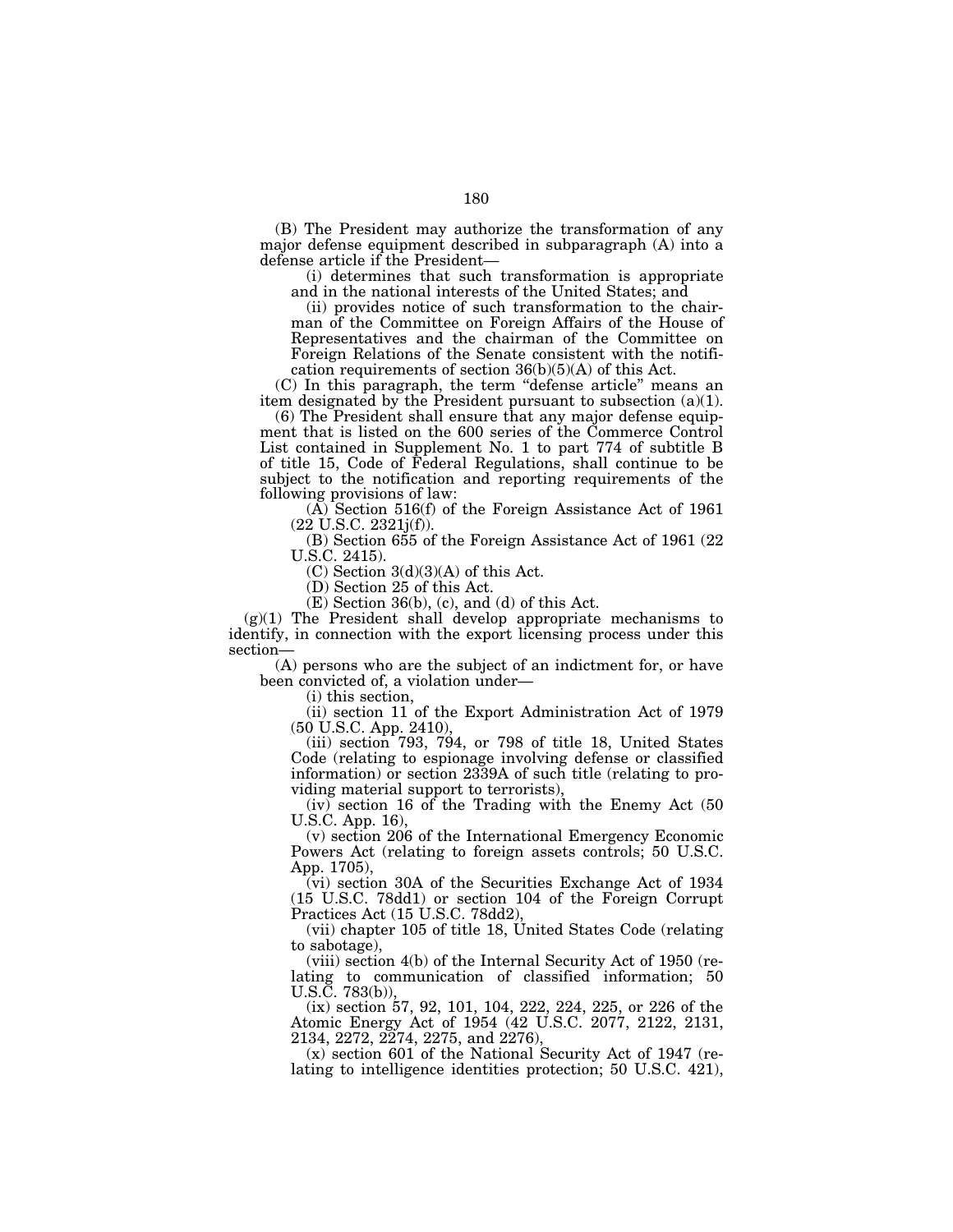(xi) section 603 (b) or (c) of the Comprehensive Anti-Apartheid Act of 1986 (22 U.S.C. 5113 (b) and (c)), or

(xii) sections 3, 4, 5, and 6 of the Prevention of Terrorist Access to Destructive Weapons Act of 2004, relating to missile systems designed to destroy aircraft (18 U.S.C. 2332g), prohibitions governing atomic weapons (42 U.S.C. 2122), radiological dispersal devices (18 U.S.C. 2332h), and variola virus (18 U.S.C. 175c);

(B) persons who are the subject of an indictment or have been convicted under section 371 of title 18, United States Code, for conspiracy to violate any of the statutes cited in subparagraph (A); and

(C) persons who are ineligible—

(i) to contract with,

(ii) to receive a license or other form of authorization to export from, or

(iii) to receive a license or other form of authorization to import defense articles or defense services from,

any agency of the United States Government.

(2) The President shall require that each applicant for a license to export an item on the United States Munitions List identify in the application all consignees and freight forwarders involved in the proposed export.

(3) If the President determines—

(A) that an applicant for a license to export under this section is the subject of an indictment for a violation of any of the statutes cited in paragraph (1),

(B) that there is reasonable cause to believe that an applicant for a license to export under this section has violated any of the statutes cited in paragraph (1), or

(C) that an applicant for a license to export under this section is ineligible to contract with, or to receive a license or other form of authorization to import defense articles or defense services from, any agency of the United States Government,

the President may disapprove the application. The President shall consider requests by the Secretary of the Treasury to disapprove any export license application based on these criteria.

(4) A license to export an item on the United States Munitions List may not be issued to a person—

(A) if that person, or any party to the export, has been convicted of violating a statute cited in paragraph (1), or

(B) if that person, or any party to the export, is at the time of the license review ineligible to receive export licenses (or other forms of authorization to export) from any agency of the United States Government,

except as may be determined on a case-by-case basis by the President, after consultation with the Secretary of the Treasury, after a thorough review of the circumstances surrounding the conviction or ineligibility to export and a finding by the President that appropriate steps have been taken to mitigate any law enforcement concerns.

(5) A license to export an item on the United States Munitions List may not be issued to a foreign person (other than a foreign government).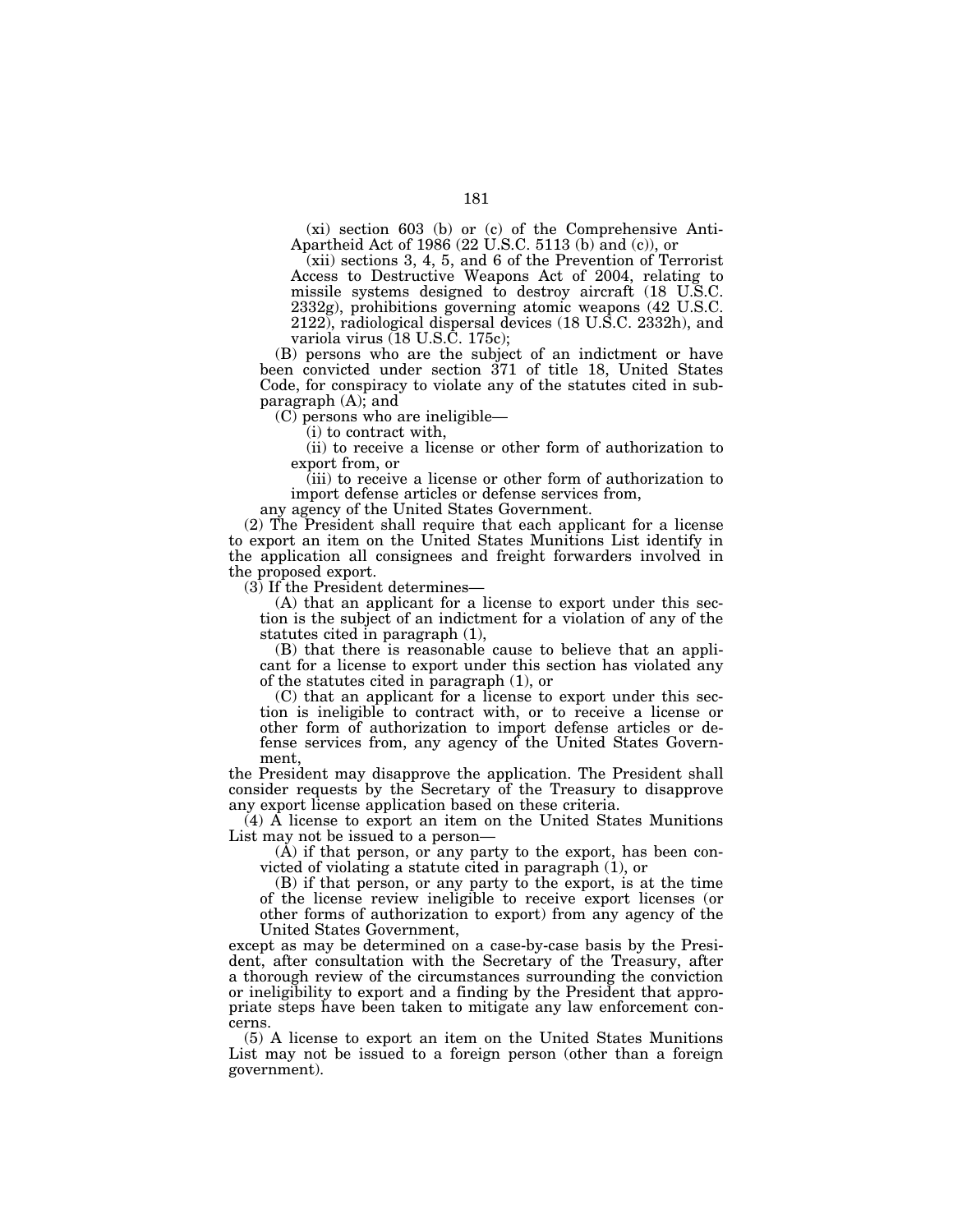(6) The President may require a license (or other form of authorization) before any item on the United States Munitions List is sold or otherwise transferred to the control or possession of a foreign person or a person acting on behalf of a foreign person.

(7) The President shall, in coordination with law enforcement and national security agencies, develop standards for identifying high-risk exports for regular end-use verification. These standards shall be published in the Federal Register and the initial standards shall be published not later than October 1, 1988.

(8) Upon request of the Secretary of State, the Secretary of Defense and the Secretary of the Treasury shall detail to the office primarily responsible for export licensing functions under this section, on a nonreimbursable basis, personnel with appropriate expertise to assist in the initial screening of applications for export licenses under this section in order to determine the need for further review of those applications for foreign policy, national security, and law enforcement concerns.

(9) For purposes of this subsection—

(A) the term ''foreign corporation'' means a corporation that is not incorporated in the United States;

(B) the term ''foreign government'' includes any agency or subdivision of a foreign government, including an official mission of a foreign government;

(C) the term ''foreign person'' means any person who is not a citizen or national of the United States or lawfully admitted to the United States for permanent residence under the Immigration and Nationality Act, and includes foreign corporations, international organizations, and foreign governments;

(D) the term "party to the export" means-

(i) the president, the chief executive officer, and other senior officers of the license applicant;

(ii) the freight forwarders or designated exporting agent of the license application; and

(iii) any consignee or end user of any item to be exported; and

(E) the term ''person'' means a natural person as well as a corporation, business association, partnership, society, trust, or any other entity, organization, or group, including governmental entities.

(h) The designation by the President (or by an official to whom the President's functions under subsection (a) have been duly delegated), in regulations issued under this section, of items as defense articles or defense services for purposes of this section shall not be subject to judicial review.

(i) As prescribed in regulations issued under this section, a United States person to whom a license has been granted to export an item on the United States Munitions List shall, not later than 15 days after the item is exported, submit to the Department of State a report containing all shipment information, including a description of the item and the quantity, value, port of exit, and enduser and country of destination of the item.

(j) REQUIREMENTS RELATING TO [COUNTRY] EXEMPTIONS FOR LI-CENSING OF DEFENSE ITEMS FOR EXPORT [TO FOREIGN COUN-TRIES<sup>1</sup>-

(1) REQUIREMENT FOR BILATERAL AGREEMENT.—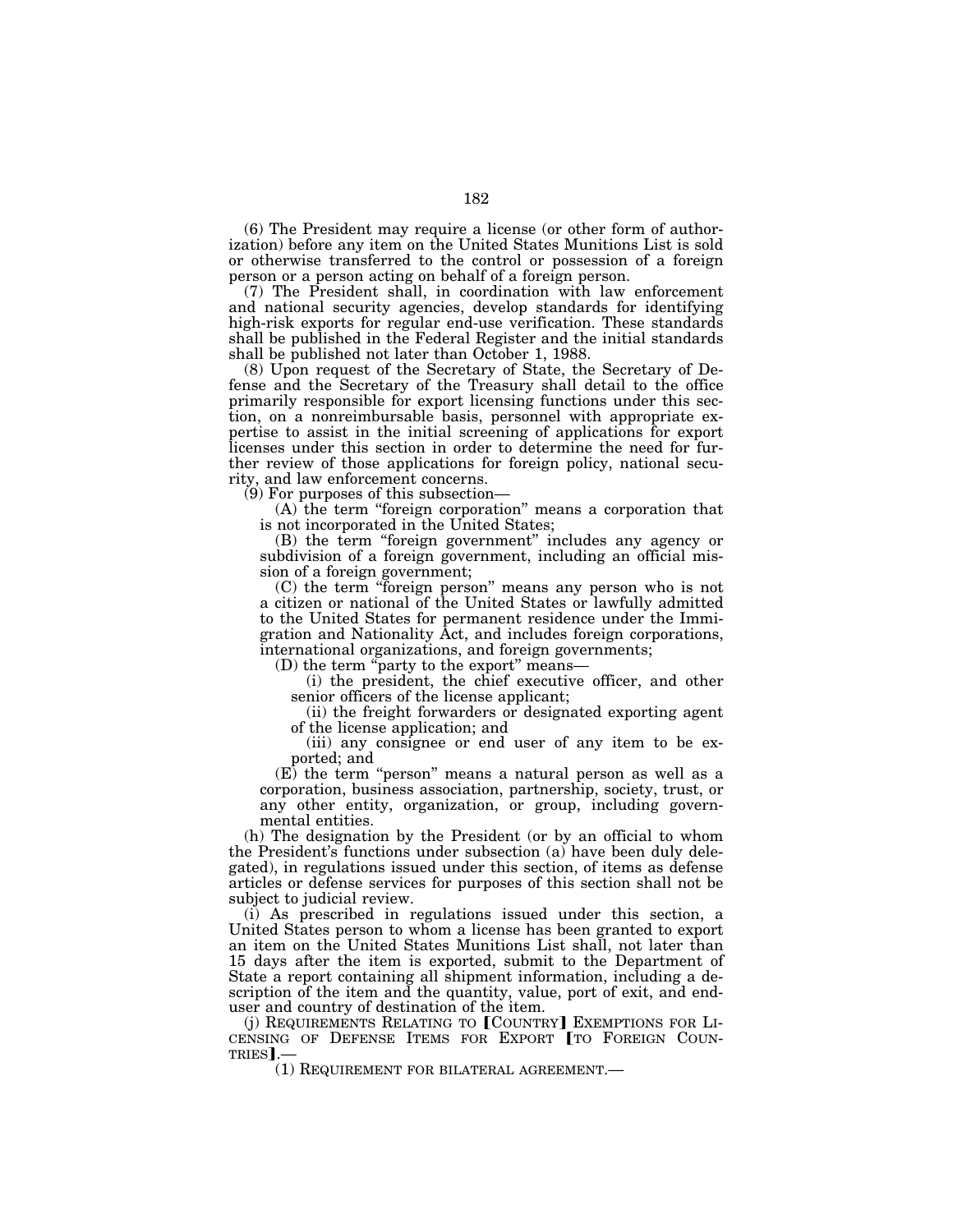(A) IN GENERAL.—The President may utilize the regulatory or other authority pursuant to this Act to exempt  $[a]$ foreign country] *the North Atlantic Treaty Organization*, *any member country of that Organization, the Republic of Korea, Australia, New Zealand, Japan, or Israel* from the licensing requirements of this Act with respect to exports of defense items *(except that the President may not so exempt such Organization, member country, or other country that is not eligible to acquire defense items under any other provision of law)* only if the United States Government has concluded a binding bilateral agreement with [the foreign] country] such Organization, member country, or other *country*. Such agreement shall—

(i) meet the requirements set forth in paragraph (2); and

(ii) be implemented by the United States and [the foreign country] *such Organization, member country, or other country* in a manner that is legally-binding

[under their domestic laws].<br>(B) EXCEPTION FOR CANADA.—The requirement to conclude a bilateral agreement in accordance with subparagraph (A) shall not apply with respect to an exemption for Canada from the licensing requirements of this Act for the export of defense items.

(C) EXCEPTION FOR DEFENSE TRADE COOPERATION TREA-<br>TIES.—<br>(i) IN GENERAL.—The requirement to conclude a bi-

lateral agreement in accordance with subparagraph (A) shall not apply with respect to an exemption from the licensing requirements of this Act for the export of defense items to give effect to any of the following defense trade cooperation treaties, provided that the treaty has entered into force pursuant to article II, section 2, clause 2 of the Constitution of the United States:

(I) The Treaty Between the Government of the United States of America and the Government of the United Kingdom of Great Britain and Northern Ireland Concerning Defense Trade Cooperation, done at Washington and London on June 21 and 26, 2007 (and any implementing arrangement thereto).

(II) The Treaty Between the Government of the United States of America and the Government of Australia Concerning Defense Trade Cooperation, done at Sydney September 5, 2007 (and any implementing arrangement thereto).

(ii) LIMITATION OF SCOPE.—The United States shall exempt from the scope of a treaty referred to in clause  $(i)$ —

(I) complete rocket systems (including ballistic missile systems, space launch vehicles, and sounding rockets) or complete unmanned aerial vehicle systems (including cruise missile systems, target drones, and reconnaissance drones) capable of de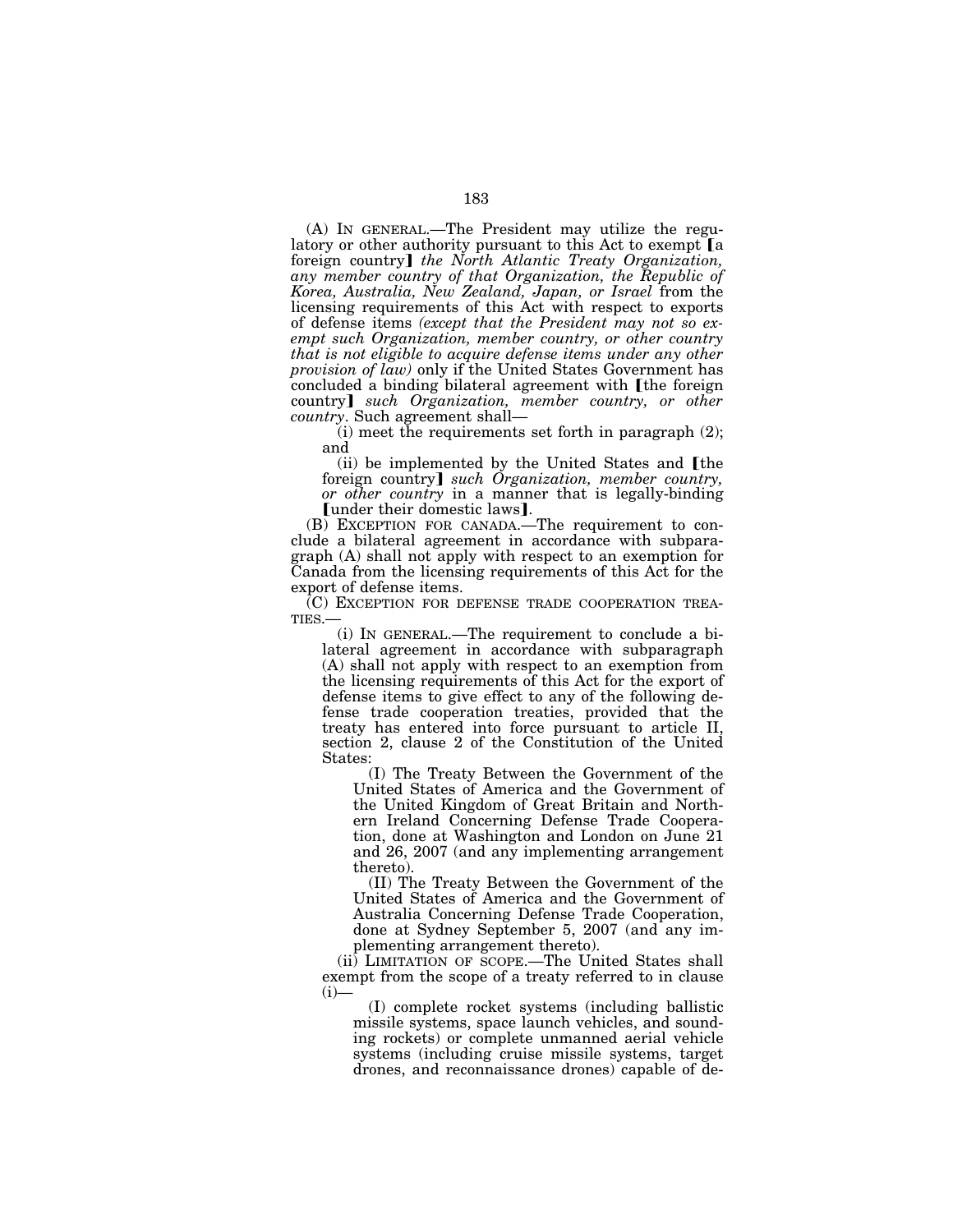livering at least a 500 kilogram payload to a range of 300 kilometers, and associated production facilities, software, or technology for these systems, as defined in the Missile Technology Control Regime Annex Category I, Item 1;

(II) individual rocket stages, re-entry vehicles and equipment, solid or liquid propellant motors or engines, guidance sets, thrust vector control systems, and associated production facilities, software, and technology, as defined in the Missile Technology Control Regime Annex Category I, Item 2;

(III) defense articles and defense services listed in the Missile Technology Control Regime Annex Category II that are for use in rocket systems, as that term is used in such Annex, including associated production facilities, software, or technology;

(IV) toxicological agents, biological agents, and associated equipment, as listed in the United States Munitions List (part 121.1 of chapter I of title 22, Code of Federal Regulations), Category XIV, subcategories (a), (b),  $(f)(1)$ , (i), (j) as it pertains to  $(f)(1)$ ,  $(l)$  as it pertains to  $(f)(1)$ , and  $(m)$ as it pertains to all of the subcategories cited in this paragraph;

(V) defense articles and defense services specific to the design and testing of nuclear weapons which are controlled under United States Munitions List Category XVI(a) and (b), along with associated defense articles in Category XVI(d) and technology in Category XVI(e);

(VI) with regard to the treaty cited in clause (i)(I), defense articles and defense services that the United States controls under the United States Munitions List that are not controlled by the United Kingdom, as defined in the United Kingdom Military List or Annex 4 to the United Kingdom Dual Use List, or any successor lists thereto; and

(VII) with regard to the treaty cited in clause (i)(II), defense articles for which Australian laws, regulations, or other commitments would prevent Australia from enforcing the control measures specified in such treaty.

(2) REQUIREMENTS OF BILATERAL AGREEMENT.—A bilateral agreement referred to in paragraph (1)—

 $(A)$  shall, at a minimum, require the foreign country *the Organization, member country, or other country referred to in paragraph*  $(1)$ , as necessary, *[to revise its poli*cies and practices, and promulgate or enact necessary modifications to its laws and regulations to establish] to *establish and maintain* an export control regime that is at least comparable to United States law, regulation, and policy requiring—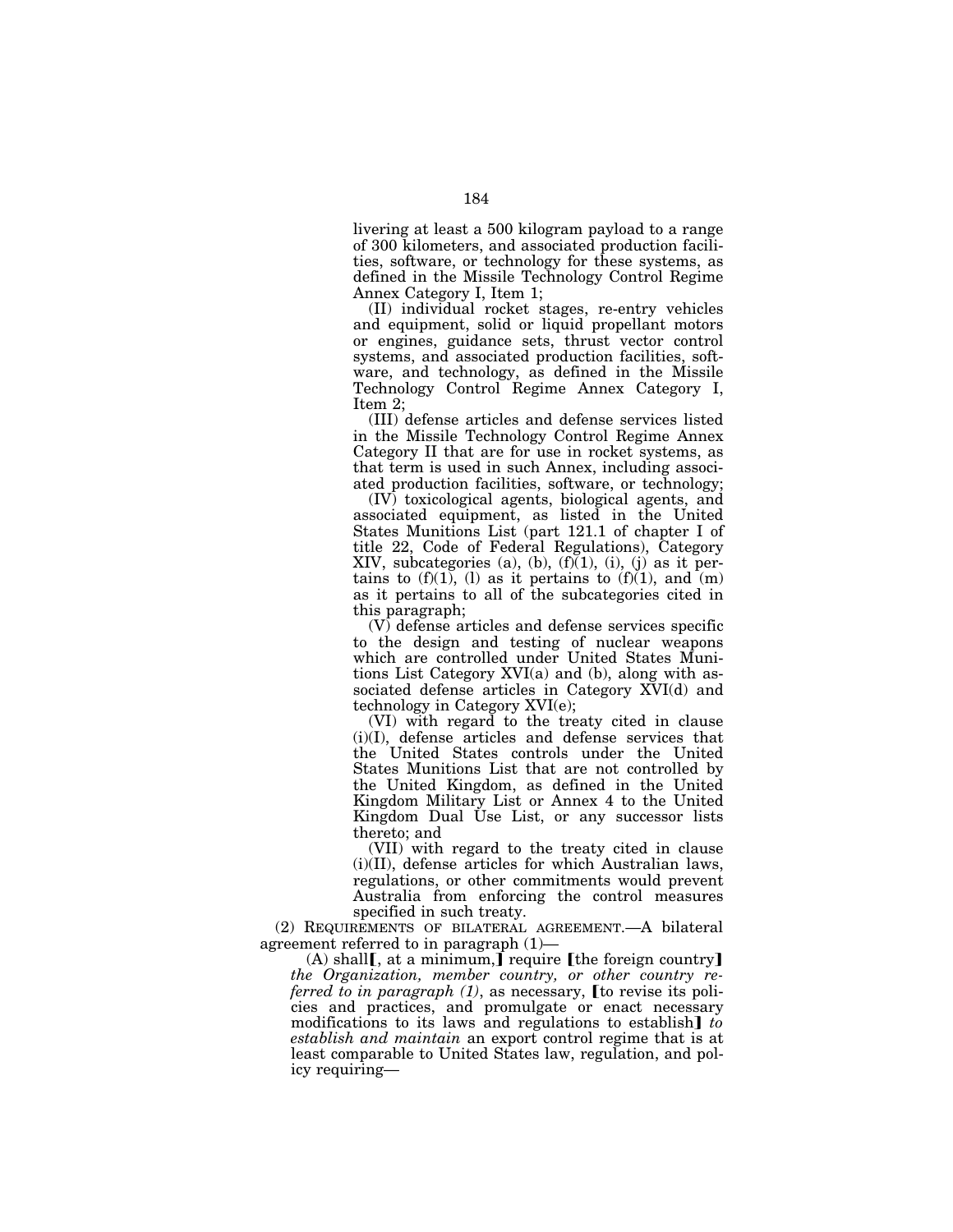(i) conditions on the handling of all United Statesorigin defense items exported to [the foreign country] *such Organization, member country, or other country*, including prior written United States Government approval for any reexports to third countries;

(ii) end-use and **[**retransfer control commitments, including securing] *retransfer controls that secure* binding end-use and retransfer control commitments from all end-users, including such documentation as is needed in order to ensure compliance and enforcement, with respect to such United States-origin defense items;

(iii) establishment of a procedure comparable to a "watchlist" (if such a watchlist does not exist) and full cooperation with United States Government law enforcement agencies to allow for sharing of export and import documentation and background information on foreign businesses and individuals employed by or otherwise connected to those businesses; and

(iv) establishment of a list of controlled defense items to ensure coverage of those items to be exported under the exemption; and

 $(B)$  should[, at a minimum,] require [the foreign country] the Organization, member country, or other country re*ferred to in paragraph*  $(1)$ , as necessary, [to revise its policies and practices, and promulgate or enact necessary modifications to its laws and regulations¿ to establish an export control regime that is at least comparable to United States law, regulation, and policy regarding—

(i) controls on the export of tangible or intangible technology, including via fax, phone, and electronic media;

(ii) appropriate controls on unclassified information relating to defense items exported to foreign nationals;

(iii) controls on international arms trafficking and brokering;

(iv) cooperation with United States Government agencies, including intelligence agencies, to combat efforts by third countries to acquire defense items, the export of which to such countries would not be authorized pursuant to the export control regimes of the foreign country] *the member country or other country* and the United States; and

(v) violations of export control laws, and penalties for such violations.

(3) ADVANCE CERTIFICATION.—Not less than 30 days before authorizing an exemption for [a foreign country] *the Organization, member country, or other country referred to in paragraph (1)* from the licensing requirements of this Act for the export of defense items, the President shall transmit to the Committee on Foreign Affairs of the House of Representatives and the Committee on Foreign Relations of the Senate a certification that—

(A) the United States has entered into a bilateral agreement with [that foreign country] *such Organization, mem-*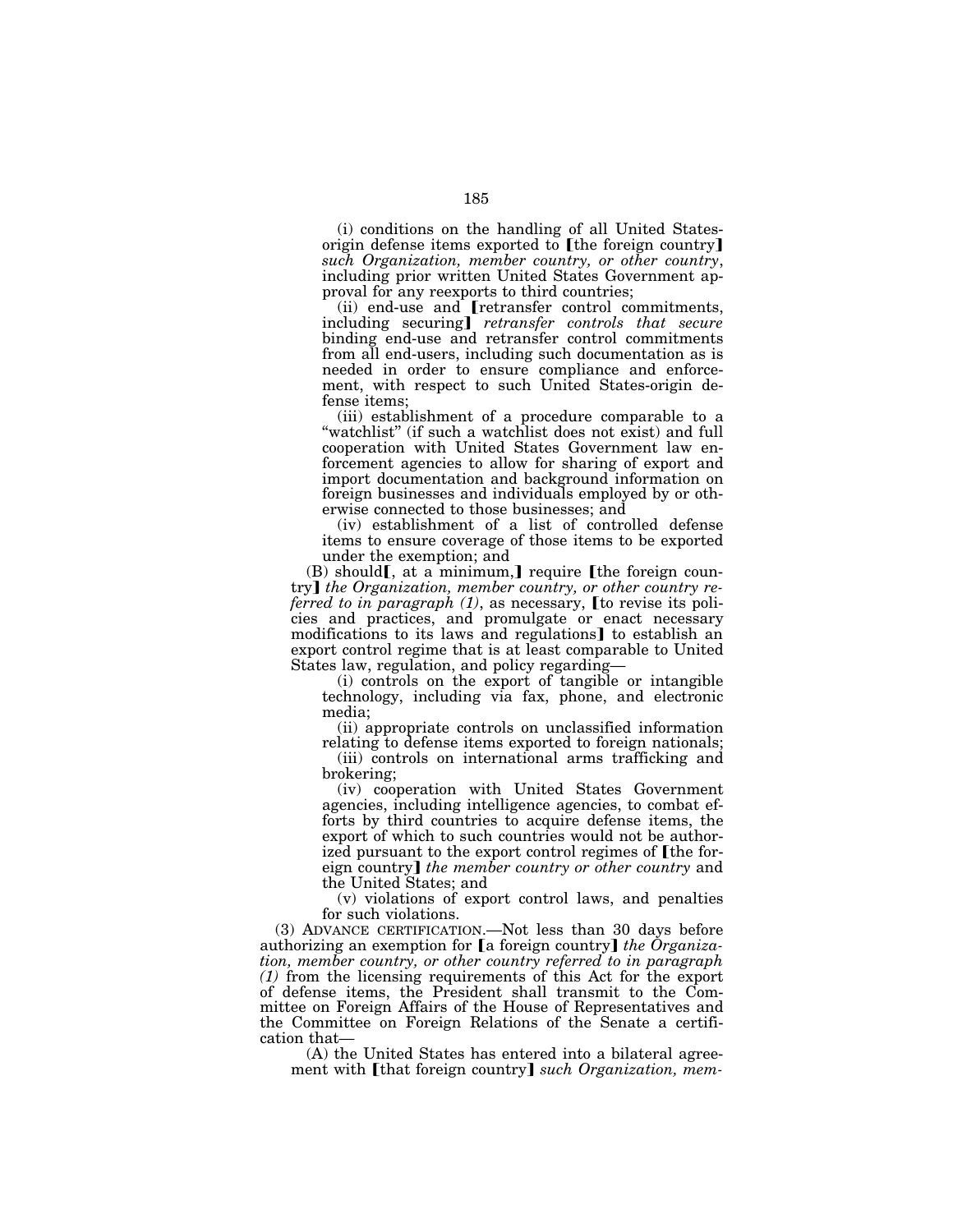*ber country, or other country* satisfying all requirements set forth in paragraph (2);

(B) [the foreign country] *such Organization, member country, or other country* [has promulgated or enacted all necessary modifications to its laws and regulations to comply¿ *has taken such actions to comply* with its obligations under the bilateral agreement with the United States; and

(C) the appropriate congressional committees will continue to receive notifications pursuant to the authorities, procedures, and practices of section 36 of this Act for defense exports to [a foreign country] *such Organization*, *member country, or other country* to which that section would apply and without regard to any form of defense export licensing exemption otherwise available for [that country] *such Organization, member country, or other country*.

(4) DEFINITIONS.—In this section:

(A) DEFENSE ITEMS.—The term ''defense items'' means defense articles, defense services, and related technical data.

(B) APPROPRIATE CONGRESSIONAL COMMITTEES.—The term ''appropriate congressional committees'' means—

(i) the Committee on Foreign Affairs and the Committee on Appropriations of the House of Representatives; and

(ii) the Committee on Foreign Relations and the Committee on Appropriations of the Senate.

(k) LICENSING OF CERTAIN COMMERCE-CONTROLLED ITEMS.—

(1) IN GENERAL.—A license or other approval from the Department of State granted in accordance with this section may also authorize the export of items subject to the Export Administration Regulations if such items are to be used in or with defense articles controlled on the United States Munitions List.

(2) OTHER REQUIREMENTS.—The following requirements shall apply with respect to a license or other approval to authorize the export of items subject to the Export Administration Regulations under paragraph (1):

(A) Separate approval from the Department of Commerce shall not be required for such items if such items are approved for export under a Department of State license or other approval.

(B) Such items subject to the Export Administration Regulations that are exported pursuant to a Department of State license or other approval would remain under the jurisdiction of the Department of Commerce with respect to any subsequent transactions.

(C) The inclusion of the term ''subject to the EAR'' or any similar term on a Department of State license or approval shall not affect the jurisdiction with respect to such items.

(3) DEFINITION.—In this subsection, the term ''Export Administration Regulations'' means—

(A) the Export Administration Regulations as maintained and amended under the authority of the Inter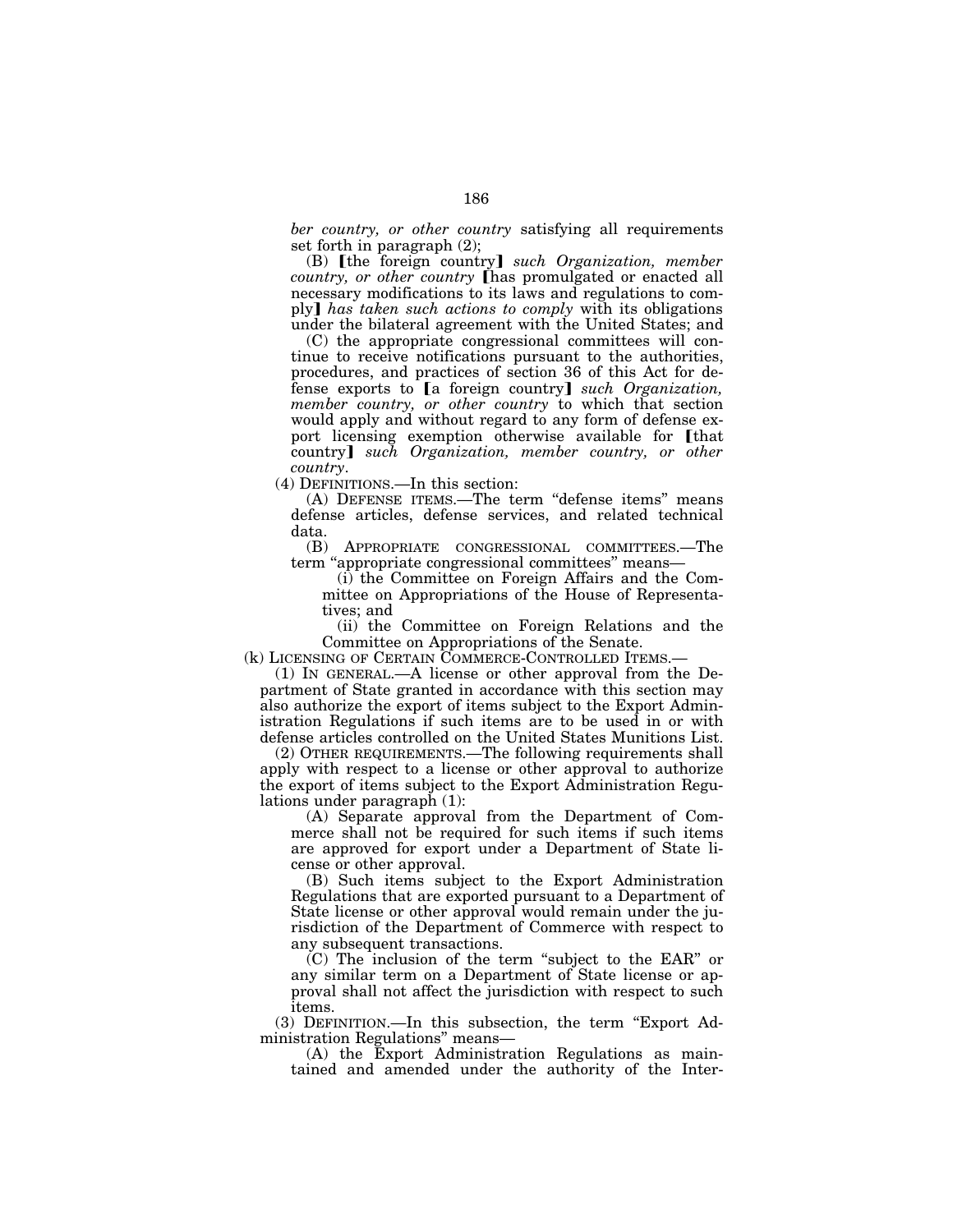national Emergency Economic Powers Act (50 U.S.C. 1701 et seq.); or

(B) any successor regulations.

### **CHAPTER 4—GENERAL, ADMINISTRATIVE, AND MISCELLANEOUS PROVISIONS**

\* \* \* \* \* \* \*

\* \* \* \* \* \* \* SEC. 42. GENERAL PROVISIONS.—(a) In carrying out this Act, special emphasis shall be placed on procurement in the United States *on a competitive basis*, but, subject to the provisions of subsection (b) of this section, consideration shall also be given to coproduction or licensed production outside the United States of defense articles of United States origin when such production best serves the foreign policy, national security, and economy of the United States. In evaluating any sale proposed to be made pursuant to this Act, there shall be taken into consideration (A) the extent to which the proposed sale damages or infringes upon licensing arrangements whereby United States entities have granted licenses for the manufacture of the defense articles selected by the purchasing country to entities located in friendly foreign countries, which licenses result in financial returns to the United States, (B) the portion of the defense articles so manufactured which is of United States origin, and (C) whether, and the extent to which, such sale might contribute to an arms race, aid in the development of weapons of mass destruction, support international terrorism, increase the possibility of outbreak or escalation of conflict, or prejudice the development of bilateral or multilateral arms control or nonproliferation agreements or other arrangements.

(b) No credit sale shall be extended under section 23, and no guarantee shall be issued under section 24, in any case involving coproduction or licensed, production outside the United States of any defense article of United States origin unless the Secretary of State shall, in advance of any such transaction, advise the appropriate committees of the Congress and furnish the Speaker of the House of Representatives and the President of the Senate with full information regarding the proposed transaction, including, but not limited to, a description of the particular defense article or articles which would be produced under license or coproduced outside the United States, the estimated value of such production or coproduction, and the probable impact of the proposed transaction on employment and production within the United States.

(c) Funds made available under this Act may be used for procurement outside the United States only if the President determines that such procurement will not result in adverse effects upon the economy of the United States or the industrial mobilization base, with special reference to any areas of labor surplus or to the net position of the United States in its balance of payments with the rest of the world, which outweigh the economic or other advantages to the United States of less costly procurement outside the United States.

 $(d)(1)$  With respect to sales and guaranties under sections 21, 22, 23, 24, 29, and 30 the Secretary of Defense shall, under the direction of the President, have primary responsibility for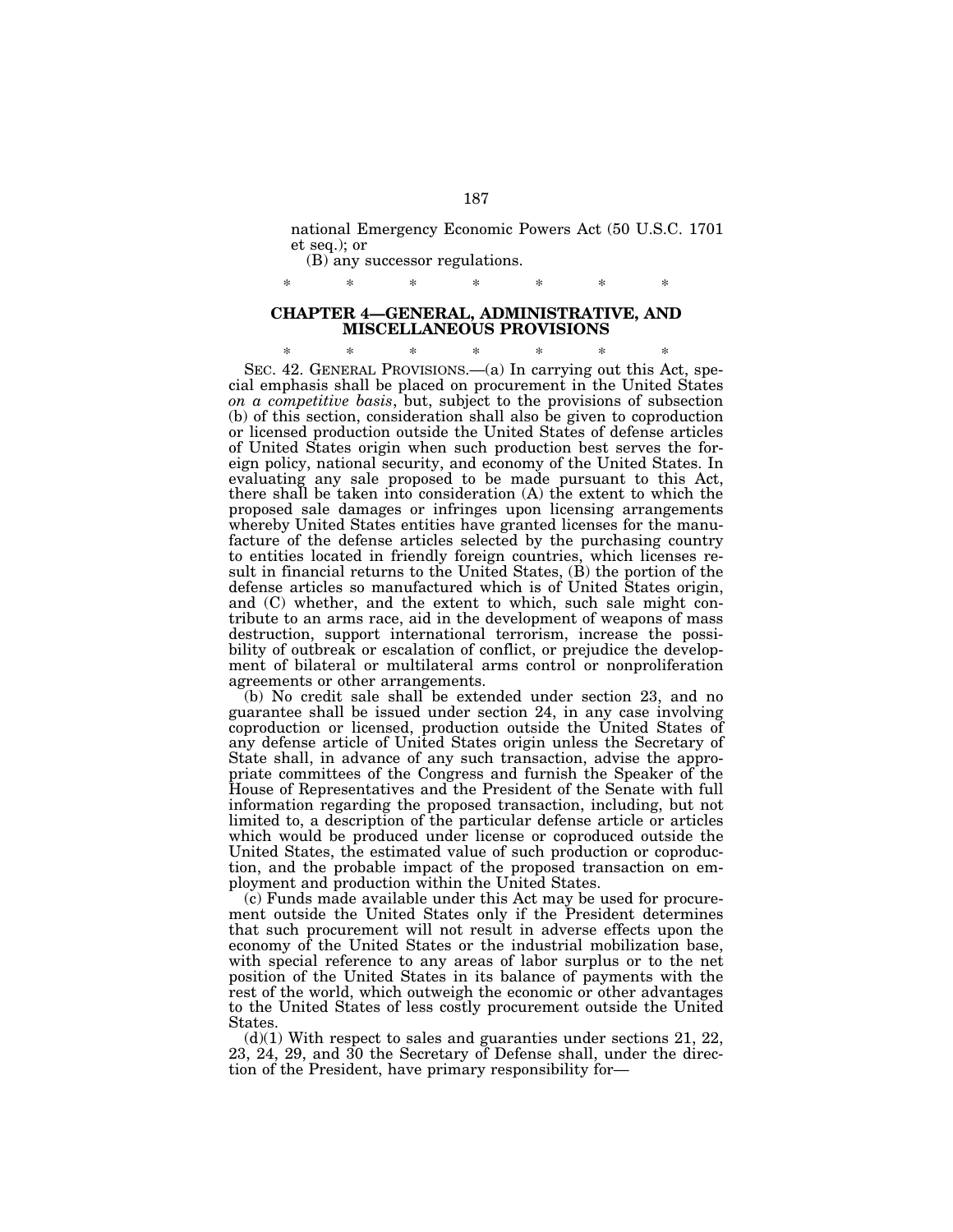(A) the determination of military end-item requirements;

(B) the procurement of military equipment in a manner which permits its integration with service programs;

(C) the supervision of the training of foreign military personnel;

(D) the movement and delivery of military end-items; and

(E) within the Department of Defense, the performance of any other functions with respect to sales and guaranties.

(2) The establishment of priorities in the procurement, delivery, and allocation of military equipment shall, under the direction of the President, be determined by the Secretary of Defense.

 $(e)(1)$  Each contract for sale entered into under sections 21, 22, 29, and 30 of this Act, and each contract entered into under section  $27(d)$  of this Act, shall provide that such contract may be canceled in whole or in part, or its execution suspended, by the United States at any time under unusual or compelling circumstances if the national interest so requires.

(2)(A) Each export license issued under section 38 of this Act shall provide that such license may be revoked, suspended, or amended by the Secretary of State, without prior notice, whenever the Secretary deems such action to be advisable.

(B) Nothing in this paragraph may be construed as limiting the regulatory authority of the President under this Act.

(3) There are authorized to be appropriated from time to time such sums as may be necessary (A) to refund moneys received from purchasers under contracts of sale entered into under sections 21, 22, 29, and 30 of this Act, or under contracts entered into under sec. 27(d) of this Act, that are canceled or suspended under this subsection to the extent such moneys have previously been disbursed to private contractors and United States Government agencies for work in progress, and (B) to pay such damages and costs that accrue from the corresponding cancellation or suspension of the existing procurement contracts or United States Government agency work orders involved.

(f) The President shall, to the maximum extent possible and consistent with the purposes of this Act, use civilian contract personnel in any foreign country to perform defense services sold under this Act.

\* \* \* \* \* \* \*

### **DEPARTMENT OF DEFENSE APPROPRIATIONS ACT, 2005**

\* \* \* \* \* \* \* TITLE X OTHER MATTERS \* \* \* \* \* \* \* CHAPTER 2—BILATERAL ECONOMIC ASSISTANCE

\* \* \* \* \* \* \*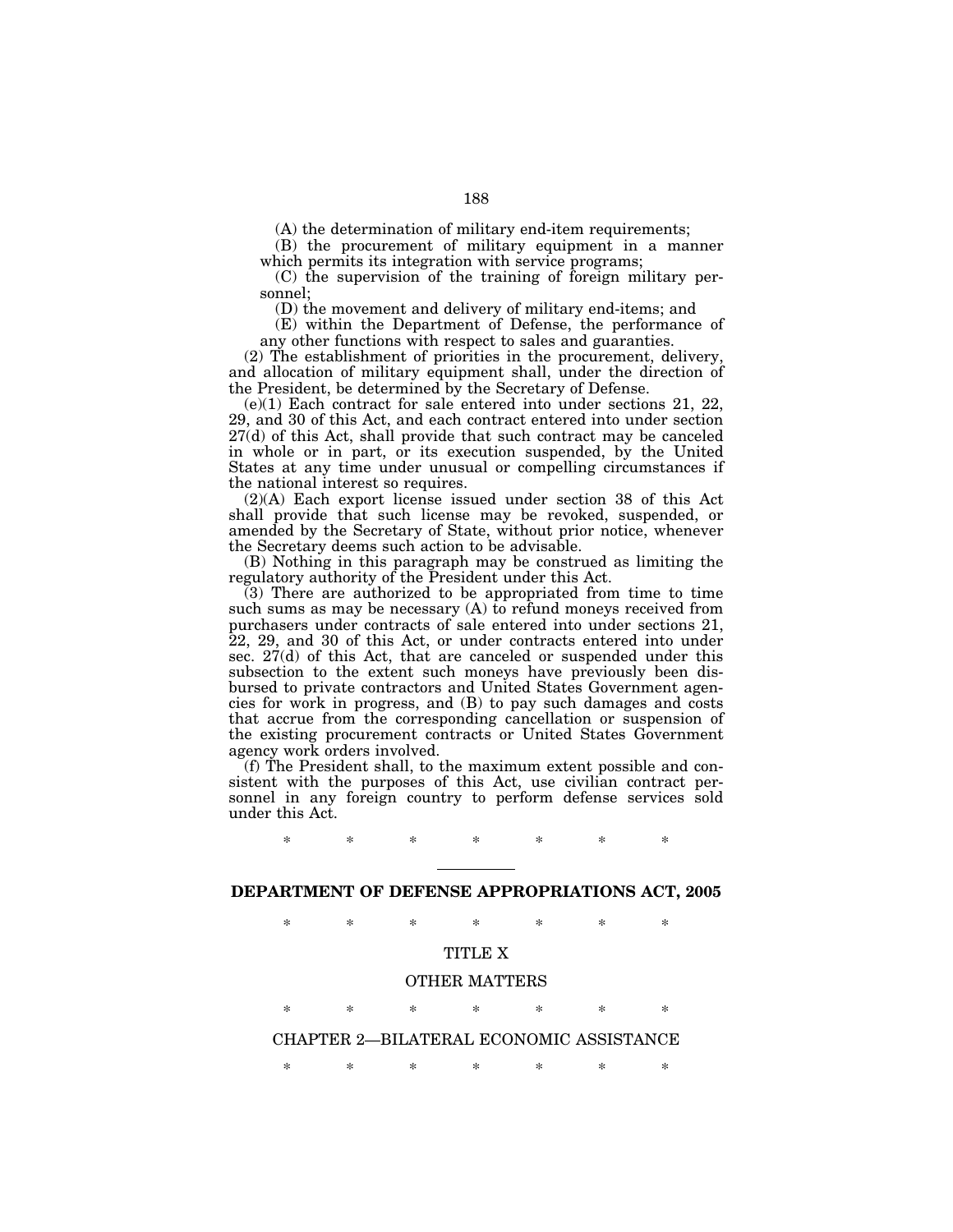### GENERAL PROVISIONS, THIS CHAPTER

SEC. 12001. (a)(1) Notwithstanding section 514 of the Foreign Assistance Act of 1961 (22 U.S.C. 2321h), the President may transfer to Israel, in exchange for concessions to be negotiated by the Secretary of Defense, with the concurrence of the Secretary of State, any or all of the items described in paragraph (2).

 $(2)$  The items referred to in paragraph  $(1)$  are armor, artillery, automatic weapons ammunition, missiles, and other munitions that—

(A) are obsolete or surplus items;

(B) are in the inventory of the Department of Defense;

(C) are intended for use as reserve stocks for Israel; and

(D) are located in a stockpile in Israel.

(b) The value of concessions negotiated pursuant to subsection (a) shall be at least equal to the fair market value of the items transferred. The concessions may include cash compensation, services, waiver of charges otherwise payable by the United States, and other items of value.

(c) Not later than 30 days before making a transfer under the authority of this section, the President shall transmit a notification of the proposed transfer to the Committees on Foreign Relations and Armed Services of the Senate and the Committees on International Relations and Armed Services of the House of Representatives. The notification shall identify the items to be transferred and the concessions to be received.

(d) No transfer may be made under the authority of this section after September 30, [2020] 2021.

\* \* \* \* \* \* \*

### **ARMS CONTROL AND DISARMAMENT ACT**

\* \* \* \* \* \* \*

### TITLE IV—GENERAL PROVISIONS

\* \* \* \* \* \* \*

### PUBLIC ANNUAL REPORT ON WORLD MILITARY EXPENDITURES AND ARMS TRANSFERS

SEC. 404. Not later than December 31 of each year, the Secretary of State shall publish an unclassified report on world military expenditures and arms transfers. Such report shall provide detailed, comprehensive, and statistical information regarding military expenditures, arms transfers, armed forces, and related economic data for each country of the world. In addition, such report shall include pertinent in-depth analyses as well as highlights with respect to arms transfers and proliferation trends and initiatives affecting such developments.]

\* \* \* \* \* \* \*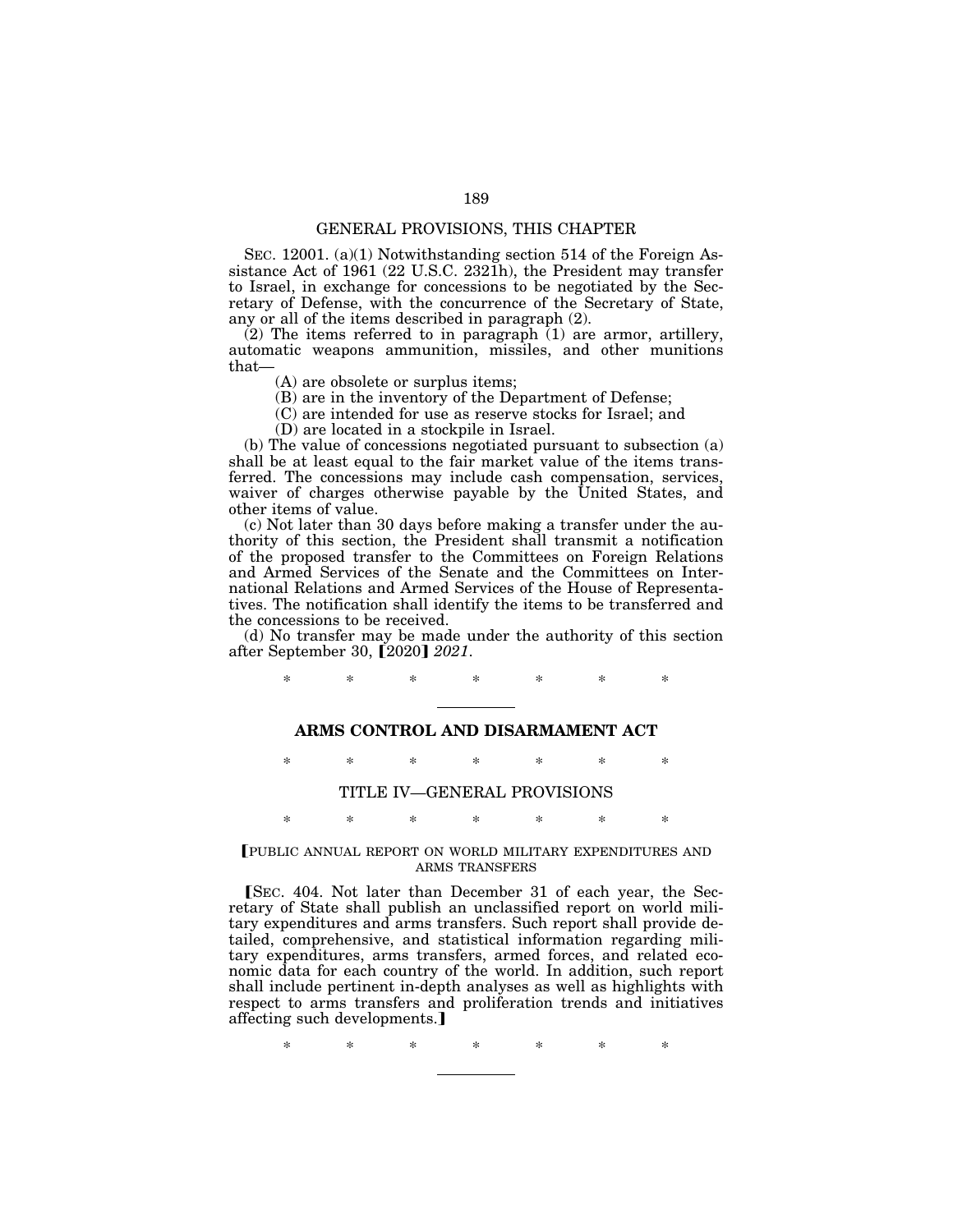### **PUBLIC LAW 94-304**

#### AN ACT To establish a Commission on Security and Cooperation in Europe.

\* \* \* \* \* \* \* **[SEC. 5. In order to assist the Commission in carrying out its du**ties, the President shall submit to the Commission an annual report, which shall include (1) a detailed survey of actions by the signatories of the Final Act reflecting compliance with or violation of the provisions of the Final Act, and (2) a listing and description of present or planned programs and activities of the appropriate agencies of the executive branch and private organizations aimed at taking advantage of the provisions of the Final Act to expand East-West economic cooperation and to promote a greater interchange of people and ideas between East and West.

### **SECTION 502 OF THE INTERNATIONAL SECURITY AND DEVELOPMENT COOPERATION ACT OF 1985**

\* \* \* \* \* \* \*

#### **SEC. 502. COORDINATION OF ALL UNITED STATES TERRORISM-RE-LATED ASSISTANCE TO FOREIGN COUNTRIES.**

(a) COORDINATION.—The Secretary of State shall be responsible for coordinating all assistance related to international terrorism which is provided by the United States Government to foreign countries.

ø(b) REPORTS.—Not later than February 1 each year, the Secretary of State, in consultation with appropriate United States Government agencies, shall report to the appropriate committees of the Congress on the assistance related to international terrorism which was provided by the United States Government during the preceding fiscal year. Such reports may be provided on a classified basis to the extent necessary, and shall specify the amount and nature of the assistance provided.]

 $(c)$  (b) RULE OF CONSTRUCTION.—Nothing contained in this section shall be construed to limit or impair the authority or responsibility of any other Federal agency with respect to law enforcement, domestic security operations, or intelligence activities as defined in Executive Order 12333.

\* \* \* \* \* \* \*

### **TITLE 1, UNITED STATES CODE**

### \* \* \* \* \* \* \* **CHAPTER 2—ACTS AND RESOLUTIONS; FORMALITIES**

# **OF ENACTMENT; REPEALS; SEALING OF INSTRUMENTS**  \* \* \* \* \* \* \*

### **§ 112b. United States international agreements; transmission to Congress**

(a) The Secretary of State shall transmit to the Congress the text of any international agreement (including the text of any oral inter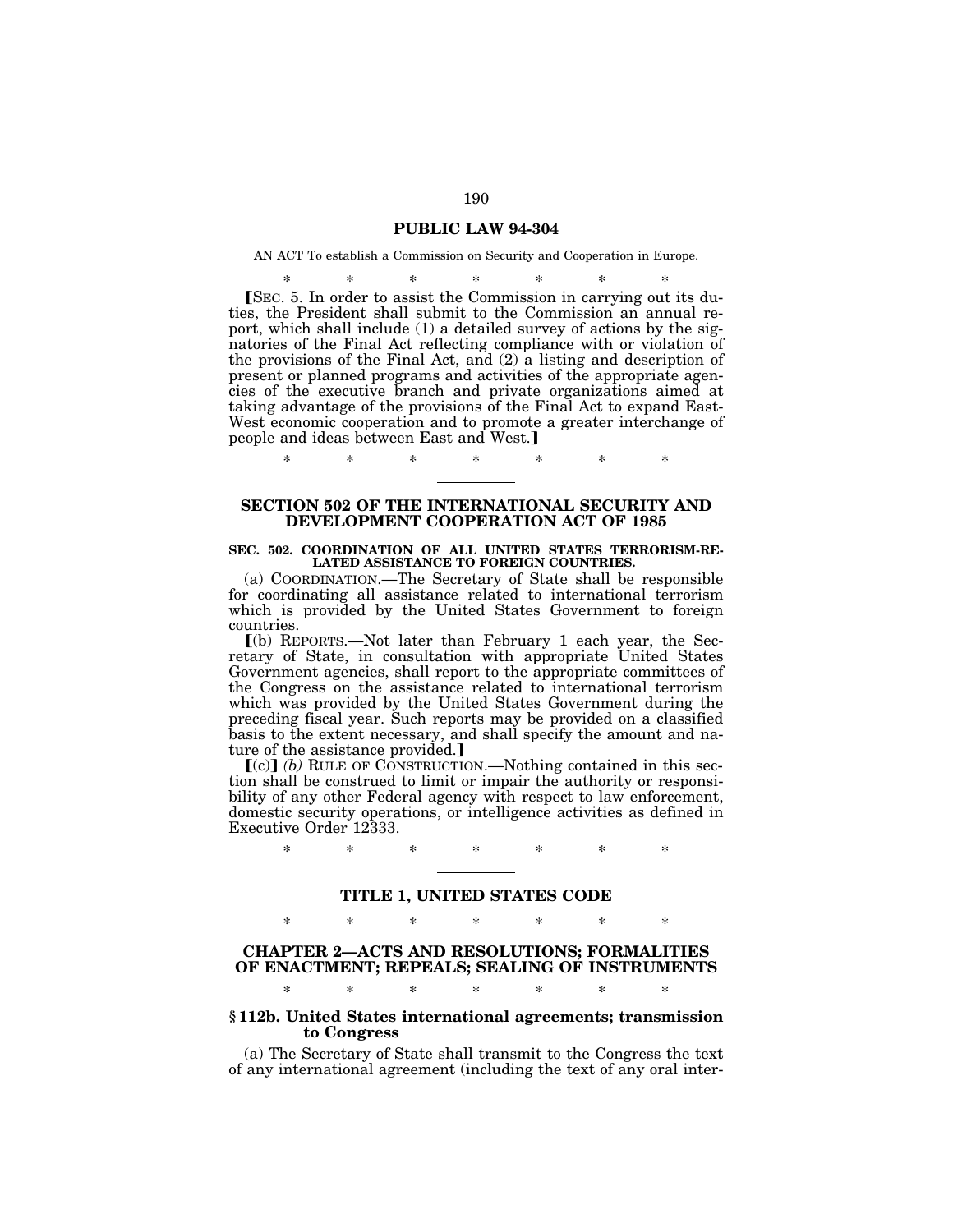national agreement, which agreement shall be reduced to writing), other than a treaty, to which the United States is a party as soon as practicable after such agreement has entered into force with respect to the United States but in no event later than sixty days thereafter. However, any such agreement the immediate public disclosure of which would, in the opinion of the President, be prejudicial to the national security of the United States shall not be so transmitted to the Congress but shall be transmitted to the Committee on Foreign Relations of the Senate and the [Committee on International Relations¿ *Committee on Foreign Affairs* of the House of Representatives under an appropriate injunction of secrecy to be removed only upon due notice from the President. Any department or agency of the United States Government which enters into any international agreement on behalf of the United States shall transmit to the Department of State the text of such agreement not later than twenty days after such agreement has been signed.

ø(b) Not later than March 1, 1979, and at yearly intervals thereafter, the President shall, under his own signature, transmit to the Speaker of the House of Representatives and the chairman of the Committee on Foreign Relations of the Senate a report with respect to each international agreement which, during the preceding year, was transmitted to the Congress after the expiration of the 60-day period referred to in the first sentence of subsection (a), describing fully and completely the reasons for the late transmittal.

*(b) Each department or agency of the United States Government that enters into any international agreement described in subsection (a) on behalf of the United States, shall designate a Chief International Agreements Officer, who—* 

*(1) shall be a current employee of such department or agency; (2) shall serve concurrently as Chief International Agreements Officer; and* 

*(3) subject to the authority of the head of such department or agency, shall have department or agency-wide responsibility for efficient and appropriate compliance with subsection (a) to transmit the text of any international agreement to the Department of State not later than 20 days after such agreement has been signed.* 

(c) Notwithstanding any other provision of law, an international agreement may not be signed or otherwise concluded on behalf of the United States without prior consultation with the Secretary of State. Such consultation may encompass a class of agreements rather than a particular agreement.

(d)(1) The Secretary of State shall annually submit to Congress a report that contains an index of all international agreements, listed by country, date, title, and summary of each such agreement (including a description of the duration of activities under the agreement and the agreement itself), that the United States—

(A) has signed, proclaimed, or with reference to which any other final formality has been executed, or that has been extended or otherwise modified, during the preceding calendar year; and

(B) has not been published, or is not proposed to be published, in the compilation entitled ''United States Treaties and Other International Agreements''.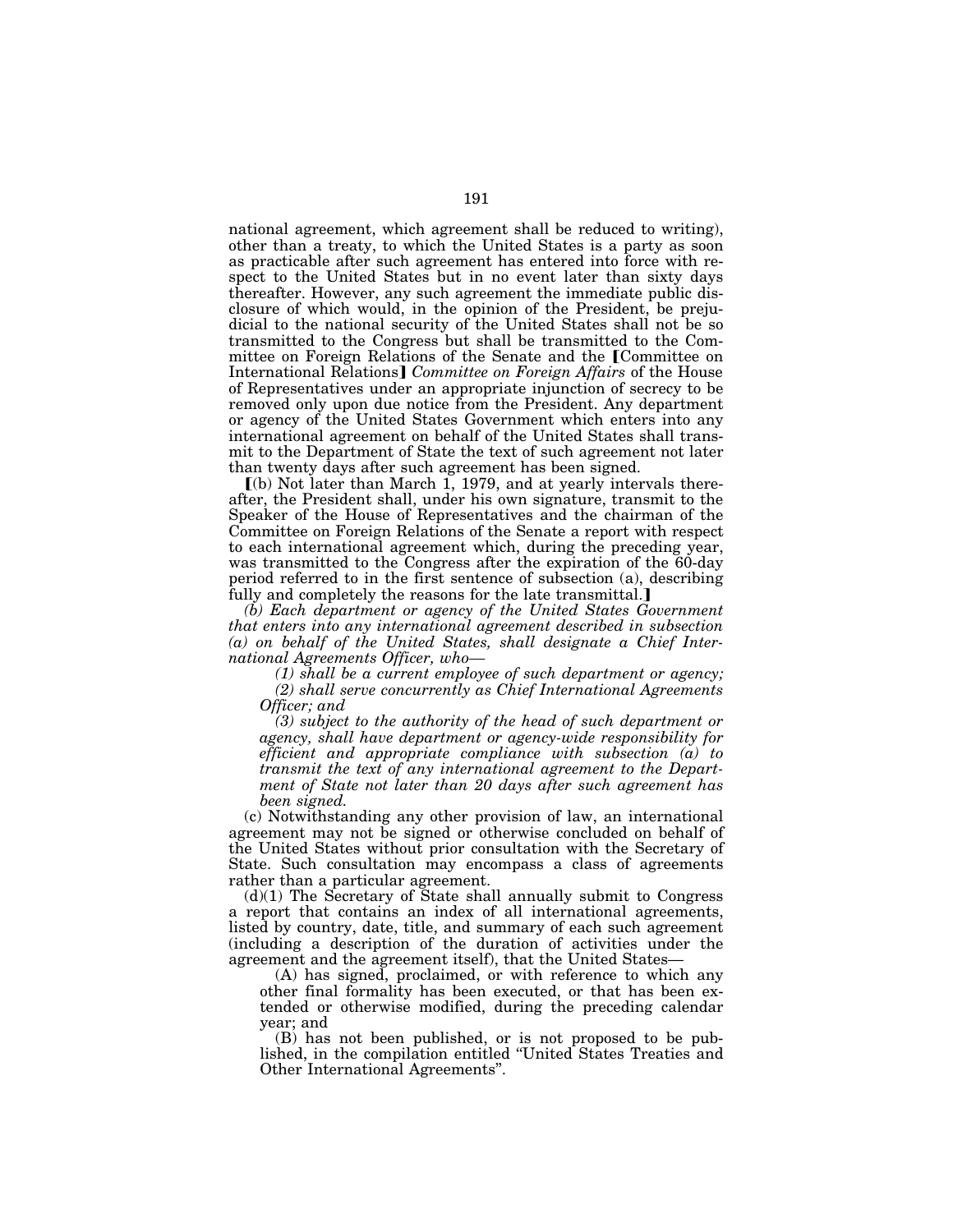(2) The report described in paragraph (1) may be submitted in classified form.

(e)(1) Subject to paragraph (2), the Secretary of State shall determine for and within the executive branch whether an arrangement constitutes an international agreement within the meaning of this section.

(2)(A) An arrangement shall constitute an international agreement within the meaning of this section (other than subsection (c)) irrespective of the duration of activities under the arrangement or the arrangement itself.

(B) Arrangements that constitute an international agreement within the meaning of this section (other than subsection (c)) include the following:

(i) A bilateral or multilateral counterterrorism agreement.

(ii) A bilateral agreement with a country that is subject to a determination under section  $6(j)(1)(A)$  of the Export Administration Act of 1979 (50 U.S.C. App.  $2405(j)(1)(A)$ ), section 620A(a) of the Foreign Assistance Act of 1961 (22 U.S.C.  $2371(a)$ , or section  $40(d)$  of the Arms Export Control Act  $(22)$ U.S.C. 2780(d)).

(f) The President shall, through the Secretary of State, promulgate such rules and regulations as may be necessary to carry out this section.

\* \* \* \* \* \* \*

### **SEAN AND DAVID GOLDMAN INTERNATIONAL CHILD ABDUCTION PREVENTION AND RETURN ACT OF 2014**

\* \* \* \* \* \* \*

## **TITLE I—DEPARTMENT OF STATE ACTIONS**

### **SEC. 101. ANNUAL REPORT.**

(a) IN GENERAL.—Not later than April 30 of each year, the Secretary of State shall submit to the appropriate congressional committees an Annual Report on International Child Abduction. The Secretary shall post the Annual Report to the publicly accessible website of the Department of State.

(b) CONTENTS.—Each Annual Report shall include—

(1) a list of all countries in which there were 1 or more abduction cases, during the preceding calendar year, relating to a child whose habitual residence is the United States, including a description of whether each such country—

(A) is a Convention country;

(B) is a bilateral procedures country;

(C) has other procedures for resolving such abductions; or

(D) adheres to no protocols with respect to child abduction;

(2) for each country with respect to which there were 5 or more pending abduction cases, during the preceding year, re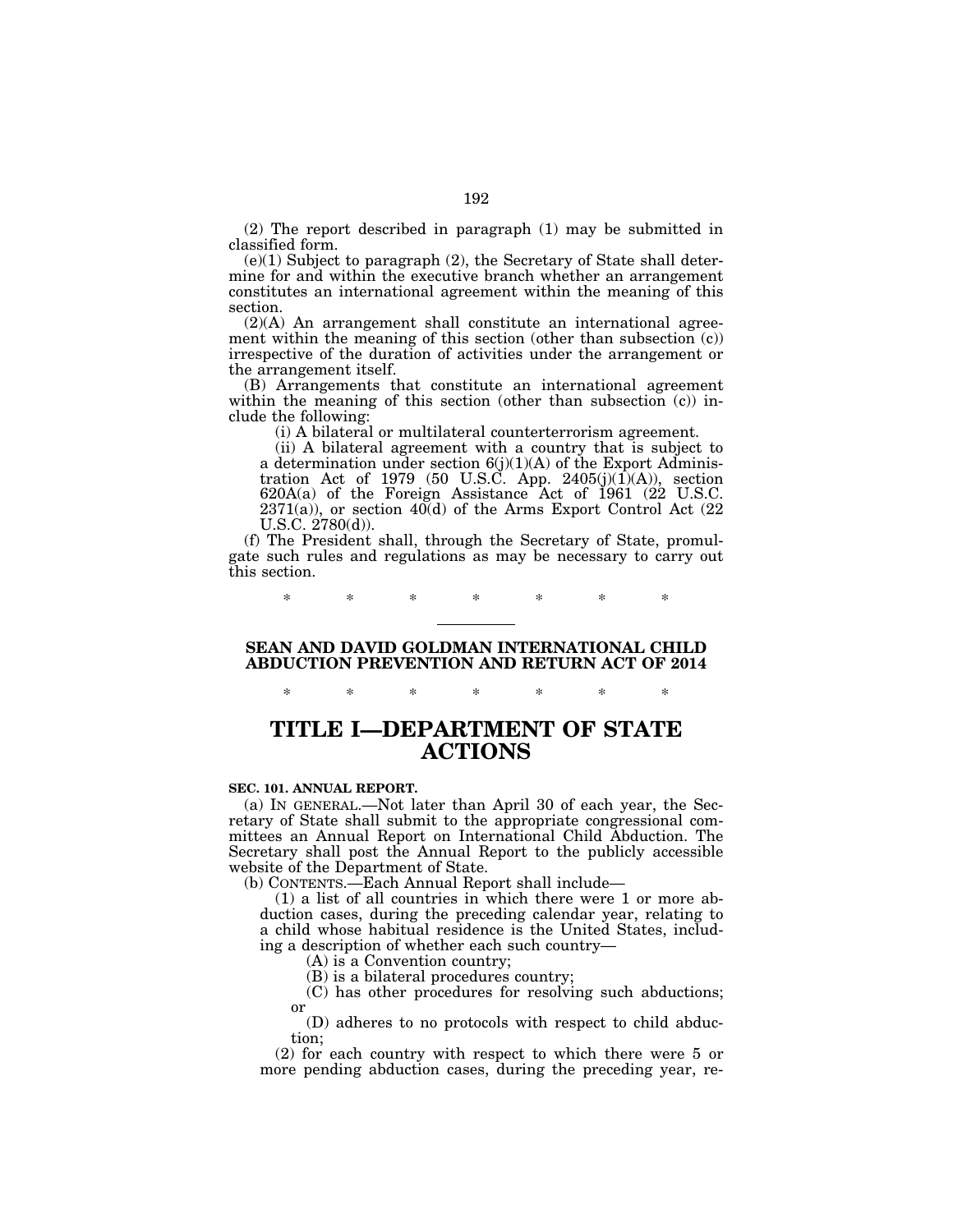lating to a child whose habitual residence is the United States—

(A) the number of such new abduction and access cases*, respectively,* reported during the preceding year *and the number of children involved*;

(B) for Convention and bilateral procedures countries—

(i) the number of abduction and access cases that the Central Authority of the United States trans-

mitted to the Central Authority of such country; and (ii) the number of abduction and access cases that

were not submitted by the Central Authority to the judicial or administrative authority, as applicable, of such country;

(C) the reason for the delay in submission of each case identified in subparagraph (B)(ii) by the Central Authority of such country to the judicial or administrative authority of that country;

(D) the number of unresolved abduction and access cases, *respectively, the number of children involved,* and the length of time each case has been pending;

(E) the number and percentage of unresolved abduction cases in which law enforcement authorities have—

(i) not located the abducted child;

(ii) failed to undertake serious efforts to locate the abducted child; and

(iii) failed to enforce a return order rendered by the

judicial or administrative authorities of such country; (F) the total number and the percentage of the total number of abduction and access cases, respectively, resolved during the preceding year;

(G) recommendations to improve the resolution of abduction and access cases; and

(H) the average time it takes to locate a child;

(3) the number of abducted children whose habitual residence is in the United States and who were returned to the United States from—

(A) Convention countries;

(B) bilateral procedures countries;

(C) countries having other procedures for resolving such abductions; or

(D) countries adhering to no protocols with respect to child abduction;

(4) a list of Convention countries and bilateral procedures countries that have failed to comply with any of their obligations under the Hague Abduction Convention or bilateral procedures, as applicable, with respect to the resolution of abduction and access cases;

(5) a list of countries demonstrating a pattern of noncompliance and a description of the criteria on which the determination of a pattern of noncompliance for each country is based;

(6) information on efforts by the Secretary of State to encourage non-Convention countries—

(A) to ratify or accede to the Hague Abduction Convention;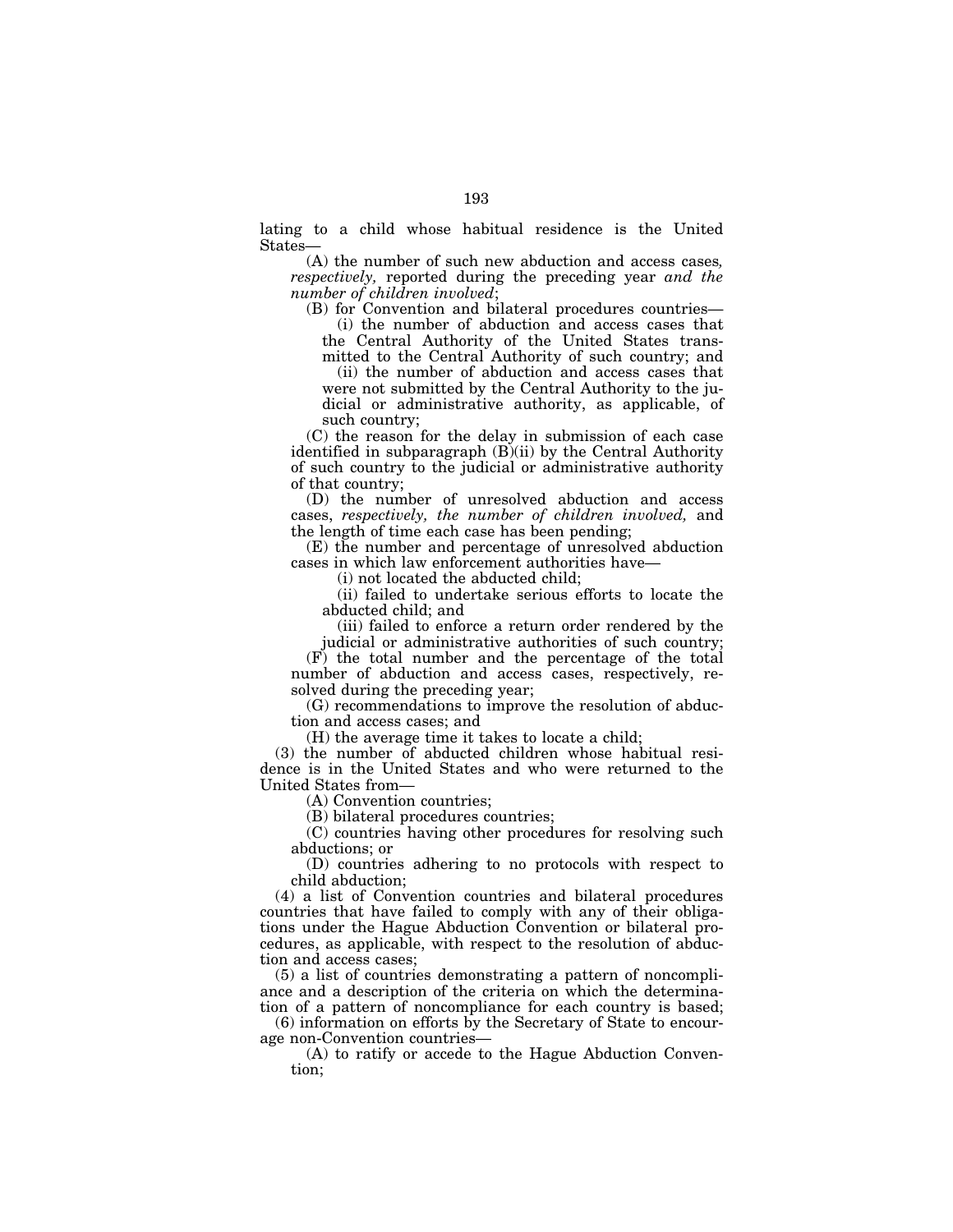(B) to enter into or implement other bilateral procedures, including memoranda of understanding, with the United States; and

(C) to address pending abduction and access cases;

(7) the number of cases resolved without abducted children being returned to the United States from Convention countries, bilateral procedures countries, or other non-Convention countries*, and number of children involved in such cases*;

(8) a list of countries that became Convention countries with respect to the United States during the preceding year; [and]

(9) information about efforts to seek resolution of abduction cases of children whose habitual residence is in the United States and whose abduction occurred before the Hague Abduction Convention entered into force with respect to the United States **[.**] *; and* 

*(10) the total number of pending cases the Department of State has assigned to case officers and number of children involved for each country and as a total for all countries.* 

(c) EXCEPTIONS.—Unless a left-behind parent provides written permission to the Central Authority of the United States to include personally identifiable information about the parent or the child in the Annual Report, the Annual Report may not include any personally identifiable information about any such parent, child, or party to an abduction or access case involving such parent or child.

(d) ADDITIONAL SECTIONS.—Each Annual Report shall also include—

(1) information on the number of unresolved abduction cases affecting military parents;

(2) a description of the assistance offered to such military parents;

(3) information on the use of airlines in abductions, voluntary airline practices to prevent abductions, and recommendations for best airline practices to prevent abductions;

(4) information on actions taken by the Central Authority of the United States to train domestic judges in the application of the Hague Abduction Convention; and

(5) information on actions taken by the Central Authority of the United States to train United States Armed Forces legal assistance personnel, military chaplains, and military family support center personnel about—

(A) abductions;

(B) the risk of loss of contact with children; and

(C) the legal means available to resolve such cases.

(e) REPEAL OF THE HAGUE ABDUCTION CONVENTION COMPLIANCE REPORT.—Section 2803 of the Foreign Affairs Reform and Restructuring Act of 1998  $(42 \text{ U.S.C. } 11611)$  is repealed.

(f) NOTIFICATION TO CONGRESS ON COUNTRIES IN NONCOMPLIANCE.—

(1) IN GENERAL.—The Secretary of State shall include, in a separate section of the Annual Report, the Secretary's determination, pursuant to the provisions under section 202(b), of whether each country listed in the report has engaged in a pattern of noncompliance in cases of child abduction during the preceding 12 months.

 $(2)$  CONTENTS.—The section described in paragraph  $(1)$ —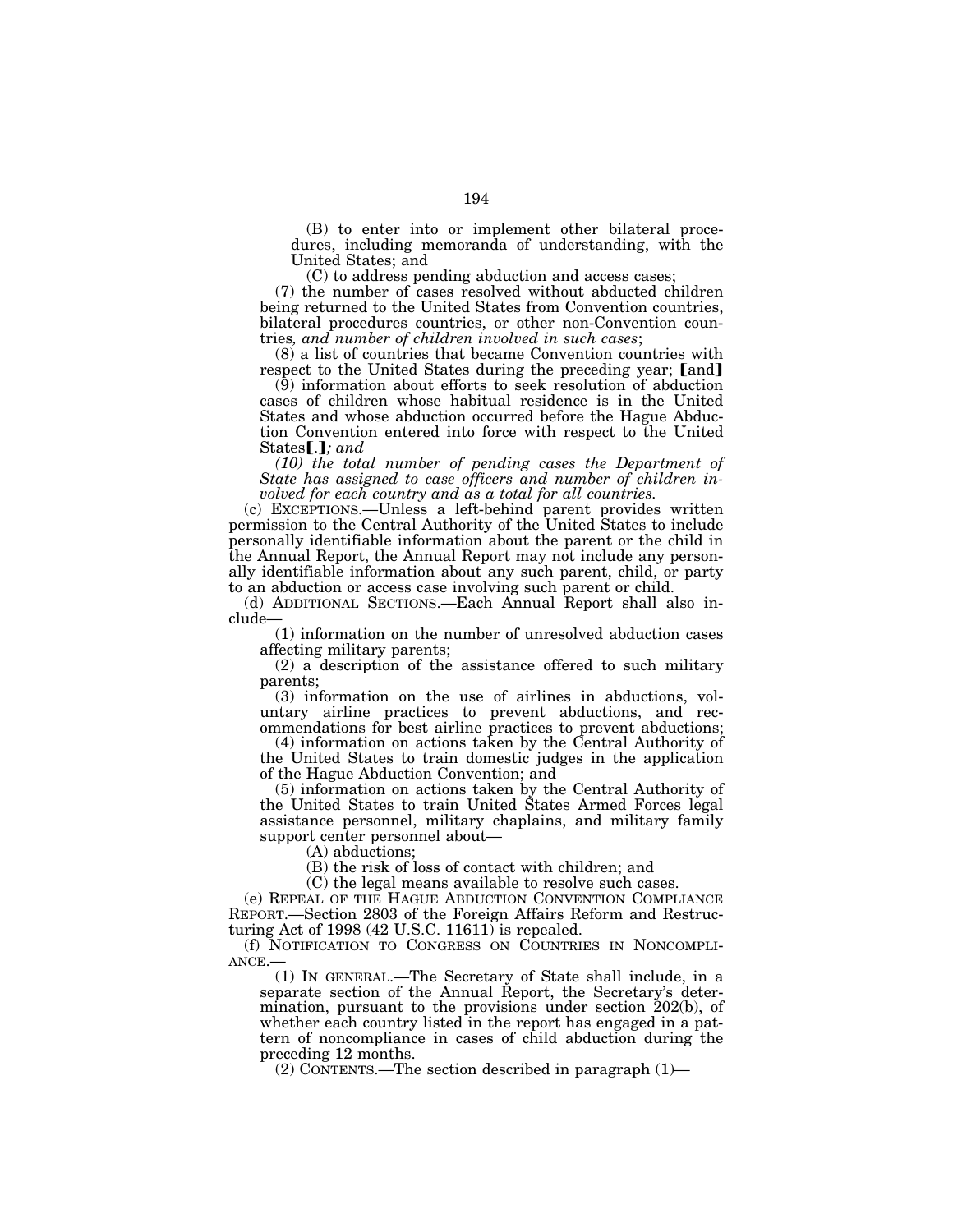(A) shall identify any action or actions described in section 202(d) (or commensurate action as provided in section 202(e)) that have been taken by the Secretary with respect to each country;

(B) shall describe the basis for the Secretary's determination of the pattern of noncompliance by each country;

(C) shall indicate whether noneconomic policy options designed to resolve the pattern of noncompliance have reasonably been exhausted, including the consultations required under section 203.

\* \* \* \* \* \* \*

## **TITLE 54, UNITED STATES CODE**  \* \* \* \* \* \* \*

### **SUBTITLE III—NATIONAL PRESERVATION PROGRAMS**

### **CHAPTER 3123—COMMISSION FOR THE PRESERVATION OF AMERICA'S HERITAGE ABROAD**

\* \* \* \* \* \* \*

\* \* \* \* \* \* \*

### **§ 312302. Declaration of national interest**

Because the fabric of a society is strengthened by visible reminders of the historical roots of the society, it is in the national interest to encourage the preservation and protection of the cemeteries, monuments, and historic buildings*, and unimpeded access to those sites,* associated with the foreign heritage of United States citizens.

\* \* \* \* \* \* \*

#### **§ 312304. Duties and powers; administrative support**

(a) DUTIES.—The Commission shall—

(1) identify and publish a list of cemeteries, monuments, and historic buildings located abroad that are associated with the foreign heritage of United States citizens from eastern and central Europe, particularly cemeteries, monuments, and buildings that are in danger of deterioration or destruction;

(2) encourage the preservation and protection of those cemeteries, monuments, [and historic buildings] and historic build*ings, and unimpeded access to those sites* by obtaining, in cooperation with the Secretary of State, assurances from foreign governments that the cemeteries, monuments, and buildings will be preserved [and protected], *protected*, and made acces*sible*; and

(3) prepare and disseminate reports on the condition of, and the progress toward preserving [and protecting], *protecting*, *and making accessible*, those cemeteries, monuments, and historic buildings.

(b) POWERS.—